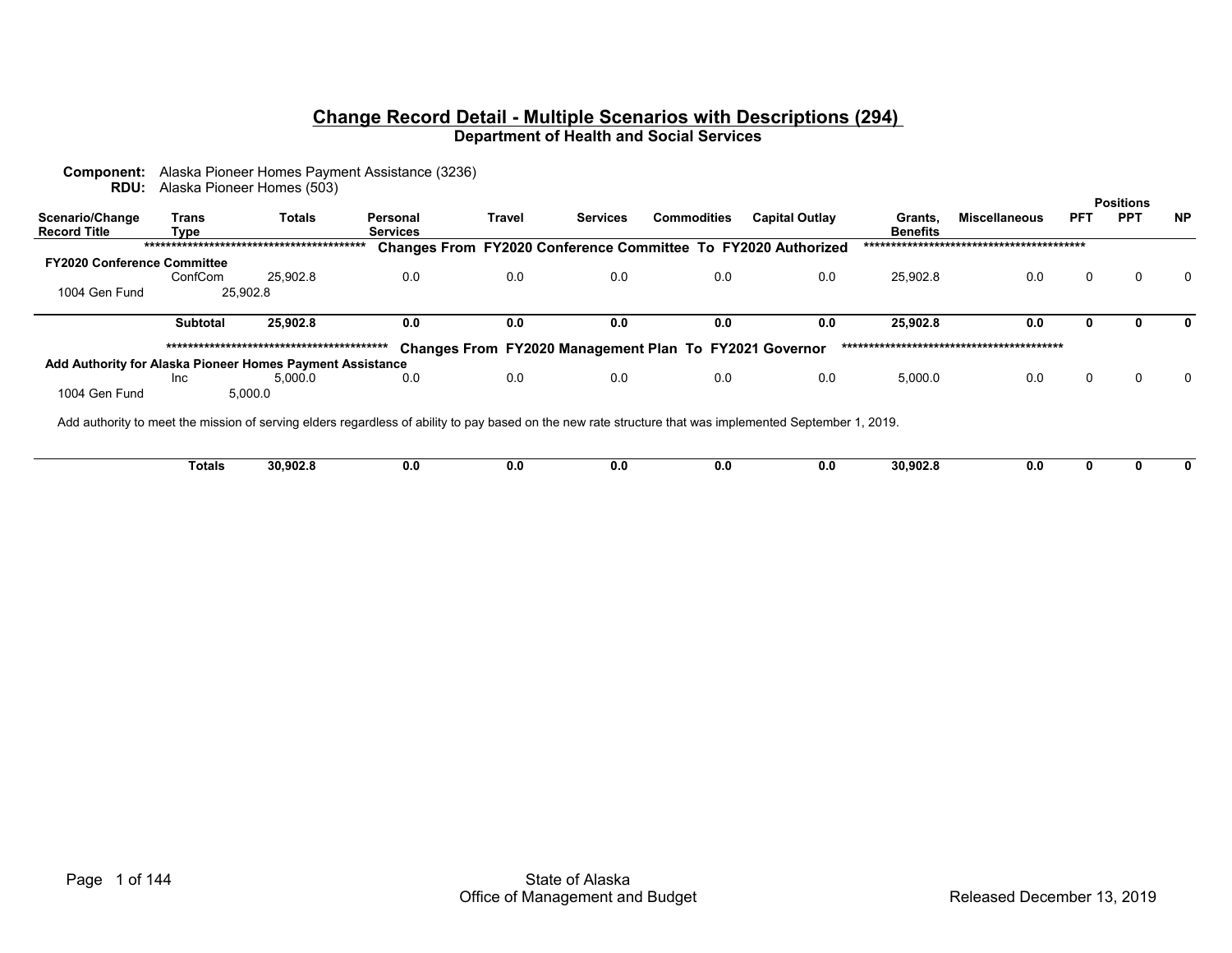| RDU:                                                            |                             | <b>Component:</b> Alaska Pioneer Homes Management (2731)<br>Alaska Pioneer Homes (503) |                                                                                           |               |                 |                                                          |                                                                                                                                                                       |                            |                      |          |                                |           |
|-----------------------------------------------------------------|-----------------------------|----------------------------------------------------------------------------------------|-------------------------------------------------------------------------------------------|---------------|-----------------|----------------------------------------------------------|-----------------------------------------------------------------------------------------------------------------------------------------------------------------------|----------------------------|----------------------|----------|--------------------------------|-----------|
| Scenario/Change<br><b>Record Title</b>                          | <b>Trans</b><br><b>Type</b> | <b>Totals</b>                                                                          | Personal<br><b>Services</b>                                                               | <b>Travel</b> | <b>Services</b> | <b>Commodities</b>                                       | <b>Capital Outlay</b>                                                                                                                                                 | Grants.<br><b>Benefits</b> | <b>Miscellaneous</b> | PFT      | <b>Positions</b><br><b>PPT</b> | <b>NP</b> |
|                                                                 |                             |                                                                                        |                                                                                           |               |                 |                                                          | Changes From FY2020 Conference Committee To FY2020 Authorized                                                                                                         |                            |                      |          |                                |           |
| <b>FY2020 Conference Committee</b><br>1004 Gen Fund             | ConfCom                     | 1.437.5<br>1,437.5                                                                     | 1.171.5                                                                                   | 43.3          | 199.6           | 23.1                                                     | 0.0                                                                                                                                                                   | 0.0                        | 0.0                  | 11       | 0                              | 0         |
|                                                                 |                             |                                                                                        |                                                                                           |               |                 |                                                          |                                                                                                                                                                       |                            |                      |          |                                |           |
|                                                                 | <b>Subtotal</b>             | 1,437.5                                                                                | 1,171.5                                                                                   | 43.3          | 199.6           | 23.1                                                     | 0.0                                                                                                                                                                   | 0.0                        | 0.0                  | 11       |                                | O         |
|                                                                 |                             |                                                                                        |                                                                                           |               |                 | Changes From FY2020 Authorized To FY2020 Management Plan |                                                                                                                                                                       |                            |                      |          |                                |           |
|                                                                 |                             |                                                                                        | Transfer Health Practitioner I (02-7807) from Pioneer Homes for Clinical Support          |               |                 |                                                          |                                                                                                                                                                       |                            |                      |          |                                |           |
|                                                                 | <b>Trin</b>                 | 190.5                                                                                  | 190.5                                                                                     | 0.0           | 0.0             | 0.0                                                      | 0.0                                                                                                                                                                   | 0.0                        | 0.0                  |          | $\Omega$                       | $\Omega$  |
| 1246 Recid Redu                                                 |                             | 190.5                                                                                  |                                                                                           |               |                 |                                                          |                                                                                                                                                                       |                            |                      |          |                                |           |
| support.                                                        | <b>Subtotal</b>             | 1,628.0                                                                                | 1,362.0                                                                                   | 43.3          | 199.6           | 23.1                                                     | Transfer full-time Health Practitioner I (02-7807), range 24, located in Juneau from Pioneer Homes to Alaska Pioneer Homes Management for direct care clinical<br>0.0 | 0.0                        | 0.0                  | 12       |                                | ŋ         |
|                                                                 |                             |                                                                                        |                                                                                           |               |                 |                                                          |                                                                                                                                                                       |                            |                      |          |                                |           |
|                                                                 |                             |                                                                                        |                                                                                           |               |                 | Changes From FY2020 Management Plan To FY2021 Governor   |                                                                                                                                                                       |                            |                      |          |                                |           |
| <b>FY2021 Salary and Health Insurance Increases</b>             | SalAdj                      | 11.6                                                                                   | 11.6                                                                                      | 0.0           | 0.0             | 0.0                                                      | 0.0                                                                                                                                                                   | 0.0                        | 0.0                  | $\Omega$ | <sup>0</sup>                   | $\Omega$  |
| 1004 Gen Fund                                                   |                             | 11.6                                                                                   |                                                                                           |               |                 |                                                          |                                                                                                                                                                       |                            |                      |          |                                |           |
| FY2021 GGU Salary Increases: \$7.7                              |                             |                                                                                        |                                                                                           |               |                 |                                                          |                                                                                                                                                                       |                            |                      |          |                                |           |
|                                                                 |                             |                                                                                        | FY2021 increase to GGU Health Insurance from \$1530 to \$1555 per member per month: \$3.9 |               |                 |                                                          |                                                                                                                                                                       |                            |                      |          |                                |           |
| Transfer from Alaska Pioneer Homes for Anticipated Expenditures |                             |                                                                                        |                                                                                           |               |                 |                                                          |                                                                                                                                                                       |                            |                      |          |                                |           |
|                                                                 | Trin                        | 14.6                                                                                   | 14.6                                                                                      | 0.0           | 0.0             | 0.0                                                      | 0.0                                                                                                                                                                   | 0.0                        | 0.0                  | $\Omega$ |                                |           |
| 1246 Recid Redu                                                 |                             | 14.6                                                                                   |                                                                                           |               |                 |                                                          |                                                                                                                                                                       |                            |                      |          |                                |           |
|                                                                 |                             | authority is sufficient to cover anticipated expenditures.                             |                                                                                           |               |                 |                                                          | Transfer authority from Alaska Pioneer Homes to Alaska Pioneer Homes Management for anticipated expenditures. The remaining Alaska Pioneer Homes                      |                            |                      |          |                                |           |
|                                                                 | <b>Totals</b>               | 1,654.2                                                                                | 1,388.2                                                                                   | 43.3          | 199.6           | 23.1                                                     | 0.0                                                                                                                                                                   | 0.0                        | 0.0                  | 12       | n                              | 0         |
|                                                                 |                             |                                                                                        |                                                                                           |               |                 |                                                          |                                                                                                                                                                       |                            |                      |          |                                |           |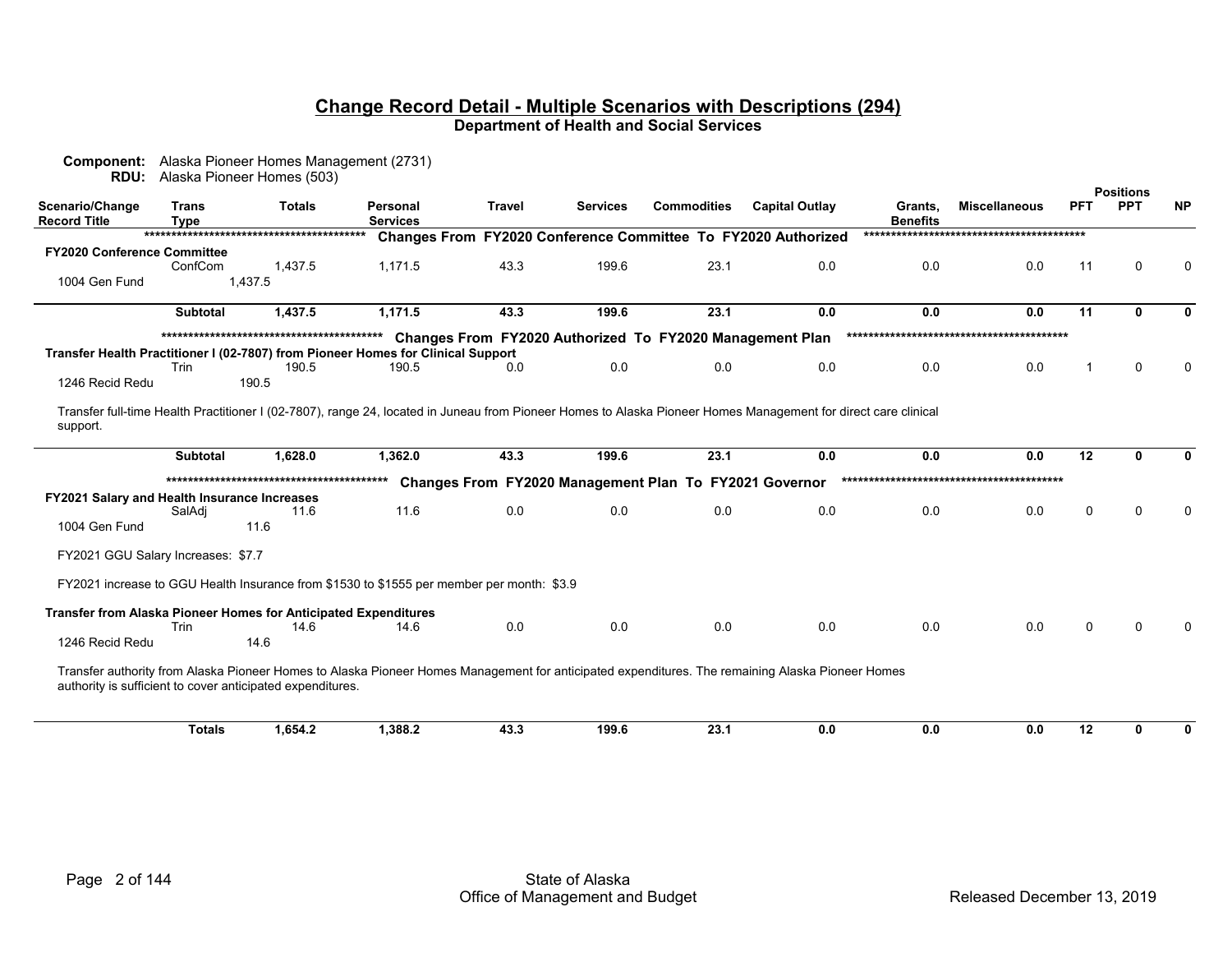| <b>Component:</b> Pioneer Homes (2671)<br>RDU:                                                   |                 | Alaska Pioneer Homes (503) |                                                                                                                                                                              |        |          |                                                          |                                                                                                                                                      |                            |                      |            |                                |           |
|--------------------------------------------------------------------------------------------------|-----------------|----------------------------|------------------------------------------------------------------------------------------------------------------------------------------------------------------------------|--------|----------|----------------------------------------------------------|------------------------------------------------------------------------------------------------------------------------------------------------------|----------------------------|----------------------|------------|--------------------------------|-----------|
| Scenario/Change<br><b>Record Title</b>                                                           | Trans<br>Type   | <b>Totals</b>              | Personal<br><b>Services</b>                                                                                                                                                  | Travel | Services | <b>Commodities</b>                                       | <b>Capital Outlay</b>                                                                                                                                | Grants,<br><b>Benefits</b> | <b>Miscellaneous</b> | <b>PFT</b> | <b>Positions</b><br><b>PPT</b> | <b>NP</b> |
|                                                                                                  |                 |                            |                                                                                                                                                                              |        |          |                                                          | Changes From FY2020 Conference Committee To FY2020 Authorized                                                                                        |                            |                      |            |                                |           |
| <b>FY2020 Conference Committee</b>                                                               |                 |                            |                                                                                                                                                                              |        |          |                                                          |                                                                                                                                                      |                            |                      |            |                                |           |
|                                                                                                  | ConfCom         | 75,549.3                   | 63,763.9                                                                                                                                                                     | 14.7   | 8,164.3  | 3,506.0                                                  | 95.6                                                                                                                                                 | 4.8                        | 0.0                  | 541        | 33                             | 26        |
| 1002 Fed Rcpts                                                                                   |                 | 1,577.8                    |                                                                                                                                                                              |        |          |                                                          |                                                                                                                                                      |                            |                      |            |                                |           |
| 1005 GF/Prgm<br>1007 I/A Rcpts                                                                   |                 | 27,739.2<br>40,717.5       |                                                                                                                                                                              |        |          |                                                          |                                                                                                                                                      |                            |                      |            |                                |           |
| 1108 Stat Desig                                                                                  |                 | 3,114.8                    |                                                                                                                                                                              |        |          |                                                          |                                                                                                                                                      |                            |                      |            |                                |           |
| 1246 Recid Redu                                                                                  |                 | 2,400.0                    |                                                                                                                                                                              |        |          |                                                          |                                                                                                                                                      |                            |                      |            |                                |           |
|                                                                                                  | <b>Subtotal</b> | 75,549.3                   | 63,763.9                                                                                                                                                                     | 14.7   | 8,164.3  | 3,506.0                                                  | 95.6                                                                                                                                                 | 4.8                        | 0.0                  | 541        | 33                             | 26        |
|                                                                                                  |                 |                            |                                                                                                                                                                              |        |          |                                                          |                                                                                                                                                      |                            |                      |            |                                |           |
|                                                                                                  |                 |                            |                                                                                                                                                                              |        |          | Changes From FY2020 Authorized To FY2020 Management Plan |                                                                                                                                                      |                            |                      |            |                                |           |
| Transfer Health Practitioner I (02-7807) to Alaska Pioneer Homes Management for Clinical Support | Trout           | $-190.5$                   | -190.5                                                                                                                                                                       | 0.0    | 0.0      | 0.0                                                      | 0.0                                                                                                                                                  | 0.0                        | 0.0                  | -1         | $\mathbf 0$                    | 0         |
| 1246 Recid Redu                                                                                  |                 | $-190.5$                   |                                                                                                                                                                              |        |          |                                                          |                                                                                                                                                      |                            |                      |            |                                |           |
|                                                                                                  |                 |                            |                                                                                                                                                                              |        |          |                                                          | Transfer full-time Health Practitioner I (02-7807), range 24, located in Juneau to Alaska Pioneer Homes Management for direct care clinical support. |                            |                      |            |                                |           |
|                                                                                                  |                 |                            |                                                                                                                                                                              |        |          |                                                          |                                                                                                                                                      |                            |                      |            |                                |           |
| Delete Hospitality Services Positions No Long Needed                                             |                 |                            |                                                                                                                                                                              |        |          |                                                          |                                                                                                                                                      |                            |                      |            |                                |           |
|                                                                                                  | PosAdi          | 0.0                        | 0.0                                                                                                                                                                          | 0.0    | 0.0      | 0.0                                                      | 0.0                                                                                                                                                  | 0.0                        | 0.0                  | $-20$      | $-10$                          | -1        |
|                                                                                                  |                 |                            | Delete the following positions that are no longer needed as a result of privatizing hospitality services:                                                                    |        |          |                                                          |                                                                                                                                                      |                            |                      |            |                                |           |
|                                                                                                  |                 |                            | Full-time Environmental Services Journey II (02-7150), range 60, located in Sitka                                                                                            |        |          |                                                          |                                                                                                                                                      |                            |                      |            |                                |           |
|                                                                                                  |                 |                            | Full-time Environmental Services Journey I (02-7160), range 61, located in Sitka                                                                                             |        |          |                                                          |                                                                                                                                                      |                            |                      |            |                                |           |
|                                                                                                  |                 |                            | Full-time Environmental Services Journey I (02-7169), range 61, located in Sitka                                                                                             |        |          |                                                          |                                                                                                                                                      |                            |                      |            |                                |           |
|                                                                                                  |                 |                            | Full-time Environmental Services Journey I (02-7171), range 61, located in Sitka                                                                                             |        |          |                                                          |                                                                                                                                                      |                            |                      |            |                                |           |
|                                                                                                  |                 |                            | Full-time Certified Nurse Aide I (02-7315), range 11, located in Palmer                                                                                                      |        |          |                                                          |                                                                                                                                                      |                            |                      |            |                                |           |
|                                                                                                  |                 |                            | Full-time Pioneers' Home Assistant Administrator (02-7316), range 21, located in Palmer                                                                                      |        |          |                                                          |                                                                                                                                                      |                            |                      |            |                                |           |
|                                                                                                  |                 |                            | Full-time Certified Nurse Aide I (02-7331), range 11, located in Palmer<br>Part-time Certified Nurse Aide I (02-7337), range 11, located in Palmer                           |        |          |                                                          |                                                                                                                                                      |                            |                      |            |                                |           |
|                                                                                                  |                 |                            | Full-time Certified Nurse Aide I (02-7349), range 11, located in Palmer                                                                                                      |        |          |                                                          |                                                                                                                                                      |                            |                      |            |                                |           |
|                                                                                                  |                 |                            | Part-time Food Service Sub Journey (02-7381), range 61, located in Palmer                                                                                                    |        |          |                                                          |                                                                                                                                                      |                            |                      |            |                                |           |
|                                                                                                  |                 |                            | Part-time Food Service Sub Journey (02-7387), range 61, located in Palmer                                                                                                    |        |          |                                                          |                                                                                                                                                      |                            |                      |            |                                |           |
|                                                                                                  |                 |                            | Part-time Certified Nurse Aide I (02-7389), range 11, located in Palmer                                                                                                      |        |          |                                                          |                                                                                                                                                      |                            |                      |            |                                |           |
|                                                                                                  |                 |                            | Part-time Environmental Services Journey II (02-7636), range 60, located in Ketchikan                                                                                        |        |          |                                                          |                                                                                                                                                      |                            |                      |            |                                |           |
|                                                                                                  |                 |                            | Full-time Environmental Services Journey II (02-7637), range 60, located in Ketchikan                                                                                        |        |          |                                                          |                                                                                                                                                      |                            |                      |            |                                |           |
|                                                                                                  |                 |                            | Full-time Environmental Services Journey II (02-7639), range 60, located in Ketchikan                                                                                        |        |          |                                                          |                                                                                                                                                      |                            |                      |            |                                |           |
|                                                                                                  |                 |                            | Full-time Environmental Services Journey I (02-7646), range 61, located in Ketchikan                                                                                         |        |          |                                                          |                                                                                                                                                      |                            |                      |            |                                |           |
|                                                                                                  |                 |                            | Full-time Environmental Services Journey I (02-7647), range 61, located in Ketchikan<br>Part-time Environmental Services Journey I (02-7649), range 61, located in Ketchikan |        |          |                                                          |                                                                                                                                                      |                            |                      |            |                                |           |
|                                                                                                  |                 |                            | Full-time Environmental Services Journey I (02-7650), range 61, located in Ketchikan                                                                                         |        |          |                                                          |                                                                                                                                                      |                            |                      |            |                                |           |
|                                                                                                  |                 |                            | Full-time Environmental Services Journey I (02-7655), range 61, located in Ketchikan                                                                                         |        |          |                                                          |                                                                                                                                                      |                            |                      |            |                                |           |
|                                                                                                  |                 |                            | Full-time Food Services Journey (02-7660), range 57, located in Ketchikan                                                                                                    |        |          |                                                          |                                                                                                                                                      |                            |                      |            |                                |           |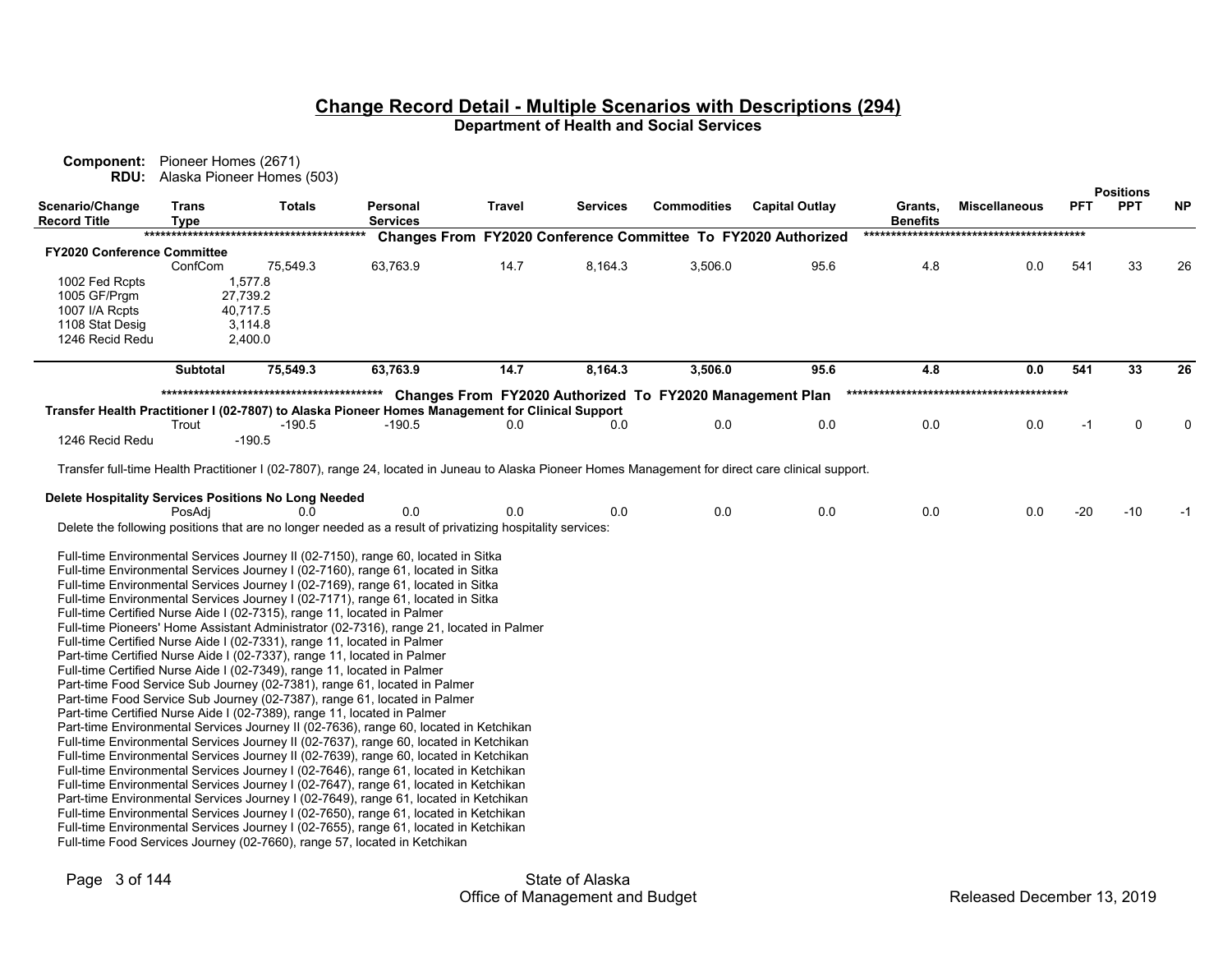|                                                            |                             |               |                                                                                                                                                                 |               |                 |                                                        |                       |                            |                      |            | <b>Positions</b> |           |
|------------------------------------------------------------|-----------------------------|---------------|-----------------------------------------------------------------------------------------------------------------------------------------------------------------|---------------|-----------------|--------------------------------------------------------|-----------------------|----------------------------|----------------------|------------|------------------|-----------|
| Scenario/Change<br><b>Record Title</b>                     | <b>Trans</b><br><b>Type</b> | <b>Totals</b> | Personal<br><b>Services</b>                                                                                                                                     | <b>Travel</b> | <b>Services</b> | <b>Commodities</b>                                     | <b>Capital Outlay</b> | Grants.<br><b>Benefits</b> | <b>Miscellaneous</b> | <b>PFT</b> | <b>PPT</b>       | <b>NP</b> |
|                                                            |                             |               | Full-time Food Services Lead (02-7661), range 56, located in Ketchikan                                                                                          |               |                 |                                                        |                       |                            |                      |            |                  |           |
|                                                            |                             |               |                                                                                                                                                                 |               |                 |                                                        |                       |                            |                      |            |                  |           |
|                                                            |                             |               | Full-time Food Services Journey (02-7663), range 57, located in Ketchikan                                                                                       |               |                 |                                                        |                       |                            |                      |            |                  |           |
|                                                            |                             |               | Full-time Food Services Sub Journey (02-7664), range 61, located in Ketchikan                                                                                   |               |                 |                                                        |                       |                            |                      |            |                  |           |
|                                                            |                             |               | Full-time Food Services Sub Journey (02-7665), range 61, located in Ketchikan                                                                                   |               |                 |                                                        |                       |                            |                      |            |                  |           |
|                                                            |                             |               | Full-time Food Services Sub Journey (02-7666), range 61, located in Ketchikan                                                                                   |               |                 |                                                        |                       |                            |                      |            |                  |           |
|                                                            |                             |               | Part-time Food Services Sub Journey (02-7667), range 61, located in Ketchikan                                                                                   |               |                 |                                                        |                       |                            |                      |            |                  |           |
|                                                            |                             |               | Part-time Food Services Sub Journey (02-7668), range 61, located in Ketchikan                                                                                   |               |                 |                                                        |                       |                            |                      |            |                  |           |
|                                                            |                             |               | Part-time Certified Nurse Aide I (06-6215), range 11, located in Palmer                                                                                         |               |                 |                                                        |                       |                            |                      |            |                  |           |
|                                                            |                             |               | Full-time Environmental Services Journey II (06-6221), range 60, located in Palmer                                                                              |               |                 |                                                        |                       |                            |                      |            |                  |           |
|                                                            |                             |               | Non-permanent Food Services Sub Journey (06-N08004), range 61, located in Ketchikan                                                                             |               |                 |                                                        |                       |                            |                      |            |                  |           |
|                                                            |                             |               |                                                                                                                                                                 |               |                 |                                                        |                       |                            |                      |            |                  |           |
|                                                            |                             |               | Change Pioneer Homes Assistant Administrator (02-7839) from Part-Time to Full-Time for Workload                                                                 |               |                 |                                                        |                       |                            |                      |            |                  |           |
|                                                            |                             | 0.0           |                                                                                                                                                                 |               | 0.0             | 0.0                                                    | 0.0                   | 0.0                        | 0.0                  |            | $-1$             |           |
|                                                            | PosAdi                      |               | 0.0                                                                                                                                                             | 0.0           |                 |                                                        |                       |                            |                      |            |                  |           |
|                                                            |                             |               | Change a part-time Pioneer Home Assistant Administrator (02-7839), range 21, located in Juneau, to full-time to provide adequate oversight of the Juneau        |               |                 |                                                        |                       |                            |                      |            |                  |           |
| Pioneer Home direct care processes, procedures, and staff. |                             |               |                                                                                                                                                                 |               |                 |                                                        |                       |                            |                      |            |                  |           |
|                                                            |                             |               |                                                                                                                                                                 |               |                 |                                                        |                       |                            |                      |            |                  |           |
| Align Authority for Privatization of Hospitality Services  |                             |               |                                                                                                                                                                 |               |                 |                                                        |                       |                            |                      |            |                  |           |
|                                                            | I IT                        | 0.0           | -20,338.9                                                                                                                                                       | 0.0           | 20.331.7        | 0.0                                                    | 0.0                   | 7.2                        | 0.0                  | $\Omega$   | $\Omega$         | n         |
|                                                            |                             |               | Transfer authority from personal services to cover anticipated services costs associated with privatizing hospitality services. The remaining personal services |               |                 |                                                        |                       |                            |                      |            |                  |           |
| authority is sufficient to cover anticipated expenditures. |                             |               |                                                                                                                                                                 |               |                 |                                                        |                       |                            |                      |            |                  |           |
|                                                            |                             |               |                                                                                                                                                                 |               |                 |                                                        |                       |                            |                      |            |                  |           |
|                                                            | <b>Subtotal</b>             | 75,358.8      | 43,234.5                                                                                                                                                        | 14.7          | 28,496.0        | 3,506.0                                                | 95.6                  | 12.0                       | 0.0                  | 521        | 22               | 25        |
|                                                            |                             |               |                                                                                                                                                                 |               |                 |                                                        |                       |                            |                      |            |                  |           |
|                                                            |                             |               |                                                                                                                                                                 |               |                 | Changes From FY2020 Management Plan To FY2021 Governor |                       |                            |                      |            |                  |           |
| FY2021 Salary and Health Insurance Increases               |                             |               |                                                                                                                                                                 |               |                 |                                                        |                       |                            |                      |            |                  |           |
|                                                            | SalAdj                      | 600.5         | 600.5                                                                                                                                                           | 0.0           | 0.0             | 0.0                                                    | 0.0                   | 0.0                        | 0.0                  | $\Omega$   | U                | $\Omega$  |
| 1002 Fed Rcpts                                             |                             | 16.4          |                                                                                                                                                                 |               |                 |                                                        |                       |                            |                      |            |                  |           |
| 1005 GF/Prgm                                               |                             | 331.4         |                                                                                                                                                                 |               |                 |                                                        |                       |                            |                      |            |                  |           |
| 1007 I/A Rcpts                                             |                             |               |                                                                                                                                                                 |               |                 |                                                        |                       |                            |                      |            |                  |           |
|                                                            |                             | 223.3         |                                                                                                                                                                 |               |                 |                                                        |                       |                            |                      |            |                  |           |
| 1246 Recid Redu                                            |                             | 29.4          |                                                                                                                                                                 |               |                 |                                                        |                       |                            |                      |            |                  |           |
|                                                            |                             |               |                                                                                                                                                                 |               |                 |                                                        |                       |                            |                      |            |                  |           |
|                                                            |                             |               | FY2021 increase to LTC Health Insurance from \$1530 to \$1555 per member per month: \$66.0                                                                      |               |                 |                                                        |                       |                            |                      |            |                  |           |
|                                                            |                             |               |                                                                                                                                                                 |               |                 |                                                        |                       |                            |                      |            |                  |           |
| FY2021 GGU Salary Increases: \$360.8                       |                             |               |                                                                                                                                                                 |               |                 |                                                        |                       |                            |                      |            |                  |           |
|                                                            |                             |               |                                                                                                                                                                 |               |                 |                                                        |                       |                            |                      |            |                  |           |
|                                                            |                             |               | FY2021 increase to GGU Health Insurance from \$1530 to \$1555 per member per month: \$173.7                                                                     |               |                 |                                                        |                       |                            |                      |            |                  |           |
|                                                            |                             |               |                                                                                                                                                                 |               |                 |                                                        |                       |                            |                      |            |                  |           |
|                                                            |                             |               | Reduce Authority to Align with Anticipated Revenue and Expenditures                                                                                             |               |                 |                                                        |                       |                            |                      |            |                  |           |
|                                                            | <b>Dec</b>                  | $-10,000.0$   | $-878.2$                                                                                                                                                        | 0.0           | $-8,514.6$      | $-600.0$                                               | 0.0                   | $-7.2$                     | 0.0                  |            |                  |           |
| 1005 GF/Prgm                                               |                             | $-2,592.2$    |                                                                                                                                                                 |               |                 |                                                        |                       |                            |                      |            |                  |           |
|                                                            |                             |               |                                                                                                                                                                 |               |                 |                                                        |                       |                            |                      |            |                  |           |
| 1007 I/A Rcpts                                             |                             | $-6,300.0$    |                                                                                                                                                                 |               |                 |                                                        |                       |                            |                      |            |                  |           |
| 1108 Stat Desig                                            |                             | $-1.107.8$    |                                                                                                                                                                 |               |                 |                                                        |                       |                            |                      |            |                  |           |
|                                                            |                             |               |                                                                                                                                                                 |               |                 |                                                        |                       |                            |                      |            |                  |           |
|                                                            |                             |               |                                                                                                                                                                 |               |                 |                                                        |                       |                            |                      |            |                  |           |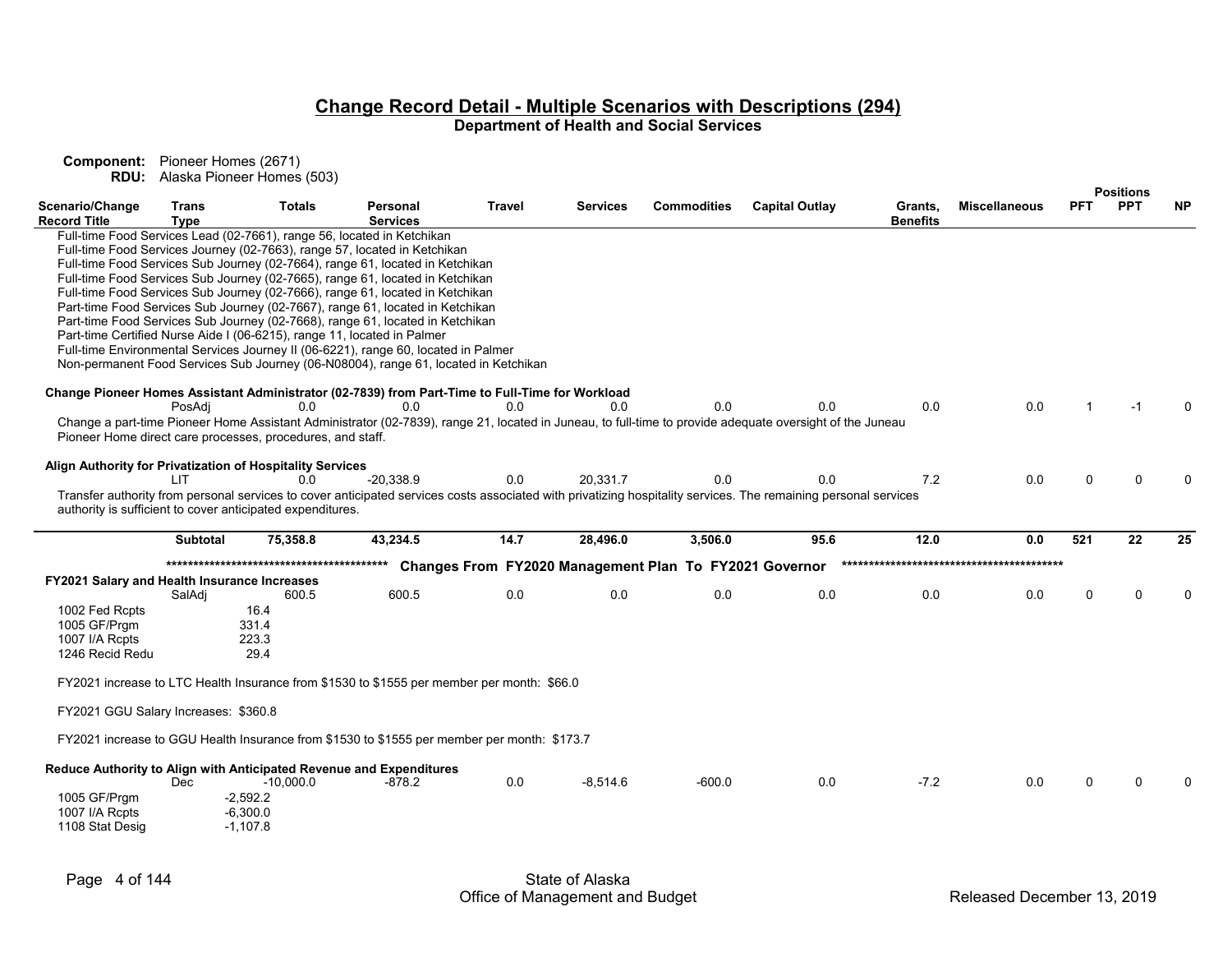**Component:** Pioneer Homes (2671) **RDU:** Alaska Pioneer Homes (503)

**PositionsScenario/Change Record TitleTransType Totals PersonalServicesTravel Services Commodities Capital Outlay Grants, BenefitsMiscellaneous PFT PPT NP**Reduce authority to align with anticipated revenue and expenditures. **Delete Hospitality Services Positions No Long Needed**<br>0.0 0.0 PosAdj 0.0 0.0 0.0 0.0 0.0 0.0 0.0 0.0 -107 -7 -4 Delete the following positions no longer needed as a result of privatizing hospitality services: Full-time Environmental Services, Journey II (02-7448), range 60, located in Anchorage Full-time Environmental Services, Journey I (02-7482), range 61, located in Anchorage Full-time Environmental Services, Journey II (02-7497), range 60, located in Anchorage Full-time Environmental Services, Journey I (02-7500), range 61, located in Anchorage Full-time Environmental Services, Journey I (02-7504), range 61, located in Anchorage Full-time Environmental Services, Journey I (02-7505), range 61, located in Anchorage Full-time Environmental Services, Journey I (02-7506), range 61, located in Anchorage Full-time Environmental Services, Journey I (02-7507), range 61, located in Anchorage Full-time Environmental Services, Journey I (02-7508), range 61, located in Anchorage Full-time Environmental Services, Journey I (02-7509), range 61, located in Anchorage Full-time Environmental Services, Journey I (02-7510), range 61, located in Anchorage Full-time Environmental Services, Journey I (02-7511), range 61, located in Anchorage Full-time Environmental Services, Journey I (02-7512), range 61, located in Anchorage Full-time Environmental Services, Journey I (02-7513), range 61, located in Anchorage Full-time Environmental Services, Journey I (02-7514), range 61, located in Anchorage Full-time Environmental Services, Journey I (02-7516), range 61, located in Anchorage Full-time Environmental Services, Journey I (02-7564), range 61, located in Anchorage Full-time Environmental Services, Journey I (02-7566), range 61, located in Anchorage Full-time Environmental Services, Journey I (02-7570), range 61, located in Anchorage Full-time Environmental Services, Foreman (02-7595), range 57, located in Anchorage Full-time Food Service, Foreman (02-7519), range 53, located in Anchorage Full-time Food Service, Journey (02-7377), range 57, located in Anchorage Full-time Food Service, Journey (02-7450), range 57, located in Anchorage Full-time Food Service, Journey (02-7491), range 57, located in Anchorage Full-time Food Service, Journey (02-7517), range 57, located in Anchorage Full-time Food Service, Journey (02-7520), range 57, located in Anchorage Full-time Food Service, Sub-Journey (02-7569), range61, located in Anchorage Full-time Food Service, Sub-Journey (02-7521), range61, located in Anchorage Part-time Food Service, Sub-Journey (02-7376), range 61, located in Anchorage Full-time Food Service, Sub-Journey (02-7471), range 61, located in Anchorage Part-time Food Service, Sub-Journey (02-7531), range 61, located in Anchorage Part-time Food Service, Sub-Journey (02-7532), range 61, located in Anchorage Full-time Food Service, Sub-Journey (02-7567), range 61, located in Anchorage Full-time Food Service, Sub-Journey (02-7525), range 61, located in Anchorage Full-time Food Service, Sub-Journey (02-7526), range 61, located in Anchorage Full-time Food Service, Sub-Journey (02-7523), range 61, located in Anchorage Full-time Food Service, Sub-Journey (02-7495), range 61, located in Anchorage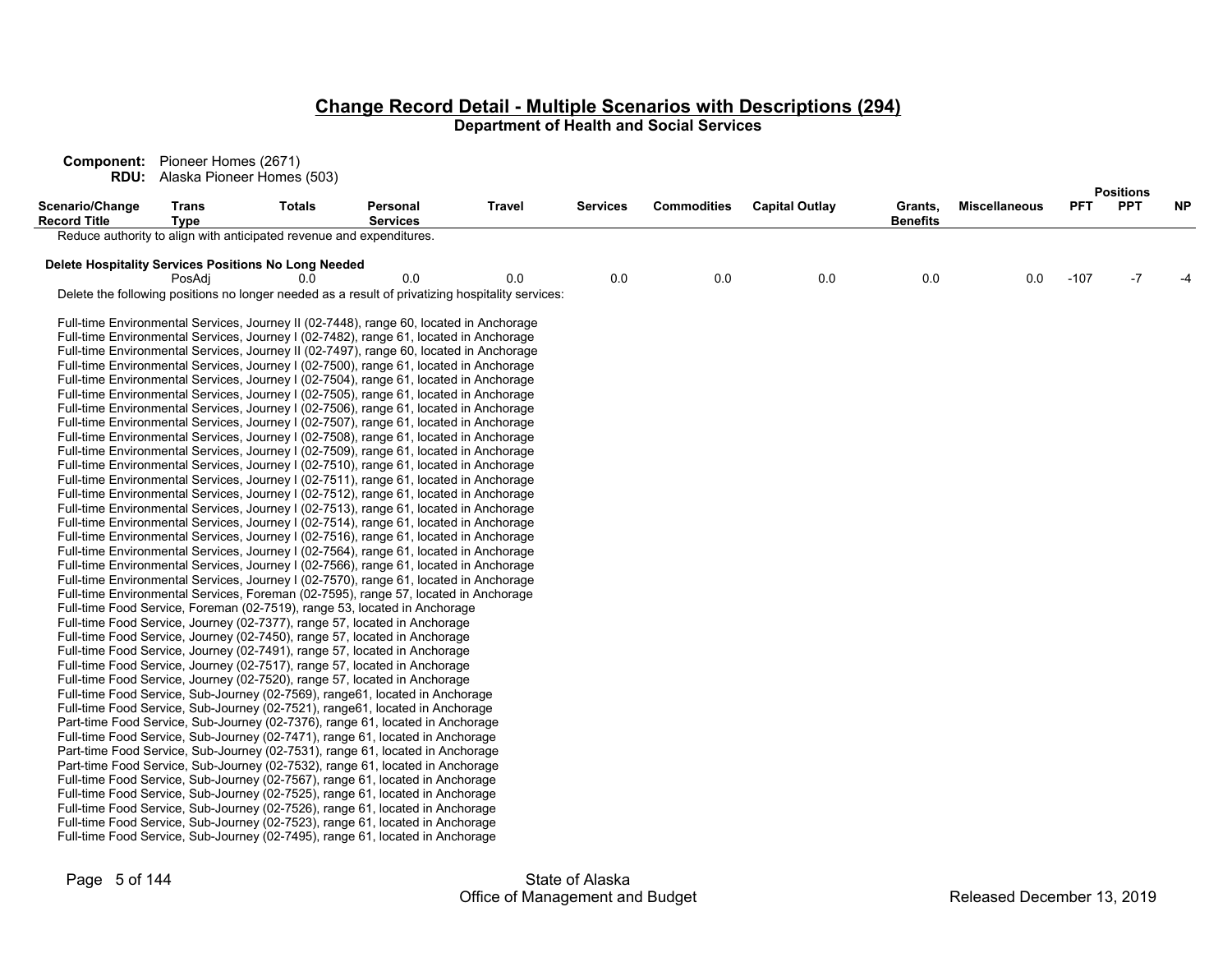|                                        |                             |               |                                                                                        |        |          |                    |                       |                            |                      |            | <b>Positions</b> |           |
|----------------------------------------|-----------------------------|---------------|----------------------------------------------------------------------------------------|--------|----------|--------------------|-----------------------|----------------------------|----------------------|------------|------------------|-----------|
| Scenario/Change<br><b>Record Title</b> | <b>Trans</b><br><b>Type</b> | <b>Totals</b> | Personal<br><b>Services</b>                                                            | Travel | Services | <b>Commodities</b> | <b>Capital Outlay</b> | Grants,<br><b>Benefits</b> | <b>Miscellaneous</b> | <b>PFT</b> | <b>PPT</b>       | <b>NP</b> |
|                                        |                             |               | Part-time Food Service, Sub-Journey (02-7537), range 61, located in Anchorage          |        |          |                    |                       |                            |                      |            |                  |           |
|                                        |                             |               | Part-time Food Service, Sub-Journey (02-7536), range 61, located in Anchorage          |        |          |                    |                       |                            |                      |            |                  |           |
|                                        |                             |               | Part-time Food Service, Sub-Journey (02-7530), range 61, located in Anchorage          |        |          |                    |                       |                            |                      |            |                  |           |
|                                        |                             |               | Full-time Food Service, Sub-Journey (02-7568), range 61, located in Anchorage          |        |          |                    |                       |                            |                      |            |                  |           |
|                                        |                             |               | Full-time Food Service, Sub-Journey (02-7524), range 61, located in Anchorage          |        |          |                    |                       |                            |                      |            |                  |           |
|                                        |                             |               | Full-time Food Service, Sub-Journey (02-7527), range 61, located in Anchorage          |        |          |                    |                       |                            |                      |            |                  |           |
|                                        |                             |               | Full-time Food Service, Sub-Journey (02-7522), range 61, located in Anchorage          |        |          |                    |                       |                            |                      |            |                  |           |
|                                        |                             |               | Full-time Food Service, Sub-Journey (02-7515), range 61, located in Anchorage          |        |          |                    |                       |                            |                      |            |                  |           |
|                                        |                             |               | Full-time Food Service, Sub-Journey (02-7473), range 61, located in Anchorage          |        |          |                    |                       |                            |                      |            |                  |           |
|                                        |                             |               | Non-permanent Food Service, Sub-Journey (06-N08002), range 61, located in Anchorage    |        |          |                    |                       |                            |                      |            |                  |           |
|                                        |                             |               | Full-time Food Service, Sub-Journey (02-7493), range 61, located in Anchorage          |        |          |                    |                       |                            |                      |            |                  |           |
|                                        |                             |               | Full-time Environmental Services, Journey I (02-7264), range 61, located in Fairbanks  |        |          |                    |                       |                            |                      |            |                  |           |
|                                        |                             |               | Full-time Environmental Services, Journey I (02-7259), range 61, located in Fairbanks  |        |          |                    |                       |                            |                      |            |                  |           |
|                                        |                             |               | Full-time Environmental Services, Journey I (02-7258), range 61, located in Fairbanks  |        |          |                    |                       |                            |                      |            |                  |           |
|                                        |                             |               | Full-time Environmental Services, Journey I (02-7274), range 61, located in Fairbanks  |        |          |                    |                       |                            |                      |            |                  |           |
|                                        |                             |               | Full-time Environmental Services, Journey I (02-7277), range 61, located in Fairbanks  |        |          |                    |                       |                            |                      |            |                  |           |
|                                        |                             |               | Full-time Environmental Services, Journey I (02-7275), range 61, located in Fairbanks  |        |          |                    |                       |                            |                      |            |                  |           |
|                                        |                             |               | Full-time Environmental Services, Journey I (02-7273), range 61, located in Fairbanks  |        |          |                    |                       |                            |                      |            |                  |           |
|                                        |                             |               | Full-time Environmental Services, Journey I (02-7272), range 61, located in Fairbanks  |        |          |                    |                       |                            |                      |            |                  |           |
|                                        |                             |               | Full-time Environmental Services, Journey I (02-7271), range 61, located in Fairbanks  |        |          |                    |                       |                            |                      |            |                  |           |
|                                        |                             |               | Full-time Environmental Services, Journey II (02-7263), range 60, located in Fairbanks |        |          |                    |                       |                            |                      |            |                  |           |
|                                        |                             |               | Full-time Environmental Services, Journey II (02-7253), range 60, located in Fairbanks |        |          |                    |                       |                            |                      |            |                  |           |
|                                        |                             |               | Full-time Environmental Services, Journey II (02-7268), range 60, located in Fairbanks |        |          |                    |                       |                            |                      |            |                  |           |
|                                        |                             |               | Full-time Environmental Services, Foreman (02-7266), range 57, located in Fairbanks    |        |          |                    |                       |                            |                      |            |                  |           |
|                                        |                             |               | Full-time Food Services, Journey (02-7297), range 57, located in Fairbanks             |        |          |                    |                       |                            |                      |            |                  |           |
|                                        |                             |               | Full-time Food Services, Journey (02-7285), range 57, located in Fairbanks             |        |          |                    |                       |                            |                      |            |                  |           |
|                                        |                             |               | Full-time Food Services, Journey (02-7281), range 57, located in Fairbanks             |        |          |                    |                       |                            |                      |            |                  |           |
|                                        |                             |               | Full-time Food Services, Journey (02-7282), range 57, located in Fairbanks             |        |          |                    |                       |                            |                      |            |                  |           |
|                                        |                             |               | Full-time Food Services, Lead (02-7280), range 56, located in Fairbanks                |        |          |                    |                       |                            |                      |            |                  |           |
|                                        |                             |               | Full-time Food Services, Sub-Journey (02-7957), range 61, located in Fairbanks         |        |          |                    |                       |                            |                      |            |                  |           |
|                                        |                             |               | Full-time Food Services, Sub-Journey (02-7296), range 61, located in Fairbanks         |        |          |                    |                       |                            |                      |            |                  |           |
|                                        |                             |               | Full-time Food Services, Sub-Journey (02-7295), range 61, located in Fairbanks         |        |          |                    |                       |                            |                      |            |                  |           |
|                                        |                             |               | Full-time Food Services, Sub-Journey (02-7294), range 61, located in Fairbanks         |        |          |                    |                       |                            |                      |            |                  |           |
|                                        |                             |               | Full-time Food Services, Sub-Journey (02-7292), range 61, located in Fairbanks         |        |          |                    |                       |                            |                      |            |                  |           |
|                                        |                             |               | Full-time Food Services, Sub-Journey (02-7291), range 61, located in Fairbanks         |        |          |                    |                       |                            |                      |            |                  |           |
|                                        |                             |               | Full-time Food Services, Sub-Journey (02-7289), range 61, located in Fairbanks         |        |          |                    |                       |                            |                      |            |                  |           |
|                                        |                             |               | Full-time Food Services, Sub-Journey (02-7288), range 61, located in Fairbanks         |        |          |                    |                       |                            |                      |            |                  |           |
|                                        |                             |               | Non-permanent Food Service, Sub-Journey (06-N08006), range 61, located in Fairbanks    |        |          |                    |                       |                            |                      |            |                  |           |
|                                        |                             |               | Full-time Environmental Services, Journey I (02-7366), range 61, located in Palmer     |        |          |                    |                       |                            |                      |            |                  |           |
|                                        |                             |               | Full-time Environmental Services, Journey I (02-7365), range 61, located in Palmer     |        |          |                    |                       |                            |                      |            |                  |           |
|                                        |                             |               | Full-time Environmental Services, Journey I (02-7364), range 61, located in Palmer     |        |          |                    |                       |                            |                      |            |                  |           |
|                                        |                             |               | Full-time Environmental Services, Journey I (02-7363), range 61, located in Palmer     |        |          |                    |                       |                            |                      |            |                  |           |
|                                        |                             |               | Full-time Environmental Services, Journey I (02-7355), range 61, located in Palmer     |        |          |                    |                       |                            |                      |            |                  |           |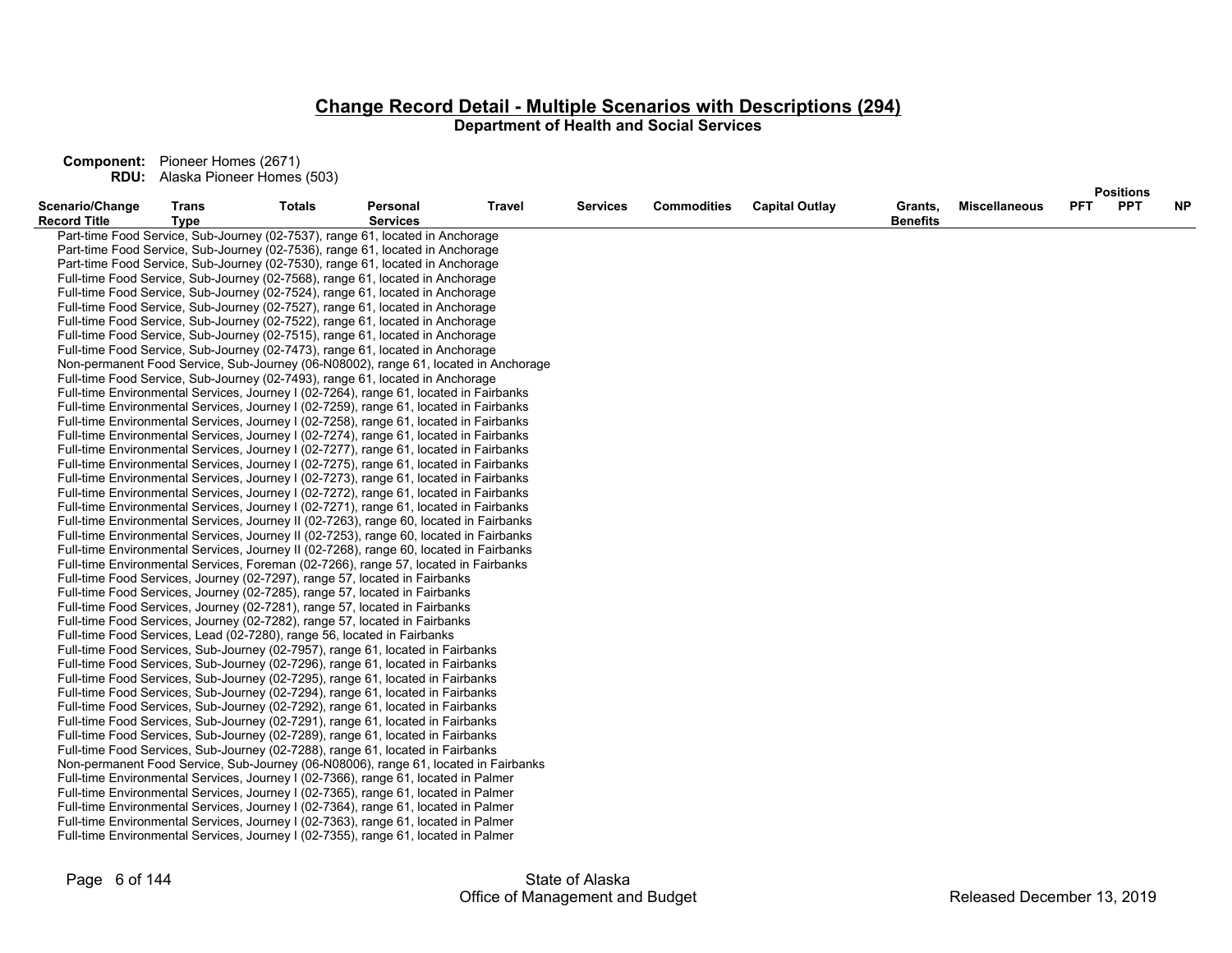|                                                                  |                             |                                                                       |                                                                                               |               |                 |                    |                       |                            |                      |            | <b>Positions</b> |           |
|------------------------------------------------------------------|-----------------------------|-----------------------------------------------------------------------|-----------------------------------------------------------------------------------------------|---------------|-----------------|--------------------|-----------------------|----------------------------|----------------------|------------|------------------|-----------|
| Scenario/Change<br><b>Record Title</b>                           | <b>Trans</b><br><b>Type</b> | <b>Totals</b>                                                         | Personal<br><b>Services</b>                                                                   | <b>Travel</b> | <b>Services</b> | <b>Commodities</b> | <b>Capital Outlay</b> | Grants,<br><b>Benefits</b> | <b>Miscellaneous</b> | <b>PFT</b> | <b>PPT</b>       | <b>NP</b> |
|                                                                  |                             |                                                                       | Full-time Environmental Services, Journey I (02-7353), range 61, located in Palmer            |               |                 |                    |                       |                            |                      |            |                  |           |
|                                                                  |                             |                                                                       | Full-time Environmental Services, Journey II (02-7358), range 60, located in Palmer           |               |                 |                    |                       |                            |                      |            |                  |           |
|                                                                  |                             |                                                                       | Full-time Environmental Services, Journey II (02-7354), range 60, located in Palmer           |               |                 |                    |                       |                            |                      |            |                  |           |
|                                                                  |                             |                                                                       | Full-time Environmental Services, Journey II (02-7347), range 60, located in Palmer           |               |                 |                    |                       |                            |                      |            |                  |           |
|                                                                  |                             |                                                                       | Full-time Environmental Services, Journey II (06-6219), range 60, located in Palmer           |               |                 |                    |                       |                            |                      |            |                  |           |
|                                                                  |                             |                                                                       | Full-time Food Service, Journey (02-7374), range 57, located in Palmer                        |               |                 |                    |                       |                            |                      |            |                  |           |
|                                                                  |                             |                                                                       | Full-time Food Service, Journey (02-7373), range 57, located in Palmer                        |               |                 |                    |                       |                            |                      |            |                  |           |
|                                                                  |                             |                                                                       | Full-time Food Service, Journey (02-7372), range 57, located in Palmer                        |               |                 |                    |                       |                            |                      |            |                  |           |
|                                                                  |                             |                                                                       | Full-time Food Service, Sub-Journey (02-7388), range 61, located in Palmer                    |               |                 |                    |                       |                            |                      |            |                  |           |
|                                                                  |                             |                                                                       | Full-time Food Service, Sub-Journey (02-7386), range 61, located in Palmer                    |               |                 |                    |                       |                            |                      |            |                  |           |
|                                                                  |                             |                                                                       | Part-time Food Service, Sub-Journey (02-7385), range 61, located in Palmer                    |               |                 |                    |                       |                            |                      |            |                  |           |
|                                                                  |                             |                                                                       | Full-time Food Service, Sub-Journey (02-7382), range 61, located in Palmer                    |               |                 |                    |                       |                            |                      |            |                  |           |
|                                                                  |                             |                                                                       | Full-time Food Service, Sub-Journey (02-7380), range 61, located in Palmer                    |               |                 |                    |                       |                            |                      |            |                  |           |
|                                                                  |                             |                                                                       | Full-time Food Service, Sub-Journey (02-7379), range 61, located in Palmer                    |               |                 |                    |                       |                            |                      |            |                  |           |
|                                                                  |                             |                                                                       | Full-time Food Service, Sub-Journey (02-7378), range 61, located in Palmer                    |               |                 |                    |                       |                            |                      |            |                  |           |
|                                                                  |                             |                                                                       | Non-permanent Food Service, Sub-Journey (06-N07083), range 61, located in Palmer              |               |                 |                    |                       |                            |                      |            |                  |           |
|                                                                  |                             |                                                                       | Full-time Food Service, Sub-Journey (06-6216), range 61, located in Palmer                    |               |                 |                    |                       |                            |                      |            |                  |           |
|                                                                  |                             |                                                                       | Full-time Environmental Services, Journey I (02-7172), range 61, located in Sitka             |               |                 |                    |                       |                            |                      |            |                  |           |
|                                                                  |                             |                                                                       | Full-time Environmental Services, Journey I (02-7166), range 61, located in Sitka             |               |                 |                    |                       |                            |                      |            |                  |           |
|                                                                  |                             |                                                                       | Full-time Environmental Services, Journey I (02-7162), range 61, located in Sitka             |               |                 |                    |                       |                            |                      |            |                  |           |
|                                                                  |                             |                                                                       | Full-time Environmental Services, Journey I (02-7161), range 61, located in Sitka             |               |                 |                    |                       |                            |                      |            |                  |           |
|                                                                  |                             |                                                                       | Full-time Environmental Services, Journey II (02-7157), range 60, located in Sitka            |               |                 |                    |                       |                            |                      |            |                  |           |
|                                                                  |                             |                                                                       | Full-time Environmental Services, Journey II (02-7156), range 60, located in Sitka            |               |                 |                    |                       |                            |                      |            |                  |           |
|                                                                  |                             |                                                                       | Full-time Environmental Services, Journey II (02-7155), range 60, located in Sitka            |               |                 |                    |                       |                            |                      |            |                  |           |
|                                                                  |                             |                                                                       | Full-time Environmental Services, Journey I (02-7151), range 60, located in Sitka             |               |                 |                    |                       |                            |                      |            |                  |           |
|                                                                  |                             |                                                                       | Full-time Environmental Services, Foreman (02-7163), range 57, located in Sitka               |               |                 |                    |                       |                            |                      |            |                  |           |
|                                                                  |                             |                                                                       | Full-time Environmental Services, Lead (02-7174), range 58, located in Sitka                  |               |                 |                    |                       |                            |                      |            |                  |           |
|                                                                  |                             | Full-time Food Service, Journey (02-7185), range 57, located in Sitka |                                                                                               |               |                 |                    |                       |                            |                      |            |                  |           |
|                                                                  |                             | Full-time Food Service, Journey (02-7184), range 57, located in Sitka |                                                                                               |               |                 |                    |                       |                            |                      |            |                  |           |
|                                                                  |                             | Full-time Food Service, Journey (02-7183), range 57, located in Sitka |                                                                                               |               |                 |                    |                       |                            |                      |            |                  |           |
|                                                                  |                             | Full-time Food Service, Journey (02-7182), range 57, located in Sitka |                                                                                               |               |                 |                    |                       |                            |                      |            |                  |           |
|                                                                  |                             | Full-time Food Service, Journey (02-7181), range 57, located in Sitka |                                                                                               |               |                 |                    |                       |                            |                      |            |                  |           |
|                                                                  |                             |                                                                       | Full-time Food Service, Sub-Journey (02-7196), range 61, located in Sitka                     |               |                 |                    |                       |                            |                      |            |                  |           |
|                                                                  |                             |                                                                       | Full-time Food Service, Sub-Journey (02-7195), range 61, located in Sitka                     |               |                 |                    |                       |                            |                      |            |                  |           |
|                                                                  |                             |                                                                       | Full-time Food Service, Sub-Journey (02-7192), range 61, located in Sitka                     |               |                 |                    |                       |                            |                      |            |                  |           |
|                                                                  |                             |                                                                       | Full-time Food Service, Sub-Journey (02-7190), range 61, located in Sitka                     |               |                 |                    |                       |                            |                      |            |                  |           |
|                                                                  |                             |                                                                       | Full-time Food Service, Sub-Journey (02-7187), range 61, located in Sitka                     |               |                 |                    |                       |                            |                      |            |                  |           |
|                                                                  |                             |                                                                       | Non-permanent Food Service, Sub-Journey (06-N08016), range 61, located in Sitka               |               |                 |                    |                       |                            |                      |            |                  |           |
| Delete Pioneer Home Positions to Align with Anticipated Workload |                             |                                                                       |                                                                                               |               |                 |                    |                       |                            |                      |            |                  |           |
|                                                                  | PosAdi                      | 0.0                                                                   | 0.0                                                                                           | 0.0           | 0.0             | 0.0                | 0.0                   | 0.0                        | 0.0                  | -5         | U                | -3        |
|                                                                  |                             |                                                                       | Delete the following positions to align with anticipated workload, revenue, and expenditures: |               |                 |                    |                       |                            |                      |            |                  |           |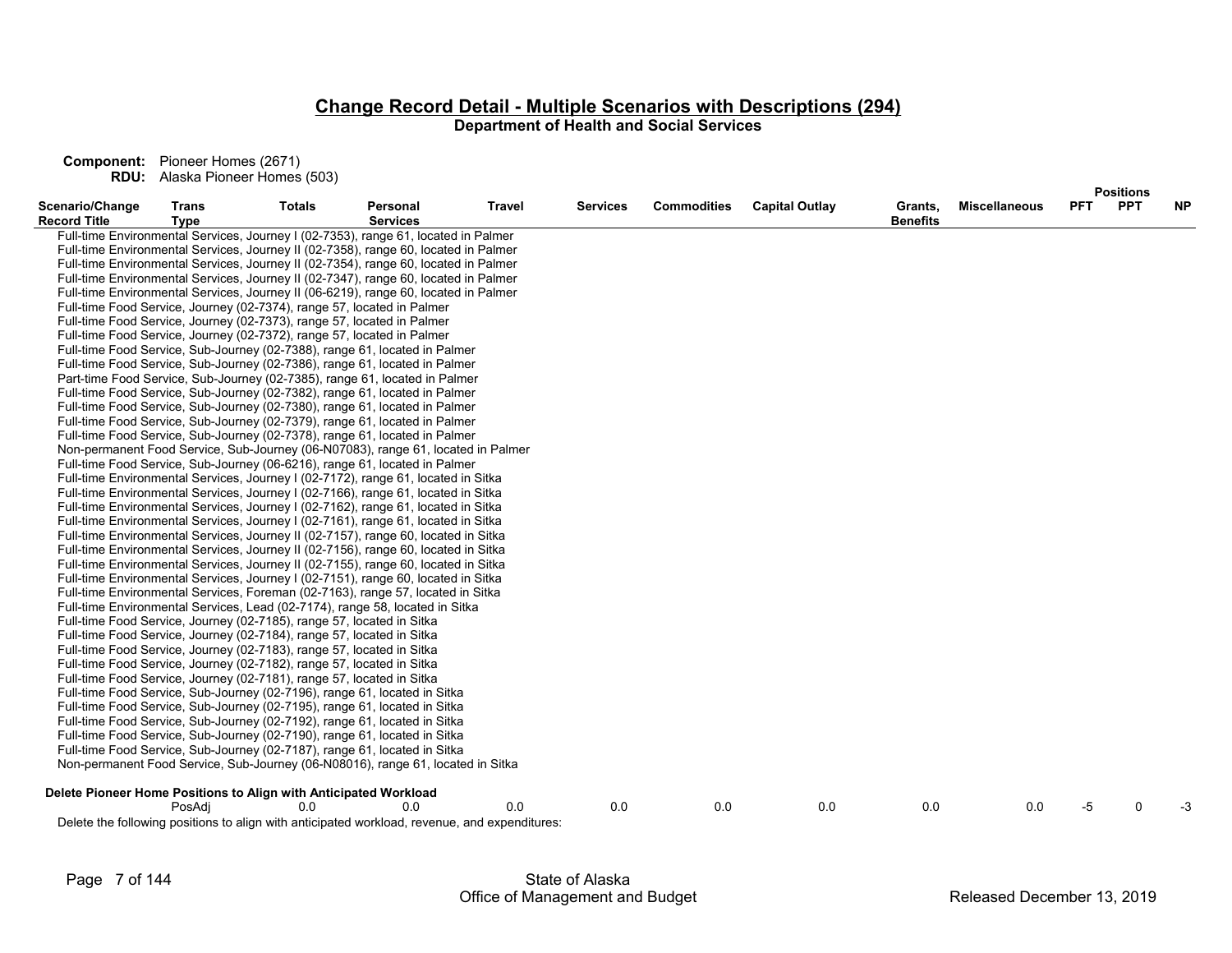|                                        |               |                                                               |                                                                                            |        |                 |                    |                                                                                                                                                  |                 |                      |            | <b>Positions</b> |           |
|----------------------------------------|---------------|---------------------------------------------------------------|--------------------------------------------------------------------------------------------|--------|-----------------|--------------------|--------------------------------------------------------------------------------------------------------------------------------------------------|-----------------|----------------------|------------|------------------|-----------|
| Scenario/Change<br><b>Record Title</b> | Trans         | Totals                                                        | Personal<br><b>Services</b>                                                                | Travel | <b>Services</b> | <b>Commodities</b> | <b>Capital Outlay</b>                                                                                                                            | Grants,         | <b>Miscellaneous</b> | <b>PFT</b> | <b>PPT</b>       | <b>NP</b> |
|                                        | Type          |                                                               |                                                                                            |        |                 |                    |                                                                                                                                                  | <b>Benefits</b> |                      |            |                  |           |
|                                        |               |                                                               | Full-time Assisted Living Care Coordinator (02-7116), range 17, located in Sitka           |        |                 |                    |                                                                                                                                                  |                 |                      |            |                  |           |
|                                        |               | Full-time Nurse III (02-7410), range 24, located in Anchorage |                                                                                            |        |                 |                    |                                                                                                                                                  |                 |                      |            |                  |           |
|                                        |               |                                                               | Full-time Pioneers' Home Assistant Administrator (02-7578), range 21, located in Anchorage |        |                 |                    |                                                                                                                                                  |                 |                      |            |                  |           |
|                                        |               |                                                               | Full-time Licensed Practical Nurse (02-7604), range 17, located in Ketchikan               |        |                 |                    |                                                                                                                                                  |                 |                      |            |                  |           |
|                                        |               | Full-time Nurse III (06-6197), range 24, located in Fairbanks |                                                                                            |        |                 |                    |                                                                                                                                                  |                 |                      |            |                  |           |
|                                        |               |                                                               | Non-permanent Nurse II (06-N09022), range 22, located in Anchorage                         |        |                 |                    |                                                                                                                                                  |                 |                      |            |                  |           |
|                                        |               |                                                               | Non-permanent Assisted Living Aide (06-N18009), range 9, located in Juneau                 |        |                 |                    |                                                                                                                                                  |                 |                      |            |                  |           |
|                                        |               |                                                               | Non-permanent Assisted Living Aide (06-N18010), range9, located in Juneau                  |        |                 |                    |                                                                                                                                                  |                 |                      |            |                  |           |
|                                        |               |                                                               |                                                                                            |        |                 |                    |                                                                                                                                                  |                 |                      |            |                  |           |
|                                        |               |                                                               | Transfer to Alaska Pioneer Homes Management for Anticipated Expenditures                   |        |                 |                    |                                                                                                                                                  |                 |                      |            |                  |           |
|                                        | Trout         | $-14.6$                                                       | $-14.6$                                                                                    | 0.0    | 0.0             | 0.0                | 0.0                                                                                                                                              | 0.0             | 0.0                  | 0          |                  |           |
|                                        |               |                                                               |                                                                                            |        |                 |                    |                                                                                                                                                  |                 |                      |            |                  |           |
| 1246 Recid Redu                        |               | $-14.6$                                                       |                                                                                            |        |                 |                    |                                                                                                                                                  |                 |                      |            |                  |           |
|                                        |               |                                                               |                                                                                            |        |                 |                    |                                                                                                                                                  |                 |                      |            |                  |           |
|                                        |               |                                                               |                                                                                            |        |                 |                    | Transfer authority from Alaska Pioneer Homes to Alaska Pioneer Homes Management for anticipated expenditures. The remaining Alaska Pioneer Homes |                 |                      |            |                  |           |
|                                        |               | authority is sufficient to cover anticipated expenditures.    |                                                                                            |        |                 |                    |                                                                                                                                                  |                 |                      |            |                  |           |
|                                        |               |                                                               |                                                                                            |        |                 |                    |                                                                                                                                                  |                 |                      |            |                  |           |
|                                        |               |                                                               |                                                                                            |        |                 |                    |                                                                                                                                                  |                 |                      |            |                  |           |
|                                        | <b>Totals</b> | 65,944.7                                                      | 42,942.2                                                                                   | 14.7   | 19,981.4        | 2,906.0            | 95.6                                                                                                                                             | 4.8             | 0.0                  | 409        | 15               | 18        |
|                                        |               |                                                               |                                                                                            |        |                 |                    |                                                                                                                                                  |                 |                      |            |                  |           |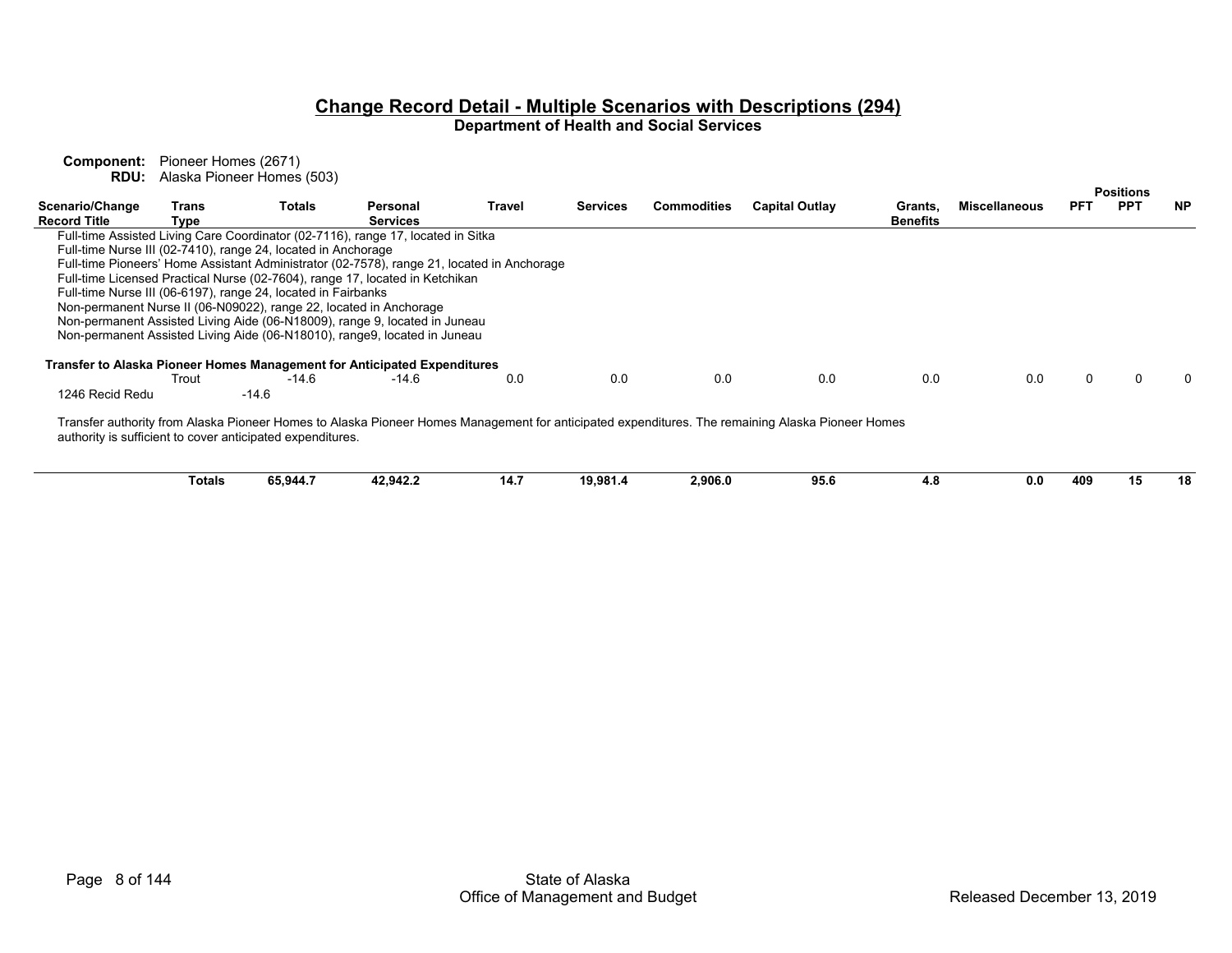**Component:** Alaska Psychiatric Institute (311) **RDU:** Alaska Psychiatric Institute (692)

| Scenario/Change<br>Record Title    | Trans<br>Type | Totals   | Personal<br><b>Services</b>                                                                    | Travel | <b>Services</b> | <b>Commodities</b> | <b>Capital Outlay</b>                                                | Grants,<br><b>Benefits</b> | <b>Miscellaneous</b> | <b>PFT</b> | <b>PPT</b> | <b>NP</b>   |
|------------------------------------|---------------|----------|------------------------------------------------------------------------------------------------|--------|-----------------|--------------------|----------------------------------------------------------------------|----------------------------|----------------------|------------|------------|-------------|
|                                    |               |          |                                                                                                |        |                 |                    | <b>Changes From FY2020 Conference Committee To FY2020 Authorized</b> |                            |                      |            |            |             |
| <b>FY2020 Conference Committee</b> |               |          |                                                                                                |        |                 |                    |                                                                      |                            |                      |            |            |             |
|                                    | ConfCom       | 45,606.2 | 1,932.1                                                                                        | 0.0    | 43.674.1        | 0.0                | 0.0                                                                  | 0.0                        | 0.0                  | 0          | 0          | $\mathbf 0$ |
| 1004 Gen Fund                      |               | 725.9    |                                                                                                |        |                 |                    |                                                                      |                            |                      |            |            |             |
| 1007 I/A Rcpts                     | 20,314.4      |          |                                                                                                |        |                 |                    |                                                                      |                            |                      |            |            |             |
| 1037 GF/MH                         | 11.595.8      |          |                                                                                                |        |                 |                    |                                                                      |                            |                      |            |            |             |
| 1108 Stat Desig                    | 12.970.1      |          |                                                                                                |        |                 |                    |                                                                      |                            |                      |            |            |             |
|                                    |               |          | Alaska Psychiatric Institute Operating Costs Sec12(c) Ch19 SLA2018 P27 L27 (SB142) (FY18-FY20) |        |                 |                    |                                                                      |                            |                      |            |            |             |
| (Language)                         | CarryFwd      | 686.7    | 686.7                                                                                          | 0.0    | 0.0             | 0.0                | 0.0                                                                  | 0.0                        | 0.0                  | 20         | 0          | $\Omega$    |
| 1037 GF/MH                         |               | 4.7      |                                                                                                |        |                 |                    |                                                                      |                            |                      |            |            |             |
| 1108 Stat Desig                    |               | 682.0    |                                                                                                |        |                 |                    |                                                                      |                            |                      |            |            |             |

Carry forward the unexpended balance of the appropriation made in Sec12(c) Ch19 SLA2018 P27 L27 (SB142), as amended by Sec11b, Ch 1, FSSLA2019, P60, L12 (HB39) for Alaska Psychiatric Institute operating costs.

Sec. 11. SUPPLEMENTAL DEPARTMENT OF HEALTH AND SOCIAL SERVICES. (b) Section 12(c), ch. 19, SLA 2018, is amended to read:

(c) The following amounts are appropriated from the specified sources to the Department of Health and Social Services, behavioral health, Alaska

Psychiatric Institute, for operating expenses for the fiscal years ending June 30, 2018, June 30, 2019, and June 30, 2020:

(1) the sum of \$1,736,000 from the general fund;

 $(2)$  the sum of \$682,000 from designated program receipts under AS 37.05.146(b)(3);

(3) the sum of \$682,000 from interagency receipts.

Original Appropriation: \$ 3,100.0 FY2018 Expenditures: \$ 0.0 FY2019 Expenditures: \$ 2,413.3 FY2020 Carryforward: \$ 686.7

|                                                                     | <b>Subtotal</b> | 46.292.9 | 2.618.8                                                                                                                                                        | 0.0  | 43.674.1    | 0.0                                                      | 0.0 | 0.0     | 0.0 | 20  | 0   |
|---------------------------------------------------------------------|-----------------|----------|----------------------------------------------------------------------------------------------------------------------------------------------------------------|------|-------------|----------------------------------------------------------|-----|---------|-----|-----|-----|
|                                                                     |                 |          |                                                                                                                                                                |      |             | Changes From FY2020 Authorized To FY2020 Management Plan |     |         |     |     |     |
| Add Alaska Psychiatric Institute Positions to Continue Operations   |                 |          |                                                                                                                                                                |      |             |                                                          |     |         |     |     |     |
|                                                                     | PosAdi          | 0.0      | 0.0                                                                                                                                                            | 0.0  | 0.0         | 0.0                                                      | 0.0 | 0.0     | 0.0 | 328 | 11  |
|                                                                     |                 |          | Add Alaska Psychiatric Institute positions to continue operations by the State of Alaska while an outsourcing feasibility study is completed.                  |      |             |                                                          |     |         |     |     |     |
| Align Authority for Ongoing Alaska Psychiatric Institute Operations |                 |          |                                                                                                                                                                |      |             |                                                          |     |         |     |     |     |
|                                                                     |                 | 0.0      | 28.232.9                                                                                                                                                       | 19.6 | $-30.407.6$ | 1.119.4                                                  | 0.0 | 1.035.7 | 0.0 |     | 0   |
|                                                                     |                 |          | Transfer authority from services to cover anticipated personal services, travel, commodities, and grants costs related to the ongoing operations of the Alaska |      |             |                                                          |     |         |     |     |     |
|                                                                     |                 |          | Psychiatric Institute by the State of Alaska while an outsourcing feasibility study is completed.                                                              |      |             |                                                          |     |         |     |     |     |
|                                                                     | <b>Subtotal</b> | 46.292.9 | 30.851.7                                                                                                                                                       | 19.6 | 13.266.5    | 1.119.4                                                  | 0.0 | 1.035.7 | 0.0 | 348 | -11 |
|                                                                     |                 |          |                                                                                                                                                                |      |             | Changes From FY2020 Management Plan To FY2021 Governor   |     |         |     |     |     |

**Positions**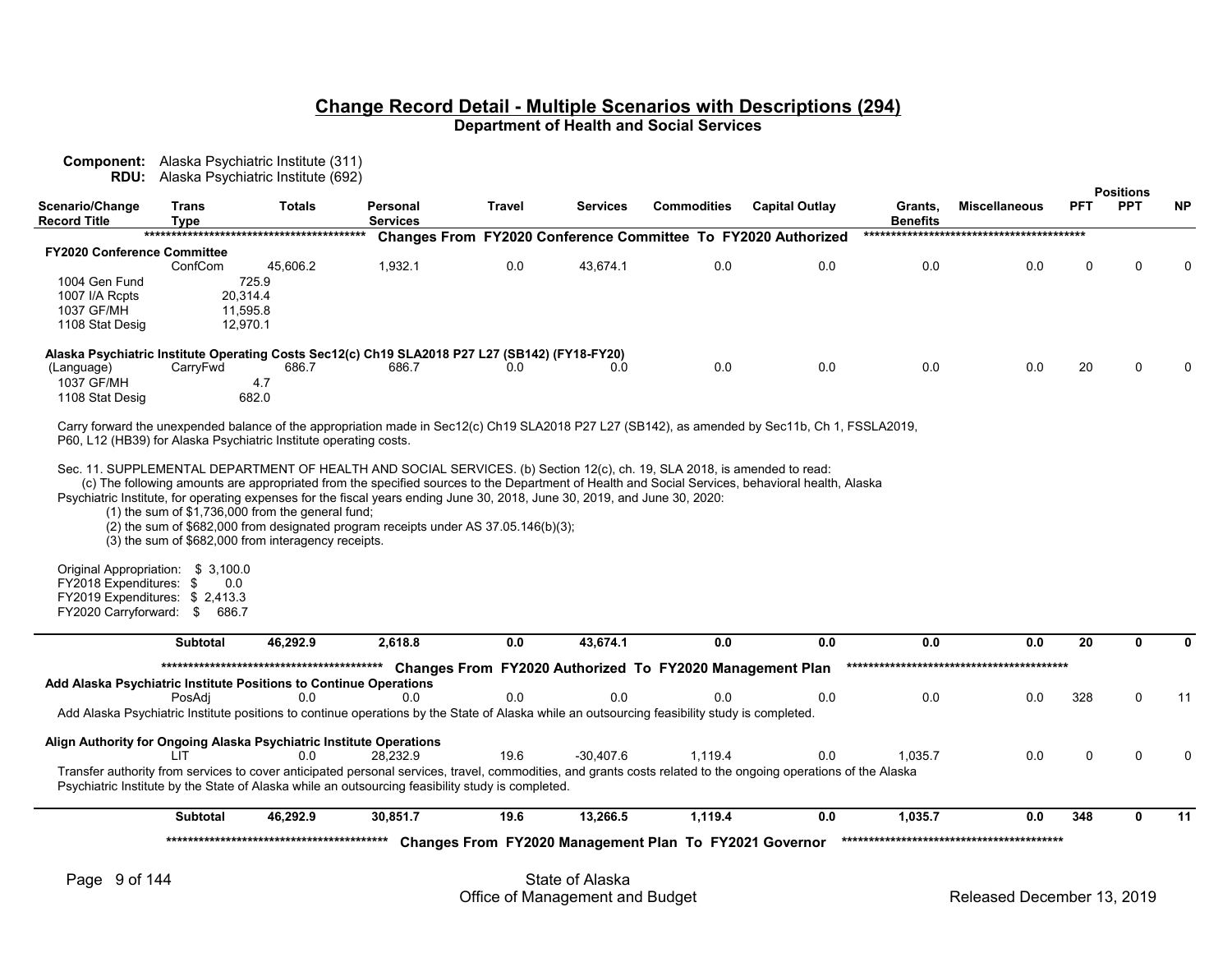**Component:** Alaska Psychiatric Institute (311) **RDU:** Alaska Psychiatric Institute (692)

|                                                     |                             |                                                     |                                                                                                                            |        |                 |                    |                                                                                                                                                     |                            |                      |            | <b>Positions</b> |           |
|-----------------------------------------------------|-----------------------------|-----------------------------------------------------|----------------------------------------------------------------------------------------------------------------------------|--------|-----------------|--------------------|-----------------------------------------------------------------------------------------------------------------------------------------------------|----------------------------|----------------------|------------|------------------|-----------|
| Scenario/Change<br><b>Record Title</b>              | <b>Trans</b><br><b>Type</b> | <b>Totals</b>                                       | Personal<br><b>Services</b>                                                                                                | Travel | <b>Services</b> | <b>Commodities</b> | <b>Capital Outlay</b>                                                                                                                               | Grants,<br><b>Benefits</b> | <b>Miscellaneous</b> | <b>PFT</b> | <b>PPT</b>       | <b>NP</b> |
|                                                     |                             |                                                     | Reverse Alaska Psychiatric Institute Operating Costs Sec12(c) Ch19 SLA2018 P27 L27 (SB142) (FY18-FY20)                     |        |                 |                    |                                                                                                                                                     |                            |                      |            |                  |           |
| (Language)                                          | <b>OTI</b>                  | $-686.7$                                            | $-686.7$                                                                                                                   | 0.0    | 0.0             | 0.0                | 0.0                                                                                                                                                 | 0.0                        | 0.0                  | 0          | ∩                | $\Omega$  |
| 1037 GF/MH                                          |                             | $-4.7$                                              |                                                                                                                            |        |                 |                    |                                                                                                                                                     |                            |                      |            |                  |           |
| 1108 Stat Desig                                     |                             | $-682.0$                                            |                                                                                                                            |        |                 |                    |                                                                                                                                                     |                            |                      |            |                  |           |
|                                                     |                             |                                                     |                                                                                                                            |        |                 |                    | Reverse the carry forward of the unexpended balance of the appropriation made in Sec12(c) Ch19 SLA2018 P27 L27 (SB142), as amended by Sec11b, Ch 1, |                            |                      |            |                  |           |
|                                                     |                             |                                                     | FSSLA2019, P60, L12 (HB39) for Alaska Psychiatric Institute operating costs.                                               |        |                 |                    |                                                                                                                                                     |                            |                      |            |                  |           |
|                                                     |                             |                                                     | Sec. 11. SUPPLEMENTAL DEPARTMENT OF HEALTH AND SOCIAL SERVICES. (b) Section 12(c), ch. 19, SLA 2018, is amended to read:   |        |                 |                    |                                                                                                                                                     |                            |                      |            |                  |           |
|                                                     |                             |                                                     |                                                                                                                            |        |                 |                    | (c) The following amounts are appropriated from the specified sources to the Department of Health and Social Services, behavioral health, Alaska    |                            |                      |            |                  |           |
|                                                     |                             |                                                     | Psychiatric Institute, for operating expenses for the fiscal years ending June 30, 2018, June 30, 2019, and June 30, 2020: |        |                 |                    |                                                                                                                                                     |                            |                      |            |                  |           |
|                                                     |                             | $(1)$ the sum of \$1,736,000 from the general fund; |                                                                                                                            |        |                 |                    |                                                                                                                                                     |                            |                      |            |                  |           |
|                                                     |                             |                                                     | $(2)$ the sum of \$682,000 from designated program receipts under AS 37.05.146(b)(3);                                      |        |                 |                    |                                                                                                                                                     |                            |                      |            |                  |           |
|                                                     |                             | (3) the sum of \$682,000 from interagency receipts. |                                                                                                                            |        |                 |                    |                                                                                                                                                     |                            |                      |            |                  |           |
| Original Appropriation: \$3,100.0                   |                             |                                                     |                                                                                                                            |        |                 |                    |                                                                                                                                                     |                            |                      |            |                  |           |
| FY2018 Expenditures: \$                             |                             | 0.0                                                 |                                                                                                                            |        |                 |                    |                                                                                                                                                     |                            |                      |            |                  |           |
| FY2019 Expenditures: \$2,413.3                      |                             |                                                     |                                                                                                                            |        |                 |                    |                                                                                                                                                     |                            |                      |            |                  |           |
| FY2020 Carryforward: \$ 686.7                       |                             |                                                     |                                                                                                                            |        |                 |                    |                                                                                                                                                     |                            |                      |            |                  |           |
|                                                     |                             |                                                     |                                                                                                                            |        |                 |                    |                                                                                                                                                     |                            |                      |            |                  |           |
| <b>FY2021 Salary and Health Insurance Increases</b> |                             |                                                     |                                                                                                                            |        |                 |                    |                                                                                                                                                     |                            |                      |            |                  |           |
| 1004 Gen Fund                                       | SalAdi                      | 404.0                                               | 404.0                                                                                                                      | 0.0    | 0.0             | 0.0                | 0.0                                                                                                                                                 | 0.0                        | 0.0                  | $\Omega$   |                  |           |
| 1007 I/A Rcpts                                      |                             | 8.0<br>246.5                                        |                                                                                                                            |        |                 |                    |                                                                                                                                                     |                            |                      |            |                  |           |
| 1037 GF/MH                                          |                             | 68.7                                                |                                                                                                                            |        |                 |                    |                                                                                                                                                     |                            |                      |            |                  |           |
| 1108 Stat Desig                                     |                             | 80.8                                                |                                                                                                                            |        |                 |                    |                                                                                                                                                     |                            |                      |            |                  |           |
|                                                     |                             |                                                     |                                                                                                                            |        |                 |                    |                                                                                                                                                     |                            |                      |            |                  |           |
|                                                     |                             |                                                     | FY2021 increase to LTC Health Insurance from \$1530 to \$1555 per member per month: \$46.6                                 |        |                 |                    |                                                                                                                                                     |                            |                      |            |                  |           |
| FY2021 GGU Salary Increases: \$245.3                |                             |                                                     |                                                                                                                            |        |                 |                    |                                                                                                                                                     |                            |                      |            |                  |           |
|                                                     |                             |                                                     |                                                                                                                            |        |                 |                    |                                                                                                                                                     |                            |                      |            |                  |           |
|                                                     |                             |                                                     | FY2021 increase to GGU Health Insurance from \$1530 to \$1555 per member per month: \$112.1                                |        |                 |                    |                                                                                                                                                     |                            |                      |            |                  |           |
|                                                     |                             |                                                     | Add Authority to Achieve Full Capacity at the Alaska Psychiatric Institute                                                 |        |                 |                    |                                                                                                                                                     |                            |                      |            |                  |           |
| (Language)                                          | Inc.                        | 9,366.4                                             | 8,441.0                                                                                                                    | 25.4   | 900.0           | 0.0                | 0.0                                                                                                                                                 | 0.0                        | 0.0                  | 0          |                  |           |
| 1004 Gen Fund                                       |                             | 1,094.2                                             |                                                                                                                            |        |                 |                    |                                                                                                                                                     |                            |                      |            |                  |           |
| 1007 I/A Rcpts                                      |                             | 5,149.0                                             |                                                                                                                            |        |                 |                    |                                                                                                                                                     |                            |                      |            |                  |           |
| 1037 GF/MH                                          |                             | 1,435.0                                             |                                                                                                                            |        |                 |                    |                                                                                                                                                     |                            |                      |            |                  |           |

Add authority to achieve full capacity at the Alaska Psychiatric Institute (API). It is imperative API fill critical vacant positions with highly skilled professionals to increase the daily census of beds available and to meet compliance directives. In order to achieve full bed capacity and comply with Centers for Medicare and Medicaid Services, Joint Commission, and regulatory agencies directives, an increase in personal services funding is needed. The division must recruit qualified

1108 Stat Desig

1037 GF/MH 1,435.0<br>1108 Stat Desig 1.688.2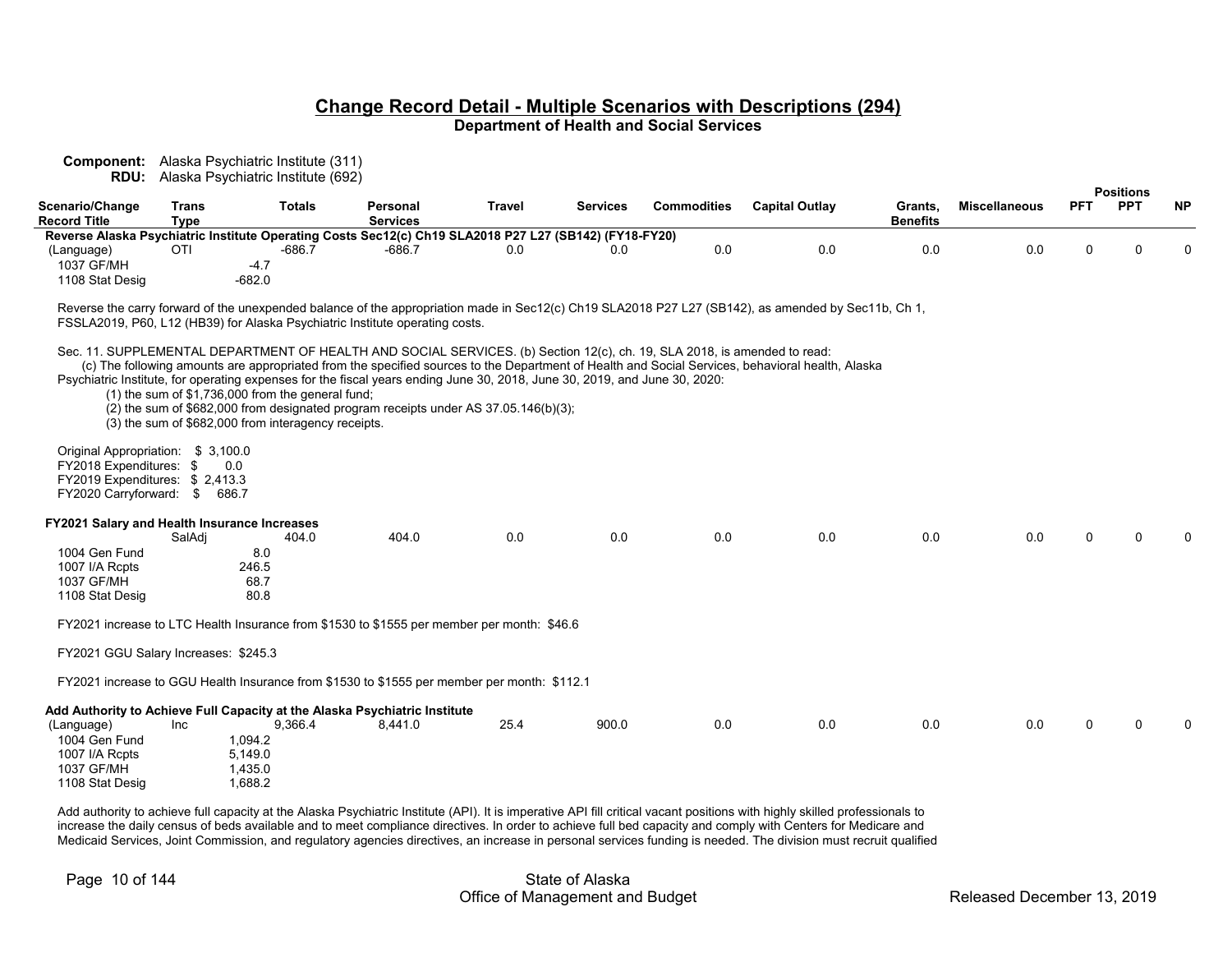**Component:** Alaska Psychiatric Institute (311) **RDU:** Alaska Psychiatric Institute (692)

|                                        |               |          |                                                                                                            |        |                 |                    |                                                                                                                                                                                                                                                                                                                                                                                                                                                                                                            |                            |                      |     | <b>Positions</b> |           |
|----------------------------------------|---------------|----------|------------------------------------------------------------------------------------------------------------|--------|-----------------|--------------------|------------------------------------------------------------------------------------------------------------------------------------------------------------------------------------------------------------------------------------------------------------------------------------------------------------------------------------------------------------------------------------------------------------------------------------------------------------------------------------------------------------|----------------------------|----------------------|-----|------------------|-----------|
| Scenario/Change<br><b>Record Title</b> | Trans<br>Type | Totals   | Personal<br><b>Services</b>                                                                                | Travel | <b>Services</b> | <b>Commodities</b> | <b>Capital Outlay</b>                                                                                                                                                                                                                                                                                                                                                                                                                                                                                      | Grants.<br><b>Benefits</b> | <b>Miscellaneous</b> | PFT | <b>PPT</b>       | <b>NP</b> |
| incentives.                            |               |          |                                                                                                            |        |                 |                    | individuals for positions that are highly specialized, therefore, an increase in travel authority is needed for the division to offer employee moving assistance                                                                                                                                                                                                                                                                                                                                           |                            |                      |     |                  |           |
|                                        |               |          | however, there will be a gap in revenue necessitating an increment in general fund to maintain operations. |        |                 |                    | In order to continue to provide services to patients, API has contracted with Locum Tenens and Providers to ensure the care of patients. An increase to services<br>allows the division to continue to pay those contracts as needed to fill hiring gaps. Additionally, API will continue contracting with Wellpath to maintain the<br>stability of operations at the hospital. API is committed to filling beds to service the needs of Alaskans. This will result in an increase in overall collections, |                            |                      |     |                  |           |
|                                        | Totals        | 55,376.6 | 39.010.0                                                                                                   | 45.0   | 14.166.5        | 1.119.4            | 0.0                                                                                                                                                                                                                                                                                                                                                                                                                                                                                                        | 1.035.7                    | 0.0                  | 348 |                  | -11       |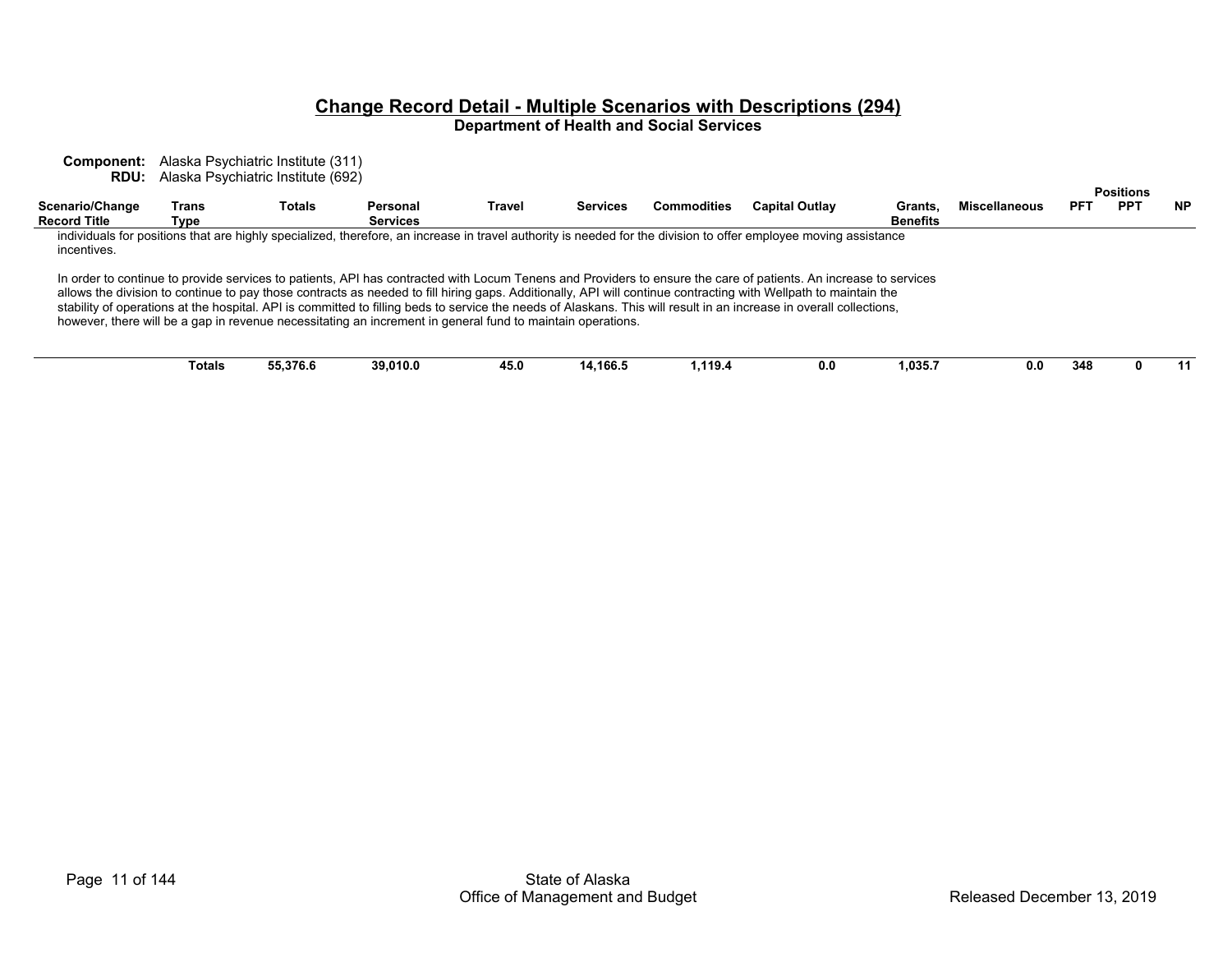**Component:** Behavioral Health Treatment and Recovery Grants (3099) **RDU:** Behavioral Health (483)

|                                                               |                      |               |                                                                                                                                                                                                                                                                                                                             |               |          |                                                        |                                                               |                            |                      |              | <b>Positions</b> |           |
|---------------------------------------------------------------|----------------------|---------------|-----------------------------------------------------------------------------------------------------------------------------------------------------------------------------------------------------------------------------------------------------------------------------------------------------------------------------|---------------|----------|--------------------------------------------------------|---------------------------------------------------------------|----------------------------|----------------------|--------------|------------------|-----------|
| Scenario/Change<br><b>Record Title</b>                        | <b>Trans</b><br>Type | <b>Totals</b> | Personal<br><b>Services</b>                                                                                                                                                                                                                                                                                                 | <b>Travel</b> | Services | <b>Commodities</b>                                     | <b>Capital Outlay</b>                                         | Grants,<br><b>Benefits</b> | <b>Miscellaneous</b> | <b>PFT</b>   | <b>PPT</b>       | <b>NP</b> |
|                                                               |                      |               |                                                                                                                                                                                                                                                                                                                             |               |          |                                                        | Changes From FY2020 Conference Committee To FY2020 Authorized |                            |                      |              |                  |           |
| <b>FY2020 Conference Committee</b>                            |                      |               |                                                                                                                                                                                                                                                                                                                             |               |          |                                                        |                                                               |                            |                      |              |                  |           |
|                                                               | ConfCom              | 57,869.5      | 0.0                                                                                                                                                                                                                                                                                                                         | 0.0           | 0.0      | 0.0                                                    | 0.0                                                           | 57,869.5                   | 0.0                  | 0            | O                |           |
| 1002 Fed Rcpts                                                |                      | 11,507.8      |                                                                                                                                                                                                                                                                                                                             |               |          |                                                        |                                                               |                            |                      |              |                  |           |
| 1003 G/F Match                                                |                      | 904.4         |                                                                                                                                                                                                                                                                                                                             |               |          |                                                        |                                                               |                            |                      |              |                  |           |
| 1007 I/A Rcpts                                                |                      | 492.4         |                                                                                                                                                                                                                                                                                                                             |               |          |                                                        |                                                               |                            |                      |              |                  |           |
| 1037 GF/MH                                                    |                      | 17.587.2      |                                                                                                                                                                                                                                                                                                                             |               |          |                                                        |                                                               |                            |                      |              |                  |           |
| 1092 MHTAAR                                                   |                      | 750.0         |                                                                                                                                                                                                                                                                                                                             |               |          |                                                        |                                                               |                            |                      |              |                  |           |
| 1171 PFD Crim                                                 |                      | 215.0         |                                                                                                                                                                                                                                                                                                                             |               |          |                                                        |                                                               |                            |                      |              |                  |           |
| 1180 Alcohol Fd                                               |                      | 15,937.7      |                                                                                                                                                                                                                                                                                                                             |               |          |                                                        |                                                               |                            |                      |              |                  |           |
| 1246 Recid Redu                                               |                      | 4.375.0       |                                                                                                                                                                                                                                                                                                                             |               |          |                                                        |                                                               |                            |                      |              |                  |           |
| 1254 MET Fund                                                 |                      | 6.100.0       |                                                                                                                                                                                                                                                                                                                             |               |          |                                                        |                                                               |                            |                      |              |                  |           |
| Reduce Behavioral Health Treatment and Recovery Grants        |                      |               |                                                                                                                                                                                                                                                                                                                             |               |          |                                                        |                                                               |                            |                      |              |                  |           |
|                                                               | Veto                 | $-6,100.0$    | 0.0                                                                                                                                                                                                                                                                                                                         | 0.0           | 0.0      | 0.0                                                    | 0.0                                                           | $-6,100.0$                 | 0.0                  | ი            |                  |           |
| 1254 MET Fund                                                 |                      | $-6,100.0$    |                                                                                                                                                                                                                                                                                                                             |               |          |                                                        |                                                               |                            |                      |              |                  |           |
|                                                               |                      |               |                                                                                                                                                                                                                                                                                                                             |               |          |                                                        |                                                               |                            |                      |              |                  |           |
|                                                               |                      |               | For FY2017 and FY2018, the Division of Behavioral Health received a total reduction of \$8.8 million for treatment grants. The FY2020 reduction continues the                                                                                                                                                               |               |          |                                                        |                                                               |                            |                      |              |                  |           |
|                                                               |                      |               | strategy of maximizing federal participation through Medicaid while minimizing general fund spending in support of the behavioral health system in the state.                                                                                                                                                               |               |          |                                                        |                                                               |                            |                      |              |                  |           |
|                                                               |                      |               |                                                                                                                                                                                                                                                                                                                             |               |          |                                                        |                                                               |                            |                      |              |                  |           |
|                                                               |                      |               | The State's fiscal reality dictates a reduction in expenditures across all agencies.                                                                                                                                                                                                                                        |               |          |                                                        |                                                               |                            |                      |              |                  |           |
|                                                               |                      |               |                                                                                                                                                                                                                                                                                                                             |               |          |                                                        |                                                               |                            |                      |              |                  |           |
|                                                               |                      |               | Reverse Behavioral Health Treatment and Recovery Grants Reduction                                                                                                                                                                                                                                                           |               |          |                                                        |                                                               |                            | 0.0                  | U            | n                |           |
|                                                               | Inc                  | 6,100.0       | 0.0                                                                                                                                                                                                                                                                                                                         | 0.0           | 0.0      | 0.0                                                    | 0.0                                                           | 6,100.0                    |                      |              |                  |           |
| 1254 MET Fund                                                 |                      | 6,100.0       |                                                                                                                                                                                                                                                                                                                             |               |          |                                                        |                                                               |                            |                      |              |                  |           |
|                                                               |                      |               | Legislative add-back appropriation made in Chapter 2, SSSLA2019, of HB2001.                                                                                                                                                                                                                                                 |               |          |                                                        |                                                               |                            |                      |              |                  |           |
|                                                               |                      |               |                                                                                                                                                                                                                                                                                                                             |               |          |                                                        |                                                               |                            |                      |              |                  |           |
| <b>Reduce Behavioral Health Treatment and Recovery Grants</b> |                      |               |                                                                                                                                                                                                                                                                                                                             |               |          |                                                        |                                                               |                            |                      |              |                  |           |
|                                                               | Veto                 | $-6,100.0$    | 0.0                                                                                                                                                                                                                                                                                                                         | 0.0           | 0.0      | 0.0                                                    | 0.0                                                           | $-6,100.0$                 | 0.0                  | ი            |                  |           |
| 1254 MET Fund                                                 |                      | $-6,100.0$    |                                                                                                                                                                                                                                                                                                                             |               |          |                                                        |                                                               |                            |                      |              |                  |           |
|                                                               |                      |               |                                                                                                                                                                                                                                                                                                                             |               |          |                                                        |                                                               |                            |                      |              |                  |           |
|                                                               |                      |               | This reduction continues the Division of Behavioral Health's strategy of maximizing federal participation through Medicaid while minimizing general fund<br>spending in support of the behavioral health system in the state. The Division's strategy has been to develop the 1115 waiver with the goal of bringing clients |               |          |                                                        |                                                               |                            |                      |              |                  |           |
|                                                               |                      |               | into the system earlier in order to reduce the downstream costs of services.                                                                                                                                                                                                                                                |               |          |                                                        |                                                               |                            |                      |              |                  |           |
|                                                               |                      |               |                                                                                                                                                                                                                                                                                                                             |               |          |                                                        |                                                               |                            |                      |              |                  |           |
|                                                               |                      |               | The State's fiscal reality dictates a reduction in expenditures across all agencies.                                                                                                                                                                                                                                        |               |          |                                                        |                                                               |                            |                      |              |                  |           |
|                                                               |                      | 51,769.5      | 0.0                                                                                                                                                                                                                                                                                                                         | 0.0           | 0.0      | 0.0                                                    | 0.0                                                           | 51.769.5                   | 0.0                  | $\mathbf{0}$ | $\mathbf{0}$     |           |
|                                                               | <b>Subtotal</b>      |               |                                                                                                                                                                                                                                                                                                                             |               |          |                                                        |                                                               |                            |                      |              |                  |           |
|                                                               |                      |               |                                                                                                                                                                                                                                                                                                                             |               |          | Changes From FY2020 Management Plan To FY2021 Governor |                                                               |                            |                      |              |                  |           |
| <b>Reverse Mental Health Trust Recommendation</b>             |                      |               |                                                                                                                                                                                                                                                                                                                             |               |          |                                                        |                                                               |                            |                      |              |                  |           |
|                                                               | OTI                  | -750.0        | 0.0                                                                                                                                                                                                                                                                                                                         | 0.0           | 0.0      | 0.0                                                    | 0.0                                                           | $-750.0$                   | 0.0                  | U            | ∩                |           |
|                                                               |                      |               |                                                                                                                                                                                                                                                                                                                             |               |          |                                                        |                                                               |                            |                      |              |                  |           |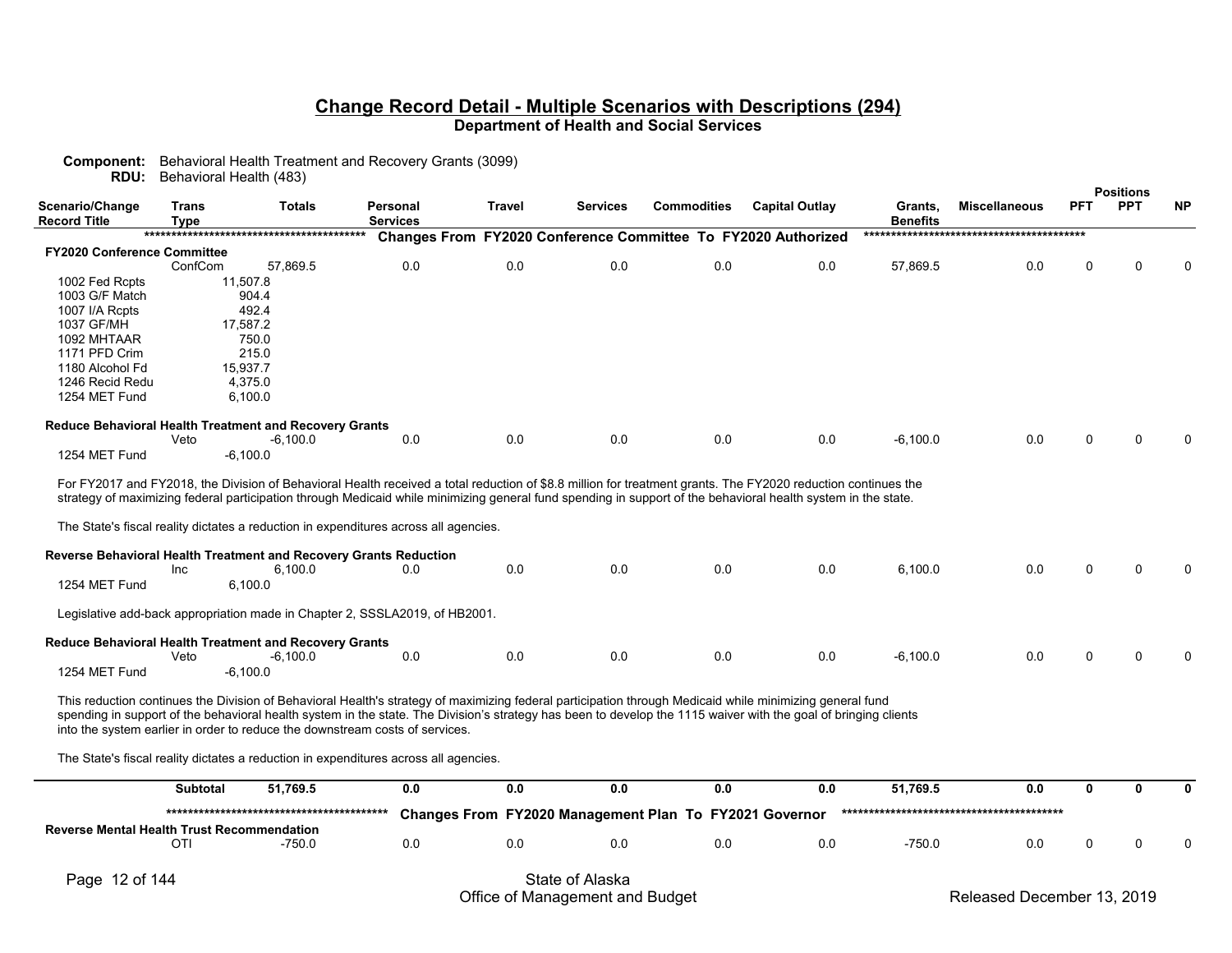| <b>Component:</b> Behavioral Health Treatment and Recovery Grants (3099) |  |
|--------------------------------------------------------------------------|--|
|--------------------------------------------------------------------------|--|

**RDU:** Behavioral Health (483)

|                                                                                      |                             |                                 |                                                                                                                              |        |                 |                    |                                                                                                                                                                                                                                                                                                                                                                                                                                                                                                                                                                                                                                                                                                                                                                                                                                                                                                                                                                                                                                                                                                                                                                                                                                                                                                                                                                                                                                                                                                                                                                                                                                                                                       |                            |                      |            | <b>Positions</b> |           |
|--------------------------------------------------------------------------------------|-----------------------------|---------------------------------|------------------------------------------------------------------------------------------------------------------------------|--------|-----------------|--------------------|---------------------------------------------------------------------------------------------------------------------------------------------------------------------------------------------------------------------------------------------------------------------------------------------------------------------------------------------------------------------------------------------------------------------------------------------------------------------------------------------------------------------------------------------------------------------------------------------------------------------------------------------------------------------------------------------------------------------------------------------------------------------------------------------------------------------------------------------------------------------------------------------------------------------------------------------------------------------------------------------------------------------------------------------------------------------------------------------------------------------------------------------------------------------------------------------------------------------------------------------------------------------------------------------------------------------------------------------------------------------------------------------------------------------------------------------------------------------------------------------------------------------------------------------------------------------------------------------------------------------------------------------------------------------------------------|----------------------------|----------------------|------------|------------------|-----------|
| Scenario/Change<br><b>Record Title</b>                                               | <b>Trans</b><br><b>Type</b> | <b>Totals</b>                   | Personal<br><b>Services</b>                                                                                                  | Travel | <b>Services</b> | <b>Commodities</b> | <b>Capital Outlay</b>                                                                                                                                                                                                                                                                                                                                                                                                                                                                                                                                                                                                                                                                                                                                                                                                                                                                                                                                                                                                                                                                                                                                                                                                                                                                                                                                                                                                                                                                                                                                                                                                                                                                 | Grants,<br><b>Benefits</b> | <b>Miscellaneous</b> | <b>PFT</b> | <b>PPT</b>       | <b>NP</b> |
| 1092 MHTAAR                                                                          |                             | $-750.0$                        |                                                                                                                              |        |                 |                    |                                                                                                                                                                                                                                                                                                                                                                                                                                                                                                                                                                                                                                                                                                                                                                                                                                                                                                                                                                                                                                                                                                                                                                                                                                                                                                                                                                                                                                                                                                                                                                                                                                                                                       |                            |                      |            |                  |           |
|                                                                                      |                             |                                 | Reverse Mental Health Trust recommendation to reflect zero-based mental health budget.                                       |        |                 |                    |                                                                                                                                                                                                                                                                                                                                                                                                                                                                                                                                                                                                                                                                                                                                                                                                                                                                                                                                                                                                                                                                                                                                                                                                                                                                                                                                                                                                                                                                                                                                                                                                                                                                                       |                            |                      |            |                  |           |
|                                                                                      | IncT                        | 750.0                           | MH Trust: Housing - Assertive Community Treatment/Institutional Diversion Housing Program<br>0.0                             | 0.0    | 0.0             | 0.0                | 0.0                                                                                                                                                                                                                                                                                                                                                                                                                                                                                                                                                                                                                                                                                                                                                                                                                                                                                                                                                                                                                                                                                                                                                                                                                                                                                                                                                                                                                                                                                                                                                                                                                                                                                   | 750.0                      | 0.0                  | 0          | n                |           |
| 1092 MHTAAR                                                                          |                             | 750.0                           |                                                                                                                              |        |                 |                    |                                                                                                                                                                                                                                                                                                                                                                                                                                                                                                                                                                                                                                                                                                                                                                                                                                                                                                                                                                                                                                                                                                                                                                                                                                                                                                                                                                                                                                                                                                                                                                                                                                                                                       |                            |                      |            |                  |           |
| complex service delivery needs.                                                      |                             |                                 |                                                                                                                              |        |                 |                    | This project replicates successful transition programs in other states for individuals 'cycling' through emergency and institutional settings who experience a<br>serious mental illness and other conditions. Emphasis is focused on intensive, responsive, community based mental health services to ensure successful<br>community housing for persons identified as currently or previously cycling through emergency services. The focus locations for the project includes Anchorage<br>and other locations where needed to assist individuals to remain safely housed in the community. This program is limited to locations where rental subsidies are<br>available. Institutions targeted for re-entry include: Alaska Psychiatric Institution, Department of Corrections' facilities, hospital emergency services and other<br>high-cost social service and health programs. The project allows for up to 100 individuals to receive less expensive, continuous services, including a rental<br>subsidy in order to 'bridge' from institutional discharge to affordable housing paired with intensive in-home support services. This pairing of resources for<br>beneficiaries has proven successful in other states in reducing recidivism and impacts on service systems. Alaska's success rates have been demonstrated in<br>reduction of return to Department of Corrections and in use of emergency level services in the initial years of the project. This project allows for expansion of the<br>program to build infrastructure in other critical parts of the state outside of Anchorage and assists in increasing the intensity of services for people with more |                            |                      |            |                  |           |
| Reduce Authority to Align with Anticipated Revenue                                   | Dec                         | $-70.2$                         | 0.0                                                                                                                          | 0.0    | 0.0             | 0.0                | 0.0                                                                                                                                                                                                                                                                                                                                                                                                                                                                                                                                                                                                                                                                                                                                                                                                                                                                                                                                                                                                                                                                                                                                                                                                                                                                                                                                                                                                                                                                                                                                                                                                                                                                                   | $-70.2$                    | 0.0                  | 0          |                  |           |
| 1171 PFD Crim                                                                        |                             | $-70.2$                         |                                                                                                                              |        |                 |                    |                                                                                                                                                                                                                                                                                                                                                                                                                                                                                                                                                                                                                                                                                                                                                                                                                                                                                                                                                                                                                                                                                                                                                                                                                                                                                                                                                                                                                                                                                                                                                                                                                                                                                       |                            |                      |            |                  |           |
|                                                                                      |                             |                                 | Reduce Restorative Justice Fund (also known as permanent fund dividend criminal funds) authority based on projected revenue. |        |                 |                    |                                                                                                                                                                                                                                                                                                                                                                                                                                                                                                                                                                                                                                                                                                                                                                                                                                                                                                                                                                                                                                                                                                                                                                                                                                                                                                                                                                                                                                                                                                                                                                                                                                                                                       |                            |                      |            |                  |           |
|                                                                                      |                             |                                 | Transfer to Behavioral Health Administration for Chemical Dependency Professionals Certification                             |        |                 |                    |                                                                                                                                                                                                                                                                                                                                                                                                                                                                                                                                                                                                                                                                                                                                                                                                                                                                                                                                                                                                                                                                                                                                                                                                                                                                                                                                                                                                                                                                                                                                                                                                                                                                                       |                            |                      |            |                  |           |
| 1003 G/F Match<br>1037 GF/MH                                                         | Trout                       | $-268.1$<br>$-229.0$<br>$-39.1$ | 0.0                                                                                                                          | 0.0    | 0.0             | 0.0                | 0.0                                                                                                                                                                                                                                                                                                                                                                                                                                                                                                                                                                                                                                                                                                                                                                                                                                                                                                                                                                                                                                                                                                                                                                                                                                                                                                                                                                                                                                                                                                                                                                                                                                                                                   | $-268.1$                   | 0.0                  | $\Omega$   | n                |           |
| anticipated expenditures.                                                            |                             |                                 |                                                                                                                              |        |                 |                    | Transfer authority from Behavioral Health Treatment and Recovery Grants to Behavioral Health Administration for Chemical Dependency Professionals<br>Certification and administer as a contract instead of a grant. The remaining authority in Behavioral Health Treatment and Recovery Grants is sufficient to cover                                                                                                                                                                                                                                                                                                                                                                                                                                                                                                                                                                                                                                                                                                                                                                                                                                                                                                                                                                                                                                                                                                                                                                                                                                                                                                                                                                 |                            |                      |            |                  |           |
| <b>Replace to Align with Anticipated Expenditures</b><br>1037 GF/MH<br>1254 MET Fund | FndChg<br>$-11,400.0$       | 0.0<br>11.400.0                 | 0.0                                                                                                                          | 0.0    | 0.0             | 0.0                | 0.0                                                                                                                                                                                                                                                                                                                                                                                                                                                                                                                                                                                                                                                                                                                                                                                                                                                                                                                                                                                                                                                                                                                                                                                                                                                                                                                                                                                                                                                                                                                                                                                                                                                                                   | 0.0                        | 0.0                  | 0          |                  |           |

Replace general fund mental health with marijuana education fund. Based on current revenue projections, this fund source change is sustainable. A yearly evaluation of revenue and future projected revenue collections may warrant additional fund source swaps in the future.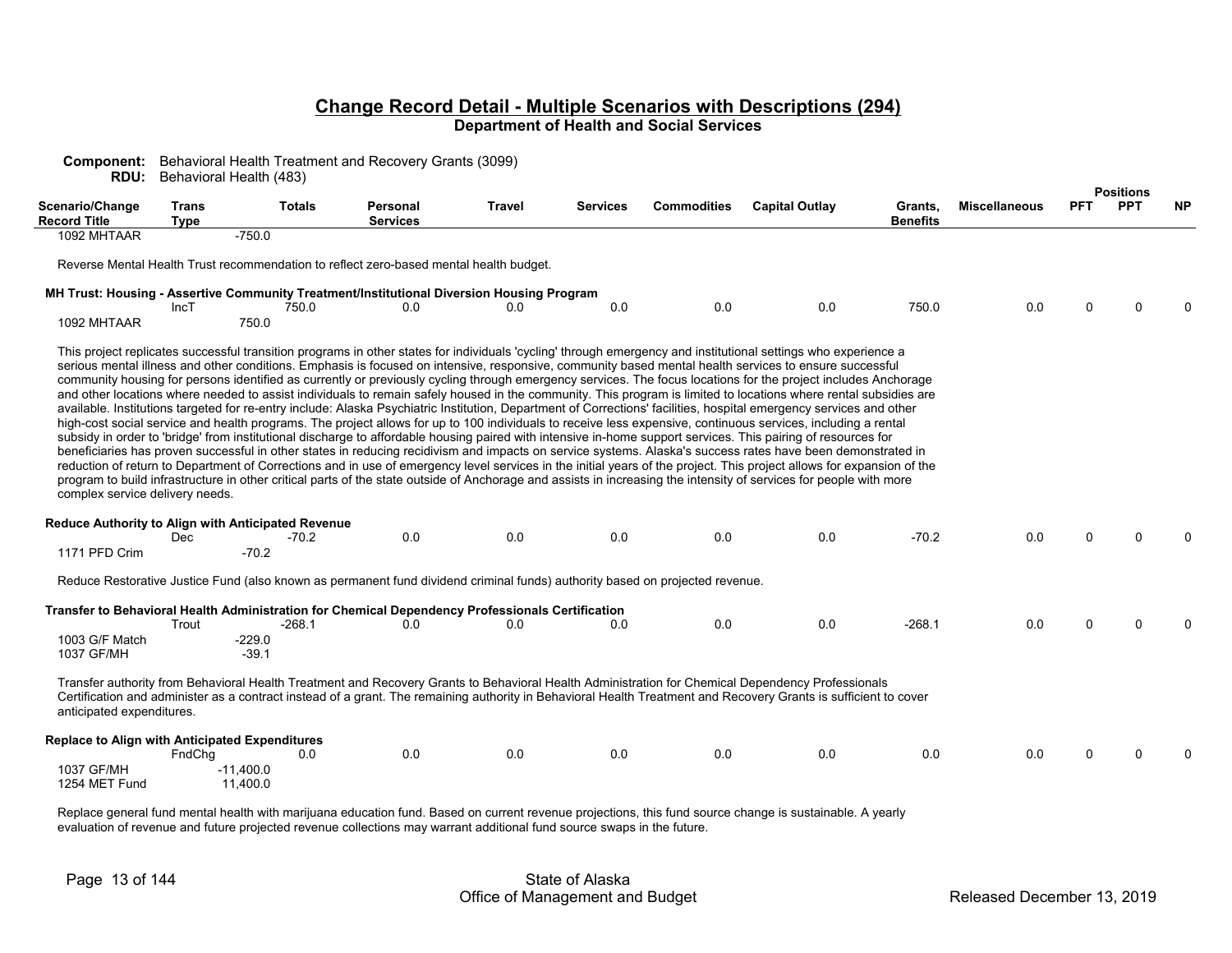**Component:** Behavioral Health Treatment and Recovery Grants (3099) **RDU:** Behavioral Health (483)

| Scenario/Change<br><b>Record Title</b> | Trans<br>Tvpe | <b>Totals</b> | Personal<br><b>Services</b> | Γravel | Services | <b>Commodities</b> | <b>Capital Outlav</b> | Grants.<br><b>Benefits</b> | <b>Miscellaneous</b> | <b>PFT</b> | <b>Positions</b><br><b>PPT</b> | <b>NP</b> |
|----------------------------------------|---------------|---------------|-----------------------------|--------|----------|--------------------|-----------------------|----------------------------|----------------------|------------|--------------------------------|-----------|
|                                        |               |               |                             |        |          |                    |                       |                            |                      |            |                                |           |
|                                        | Гotals        | 51,431.2      | 0.0                         | 0.0    | v.u      | 0.0                | 0.0                   | 51,431.2                   | 0.0                  |            |                                |           |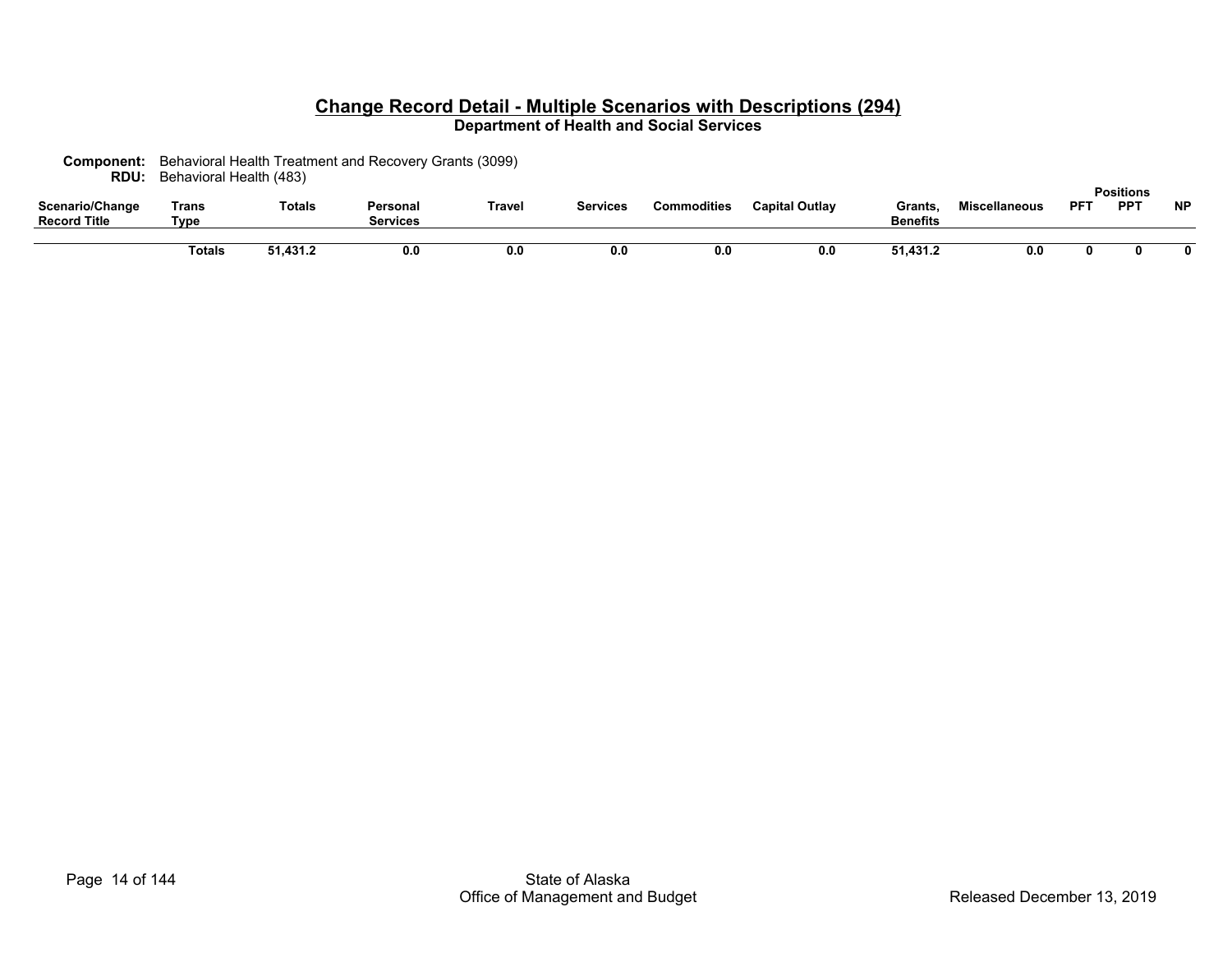| Component:<br>RDU:                           | Behavioral Health (483)     | Alcohol Safety Action Program (ASAP) (305)         |                                                                                                                                                              |        |                 |                                                        |                                                                      |                            |                      |            |                                |           |
|----------------------------------------------|-----------------------------|----------------------------------------------------|--------------------------------------------------------------------------------------------------------------------------------------------------------------|--------|-----------------|--------------------------------------------------------|----------------------------------------------------------------------|----------------------------|----------------------|------------|--------------------------------|-----------|
| Scenario/Change<br><b>Record Title</b>       | <b>Trans</b><br><b>Type</b> | <b>Totals</b>                                      | <b>Personal</b><br><b>Services</b>                                                                                                                           | Travel | <b>Services</b> | <b>Commodities</b>                                     | <b>Capital Outlay</b>                                                | Grants,<br><b>Benefits</b> | <b>Miscellaneous</b> | <b>PFT</b> | <b>Positions</b><br><b>PPT</b> | <b>NP</b> |
|                                              |                             |                                                    |                                                                                                                                                              |        |                 |                                                        | <b>Changes From FY2020 Conference Committee To FY2020 Authorized</b> |                            |                      |            |                                |           |
| FY2020 Conference Committee                  |                             |                                                    |                                                                                                                                                              |        |                 |                                                        |                                                                      |                            |                      |            |                                |           |
|                                              | ConfCom                     | 5,350.2                                            | 2,774.1                                                                                                                                                      | 34.4   | 658.6           | 79.2                                                   | 0.0                                                                  | 1,803.9                    | 0.0                  | 26         | $\Omega$                       |           |
| 1002 Fed Rcpts                               |                             | 521.1                                              |                                                                                                                                                              |        |                 |                                                        |                                                                      |                            |                      |            |                                |           |
| 1004 Gen Fund                                |                             | 930.0                                              |                                                                                                                                                              |        |                 |                                                        |                                                                      |                            |                      |            |                                |           |
| 1005 GF/Prgm                                 |                             | 531.2                                              |                                                                                                                                                              |        |                 |                                                        |                                                                      |                            |                      |            |                                |           |
| 1007 I/A Rcpts                               |                             | 1,881.4                                            |                                                                                                                                                              |        |                 |                                                        |                                                                      |                            |                      |            |                                |           |
| 1037 GF/MH                                   |                             | 986.5                                              |                                                                                                                                                              |        |                 |                                                        |                                                                      |                            |                      |            |                                |           |
| 1180 Alcohol Fd                              |                             | 500.0                                              |                                                                                                                                                              |        |                 |                                                        |                                                                      |                            |                      |            |                                |           |
|                                              | <b>Subtotal</b>             | 5,350.2                                            | 2,774.1                                                                                                                                                      | 34.4   | 658.6           | 79.2                                                   | 0.0                                                                  | 1,803.9                    | 0.0                  | 26         | 0                              |           |
|                                              |                             |                                                    |                                                                                                                                                              |        |                 |                                                        |                                                                      |                            |                      |            |                                |           |
| FY2021 Salary and Health Insurance Increases |                             |                                                    |                                                                                                                                                              |        |                 | Changes From FY2020 Management Plan To FY2021 Governor |                                                                      |                            |                      |            |                                |           |
|                                              | SalAdi                      | 35.8                                               | 35.8                                                                                                                                                         | 0.0    | 0.0             | 0.0                                                    | 0.0                                                                  | 0.0                        | 0.0                  | 0          | $\Omega$                       |           |
| 1004 Gen Fund                                |                             | 11.8                                               |                                                                                                                                                              |        |                 |                                                        |                                                                      |                            |                      |            |                                |           |
| 1007 I/A Rcpts                               |                             | 21.8                                               |                                                                                                                                                              |        |                 |                                                        |                                                                      |                            |                      |            |                                |           |
| 1037 GF/MH                                   |                             | 2.2                                                |                                                                                                                                                              |        |                 |                                                        |                                                                      |                            |                      |            |                                |           |
| FY2021 GGU Salary Increases: \$24.0          |                             |                                                    |                                                                                                                                                              |        |                 |                                                        |                                                                      |                            |                      |            |                                |           |
|                                              |                             |                                                    | FY2021 increase to GGU Health Insurance from \$1530 to \$1555 per member per month: \$11.8                                                                   |        |                 |                                                        |                                                                      |                            |                      |            |                                |           |
|                                              |                             |                                                    | Transfer Program Coordinator I (06-2444) to Behavioral Health Administration to Expand Service Delivery                                                      |        |                 |                                                        |                                                                      |                            |                      |            |                                |           |
|                                              | Trout                       | $-105.9$                                           | $-105.9$                                                                                                                                                     | 0.0    | 0.0             | 0.0                                                    | 0.0                                                                  | 0.0                        | 0.0                  | -1         | $\Omega$                       |           |
| 1007 I/A Rcpts                               |                             | $-105.9$                                           |                                                                                                                                                              |        |                 |                                                        |                                                                      |                            |                      |            |                                |           |
|                                              |                             | broaden scope of work and expand service delivery. | Transfer a full-time Program Coordinator I (06-2444), range 18, located in Juneau, from Alcohol Safety Action Program to Behavioral Health Administration to |        |                 |                                                        |                                                                      |                            |                      |            |                                |           |
|                                              | <b>Totals</b>               | 5,280.1                                            | 2,704.0                                                                                                                                                      | 34.4   | 658.6           | 79.2                                                   | 0.0                                                                  | 1,803.9                    | 0.0                  | 25         | 0                              |           |
|                                              |                             |                                                    |                                                                                                                                                              |        |                 |                                                        |                                                                      |                            |                      |            |                                |           |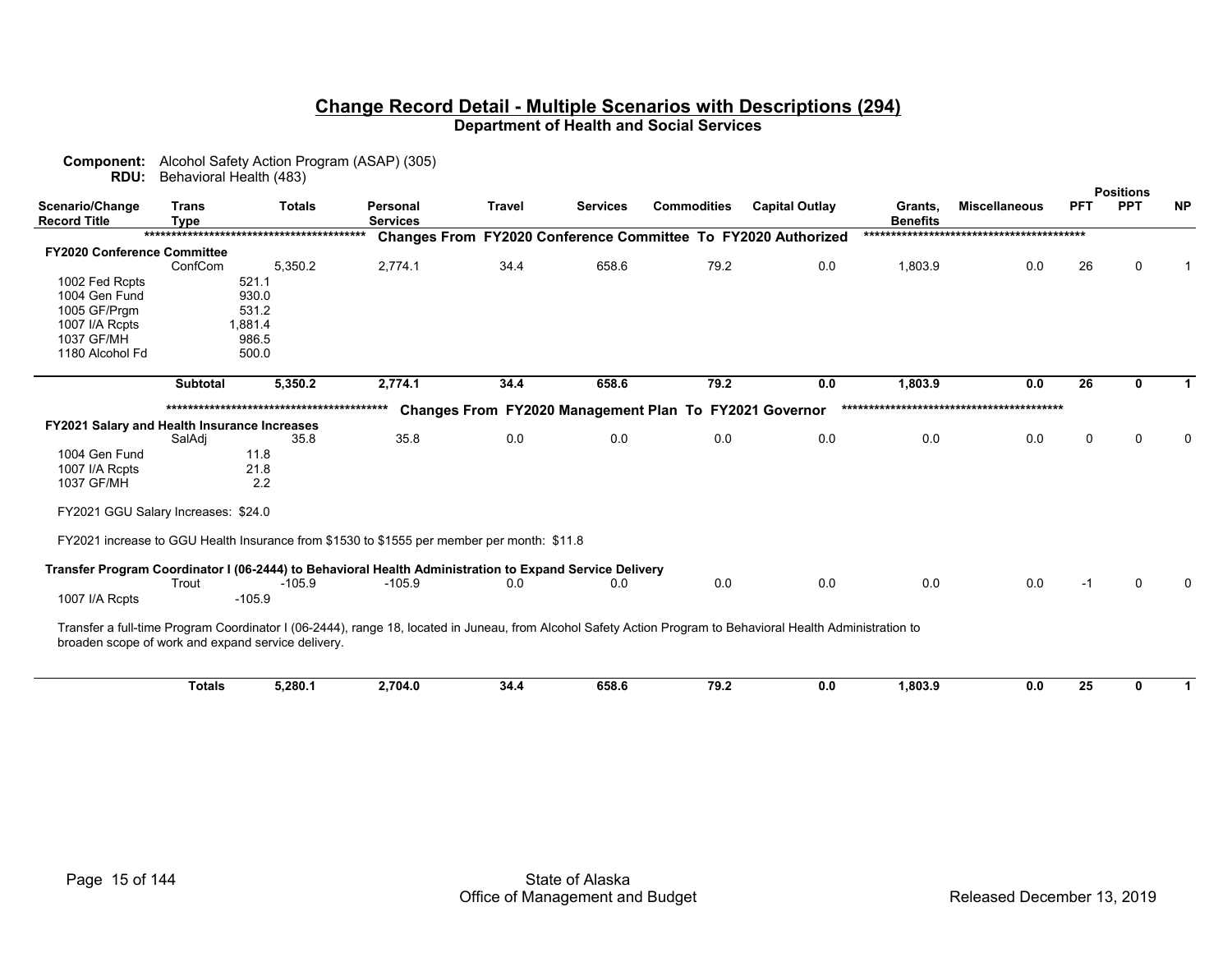**Component:** Behavioral Health Administration (2665) **RDU:** Behavioral Health (483)

|                                              |                             |               |                             |               |                 |                    |                                                                                                                                                             |                            |                      |            | <b>Positions</b> |           |
|----------------------------------------------|-----------------------------|---------------|-----------------------------|---------------|-----------------|--------------------|-------------------------------------------------------------------------------------------------------------------------------------------------------------|----------------------------|----------------------|------------|------------------|-----------|
| Scenario/Change<br><b>Record Title</b>       | <b>Trans</b><br><b>Type</b> | <b>Totals</b> | Personal<br><b>Services</b> | <b>Travel</b> | <b>Services</b> | <b>Commodities</b> | <b>Capital Outlay</b>                                                                                                                                       | Grants,<br><b>Benefits</b> | <b>Miscellaneous</b> | <b>PFT</b> | <b>PPT</b>       | <b>NP</b> |
|                                              |                             |               |                             |               |                 |                    | <b>Changes From FY2020 Conference Committee To FY2020 Authorized</b>                                                                                        |                            |                      |            |                  |           |
| <b>FY2020 Conference Committee</b>           |                             |               |                             |               |                 |                    |                                                                                                                                                             |                            |                      |            |                  |           |
|                                              | ConfCom                     | 18,227.3      | 7,286.8                     | 38.9          | 10,752.9        | 148.7              | 0.0                                                                                                                                                         | 0.0                        | 0.0                  | 57         | 0                | 16        |
| 1002 Fed Rcpts                               | 4,960.9                     |               |                             |               |                 |                    |                                                                                                                                                             |                            |                      |            |                  |           |
| 1003 G/F Match                               |                             | 868.4         |                             |               |                 |                    |                                                                                                                                                             |                            |                      |            |                  |           |
| 1004 Gen Fund                                |                             | 913.2         |                             |               |                 |                    |                                                                                                                                                             |                            |                      |            |                  |           |
| 1007 I/A Rcpts                               | 1,111.1                     |               |                             |               |                 |                    |                                                                                                                                                             |                            |                      |            |                  |           |
| 1013 Alchl/Drug                              |                             | 2.0           |                             |               |                 |                    |                                                                                                                                                             |                            |                      |            |                  |           |
| 1037 GF/MH                                   | 8,209.3                     |               |                             |               |                 |                    |                                                                                                                                                             |                            |                      |            |                  |           |
| 1092 MHTAAR                                  |                             | 176.3         |                             |               |                 |                    |                                                                                                                                                             |                            |                      |            |                  |           |
| 1108 Stat Desig                              |                             | 165.5         |                             |               |                 |                    |                                                                                                                                                             |                            |                      |            |                  |           |
| 1168 Tob Ed/Ces                              |                             | 905.8         |                             |               |                 |                    |                                                                                                                                                             |                            |                      |            |                  |           |
| 1180 Alcohol Fd                              |                             | 474.8         |                             |               |                 |                    |                                                                                                                                                             |                            |                      |            |                  |           |
| 1246 Recid Redu                              |                             | 250.0         |                             |               |                 |                    |                                                                                                                                                             |                            |                      |            |                  |           |
| 1254 MET Fund                                |                             | 190.0         |                             |               |                 |                    |                                                                                                                                                             |                            |                      |            |                  |           |
| Delete Position Vacant Greater than One Year |                             |               |                             |               |                 |                    |                                                                                                                                                             |                            |                      |            |                  |           |
|                                              | Veto                        | $-121.6$      | $-121.6$                    | 0.0           | 0.0             | 0.0                | 0.0                                                                                                                                                         | 0.0                        | 0.0                  | $-1$       | $\mathbf{0}$     | $\Omega$  |
| 1002 Fed Rcpts                               |                             | $-30.4$       |                             |               |                 |                    |                                                                                                                                                             |                            |                      |            |                  |           |
| 1003 G/F Match                               |                             | $-60.8$       |                             |               |                 |                    |                                                                                                                                                             |                            |                      |            |                  |           |
| 1037 GF/MH                                   |                             | $-30.4$       |                             |               |                 |                    |                                                                                                                                                             |                            |                      |            |                  |           |
| been reassigned to other staff:              |                             |               |                             |               |                 |                    | Agencies have analyzed staffing and identified positions vacant greater than twelve months where the department has no intention to recruit and duties have |                            |                      |            |                  |           |
| PCN: 06-2356                                 |                             |               |                             |               |                 |                    |                                                                                                                                                             |                            |                      |            |                  |           |

The State's fiscal reality dictates a reduction in expenditures across all agencies.

|                                                                                                                                                                                                                                                                         | <b>Subtotal</b> | 18.105.7 | 7.165.2 | 38.9  | 10.752.9 | 148.7                                                    | 0.0 | 0.0 | 0.0 | 56 | 16 |
|-------------------------------------------------------------------------------------------------------------------------------------------------------------------------------------------------------------------------------------------------------------------------|-----------------|----------|---------|-------|----------|----------------------------------------------------------|-----|-----|-----|----|----|
|                                                                                                                                                                                                                                                                         |                 |          |         |       |          | Changes From FY2020 Authorized To FY2020 Management Plan |     |     |     |    |    |
| Align Authority with Anticipated Expenditures                                                                                                                                                                                                                           |                 |          |         |       |          |                                                          |     |     |     |    |    |
|                                                                                                                                                                                                                                                                         | l IT            | 0.0      | $-53.6$ | 357.6 | $-304.0$ | 0.0                                                      | 0.0 | 0.0 | 0.0 |    | 0  |
| Transfer authority from personal services and services to cover anticipated travel costs associated with conducting federally-required provider site visits. The<br>remaining personal services and services authority is sufficient to cover anticipated expenditures. |                 |          |         |       |          |                                                          |     |     |     |    |    |
|                                                                                                                                                                                                                                                                         | Subtotal        | 18.105.7 | 7.111.6 | 396.5 | 10.448.9 | 148.7                                                    | 0.0 | 0.0 | 0.0 | 56 | 16 |
|                                                                                                                                                                                                                                                                         |                 |          |         |       |          | Changes From FY2020 Management Plan To FY2021 Governor   |     |     |     |    |    |
| <b>Reverse Mental Health Trust Recommendation</b>                                                                                                                                                                                                                       |                 |          |         |       |          |                                                          |     |     |     |    |    |
|                                                                                                                                                                                                                                                                         | OTI             | $-176.3$ | $-0.6$  | 0.0   | $-175.7$ | 0.0                                                      | 0.0 | 0.0 | 0.0 |    | n  |
| 1092 MHTAAR                                                                                                                                                                                                                                                             |                 | $-176.3$ |         |       |          |                                                          |     |     |     |    |    |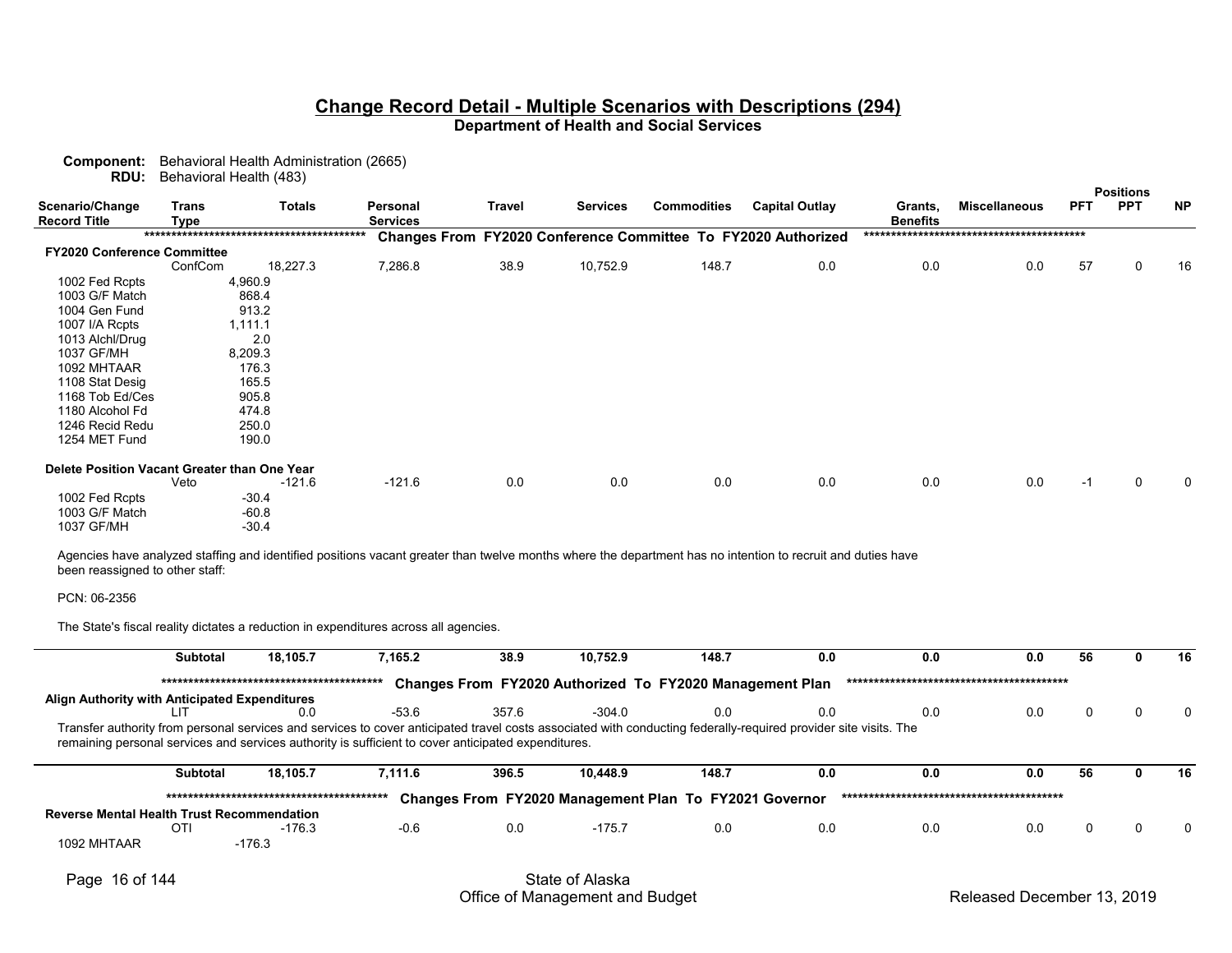| <b>Component:</b> Behavioral Health Administration (2665)<br>RDU:                                                    | Behavioral Health (483)     |               |               |                                                                                                                          |                 |                 |                    |                                                                                                                                                                                                                                                                                                                                                                                                                                                                                                                                                                                                                                                                                                                                                                                                                                                                                                                                                                                                     |                            |                      |            |                                |           |
|----------------------------------------------------------------------------------------------------------------------|-----------------------------|---------------|---------------|--------------------------------------------------------------------------------------------------------------------------|-----------------|-----------------|--------------------|-----------------------------------------------------------------------------------------------------------------------------------------------------------------------------------------------------------------------------------------------------------------------------------------------------------------------------------------------------------------------------------------------------------------------------------------------------------------------------------------------------------------------------------------------------------------------------------------------------------------------------------------------------------------------------------------------------------------------------------------------------------------------------------------------------------------------------------------------------------------------------------------------------------------------------------------------------------------------------------------------------|----------------------------|----------------------|------------|--------------------------------|-----------|
| Scenario/Change<br><b>Record Title</b>                                                                               | <b>Trans</b><br><b>Type</b> |               | <b>Totals</b> | Personal<br><b>Services</b>                                                                                              | Travel          | <b>Services</b> | <b>Commodities</b> | <b>Capital Outlay</b>                                                                                                                                                                                                                                                                                                                                                                                                                                                                                                                                                                                                                                                                                                                                                                                                                                                                                                                                                                               | Grants,<br><b>Benefits</b> | <b>Miscellaneous</b> | <b>PFT</b> | <b>Positions</b><br><b>PPT</b> | <b>NP</b> |
|                                                                                                                      |                             |               |               | Reverse Mental Health Trust recommendation to reflect zero-based mental health budget.                                   |                 |                 |                    |                                                                                                                                                                                                                                                                                                                                                                                                                                                                                                                                                                                                                                                                                                                                                                                                                                                                                                                                                                                                     |                            |                      |            |                                |           |
| FY2021 Salary and Health Insurance Increases                                                                         |                             |               |               |                                                                                                                          |                 |                 |                    |                                                                                                                                                                                                                                                                                                                                                                                                                                                                                                                                                                                                                                                                                                                                                                                                                                                                                                                                                                                                     |                            |                      |            |                                |           |
| 1002 Fed Rcpts                                                                                                       | SalAdj                      | 27.1          | 78.5          | 78.5                                                                                                                     | 0.0             | 0.0             | 0.0                | 0.0                                                                                                                                                                                                                                                                                                                                                                                                                                                                                                                                                                                                                                                                                                                                                                                                                                                                                                                                                                                                 | 0.0                        | 0.0                  | 0          | $\Omega$                       |           |
| 1003 G/F Match                                                                                                       |                             | 4.1           |               |                                                                                                                          |                 |                 |                    |                                                                                                                                                                                                                                                                                                                                                                                                                                                                                                                                                                                                                                                                                                                                                                                                                                                                                                                                                                                                     |                            |                      |            |                                |           |
| 1004 Gen Fund                                                                                                        |                             | 2.3           |               |                                                                                                                          |                 |                 |                    |                                                                                                                                                                                                                                                                                                                                                                                                                                                                                                                                                                                                                                                                                                                                                                                                                                                                                                                                                                                                     |                            |                      |            |                                |           |
| 1037 GF/MH                                                                                                           |                             | 40.1          |               |                                                                                                                          |                 |                 |                    |                                                                                                                                                                                                                                                                                                                                                                                                                                                                                                                                                                                                                                                                                                                                                                                                                                                                                                                                                                                                     |                            |                      |            |                                |           |
| 1168 Tob Ed/Ces                                                                                                      |                             | 4.9           |               |                                                                                                                          |                 |                 |                    |                                                                                                                                                                                                                                                                                                                                                                                                                                                                                                                                                                                                                                                                                                                                                                                                                                                                                                                                                                                                     |                            |                      |            |                                |           |
| FY2021 GGU Salary Increases: \$55.1                                                                                  |                             |               |               |                                                                                                                          |                 |                 |                    |                                                                                                                                                                                                                                                                                                                                                                                                                                                                                                                                                                                                                                                                                                                                                                                                                                                                                                                                                                                                     |                            |                      |            |                                |           |
|                                                                                                                      |                             |               |               | FY2021 increase to GGU Health Insurance from \$1530 to \$1555 per member per month: \$23.4                               |                 |                 |                    |                                                                                                                                                                                                                                                                                                                                                                                                                                                                                                                                                                                                                                                                                                                                                                                                                                                                                                                                                                                                     |                            |                      |            |                                |           |
| MH Trust: Housing - Office of Integrated Housing                                                                     |                             |               |               |                                                                                                                          |                 |                 |                    |                                                                                                                                                                                                                                                                                                                                                                                                                                                                                                                                                                                                                                                                                                                                                                                                                                                                                                                                                                                                     |                            |                      |            |                                |           |
| 1092 MHTAAR                                                                                                          | IncT                        | 125.7         | 125.7         | 125.7                                                                                                                    | 0.0             | 0.0             | 0.0                | 0.0                                                                                                                                                                                                                                                                                                                                                                                                                                                                                                                                                                                                                                                                                                                                                                                                                                                                                                                                                                                                 | 0.0                        | 0.0                  | 0          | $\Omega$                       |           |
|                                                                                                                      |                             |               |               |                                                                                                                          |                 |                 |                    | This is an ongoing project through the Department of Health and Social Services, Behavioral Health for technical assistance to develop supportive housing for<br>Trust beneficiaries. Recognizing the affordable and supportive housing crisis in Alaska, the Trust and Behavioral Health advocated for the integration of<br>supportive housing (now the 'Supportive Housing Office') to develop housing and support service opportunities for consumers struggling with mental illness<br>and/or substance abuse. The stated mission of this office is to aggressively develop the expansion and sustainability of supportive housing opportunities<br>statewide for Behavioral Health consumers in safe, decent, and affordable housing in the least restrictive environment of their choice that is supportive of their<br>rehabilitation process and to receive individualized community services and supports. This position is critical to maintain the division's operating infrastructure. |                            |                      |            |                                |           |
|                                                                                                                      | Trin                        |               | 211.2         | Transfer Youth Residential Care Positions (06-2190 and 06-3881) from Residential Child Care<br>211.2                     | 0.0             | 0.0             | 0.0                | 0.0                                                                                                                                                                                                                                                                                                                                                                                                                                                                                                                                                                                                                                                                                                                                                                                                                                                                                                                                                                                                 | 0.0                        | 0.0                  | 2          | $\Omega$                       |           |
| 1002 Fed Rcpts<br>1037 GF/MH                                                                                         |                             | 71.4<br>139.8 |               |                                                                                                                          |                 |                 |                    |                                                                                                                                                                                                                                                                                                                                                                                                                                                                                                                                                                                                                                                                                                                                                                                                                                                                                                                                                                                                     |                            |                      |            |                                |           |
| continuum.                                                                                                           |                             |               |               |                                                                                                                          |                 |                 |                    | Transfer two positions and related authority from Residential Child Care to Behavioral Health Administration for centralizing youth residential care within<br>Behavioral Health Administration to provide greater flexibility in assigning duties to ensure focus across the entire behavioral health and substance misuse                                                                                                                                                                                                                                                                                                                                                                                                                                                                                                                                                                                                                                                                         |                            |                      |            |                                |           |
| The following positions are transferred:<br>Full-time Accounting Technician I (06-2190), range 12, located in Juneau |                             |               |               | Full-time Social Services Program Coordinator (06-3881), range 20, located in Juneau                                     |                 |                 |                    |                                                                                                                                                                                                                                                                                                                                                                                                                                                                                                                                                                                                                                                                                                                                                                                                                                                                                                                                                                                                     |                            |                      |            |                                |           |
|                                                                                                                      | Trin                        |               | 268.1         | Transfer from Behavioral Health Treatment and Recovery Grants for Chemical Dependency Professionals Certification<br>0.0 | 0.0             | 268.1           | 0.0                | 0.0                                                                                                                                                                                                                                                                                                                                                                                                                                                                                                                                                                                                                                                                                                                                                                                                                                                                                                                                                                                                 | 0.0                        | 0.0                  | U          | ∩                              |           |
| 1003 G/F Match<br>1037 GF/MH                                                                                         |                             | 229.0<br>39.1 |               |                                                                                                                          |                 |                 |                    |                                                                                                                                                                                                                                                                                                                                                                                                                                                                                                                                                                                                                                                                                                                                                                                                                                                                                                                                                                                                     |                            |                      |            |                                |           |
| Page 17 of 144                                                                                                       |                             |               |               |                                                                                                                          | State of Alaska |                 |                    |                                                                                                                                                                                                                                                                                                                                                                                                                                                                                                                                                                                                                                                                                                                                                                                                                                                                                                                                                                                                     |                            |                      |            |                                |           |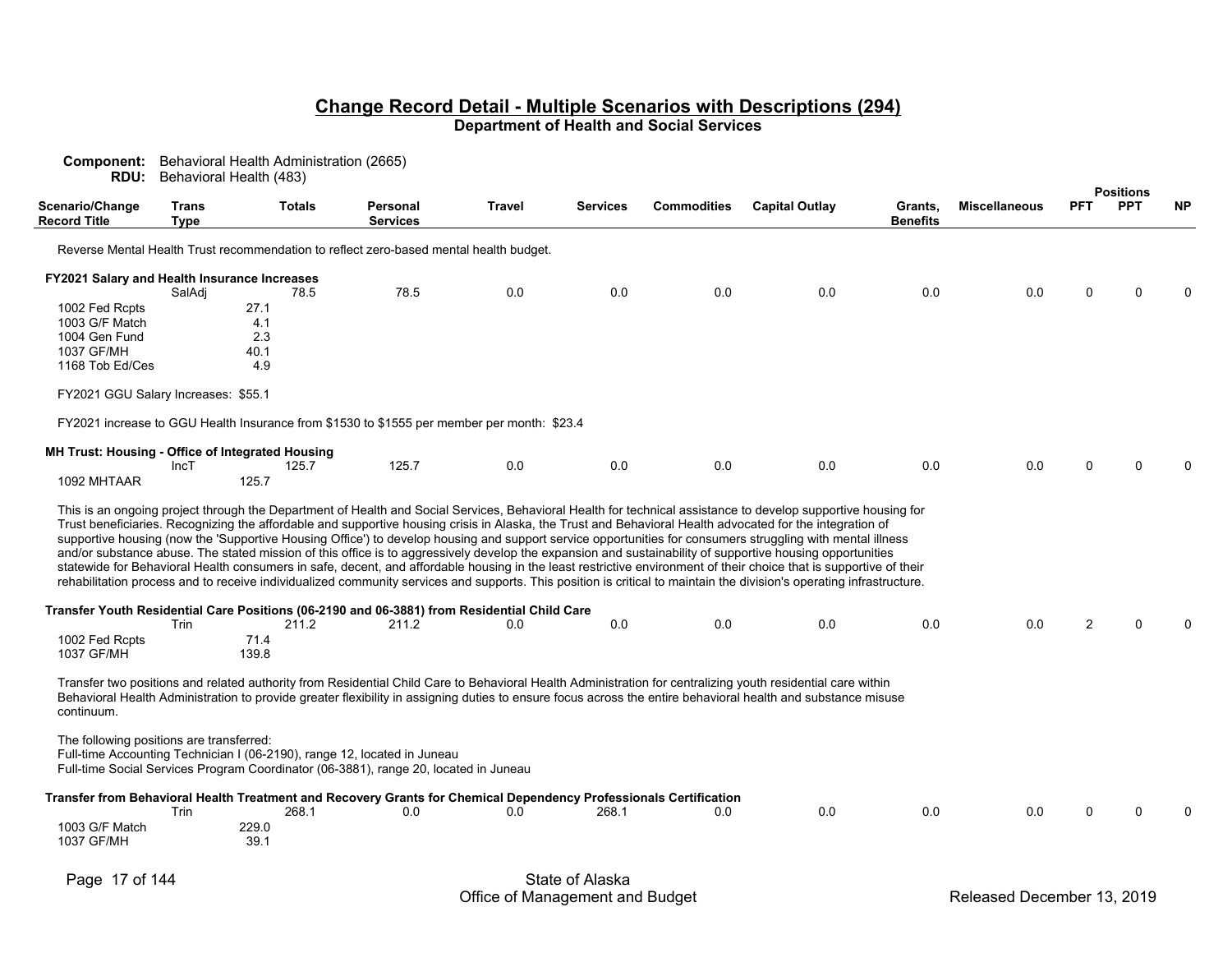**Component:** Behavioral Health Administration (2665) **RDU:** Behavioral Health (483) **PositionsScenario/Change Record Title TransType Totals PersonalServicesTravel Services Commodities Capital Outlay Grants, BenefitsMiscellaneous PFT PPT NP**Transfer authority from Behavioral Health Treatment and Recovery Grants to Behavioral Health Administration for Chemical Dependency Professionals Certification and administer as a contract instead of a grant. The remaining authority in Behavioral Health Treatment and Recovery Grants is sufficient to cover anticipated expenditures. **Transfer from Behavioral Health Prevention and Early Intervention Grants for Family Wellness Warriors Program**<br>Trin 150 0 0 0 0 0 0 0 150 0 Trin 150.0 0.0 0.0 150.0 0.0 0.0 0.0 0.0 0.0 0.0 0 1180 Alcohol Fd 150.0 Transfer authority from Behavioral Health Prevention and Early Intervention Grants to Behavioral Health Administration for the Family Wellness Warriors program and administer as a contract instead of a grant.  **Transfer Program Coordinator I (06-2444) from Alcohol Safety Action Program to Expand Service Delivery**<br>105 9 105 9 105 9 00 0 0 0 0 0 0 1 Trin 105.9 105.9 0.0 0.0 0.0 0.0 0.0 0.0 0.0 0.0 1 0 0 1007 I/A Rcpts 105.9 Transfer a full-time Program Coordinator I (06-2444), range 18, located in Juneau, from Alcohol Safety Action Program to Behavioral Health Administration to broaden scope of work and expand service delivery.  **Replace to Align with Anticipated Expenditures** FndChg 0.0 0.0 0.0 0.0 0.0 0.0 0.0 0.0 0 0 0 1003 G/F Match 915.5  $-915.5$ 1004 Gen Fund Replace general fund with general fund match to reflect proper use of funds and align with anticipated expenditures. These funds are used as federal match for the positions within the division that positive time keep hours to Medicaid Administration efforts.  **Align Authority with Anticipated Expenditures** LIT 0.0 -181.9 0.0 181.9 0.0 0.0 0.0 0.0 0 0 0 Transfer authority from personal services to cover anticipated services costs. The remaining personal services authority is sufficient to cover anticipated expenditures. Totals 18,868.8 7,450.4 396.5 10,873.2 148.7 0.0 0.0 0.0 59 0 16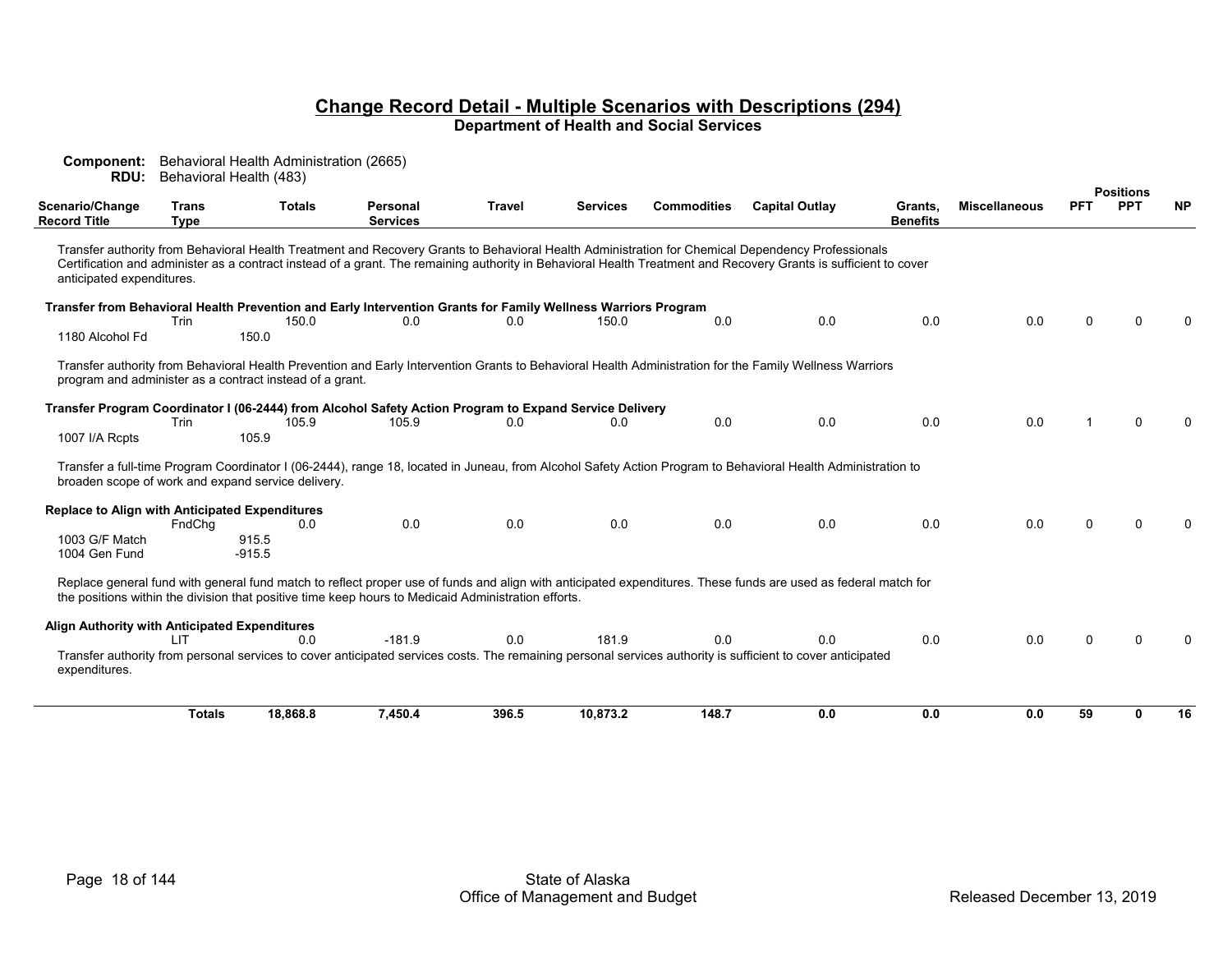| <b>RDU:</b>                            | Behavioral Health (483) |                    |                                                                                                                                                                                                                                                                                              |        |                 |                                                        |                                                               |                            |                      |            |                                |           |
|----------------------------------------|-------------------------|--------------------|----------------------------------------------------------------------------------------------------------------------------------------------------------------------------------------------------------------------------------------------------------------------------------------------|--------|-----------------|--------------------------------------------------------|---------------------------------------------------------------|----------------------------|----------------------|------------|--------------------------------|-----------|
| Scenario/Change<br><b>Record Title</b> | Trans<br>Type           | <b>Totals</b>      | Personal<br><b>Services</b>                                                                                                                                                                                                                                                                  | Travel | <b>Services</b> | <b>Commodities</b>                                     | <b>Capital Outlay</b>                                         | Grants,<br><b>Benefits</b> | <b>Miscellaneous</b> | <b>PFT</b> | <b>Positions</b><br><b>PPT</b> | <b>NP</b> |
|                                        |                         |                    |                                                                                                                                                                                                                                                                                              |        |                 |                                                        | Changes From FY2020 Conference Committee To FY2020 Authorized |                            |                      |            |                                |           |
| <b>FY2020 Conference Committee</b>     |                         |                    |                                                                                                                                                                                                                                                                                              |        |                 |                                                        |                                                               |                            |                      |            |                                |           |
|                                        | ConfCom                 | 8,695.3            | 0.0                                                                                                                                                                                                                                                                                          | 0.0    | 0.0             | 0.0                                                    | 0.0                                                           | 8,695.3                    | 0.0                  | 0          |                                |           |
| 1002 Fed Rcpts<br>1037 GF/MH           |                         | 3,255.0<br>1,728.3 |                                                                                                                                                                                                                                                                                              |        |                 |                                                        |                                                               |                            |                      |            |                                |           |
| 1180 Alcohol Fd                        |                         | 3.712.0            |                                                                                                                                                                                                                                                                                              |        |                 |                                                        |                                                               |                            |                      |            |                                |           |
|                                        | <b>Subtotal</b>         | 8,695.3            | 0.0                                                                                                                                                                                                                                                                                          | 0.0    | 0.0             | 0.0                                                    | 0.0                                                           | 8,695.3                    | 0.0                  |            |                                |           |
|                                        |                         |                    |                                                                                                                                                                                                                                                                                              |        |                 | Changes From FY2020 Management Plan To FY2021 Governor |                                                               |                            |                      |            |                                |           |
|                                        |                         |                    | Transfer to Behavioral Health Administration for Family Wellness Warriors Program                                                                                                                                                                                                            |        |                 |                                                        |                                                               |                            |                      |            |                                |           |
|                                        | Trout                   | $-150.0$           | 0.0                                                                                                                                                                                                                                                                                          | 0.0    | 0.0             | 0.0                                                    | 0.0                                                           | $-150.0$                   | 0.0                  |            |                                |           |
| 1180 Alcohol Fd                        |                         | $-150.0$           |                                                                                                                                                                                                                                                                                              |        |                 |                                                        |                                                               |                            |                      |            |                                |           |
|                                        |                         |                    | Transfer authority from Behavioral Health Prevention and Early Intervention Grants to Behavioral Health Administration for the Family Wellness Warriors<br>program and administer as a contract instead of a grant. The remaining authority is sufficient to cover anticipated expenditures. |        |                 |                                                        |                                                               |                            |                      |            |                                |           |
|                                        | Totals                  | 8,545.3            | 0.0                                                                                                                                                                                                                                                                                          | 0.0    | 0.0             | 0.0                                                    | 0.0                                                           | 8,545.3                    | 0.0                  |            |                                |           |

**Component:** Behavioral Health Prevention and Early Intervention Grants (3098)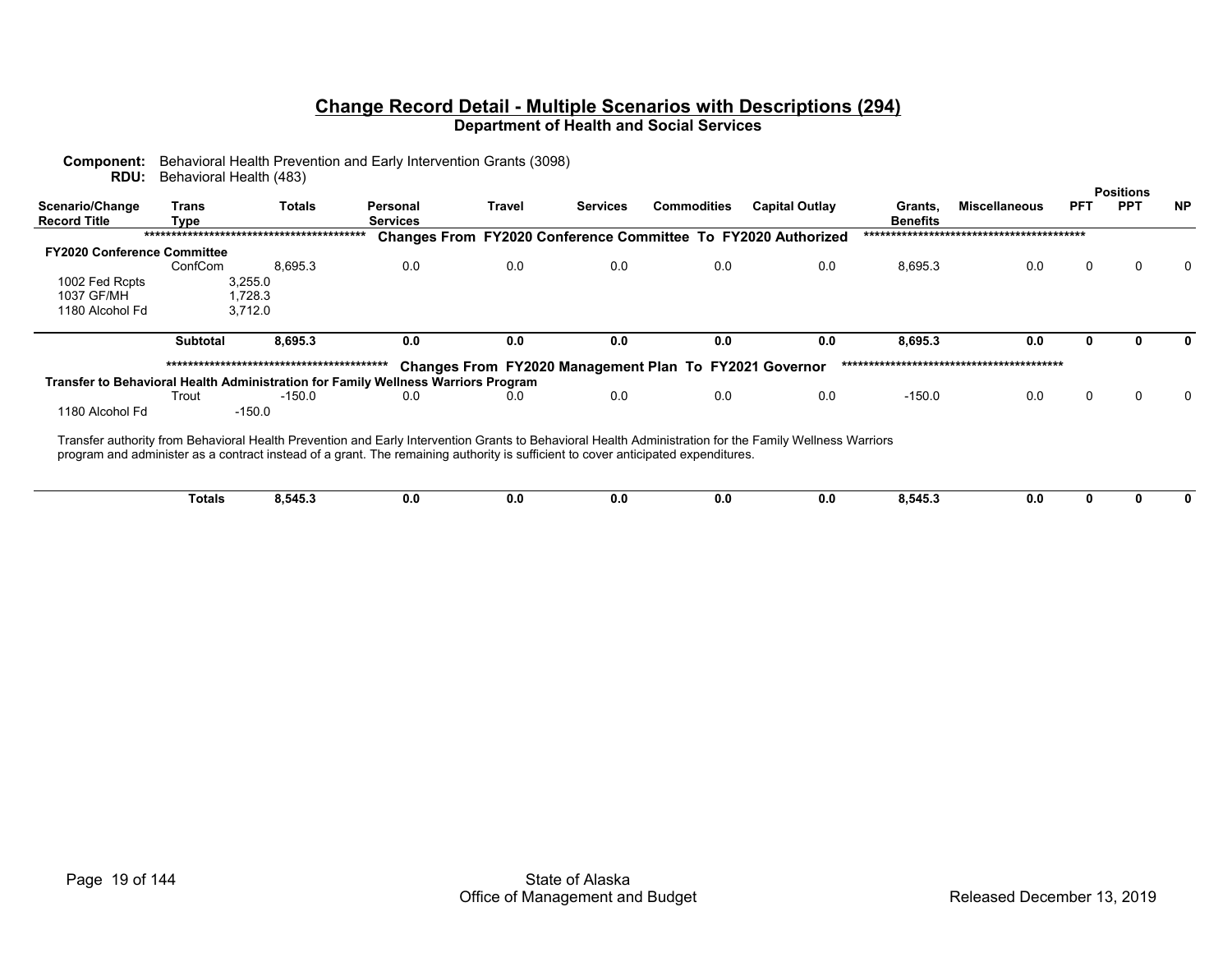| <b>Positions</b><br><b>PPT</b><br><b>NP</b><br>Scenario/Change<br><b>Trans</b><br><b>Totals</b><br><b>Travel</b><br><b>Commodities</b><br><b>Capital Outlay</b><br><b>Miscellaneous</b><br><b>PFT</b><br>Personal<br><b>Services</b><br>Grants,<br><b>Record Title</b><br><b>Services</b><br><b>Benefits</b><br><b>Type</b><br>Changes From FY2020 Conference Committee To FY2020 Authorized<br><b>FY2020 Conference Committee</b><br>0.0<br>0.0<br>0.0<br>0.0<br>2.794.8<br>0.0<br>0.0<br>2,794.8<br>0<br>ConfCom<br>0<br>$\Omega$<br>1037 GF/MH<br>2,794.8<br>Hospital-based Mental Health Care Sec13(a) Ch17 SLA2018 P74 L5 (HB286) (FY19-FY20)<br>0.0<br>0.0<br>0.0<br>$\Omega$<br>CarryFwd<br>0.0<br>2,234.5<br>(Language)<br>2,234.5<br>0<br><sup>0</sup><br>0.0<br>0.0<br>1248 ACHI Fund<br>2,234.5<br>Carry forward the unexpended balance of the appropriation made in Sec13(a) Ch17 SLA2018 P74 L5 (HB286) for hospital-based mental health care.<br>Sec. 13. DEPARTMENT OF HEALTH AND SOCIAL SERVICES. (a) The sum of \$7,000,000 is appropriated from the Alaska comprehensive health insurance<br>fund (AS 21.55.430) to the Department of Health and Social Services, behavioral health, designated evaluation and treatment, for hospital-based mental health<br>care, for the fiscal years ending June 30, 2019 and June 30, 2020.<br>Original Appropriation: \$7,000.0<br>FY2019 Expenditures: \$4,765.5<br>FY2020 Carryforward: \$2,234.5<br><b>Subtotal</b><br>5,029.3<br>0.0<br>0.0<br>0.0<br>0.0<br>0.0<br>5,029.3<br>0.0<br>$\mathbf{0}$<br>U<br>Changes From FY2020 Management Plan To FY2021 Governor<br>Reverse FY2019 BH Eval and Treatment for Hospital-based Mental Health Care Sec13a Ch17 SLA2018 P74 L5 (HB286)(FY19<br>OTI<br>0.0<br>0.0<br>0.0<br>0.0<br>0.0<br>$-2.234.5$<br>0.0<br>0<br>(Language)<br>$-2,234.5$<br>$\Omega$<br>$\Omega$<br>1248 ACHI Fund<br>$-2,234.5$<br>The sum of \$7,000,000 is appropriated from the Alaska comprehensive health insurance fund (AS 21.55.430) to the Department of Health and Social Services,<br>behavioral health, designated for evaluation and treatment for hospital-based mental health care for the fiscal years ending June 30, 2019 and June 30, 2020.<br>Original Appropriation: \$7,000.0<br>FY2019 Expenditures: \$4,765.5 | Component:<br>RDU: | Behavioral Health (483) | Designated Evaluation and Treatment (1014) |  |  |  |  |  |
|-------------------------------------------------------------------------------------------------------------------------------------------------------------------------------------------------------------------------------------------------------------------------------------------------------------------------------------------------------------------------------------------------------------------------------------------------------------------------------------------------------------------------------------------------------------------------------------------------------------------------------------------------------------------------------------------------------------------------------------------------------------------------------------------------------------------------------------------------------------------------------------------------------------------------------------------------------------------------------------------------------------------------------------------------------------------------------------------------------------------------------------------------------------------------------------------------------------------------------------------------------------------------------------------------------------------------------------------------------------------------------------------------------------------------------------------------------------------------------------------------------------------------------------------------------------------------------------------------------------------------------------------------------------------------------------------------------------------------------------------------------------------------------------------------------------------------------------------------------------------------------------------------------------------------------------------------------------------------------------------------------------------------------------------------------------------------------------------------------------------------------------------------------------------------------------------------------------------------------------------------------------------------------------------------------------------|--------------------|-------------------------|--------------------------------------------|--|--|--|--|--|
|                                                                                                                                                                                                                                                                                                                                                                                                                                                                                                                                                                                                                                                                                                                                                                                                                                                                                                                                                                                                                                                                                                                                                                                                                                                                                                                                                                                                                                                                                                                                                                                                                                                                                                                                                                                                                                                                                                                                                                                                                                                                                                                                                                                                                                                                                                                   |                    |                         |                                            |  |  |  |  |  |
|                                                                                                                                                                                                                                                                                                                                                                                                                                                                                                                                                                                                                                                                                                                                                                                                                                                                                                                                                                                                                                                                                                                                                                                                                                                                                                                                                                                                                                                                                                                                                                                                                                                                                                                                                                                                                                                                                                                                                                                                                                                                                                                                                                                                                                                                                                                   |                    |                         |                                            |  |  |  |  |  |
|                                                                                                                                                                                                                                                                                                                                                                                                                                                                                                                                                                                                                                                                                                                                                                                                                                                                                                                                                                                                                                                                                                                                                                                                                                                                                                                                                                                                                                                                                                                                                                                                                                                                                                                                                                                                                                                                                                                                                                                                                                                                                                                                                                                                                                                                                                                   |                    |                         |                                            |  |  |  |  |  |
|                                                                                                                                                                                                                                                                                                                                                                                                                                                                                                                                                                                                                                                                                                                                                                                                                                                                                                                                                                                                                                                                                                                                                                                                                                                                                                                                                                                                                                                                                                                                                                                                                                                                                                                                                                                                                                                                                                                                                                                                                                                                                                                                                                                                                                                                                                                   |                    |                         |                                            |  |  |  |  |  |
|                                                                                                                                                                                                                                                                                                                                                                                                                                                                                                                                                                                                                                                                                                                                                                                                                                                                                                                                                                                                                                                                                                                                                                                                                                                                                                                                                                                                                                                                                                                                                                                                                                                                                                                                                                                                                                                                                                                                                                                                                                                                                                                                                                                                                                                                                                                   |                    |                         |                                            |  |  |  |  |  |
|                                                                                                                                                                                                                                                                                                                                                                                                                                                                                                                                                                                                                                                                                                                                                                                                                                                                                                                                                                                                                                                                                                                                                                                                                                                                                                                                                                                                                                                                                                                                                                                                                                                                                                                                                                                                                                                                                                                                                                                                                                                                                                                                                                                                                                                                                                                   |                    |                         |                                            |  |  |  |  |  |
|                                                                                                                                                                                                                                                                                                                                                                                                                                                                                                                                                                                                                                                                                                                                                                                                                                                                                                                                                                                                                                                                                                                                                                                                                                                                                                                                                                                                                                                                                                                                                                                                                                                                                                                                                                                                                                                                                                                                                                                                                                                                                                                                                                                                                                                                                                                   |                    |                         |                                            |  |  |  |  |  |
|                                                                                                                                                                                                                                                                                                                                                                                                                                                                                                                                                                                                                                                                                                                                                                                                                                                                                                                                                                                                                                                                                                                                                                                                                                                                                                                                                                                                                                                                                                                                                                                                                                                                                                                                                                                                                                                                                                                                                                                                                                                                                                                                                                                                                                                                                                                   |                    |                         |                                            |  |  |  |  |  |
|                                                                                                                                                                                                                                                                                                                                                                                                                                                                                                                                                                                                                                                                                                                                                                                                                                                                                                                                                                                                                                                                                                                                                                                                                                                                                                                                                                                                                                                                                                                                                                                                                                                                                                                                                                                                                                                                                                                                                                                                                                                                                                                                                                                                                                                                                                                   |                    |                         |                                            |  |  |  |  |  |
|                                                                                                                                                                                                                                                                                                                                                                                                                                                                                                                                                                                                                                                                                                                                                                                                                                                                                                                                                                                                                                                                                                                                                                                                                                                                                                                                                                                                                                                                                                                                                                                                                                                                                                                                                                                                                                                                                                                                                                                                                                                                                                                                                                                                                                                                                                                   |                    |                         |                                            |  |  |  |  |  |
|                                                                                                                                                                                                                                                                                                                                                                                                                                                                                                                                                                                                                                                                                                                                                                                                                                                                                                                                                                                                                                                                                                                                                                                                                                                                                                                                                                                                                                                                                                                                                                                                                                                                                                                                                                                                                                                                                                                                                                                                                                                                                                                                                                                                                                                                                                                   |                    |                         |                                            |  |  |  |  |  |
|                                                                                                                                                                                                                                                                                                                                                                                                                                                                                                                                                                                                                                                                                                                                                                                                                                                                                                                                                                                                                                                                                                                                                                                                                                                                                                                                                                                                                                                                                                                                                                                                                                                                                                                                                                                                                                                                                                                                                                                                                                                                                                                                                                                                                                                                                                                   |                    |                         |                                            |  |  |  |  |  |
|                                                                                                                                                                                                                                                                                                                                                                                                                                                                                                                                                                                                                                                                                                                                                                                                                                                                                                                                                                                                                                                                                                                                                                                                                                                                                                                                                                                                                                                                                                                                                                                                                                                                                                                                                                                                                                                                                                                                                                                                                                                                                                                                                                                                                                                                                                                   |                    |                         |                                            |  |  |  |  |  |
|                                                                                                                                                                                                                                                                                                                                                                                                                                                                                                                                                                                                                                                                                                                                                                                                                                                                                                                                                                                                                                                                                                                                                                                                                                                                                                                                                                                                                                                                                                                                                                                                                                                                                                                                                                                                                                                                                                                                                                                                                                                                                                                                                                                                                                                                                                                   |                    |                         |                                            |  |  |  |  |  |
|                                                                                                                                                                                                                                                                                                                                                                                                                                                                                                                                                                                                                                                                                                                                                                                                                                                                                                                                                                                                                                                                                                                                                                                                                                                                                                                                                                                                                                                                                                                                                                                                                                                                                                                                                                                                                                                                                                                                                                                                                                                                                                                                                                                                                                                                                                                   |                    |                         |                                            |  |  |  |  |  |
|                                                                                                                                                                                                                                                                                                                                                                                                                                                                                                                                                                                                                                                                                                                                                                                                                                                                                                                                                                                                                                                                                                                                                                                                                                                                                                                                                                                                                                                                                                                                                                                                                                                                                                                                                                                                                                                                                                                                                                                                                                                                                                                                                                                                                                                                                                                   |                    |                         |                                            |  |  |  |  |  |
|                                                                                                                                                                                                                                                                                                                                                                                                                                                                                                                                                                                                                                                                                                                                                                                                                                                                                                                                                                                                                                                                                                                                                                                                                                                                                                                                                                                                                                                                                                                                                                                                                                                                                                                                                                                                                                                                                                                                                                                                                                                                                                                                                                                                                                                                                                                   |                    |                         |                                            |  |  |  |  |  |
|                                                                                                                                                                                                                                                                                                                                                                                                                                                                                                                                                                                                                                                                                                                                                                                                                                                                                                                                                                                                                                                                                                                                                                                                                                                                                                                                                                                                                                                                                                                                                                                                                                                                                                                                                                                                                                                                                                                                                                                                                                                                                                                                                                                                                                                                                                                   |                    |                         |                                            |  |  |  |  |  |
|                                                                                                                                                                                                                                                                                                                                                                                                                                                                                                                                                                                                                                                                                                                                                                                                                                                                                                                                                                                                                                                                                                                                                                                                                                                                                                                                                                                                                                                                                                                                                                                                                                                                                                                                                                                                                                                                                                                                                                                                                                                                                                                                                                                                                                                                                                                   |                    |                         |                                            |  |  |  |  |  |
|                                                                                                                                                                                                                                                                                                                                                                                                                                                                                                                                                                                                                                                                                                                                                                                                                                                                                                                                                                                                                                                                                                                                                                                                                                                                                                                                                                                                                                                                                                                                                                                                                                                                                                                                                                                                                                                                                                                                                                                                                                                                                                                                                                                                                                                                                                                   |                    |                         |                                            |  |  |  |  |  |
|                                                                                                                                                                                                                                                                                                                                                                                                                                                                                                                                                                                                                                                                                                                                                                                                                                                                                                                                                                                                                                                                                                                                                                                                                                                                                                                                                                                                                                                                                                                                                                                                                                                                                                                                                                                                                                                                                                                                                                                                                                                                                                                                                                                                                                                                                                                   |                    |                         |                                            |  |  |  |  |  |
|                                                                                                                                                                                                                                                                                                                                                                                                                                                                                                                                                                                                                                                                                                                                                                                                                                                                                                                                                                                                                                                                                                                                                                                                                                                                                                                                                                                                                                                                                                                                                                                                                                                                                                                                                                                                                                                                                                                                                                                                                                                                                                                                                                                                                                                                                                                   |                    |                         |                                            |  |  |  |  |  |
|                                                                                                                                                                                                                                                                                                                                                                                                                                                                                                                                                                                                                                                                                                                                                                                                                                                                                                                                                                                                                                                                                                                                                                                                                                                                                                                                                                                                                                                                                                                                                                                                                                                                                                                                                                                                                                                                                                                                                                                                                                                                                                                                                                                                                                                                                                                   |                    |                         |                                            |  |  |  |  |  |
|                                                                                                                                                                                                                                                                                                                                                                                                                                                                                                                                                                                                                                                                                                                                                                                                                                                                                                                                                                                                                                                                                                                                                                                                                                                                                                                                                                                                                                                                                                                                                                                                                                                                                                                                                                                                                                                                                                                                                                                                                                                                                                                                                                                                                                                                                                                   |                    |                         |                                            |  |  |  |  |  |
|                                                                                                                                                                                                                                                                                                                                                                                                                                                                                                                                                                                                                                                                                                                                                                                                                                                                                                                                                                                                                                                                                                                                                                                                                                                                                                                                                                                                                                                                                                                                                                                                                                                                                                                                                                                                                                                                                                                                                                                                                                                                                                                                                                                                                                                                                                                   |                    |                         |                                            |  |  |  |  |  |
|                                                                                                                                                                                                                                                                                                                                                                                                                                                                                                                                                                                                                                                                                                                                                                                                                                                                                                                                                                                                                                                                                                                                                                                                                                                                                                                                                                                                                                                                                                                                                                                                                                                                                                                                                                                                                                                                                                                                                                                                                                                                                                                                                                                                                                                                                                                   |                    |                         |                                            |  |  |  |  |  |
|                                                                                                                                                                                                                                                                                                                                                                                                                                                                                                                                                                                                                                                                                                                                                                                                                                                                                                                                                                                                                                                                                                                                                                                                                                                                                                                                                                                                                                                                                                                                                                                                                                                                                                                                                                                                                                                                                                                                                                                                                                                                                                                                                                                                                                                                                                                   |                    |                         |                                            |  |  |  |  |  |
|                                                                                                                                                                                                                                                                                                                                                                                                                                                                                                                                                                                                                                                                                                                                                                                                                                                                                                                                                                                                                                                                                                                                                                                                                                                                                                                                                                                                                                                                                                                                                                                                                                                                                                                                                                                                                                                                                                                                                                                                                                                                                                                                                                                                                                                                                                                   |                    |                         |                                            |  |  |  |  |  |
|                                                                                                                                                                                                                                                                                                                                                                                                                                                                                                                                                                                                                                                                                                                                                                                                                                                                                                                                                                                                                                                                                                                                                                                                                                                                                                                                                                                                                                                                                                                                                                                                                                                                                                                                                                                                                                                                                                                                                                                                                                                                                                                                                                                                                                                                                                                   |                    |                         |                                            |  |  |  |  |  |
|                                                                                                                                                                                                                                                                                                                                                                                                                                                                                                                                                                                                                                                                                                                                                                                                                                                                                                                                                                                                                                                                                                                                                                                                                                                                                                                                                                                                                                                                                                                                                                                                                                                                                                                                                                                                                                                                                                                                                                                                                                                                                                                                                                                                                                                                                                                   |                    |                         |                                            |  |  |  |  |  |
|                                                                                                                                                                                                                                                                                                                                                                                                                                                                                                                                                                                                                                                                                                                                                                                                                                                                                                                                                                                                                                                                                                                                                                                                                                                                                                                                                                                                                                                                                                                                                                                                                                                                                                                                                                                                                                                                                                                                                                                                                                                                                                                                                                                                                                                                                                                   |                    |                         |                                            |  |  |  |  |  |
|                                                                                                                                                                                                                                                                                                                                                                                                                                                                                                                                                                                                                                                                                                                                                                                                                                                                                                                                                                                                                                                                                                                                                                                                                                                                                                                                                                                                                                                                                                                                                                                                                                                                                                                                                                                                                                                                                                                                                                                                                                                                                                                                                                                                                                                                                                                   |                    |                         |                                            |  |  |  |  |  |
| FY2019 Encumbered: \$<br>0.0                                                                                                                                                                                                                                                                                                                                                                                                                                                                                                                                                                                                                                                                                                                                                                                                                                                                                                                                                                                                                                                                                                                                                                                                                                                                                                                                                                                                                                                                                                                                                                                                                                                                                                                                                                                                                                                                                                                                                                                                                                                                                                                                                                                                                                                                                      |                    |                         |                                            |  |  |  |  |  |
| FY2020 Carryforward: \$2,234.5                                                                                                                                                                                                                                                                                                                                                                                                                                                                                                                                                                                                                                                                                                                                                                                                                                                                                                                                                                                                                                                                                                                                                                                                                                                                                                                                                                                                                                                                                                                                                                                                                                                                                                                                                                                                                                                                                                                                                                                                                                                                                                                                                                                                                                                                                    |                    |                         |                                            |  |  |  |  |  |
|                                                                                                                                                                                                                                                                                                                                                                                                                                                                                                                                                                                                                                                                                                                                                                                                                                                                                                                                                                                                                                                                                                                                                                                                                                                                                                                                                                                                                                                                                                                                                                                                                                                                                                                                                                                                                                                                                                                                                                                                                                                                                                                                                                                                                                                                                                                   |                    |                         |                                            |  |  |  |  |  |
| <b>Totals</b><br>2,794.8<br>0.0<br>0.0<br>0.0<br>2,794.8<br>0.0<br>0<br>0.0<br>0.0<br>0<br>0                                                                                                                                                                                                                                                                                                                                                                                                                                                                                                                                                                                                                                                                                                                                                                                                                                                                                                                                                                                                                                                                                                                                                                                                                                                                                                                                                                                                                                                                                                                                                                                                                                                                                                                                                                                                                                                                                                                                                                                                                                                                                                                                                                                                                      |                    |                         |                                            |  |  |  |  |  |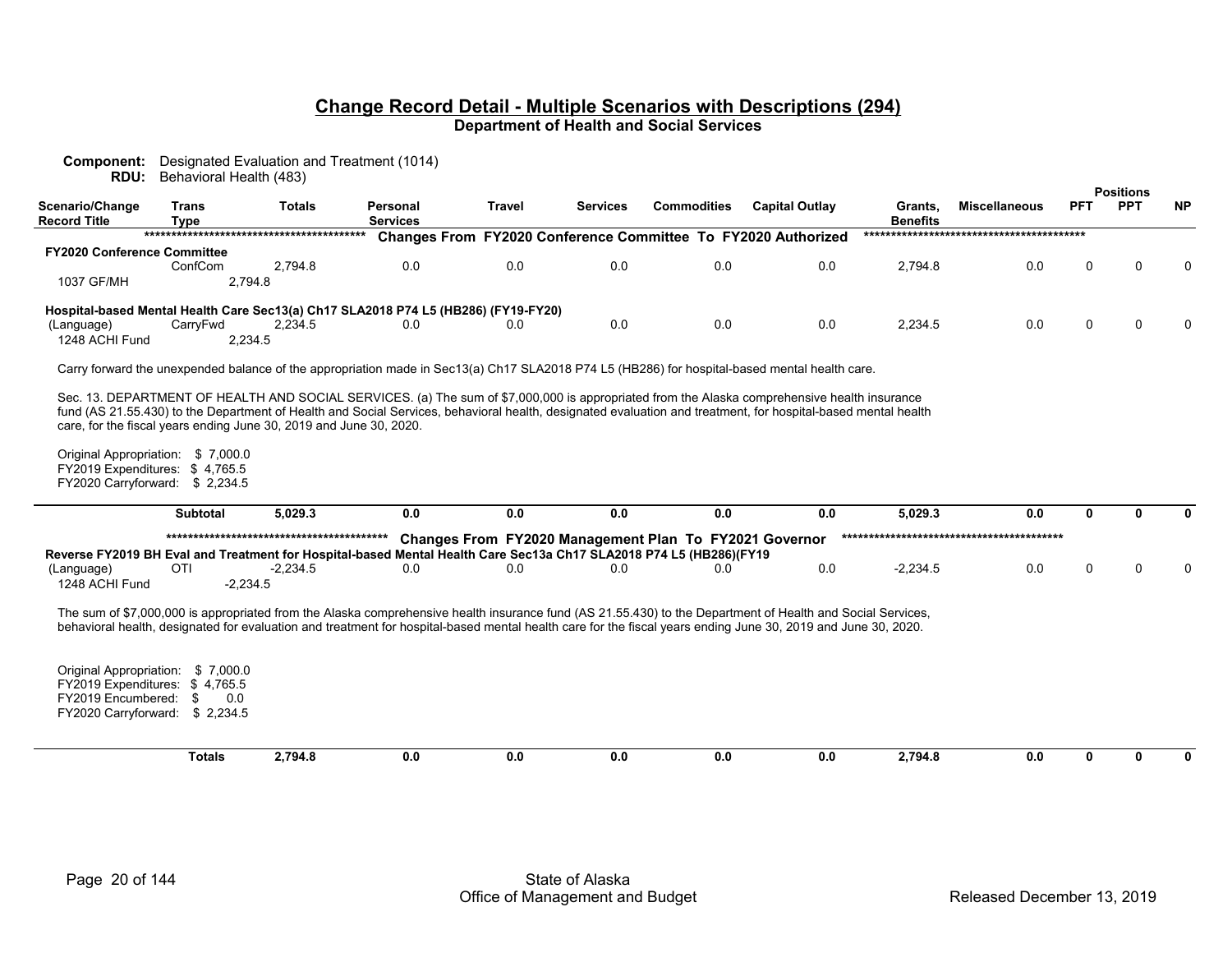| <b>RDU:</b>                                       |                             | Behavioral Health (483)                                                                                                                                          |                             |         |                                                               |                    |                       |                            |                      |             | <b>Positions</b> |           |
|---------------------------------------------------|-----------------------------|------------------------------------------------------------------------------------------------------------------------------------------------------------------|-----------------------------|---------|---------------------------------------------------------------|--------------------|-----------------------|----------------------------|----------------------|-------------|------------------|-----------|
| Scenario/Change<br><b>Record Title</b>            | <b>Trans</b><br><b>Type</b> | <b>Totals</b>                                                                                                                                                    | Personal<br><b>Services</b> | Travel  | <b>Services</b>                                               | <b>Commodities</b> | <b>Capital Outlay</b> | Grants,<br><b>Benefits</b> | <b>Miscellaneous</b> | <b>PFT</b>  | <b>PPT</b>       | <b>NP</b> |
|                                                   |                             |                                                                                                                                                                  |                             |         | Changes From FY2020 Conference Committee To FY2020 Authorized |                    |                       |                            |                      |             |                  |           |
| <b>FY2020 Conference Committee</b>                |                             |                                                                                                                                                                  |                             |         |                                                               |                    |                       |                            |                      |             |                  |           |
|                                                   | ConfCom                     | 969.9                                                                                                                                                            | 724.3                       | 95.5    | 136.0                                                         | 14.1               | 0.0                   | 0.0                        | 0.0                  | 6           |                  |           |
| 1002 Fed Rcpts<br>1007 I/A Rcpts                  |                             | 36.5<br>30.5                                                                                                                                                     |                             |         |                                                               |                    |                       |                            |                      |             |                  |           |
| 1037 GF/MH                                        |                             | 431.7                                                                                                                                                            |                             |         |                                                               |                    |                       |                            |                      |             |                  |           |
| 1092 MHTAAR                                       |                             | 471.2                                                                                                                                                            |                             |         |                                                               |                    |                       |                            |                      |             |                  |           |
|                                                   |                             |                                                                                                                                                                  |                             |         |                                                               |                    |                       |                            |                      |             |                  |           |
|                                                   | <b>Subtotal</b>             | 969.9                                                                                                                                                            | 724.3                       | 95.5    | 136.0                                                         | 14.1               | 0.0                   | 0.0                        | 0.0                  | 6           | $\mathbf{0}$     | 0         |
|                                                   |                             |                                                                                                                                                                  |                             |         | Changes From FY2020 Management Plan To FY2021 Governor        |                    |                       |                            |                      |             |                  |           |
| <b>Reverse Mental Health Trust Recommendation</b> |                             |                                                                                                                                                                  |                             |         |                                                               |                    |                       |                            |                      |             |                  |           |
|                                                   | <b>OTI</b>                  | -471.2                                                                                                                                                           | $-331.2$                    | $-68.1$ | $-60.3$                                                       | $-11.6$            | 0.0                   | 0.0                        | 0.0                  | $\mathbf 0$ | $\Omega$         | O         |
| 1092 MHTAAR                                       |                             | $-471.2$                                                                                                                                                         |                             |         |                                                               |                    |                       |                            |                      |             |                  |           |
|                                                   |                             | Reverse Mental Health Trust recommendation to reflect zero-based mental health budget.                                                                           |                             |         |                                                               |                    |                       |                            |                      |             |                  |           |
|                                                   |                             |                                                                                                                                                                  |                             |         |                                                               |                    |                       |                            |                      |             |                  |           |
| FY2021 Salary and Health Insurance Increases      |                             |                                                                                                                                                                  |                             |         |                                                               |                    |                       |                            |                      |             |                  |           |
|                                                   | SalAdi                      | 8.6                                                                                                                                                              | 8.6                         | 0.0     | 0.0                                                           | 0.0                | 0.0                   | 0.0                        | 0.0                  | $\Omega$    | ∩                |           |
| 1002 Fed Rcpts<br>1037 GF/MH                      |                             | 0.6<br>3.7                                                                                                                                                       |                             |         |                                                               |                    |                       |                            |                      |             |                  |           |
| 1092 MHTAAR                                       |                             | 4.3                                                                                                                                                              |                             |         |                                                               |                    |                       |                            |                      |             |                  |           |
|                                                   |                             |                                                                                                                                                                  |                             |         |                                                               |                    |                       |                            |                      |             |                  |           |
| FY2021 GGU Salary Increases: \$5.9                |                             |                                                                                                                                                                  |                             |         |                                                               |                    |                       |                            |                      |             |                  |           |
|                                                   |                             | FY2021 increase to GGU Health Insurance from \$1530 to \$1555 per member per month: \$2.7                                                                        |                             |         |                                                               |                    |                       |                            |                      |             |                  |           |
|                                                   |                             |                                                                                                                                                                  |                             |         |                                                               |                    |                       |                            |                      |             |                  |           |
| MH Trust: Cont - ABADA/AMHB Joint Staffing        | <b>IncM</b>                 | 491.5                                                                                                                                                            | 351.5                       | 68.1    | 60.3                                                          | 11.6               | 0.0                   | 0.0                        | 0.0                  | $\Omega$    |                  |           |
| 1092 MHTAAR                                       |                             | 491.5                                                                                                                                                            |                             |         |                                                               |                    |                       |                            |                      |             |                  |           |
|                                                   |                             | This Trust funding provides a supplement to the basic operations of the merged staff of Advisory Board on Alcoholism and Drug Abuse (ABADA) and Alaska           |                             |         |                                                               |                    |                       |                            |                      |             |                  |           |
|                                                   |                             | Mental Health Board (AMHB) and requires the boards to meet the data, planning and advocacy performance measures negotiated with the Trust.                       |                             |         |                                                               |                    |                       |                            |                      |             |                  |           |
|                                                   |                             |                                                                                                                                                                  |                             |         |                                                               |                    |                       |                            |                      |             |                  |           |
| Align Authority with Anticipated Expenditures     |                             |                                                                                                                                                                  | $-16.0$                     |         | 0.0                                                           |                    |                       | 0.0                        | 0.0                  |             |                  |           |
|                                                   | <b>LIT</b>                  | 0.0<br>Transfer authority from personal services to cover anticipated travel costs. The remaining personal services authority is sufficient to cover anticipated |                             | 16.0    |                                                               | 0.0                | 0.0                   |                            |                      | $\Omega$    | ∩                |           |
| expenditures.                                     |                             |                                                                                                                                                                  |                             |         |                                                               |                    |                       |                            |                      |             |                  |           |
|                                                   |                             |                                                                                                                                                                  |                             |         |                                                               |                    |                       |                            |                      |             |                  |           |
|                                                   | <b>Totals</b>               | 998.8                                                                                                                                                            | 737.2                       | 111.5   | 136.0                                                         | 14.1               | 0.0                   | 0.0                        | 0.0                  | 6           | 0                | 0         |
|                                                   |                             |                                                                                                                                                                  |                             |         |                                                               |                    |                       |                            |                      |             |                  |           |

**Component:** Alaska Mental Health Board and Advisory Board on Alcohol and Drug Abuse (2801)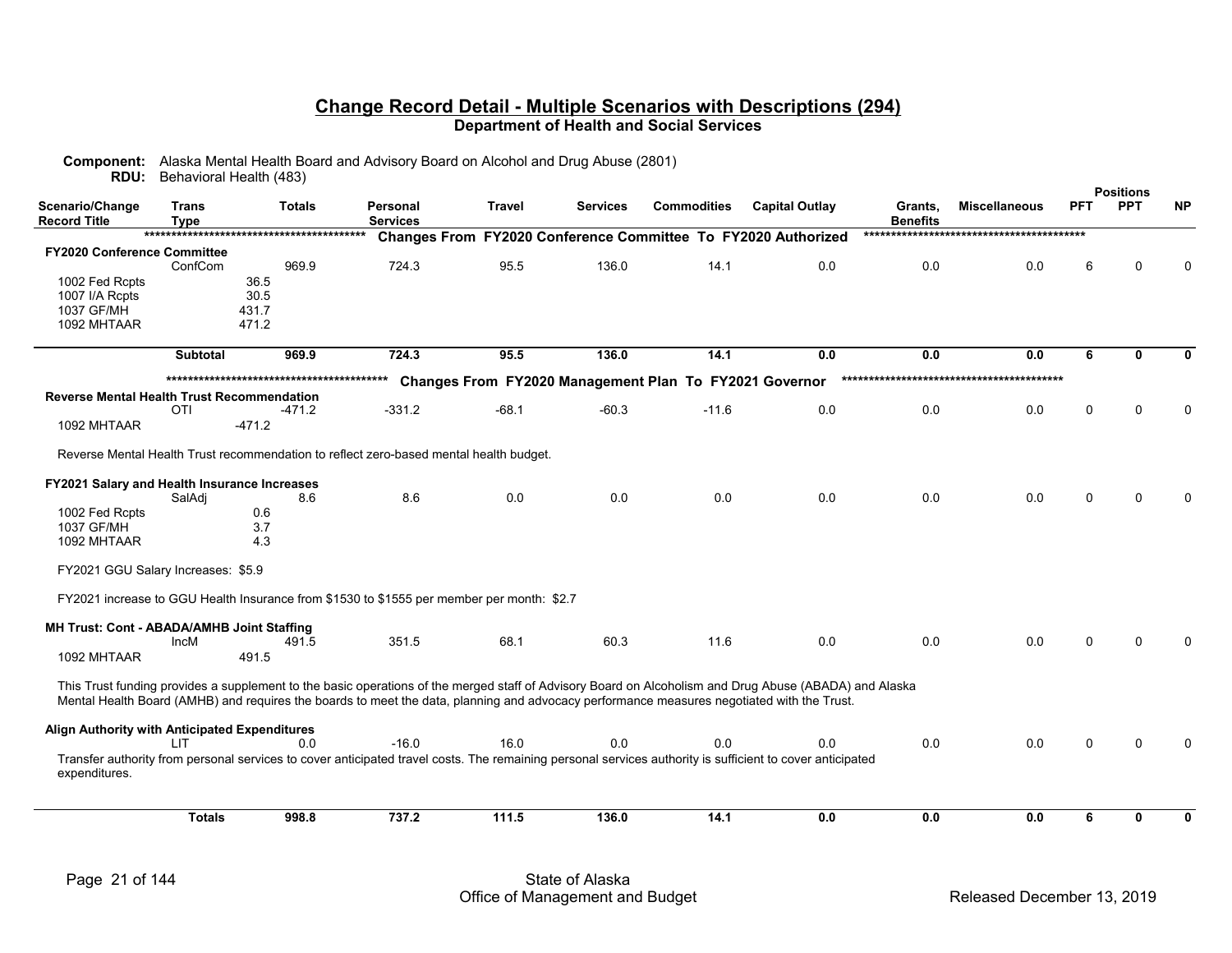| RDU:                                             | <b>Component:</b> Suicide Prevention Council (2651)<br>Behavioral Health (483) |         |                                                                                                                                                  |               |                 |                                                        |                                                                                                                                                                                                                                                                                                                                                                                                                                                                                          |                            |                      |              |                                |           |
|--------------------------------------------------|--------------------------------------------------------------------------------|---------|--------------------------------------------------------------------------------------------------------------------------------------------------|---------------|-----------------|--------------------------------------------------------|------------------------------------------------------------------------------------------------------------------------------------------------------------------------------------------------------------------------------------------------------------------------------------------------------------------------------------------------------------------------------------------------------------------------------------------------------------------------------------------|----------------------------|----------------------|--------------|--------------------------------|-----------|
| Scenario/Change<br><b>Record Title</b>           | <b>Trans</b><br><b>Type</b>                                                    | Totals  | Personal<br><b>Services</b>                                                                                                                      | <b>Travel</b> | <b>Services</b> | <b>Commodities</b>                                     | <b>Capital Outlay</b>                                                                                                                                                                                                                                                                                                                                                                                                                                                                    | Grants,<br><b>Benefits</b> | <b>Miscellaneous</b> | <b>PFT</b>   | <b>Positions</b><br><b>PPT</b> | <b>NP</b> |
|                                                  |                                                                                |         |                                                                                                                                                  |               |                 |                                                        | Changes From FY2020 Conference Committee To FY2020 Authorized                                                                                                                                                                                                                                                                                                                                                                                                                            |                            |                      |              |                                |           |
| <b>FY2020 Conference Committee</b><br>1037 GF/MH | ConfCom<br>652.5                                                               | 652.5   | 111.9                                                                                                                                            | 24.1          | 51.3            | 3.5                                                    | 0.0                                                                                                                                                                                                                                                                                                                                                                                                                                                                                      | 461.7                      | 0.0                  |              | $\Omega$                       | $\Omega$  |
|                                                  |                                                                                |         |                                                                                                                                                  |               |                 |                                                        |                                                                                                                                                                                                                                                                                                                                                                                                                                                                                          |                            |                      |              |                                |           |
|                                                  | FisNot                                                                         | $-61.7$ | Extend Suicide Prevention Council Ch8 SLA2019 (SB10) (Sec7 Ch3 FSSLA2019 P19 L31 (SB19))<br>0.0                                                  | 0.0           | 0.0             | 0.0                                                    | 0.0                                                                                                                                                                                                                                                                                                                                                                                                                                                                                      | $-61.7$                    | 0.0                  | $\mathbf 0$  | $\Omega$                       | 0         |
| 1037 GF/MH                                       |                                                                                | $-61.7$ |                                                                                                                                                  |               |                 |                                                        |                                                                                                                                                                                                                                                                                                                                                                                                                                                                                          |                            |                      |              |                                |           |
| amount.                                          |                                                                                |         |                                                                                                                                                  |               |                 |                                                        | Add the reduction made in Sec7 Ch3 FSSLA2019 P19 L31 (SB19) related to Senate Bill 10 (SB10) Extend Suicide Prevention Council, Ch8 SLA2019. Funding<br>for the Suicide Prevention Council was included in the budget including pass-through grants. The enacted appropriation in SB19 reduces the pass-through grant                                                                                                                                                                    |                            |                      |              |                                |           |
|                                                  |                                                                                |         | legislature and governor on the actions that can and should be taken to reduce suicide and its effect on individuals, families, and communities. |               |                 |                                                        | SB10 extends the Statewide Suicide Prevention Council's sunset date to June 30, 2027. The council serves as the State's central agency for advising the                                                                                                                                                                                                                                                                                                                                  |                            |                      |              |                                |           |
| costs for the executive director.                | <b>Subtotal</b>                                                                | 590.8   | 111.9                                                                                                                                            | 24.1          | 51.3            | 3.5                                                    | The council is staffed by a program assistant and an executive director. The council's executive director also serves as the executive director for the Alaska<br>Mental Health Board (AMHB) and the Advisory Board on Alcoholism and Drug Abuse (ABADA). The co-location is formalized by a memorandum of agreement<br>between the three entities and facilitates collaboration through shared resources. Per the agreement, AMHB and ABADA pay the personal services and travel<br>0.0 | 400.0                      | 0.0                  | $\mathbf{1}$ | $\bf{0}$                       | 0         |
|                                                  |                                                                                |         |                                                                                                                                                  |               |                 |                                                        |                                                                                                                                                                                                                                                                                                                                                                                                                                                                                          |                            |                      |              |                                |           |
|                                                  |                                                                                |         | Reverse Extend Suicide Prevention Council Ch8 SLA2019 (SB10) (Sec7 Ch3 FSSLA2019 P19 L31 (SB19))                                                 |               |                 | Changes From FY2020 Management Plan To FY2021 Governor |                                                                                                                                                                                                                                                                                                                                                                                                                                                                                          |                            |                      |              |                                |           |
| 1037 GF/MH                                       | <b>FNOTI</b><br>$-400.0$                                                       | -400.0  | 0.0                                                                                                                                              | 0.0           | 0.0             | 0.0                                                    | 0.0                                                                                                                                                                                                                                                                                                                                                                                                                                                                                      | $-400.0$                   | 0.0                  | 0            | $\Omega$                       |           |
|                                                  |                                                                                |         |                                                                                                                                                  |               |                 |                                                        | Senate Bill 10 extends the Statewide Suicide Prevention Council's sunset date to June 30, 2027. The council serves as the State's central agency for advising<br>the legislature and governor on the actions that can and should be taken to reduce suicide and its effect on individuals, families, and communities.                                                                                                                                                                    |                            |                      |              |                                |           |
| costs for the executive director.                |                                                                                |         |                                                                                                                                                  |               |                 |                                                        | The council is staffed by a program assistant and an executive director. The council's executive director also serves as the executive director for the Alaska<br>Mental Health Board (AMHB) and the Advisory Board on Alcoholism and Drug Abuse (ABADA). The co-location is formalized by a memorandum of agreement<br>between the three entities and facilitates collaboration through shared resources. Per the agreement, AMHB and ABADA pay the personal services and travel        |                            |                      |              |                                |           |
|                                                  |                                                                                |         | Eliminates the grant funding provided to schools to carry out suicide prevention activities.                                                     |               |                 |                                                        |                                                                                                                                                                                                                                                                                                                                                                                                                                                                                          |                            |                      |              |                                |           |
|                                                  | <b>FY2021 Salary and Health Insurance Increases</b><br>SalAdj                  | 1.7     | 1.7                                                                                                                                              | 0.0           | 0.0             | 0.0                                                    | 0.0                                                                                                                                                                                                                                                                                                                                                                                                                                                                                      | 0.0                        | 0.0                  | $\Omega$     | $\Omega$                       |           |
| 1037 GF/MH                                       |                                                                                | 1.7     |                                                                                                                                                  |               |                 |                                                        |                                                                                                                                                                                                                                                                                                                                                                                                                                                                                          |                            |                      |              |                                |           |
|                                                  | FY2021 GGU Salary Increases: \$1.2                                             |         |                                                                                                                                                  |               |                 |                                                        |                                                                                                                                                                                                                                                                                                                                                                                                                                                                                          |                            |                      |              |                                |           |
| Page 22 of 144                                   |                                                                                |         |                                                                                                                                                  |               | State of Alaska |                                                        |                                                                                                                                                                                                                                                                                                                                                                                                                                                                                          |                            |                      |              |                                |           |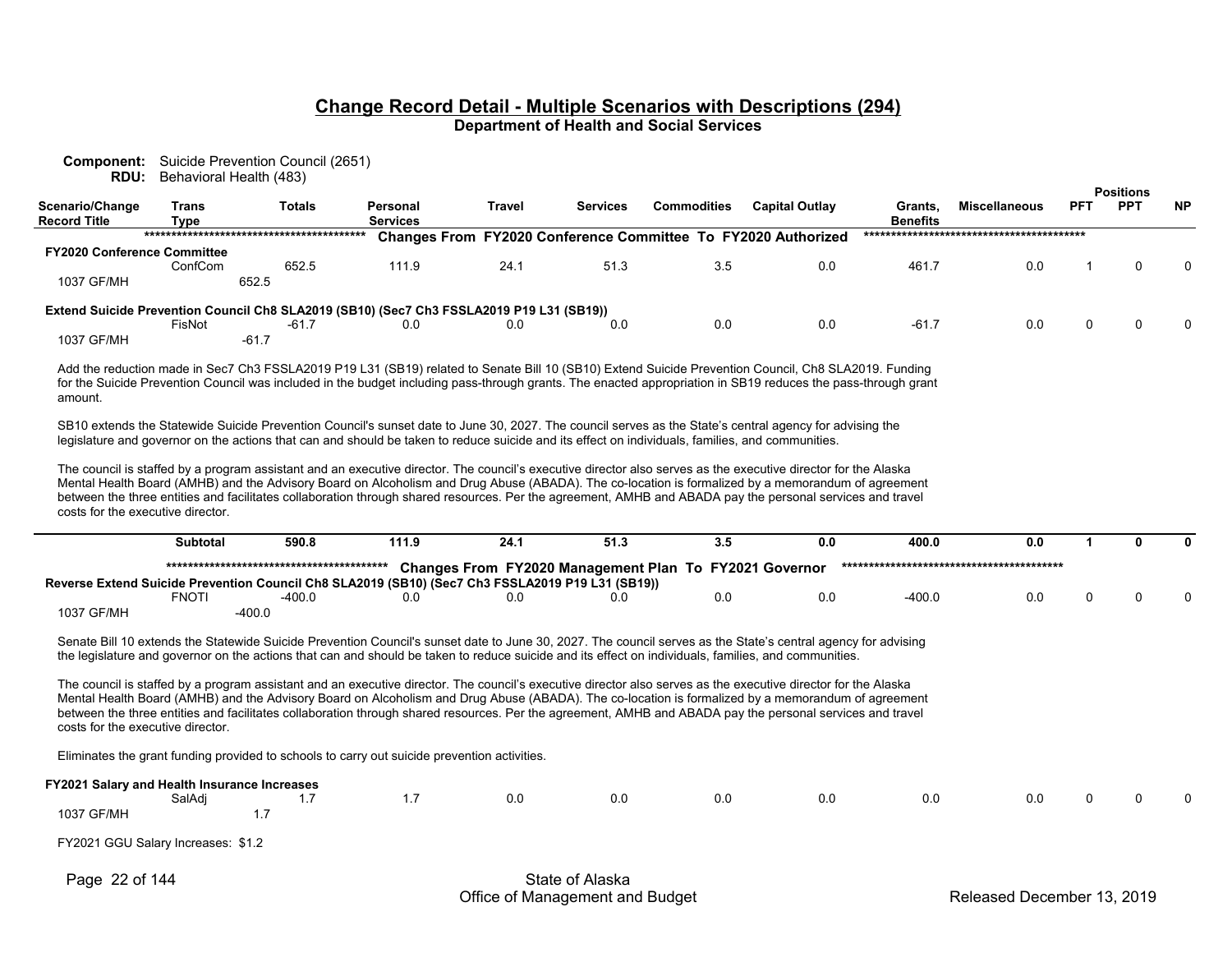| RDU:                                   | <b>Component:</b> Suicide Prevention Council (2651)<br>Behavioral Health (483) |               |                                                                                           |        |                 |                    |                |                            |                      |            |                                |           |
|----------------------------------------|--------------------------------------------------------------------------------|---------------|-------------------------------------------------------------------------------------------|--------|-----------------|--------------------|----------------|----------------------------|----------------------|------------|--------------------------------|-----------|
| Scenario/Change<br><b>Record Title</b> | Trans<br>Type                                                                  | <b>Totals</b> | Personal<br><b>Services</b>                                                               | Travel | <b>Services</b> | <b>Commodities</b> | Capital Outlay | Grants.<br><b>Benefits</b> | <b>Miscellaneous</b> | <b>PFT</b> | <b>Positions</b><br><b>PPT</b> | <b>NP</b> |
|                                        |                                                                                |               | FY2021 increase to GGU Health Insurance from \$1530 to \$1555 per member per month: \$0.5 |        |                 |                    |                |                            |                      |            |                                |           |
|                                        | Totals                                                                         | 192.5         | 113.6                                                                                     | 24.1   | 51.3            | 3.5                | 0.0            | 0.0                        | 0.0                  |            |                                | 0         |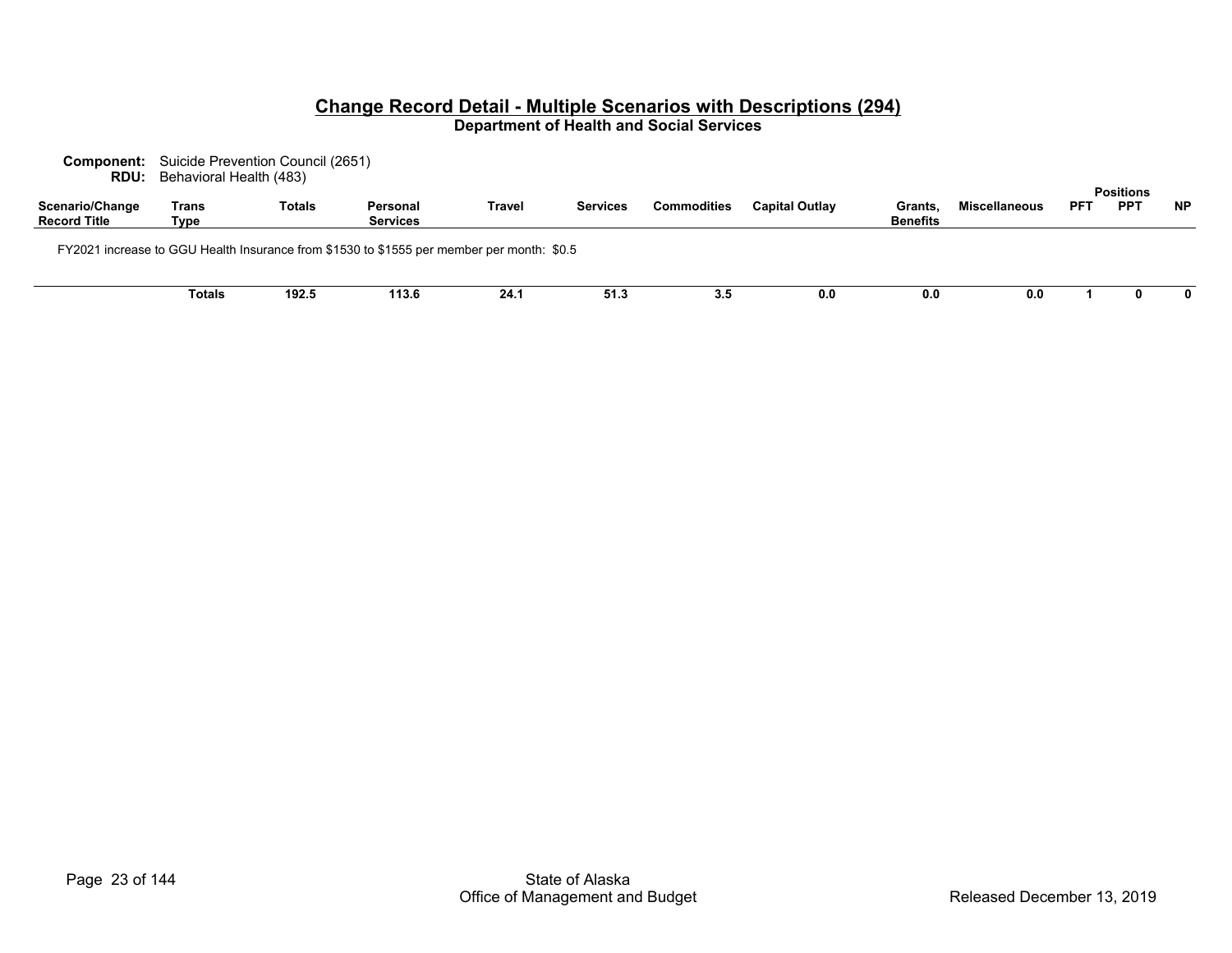| Component:<br>RDU:                            |                      | Residential Child Care (253)<br>Behavioral Health (483)                                                                                                                                                                                                                                                                                                                                                                                                                                                                                                       |                             |        |                 |                                                        |                                                               |                            |                      |                |                                |           |
|-----------------------------------------------|----------------------|---------------------------------------------------------------------------------------------------------------------------------------------------------------------------------------------------------------------------------------------------------------------------------------------------------------------------------------------------------------------------------------------------------------------------------------------------------------------------------------------------------------------------------------------------------------|-----------------------------|--------|-----------------|--------------------------------------------------------|---------------------------------------------------------------|----------------------------|----------------------|----------------|--------------------------------|-----------|
| Scenario/Change<br><b>Record Title</b>        | Trans<br><b>Type</b> | Totals                                                                                                                                                                                                                                                                                                                                                                                                                                                                                                                                                        | Personal<br><b>Services</b> | Travel | <b>Services</b> | <b>Commodities</b>                                     | <b>Capital Outlay</b>                                         | Grants,<br><b>Benefits</b> | <b>Miscellaneous</b> | <b>PFT</b>     | <b>Positions</b><br><b>PPT</b> | <b>NP</b> |
|                                               |                      |                                                                                                                                                                                                                                                                                                                                                                                                                                                                                                                                                               |                             |        |                 |                                                        | Changes From FY2020 Conference Committee To FY2020 Authorized |                            |                      |                |                                |           |
| <b>FY2020 Conference Committee</b>            |                      |                                                                                                                                                                                                                                                                                                                                                                                                                                                                                                                                                               |                             |        |                 |                                                        |                                                               |                            |                      |                |                                |           |
|                                               | ConfCom              | 3,478.7                                                                                                                                                                                                                                                                                                                                                                                                                                                                                                                                                       | 260.7                       | 0.0    | 0.0             | 0.0                                                    | 0.0                                                           | 3,218.0                    | 0.0                  | $\overline{2}$ | $\Omega$                       |           |
| 1002 Fed Rcpts                                |                      | 153.0                                                                                                                                                                                                                                                                                                                                                                                                                                                                                                                                                         |                             |        |                 |                                                        |                                                               |                            |                      |                |                                |           |
| 1004 Gen Fund                                 |                      | 1,064.4                                                                                                                                                                                                                                                                                                                                                                                                                                                                                                                                                       |                             |        |                 |                                                        |                                                               |                            |                      |                |                                |           |
| 1037 GF/MH                                    |                      | 2,261.3                                                                                                                                                                                                                                                                                                                                                                                                                                                                                                                                                       |                             |        |                 |                                                        |                                                               |                            |                      |                |                                |           |
|                                               | <b>Subtotal</b>      | 3,478.7                                                                                                                                                                                                                                                                                                                                                                                                                                                                                                                                                       | 260.7                       | 0.0    | 0.0             | 0.0                                                    | 0.0                                                           | 3,218.0                    | 0.0                  | $\overline{2}$ | $\mathbf{0}$                   | n         |
|                                               |                      |                                                                                                                                                                                                                                                                                                                                                                                                                                                                                                                                                               |                             |        |                 | Changes From FY2020 Management Plan To FY2021 Governor |                                                               |                            |                      |                |                                |           |
| FY2021 Salary and Health Insurance Increases  |                      |                                                                                                                                                                                                                                                                                                                                                                                                                                                                                                                                                               |                             |        |                 |                                                        |                                                               |                            |                      |                |                                |           |
|                                               | SalAdj               | 3.5                                                                                                                                                                                                                                                                                                                                                                                                                                                                                                                                                           | 3.5                         | 0.0    | 0.0             | 0.0                                                    | 0.0                                                           | 0.0                        | 0.0                  | 0              | $\Omega$                       |           |
| 1002 Fed Rcpts                                |                      | 1.3                                                                                                                                                                                                                                                                                                                                                                                                                                                                                                                                                           |                             |        |                 |                                                        |                                                               |                            |                      |                |                                |           |
| 1037 GF/MH                                    |                      | 2.2                                                                                                                                                                                                                                                                                                                                                                                                                                                                                                                                                           |                             |        |                 |                                                        |                                                               |                            |                      |                |                                |           |
| FY2021 GGU Salary Increases: \$2.4            |                      |                                                                                                                                                                                                                                                                                                                                                                                                                                                                                                                                                               |                             |        |                 |                                                        |                                                               |                            |                      |                |                                |           |
|                                               |                      | FY2021 increase to GGU Health Insurance from \$1530 to \$1555 per member per month: \$1.1                                                                                                                                                                                                                                                                                                                                                                                                                                                                     |                             |        |                 |                                                        |                                                               |                            |                      |                |                                |           |
|                                               |                      |                                                                                                                                                                                                                                                                                                                                                                                                                                                                                                                                                               |                             |        |                 |                                                        |                                                               |                            |                      |                |                                |           |
|                                               |                      | Transfer Youth Residential Care Positions (06-2190 and 06-3881) to Behavioral Health Administration                                                                                                                                                                                                                                                                                                                                                                                                                                                           |                             |        |                 |                                                        |                                                               |                            |                      |                |                                |           |
|                                               | Trout                | $-211.2$                                                                                                                                                                                                                                                                                                                                                                                                                                                                                                                                                      | -211.2                      | 0.0    | 0.0             | 0.0                                                    | 0.0                                                           | 0.0                        | 0.0                  | -2             |                                |           |
| 1002 Fed Rcpts                                |                      | $-71.4$                                                                                                                                                                                                                                                                                                                                                                                                                                                                                                                                                       |                             |        |                 |                                                        |                                                               |                            |                      |                |                                |           |
| 1037 GF/MH                                    |                      | $-139.8$                                                                                                                                                                                                                                                                                                                                                                                                                                                                                                                                                      |                             |        |                 |                                                        |                                                               |                            |                      |                |                                |           |
| continuum.                                    |                      | Transfer two positions and related authority from Residential Child Care to Behavioral Health Administration for centralizing youth residential care within<br>Behavioral Health Administration to provide greater flexibility in assigning duties to ensure focus across the entire behavioral health and substance misuse                                                                                                                                                                                                                                   |                             |        |                 |                                                        |                                                               |                            |                      |                |                                |           |
| The following positions are transferred:      |                      | Full-time Accounting Technician I (06-2190), range 12, located in Juneau<br>Full-time Social Services Program Coordinator (06-3881), range 20, located in Juneau                                                                                                                                                                                                                                                                                                                                                                                              |                             |        |                 |                                                        |                                                               |                            |                      |                |                                |           |
|                                               |                      | Transfer to Foster Care Special Need for Bring Kids Home                                                                                                                                                                                                                                                                                                                                                                                                                                                                                                      |                             |        |                 |                                                        |                                                               |                            |                      |                |                                |           |
|                                               | Trout                | $-35.0$                                                                                                                                                                                                                                                                                                                                                                                                                                                                                                                                                       | 0.0                         | 0.0    | 0.0             | 0.0                                                    | 0.0                                                           | $-35.0$                    | 0.0                  | 0              | ∩                              |           |
| 1037 GF/MH                                    |                      | $-35.0$                                                                                                                                                                                                                                                                                                                                                                                                                                                                                                                                                       |                             |        |                 |                                                        |                                                               |                            |                      |                |                                |           |
|                                               |                      | Transfer authority from Residential Child Care to Foster Care Special Needs for Bring the Kids Home to provide goods and services to clients in state custody.<br>These clients are experiencing a behavioral health or substance use disorder and are at risk of out of home placement, institutional or residential care, need<br>support to transition to a lower level of care or need assistance stabilizing during an emergent or ongoing crisis. The remaining authority in Residential Child<br>Care is sufficient to cover anticipated expenditures. |                             |        |                 |                                                        |                                                               |                            |                      |                |                                |           |
| Align Authority with Anticipated Expenditures |                      |                                                                                                                                                                                                                                                                                                                                                                                                                                                                                                                                                               |                             |        |                 |                                                        |                                                               |                            |                      |                |                                |           |
|                                               | LIT                  | 0.0                                                                                                                                                                                                                                                                                                                                                                                                                                                                                                                                                           | $-53.0$                     | 0.0    | 0.0             | 0.0                                                    | 0.0                                                           | 53.0                       | 0.0                  | 0              |                                |           |
| Page 24 of 144                                |                      |                                                                                                                                                                                                                                                                                                                                                                                                                                                                                                                                                               |                             |        | State of Alaska |                                                        |                                                               |                            |                      |                |                                |           |

Office of Management and Budget **Released December 13, 2019**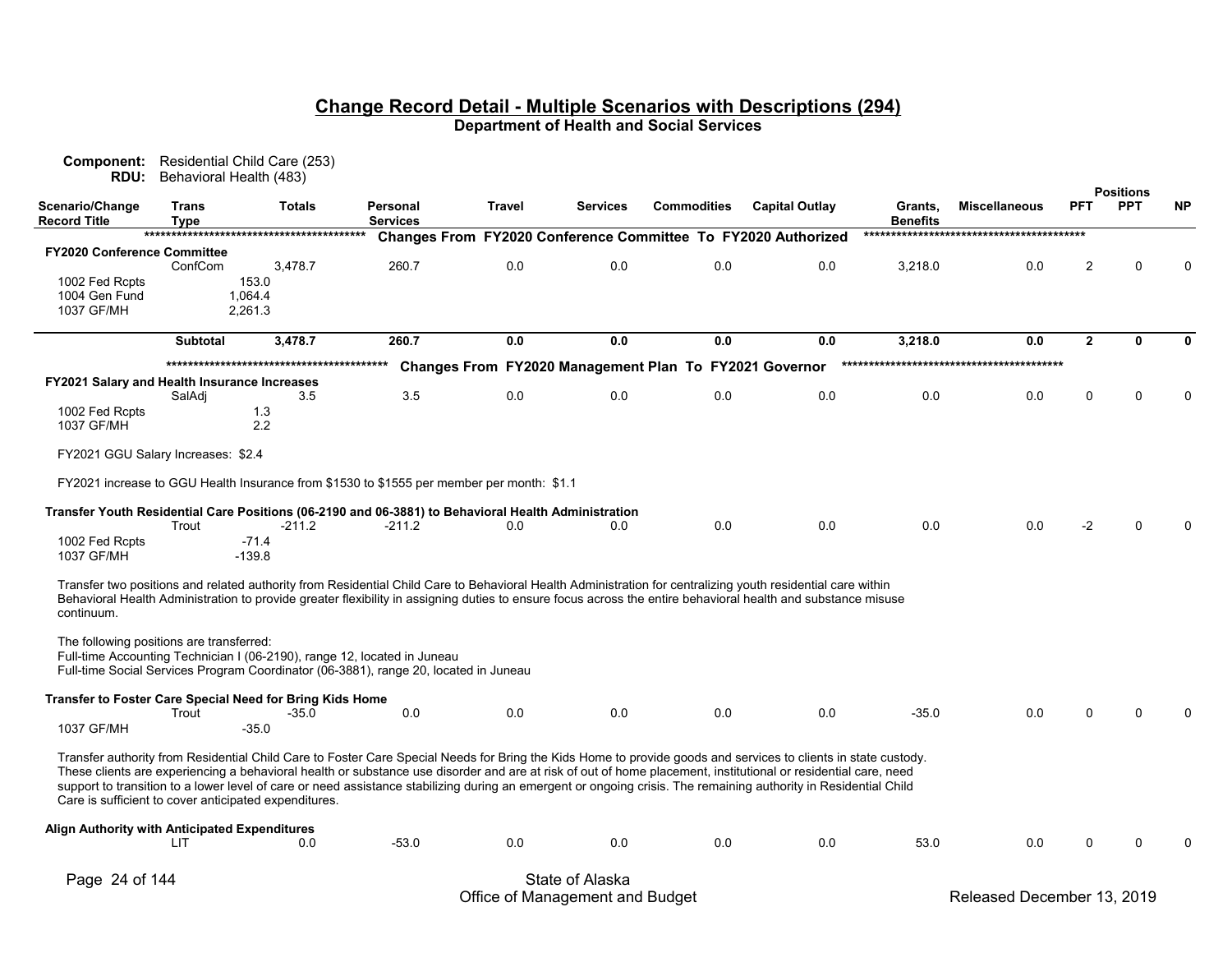**Component:** Residential Child Care (253) **RDU:** Behavioral Health (483)

| Trans         | <b>Totals</b> | Personal        | Travel | <b>Services</b> | <b>Commodities</b> | <b>Capital Outlay</b> | <b>Grants</b>   | Miscellaneous                                                                                                                                             | PFT | PP <sub>1</sub> | <b>NP</b>        |
|---------------|---------------|-----------------|--------|-----------------|--------------------|-----------------------|-----------------|-----------------------------------------------------------------------------------------------------------------------------------------------------------|-----|-----------------|------------------|
| Type          |               | <b>Services</b> |        |                 |                    |                       | <b>Benefits</b> |                                                                                                                                                           |     |                 |                  |
|               |               |                 |        |                 |                    |                       |                 |                                                                                                                                                           |     |                 |                  |
|               |               |                 |        |                 |                    |                       |                 |                                                                                                                                                           |     |                 |                  |
|               |               |                 |        |                 |                    |                       |                 |                                                                                                                                                           |     |                 |                  |
|               |               |                 |        |                 |                    |                       |                 |                                                                                                                                                           |     |                 |                  |
| <b>Totals</b> | 3,236.0       | 0.0             | 0.0    | 0.0             | 0.0                | 0.0                   | 3,236.0         | 0.0                                                                                                                                                       |     |                 | 0                |
|               |               |                 |        |                 |                    |                       |                 | Transfer authority from personal services to cover anticipated grants costs. The remaining personal services authority is sufficient to cover anticipated |     |                 | <b>Positions</b> |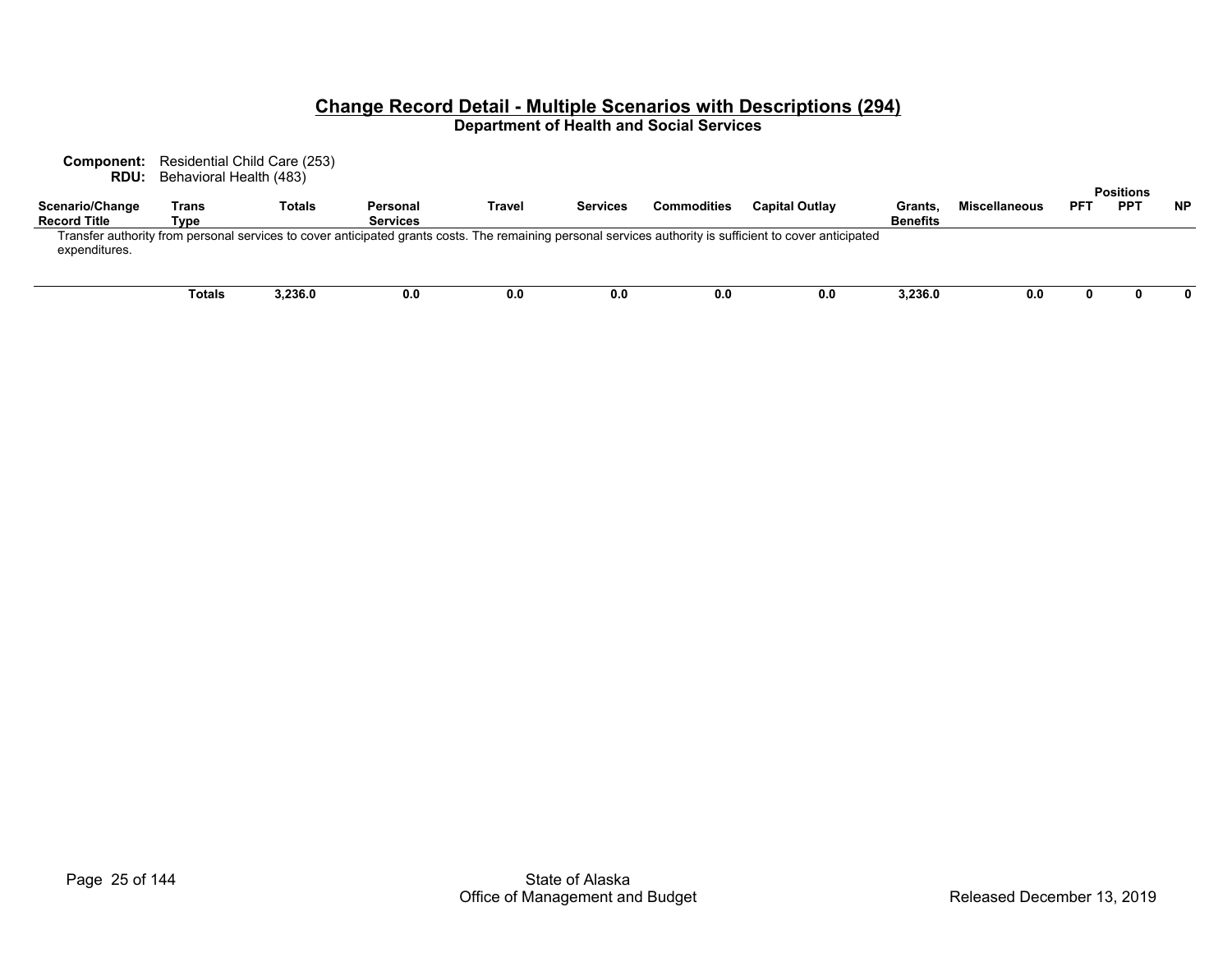| Component:<br>RDU:                 |                 | Children's Services Management (2666)<br>Children's Services (486)                                                                                           |                 |               |                 |                                                          |                                                               |                 |                      |            |                                |              |
|------------------------------------|-----------------|--------------------------------------------------------------------------------------------------------------------------------------------------------------|-----------------|---------------|-----------------|----------------------------------------------------------|---------------------------------------------------------------|-----------------|----------------------|------------|--------------------------------|--------------|
| Scenario/Change                    | <b>Trans</b>    | <b>Totals</b>                                                                                                                                                | Personal        | <b>Travel</b> | <b>Services</b> | <b>Commodities</b>                                       | <b>Capital Outlay</b>                                         | Grants.         | <b>Miscellaneous</b> | <b>PFT</b> | <b>Positions</b><br><b>PPT</b> | <b>NP</b>    |
| <b>Record Title</b>                | <b>Type</b>     |                                                                                                                                                              | <b>Services</b> |               |                 |                                                          |                                                               | <b>Benefits</b> |                      |            |                                |              |
|                                    |                 |                                                                                                                                                              |                 |               |                 |                                                          | Changes From FY2020 Conference Committee To FY2020 Authorized |                 |                      |            |                                |              |
| <b>FY2020 Conference Committee</b> | ConfCom         | 11,924.2                                                                                                                                                     | 6,677.1         | 64.6          | 5,041.5         | 129.0                                                    | 12.0                                                          | 0.0             | 0.0                  | 58         | $\Omega$                       | $\mathbf{0}$ |
| 1002 Fed Rcpts                     |                 | 4,482.0                                                                                                                                                      |                 |               |                 |                                                          |                                                               |                 |                      |            |                                |              |
| 1003 G/F Match                     |                 | 6,354.8                                                                                                                                                      |                 |               |                 |                                                          |                                                               |                 |                      |            |                                |              |
| 1004 Gen Fund                      |                 | 1.017.9                                                                                                                                                      |                 |               |                 |                                                          |                                                               |                 |                      |            |                                |              |
| 1037 GF/MH                         |                 | 69.5                                                                                                                                                         |                 |               |                 |                                                          |                                                               |                 |                      |            |                                |              |
|                                    | <b>Subtotal</b> | 11,924.2                                                                                                                                                     | 6,677.1         | 64.6          | 5,041.5         | 129.0                                                    | 12.0                                                          | 0.0             | 0.0                  | 58         | $\mathbf{0}$                   | $\bf{0}$     |
|                                    |                 |                                                                                                                                                              |                 |               |                 |                                                          |                                                               |                 |                      |            |                                |              |
|                                    |                 | Transfer to Children's Services Training for Child Welfare Academy Reimbursable Services Agreement                                                           |                 |               |                 | Changes From FY2020 Authorized To FY2020 Management Plan |                                                               |                 |                      |            |                                |              |
|                                    | Trout           | $-328.8$                                                                                                                                                     | -328.8          | 0.0           | 0.0             | 0.0                                                      | 0.0                                                           | 0.0             | 0.0                  | $\Omega$   | 0                              | $\Omega$     |
| 1003 G/F Match                     |                 | $-328.8$                                                                                                                                                     |                 |               |                 |                                                          |                                                               |                 |                      |            |                                |              |
|                                    |                 |                                                                                                                                                              |                 |               |                 |                                                          |                                                               |                 |                      |            |                                |              |
|                                    |                 | Transfer from Children's Services Management to Children's Services Training for Child Welfare Academy. The remaining authority is sufficient to cover       |                 |               |                 |                                                          |                                                               |                 |                      |            |                                |              |
| anticipated expenditures.          |                 |                                                                                                                                                              |                 |               |                 |                                                          |                                                               |                 |                      |            |                                |              |
|                                    |                 | <b>Transfer to Foster Care Base Rate for Foster Care Payments</b>                                                                                            |                 |               |                 |                                                          |                                                               |                 |                      |            |                                |              |
|                                    | Trout           | $-1,150.0$                                                                                                                                                   | $-75.0$         | 0.0           | $-1.050.0$      | $-25.0$                                                  | 0.0                                                           | 0.0             | 0.0                  | $\Omega$   | $\Omega$                       |              |
| 1003 G/F Match                     |                 | $-700.0$                                                                                                                                                     |                 |               |                 |                                                          |                                                               |                 |                      |            |                                |              |
| 1004 Gen Fund                      |                 | $-450.0$                                                                                                                                                     |                 |               |                 |                                                          |                                                               |                 |                      |            |                                |              |
|                                    |                 |                                                                                                                                                              |                 |               |                 |                                                          |                                                               |                 |                      |            |                                |              |
| expenditures.                      |                 | Transfer from Children's Services Management to Foster Care Base Rate for foster care payments. The remaining authority is sufficient to cover anticipated   |                 |               |                 |                                                          |                                                               |                 |                      |            |                                |              |
|                                    |                 |                                                                                                                                                              |                 |               |                 |                                                          |                                                               |                 |                      |            |                                |              |
|                                    |                 | Transfer to Front Line Social Workers for Client Related Employee Travel                                                                                     |                 |               |                 |                                                          |                                                               |                 |                      |            |                                |              |
|                                    | Trout           | $-750.0$                                                                                                                                                     | $-100.0$        | 0.0           | $-650.0$        | 0.0                                                      | 0.0                                                           | 0.0             | 0.0                  | $\Omega$   | $\Omega$                       | $\Omega$     |
| 1002 Fed Rcpts                     |                 | $-750.0$                                                                                                                                                     |                 |               |                 |                                                          |                                                               |                 |                      |            |                                |              |
|                                    |                 | Transfer from Children's Services Management to Front Line Social Workers for client related employee travel. The remaining authority is sufficient to cover |                 |               |                 |                                                          |                                                               |                 |                      |            |                                |              |
| anticipated expenditures.          |                 |                                                                                                                                                              |                 |               |                 |                                                          |                                                               |                 |                      |            |                                |              |
|                                    |                 |                                                                                                                                                              |                 |               |                 |                                                          |                                                               |                 |                      |            |                                |              |
|                                    |                 | Transfer from Foster Care Special Need for Child Care Assistance Program Reimbursable Services Agreement                                                     |                 |               |                 |                                                          |                                                               |                 |                      |            |                                |              |
|                                    | Trin            | 300.0                                                                                                                                                        | 300.0           | 0.0           | 0.0             | 0.0                                                      | 0.0                                                           | 0.0             | 0.0                  | $\Omega$   | $\Omega$                       | $\Omega$     |
| 1007 I/A Rcpts                     |                 | 300.0                                                                                                                                                        |                 |               |                 |                                                          |                                                               |                 |                      |            |                                |              |
|                                    |                 | Transfer from Foster Care Special Need to Children's Services Management for child care assistance. The Office of Children's Services acts on behalf of the  |                 |               |                 |                                                          |                                                               |                 |                      |            |                                |              |
|                                    |                 | Child Care Program Office within the Division of Public Assistance to provide eligibility determination and payment assistance for foster parents.           |                 |               |                 |                                                          |                                                               |                 |                      |            |                                |              |
|                                    |                 |                                                                                                                                                              |                 |               |                 |                                                          |                                                               |                 |                      |            |                                |              |
|                                    |                 | Delete Social Services Program Officer (06-T161) No Longer Needed                                                                                            |                 |               |                 |                                                          |                                                               |                 |                      |            |                                |              |
|                                    | PosAdi          | 0.0                                                                                                                                                          | 0.0             | 0.0           | 0.0             | 0.0                                                      | 0.0                                                           | 0.0             | 0.0                  | -1         | $\Omega$                       | $\Omega$     |
|                                    |                 |                                                                                                                                                              |                 |               |                 |                                                          |                                                               |                 |                      |            |                                |              |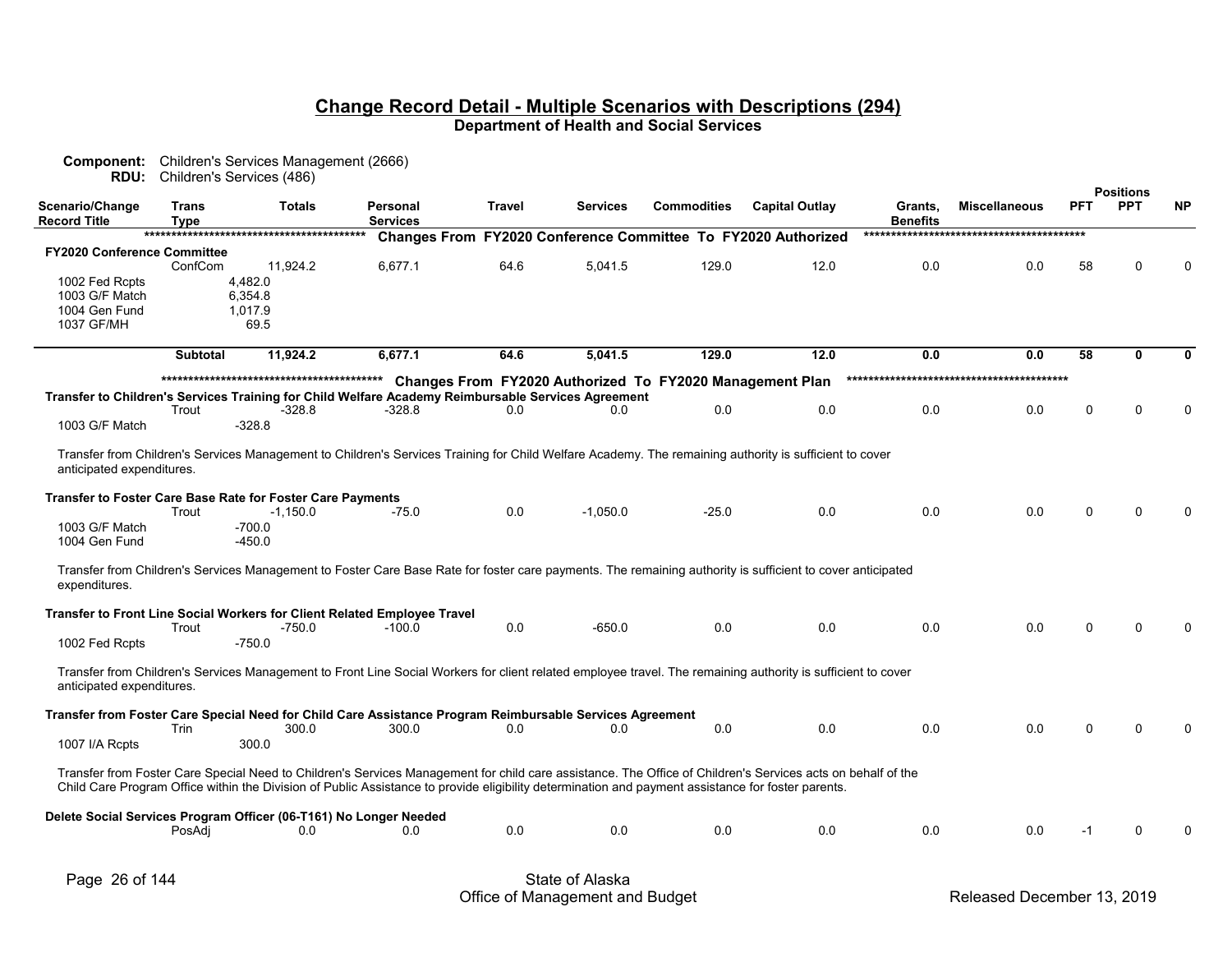|                                               | <b>RDU:</b> Children's Services (486) | <b>Component:</b> Children's Services Management (2666) |                                                                                                                                                       |               |                 |                                                        |                                                                                                                                                                                                                                                                                                                           |                            |                      |            |                  |              |
|-----------------------------------------------|---------------------------------------|---------------------------------------------------------|-------------------------------------------------------------------------------------------------------------------------------------------------------|---------------|-----------------|--------------------------------------------------------|---------------------------------------------------------------------------------------------------------------------------------------------------------------------------------------------------------------------------------------------------------------------------------------------------------------------------|----------------------------|----------------------|------------|------------------|--------------|
|                                               |                                       |                                                         |                                                                                                                                                       |               |                 |                                                        |                                                                                                                                                                                                                                                                                                                           |                            |                      |            | <b>Positions</b> |              |
| Scenario/Change<br>Record Title               | <b>Trans</b><br><b>Type</b>           | <b>Totals</b>                                           | Personal<br><b>Services</b>                                                                                                                           | <b>Travel</b> | <b>Services</b> | <b>Commodities</b>                                     | <b>Capital Outlay</b>                                                                                                                                                                                                                                                                                                     | Grants.<br><b>Benefits</b> | <b>Miscellaneous</b> | <b>PFT</b> | <b>PPT</b>       | <b>NP</b>    |
| staff within the division.                    |                                       |                                                         |                                                                                                                                                       |               |                 |                                                        | Delete a full-time Social Services Program Officer (06-T161), range 21, located in Juneau that is no longer needed as its duties have been absorbed by other                                                                                                                                                              |                            |                      |            |                  |              |
| Align Authority with Anticipated Expenditures | ШT                                    | 0 Q                                                     | 0.0                                                                                                                                                   | 4.5           | -4.5            | 0.0                                                    | 0.0                                                                                                                                                                                                                                                                                                                       | 0.0                        | 0.0                  | $\Omega$   | ∩                | <sup>0</sup> |
|                                               |                                       |                                                         | Transfer authority from services to cover anticipated travel costs. The remaining services authority is sufficient to cover anticipated expenditures. |               |                 |                                                        |                                                                                                                                                                                                                                                                                                                           |                            |                      |            |                  |              |
|                                               | <b>Subtotal</b>                       | 9,995.4                                                 | 6,473.3                                                                                                                                               | 69.1          | 3,337.0         | 104.0                                                  | 12.0                                                                                                                                                                                                                                                                                                                      | 0.0                        | 0.0                  | 57         | 0                | $\bf{0}$     |
|                                               |                                       |                                                         |                                                                                                                                                       |               |                 | Changes From FY2020 Management Plan To FY2021 Governor |                                                                                                                                                                                                                                                                                                                           |                            |                      |            |                  |              |
| FY2021 Salary and Health Insurance Increases  |                                       |                                                         |                                                                                                                                                       |               |                 |                                                        |                                                                                                                                                                                                                                                                                                                           |                            |                      |            |                  |              |
|                                               | SalAdi                                | 50.3                                                    | 50.3                                                                                                                                                  | 0.0           | 0.0             | 0.0                                                    | 0.0                                                                                                                                                                                                                                                                                                                       | 0.0                        | 0.0                  | $\Omega$   | ∩                | <sup>0</sup> |
| 1002 Fed Rcpts                                |                                       | 18.3                                                    |                                                                                                                                                       |               |                 |                                                        |                                                                                                                                                                                                                                                                                                                           |                            |                      |            |                  |              |
| 1003 G/F Match                                |                                       | 27.1                                                    |                                                                                                                                                       |               |                 |                                                        |                                                                                                                                                                                                                                                                                                                           |                            |                      |            |                  |              |
| 1004 Gen Fund                                 |                                       | 2.2                                                     |                                                                                                                                                       |               |                 |                                                        |                                                                                                                                                                                                                                                                                                                           |                            |                      |            |                  |              |
| 1007 I/A Rcpts                                |                                       | 2.7                                                     |                                                                                                                                                       |               |                 |                                                        |                                                                                                                                                                                                                                                                                                                           |                            |                      |            |                  |              |
| FY2021 GGU Salary Increases: \$34.0           |                                       |                                                         |                                                                                                                                                       |               |                 |                                                        |                                                                                                                                                                                                                                                                                                                           |                            |                      |            |                  |              |
|                                               |                                       |                                                         | FY2021 increase to GGU Health Insurance from \$1530 to \$1555 per member per month: \$16.3                                                            |               |                 |                                                        |                                                                                                                                                                                                                                                                                                                           |                            |                      |            |                  |              |
|                                               |                                       |                                                         | Transfer to Front Line Social Workers for Front Line Service Delivery                                                                                 |               |                 |                                                        |                                                                                                                                                                                                                                                                                                                           |                            |                      |            |                  |              |
|                                               | Trout                                 | $-450.0$                                                | 0.0                                                                                                                                                   | 0.0           | $-450.0$        | 0.0                                                    | 0.0                                                                                                                                                                                                                                                                                                                       | 0.0                        | 0.0                  |            |                  |              |
| 1002 Fed Rcpts<br>1004 Gen Fund               |                                       | $-350.0$<br>$-100.0$                                    |                                                                                                                                                       |               |                 |                                                        |                                                                                                                                                                                                                                                                                                                           |                            |                      |            |                  |              |
|                                               |                                       |                                                         | remaining authority in Children's Services Management is sufficient to cover anticipated expenditures.                                                |               |                 |                                                        | Transfer authority from Children's Services Management to Front Line Social Workers for initial assessments, licensing, and family services activities. The                                                                                                                                                               |                            |                      |            |                  |              |
|                                               |                                       |                                                         | Add Social Services Program Coordinator (06-N18028) to Reconcile with the Payroll System                                                              |               |                 |                                                        |                                                                                                                                                                                                                                                                                                                           |                            |                      |            |                  |              |
|                                               | PosAdi                                | 0.0                                                     | 0.0                                                                                                                                                   | 0.0           | 0.0             | 0.0                                                    | 0.0                                                                                                                                                                                                                                                                                                                       | 0.0                        | 0.0                  |            |                  |              |
| data management/retention.                    |                                       |                                                         |                                                                                                                                                       |               |                 |                                                        | Add a non-permanent Social Services Program Coordinator (06-N18028), range 20, located in Anchorage, expiring 03/01/2020, to reconcile the budget with the<br>payroll system. This position provides part-time program analysis and recommends strategies for successful implementation related to initial assessment and |                            |                      |            |                  |              |
| Align Authority with Anticipated Expenditures |                                       |                                                         |                                                                                                                                                       |               |                 |                                                        |                                                                                                                                                                                                                                                                                                                           |                            |                      |            |                  |              |
|                                               | LIT                                   | 0.0                                                     | 275.0                                                                                                                                                 | 0.0           | $-275.0$        | 0.0                                                    | 0.0                                                                                                                                                                                                                                                                                                                       | 0.0                        | 0.0                  |            |                  |              |
|                                               |                                       |                                                         |                                                                                                                                                       |               |                 |                                                        | Transfer authority from services to cover anticipated personal services costs. The remaining services authority is sufficient to cover anticipated expenditures.                                                                                                                                                          |                            |                      |            |                  |              |
|                                               |                                       |                                                         |                                                                                                                                                       |               |                 |                                                        |                                                                                                                                                                                                                                                                                                                           |                            |                      |            |                  |              |
|                                               | <b>Totals</b>                         | 9,595.7                                                 | 6,798.6                                                                                                                                               | 69.1          | 2,612.0         | 104.0                                                  | 12.0                                                                                                                                                                                                                                                                                                                      | 0.0                        | 0.0                  | 57         | 0                | $\mathbf 1$  |
|                                               |                                       |                                                         |                                                                                                                                                       |               |                 |                                                        |                                                                                                                                                                                                                                                                                                                           |                            |                      |            |                  |              |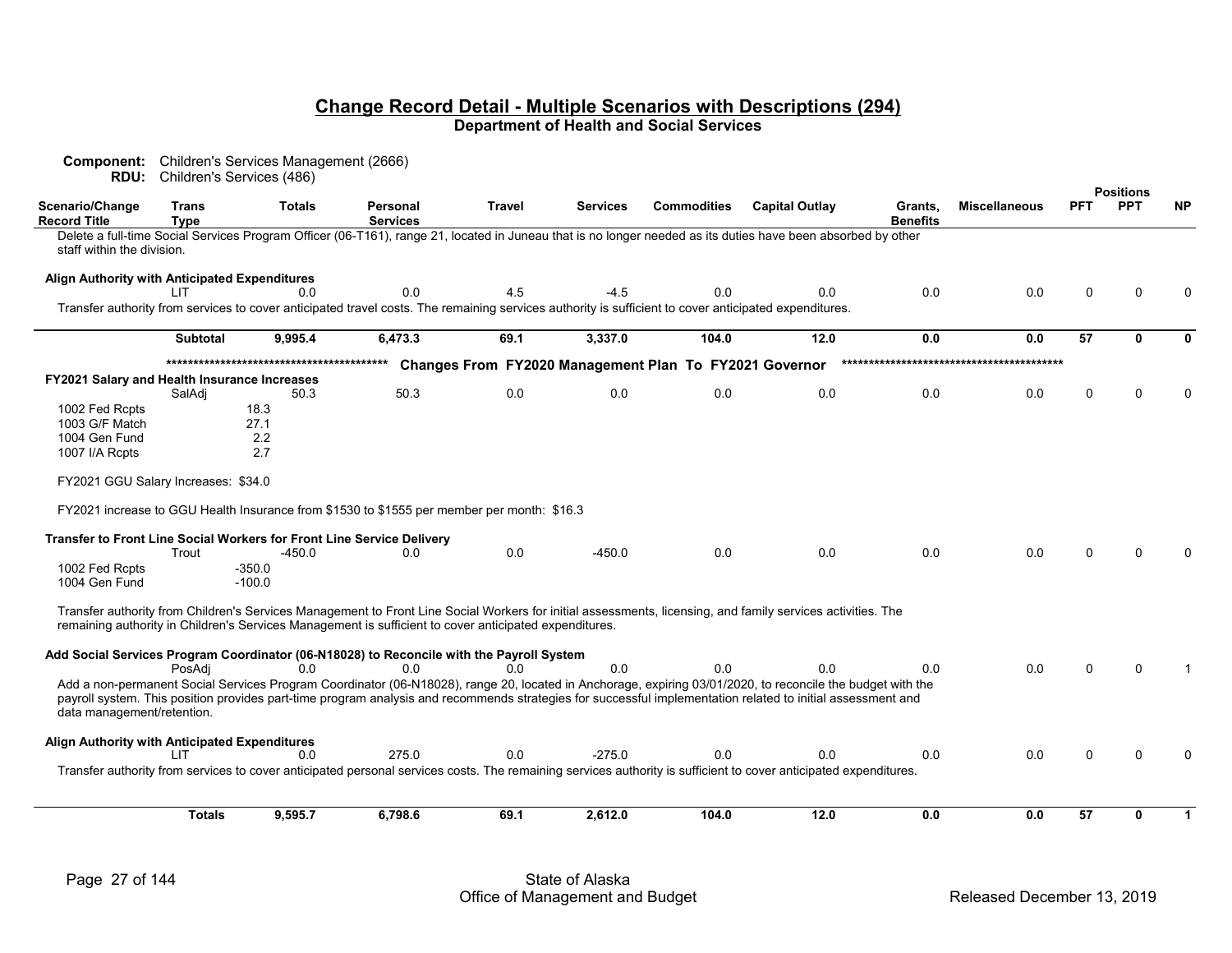| RDU:                                                              |                             | <b>Component:</b> Children's Services Training (2667)<br>Children's Services (486) |                                                                                                                                                                                                                                                                                                                                                                                                                             |        |                 |                                                          |                                                               |                            |                      |              | <b>Positions</b> |              |
|-------------------------------------------------------------------|-----------------------------|------------------------------------------------------------------------------------|-----------------------------------------------------------------------------------------------------------------------------------------------------------------------------------------------------------------------------------------------------------------------------------------------------------------------------------------------------------------------------------------------------------------------------|--------|-----------------|----------------------------------------------------------|---------------------------------------------------------------|----------------------------|----------------------|--------------|------------------|--------------|
| Scenario/Change<br><b>Record Title</b>                            | <b>Trans</b><br><b>Type</b> | <b>Totals</b>                                                                      | Personal<br><b>Services</b>                                                                                                                                                                                                                                                                                                                                                                                                 | Travel | <b>Services</b> | <b>Commodities</b>                                       | <b>Capital Outlay</b>                                         | Grants,<br><b>Benefits</b> | <b>Miscellaneous</b> | <b>PFT</b>   | <b>PPT</b>       | <b>NP</b>    |
|                                                                   |                             |                                                                                    |                                                                                                                                                                                                                                                                                                                                                                                                                             |        |                 |                                                          | Changes From FY2020 Conference Committee To FY2020 Authorized |                            |                      |              |                  |              |
| <b>FY2020 Conference Committee</b>                                |                             |                                                                                    |                                                                                                                                                                                                                                                                                                                                                                                                                             |        |                 |                                                          |                                                               |                            |                      |              |                  |              |
|                                                                   | ConfCom                     | 1,776.2                                                                            | 0.0                                                                                                                                                                                                                                                                                                                                                                                                                         | 327.2  | 1,449.0         | 0.0                                                      | 0.0                                                           | 0.0                        | 0.0                  | n            |                  |              |
| 1002 Fed Rcpts                                                    |                             | 874.0                                                                              |                                                                                                                                                                                                                                                                                                                                                                                                                             |        |                 |                                                          |                                                               |                            |                      |              |                  |              |
| 1003 G/F Match                                                    |                             | 803.3                                                                              |                                                                                                                                                                                                                                                                                                                                                                                                                             |        |                 |                                                          |                                                               |                            |                      |              |                  |              |
| 1004 Gen Fund                                                     |                             | 98.9                                                                               |                                                                                                                                                                                                                                                                                                                                                                                                                             |        |                 |                                                          |                                                               |                            |                      |              |                  |              |
|                                                                   | <b>Subtotal</b>             | 1,776.2                                                                            | 0.0                                                                                                                                                                                                                                                                                                                                                                                                                         | 327.2  | 1,449.0         | 0.0                                                      | 0.0                                                           | 0.0                        | 0.0                  | $\mathbf{0}$ | 0                | <sup>0</sup> |
|                                                                   |                             |                                                                                    |                                                                                                                                                                                                                                                                                                                                                                                                                             |        |                 | Changes From FY2020 Authorized To FY2020 Management Plan |                                                               |                            |                      |              |                  |              |
|                                                                   |                             |                                                                                    | Transfer from Children's Services Management for Child Welfare Academy Reimbursable Services Agreement                                                                                                                                                                                                                                                                                                                      |        |                 |                                                          |                                                               |                            |                      |              |                  |              |
|                                                                   | Trin                        | 328.8                                                                              | 0.0                                                                                                                                                                                                                                                                                                                                                                                                                         | 0.0    | 328.8           | 0.0                                                      | 0.0                                                           | 0.0                        | 0.0                  | $\mathbf{0}$ | $\Omega$         |              |
| 1003 G/F Match                                                    |                             | 328.8                                                                              |                                                                                                                                                                                                                                                                                                                                                                                                                             |        |                 |                                                          |                                                               |                            |                      |              |                  |              |
|                                                                   |                             |                                                                                    | Transfer from Children's Services Management to Children's Services Training for Child Welfare Academy.                                                                                                                                                                                                                                                                                                                     |        |                 |                                                          |                                                               |                            |                      |              |                  |              |
|                                                                   |                             |                                                                                    |                                                                                                                                                                                                                                                                                                                                                                                                                             |        |                 |                                                          |                                                               |                            |                      |              |                  |              |
| Transfer from Front Line Social Workers for Child Welfare Academy |                             |                                                                                    |                                                                                                                                                                                                                                                                                                                                                                                                                             |        |                 |                                                          |                                                               |                            |                      |              |                  |              |
|                                                                   | Trin                        | 52.8                                                                               | 0.0                                                                                                                                                                                                                                                                                                                                                                                                                         | 52.8   | 0.0             | 0.0                                                      | 0.0                                                           | 0.0                        | 0.0                  | 0            | ∩                |              |
| 1003 G/F Match                                                    |                             | 52.8                                                                               |                                                                                                                                                                                                                                                                                                                                                                                                                             |        |                 |                                                          |                                                               |                            |                      |              |                  |              |
|                                                                   |                             |                                                                                    | Transfer from Front Line Social Workers to Children's Services Training for Child Welfare Academy.                                                                                                                                                                                                                                                                                                                          |        |                 |                                                          |                                                               |                            |                      |              |                  |              |
|                                                                   |                             |                                                                                    |                                                                                                                                                                                                                                                                                                                                                                                                                             |        |                 |                                                          |                                                               |                            |                      |              |                  |              |
|                                                                   | <b>Subtotal</b>             | 2,157.8                                                                            | 0.0                                                                                                                                                                                                                                                                                                                                                                                                                         | 380.0  | 1,777.8         | 0.0                                                      | 0.0                                                           | 0.0                        | 0.0                  | $\mathbf{0}$ | 0                | <sup>0</sup> |
|                                                                   |                             |                                                                                    |                                                                                                                                                                                                                                                                                                                                                                                                                             |        |                 | Changes From FY2020 Management Plan To FY2021 Governor   |                                                               |                            |                      |              |                  |              |
| <b>Replace to Align with Anticipated Expenditures</b>             |                             |                                                                                    |                                                                                                                                                                                                                                                                                                                                                                                                                             |        |                 |                                                          |                                                               |                            |                      |              |                  |              |
|                                                                   | FndChq                      | 0.0                                                                                | 0.0                                                                                                                                                                                                                                                                                                                                                                                                                         | 0.0    | 0.0             | 0.0                                                      | 0.0                                                           | 0.0                        | 0.0                  | 0            | ∩                |              |
| 1003 G/F Match                                                    |                             | -550.0                                                                             |                                                                                                                                                                                                                                                                                                                                                                                                                             |        |                 |                                                          |                                                               |                            |                      |              |                  |              |
| 1004 Gen Fund                                                     |                             | 550.0                                                                              |                                                                                                                                                                                                                                                                                                                                                                                                                             |        |                 |                                                          |                                                               |                            |                      |              |                  |              |
|                                                                   |                             |                                                                                    | Replace general fund match with general fund to reflect proper use of funds and align with anticipated expenditures. The University of Alaska Anchorage Child<br>Welfare Training Academy offers an array of training opportunities for front line case staff. Services that are billed are reimbursed based on Title IV-E allowable<br>activities utilizing the federally approved Public Assistance Cost Allocation Plan. |        |                 |                                                          |                                                               |                            |                      |              |                  |              |
|                                                                   | <b>Totals</b>               | 2,157.8                                                                            | 0.0                                                                                                                                                                                                                                                                                                                                                                                                                         | 380.0  | 1,777.8         | 0.0                                                      | 0.0                                                           | 0.0                        | 0.0                  | $\mathbf{0}$ | 0                |              |
|                                                                   |                             |                                                                                    |                                                                                                                                                                                                                                                                                                                                                                                                                             |        |                 |                                                          |                                                               |                            |                      |              |                  |              |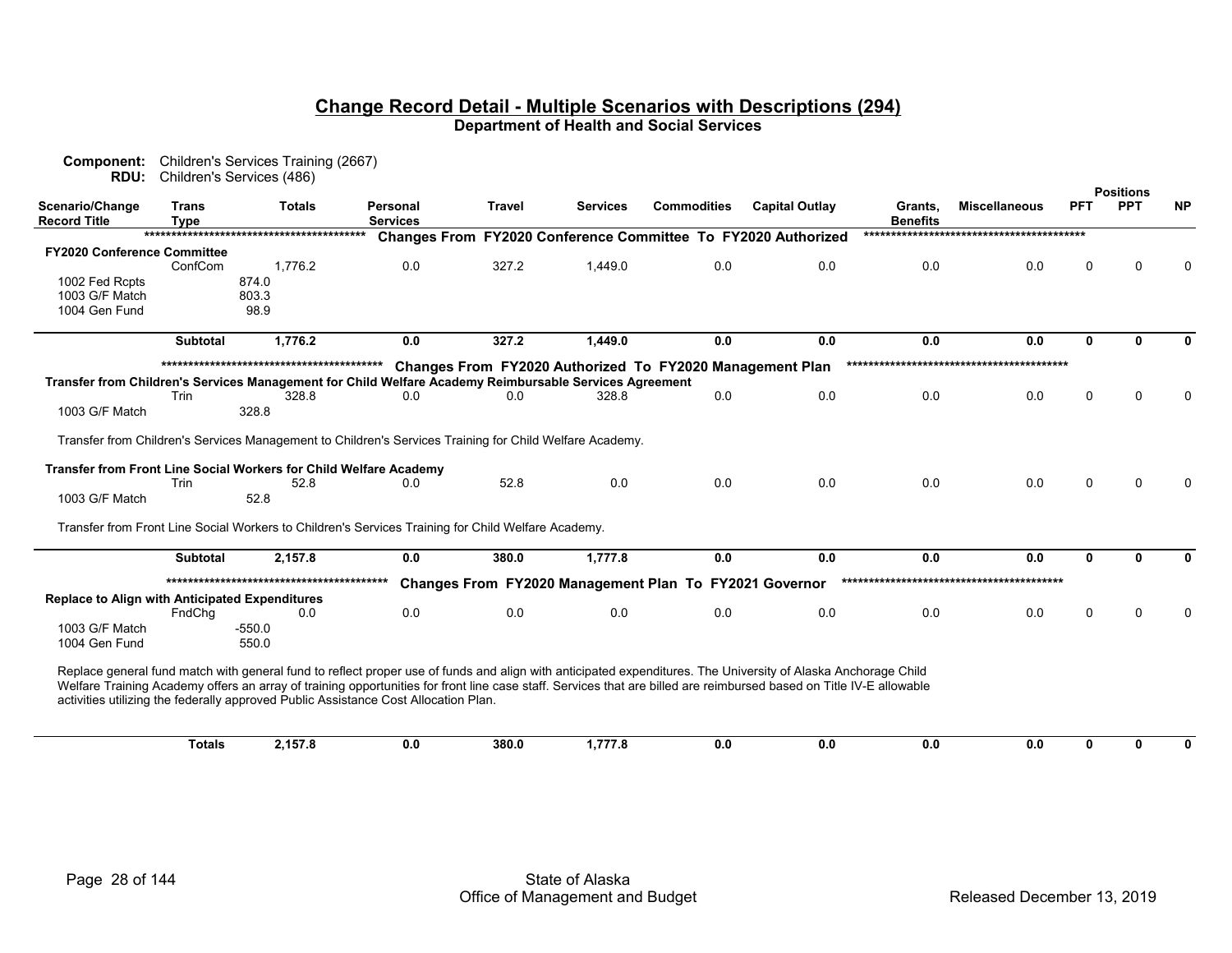|                                               | RDU: Children's Services (486) | <b>Component:</b> Front Line Social Workers (2305)                 |                                                                                                                        |         |                 |                                                          |                                                                                                                                                                                                                                                                                                                                  |                            |                      |             |                                |           |
|-----------------------------------------------|--------------------------------|--------------------------------------------------------------------|------------------------------------------------------------------------------------------------------------------------|---------|-----------------|----------------------------------------------------------|----------------------------------------------------------------------------------------------------------------------------------------------------------------------------------------------------------------------------------------------------------------------------------------------------------------------------------|----------------------------|----------------------|-------------|--------------------------------|-----------|
| Scenario/Change<br><b>Record Title</b>        | Trans<br>Type                  | <b>Totals</b>                                                      | Personal<br><b>Services</b>                                                                                            | Travel  | <b>Services</b> | <b>Commodities</b>                                       | <b>Capital Outlay</b>                                                                                                                                                                                                                                                                                                            | Grants,<br><b>Benefits</b> | <b>Miscellaneous</b> | <b>PFT</b>  | <b>Positions</b><br><b>PPT</b> | <b>NP</b> |
|                                               |                                |                                                                    |                                                                                                                        |         |                 |                                                          | Changes From FY2020 Conference Committee To FY2020 Authorized                                                                                                                                                                                                                                                                    |                            |                      |             |                                |           |
| <b>FY2020 Conference Committee</b>            |                                |                                                                    |                                                                                                                        |         |                 |                                                          |                                                                                                                                                                                                                                                                                                                                  |                            |                      |             |                                |           |
|                                               | ConfCom                        | 68.540.1                                                           | 55,162.3                                                                                                               | 761.0   | 12,273.7        | 265.6                                                    | 77.5                                                                                                                                                                                                                                                                                                                             | 0.0                        | 0.0                  | 528         |                                |           |
| 1002 Fed Rcpts                                |                                | 25,079.8                                                           |                                                                                                                        |         |                 |                                                          |                                                                                                                                                                                                                                                                                                                                  |                            |                      |             |                                |           |
| 1003 G/F Match                                |                                | 4,800.9                                                            |                                                                                                                        |         |                 |                                                          |                                                                                                                                                                                                                                                                                                                                  |                            |                      |             |                                |           |
| 1004 Gen Fund                                 |                                | 38,433.1<br>77.8                                                   |                                                                                                                        |         |                 |                                                          |                                                                                                                                                                                                                                                                                                                                  |                            |                      |             |                                |           |
| 1007 I/A Rcpts<br>1037 GF/MH                  |                                | 148.5                                                              |                                                                                                                        |         |                 |                                                          |                                                                                                                                                                                                                                                                                                                                  |                            |                      |             |                                |           |
|                                               |                                |                                                                    |                                                                                                                        |         |                 |                                                          |                                                                                                                                                                                                                                                                                                                                  |                            |                      |             |                                |           |
|                                               | <b>Subtotal</b>                | 68,540.1                                                           | 55,162.3                                                                                                               | 761.0   | 12,273.7        | 265.6                                                    | 77.5                                                                                                                                                                                                                                                                                                                             | 0.0                        | 0.0                  | 528         | 0                              |           |
|                                               |                                |                                                                    |                                                                                                                        |         |                 | Changes From FY2020 Authorized To FY2020 Management Plan |                                                                                                                                                                                                                                                                                                                                  |                            |                      |             |                                |           |
|                                               |                                | Transfer to Children's Services Training for Child Welfare Academy |                                                                                                                        |         |                 |                                                          |                                                                                                                                                                                                                                                                                                                                  |                            |                      |             |                                |           |
|                                               | Trout                          | $-52.8$                                                            | -52.8                                                                                                                  | 0.0     | 0.0             | 0.0                                                      | 0.0                                                                                                                                                                                                                                                                                                                              | 0.0                        | 0.0                  | $\mathbf 0$ |                                |           |
| 1003 G/F Match                                |                                | $-52.8$                                                            |                                                                                                                        |         |                 |                                                          |                                                                                                                                                                                                                                                                                                                                  |                            |                      |             |                                |           |
| expenditures.                                 |                                |                                                                    |                                                                                                                        |         |                 |                                                          | Transfer from Front Line Social Workers to Children's Services Training for Child Welfare Academy. The remaining authority is sufficient to cover anticipated                                                                                                                                                                    |                            |                      |             |                                |           |
|                                               |                                |                                                                    | Transfer from Children's Services Management for Client Related Employee Travel                                        |         |                 |                                                          |                                                                                                                                                                                                                                                                                                                                  |                            |                      |             |                                |           |
|                                               | Trin                           | 750.0                                                              | 0.0                                                                                                                    | 750.0   | 0.0             | 0.0                                                      | 0.0                                                                                                                                                                                                                                                                                                                              | 0.0                        | 0.0                  | $\Omega$    |                                |           |
| 1002 Fed Rcpts                                |                                | 750.0                                                              |                                                                                                                        |         |                 |                                                          |                                                                                                                                                                                                                                                                                                                                  |                            |                      |             |                                |           |
|                                               |                                |                                                                    | Transfer from Children's Services Management to Front Line Social Workers for client related employee travel.          |         |                 |                                                          |                                                                                                                                                                                                                                                                                                                                  |                            |                      |             |                                |           |
|                                               |                                |                                                                    | Transfer from Family Preservation for Reimbursable Services Agreement with the Alaska Court System                     |         |                 |                                                          |                                                                                                                                                                                                                                                                                                                                  |                            |                      |             |                                |           |
|                                               | Trin                           | 50.0                                                               | 50.0                                                                                                                   | 0.0     | 0.0             | 0.0                                                      | 0.0                                                                                                                                                                                                                                                                                                                              | 0.0                        | 0.0                  | $\Omega$    |                                |           |
| 1007 I/A Rcpts                                |                                | 50.0                                                               |                                                                                                                        |         |                 |                                                          |                                                                                                                                                                                                                                                                                                                                  |                            |                      |             |                                |           |
|                                               |                                |                                                                    | supervision and case management functions. The caseworker's responsibilities are limited to Palmer FIT Court families. |         |                 |                                                          | Transfer from Family Preservation to Front Line Social Workers for an agreement with the Palmer Families with Infants and Toddlers Therapeutic (FIT) Court to<br>assign a dedicated caseworker to participate in the Palmer FIT Court administrative meetings, status hearings, team meetings, trainings and provide participant |                            |                      |             |                                |           |
|                                               |                                |                                                                    | The transfer of inter-agency receipts provides for costs related to one full-time Protective Services Specialist III.  |         |                 |                                                          |                                                                                                                                                                                                                                                                                                                                  |                            |                      |             |                                |           |
| Align Authority with Anticipated Expenditures | LIT.                           | 0.0                                                                | $-1.750.0$                                                                                                             | 555.0   | 1.195.0         | 0.0                                                      | 0.0                                                                                                                                                                                                                                                                                                                              | 0.0                        | 0.0                  | $\Omega$    |                                |           |
| anticipated expenditures.                     |                                |                                                                    |                                                                                                                        |         |                 |                                                          | Transfer authority from personal services to cover anticipated travel and services costs. The remaining personal services authority is sufficient to cover                                                                                                                                                                       |                            |                      |             |                                |           |
|                                               | <b>Subtotal</b>                | 69,287.3                                                           | 53,409.5                                                                                                               | 2,066.0 | 13,468.7        | 265.6                                                    | 77.5                                                                                                                                                                                                                                                                                                                             | 0.0                        | 0.0                  | 528         | 0                              |           |
|                                               |                                |                                                                    |                                                                                                                        |         |                 |                                                          |                                                                                                                                                                                                                                                                                                                                  |                            |                      |             |                                |           |
|                                               |                                |                                                                    |                                                                                                                        |         |                 | Changes From FY2020 Management Plan To FY2021 Governor   |                                                                                                                                                                                                                                                                                                                                  |                            |                      |             |                                |           |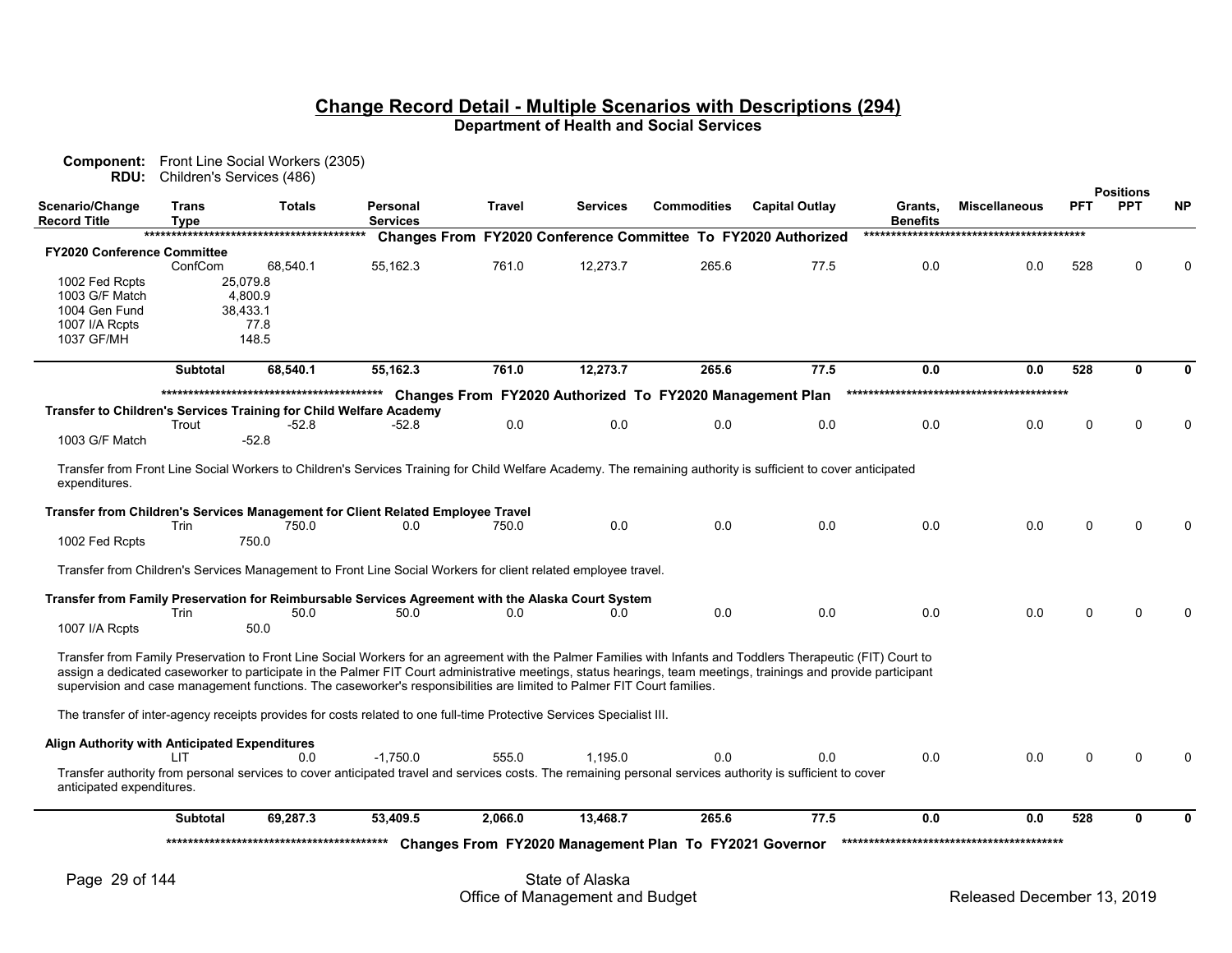|                                              |                             | <b>Component:</b> Front Line Social Workers (2305)         |                                                                                                                |         |          |                    |                                                                                                                                                                                                                                                                                                                                       |                            |                      |            |                  |              |
|----------------------------------------------|-----------------------------|------------------------------------------------------------|----------------------------------------------------------------------------------------------------------------|---------|----------|--------------------|---------------------------------------------------------------------------------------------------------------------------------------------------------------------------------------------------------------------------------------------------------------------------------------------------------------------------------------|----------------------------|----------------------|------------|------------------|--------------|
|                                              |                             | RDU: Children's Services (486)                             |                                                                                                                |         |          |                    |                                                                                                                                                                                                                                                                                                                                       |                            |                      |            | <b>Positions</b> |              |
| <b>Scenario/Change</b><br>Record Title       | <b>Trans</b><br><b>Type</b> | <b>Totals</b>                                              | Personal<br><b>Services</b>                                                                                    | Travel  | Services | <b>Commodities</b> | <b>Capital Outlay</b>                                                                                                                                                                                                                                                                                                                 | Grants.<br><b>Benefits</b> | <b>Miscellaneous</b> | <b>PFT</b> | <b>PPT</b>       | <b>NP</b>    |
| FY2021 Salary and Health Insurance Increases |                             |                                                            |                                                                                                                |         |          |                    |                                                                                                                                                                                                                                                                                                                                       |                            |                      |            |                  |              |
|                                              | SalAdi                      | 640.4                                                      | 640.4                                                                                                          | 0.0     | 0.0      | 0.0                | 0.0                                                                                                                                                                                                                                                                                                                                   | 0.0                        | 0.0                  | 0          | n                |              |
| 1002 Fed Rcpts                               |                             | 252.4                                                      |                                                                                                                |         |          |                    |                                                                                                                                                                                                                                                                                                                                       |                            |                      |            |                  |              |
| 1003 G/F Match                               |                             | 10.8                                                       |                                                                                                                |         |          |                    |                                                                                                                                                                                                                                                                                                                                       |                            |                      |            |                  |              |
| 1004 Gen Fund                                |                             | 375.6                                                      |                                                                                                                |         |          |                    |                                                                                                                                                                                                                                                                                                                                       |                            |                      |            |                  |              |
| 1007 I/A Rcpts                               |                             | 1.6                                                        |                                                                                                                |         |          |                    |                                                                                                                                                                                                                                                                                                                                       |                            |                      |            |                  |              |
| FY2021 GGU Salary Increases: \$432.6         |                             |                                                            |                                                                                                                |         |          |                    |                                                                                                                                                                                                                                                                                                                                       |                            |                      |            |                  |              |
|                                              |                             |                                                            | FY2021 increase to GGU Health Insurance from \$1530 to \$1555 per member per month: \$207.8                    |         |          |                    |                                                                                                                                                                                                                                                                                                                                       |                            |                      |            |                  |              |
|                                              |                             | Add Authority for Staff Retention and Wellness Initiatives |                                                                                                                |         |          |                    |                                                                                                                                                                                                                                                                                                                                       |                            |                      |            |                  |              |
|                                              | Inc                         | 1,500.0                                                    | 1,200.0                                                                                                        | 0.0     | 300.0    | 0.0                | 0.0                                                                                                                                                                                                                                                                                                                                   | 0.0                        | 0.0                  | 0          |                  |              |
| 1002 Fed Rcpts                               |                             | 1,500.0                                                    |                                                                                                                |         |          |                    |                                                                                                                                                                                                                                                                                                                                       |                            |                      |            |                  |              |
|                                              |                             |                                                            | continuing education, and expansion to the Employee Assistance Program.                                        |         |          |                    | Add authority for Office of Children's Services to support its number one priority in its Children and Family Services Performance Improvement Plan of staff<br>recruitment and retention. Initiatives include retention bonuses, additional leave for self-care after critical incidents, paid leave and financial reimbursement for |                            |                      |            |                  |              |
|                                              |                             |                                                            | Transfer from Children's Services Management for Front Line Service Delivery                                   |         |          |                    |                                                                                                                                                                                                                                                                                                                                       |                            |                      |            |                  |              |
|                                              | Trin                        | 450.0                                                      | 0.0                                                                                                            | 0.0     | 450.0    | 0.0                | 0.0                                                                                                                                                                                                                                                                                                                                   | 0.0                        | 0.0                  | 0          |                  |              |
| 1002 Fed Rcpts<br>1004 Gen Fund              |                             | 350.0<br>100.0                                             |                                                                                                                |         |          |                    |                                                                                                                                                                                                                                                                                                                                       |                            |                      |            |                  |              |
|                                              |                             |                                                            | remaining authority in Children's Services Management is sufficient to cover anticipated expenditures.         |         |          |                    | Transfer authority from Children's Services Management to Front Line Social Workers for initial assessments, licensing, and family services activities. The                                                                                                                                                                           |                            |                      |            |                  |              |
|                                              |                             |                                                            | Add Protective Services Specialist II (06-N12024 and 06-N17018) to Reconcile with the Payroll System           |         |          |                    |                                                                                                                                                                                                                                                                                                                                       |                            |                      |            |                  |              |
|                                              | PosAdi                      | 0.0                                                        | 0.0                                                                                                            | 0.0     | 0.0      | 0.0                | 0.0                                                                                                                                                                                                                                                                                                                                   | 0.0                        | 0.0                  | 0          | ∩                |              |
|                                              |                             |                                                            | meet the demand to respond and investigate reports of harm and federally required case management activities.  |         |          |                    | Add two on-call non-permanent positions to reconcile the budget with the payroll system. These positions provide support for times when staffing levels cannot                                                                                                                                                                        |                            |                      |            |                  |              |
| The following positions are added:           |                             |                                                            | Non-permanent Protective Services Specialist II (06-N17018), range 17, located in Fairbanks, expires 6/30/2022 |         |          |                    |                                                                                                                                                                                                                                                                                                                                       |                            |                      |            |                  |              |
|                                              |                             |                                                            | Non-permanent Protective Services Specialist II (06-N12024), range 17, located in Anchorage, expires 6/30/2022 |         |          |                    |                                                                                                                                                                                                                                                                                                                                       |                            |                      |            |                  |              |
|                                              |                             |                                                            |                                                                                                                |         |          |                    |                                                                                                                                                                                                                                                                                                                                       |                            |                      |            |                  |              |
|                                              | <b>Totals</b>               | 71,877.7                                                   | 55,249.9                                                                                                       | 2,066.0 | 14,218.7 | 265.6              | 77.5                                                                                                                                                                                                                                                                                                                                  | 0.0                        | 0.0                  | 528        | 0                | $\mathbf{2}$ |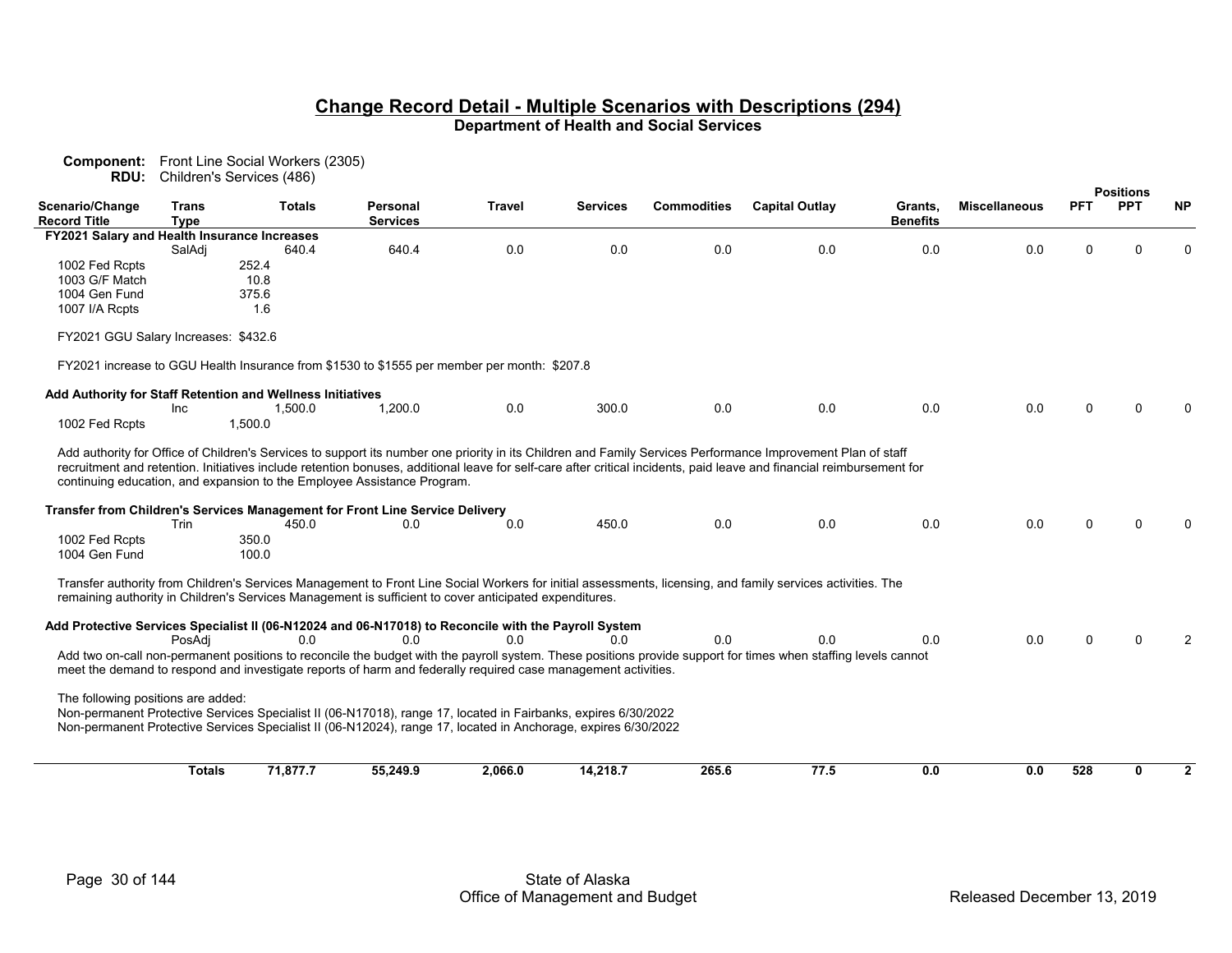|                                                     |                             | RDU: Children's Services (486)                                                                                                                                                                                                                                                                                                                                                                                                                                                                                                                                                                                                                                                                                                                                                                                 |                                    |               |          |                                                          |                                                               |                            |                      |            | <b>Positions</b> |           |
|-----------------------------------------------------|-----------------------------|----------------------------------------------------------------------------------------------------------------------------------------------------------------------------------------------------------------------------------------------------------------------------------------------------------------------------------------------------------------------------------------------------------------------------------------------------------------------------------------------------------------------------------------------------------------------------------------------------------------------------------------------------------------------------------------------------------------------------------------------------------------------------------------------------------------|------------------------------------|---------------|----------|----------------------------------------------------------|---------------------------------------------------------------|----------------------------|----------------------|------------|------------------|-----------|
| Scenario/Change<br><b>Record Title</b>              | <b>Trans</b><br><b>Type</b> | <b>Totals</b>                                                                                                                                                                                                                                                                                                                                                                                                                                                                                                                                                                                                                                                                                                                                                                                                  | <b>Personal</b><br><b>Services</b> | <b>Travel</b> | Services | <b>Commodities</b>                                       | <b>Capital Outlay</b>                                         | Grants,<br><b>Benefits</b> | <b>Miscellaneous</b> | <b>PFT</b> | <b>PPT</b>       | <b>NP</b> |
|                                                     |                             |                                                                                                                                                                                                                                                                                                                                                                                                                                                                                                                                                                                                                                                                                                                                                                                                                |                                    |               |          |                                                          | Changes From FY2020 Conference Committee To FY2020 Authorized |                            |                      |            |                  |           |
| <b>FY2020 Conference Committee</b>                  |                             |                                                                                                                                                                                                                                                                                                                                                                                                                                                                                                                                                                                                                                                                                                                                                                                                                |                                    |               |          |                                                          |                                                               |                            |                      |            |                  |           |
|                                                     | ConfCom                     | 17,325.1                                                                                                                                                                                                                                                                                                                                                                                                                                                                                                                                                                                                                                                                                                                                                                                                       | 0.0                                | 52.1          | 3,892.2  | 0.0                                                      | 0.0                                                           | 13,380.8                   | 0.0                  | 0          |                  |           |
| 1002 Fed Rcpts                                      |                             | 9,592.8                                                                                                                                                                                                                                                                                                                                                                                                                                                                                                                                                                                                                                                                                                                                                                                                        |                                    |               |          |                                                          |                                                               |                            |                      |            |                  |           |
| 1003 G/F Match                                      |                             | 215.5                                                                                                                                                                                                                                                                                                                                                                                                                                                                                                                                                                                                                                                                                                                                                                                                          |                                    |               |          |                                                          |                                                               |                            |                      |            |                  |           |
| 1004 Gen Fund                                       |                             | 2,744.9                                                                                                                                                                                                                                                                                                                                                                                                                                                                                                                                                                                                                                                                                                                                                                                                        |                                    |               |          |                                                          |                                                               |                            |                      |            |                  |           |
| 1007 I/A Rcpts                                      |                             | 4.045.9                                                                                                                                                                                                                                                                                                                                                                                                                                                                                                                                                                                                                                                                                                                                                                                                        |                                    |               |          |                                                          |                                                               |                            |                      |            |                  |           |
| 1037 GF/MH                                          |                             | 726.0                                                                                                                                                                                                                                                                                                                                                                                                                                                                                                                                                                                                                                                                                                                                                                                                          |                                    |               |          |                                                          |                                                               |                            |                      |            |                  |           |
|                                                     |                             | Crimes; Sentencing; Drugs; Theft; Reports Ch4 FSSLA2019 (HB49) (Sec7 Ch3 FSSLA2019 P19 L14 (SB19))                                                                                                                                                                                                                                                                                                                                                                                                                                                                                                                                                                                                                                                                                                             |                                    |               |          |                                                          |                                                               |                            |                      |            |                  |           |
|                                                     | FisNot                      | 73.3                                                                                                                                                                                                                                                                                                                                                                                                                                                                                                                                                                                                                                                                                                                                                                                                           | 0.0                                | 0.0           | 73.3     | 0.0                                                      | 0.0                                                           | 0.0                        | 0.0                  | ŋ          |                  |           |
| 1169 PCE Endow                                      |                             | 73.3                                                                                                                                                                                                                                                                                                                                                                                                                                                                                                                                                                                                                                                                                                                                                                                                           |                                    |               |          |                                                          |                                                               |                            |                      |            |                  |           |
| <b>FSSLA2019.</b>                                   |                             | Add the appropriation made in Sec7 Ch3 FSSLA2019 P19 L14 (SB19) related to House Bill 49 (HB49) Crimes; Sentencing; Drugs; Theft; Reports Ch4                                                                                                                                                                                                                                                                                                                                                                                                                                                                                                                                                                                                                                                                  |                                    |               |          |                                                          |                                                               |                            |                      |            |                  |           |
| and radio advertising as well as printed materials. | <b>Subtotal</b>             | may be a sexual offense. Additional funding is necessary to inform mandatory reporters of the changes to the law. Outreach efforts will likely include television<br>17,398.4                                                                                                                                                                                                                                                                                                                                                                                                                                                                                                                                                                                                                                  | 0.0                                | 52.1          | 3,965.5  | 0.0                                                      | 0.0                                                           | 13,380.8                   | 0.0                  | 0          | $\Omega$         | 0         |
|                                                     |                             |                                                                                                                                                                                                                                                                                                                                                                                                                                                                                                                                                                                                                                                                                                                                                                                                                |                                    |               |          |                                                          |                                                               |                            |                      |            |                  |           |
|                                                     |                             |                                                                                                                                                                                                                                                                                                                                                                                                                                                                                                                                                                                                                                                                                                                                                                                                                |                                    |               |          | Changes From FY2020 Authorized To FY2020 Management Plan |                                                               |                            |                      |            |                  |           |
|                                                     | Trout                       | Transfer to Front Line Social Workers for Reimbursable Services Agreement with the Alaska Court System<br>$-50.0$                                                                                                                                                                                                                                                                                                                                                                                                                                                                                                                                                                                                                                                                                              | 0.0                                | 0.0           | 0.0      | 0.0                                                      | 0.0                                                           | $-50.0$                    | 0.0                  | 0          |                  |           |
| 1007 I/A Rcpts                                      |                             | $-50.0$                                                                                                                                                                                                                                                                                                                                                                                                                                                                                                                                                                                                                                                                                                                                                                                                        |                                    |               |          |                                                          |                                                               |                            |                      |            |                  |           |
|                                                     |                             |                                                                                                                                                                                                                                                                                                                                                                                                                                                                                                                                                                                                                                                                                                                                                                                                                |                                    |               |          |                                                          |                                                               |                            |                      |            |                  |           |
| cover anticipated expenditures.                     |                             | Transfer from Family Preservation to Front Line Social Workers for an agreement with the Palmer Families with Infants and Toddlers Therapeutic (FIT) Court to<br>assign a dedicated caseworker to participate in the Palmer FIT Court administrative meetings, status hearings, team meetings, trainings and provide participant<br>supervision and case management functions. The caseworker's responsibilities are limited to Palmer FIT Court families. The remaining authority is sufficient to                                                                                                                                                                                                                                                                                                            |                                    |               |          |                                                          |                                                               |                            |                      |            |                  |           |
|                                                     |                             | The transfer of inter-agency receipts provides for costs related to one full-time Protective Services Specialist III.                                                                                                                                                                                                                                                                                                                                                                                                                                                                                                                                                                                                                                                                                          |                                    |               |          |                                                          |                                                               |                            |                      |            |                  |           |
|                                                     |                             | <b>Transfer to Subsidized Adoptions and Guardianship for Subsidy Payments</b>                                                                                                                                                                                                                                                                                                                                                                                                                                                                                                                                                                                                                                                                                                                                  |                                    |               |          |                                                          |                                                               |                            |                      |            |                  |           |
|                                                     | Trout                       | -980.0                                                                                                                                                                                                                                                                                                                                                                                                                                                                                                                                                                                                                                                                                                                                                                                                         | 0.0                                | 0.0           | 0.0      | 0.0                                                      | 0.0                                                           | $-980.0$                   | 0.0                  | U          |                  |           |
| 1002 Fed Rcpts                                      |                             | $-980.0$                                                                                                                                                                                                                                                                                                                                                                                                                                                                                                                                                                                                                                                                                                                                                                                                       |                                    |               |          |                                                          |                                                               |                            |                      |            |                  |           |
|                                                     |                             | Transfer from Family Preservation to Subsidized Adoptions and Guardianship for subsidy payments. This transfer provides federal authority needed due to the<br>increase in the number of subsidized adoptions and guardianships. The subsidized adoption and guardianship program facilitates permanent placements in<br>adoptive and guardianship homes for an increasing number of children in custody whose special needs make them hard to place. Adoption and guardianship is<br>considered for children who cannot return to their parents. At the end of FY2019, 3,798 children were living in permanent homes assisted through subsidized<br>adoptions and guardianships. Since FY2015, the number of subsidized adoptions and guardianships has steadily increased at a rate of 4.3 percent annually. |                                    |               |          |                                                          |                                                               |                            |                      |            |                  |           |

**Component:** Family Preservation (1628)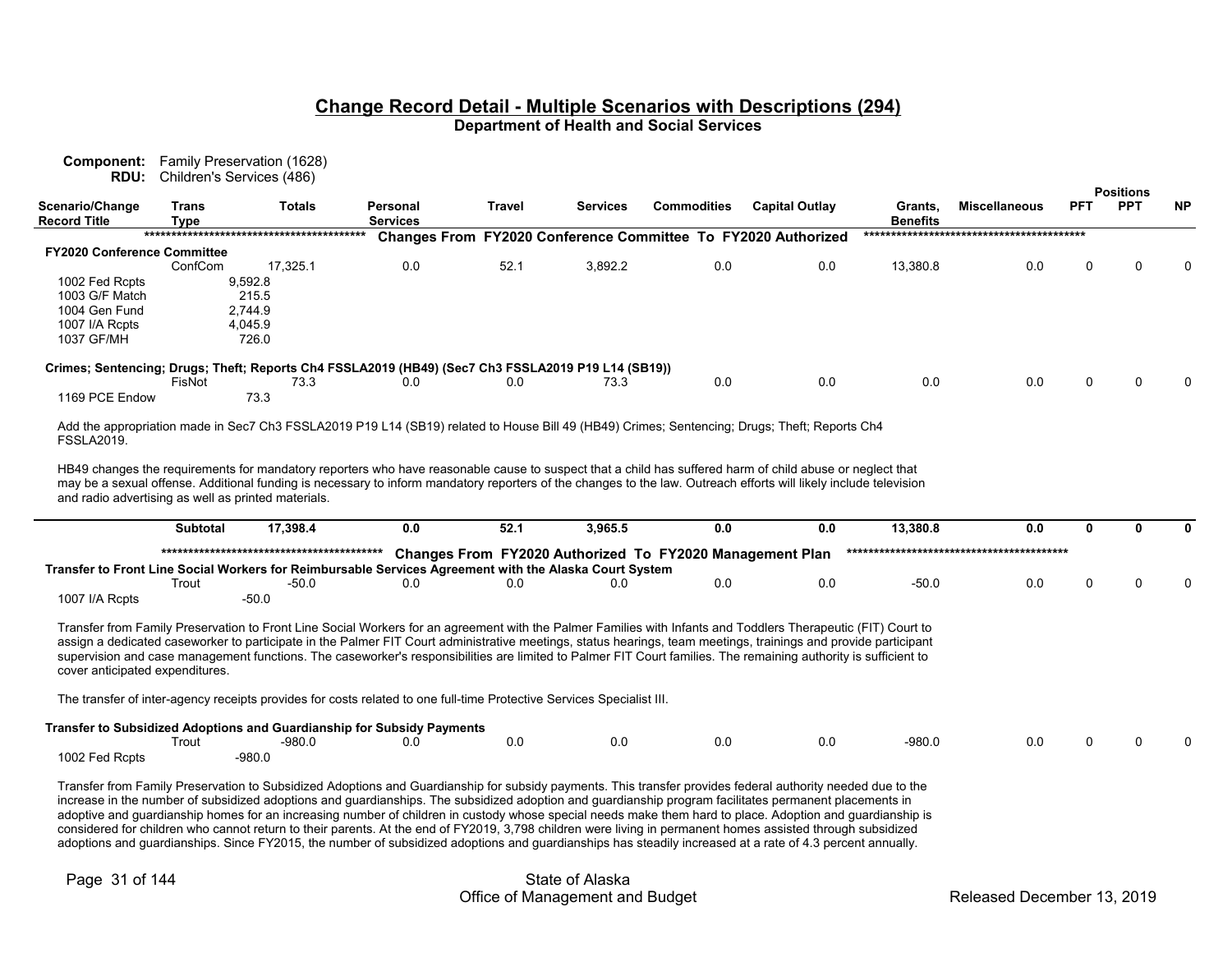| Component:<br>RDU:                            |                      | Family Preservation (1628)<br>Children's Services (486)                                                                                                                                                                                                                                                                                                                                                                                                                                                                                                                                                              |                             |        |          |                                                               |                       |                            |                      |            |                                |           |
|-----------------------------------------------|----------------------|----------------------------------------------------------------------------------------------------------------------------------------------------------------------------------------------------------------------------------------------------------------------------------------------------------------------------------------------------------------------------------------------------------------------------------------------------------------------------------------------------------------------------------------------------------------------------------------------------------------------|-----------------------------|--------|----------|---------------------------------------------------------------|-----------------------|----------------------------|----------------------|------------|--------------------------------|-----------|
| Scenario/Change<br><b>Record Title</b>        | Trans<br><b>Type</b> | <b>Totals</b>                                                                                                                                                                                                                                                                                                                                                                                                                                                                                                                                                                                                        | Personal<br><b>Services</b> | Travel | Services | <b>Commodities</b>                                            | <b>Capital Outlay</b> | Grants,<br><b>Benefits</b> | <b>Miscellaneous</b> | <b>PFT</b> | <b>Positions</b><br><b>PPT</b> | <b>NP</b> |
|                                               |                      | The remaining grant authority is sufficient to cover remaining expenditures.                                                                                                                                                                                                                                                                                                                                                                                                                                                                                                                                         |                             |        |          |                                                               |                       |                            |                      |            |                                |           |
|                                               | Trout                | <b>Transfer to Foster Care Base Rate for Foster Care Services</b><br>$-700.0$                                                                                                                                                                                                                                                                                                                                                                                                                                                                                                                                        | 0.0                         | 0.0    | 0.0      | 0.0                                                           | 0.0                   | $-700.0$                   | 0.0                  |            | U                              | $\Omega$  |
| 1004 Gen Fund                                 |                      | $-700.0$                                                                                                                                                                                                                                                                                                                                                                                                                                                                                                                                                                                                             |                             |        |          |                                                               |                       |                            |                      |            |                                |           |
|                                               |                      | Transfer from Family Preservation to Foster Care Base Rate for foster care services. The remaining authority is sufficient to cover anticipated expenditures.                                                                                                                                                                                                                                                                                                                                                                                                                                                        |                             |        |          |                                                               |                       |                            |                      |            |                                |           |
|                                               | Trout                | Transfer to Foster Care Augmented Rate for Foster Care Services<br>$-215.0$                                                                                                                                                                                                                                                                                                                                                                                                                                                                                                                                          | 0.0                         | 0.0    | 0.0      | 0.0                                                           | 0.0                   | $-215.0$                   | 0.0                  | $\Omega$   | U                              | n         |
| 1003 G/F Match                                |                      | $-215.0$                                                                                                                                                                                                                                                                                                                                                                                                                                                                                                                                                                                                             |                             |        |          |                                                               |                       |                            |                      |            |                                |           |
| expenditures.                                 |                      | Transfer from Family Preservation to Foster Care Augmented Rate for foster care services. The remaining authority is sufficient to cover anticipated                                                                                                                                                                                                                                                                                                                                                                                                                                                                 |                             |        |          |                                                               |                       |                            |                      |            |                                |           |
|                                               | <b>Subtotal</b>      | 15,453.4                                                                                                                                                                                                                                                                                                                                                                                                                                                                                                                                                                                                             | 0.0                         | 52.1   | 3,965.5  | 0.0                                                           | 0.0                   | 11,435.8                   | 0.0                  | 0          | 0                              | O         |
| 1169 PCE Endow                                | <b>FNOTI</b>         | Reverse Crimes; Sentencing; Drugs; Theft; Reports Ch4 SLA2019 (HB49) (Sec7 Ch3 FSSLA2019 P19 L14 (SB19))<br>$-73.3$<br>$-73.3$                                                                                                                                                                                                                                                                                                                                                                                                                                                                                       | 0.0                         | 0.0    | $-73.3$  | Changes From FY2020 Management Plan To FY2021 Governor<br>0.0 | 0.0                   | 0.0                        | 0.0                  | ∩          | U                              | $\Omega$  |
|                                               |                      | Under passed legislation, mandatory reporters of suspected sexual offenses to children require notification of the broadened communication methods of child<br>enticement and exploitation, the requirement to report child maltreatment that involves a sexual offense to both the department and the nearest law enforcement<br>agency, and be advised that their training must occur annually. The Office of Children's Services contracts with the department's commissioner's office public<br>information team to manage and promote the mandatory reporting module through a reimbursable services agreement. |                             |        |          |                                                               |                       |                            |                      |            |                                |           |
| 1002 Fed Rcpts                                | Inc                  | Add Authority for Title IV-E Reimbursement for Legal Representation for Parents<br>1,200.0<br>1,200.0                                                                                                                                                                                                                                                                                                                                                                                                                                                                                                                | 0.0                         | 0.0    | 1,200.0  | 0.0                                                           | 0.0                   | 0.0                        | 0.0                  |            | U                              |           |
| reimbursement.                                |                      | Add authority for Title IV-E reimbursement for legal representation for parents. In July of 2019, federal guidance was updated to allow Title IV-E administrative<br>reimbursement for legal representation of the parent(s) for children subject to Child in Need of Aid proceedings. The change in federal guidance allows the state<br>to leverage the general fund dollars expended by the Public Defender Agency and the Office of Public Advocacy for parental representation for federal Title IV-E                                                                                                           |                             |        |          |                                                               |                       |                            |                      |            |                                |           |
| Advocacy's behalf.                            |                      | As the designated state Title IV-E agency, all Title IV-E reimbursement must be claimed and received through the Office of Children's Services. The Office of<br>Children's Services requires additional federal authority to collect the federal reimbursement on the Public Defender Agency's and the Office of Public                                                                                                                                                                                                                                                                                             |                             |        |          |                                                               |                       |                            |                      |            |                                |           |
| Align Authority with Anticipated Expenditures | LIT                  | 0.0                                                                                                                                                                                                                                                                                                                                                                                                                                                                                                                                                                                                                  | 0.0                         | 0.0    | 707.0    | 13.0                                                          | 0.0                   | $-720.0$                   | 0.0                  |            | U                              |           |
|                                               |                      | Transfer authority from grants to cover anticipated services and commodities costs related to family contact services in outlying areas. The remaining grants                                                                                                                                                                                                                                                                                                                                                                                                                                                        |                             |        |          |                                                               |                       |                            |                      |            |                                |           |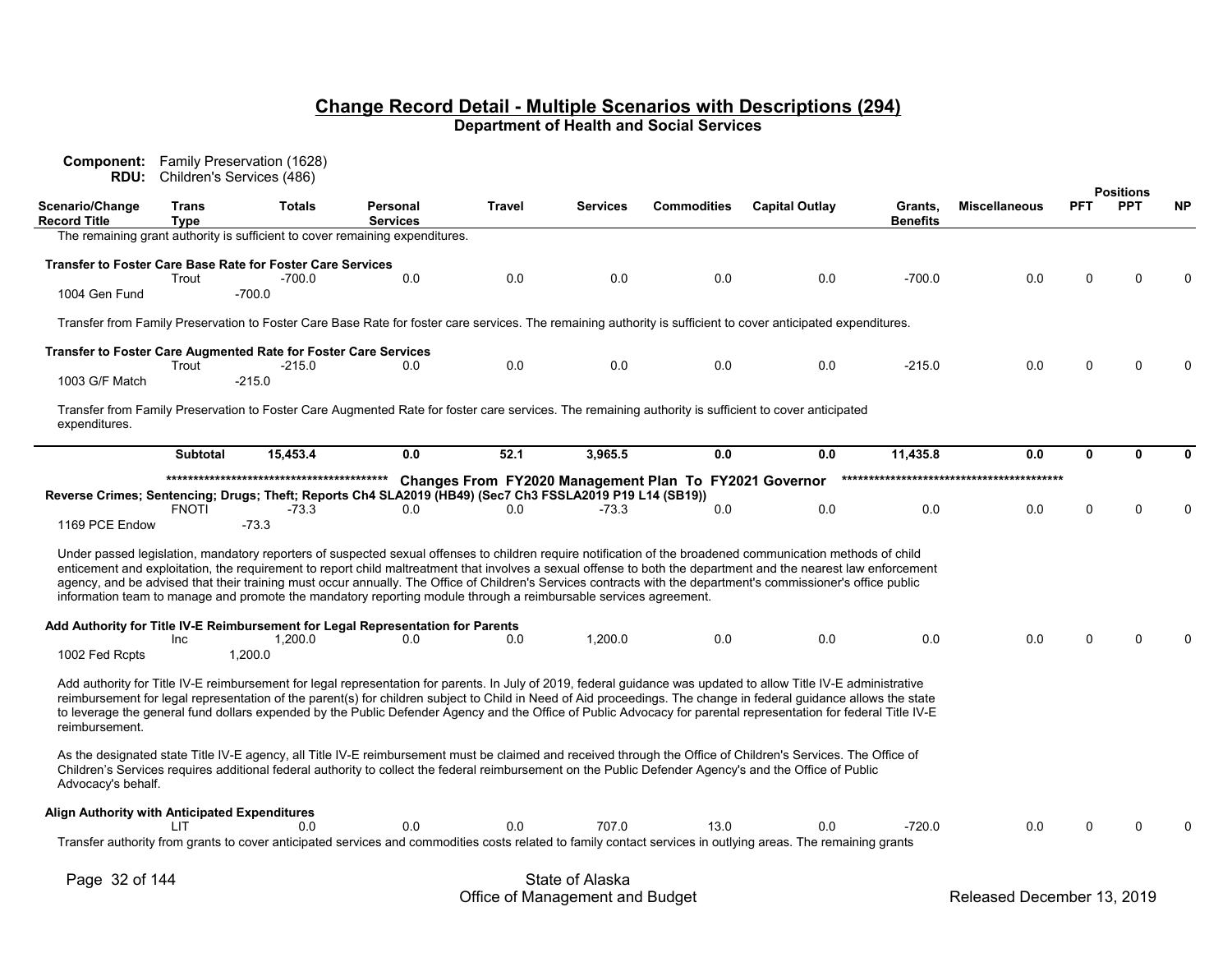| <b>Component:</b>                      | Family Preservation (1628)<br><b>RDU:</b> Children's Services (486) |                                                            |                             |               |                 |                    |                       |                           |                      |            | <b>Positions</b> |           |
|----------------------------------------|---------------------------------------------------------------------|------------------------------------------------------------|-----------------------------|---------------|-----------------|--------------------|-----------------------|---------------------------|----------------------|------------|------------------|-----------|
| Scenario/Change<br><b>Record Title</b> | Trans<br>Type                                                       | <b>Totals</b>                                              | Personal<br><b>Services</b> | <b>Travel</b> | <b>Services</b> | <b>Commodities</b> | <b>Capital Outlav</b> | Grants<br><b>Benefits</b> | <b>Miscellaneous</b> | <b>PFT</b> | <b>PPT</b>       | <b>NP</b> |
|                                        |                                                                     | authority is sufficient to cover anticipated expenditures. |                             |               |                 |                    |                       |                           |                      |            |                  |           |
|                                        | Totals                                                              | 16,580.1                                                   | 0.0                         | 52.1          | 5,799.2         | 13.0               | 0.0                   | 10,715.8                  | 0.0                  |            |                  | 0         |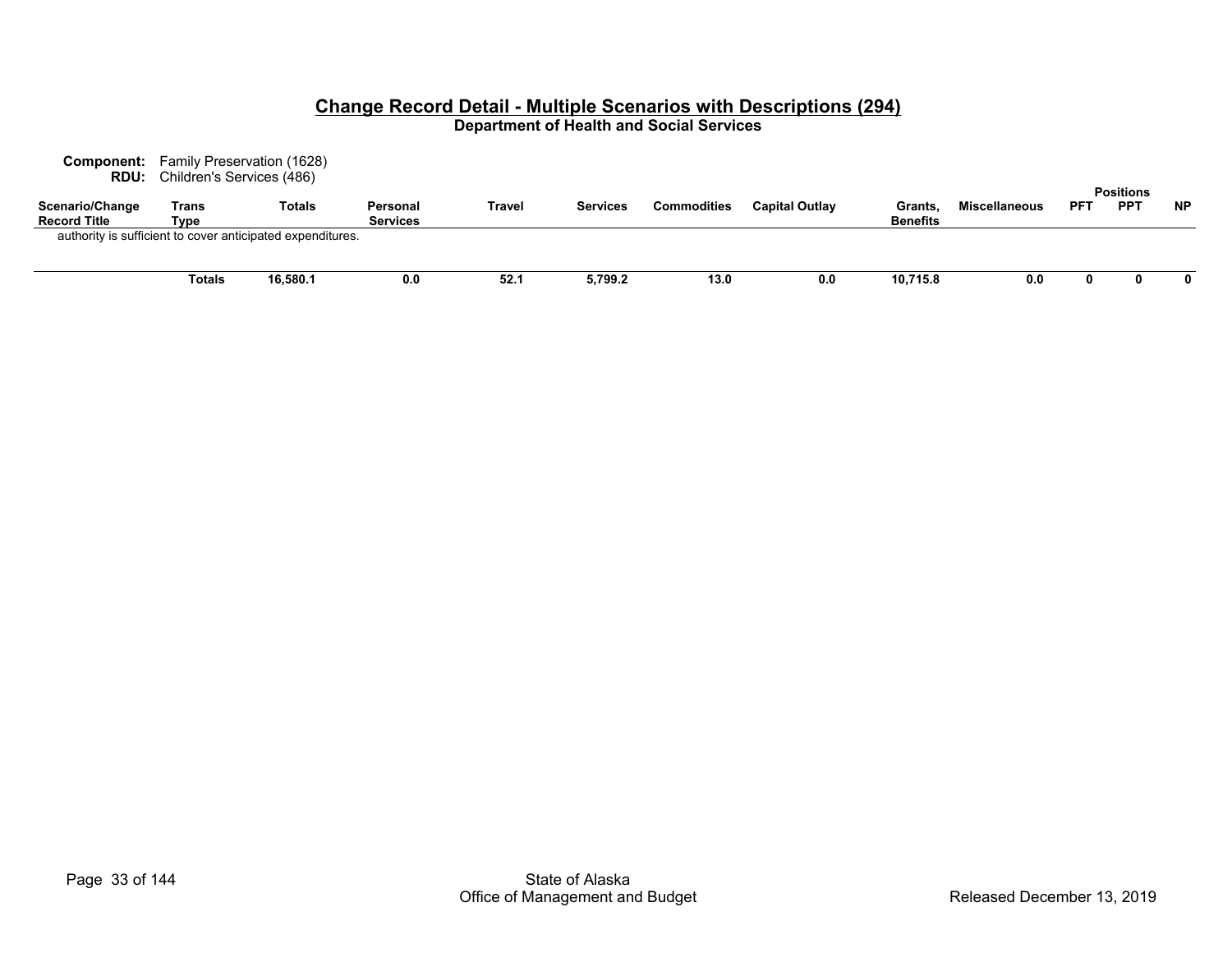| Component:                             | RDU: Children's Services (486) | Foster Care Base Rate (2236)                                                                                                                                                                                                                                                                                                                                                                                                                                                                                                                                          |                             |               |                 |                                                          |                                                               |                            |                      |              |                                |           |
|----------------------------------------|--------------------------------|-----------------------------------------------------------------------------------------------------------------------------------------------------------------------------------------------------------------------------------------------------------------------------------------------------------------------------------------------------------------------------------------------------------------------------------------------------------------------------------------------------------------------------------------------------------------------|-----------------------------|---------------|-----------------|----------------------------------------------------------|---------------------------------------------------------------|----------------------------|----------------------|--------------|--------------------------------|-----------|
| Scenario/Change<br><b>Record Title</b> | <b>Trans</b><br><b>Type</b>    | <b>Totals</b>                                                                                                                                                                                                                                                                                                                                                                                                                                                                                                                                                         | Personal<br><b>Services</b> | <b>Travel</b> | <b>Services</b> | <b>Commodities</b>                                       | <b>Capital Outlay</b>                                         | Grants,<br><b>Benefits</b> | <b>Miscellaneous</b> | <b>PFT</b>   | <b>Positions</b><br><b>PPT</b> | <b>NP</b> |
|                                        |                                |                                                                                                                                                                                                                                                                                                                                                                                                                                                                                                                                                                       |                             |               |                 |                                                          | Changes From FY2020 Conference Committee To FY2020 Authorized |                            |                      |              |                                |           |
| FY2020 Conference Committee            |                                |                                                                                                                                                                                                                                                                                                                                                                                                                                                                                                                                                                       |                             |               |                 |                                                          |                                                               |                            |                      |              |                                |           |
|                                        | ConfCom                        | 20,151.4                                                                                                                                                                                                                                                                                                                                                                                                                                                                                                                                                              | 0.0                         | 0.0           | 0.0             | 0.0                                                      | 0.0                                                           | 20,151.4                   | 0.0                  | $\Omega$     | ∩                              |           |
| 1002 Fed Rcpts                         |                                | 7,218.1                                                                                                                                                                                                                                                                                                                                                                                                                                                                                                                                                               |                             |               |                 |                                                          |                                                               |                            |                      |              |                                |           |
| 1003 G/F Match                         |                                | 4,322.3                                                                                                                                                                                                                                                                                                                                                                                                                                                                                                                                                               |                             |               |                 |                                                          |                                                               |                            |                      |              |                                |           |
| 1004 Gen Fund                          |                                | 3.011.0                                                                                                                                                                                                                                                                                                                                                                                                                                                                                                                                                               |                             |               |                 |                                                          |                                                               |                            |                      |              |                                |           |
| 1005 GF/Prgm                           |                                | 5,600.0                                                                                                                                                                                                                                                                                                                                                                                                                                                                                                                                                               |                             |               |                 |                                                          |                                                               |                            |                      |              |                                |           |
|                                        | <b>Subtotal</b>                | 20,151.4                                                                                                                                                                                                                                                                                                                                                                                                                                                                                                                                                              | 0.0                         | 0.0           | 0.0             | 0.0                                                      | 0.0                                                           | 20,151.4                   | 0.0                  | $\mathbf{0}$ | $\Omega$                       | 0         |
|                                        |                                |                                                                                                                                                                                                                                                                                                                                                                                                                                                                                                                                                                       |                             |               |                 | Changes From FY2020 Authorized To FY2020 Management Plan |                                                               |                            |                      |              |                                |           |
|                                        |                                | <b>Transfer to Subsidized Adoptions and Guardianship for Subsidy Payments</b>                                                                                                                                                                                                                                                                                                                                                                                                                                                                                         |                             |               |                 |                                                          |                                                               |                            |                      |              |                                |           |
|                                        | Trout                          | $-1,000.0$                                                                                                                                                                                                                                                                                                                                                                                                                                                                                                                                                            | 0.0                         | 0.0           | 0.0             | 0.0                                                      | 0.0                                                           | $-1,000.0$                 | 0.0                  | $\Omega$     | $\Omega$                       |           |
| 1002 Fed Rcpts                         |                                | $-1.000.0$                                                                                                                                                                                                                                                                                                                                                                                                                                                                                                                                                            |                             |               |                 |                                                          |                                                               |                            |                      |              |                                |           |
|                                        |                                | adoptive and guardianship homes for an increasing number of children in custody whose special needs make them hard to place. Adoption and guardianship is<br>considered for children who cannot return to their parents. At the end of FY2019, 3,798 children were living in permanent homes assisted through subsidized<br>adoptions and quardianships. Since FY2015, the number of subsidized adoptions and quardianships has steadily increased at a rate of 4.3 percent annually.<br>The remaining grant authority is sufficient to cover remaining expenditures. |                             |               |                 |                                                          |                                                               |                            |                      |              |                                |           |
|                                        | Trin                           | <b>Transfer from Children's Services Management for Foster Care Payments</b><br>1,150.0                                                                                                                                                                                                                                                                                                                                                                                                                                                                               | 0.0                         | 0.0           | 0.0             | 0.0                                                      | 0.0                                                           | 1,150.0                    | 0.0                  | O            |                                |           |
| 1003 G/F Match                         |                                | 700.0                                                                                                                                                                                                                                                                                                                                                                                                                                                                                                                                                                 |                             |               |                 |                                                          |                                                               |                            |                      |              |                                |           |
| 1004 Gen Fund                          |                                | 450.0                                                                                                                                                                                                                                                                                                                                                                                                                                                                                                                                                                 |                             |               |                 |                                                          |                                                               |                            |                      |              |                                |           |
|                                        |                                | Transfer from Children's Services Management to Foster Care Base Rate for foster care payments.                                                                                                                                                                                                                                                                                                                                                                                                                                                                       |                             |               |                 |                                                          |                                                               |                            |                      |              |                                |           |
|                                        |                                | <b>Transfer from Family Preservation for Foster Care Services</b>                                                                                                                                                                                                                                                                                                                                                                                                                                                                                                     |                             |               |                 |                                                          |                                                               |                            |                      |              |                                |           |
|                                        | <b>Trin</b>                    | 700.0                                                                                                                                                                                                                                                                                                                                                                                                                                                                                                                                                                 | 0.0                         | 0.0           | 0.0             | 0.0                                                      | 0.0                                                           | 700.0                      | 0.0                  | O            | ∩                              |           |
| 1004 Gen Fund                          |                                | 700.0                                                                                                                                                                                                                                                                                                                                                                                                                                                                                                                                                                 |                             |               |                 |                                                          |                                                               |                            |                      |              |                                |           |
|                                        |                                | Transfer from Family Preservation to Foster Care Base Rate for foster care services.                                                                                                                                                                                                                                                                                                                                                                                                                                                                                  |                             |               |                 |                                                          |                                                               |                            |                      |              |                                |           |
|                                        | <b>Subtotal</b>                | 21,001.4                                                                                                                                                                                                                                                                                                                                                                                                                                                                                                                                                              | 0.0                         | 0.0           | 0.0             | 0.0                                                      | 0.0                                                           | 21,001.4                   | 0.0                  | $\mathbf{0}$ | 0                              |           |
|                                        |                                |                                                                                                                                                                                                                                                                                                                                                                                                                                                                                                                                                                       |                             |               |                 | Changes From FY2020 Management Plan To FY2021 Governor   |                                                               |                            |                      |              |                                |           |
|                                        | <b>Totals</b>                  | 21,001.4                                                                                                                                                                                                                                                                                                                                                                                                                                                                                                                                                              | 0.0                         | $0.0\,$       | 0.0             | 0.0                                                      | 0.0                                                           | 21,001.4                   | 0.0                  | $\mathbf{0}$ | 0                              | 0         |
|                                        |                                |                                                                                                                                                                                                                                                                                                                                                                                                                                                                                                                                                                       |                             |               |                 |                                                          |                                                               |                            |                      |              |                                |           |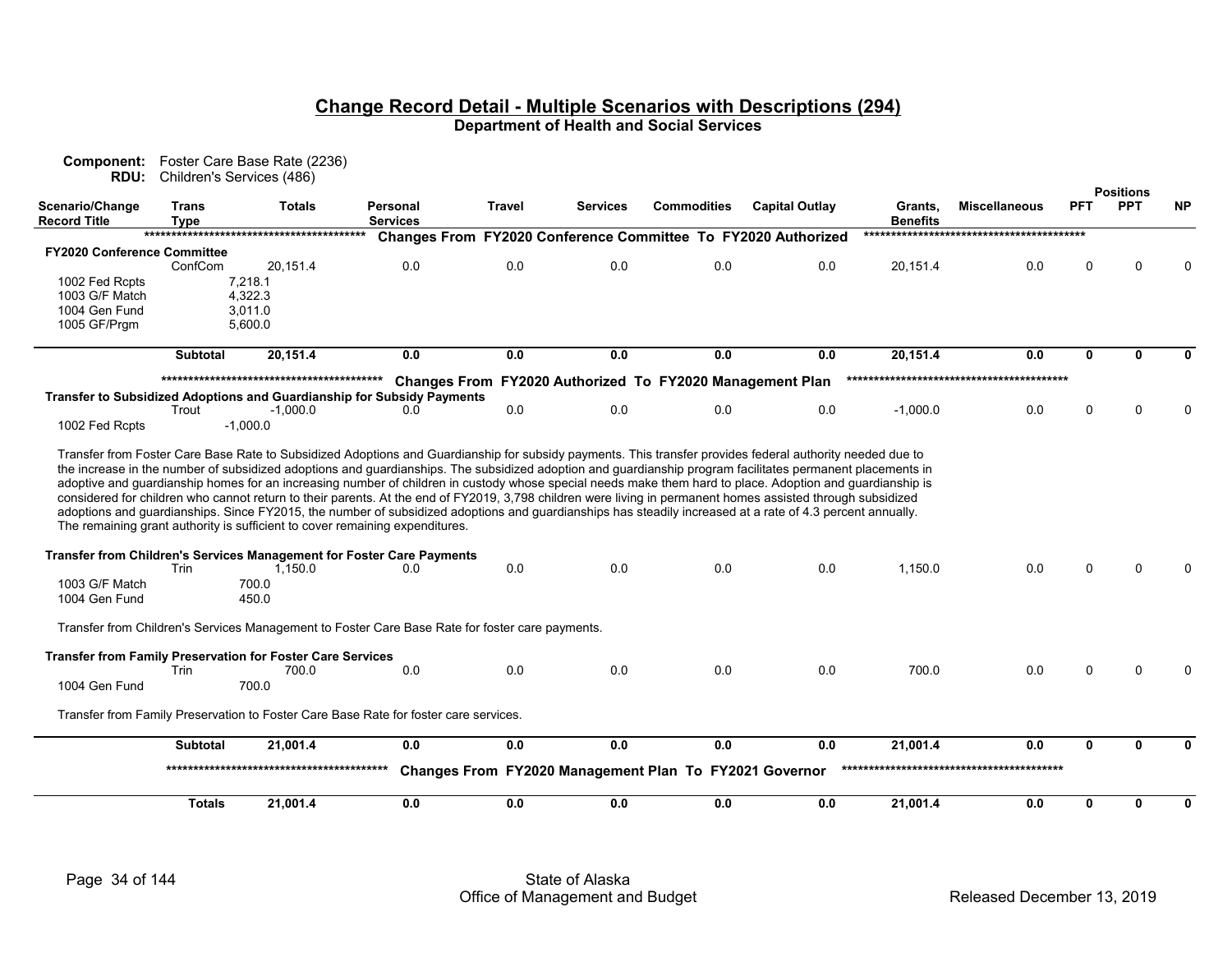| Component:<br>RDU:                                                | Children's Services (486) | Foster Care Augmented Rate (2237) |                                                                                           |               |                 |                                                          |                                                               |                            |                      |             |                  |              |
|-------------------------------------------------------------------|---------------------------|-----------------------------------|-------------------------------------------------------------------------------------------|---------------|-----------------|----------------------------------------------------------|---------------------------------------------------------------|----------------------------|----------------------|-------------|------------------|--------------|
|                                                                   |                           |                                   |                                                                                           |               |                 |                                                          |                                                               |                            |                      |             | <b>Positions</b> |              |
| Scenario/Change<br><b>Record Title</b>                            | <b>Trans</b><br>Tvpe      | <b>Totals</b>                     | Personal<br><b>Services</b>                                                               | <b>Travel</b> | <b>Services</b> | <b>Commodities</b>                                       | <b>Capital Outlay</b>                                         | Grants,<br><b>Benefits</b> | <b>Miscellaneous</b> | <b>PFT</b>  | <b>PPT</b>       | <b>NP</b>    |
|                                                                   |                           |                                   |                                                                                           |               |                 |                                                          | Changes From FY2020 Conference Committee To FY2020 Authorized |                            |                      |             |                  |              |
| <b>FY2020 Conference Committee</b>                                |                           |                                   |                                                                                           |               |                 |                                                          |                                                               |                            |                      |             |                  |              |
|                                                                   | ConfCom                   | 1,406.1                           | 0.0                                                                                       | 0.0           | 0.0             | 0.0                                                      | 0.0                                                           | 1,406.1                    | 0.0                  | $\mathbf 0$ | $\Omega$         | $\Omega$     |
| 1002 Fed Rcpts                                                    |                           | 368.5                             |                                                                                           |               |                 |                                                          |                                                               |                            |                      |             |                  |              |
| 1003 G/F Match                                                    |                           | 537.6                             |                                                                                           |               |                 |                                                          |                                                               |                            |                      |             |                  |              |
| 1037 GF/MH                                                        |                           | 500.0                             |                                                                                           |               |                 |                                                          |                                                               |                            |                      |             |                  |              |
|                                                                   |                           |                                   |                                                                                           |               |                 |                                                          |                                                               |                            |                      |             |                  |              |
|                                                                   | <b>Subtotal</b>           | 1,406.1                           | 0.0                                                                                       | 0.0           | 0.0             | 0.0                                                      | 0.0                                                           | 1,406.1                    | 0.0                  |             |                  | $\Omega$     |
|                                                                   |                           |                                   |                                                                                           |               |                 |                                                          |                                                               |                            |                      |             |                  |              |
|                                                                   |                           |                                   |                                                                                           |               |                 | Changes From FY2020 Authorized To FY2020 Management Plan |                                                               |                            |                      |             |                  |              |
| <b>Transfer from Family Preservation for Foster Care Services</b> |                           |                                   |                                                                                           |               |                 |                                                          |                                                               |                            |                      |             |                  |              |
|                                                                   | Trin                      | 215.0                             | 0.0                                                                                       | 0.0           | 0.0             | 0.0                                                      | 0.0                                                           | 215.0                      | 0.0                  | $\Omega$    | $\Omega$         | $\Omega$     |
| 1003 G/F Match                                                    |                           | 215.0                             |                                                                                           |               |                 |                                                          |                                                               |                            |                      |             |                  |              |
|                                                                   |                           |                                   |                                                                                           |               |                 |                                                          |                                                               |                            |                      |             |                  |              |
|                                                                   |                           |                                   | Transfer from Family Preservation to Foster Care Augmented Rate for foster care services. |               |                 |                                                          |                                                               |                            |                      |             |                  |              |
|                                                                   | <b>Subtotal</b>           | 1,621.1                           | 0.0                                                                                       | 0.0           | 0.0             | 0.0                                                      | 0.0                                                           | 1,621.1                    | 0.0                  |             |                  | 0            |
|                                                                   |                           |                                   |                                                                                           |               |                 | Changes From FY2020 Management Plan To FY2021 Governor   |                                                               |                            |                      |             |                  |              |
|                                                                   |                           |                                   |                                                                                           |               |                 |                                                          |                                                               |                            |                      |             |                  |              |
|                                                                   | <b>Totals</b>             | 1,621.1                           | 0.0                                                                                       | 0.0           | 0.0             | 0.0                                                      | 0.0                                                           | 1,621.1                    | 0.0                  |             |                  | $\mathbf{0}$ |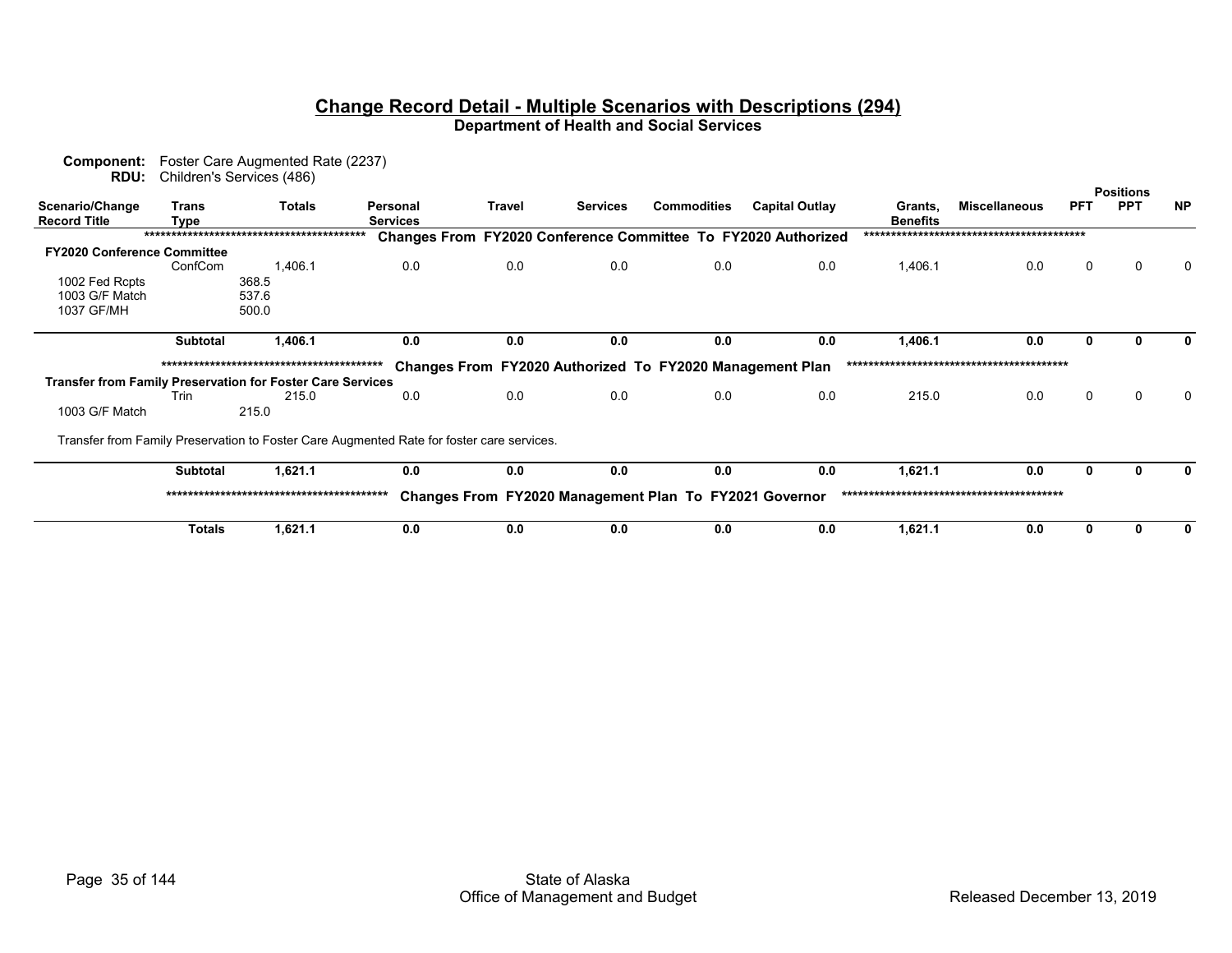|                                                              | <b>Component:</b> Foster Care Special Need (2238)<br>RDU: Children's Services (486) |                                                                                                                                 |                                                                                                                                                                                                                                                                                                                                                                                                                                                                                                                                                                                                                                                                               |        |                 |                                                          |                                                               |                            |                      |              |                                |           |
|--------------------------------------------------------------|-------------------------------------------------------------------------------------|---------------------------------------------------------------------------------------------------------------------------------|-------------------------------------------------------------------------------------------------------------------------------------------------------------------------------------------------------------------------------------------------------------------------------------------------------------------------------------------------------------------------------------------------------------------------------------------------------------------------------------------------------------------------------------------------------------------------------------------------------------------------------------------------------------------------------|--------|-----------------|----------------------------------------------------------|---------------------------------------------------------------|----------------------------|----------------------|--------------|--------------------------------|-----------|
| Scenario/Change<br><b>Record Title</b>                       | Trans<br>Tvpe                                                                       | Totals                                                                                                                          | Personal<br><b>Services</b>                                                                                                                                                                                                                                                                                                                                                                                                                                                                                                                                                                                                                                                   | Travel | <b>Services</b> | <b>Commodities</b>                                       | <b>Capital Outlay</b>                                         | Grants,<br><b>Benefits</b> | <b>Miscellaneous</b> | PFT          | <b>Positions</b><br><b>PPT</b> | <b>NP</b> |
|                                                              |                                                                                     |                                                                                                                                 |                                                                                                                                                                                                                                                                                                                                                                                                                                                                                                                                                                                                                                                                               |        |                 |                                                          | Changes From FY2020 Conference Committee To FY2020 Authorized |                            |                      |              |                                |           |
| <b>FY2020 Conference Committee</b>                           |                                                                                     |                                                                                                                                 |                                                                                                                                                                                                                                                                                                                                                                                                                                                                                                                                                                                                                                                                               |        |                 |                                                          |                                                               |                            |                      |              |                                |           |
|                                                              | ConfCom                                                                             | 11,011.3<br>532.1                                                                                                               | 0.0                                                                                                                                                                                                                                                                                                                                                                                                                                                                                                                                                                                                                                                                           | 0.3    | 927.5           | 0.0                                                      | 0.0                                                           | 10,083.5                   | 0.0                  | U            |                                |           |
| 1002 Fed Rcpts<br>1003 G/F Match                             |                                                                                     | 658.9                                                                                                                           |                                                                                                                                                                                                                                                                                                                                                                                                                                                                                                                                                                                                                                                                               |        |                 |                                                          |                                                               |                            |                      |              |                                |           |
| 1004 Gen Fund                                                |                                                                                     | 5.072.4                                                                                                                         |                                                                                                                                                                                                                                                                                                                                                                                                                                                                                                                                                                                                                                                                               |        |                 |                                                          |                                                               |                            |                      |              |                                |           |
| 1007 I/A Rcpts                                               |                                                                                     | 4,000.0                                                                                                                         |                                                                                                                                                                                                                                                                                                                                                                                                                                                                                                                                                                                                                                                                               |        |                 |                                                          |                                                               |                            |                      |              |                                |           |
| 1037 GF/MH                                                   |                                                                                     | 747.9                                                                                                                           |                                                                                                                                                                                                                                                                                                                                                                                                                                                                                                                                                                                                                                                                               |        |                 |                                                          |                                                               |                            |                      |              |                                |           |
|                                                              | <b>Subtotal</b>                                                                     | 11,011.3                                                                                                                        | 0.0                                                                                                                                                                                                                                                                                                                                                                                                                                                                                                                                                                                                                                                                           | 0.3    | 927.5           | 0.0                                                      | 0.0                                                           | 10,083.5                   | 0.0                  | $\mathbf{0}$ | 0                              |           |
|                                                              |                                                                                     |                                                                                                                                 |                                                                                                                                                                                                                                                                                                                                                                                                                                                                                                                                                                                                                                                                               |        |                 |                                                          |                                                               |                            |                      |              |                                |           |
|                                                              |                                                                                     |                                                                                                                                 | Transfer to Children's Services Management for Child Care Assistance                                                                                                                                                                                                                                                                                                                                                                                                                                                                                                                                                                                                          |        |                 | Changes From FY2020 Authorized To FY2020 Management Plan |                                                               |                            |                      |              |                                |           |
|                                                              | Trout                                                                               | $-300.0$                                                                                                                        | 0.0                                                                                                                                                                                                                                                                                                                                                                                                                                                                                                                                                                                                                                                                           | 0.0    | 0.0             | 0.0                                                      | 0.0                                                           | $-300.0$                   | 0.0                  | 0            |                                |           |
| 1007 I/A Rcpts                                               |                                                                                     | $-300.0$                                                                                                                        |                                                                                                                                                                                                                                                                                                                                                                                                                                                                                                                                                                                                                                                                               |        |                 |                                                          |                                                               |                            |                      |              |                                |           |
| Align Authority with Anticipated Expenditures                | I IT                                                                                | authority is sufficient to cover anticipated expenditures.<br>0 Q<br>authority is sufficient to cover anticipated expenditures. | Child Care Program Office within the Division of Public Assistance to provide eligibility determination and payment assistance for foster parents. The remaining<br>0.0<br>Transfer authority from travel and services to cover anticipated grants costs based on prior year actual expenditures for cases of children that are not covered<br>through the Foster Care Base Rate program such as childcare for working foster parents, clothing and food in emergency travel situations related to the safety<br>and well-being of the child, mental health counseling, and other costs associated with the individual needs of each child. The remaining travel and services | $-0.3$ | $-790.0$        | 0.0                                                      | 0.0                                                           | 790.3                      | 0.0                  | U            |                                |           |
|                                                              | <b>Subtotal</b>                                                                     | 10.711.3                                                                                                                        | 0.0                                                                                                                                                                                                                                                                                                                                                                                                                                                                                                                                                                                                                                                                           | 0.0    | 137.5           | 0.0                                                      | 0.0                                                           | 10.573.8                   | 0.0                  | $\mathbf{0}$ | $\Omega$                       |           |
|                                                              |                                                                                     |                                                                                                                                 |                                                                                                                                                                                                                                                                                                                                                                                                                                                                                                                                                                                                                                                                               |        |                 | Changes From FY2020 Management Plan To FY2021 Governor   |                                                               |                            |                      |              |                                |           |
| Transfer from Residential Child Care for Bring the Kids Home |                                                                                     |                                                                                                                                 |                                                                                                                                                                                                                                                                                                                                                                                                                                                                                                                                                                                                                                                                               |        |                 |                                                          |                                                               |                            |                      |              |                                |           |
|                                                              | Trin                                                                                | 35.0                                                                                                                            | 0.0                                                                                                                                                                                                                                                                                                                                                                                                                                                                                                                                                                                                                                                                           | 0.0    | 0.0             | 0.0                                                      | 0.0                                                           | 35.0                       | 0.0                  | $\Omega$     |                                |           |
| 1037 GF/MH                                                   |                                                                                     | 35.0                                                                                                                            |                                                                                                                                                                                                                                                                                                                                                                                                                                                                                                                                                                                                                                                                               |        |                 |                                                          |                                                               |                            |                      |              |                                |           |
|                                                              |                                                                                     | Care is sufficient to cover anticipated expenditures.                                                                           | Transfer authority from Residential Child Care to Foster Care Special Needs for Bring the Kids Home to provide goods and services to clients in state custody.<br>These clients are experiencing a behavioral health or substance use disorder and are at risk of out of home placement, institutional or residential care, need<br>support to transition to a lower level of care or need assistance stabilizing during an emergent or ongoing crisis. The remaining authority in Residential Child                                                                                                                                                                          |        |                 |                                                          |                                                               |                            |                      |              |                                |           |
|                                                              | <b>Totals</b>                                                                       | 10,746.3                                                                                                                        | 0.0                                                                                                                                                                                                                                                                                                                                                                                                                                                                                                                                                                                                                                                                           | 0.0    | 137.5           | 0.0                                                      | 0.0                                                           | 10,608.8                   | 0.0                  | $\mathbf{0}$ | 0                              |           |
|                                                              |                                                                                     |                                                                                                                                 |                                                                                                                                                                                                                                                                                                                                                                                                                                                                                                                                                                                                                                                                               |        |                 |                                                          |                                                               |                            |                      |              |                                |           |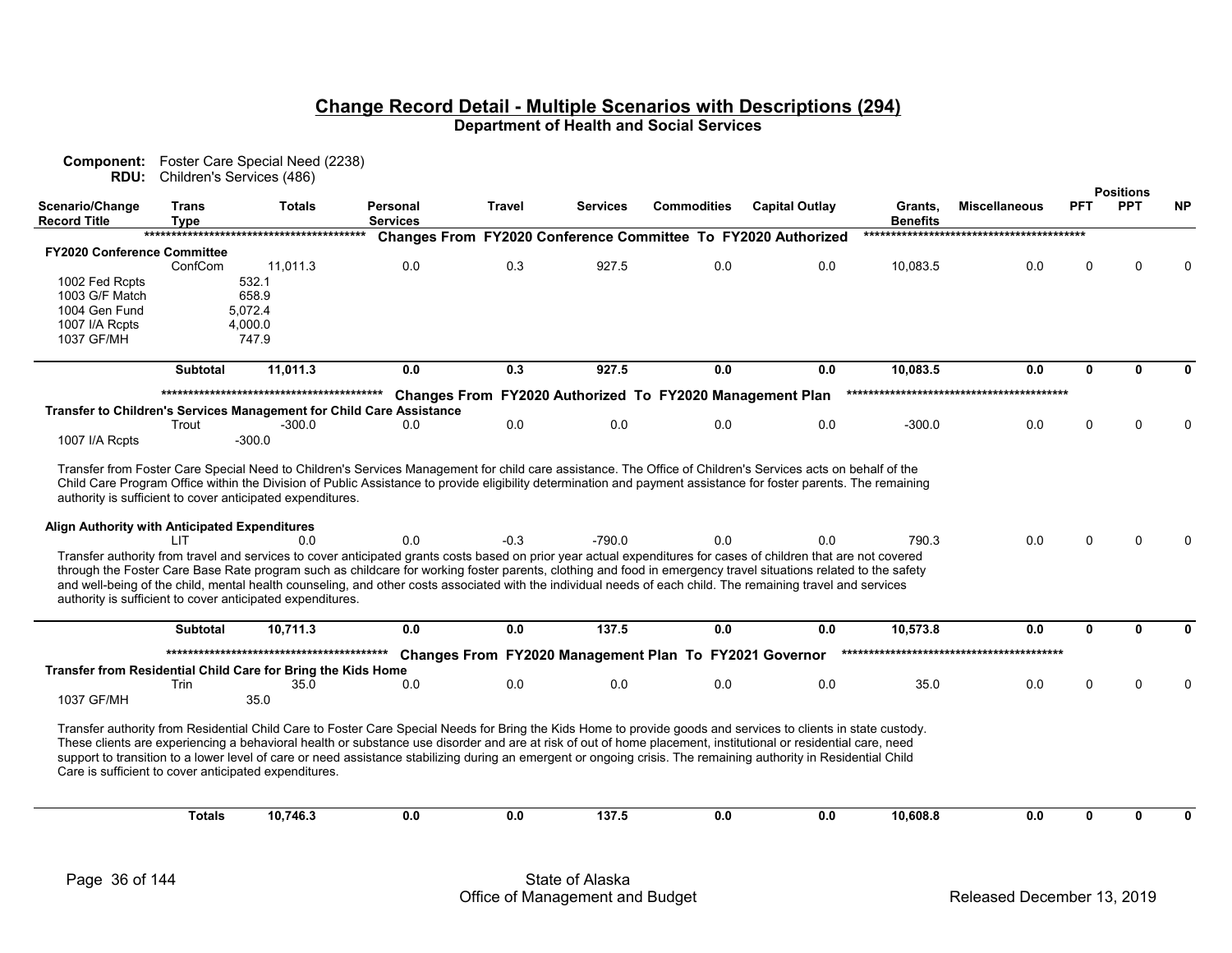| RDU:                                                  | Children's Services (486)   |                                                         |                                                                                                                                                                                                                                                                                                                                                                                                                                                                                                     |               |                 |                                                          |                                                                      |                            |                      |              | <b>Positions</b> |              |
|-------------------------------------------------------|-----------------------------|---------------------------------------------------------|-----------------------------------------------------------------------------------------------------------------------------------------------------------------------------------------------------------------------------------------------------------------------------------------------------------------------------------------------------------------------------------------------------------------------------------------------------------------------------------------------------|---------------|-----------------|----------------------------------------------------------|----------------------------------------------------------------------|----------------------------|----------------------|--------------|------------------|--------------|
| Scenario/Change<br><b>Record Title</b>                | <b>Trans</b><br><b>Type</b> | <b>Totals</b>                                           | Personal<br><b>Services</b>                                                                                                                                                                                                                                                                                                                                                                                                                                                                         | <b>Travel</b> | <b>Services</b> | <b>Commodities</b>                                       | <b>Capital Outlay</b>                                                | Grants,<br><b>Benefits</b> | <b>Miscellaneous</b> | <b>PFT</b>   | <b>PPT</b>       | <b>NP</b>    |
|                                                       |                             |                                                         |                                                                                                                                                                                                                                                                                                                                                                                                                                                                                                     |               |                 |                                                          | <b>Changes From FY2020 Conference Committee To FY2020 Authorized</b> |                            |                      |              |                  |              |
| <b>FY2020 Conference Committee</b>                    |                             |                                                         |                                                                                                                                                                                                                                                                                                                                                                                                                                                                                                     |               |                 |                                                          |                                                                      |                            |                      |              |                  |              |
|                                                       | ConfCom                     | 37,045.5                                                | 0.0                                                                                                                                                                                                                                                                                                                                                                                                                                                                                                 | 0.0           | 177.7           | 31.6                                                     | 0.0                                                                  | 36,836.2                   | 0.0                  | $\Omega$     |                  | <sup>0</sup> |
| 1002 Fed Rcpts                                        |                             | 15,484.3                                                |                                                                                                                                                                                                                                                                                                                                                                                                                                                                                                     |               |                 |                                                          |                                                                      |                            |                      |              |                  |              |
| 1003 G/F Match<br>1004 Gen Fund                       |                             | 14,533.0<br>7.028.2                                     |                                                                                                                                                                                                                                                                                                                                                                                                                                                                                                     |               |                 |                                                          |                                                                      |                            |                      |              |                  |              |
|                                                       |                             |                                                         |                                                                                                                                                                                                                                                                                                                                                                                                                                                                                                     |               |                 |                                                          |                                                                      |                            |                      |              |                  |              |
|                                                       | <b>Subtotal</b>             | 37,045.5                                                | 0.0                                                                                                                                                                                                                                                                                                                                                                                                                                                                                                 | 0.0           | 177.7           | 31.6                                                     | 0.0                                                                  | 36,836.2                   | 0.0                  | $\mathbf{0}$ |                  |              |
|                                                       |                             |                                                         |                                                                                                                                                                                                                                                                                                                                                                                                                                                                                                     |               |                 | Changes From FY2020 Authorized To FY2020 Management Plan |                                                                      |                            |                      |              |                  |              |
|                                                       |                             |                                                         | Transfer from Foster Care Base Rate and Family Preservation for Subsidy Payments                                                                                                                                                                                                                                                                                                                                                                                                                    |               |                 |                                                          |                                                                      |                            |                      |              |                  |              |
|                                                       | Trin                        | 1,980.0                                                 | 0.0                                                                                                                                                                                                                                                                                                                                                                                                                                                                                                 | 0.0           | 0.0             | 0.0                                                      | 0.0                                                                  | 1,980.0                    | 0.0                  | $\Omega$     | n                |              |
| 1002 Fed Rcpts                                        |                             | 1,980.0                                                 |                                                                                                                                                                                                                                                                                                                                                                                                                                                                                                     |               |                 |                                                          |                                                                      |                            |                      |              |                  |              |
|                                                       |                             |                                                         | Transfer from Foster Care Base Rate to Subsidized Adoptions and Guardianship for subsidy payments. This transfer provides federal authority needed due to<br>the increase in the number of subsidized adoptions and quardianships. The subsidized adoption and quardianship program facilitates permanent placements in<br>adoptive and quardianship homes for an increasing number of children in custody whose special needs make them hard to place. Adoption and quardianship is                |               |                 |                                                          |                                                                      |                            |                      |              |                  |              |
|                                                       | <b>Subtotal</b>             | 39,025.5                                                | considered for children who cannot return to their parents. At the end of FY2019, 3,798 children were living in permanent homes assisted through subsidized<br>adoptions and guardianships. Since FY2015, the number of subsidized adoptions and guardianships has steadily increased at a rate of 4.3 percent annually.<br>0.0                                                                                                                                                                     | 0.0           | 177.7           | 31.6                                                     | 0.0                                                                  | 38,816.2                   | 0.0                  | $\mathbf{0}$ | U                |              |
|                                                       |                             |                                                         |                                                                                                                                                                                                                                                                                                                                                                                                                                                                                                     |               |                 |                                                          |                                                                      |                            |                      |              |                  |              |
|                                                       |                             |                                                         |                                                                                                                                                                                                                                                                                                                                                                                                                                                                                                     |               |                 | Changes From FY2020 Management Plan To FY2021 Governor   |                                                                      |                            |                      |              |                  |              |
| <b>Replace to Align with Anticipated Expenditures</b> | FndChg                      | 0.0                                                     | 0.0                                                                                                                                                                                                                                                                                                                                                                                                                                                                                                 | 0.0           | 0.0             | 0.0                                                      | 0.0                                                                  | 0.0                        | 0.0                  | $\Omega$     | n                |              |
| 1003 G/F Match                                        |                             | 800.0                                                   |                                                                                                                                                                                                                                                                                                                                                                                                                                                                                                     |               |                 |                                                          |                                                                      |                            |                      |              |                  |              |
| 1004 Gen Fund                                         |                             | $-800.0$                                                |                                                                                                                                                                                                                                                                                                                                                                                                                                                                                                     |               |                 |                                                          |                                                                      |                            |                      |              |                  |              |
|                                                       |                             | state only subsidies and increase Title IV-E subsidies. | Replace general fund with general fund match to reflect proper use of funds and align with anticipated expenditures. Federal law changes have provided for<br>most children to be Title IV-E eligible resulting in a 50 percent federal match requirement for subsidy payments. This change has resulted in a steady increase in<br>federal and general fund match expenditures as non-ineligible children age out of the program and new children enter. This change in law will steadily decrease |               |                 |                                                          |                                                                      |                            |                      |              |                  |              |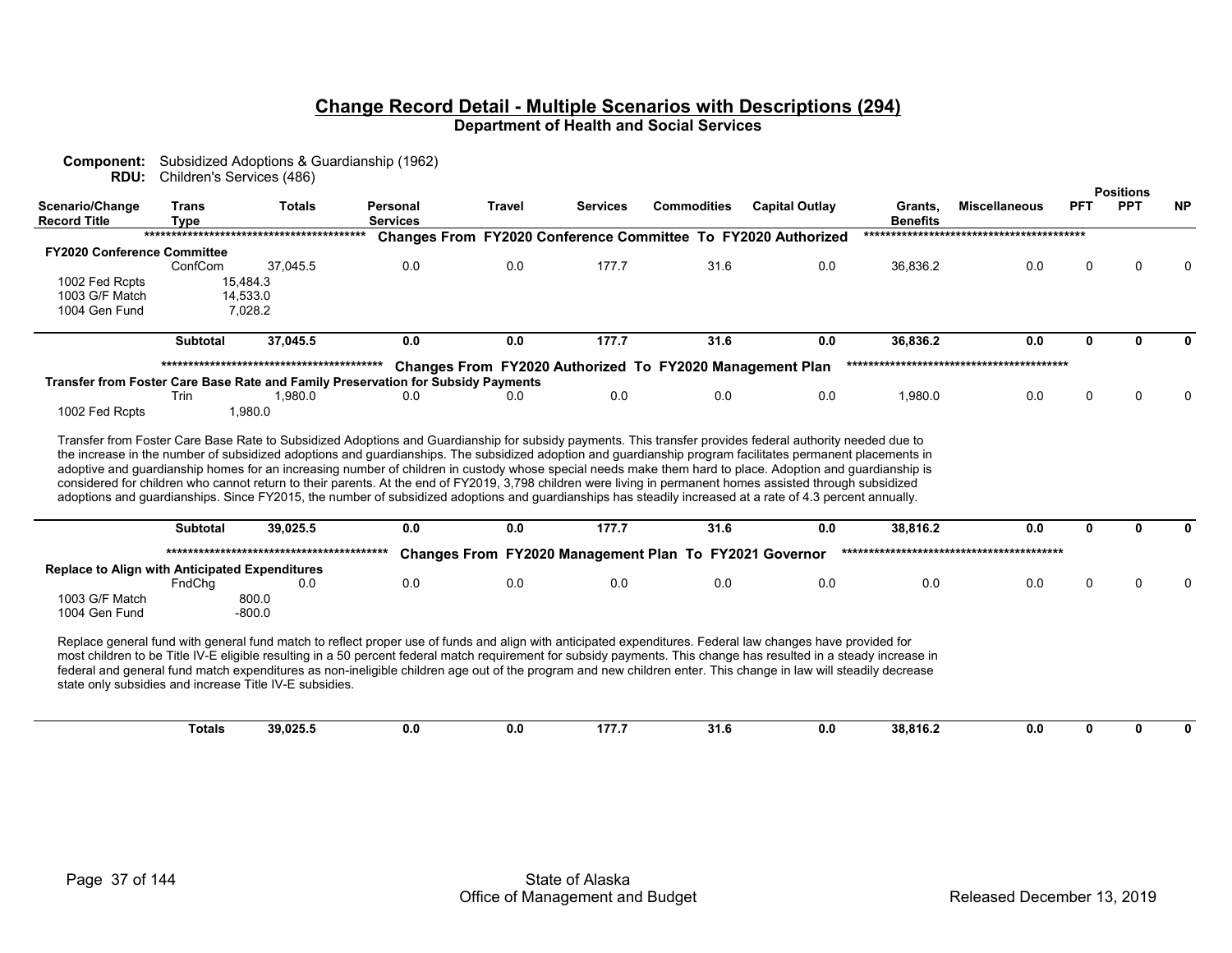| <b>Component:</b> Catastrophic and Chronic Illness Assistance (AS 47.08) (2330) |
|---------------------------------------------------------------------------------|
| <b>RDU:</b> Health Care Services (485)                                          |

| Scenario/Change<br><b>Record Title</b> | Trans<br>Tvpe   | <b>Totals</b> | Personal<br><b>Services</b> | Travel | <b>Services</b> | <b>Commodities</b>                                     | <b>Capital Outlay</b>                                                | Grants.<br><b>Benefits</b> | <b>Miscellaneous</b> | <b>PFT</b> | <b>Positions</b><br><b>PPT</b> | <b>NP</b> |
|----------------------------------------|-----------------|---------------|-----------------------------|--------|-----------------|--------------------------------------------------------|----------------------------------------------------------------------|----------------------------|----------------------|------------|--------------------------------|-----------|
|                                        |                 |               |                             |        |                 |                                                        | <b>Changes From FY2020 Conference Committee To FY2020 Authorized</b> |                            |                      |            |                                |           |
| <b>FY2020 Conference Committee</b>     |                 |               |                             |        |                 |                                                        |                                                                      |                            |                      |            |                                |           |
|                                        | ConfCom         | 153.9         | 0.0                         | 0.0    | 0.0             | 0.0                                                    | 0.0                                                                  | 153.9                      | 0.0                  | 0          |                                | $\Omega$  |
| 1004 Gen Fund                          |                 | 153.9         |                             |        |                 |                                                        |                                                                      |                            |                      |            |                                |           |
|                                        | <b>Subtotal</b> | 153.9         | 0.0                         | 0.0    | 0.0             | 0.0                                                    | 0.0                                                                  | 153.9                      | 0.0                  | 0          |                                |           |
|                                        |                 |               |                             |        |                 | Changes From FY2020 Management Plan To FY2021 Governor |                                                                      |                            |                      |            |                                |           |
|                                        | Totals          | 153.9         | 0.0                         | 0.0    | 0.0             | 0.0                                                    | 0.0                                                                  | 153.9                      | 0.0                  | 0          |                                |           |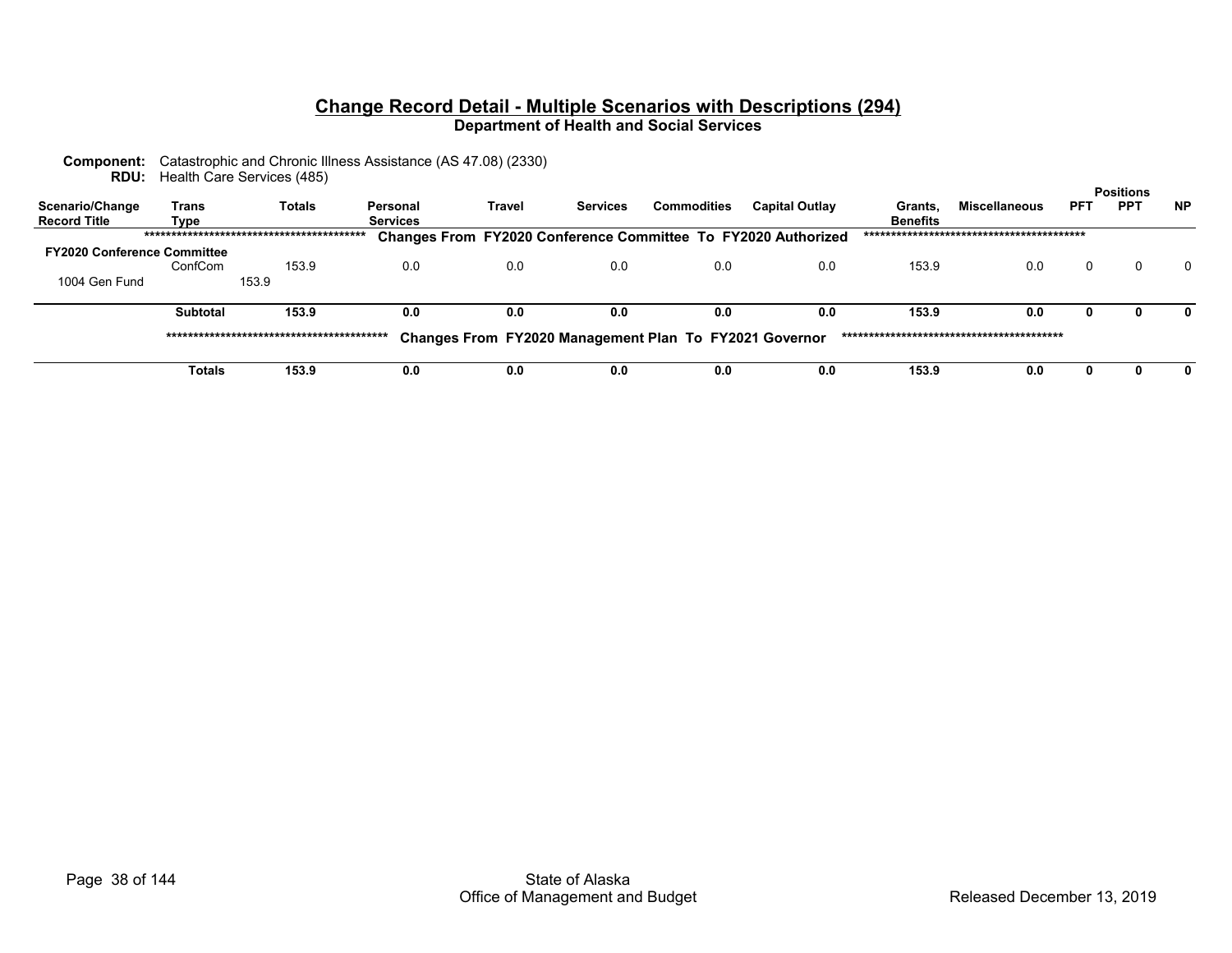|                                               |                      | <b>RDU:</b> Health Care Services (485) |                                                                                                                                     |        |                 |                                                          |                                                                                                                                                           |                            |                      |                 | <b>Positions</b> |           |
|-----------------------------------------------|----------------------|----------------------------------------|-------------------------------------------------------------------------------------------------------------------------------------|--------|-----------------|----------------------------------------------------------|-----------------------------------------------------------------------------------------------------------------------------------------------------------|----------------------------|----------------------|-----------------|------------------|-----------|
| Scenario/Change<br><b>Record Title</b>        | Trans<br><b>Type</b> | <b>Totals</b>                          | Personal<br><b>Services</b>                                                                                                         | Travel | <b>Services</b> | <b>Commodities</b>                                       | <b>Capital Outlay</b>                                                                                                                                     | Grants,<br><b>Benefits</b> | <b>Miscellaneous</b> | <b>PFT</b>      | <b>PPT</b>       | <b>NP</b> |
|                                               |                      |                                        |                                                                                                                                     |        |                 |                                                          | Changes From FY2020 Conference Committee To FY2020 Authorized                                                                                             |                            |                      |                 |                  |           |
| FY2020 Conference Committee                   |                      |                                        |                                                                                                                                     |        |                 |                                                          |                                                                                                                                                           |                            |                      |                 |                  |           |
|                                               | ConfCom              | 2.170.0                                | 1.588.3                                                                                                                             | 82.1   | 489.6           | 10.0                                                     | 0.0                                                                                                                                                       | 0.0                        | 0.0                  | 13              | U                | $\Omega$  |
| 1002 Fed Rcpts                                |                      | 1,352.5                                |                                                                                                                                     |        |                 |                                                          |                                                                                                                                                           |                            |                      |                 |                  |           |
| 1003 G/F Match                                |                      | 452.7                                  |                                                                                                                                     |        |                 |                                                          |                                                                                                                                                           |                            |                      |                 |                  |           |
| 1004 Gen Fund<br>1005 GF/Prgm                 |                      | 81.8<br>183.0                          |                                                                                                                                     |        |                 |                                                          |                                                                                                                                                           |                            |                      |                 |                  |           |
| 1108 Stat Desig                               |                      | 100.0                                  |                                                                                                                                     |        |                 |                                                          |                                                                                                                                                           |                            |                      |                 |                  |           |
|                                               |                      |                                        |                                                                                                                                     |        |                 |                                                          |                                                                                                                                                           |                            |                      |                 |                  |           |
|                                               | <b>Subtotal</b>      | 2,170.0                                | 1,588.3                                                                                                                             | 82.1   | 489.6           | 10.0                                                     | 0.0                                                                                                                                                       | 0.0                        | 0.0                  | 13              | 0                | 0         |
|                                               |                      |                                        |                                                                                                                                     |        |                 | Changes From FY2020 Authorized To FY2020 Management Plan |                                                                                                                                                           |                            |                      |                 |                  |           |
|                                               |                      |                                        | Transfer from Residential Licensing and Rate Review for Required Licensing Travel                                                   |        |                 |                                                          |                                                                                                                                                           |                            |                      |                 |                  |           |
|                                               | Trin                 | 77.9                                   | 0.0                                                                                                                                 | 77.9   | 0.0             | 0.0                                                      | 0.0                                                                                                                                                       | 0.0                        | 0.0                  | $\Omega$        | U                | 0         |
| 1002 Fed Rcpts                                |                      | 39.0                                   |                                                                                                                                     |        |                 |                                                          |                                                                                                                                                           |                            |                      |                 |                  |           |
| 1003 G/F Match                                |                      | 38.9                                   |                                                                                                                                     |        |                 |                                                          |                                                                                                                                                           |                            |                      |                 |                  |           |
|                                               |                      |                                        | Transfer from Residential Licensing and Rate Review to Health Facilities Licensing and Certification for required licensing travel. |        |                 |                                                          |                                                                                                                                                           |                            |                      |                 |                  |           |
|                                               |                      |                                        |                                                                                                                                     |        |                 |                                                          |                                                                                                                                                           |                            |                      |                 |                  |           |
| Align Authority with Anticipated Expenditures | LIT.                 | 0.0                                    | $-47.3$                                                                                                                             | 47.3   | 0.0             | 0.0                                                      | 0.0                                                                                                                                                       | 0.0                        | 0.0                  | $\Omega$        | U                |           |
|                                               |                      |                                        |                                                                                                                                     |        |                 |                                                          | Transfer authority from personal services to cover anticipated travel costs. The remaining personal services authority is sufficient to cover anticipated |                            |                      |                 |                  |           |
| expenditures.                                 |                      |                                        |                                                                                                                                     |        |                 |                                                          |                                                                                                                                                           |                            |                      |                 |                  |           |
|                                               |                      |                                        |                                                                                                                                     |        |                 |                                                          |                                                                                                                                                           |                            |                      |                 |                  |           |
|                                               | <b>Subtotal</b>      | 2.247.9                                | 1.541.0                                                                                                                             | 207.3  | 489.6           | 10.0                                                     | 0.0                                                                                                                                                       | 0.0                        | 0.0                  | $\overline{13}$ | $\Omega$         | 0         |
|                                               |                      |                                        |                                                                                                                                     |        |                 | Changes From FY2020 Management Plan To FY2021 Governor   |                                                                                                                                                           |                            |                      |                 |                  |           |
| FY2021 Salary and Health Insurance Increases  |                      |                                        |                                                                                                                                     |        |                 |                                                          |                                                                                                                                                           |                            |                      |                 |                  |           |
|                                               | SalAdj               | 17.1                                   | 17.1                                                                                                                                | 0.0    | 0.0             | 0.0                                                      | 0.0                                                                                                                                                       | 0.0                        | 0.0                  | $\Omega$        | U                | $\Omega$  |
| 1002 Fed Rcpts                                |                      | 12.4                                   |                                                                                                                                     |        |                 |                                                          |                                                                                                                                                           |                            |                      |                 |                  |           |
| 1003 G/F Match                                |                      | 3.1<br>1.6                             |                                                                                                                                     |        |                 |                                                          |                                                                                                                                                           |                            |                      |                 |                  |           |
| 1005 GF/Prgm                                  |                      |                                        |                                                                                                                                     |        |                 |                                                          |                                                                                                                                                           |                            |                      |                 |                  |           |
| FY2021 GGU Salary Increases: \$11.8           |                      |                                        |                                                                                                                                     |        |                 |                                                          |                                                                                                                                                           |                            |                      |                 |                  |           |
|                                               |                      |                                        | FY2021 increase to GGU Health Insurance from \$1530 to \$1555 per member per month: \$5.3                                           |        |                 |                                                          |                                                                                                                                                           |                            |                      |                 |                  |           |
|                                               |                      |                                        | Transfer Administrative Assistant II (06-7024) to Medical Assistance Administration for Efficiency                                  |        |                 |                                                          |                                                                                                                                                           |                            |                      |                 |                  |           |
|                                               | Trout                | -88.7                                  | -88.7                                                                                                                               | 0.0    | 0.0             | 0.0                                                      | 0.0                                                                                                                                                       | 0.0                        | 0.0                  | $-1$            | 0                |           |
| 1002 Fed Rcpts                                |                      | $-44.3$                                |                                                                                                                                     |        |                 |                                                          |                                                                                                                                                           |                            |                      |                 |                  |           |
| 1003 G/F Match                                |                      | $-44.4$                                |                                                                                                                                     |        |                 |                                                          |                                                                                                                                                           |                            |                      |                 |                  |           |
|                                               |                      |                                        |                                                                                                                                     |        |                 |                                                          |                                                                                                                                                           |                            |                      |                 |                  |           |

Transfer a full-time Administrative Assistant II (06-7024), range 14, located in Anchorage, from Health Facilities Licensing and Certification to Medical

**Component:** Health Facilities Licensing and Certification (2944)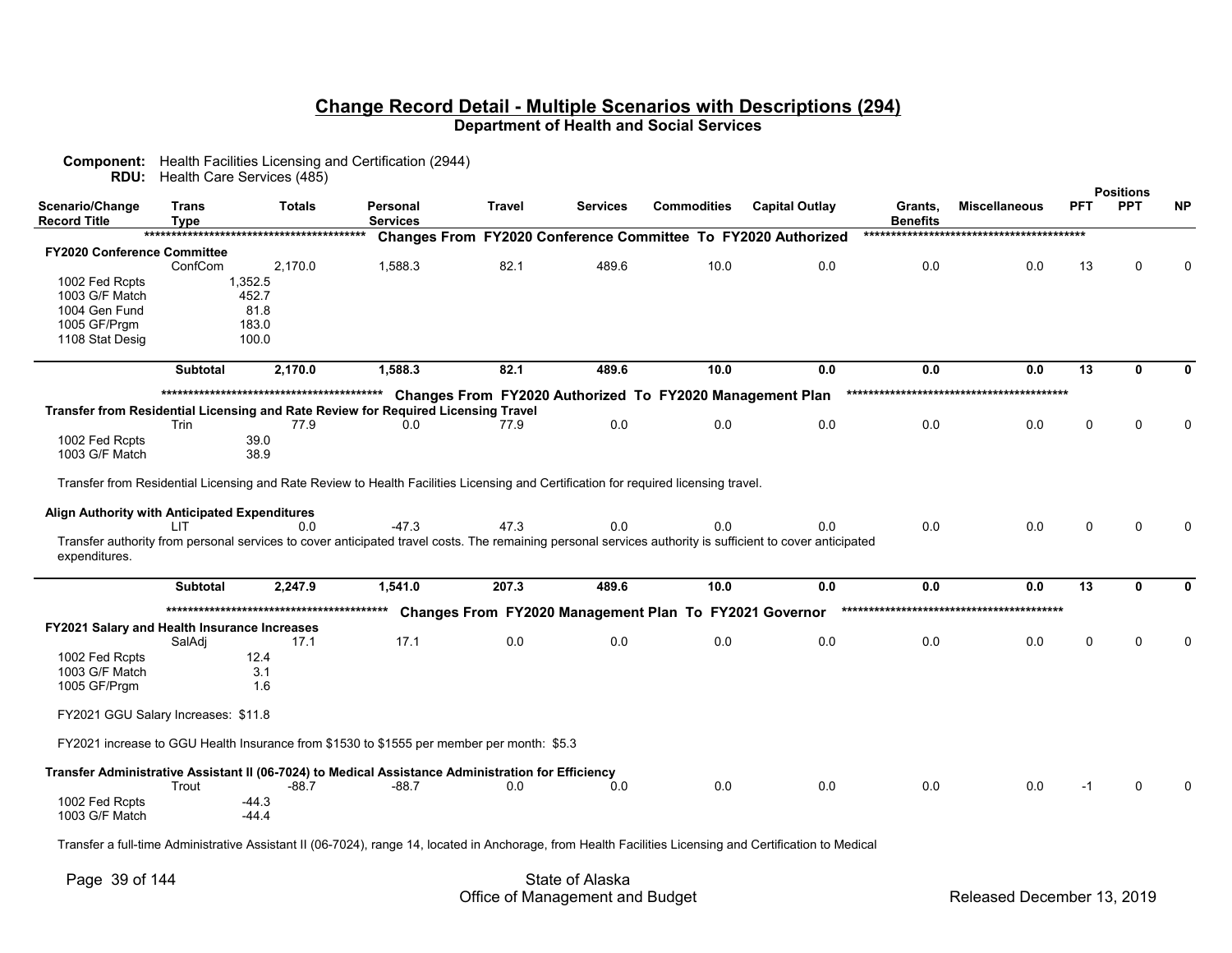| <b>Component:</b> Health Facilities Licensing and Certification (2944) |
|------------------------------------------------------------------------|
| <b>RDU:</b> Health Care Services (485)                                 |

| Scenario/Change<br><b>Record Title</b> | ____<br>Trans<br>Type | Totals  | Personal<br><b>Services</b>                                                         | Travel | <b>Services</b> | Commodities | <b>Capital Outlay</b> | Grants.<br><b>Benefits</b> | <b>Miscellaneous</b> | <b>PF1</b> | <b>Positions</b><br><b>PPT</b> | <b>NP</b> |
|----------------------------------------|-----------------------|---------|-------------------------------------------------------------------------------------|--------|-----------------|-------------|-----------------------|----------------------------|----------------------|------------|--------------------------------|-----------|
|                                        |                       |         | Assistance Administration to create efficiencies and improve department objectives. |        |                 |             |                       |                            |                      |            |                                |           |
|                                        | Totals                | 2,176.3 | ,469.4                                                                              | 207.3  | 489.6           | 10.0        | 0.0                   | 0.0                        | 0.0                  | 12         |                                |           |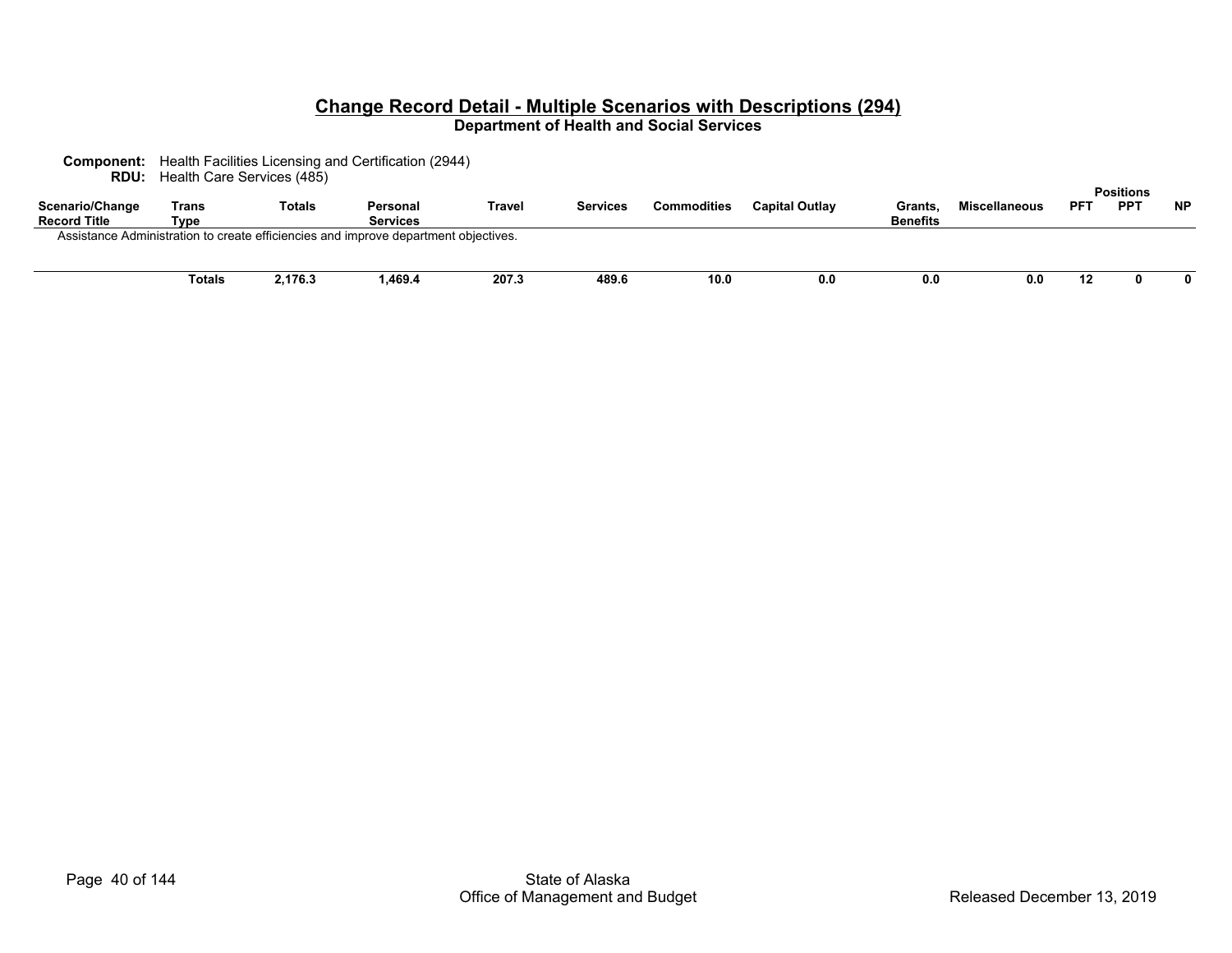**Component:** Residential Licensing (245) **RDU:** Health Care Services (485)

|                                              |                             |                    |                                                                                            |         |                 |                                                          |                                                                      |                            |                      |             | <b>Positions</b> |           |
|----------------------------------------------|-----------------------------|--------------------|--------------------------------------------------------------------------------------------|---------|-----------------|----------------------------------------------------------|----------------------------------------------------------------------|----------------------------|----------------------|-------------|------------------|-----------|
| Scenario/Change<br><b>Record Title</b>       | <b>Trans</b><br><b>Type</b> | <b>Totals</b>      | Personal<br><b>Services</b>                                                                | Travel  | <b>Services</b> | <b>Commodities</b>                                       | <b>Capital Outlay</b>                                                | Grants,<br><b>Benefits</b> | <b>Miscellaneous</b> | <b>PFT</b>  | <b>PPT</b>       | <b>NP</b> |
|                                              |                             |                    |                                                                                            |         |                 |                                                          | <b>Changes From FY2020 Conference Committee To FY2020 Authorized</b> |                            |                      |             |                  |           |
| <b>FY2020 Conference Committee</b>           |                             |                    |                                                                                            |         |                 |                                                          |                                                                      |                            |                      |             |                  |           |
|                                              | ConfCom                     | 4,661.6            | 2,342.9                                                                                    | 70.8    | 2,178.3         | 69.6                                                     | 0.0                                                                  | 0.0                        | 0.0                  | 24          | $\Omega$         | ŋ         |
| 1002 Fed Rcpts                               |                             | 1,352.2            |                                                                                            |         |                 |                                                          |                                                                      |                            |                      |             |                  |           |
| 1003 G/F Match                               |                             | 792.1              |                                                                                            |         |                 |                                                          |                                                                      |                            |                      |             |                  |           |
| 1004 Gen Fund                                |                             | 250.7              |                                                                                            |         |                 |                                                          |                                                                      |                            |                      |             |                  |           |
| 1005 GF/Prgm                                 |                             | 1,767.8            |                                                                                            |         |                 |                                                          |                                                                      |                            |                      |             |                  |           |
| 1007 I/A Rcpts                               |                             | 363.0              |                                                                                            |         |                 |                                                          |                                                                      |                            |                      |             |                  |           |
| 1037 GF/MH                                   |                             | 135.8              |                                                                                            |         |                 |                                                          |                                                                      |                            |                      |             |                  |           |
|                                              | Subtotal                    | 4,661.6            | 2,342.9                                                                                    | 70.8    | 2,178.3         | 69.6                                                     | 0.0                                                                  | 0.0                        | 0.0                  | 24          | 0                |           |
|                                              |                             |                    |                                                                                            |         |                 | Changes From FY2020 Authorized To FY2020 Management Plan |                                                                      |                            |                      |             |                  |           |
|                                              |                             |                    | Transfer to Health Facilities Licensing and Certification for Required Licensing Travel    |         |                 |                                                          |                                                                      |                            |                      |             |                  |           |
|                                              | Trout                       | $-39.0$            | 0.0                                                                                        | $-39.0$ | 0.0             | 0.0                                                      | 0.0                                                                  | 0.0                        | 0.0                  | $\mathbf 0$ | $\Omega$         |           |
| 1002 Fed Rcpts                               |                             | $-19.5$            |                                                                                            |         |                 |                                                          |                                                                      |                            |                      |             |                  |           |
| 1003 G/F Match                               |                             | $-19.5$            |                                                                                            |         |                 |                                                          |                                                                      |                            |                      |             |                  |           |
| anticipated expenditures.                    | <b>Subtotal</b>             | 4,622.6            | 2,342.9                                                                                    | 31.8    | 2,178.3         | 69.6                                                     | 0.0                                                                  | 0.0                        | 0.0                  | 24          | $\mathbf{0}$     | 0         |
|                                              |                             |                    |                                                                                            |         |                 |                                                          |                                                                      |                            |                      |             |                  |           |
|                                              |                             |                    |                                                                                            |         |                 | Changes From FY2020 Management Plan To FY2021 Governor   |                                                                      |                            |                      |             |                  |           |
| FY2021 Salary and Health Insurance Increases |                             |                    |                                                                                            |         |                 |                                                          |                                                                      |                            |                      |             |                  |           |
|                                              | SalAdj                      | 28.3               | 28.3                                                                                       | 0.0     | 0.0             | 0.0                                                      | 0.0                                                                  | 0.0                        | 0.0                  | $\Omega$    | $\Omega$         |           |
| 1002 Fed Rcpts<br>1003 G/F Match             |                             | 9.3<br>8.6         |                                                                                            |         |                 |                                                          |                                                                      |                            |                      |             |                  |           |
| 1004 Gen Fund                                |                             | 2.2                |                                                                                            |         |                 |                                                          |                                                                      |                            |                      |             |                  |           |
| 1005 GF/Prgm                                 |                             | 6.7                |                                                                                            |         |                 |                                                          |                                                                      |                            |                      |             |                  |           |
| 1037 GF/MH                                   |                             | 1.5                |                                                                                            |         |                 |                                                          |                                                                      |                            |                      |             |                  |           |
|                                              |                             |                    |                                                                                            |         |                 |                                                          |                                                                      |                            |                      |             |                  |           |
| FY2021 GGU Salary Increases: \$18.6          |                             |                    |                                                                                            |         |                 |                                                          |                                                                      |                            |                      |             |                  |           |
|                                              |                             |                    | FY2021 increase to GGU Health Insurance from \$1530 to \$1555 per member per month: \$9.7  |         |                 |                                                          |                                                                      |                            |                      |             |                  |           |
|                                              |                             |                    | Transfer Office Assistant II (06-1892) to Medical Assistance Administration for Efficiency |         |                 |                                                          |                                                                      |                            |                      |             |                  |           |
|                                              | Trout                       | $-81.0$            | $-81.0$                                                                                    | 0.0     | 0.0             | 0.0                                                      | 0.0                                                                  | 0.0                        | 0.0                  | $-1$        | $\Omega$         |           |
| 1002 Fed Rcpts<br>1003 G/F Match             |                             | $-40.5$<br>$-40.5$ |                                                                                            |         |                 |                                                          |                                                                      |                            |                      |             |                  |           |

Transfer a full-time Office Assistant II (06-1892), range 10, located in Anchorage, from Residential Licensing to Medical Assistance Administration to create efficiencies and improve department objectives.

# Page 41 of 144 State of Alaska Office of Management and Budget **Released December 13, 2019**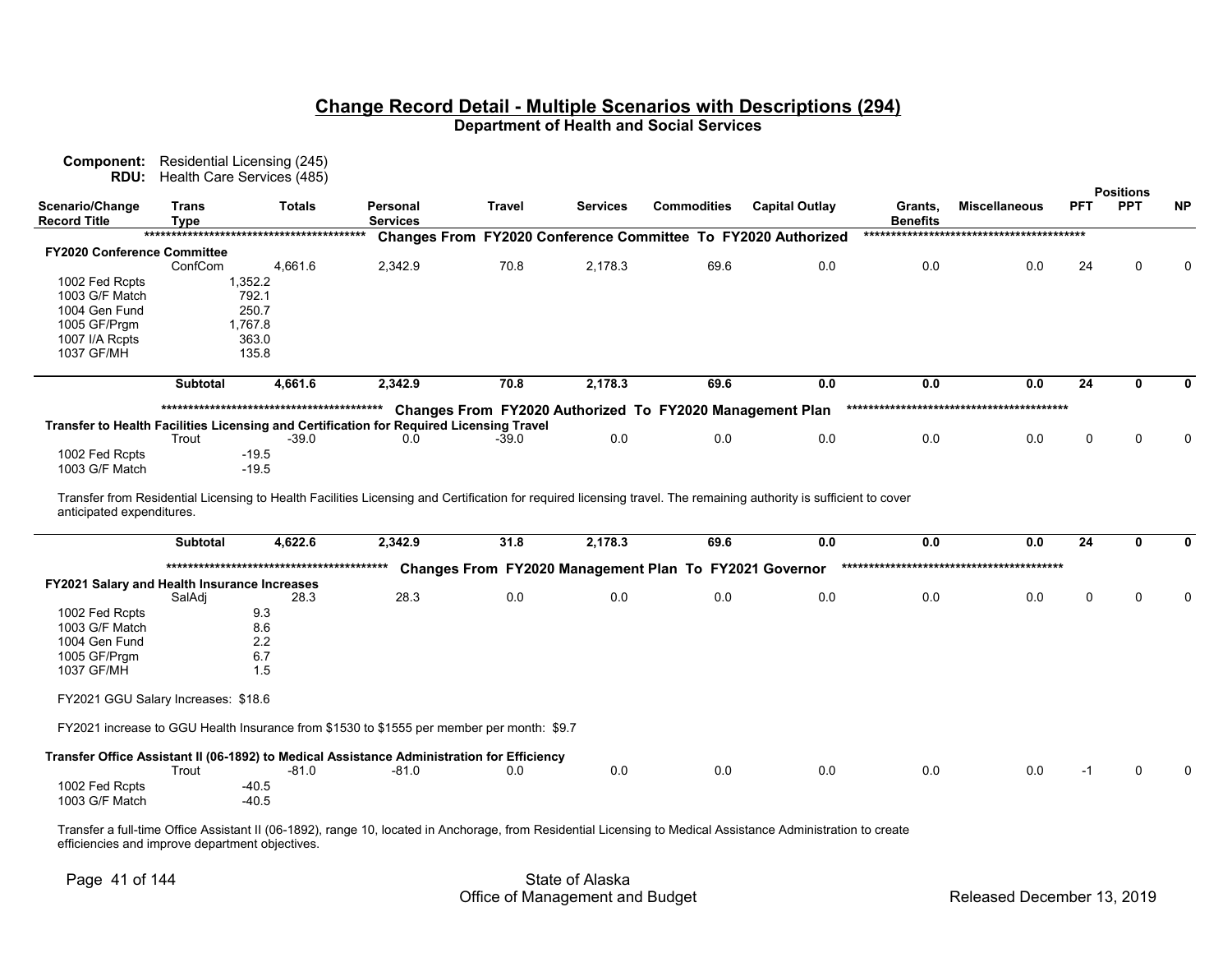| Component:<br>RDU:                     | Residential Licensing (245)<br>Health Care Services (485) |               |                             |        |                 |                    |                       |                                  |               |            | <b>Positions</b> |           |  |
|----------------------------------------|-----------------------------------------------------------|---------------|-----------------------------|--------|-----------------|--------------------|-----------------------|----------------------------------|---------------|------------|------------------|-----------|--|
| Scenario/Change<br><b>Record Title</b> | Trans<br>Type                                             | <b>Totals</b> | Personal<br><b>Services</b> | Travel | <b>Services</b> | <b>Commodities</b> | <b>Capital Outlay</b> | <b>Grants</b><br><b>Benefits</b> | Miscellaneous | <b>PFT</b> | <b>PPT</b>       | <b>NP</b> |  |
|                                        | <b>Totals</b>                                             | 4,569.9       | 2,290.2                     | 31.8   | 2,178.3         | 69.6               | 0.0                   | 0.0                              | 0.0           | 23         |                  | 0         |  |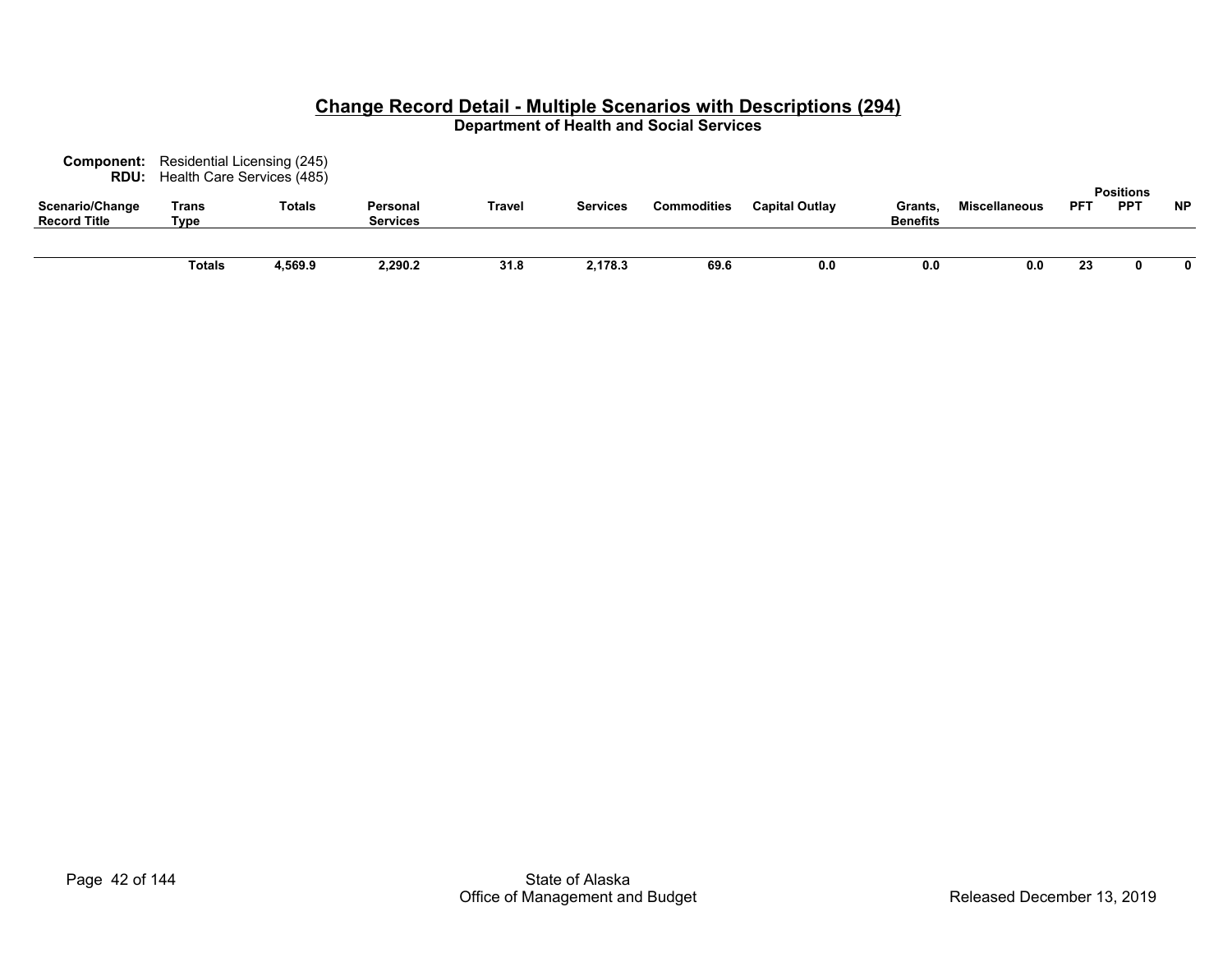|                                                    |                             | <b>Component:</b> Medical Assistance Administration (242)<br><b>RDU:</b> Health Care Services (485)                             |                             |                |                 |                                                          |                                                                                                                                                               |                            |                      |              |                                |              |
|----------------------------------------------------|-----------------------------|---------------------------------------------------------------------------------------------------------------------------------|-----------------------------|----------------|-----------------|----------------------------------------------------------|---------------------------------------------------------------------------------------------------------------------------------------------------------------|----------------------------|----------------------|--------------|--------------------------------|--------------|
| Scenario/Change<br><b>Record Title</b>             | <b>Trans</b><br><b>Type</b> | <b>Totals</b>                                                                                                                   | Personal<br><b>Services</b> | Travel         | <b>Services</b> | <b>Commodities</b>                                       | <b>Capital Outlay</b>                                                                                                                                         | Grants,<br><b>Benefits</b> | <b>Miscellaneous</b> | <b>PFT</b>   | <b>Positions</b><br><b>PPT</b> | <b>NP</b>    |
|                                                    |                             |                                                                                                                                 |                             |                |                 |                                                          | Changes From FY2020 Conference Committee To FY2020 Authorized                                                                                                 |                            |                      |              |                                |              |
| <b>FY2020 Conference Committee</b>                 |                             |                                                                                                                                 |                             |                |                 |                                                          |                                                                                                                                                               |                            |                      |              |                                |              |
|                                                    | ConfCom                     | 12,130.2<br>6,340.4                                                                                                             | 8,481.9                     | 18.6           | 3,438.7         | 160.0                                                    | 31.0                                                                                                                                                          | 0.0                        | 0.0                  | 71           | 0                              | $\Omega$     |
| 1002 Fed Rcpts<br>1003 G/F Match                   |                             | 4,231.6                                                                                                                         |                             |                |                 |                                                          |                                                                                                                                                               |                            |                      |              |                                |              |
| 1004 Gen Fund                                      |                             | 1,147.8                                                                                                                         |                             |                |                 |                                                          |                                                                                                                                                               |                            |                      |              |                                |              |
| 1007 I/A Rcpts                                     |                             | 93.4                                                                                                                            |                             |                |                 |                                                          |                                                                                                                                                               |                            |                      |              |                                |              |
| 1061 CIP Rcpts                                     |                             | 309.1                                                                                                                           |                             |                |                 |                                                          |                                                                                                                                                               |                            |                      |              |                                |              |
| 1092 MHTAAR                                        |                             | 7.9                                                                                                                             |                             |                |                 |                                                          |                                                                                                                                                               |                            |                      |              |                                |              |
| <b>Technical Correction for Salary Adjustments</b> |                             |                                                                                                                                 |                             |                |                 |                                                          |                                                                                                                                                               |                            |                      |              |                                |              |
|                                                    | Veto                        | $-7.9$                                                                                                                          | $-7.9$                      | 0.0            | 0.0             | 0.0                                                      | 0.0                                                                                                                                                           | 0.0                        | 0.0                  | <sup>0</sup> | U                              | n            |
| 1092 MHTAAR                                        |                             | $-7.9$                                                                                                                          |                             |                |                 |                                                          |                                                                                                                                                               |                            |                      |              |                                |              |
|                                                    |                             |                                                                                                                                 |                             |                |                 |                                                          |                                                                                                                                                               |                            |                      |              |                                |              |
|                                                    |                             | This transaction corrects a technical error where MHTAAR funding for salary adjustments was mistakenly added to this component. |                             |                |                 |                                                          |                                                                                                                                                               |                            |                      |              |                                |              |
|                                                    | <b>Subtotal</b>             | 12,122.3                                                                                                                        | 8.474.0                     | 18.6           | 3,438.7         | 160.0                                                    | 31.0                                                                                                                                                          | 0.0                        | 0.0                  | 71           | 0                              | 0            |
|                                                    |                             |                                                                                                                                 |                             |                |                 | Changes From FY2020 Authorized To FY2020 Management Plan |                                                                                                                                                               |                            |                      |              |                                |              |
|                                                    |                             | Transfer Positions (06-1844, 06-7022, 06-7023) to Commissioner's Office for Department-Wide Impact                              |                             |                |                 |                                                          |                                                                                                                                                               |                            |                      |              |                                |              |
|                                                    | Trout                       | 0.0                                                                                                                             | 0.0                         | 0 <sub>0</sub> | 0.0             | 0.0                                                      | 0.0                                                                                                                                                           | 0.0                        | 0.0                  | $-3$         | $\Omega$                       | $\mathbf{0}$ |
|                                                    |                             | The following positions are transferred to Commissioner's Office for department-wide impact.                                    |                             |                |                 |                                                          |                                                                                                                                                               |                            |                      |              |                                |              |
|                                                    |                             | Full-time Medicaid Program Specialist IV (06-1844), range 21, located in Anchorage                                              |                             |                |                 |                                                          |                                                                                                                                                               |                            |                      |              |                                |              |
|                                                    |                             | Full-time Medicaid Program Specialist III (06-7022), range 20, located in Anchorage                                             |                             |                |                 |                                                          |                                                                                                                                                               |                            |                      |              |                                |              |
|                                                    |                             | Full-time Project Assistant (06-7023), range 16, located in Anchorage                                                           |                             |                |                 |                                                          |                                                                                                                                                               |                            |                      |              |                                |              |
|                                                    |                             |                                                                                                                                 |                             |                |                 |                                                          |                                                                                                                                                               |                            |                      |              |                                |              |
|                                                    |                             | Funding will be transferred during FY2021. The positions will be supported by a reimbursable services agreement during FY2020.  |                             |                |                 |                                                          |                                                                                                                                                               |                            |                      |              |                                |              |
|                                                    |                             | Transfer Tribal Health Program Positions from the Commissioner's Office                                                         |                             |                |                 |                                                          |                                                                                                                                                               |                            |                      |              |                                |              |
|                                                    | Trin                        | 0.0                                                                                                                             | 0.0                         | 0.0            | 0.0             | 0.0                                                      | 0.0                                                                                                                                                           | 0.0                        | 0.0                  | 8            | $\Omega$                       | $\Omega$     |
|                                                    |                             |                                                                                                                                 |                             |                |                 |                                                          | Transfer Tribal Health positions from the Commissioner's Office to Medical Assistance Administration to create efficiencies and improve department objectives |                            |                      |              |                                |              |
|                                                    |                             | that align with the Medicaid Assistance Administration component.                                                               |                             |                |                 |                                                          |                                                                                                                                                               |                            |                      |              |                                |              |
| Positions:                                         |                             |                                                                                                                                 |                             |                |                 |                                                          |                                                                                                                                                               |                            |                      |              |                                |              |
|                                                    |                             | Full-time Medicaid Program Specialist II (06-?004), range 18, located in Anchorage                                              |                             |                |                 |                                                          |                                                                                                                                                               |                            |                      |              |                                |              |
|                                                    |                             | Full-time Medicaid Program Associate (06-4108), range 16, located in Anchorage                                                  |                             |                |                 |                                                          |                                                                                                                                                               |                            |                      |              |                                |              |
|                                                    |                             | Full-time Medicaid Program Associate (06-4109), range 16, located in Anchorage                                                  |                             |                |                 |                                                          |                                                                                                                                                               |                            |                      |              |                                |              |
|                                                    |                             | Full-time Medicaid Program Specialist III (06-4110), range 20, located in Anchorage                                             |                             |                |                 |                                                          |                                                                                                                                                               |                            |                      |              |                                |              |
|                                                    |                             | Full-time Medicaid Program Specialist III (06-7021), range 20, located in Anchorage                                             |                             |                |                 |                                                          |                                                                                                                                                               |                            |                      |              |                                |              |
|                                                    |                             | Full-time Medicaid Program Specialist IV (06-7032), range 21, located in Anchorage                                              |                             |                |                 |                                                          |                                                                                                                                                               |                            |                      |              |                                |              |
|                                                    |                             | Full-time Medicaid Program Specialist III (06-7033), range 20, located in Anchorage                                             |                             |                |                 |                                                          |                                                                                                                                                               |                            |                      |              |                                |              |
|                                                    |                             | Full-time Medicaid Program Associate (06-7034), range 16, located in Anchorage                                                  |                             |                |                 |                                                          |                                                                                                                                                               |                            |                      |              |                                |              |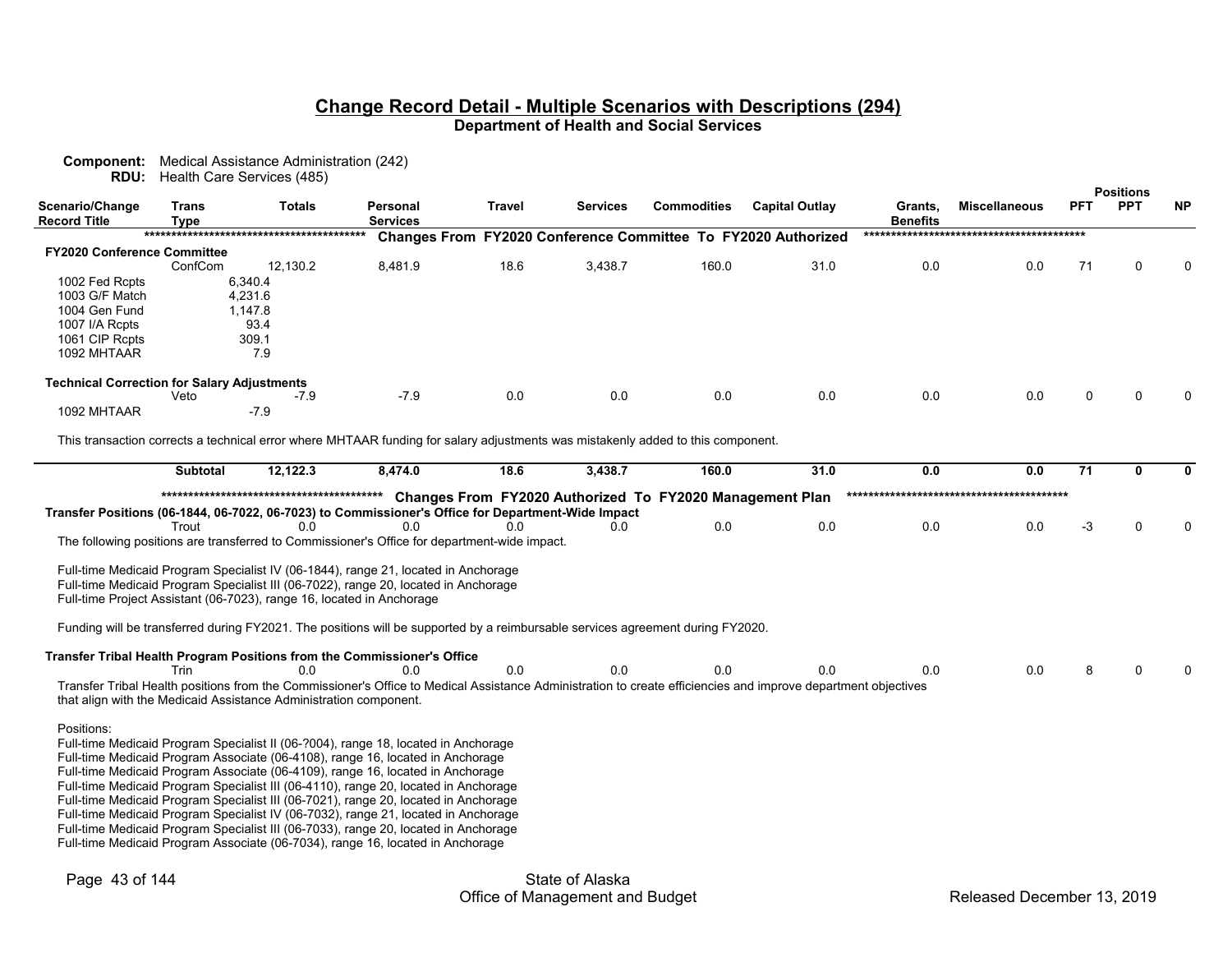| Component:<br>RDU:                                  |                             | Medical Assistance Administration (242)<br>Health Care Services (485)                                                                                   |                                    |               |                 |                                                        |                                                                                                                                                                     |                            |                      |             |                                |              |
|-----------------------------------------------------|-----------------------------|---------------------------------------------------------------------------------------------------------------------------------------------------------|------------------------------------|---------------|-----------------|--------------------------------------------------------|---------------------------------------------------------------------------------------------------------------------------------------------------------------------|----------------------------|----------------------|-------------|--------------------------------|--------------|
| Scenario/Change<br><b>Record Title</b>              | <b>Trans</b><br><b>Type</b> | <b>Totals</b>                                                                                                                                           | <b>Personal</b><br><b>Services</b> | <b>Travel</b> | <b>Services</b> | <b>Commodities</b>                                     | <b>Capital Outlay</b>                                                                                                                                               | Grants.<br><b>Benefits</b> | <b>Miscellaneous</b> | <b>PFT</b>  | <b>Positions</b><br><b>PPT</b> | <b>NP</b>    |
| Align Authority with Anticipated Expenditures       | ШT                          | 0.0                                                                                                                                                     | 562.2                              | 4.9           | $-559.2$        | 0.0                                                    | $-7.9$                                                                                                                                                              | 0.0                        | 0.0                  | $\Omega$    | $\Omega$                       | $\Omega$     |
| sufficient to cover anticipated expenditures.       |                             |                                                                                                                                                         |                                    |               |                 |                                                        | Transfer authority from services and capital outlay to cover anticipated personal services and travel costs. The remaining services and capital outlay authority is |                            |                      |             |                                |              |
|                                                     | <b>Subtotal</b>             | 12,122.3                                                                                                                                                | 9,036.2                            | 23.5          | 2,879.5         | 160.0                                                  | 23.1                                                                                                                                                                | 0.0                        | 0.0                  | 76          | $\mathbf{0}$                   | $\mathbf 0$  |
|                                                     |                             |                                                                                                                                                         |                                    |               |                 | Changes From FY2020 Management Plan To FY2021 Governor |                                                                                                                                                                     |                            |                      |             |                                |              |
| <b>FY2021 Salary and Health Insurance Increases</b> | SalAdj                      | 83.0                                                                                                                                                    | 83.0                               | 0.0           | 0.0             | 0.0                                                    | 0.0                                                                                                                                                                 | 0.0                        | 0.0                  | 0           | $\Omega$                       | $\mathbf{0}$ |
| 1002 Fed Rcpts                                      |                             | 36.8                                                                                                                                                    |                                    |               |                 |                                                        |                                                                                                                                                                     |                            |                      |             |                                |              |
| 1003 G/F Match                                      |                             | 36.9                                                                                                                                                    |                                    |               |                 |                                                        |                                                                                                                                                                     |                            |                      |             |                                |              |
| 1007 I/A Rcpts                                      |                             | 9.3                                                                                                                                                     |                                    |               |                 |                                                        |                                                                                                                                                                     |                            |                      |             |                                |              |
| FY2021 GGU Salary Increases: \$56.5                 |                             |                                                                                                                                                         |                                    |               |                 |                                                        |                                                                                                                                                                     |                            |                      |             |                                |              |
|                                                     |                             | FY2021 increase to GGU Health Insurance from \$1530 to \$1555 per member per month: \$26.5                                                              |                                    |               |                 |                                                        |                                                                                                                                                                     |                            |                      |             |                                |              |
|                                                     |                             |                                                                                                                                                         |                                    |               |                 |                                                        |                                                                                                                                                                     |                            |                      |             |                                |              |
|                                                     | Trin                        | Transfer Tribal Health Positions (06-0615 and 06-?013) from Commissioner's Office for Tribal Health<br>318.4                                            | 318.4                              | 0.0           | 0.0             | 0.0                                                    | 0.0                                                                                                                                                                 | 0.0                        | 0.0                  | 2           | $\Omega$                       | $\Omega$     |
| 1002 Fed Rcpts                                      |                             | 159.2                                                                                                                                                   |                                    |               |                 |                                                        |                                                                                                                                                                     |                            |                      |             |                                |              |
| 1003 G/F Match                                      |                             | 159.2                                                                                                                                                   |                                    |               |                 |                                                        |                                                                                                                                                                     |                            |                      |             |                                |              |
|                                                     |                             | objectives that align with Medicaid Assistance Administration.                                                                                          |                                    |               |                 |                                                        | Transfer two Tribal Health positions from the Commissioner's Office to Medical Assistance Administration to create efficiencies and improve department              |                            |                      |             |                                |              |
| The following positions are transferred:            |                             |                                                                                                                                                         |                                    |               |                 |                                                        |                                                                                                                                                                     |                            |                      |             |                                |              |
|                                                     |                             | Full-time Project Coordinator (06-0615), range 24, located in Juneau<br>Full-time Medicaid Program Specialist IV (06-?013), range 21, located in Juneau |                                    |               |                 |                                                        |                                                                                                                                                                     |                            |                      |             |                                |              |
|                                                     |                             |                                                                                                                                                         |                                    |               |                 |                                                        |                                                                                                                                                                     |                            |                      |             |                                |              |
|                                                     | Trin                        | <b>Transfer from Commissioner's for Tribal Health Support</b><br>960.2                                                                                  | 960.2                              | 0.0           | 0.0             | 0.0                                                    | 0.0                                                                                                                                                                 | 0.0                        | 0.0                  | $\mathbf 0$ | $\mathbf 0$                    | $\mathbf{0}$ |
| 1002 Fed Rcpts<br>1003 G/F Match                    |                             | 480.1<br>480.1                                                                                                                                          |                                    |               |                 |                                                        |                                                                                                                                                                     |                            |                      |             |                                |              |
|                                                     |                             | Transfer authority from the Commissioner's Office to Medical Assistance Administration for Tribal Health support.                                       |                                    |               |                 |                                                        |                                                                                                                                                                     |                            |                      |             |                                |              |
|                                                     |                             |                                                                                                                                                         |                                    |               |                 |                                                        |                                                                                                                                                                     |                            |                      |             |                                |              |
|                                                     | Trout                       | Transfer to Commissioner's Office for Department-Wide Efforts<br>$-404.7$                                                                               | $-404.7$                           | 0.0           | 0.0             | 0.0                                                    | 0.0                                                                                                                                                                 | 0.0                        | 0.0                  | $\Omega$    | $\Omega$                       | $\Omega$     |
| 1002 Fed Rcpts                                      |                             | $-86.1$                                                                                                                                                 |                                    |               |                 |                                                        |                                                                                                                                                                     |                            |                      |             |                                |              |
| 1003 G/F Match                                      |                             | $-86.1$                                                                                                                                                 |                                    |               |                 |                                                        |                                                                                                                                                                     |                            |                      |             |                                |              |
| 1061 CIP Rcpts                                      |                             | $-232.5$                                                                                                                                                |                                    |               |                 |                                                        |                                                                                                                                                                     |                            |                      |             |                                |              |
| Page 44 of 144                                      |                             |                                                                                                                                                         |                                    |               | State of Alaska |                                                        |                                                                                                                                                                     |                            |                      |             |                                |              |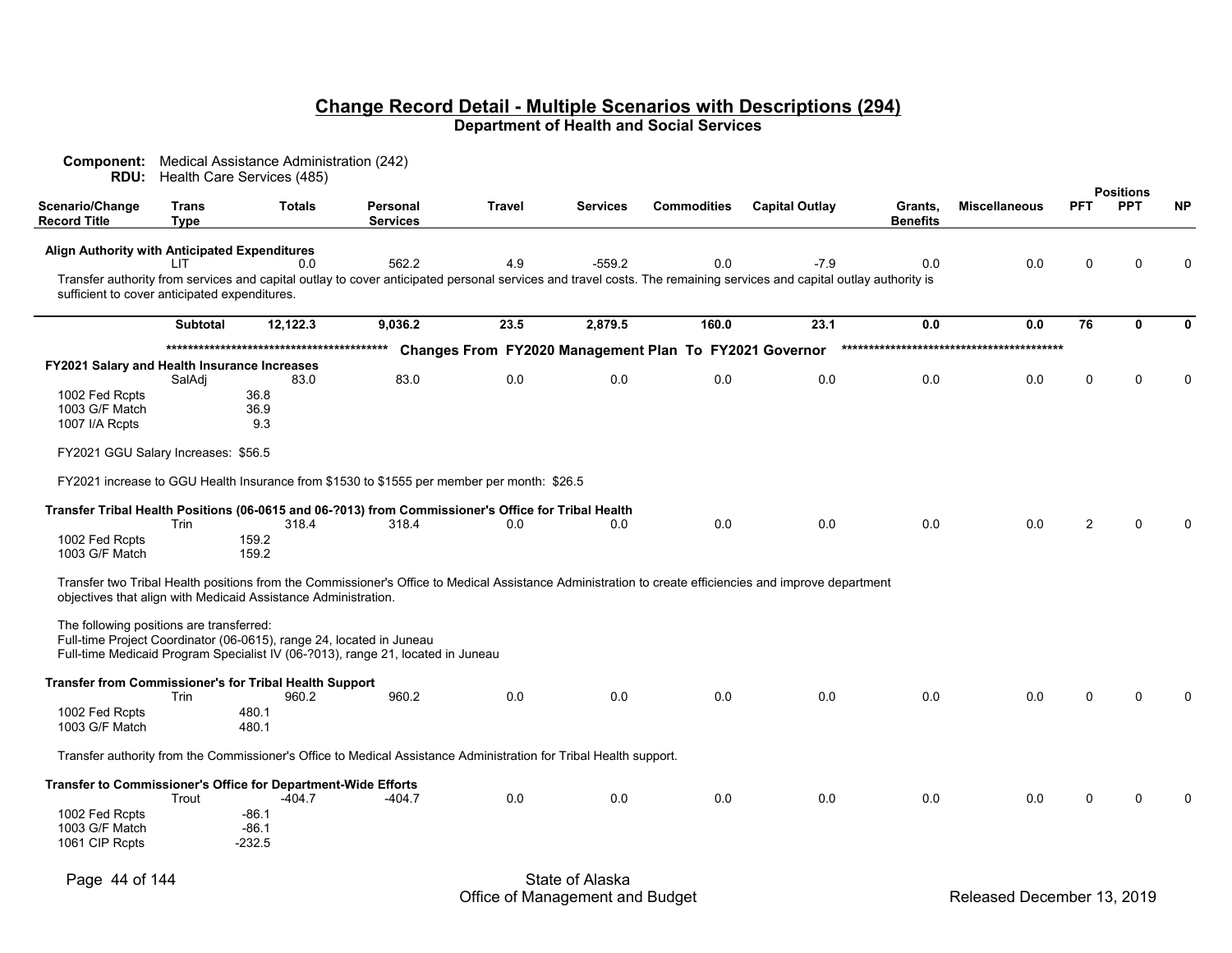| Component:<br>RDU:                              |               | Medical Assistance Administration (242)<br>Health Care Services (485) |                                                                                                                                               |               |                 |                    |                                                                                                                                                                     |                 |                      |            |                                |           |
|-------------------------------------------------|---------------|-----------------------------------------------------------------------|-----------------------------------------------------------------------------------------------------------------------------------------------|---------------|-----------------|--------------------|---------------------------------------------------------------------------------------------------------------------------------------------------------------------|-----------------|----------------------|------------|--------------------------------|-----------|
| Scenario/Change                                 | Trans         | <b>Totals</b>                                                         | <b>Personal</b>                                                                                                                               | <b>Travel</b> | <b>Services</b> | <b>Commodities</b> | <b>Capital Outlay</b>                                                                                                                                               | Grants,         | <b>Miscellaneous</b> | <b>PFT</b> | <b>Positions</b><br><b>PPT</b> | <b>NP</b> |
| <b>Record Title</b>                             | Type          |                                                                       | <b>Services</b>                                                                                                                               |               |                 |                    |                                                                                                                                                                     | <b>Benefits</b> |                      |            |                                |           |
|                                                 |               |                                                                       | Transfer from Medical Assistance Administration to Commissioner's Office for department-wide to support efforts with department-wide impacts. |               |                 |                    |                                                                                                                                                                     |                 |                      |            |                                |           |
|                                                 |               |                                                                       | Transfer Office Assistant II (06-1982) from Residential Licensing for Efficiency                                                              |               |                 |                    |                                                                                                                                                                     |                 |                      |            |                                |           |
|                                                 | Trin          | 81.0                                                                  | 81.0                                                                                                                                          | 0.0           | 0.0             | 0.0                | 0.0                                                                                                                                                                 | 0.0             | 0.0                  |            |                                |           |
| 1002 Fed Rcpts<br>1003 G/F Match                |               | 40.5<br>40.5                                                          |                                                                                                                                               |               |                 |                    |                                                                                                                                                                     |                 |                      |            |                                |           |
| efficiencies and improve department objectives. |               |                                                                       |                                                                                                                                               |               |                 |                    | Transfer a full-time Office Assistant II (06-1982), range 10, located in Anchorage, from Residential Licensing to Medical Assistance Administration to create       |                 |                      |            |                                |           |
|                                                 | Trin          | 88.7                                                                  | Transfer Administrative Assistant II (06-7024) from Health Facilities Licensing and Certification for Efficiency<br>88.7                      | 0.0           | 0.0             | 0.0                | 0.0                                                                                                                                                                 | 0.0             | 0.0                  |            |                                |           |
| 1002 Fed Rcpts<br>1003 G/F Match                |               | 44.3<br>44.4                                                          |                                                                                                                                               |               |                 |                    |                                                                                                                                                                     |                 |                      |            |                                |           |
|                                                 |               |                                                                       | Administration to create efficiencies and improve department objectives.                                                                      |               |                 |                    | Transfer a full-time Administrative Assistant II (06-7024), range 14, located in Anchorage from Health Facilities Licensing and Certification to Medical Assistance |                 |                      |            |                                |           |
| Align Authority with Anticipated Expenditures   |               |                                                                       |                                                                                                                                               |               |                 |                    |                                                                                                                                                                     |                 |                      |            |                                |           |
| expenditures.                                   | דו ו          | 0.0                                                                   | $-315.3$                                                                                                                                      | 0.0           | 315.3           | 0.0                | 0.0<br>Transfer authority from personal services to cover anticipated services costs. The remaining personal services authority is sufficient to cover anticipated  | 0.0             | 0.0                  | U          |                                |           |
|                                                 | <b>Totals</b> | 13,248.9                                                              | 9,847.5                                                                                                                                       | 23.5          | 3,194.8         | 160.0              | 23.1                                                                                                                                                                | 0.0             | 0.0                  | 80         |                                |           |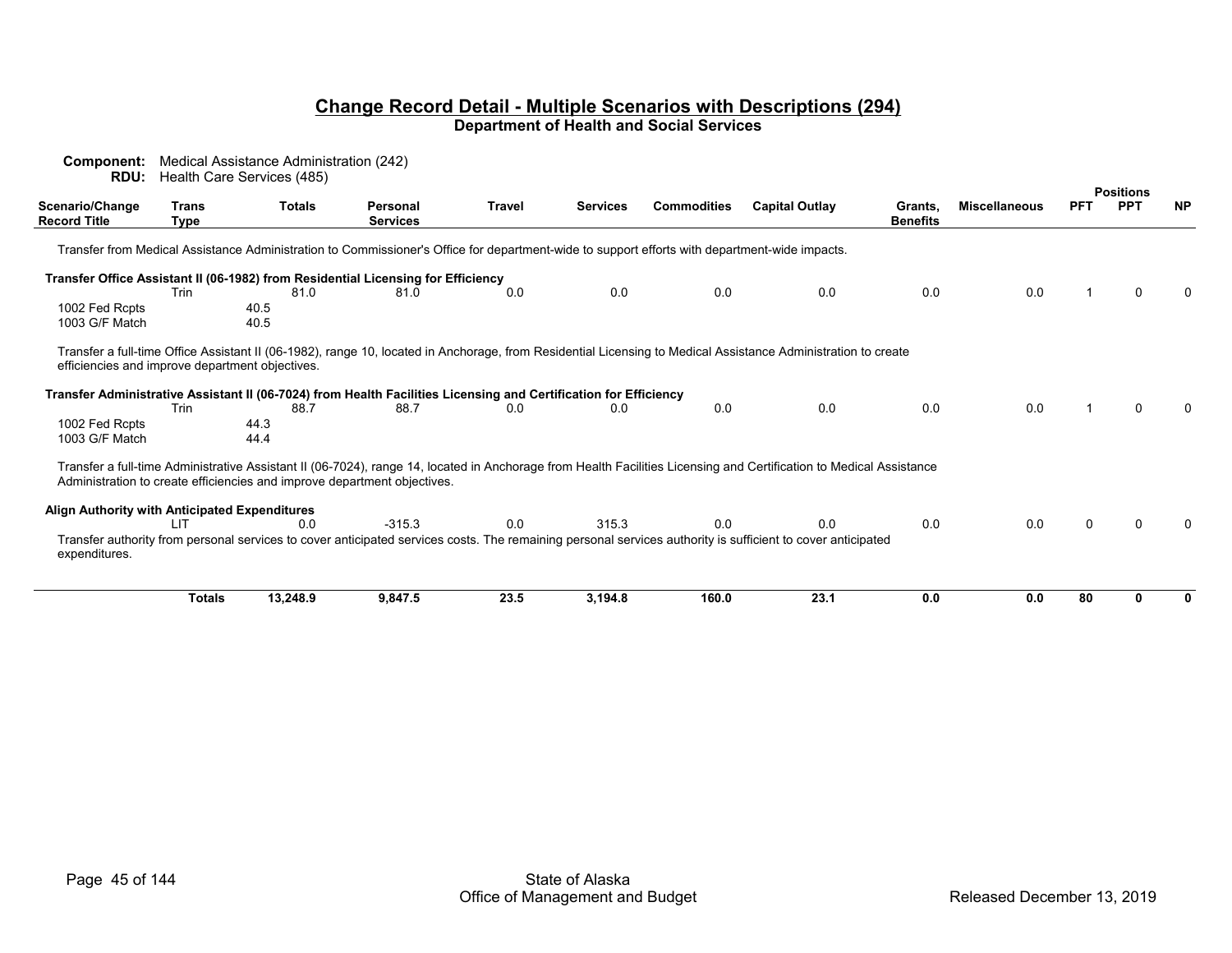| RDU:                                          | Juvenile Justice (319) | <b>Component:</b> McLaughlin Youth Center (264)                                                  |                             |               |          |                                                          |                                                                                                                                                                  |                                  |                      |             |                                |           |
|-----------------------------------------------|------------------------|--------------------------------------------------------------------------------------------------|-----------------------------|---------------|----------|----------------------------------------------------------|------------------------------------------------------------------------------------------------------------------------------------------------------------------|----------------------------------|----------------------|-------------|--------------------------------|-----------|
| Scenario/Change<br>Record Title               | Trans<br>Tvpe          | <b>Totals</b>                                                                                    | Personal<br><b>Services</b> | <b>Travel</b> | Services | <b>Commodities</b>                                       | <b>Capital Outlay</b>                                                                                                                                            | Grants,<br><b>Benefits</b>       | <b>Miscellaneous</b> | <b>PFT</b>  | <b>Positions</b><br><b>PPT</b> | <b>NP</b> |
|                                               |                        |                                                                                                  |                             |               |          |                                                          | Changes From FY2020 Conference Committee To FY2020 Authorized                                                                                                    |                                  |                      |             |                                |           |
| <b>FY2020 Conference Committee</b>            | ConfCom                | 18,569.6                                                                                         | 16,292.4                    | 3.1           | 1,400.0  | 747.7                                                    | 0.0                                                                                                                                                              | 126.4                            | 0.0                  | 156         | $\Omega$                       |           |
| 1002 Fed Rcpts                                |                        | 20.0                                                                                             |                             |               |          |                                                          |                                                                                                                                                                  |                                  |                      |             |                                |           |
| 1004 Gen Fund                                 |                        | 17,139.1                                                                                         |                             |               |          |                                                          |                                                                                                                                                                  |                                  |                      |             |                                |           |
| 1007 I/A Rcpts                                |                        | 589.2                                                                                            |                             |               |          |                                                          |                                                                                                                                                                  |                                  |                      |             |                                |           |
| 1037 GF/MH                                    |                        | 767.9                                                                                            |                             |               |          |                                                          |                                                                                                                                                                  |                                  |                      |             |                                |           |
| 1108 Stat Desig                               |                        | 53.4                                                                                             |                             |               |          |                                                          |                                                                                                                                                                  |                                  |                      |             |                                |           |
|                                               | <b>Subtotal</b>        | 18,569.6                                                                                         | 16,292.4                    | 3.1           | 1,400.0  | 747.7                                                    | 0.0                                                                                                                                                              | 126.4                            | 0.0                  | 156         | 0                              |           |
|                                               |                        |                                                                                                  |                             |               |          | Changes From FY2020 Authorized To FY2020 Management Plan |                                                                                                                                                                  |                                  |                      |             |                                |           |
|                                               |                        | Transfer National School Lunch Program from Johnson Youth Center                                 |                             |               |          |                                                          |                                                                                                                                                                  |                                  |                      |             |                                |           |
|                                               | Trin                   | 41.7                                                                                             | 0.0                         | 0.0           | 0.0      | 41.7                                                     | 0.0                                                                                                                                                              | 0.0                              | 0.0                  | $\Omega$    | U                              |           |
| 1007 I/A Rcpts                                |                        | 41.7                                                                                             |                             |               |          |                                                          |                                                                                                                                                                  |                                  |                      |             |                                |           |
|                                               |                        | Transfer from Johnson Youth Center to McLaughlin Youth Center for National School Lunch Program. |                             |               |          |                                                          |                                                                                                                                                                  |                                  |                      |             |                                |           |
| Align Authority with Anticipated Expenditures |                        |                                                                                                  |                             |               |          |                                                          |                                                                                                                                                                  |                                  |                      |             |                                |           |
|                                               | l IT                   | 0.0                                                                                              | $-293.2$                    | 0.0           | 178.5    | 114.7                                                    | 0.0                                                                                                                                                              | 0.0                              | 0.0                  | $\Omega$    | $\Omega$                       |           |
| anticipated expenditures.                     |                        |                                                                                                  |                             |               |          |                                                          | Transfer authority from personal services to cover anticipated services and commodities costs. The remaining personal services authority is sufficient to cover  |                                  |                      |             |                                |           |
|                                               | <b>Subtotal</b>        | 18,611.3                                                                                         | 15,999.2                    | 3.1           | 1,578.5  | 904.1                                                    | 0.0                                                                                                                                                              | 126.4                            | 0.0                  | 156         | $\mathbf{0}$                   |           |
|                                               |                        |                                                                                                  |                             |               |          | Changes From FY2020 Management Plan To FY2021 Governor   |                                                                                                                                                                  | ******************************** | *********            |             |                                |           |
| FY2021 Salary and Health Insurance Increases  |                        |                                                                                                  |                             |               |          |                                                          |                                                                                                                                                                  |                                  |                      |             |                                |           |
|                                               | SalAdi                 | 218.6                                                                                            | 218.6                       | 0.0           | 0.0      | 0.0                                                      | 0.0                                                                                                                                                              | 0.0                              | 0.0                  | $\mathbf 0$ | $\Omega$                       |           |
| 1004 Gen Fund                                 |                        | 207.6                                                                                            |                             |               |          |                                                          |                                                                                                                                                                  |                                  |                      |             |                                |           |
| 1007 I/A Rcpts                                |                        | 2.4                                                                                              |                             |               |          |                                                          |                                                                                                                                                                  |                                  |                      |             |                                |           |
| 1037 GF/MH                                    |                        | 8.6                                                                                              |                             |               |          |                                                          |                                                                                                                                                                  |                                  |                      |             |                                |           |
|                                               |                        | FY2021 increase to LTC Health Insurance from \$1530 to \$1555 per member per month: \$25.1       |                             |               |          |                                                          |                                                                                                                                                                  |                                  |                      |             |                                |           |
| FY2021 GGU Salary Increases: \$132.4          |                        |                                                                                                  |                             |               |          |                                                          |                                                                                                                                                                  |                                  |                      |             |                                |           |
|                                               |                        | FY2021 increase to GGU Health Insurance from \$1530 to \$1555 per member per month: \$61.1       |                             |               |          |                                                          |                                                                                                                                                                  |                                  |                      |             |                                |           |
| Align Authority with Anticipated Expenditures |                        |                                                                                                  |                             |               |          |                                                          |                                                                                                                                                                  |                                  |                      |             |                                |           |
|                                               | LIT                    | 0.0                                                                                              | 168.0                       | 0.0           | $-147.9$ | -20.1                                                    | 0.0                                                                                                                                                              | 0.0                              | 0.0                  | 0           | 0                              |           |
| cover anticipated expenditures.               |                        |                                                                                                  |                             |               |          |                                                          | Transfer authority from services and commodities to cover anticipated personal services costs. The remaining services and commodities authority is sufficient to |                                  |                      |             |                                |           |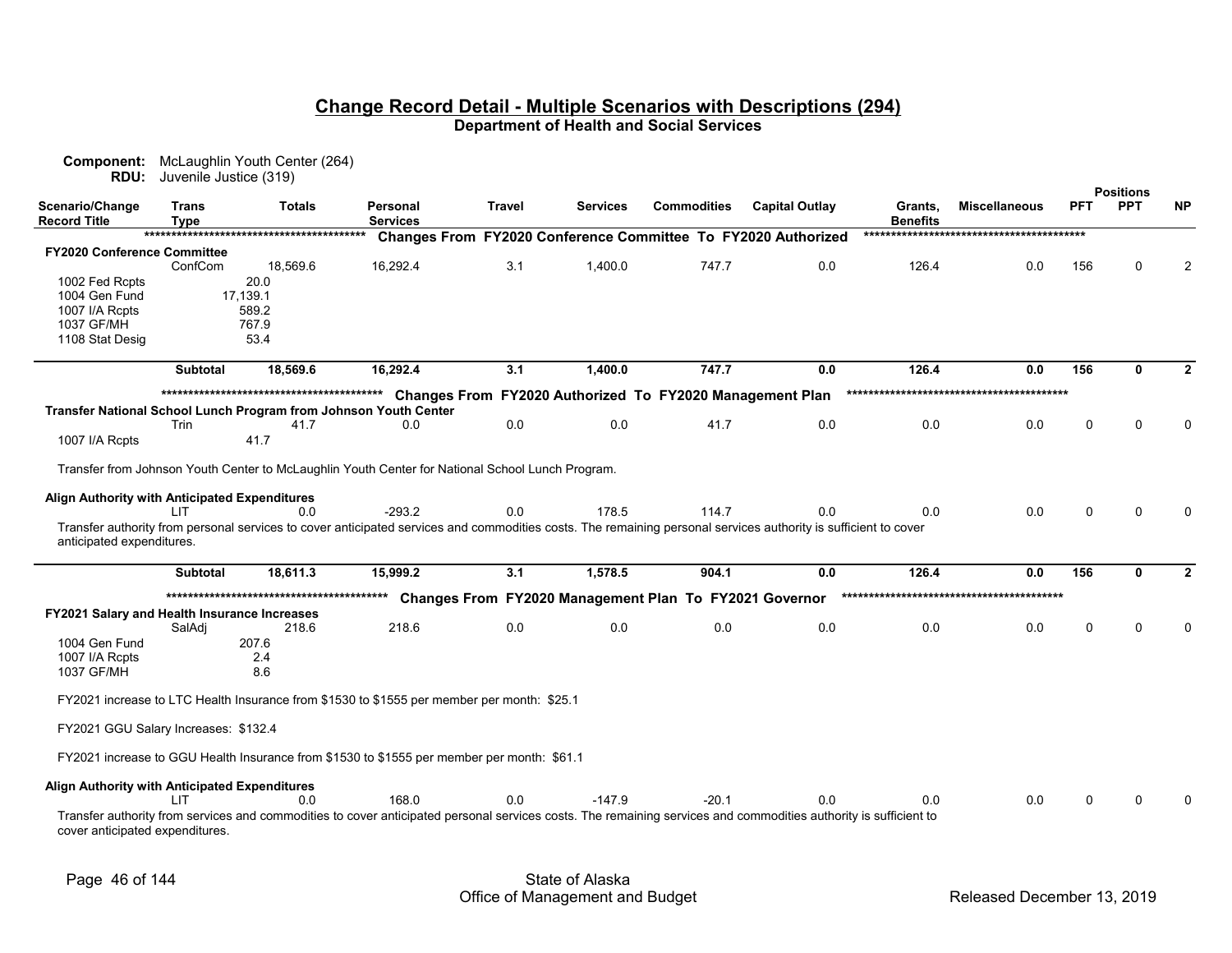| Component:<br>RDU:                     | Juvenile Justice (319) | McLaughlin Youth Center (264) |                             |        |                 |                    |                       |                            |                      |            |                                |           |
|----------------------------------------|------------------------|-------------------------------|-----------------------------|--------|-----------------|--------------------|-----------------------|----------------------------|----------------------|------------|--------------------------------|-----------|
| Scenario/Change<br><b>Record Title</b> | Trans<br>Type          | <b>Totals</b>                 | Personal<br><b>Services</b> | Travel | <b>Services</b> | <b>Commodities</b> | <b>Capital Outlay</b> | Grants.<br><b>Benefits</b> | <b>Miscellaneous</b> | <b>PF1</b> | <b>Positions</b><br><b>PPT</b> | <b>NP</b> |
|                                        | Totals                 | 18,829.9                      | 16,385.8                    | 3.1    | ,430.6          | 884.0              | 0.0                   | 126.4                      | 0.0                  | 156        |                                |           |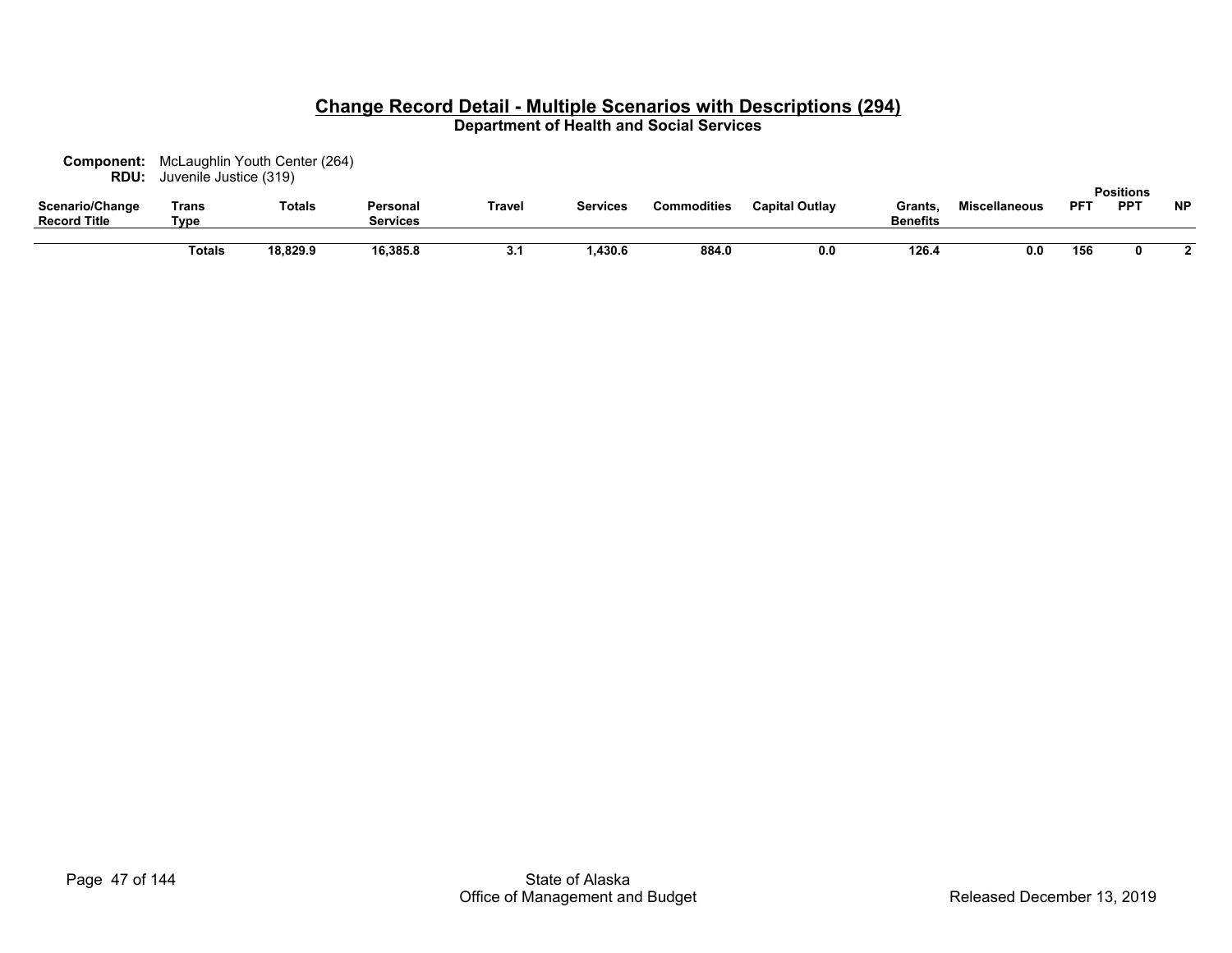| RDU:                                          | Juvenile Justice (319) | <b>Component:</b> Mat-Su Youth Facility (2339) |                                                                                                                                                                         |               |                 |                                                        |                                                               |                            |                      |              |                                |                |
|-----------------------------------------------|------------------------|------------------------------------------------|-------------------------------------------------------------------------------------------------------------------------------------------------------------------------|---------------|-----------------|--------------------------------------------------------|---------------------------------------------------------------|----------------------------|----------------------|--------------|--------------------------------|----------------|
| Scenario/Change<br><b>Record Title</b>        | Trans<br>Type          | <b>Totals</b>                                  | Personal<br><b>Services</b>                                                                                                                                             | <b>Travel</b> | <b>Services</b> | <b>Commodities</b>                                     | <b>Capital Outlay</b>                                         | Grants.<br><b>Benefits</b> | <b>Miscellaneous</b> | <b>PFT</b>   | <b>Positions</b><br><b>PPT</b> | <b>NP</b>      |
|                                               |                        |                                                |                                                                                                                                                                         |               |                 |                                                        | Changes From FY2020 Conference Committee To FY2020 Authorized |                            |                      |              |                                |                |
| <b>FY2020 Conference Committee</b>            | ConfCom                | 2,504.2                                        | 2,187.3                                                                                                                                                                 | 3.2           | 177.0           | 126.3                                                  | 0.0                                                           | 10.4                       | 0.0                  | 20           | $\Omega$                       | $\overline{2}$ |
| 1002 Fed Rcpts                                |                        | 10.0                                           |                                                                                                                                                                         |               |                 |                                                        |                                                               |                            |                      |              |                                |                |
| 1004 Gen Fund<br>1007 I/A Rcpts               |                        | 2,449.2<br>45.0                                |                                                                                                                                                                         |               |                 |                                                        |                                                               |                            |                      |              |                                |                |
|                                               | <b>Subtotal</b>        | 2,504.2                                        | 2,187.3                                                                                                                                                                 | 3.2           | 177.0           | 126.3                                                  | 0.0                                                           | 10.4                       | 0.0                  | 20           | 0                              | $\mathbf{2}$   |
|                                               |                        |                                                |                                                                                                                                                                         |               |                 |                                                        |                                                               |                            |                      |              |                                |                |
|                                               |                        |                                                | Transfer National School Lunch Program from Johnson Youth Center                                                                                                        |               |                 |                                                        |                                                               |                            |                      |              |                                |                |
|                                               | Trin                   | 15.0                                           | 0.0                                                                                                                                                                     | 0.0           | 0.0             | 15.0                                                   | 0.0                                                           | 0.0                        | 0.0                  | $\mathbf{0}$ | $\Omega$                       | $\Omega$       |
| 1007 I/A Rcpts                                |                        | 15.0                                           |                                                                                                                                                                         |               |                 |                                                        |                                                               |                            |                      |              |                                |                |
|                                               |                        |                                                | Transfer from Johnson Youth Center to Mat-Su Youth Facility for National School Lunch Program.                                                                          |               |                 |                                                        |                                                               |                            |                      |              |                                |                |
| Align Authority with Anticipated Expenditures |                        |                                                |                                                                                                                                                                         |               |                 |                                                        |                                                               |                            |                      |              |                                |                |
|                                               |                        | 0.0                                            | 14.4                                                                                                                                                                    | 0.0           | $-14.4$         | 0.0                                                    | 0.0                                                           | 0.0                        | 0.0                  | $\mathbf{0}$ | $\Omega$                       | n              |
|                                               |                        |                                                | Transfer authority from services to cover anticipated personal services costs. The remaining services authority is sufficient to cover anticipated expenditures.        |               |                 |                                                        |                                                               |                            |                      |              |                                |                |
|                                               | <b>Subtotal</b>        | 2,519.2                                        | 2,201.7                                                                                                                                                                 | 3.2           | 162.6           | 141.3                                                  | 0.0                                                           | 10.4                       | 0.0                  | 20           | $\Omega$                       | $\mathbf{2}$   |
|                                               |                        |                                                |                                                                                                                                                                         |               |                 | Changes From FY2020 Management Plan To FY2021 Governor |                                                               |                            |                      |              |                                |                |
| FY2021 Salary and Health Insurance Increases  |                        |                                                |                                                                                                                                                                         |               |                 |                                                        |                                                               |                            |                      |              |                                |                |
| 1004 Gen Fund                                 | SalAdi                 | 34.0<br>34.0                                   | 34.0                                                                                                                                                                    | 0.0           | 0.0             | 0.0                                                    | 0.0                                                           | 0.0                        | 0.0                  | $\Omega$     | $\mathbf{0}$                   | $\Omega$       |
|                                               |                        |                                                | FY2021 increase to LTC Health Insurance from \$1530 to \$1555 per member per month: \$5.6                                                                               |               |                 |                                                        |                                                               |                            |                      |              |                                |                |
| FY2021 GGU Salary Increases: \$19.5           |                        |                                                |                                                                                                                                                                         |               |                 |                                                        |                                                               |                            |                      |              |                                |                |
|                                               |                        |                                                | FY2021 increase to GGU Health Insurance from \$1530 to \$1555 per member per month: \$8.9                                                                               |               |                 |                                                        |                                                               |                            |                      |              |                                |                |
| Align Authority with Anticipated Expenditures |                        |                                                |                                                                                                                                                                         |               |                 |                                                        |                                                               |                            |                      |              |                                |                |
|                                               | ШT                     | 0.0                                            | 5.9<br>Transfer authority from services to cover anticipated personal services costs. The remaining services authority is sufficient to cover anticipated expenditures. | 0.0           | $-5.9$          | 0.0                                                    | 0.0                                                           | 0.0                        | 0.0                  | $\mathbf{0}$ | $\Omega$                       | <sup>0</sup>   |
|                                               |                        |                                                |                                                                                                                                                                         |               |                 |                                                        |                                                               |                            |                      |              |                                |                |
|                                               | <b>Totals</b>          | 2,553.2                                        | 2,241.6                                                                                                                                                                 | 3.2           | 156.7           | 141.3                                                  | 0.0                                                           | 10.4                       | 0.0                  | 20           | $\bf{0}$                       | $\mathbf{2}$   |
|                                               |                        |                                                |                                                                                                                                                                         |               |                 |                                                        |                                                               |                            |                      |              |                                |                |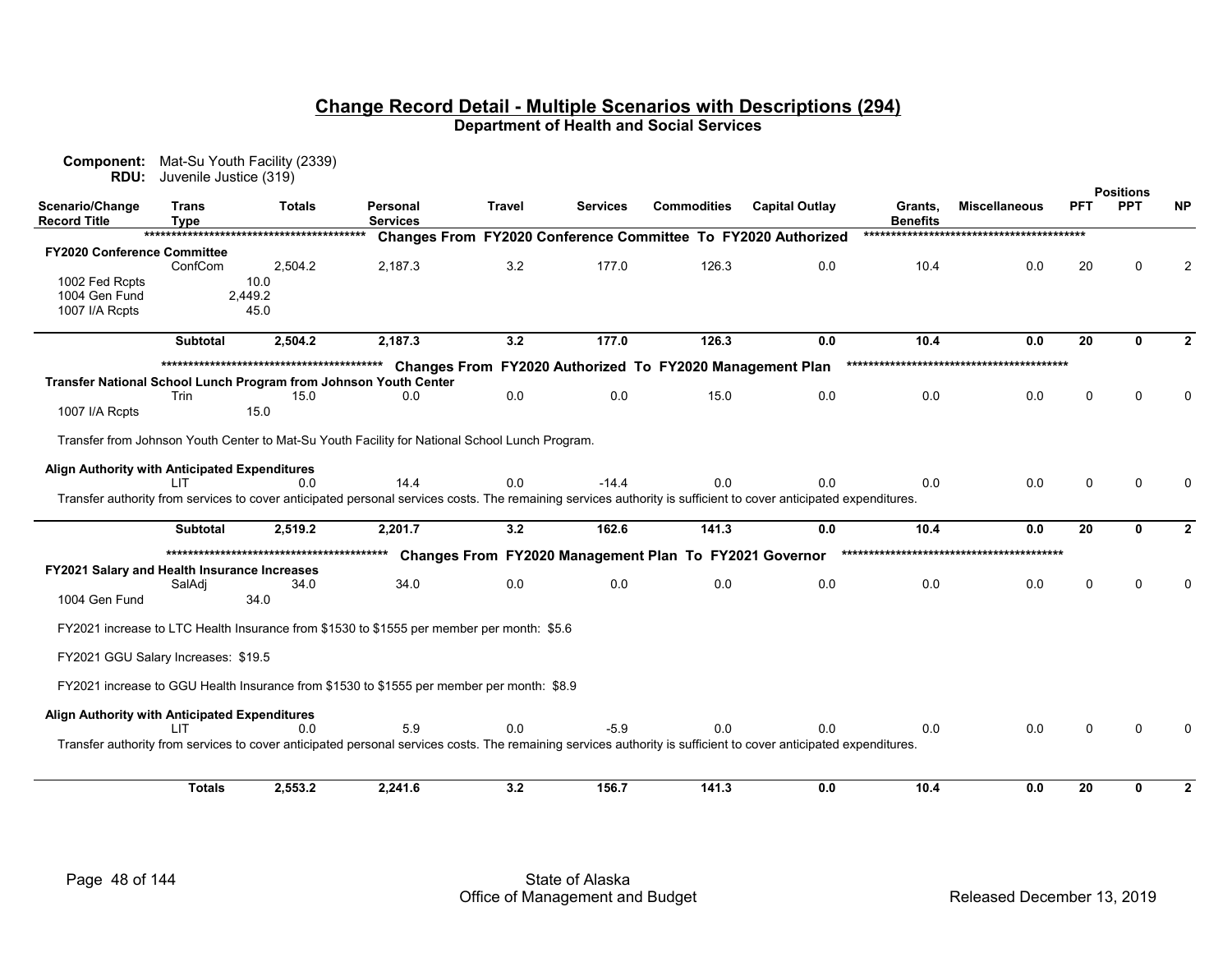| Component:                                    |                        | Kenai Peninsula Youth Facility (2646) |                                                                                                                                                             |        |                 |                                                          |                                                               |                 |                      |             |                                |                |
|-----------------------------------------------|------------------------|---------------------------------------|-------------------------------------------------------------------------------------------------------------------------------------------------------------|--------|-----------------|----------------------------------------------------------|---------------------------------------------------------------|-----------------|----------------------|-------------|--------------------------------|----------------|
| RDU:                                          | Juvenile Justice (319) |                                       |                                                                                                                                                             |        |                 |                                                          |                                                               |                 |                      |             |                                |                |
| Scenario/Change                               | <b>Trans</b>           | <b>Totals</b>                         | Personal                                                                                                                                                    | Travel | <b>Services</b> | <b>Commodities</b>                                       | <b>Capital Outlay</b>                                         | Grants.         | <b>Miscellaneous</b> | <b>PFT</b>  | <b>Positions</b><br><b>PPT</b> | <b>NP</b>      |
| <b>Record Title</b>                           | <b>Type</b>            |                                       | <b>Services</b>                                                                                                                                             |        |                 |                                                          |                                                               | <b>Benefits</b> |                      |             |                                |                |
|                                               |                        |                                       |                                                                                                                                                             |        |                 |                                                          | Changes From FY2020 Conference Committee To FY2020 Authorized |                 |                      |             |                                |                |
| <b>FY2020 Conference Committee</b>            |                        |                                       |                                                                                                                                                             |        |                 |                                                          |                                                               |                 |                      |             |                                |                |
|                                               | ConfCom                | 2,211.3                               | 1,889.6                                                                                                                                                     | 13.8   | 164.0           | 136.1                                                    | 0.0                                                           | 7.8             | 0.0                  | 17          |                                | $\overline{2}$ |
| 1002 Fed Rcpts                                |                        | 10.0                                  |                                                                                                                                                             |        |                 |                                                          |                                                               |                 |                      |             |                                |                |
| 1004 Gen Fund                                 |                        | 2,171.3                               |                                                                                                                                                             |        |                 |                                                          |                                                               |                 |                      |             |                                |                |
| 1007 I/A Rcpts                                |                        | 30.0                                  |                                                                                                                                                             |        |                 |                                                          |                                                               |                 |                      |             |                                |                |
|                                               | <b>Subtotal</b>        | 2,211.3                               | 1,889.6                                                                                                                                                     | 13.8   | 164.0           | 136.1                                                    | 0.0                                                           | 7.8             | 0.0                  | 17          |                                | $\mathbf{2}$   |
|                                               |                        |                                       |                                                                                                                                                             |        |                 | Changes From FY2020 Authorized To FY2020 Management Plan |                                                               |                 |                      |             |                                |                |
| Align Authority with Anticipated Expenditures |                        |                                       |                                                                                                                                                             |        |                 |                                                          |                                                               |                 |                      |             |                                |                |
|                                               | LIT                    | 0.0                                   | $-77.6$                                                                                                                                                     | 0.0    | 77.6            | 0.0                                                      | 0.0                                                           | 0.0             | 0.0                  | $\mathbf 0$ | $\Omega$                       | 0              |
|                                               |                        |                                       | Transfer authority from personal services to cover anticipated services costs. The remaining personal services authority is sufficient to cover anticipated |        |                 |                                                          |                                                               |                 |                      |             |                                |                |
| expenditures.                                 |                        |                                       |                                                                                                                                                             |        |                 |                                                          |                                                               |                 |                      |             |                                |                |
|                                               | <b>Subtotal</b>        | 2,211.3                               | 1.812.0                                                                                                                                                     | 13.8   | 241.6           | 136.1                                                    | 0.0                                                           | 7.8             | 0.0                  | 17          |                                | $\mathbf{2}$   |
|                                               |                        |                                       |                                                                                                                                                             |        |                 | Changes From FY2020 Management Plan To FY2021 Governor   |                                                               |                 |                      |             |                                |                |
| FY2021 Salary and Health Insurance Increases  |                        |                                       |                                                                                                                                                             |        |                 |                                                          |                                                               |                 |                      |             |                                |                |
|                                               | SalAdi                 | 22.8                                  | 22.8                                                                                                                                                        | 0.0    | 0.0             | 0.0                                                      | 0.0                                                           | 0.0             | 0.0                  | $\Omega$    | $\Omega$                       | $\Omega$       |
| 1004 Gen Fund                                 |                        | 22.8                                  |                                                                                                                                                             |        |                 |                                                          |                                                               |                 |                      |             |                                |                |
|                                               |                        |                                       | FY2021 increase to LTC Health Insurance from \$1530 to \$1555 per member per month: \$0.5                                                                   |        |                 |                                                          |                                                               |                 |                      |             |                                |                |
| FY2021 GGU Salary Increases: \$15.2           |                        |                                       |                                                                                                                                                             |        |                 |                                                          |                                                               |                 |                      |             |                                |                |
|                                               |                        |                                       |                                                                                                                                                             |        |                 |                                                          |                                                               |                 |                      |             |                                |                |
|                                               |                        |                                       | FY2021 increase to GGU Health Insurance from \$1530 to \$1555 per member per month: \$7.1                                                                   |        |                 |                                                          |                                                               |                 |                      |             |                                |                |
|                                               | <b>Totals</b>          | 2,234.1                               | 1,834.8                                                                                                                                                     | 13.8   | 241.6           | 136.1                                                    | 0.0                                                           | 7.8             | 0.0                  | 17          |                                | $\mathbf{2}$   |
|                                               |                        |                                       |                                                                                                                                                             |        |                 |                                                          |                                                               |                 |                      |             |                                |                |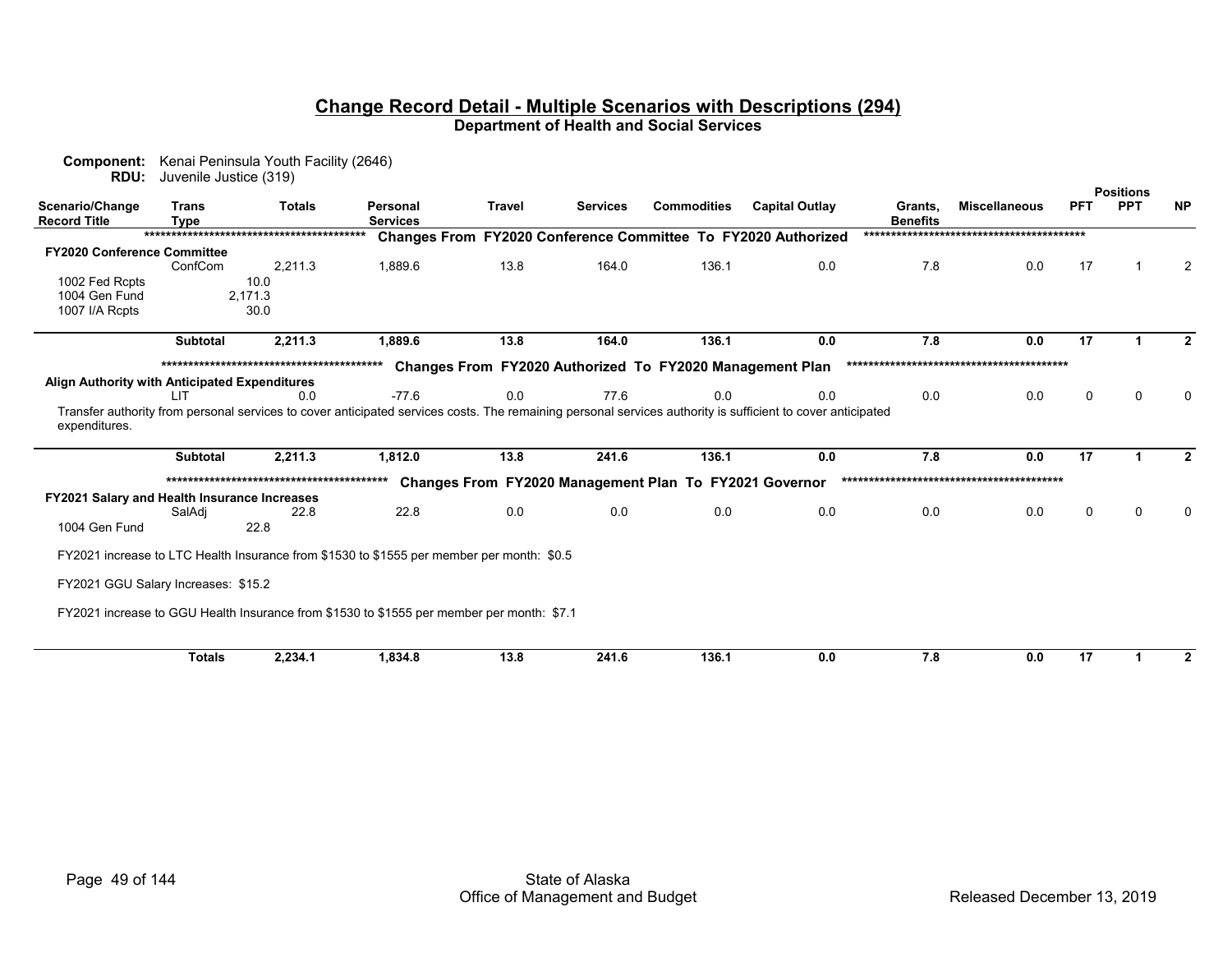| Component:<br>RDU:                            | Fairbanks Youth Facility (265)<br>Juvenile Justice (319) |               |                                                                                                                                                                  |               |                 |                                                          |                                                               |                            |                      |          |                  |                |
|-----------------------------------------------|----------------------------------------------------------|---------------|------------------------------------------------------------------------------------------------------------------------------------------------------------------|---------------|-----------------|----------------------------------------------------------|---------------------------------------------------------------|----------------------------|----------------------|----------|------------------|----------------|
|                                               |                                                          |               |                                                                                                                                                                  |               |                 |                                                          |                                                               |                            |                      |          | <b>Positions</b> |                |
| Scenario/Change<br><b>Record Title</b>        | <b>Trans</b><br><b>Type</b>                              | <b>Totals</b> | Personal<br><b>Services</b>                                                                                                                                      | <b>Travel</b> | <b>Services</b> | <b>Commodities</b>                                       | <b>Capital Outlay</b>                                         | Grants.<br><b>Benefits</b> | <b>Miscellaneous</b> | PFT      | <b>PPT</b>       | <b>NP</b>      |
|                                               |                                                          |               |                                                                                                                                                                  |               |                 |                                                          | Changes From FY2020 Conference Committee To FY2020 Authorized |                            |                      |          |                  |                |
| <b>FY2020 Conference Committee</b>            |                                                          |               |                                                                                                                                                                  |               |                 |                                                          |                                                               |                            |                      |          |                  |                |
|                                               | ConfCom                                                  | 5,017.9       | 4,150.5                                                                                                                                                          | 4.6           | 461.0           | 376.0                                                    | 0.0                                                           | 25.8                       | 0.0                  | 39       | $\Omega$         | $\overline{2}$ |
| 1002 Fed Rcpts                                |                                                          | 10.0          |                                                                                                                                                                  |               |                 |                                                          |                                                               |                            |                      |          |                  |                |
| 1004 Gen Fund                                 | 4,812.2                                                  |               |                                                                                                                                                                  |               |                 |                                                          |                                                               |                            |                      |          |                  |                |
| 1007 I/A Rcpts                                |                                                          | 74.8          |                                                                                                                                                                  |               |                 |                                                          |                                                               |                            |                      |          |                  |                |
| 1037 GF/MH                                    |                                                          | 120.9         |                                                                                                                                                                  |               |                 |                                                          |                                                               |                            |                      |          |                  |                |
|                                               | <b>Subtotal</b>                                          | 5,017.9       | 4,150.5                                                                                                                                                          | 4.6           | 461.0           | 376.0                                                    | 0.0                                                           | 25.8                       | 0.0                  | 39       | O.               | $\overline{2}$ |
|                                               |                                                          |               |                                                                                                                                                                  |               |                 | Changes From FY2020 Authorized To FY2020 Management Plan |                                                               |                            |                      |          |                  |                |
| Align Authority with Anticipated Expenditures |                                                          |               |                                                                                                                                                                  |               |                 |                                                          |                                                               |                            |                      |          |                  |                |
|                                               | LIT.                                                     | 0.0           | $-209.6$                                                                                                                                                         | 0.0           | 209.6           | 0.0                                                      | 0.0                                                           | 0.0                        | 0.0                  | 0        | $\Omega$         | 0              |
|                                               |                                                          |               | Transfer authority from personal services to cover anticipated services costs. The remaining personal services authority is sufficient to cover anticipated      |               |                 |                                                          |                                                               |                            |                      |          |                  |                |
| expenditures.                                 |                                                          |               |                                                                                                                                                                  |               |                 |                                                          |                                                               |                            |                      |          |                  |                |
|                                               |                                                          |               |                                                                                                                                                                  |               |                 |                                                          |                                                               |                            |                      |          |                  |                |
|                                               | <b>Subtotal</b>                                          | 5.017.9       | 3,940.9                                                                                                                                                          | 4.6           | 670.6           | 376.0                                                    | 0.0                                                           | 25.8                       | 0.0                  | 39       | $\bf{0}$         | $\overline{2}$ |
|                                               |                                                          |               |                                                                                                                                                                  |               |                 | Changes From FY2020 Management Plan To FY2021 Governor   |                                                               |                            |                      |          |                  |                |
| FY2021 Salary and Health Insurance Increases  |                                                          |               |                                                                                                                                                                  |               |                 |                                                          |                                                               |                            |                      |          |                  |                |
|                                               | SalAdi                                                   | 48.5          | 48.5                                                                                                                                                             | 0.0           | 0.0             | 0.0                                                      | 0.0                                                           | 0.0                        | 0.0                  | $\Omega$ | $\Omega$         | $\Omega$       |
| 1004 Gen Fund                                 |                                                          | 46.9          |                                                                                                                                                                  |               |                 |                                                          |                                                               |                            |                      |          |                  |                |
| 1037 GF/MH                                    |                                                          | 1.6           |                                                                                                                                                                  |               |                 |                                                          |                                                               |                            |                      |          |                  |                |
|                                               |                                                          |               |                                                                                                                                                                  |               |                 |                                                          |                                                               |                            |                      |          |                  |                |
|                                               |                                                          |               | FY2021 increase to LTC Health Insurance from \$1530 to \$1555 per member per month: \$2.6                                                                        |               |                 |                                                          |                                                               |                            |                      |          |                  |                |
|                                               | FY2021 GGU Salary Increases: \$31.1                      |               |                                                                                                                                                                  |               |                 |                                                          |                                                               |                            |                      |          |                  |                |
|                                               |                                                          |               | FY2021 increase to GGU Health Insurance from \$1530 to \$1555 per member per month: \$14.8                                                                       |               |                 |                                                          |                                                               |                            |                      |          |                  |                |
|                                               |                                                          |               |                                                                                                                                                                  |               |                 |                                                          |                                                               |                            |                      |          |                  |                |
| Align Authority with Anticipated Expenditures |                                                          |               |                                                                                                                                                                  |               |                 |                                                          |                                                               |                            |                      |          |                  |                |
|                                               | LIT                                                      | 0.0           | 38.3                                                                                                                                                             | 0.0           | $-38.3$         | 0.0                                                      | 0.0                                                           | 0.0                        | 0.0                  | 0        | $\Omega$         | $\Omega$       |
|                                               |                                                          |               | Transfer authority from services to cover anticipated personal services costs. The remaining services authority is sufficient to cover anticipated expenditures. |               |                 |                                                          |                                                               |                            |                      |          |                  |                |
|                                               | <b>Totals</b>                                            | 5,066.4       | 4,027.7                                                                                                                                                          | 4.6           | 632.3           | 376.0                                                    | 0.0                                                           | 25.8                       | 0.0                  | 39       | $\mathbf{0}$     | $\mathbf{2}$   |
|                                               |                                                          |               |                                                                                                                                                                  |               |                 |                                                          |                                                               |                            |                      |          |                  |                |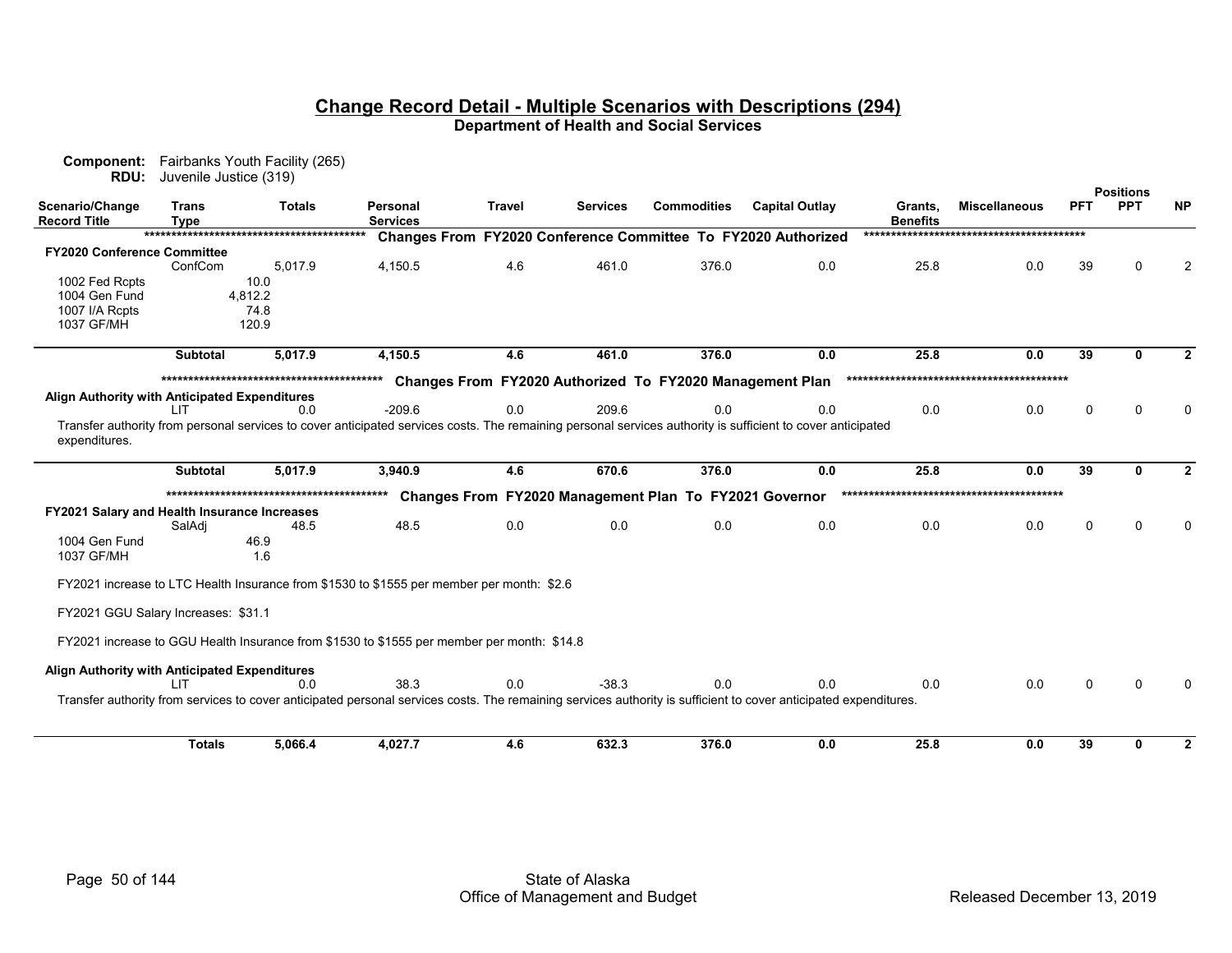| Component:<br>RDU:                            | Bethel Youth Facility (268)<br>Juvenile Justice (319) |               |                                                                                                                                                                  |               |                 |                                                          |                                                                      |                            |                      |            |                                |           |
|-----------------------------------------------|-------------------------------------------------------|---------------|------------------------------------------------------------------------------------------------------------------------------------------------------------------|---------------|-----------------|----------------------------------------------------------|----------------------------------------------------------------------|----------------------------|----------------------|------------|--------------------------------|-----------|
| Scenario/Change<br><b>Record Title</b>        | <b>Trans</b><br><b>Type</b>                           | <b>Totals</b> | Personal<br><b>Services</b>                                                                                                                                      | <b>Travel</b> | <b>Services</b> | <b>Commodities</b>                                       | <b>Capital Outlay</b>                                                | Grants,<br><b>Benefits</b> | <b>Miscellaneous</b> | <b>PFT</b> | <b>Positions</b><br><b>PPT</b> | <b>NP</b> |
|                                               |                                                       |               |                                                                                                                                                                  |               |                 |                                                          | <b>Changes From FY2020 Conference Committee To FY2020 Authorized</b> |                            |                      |            |                                |           |
| <b>FY2020 Conference Committee</b>            |                                                       |               |                                                                                                                                                                  |               |                 |                                                          |                                                                      |                            |                      |            |                                |           |
|                                               | ConfCom                                               | 5.179.7       | 4.727.3                                                                                                                                                          | 3.1           | 290.8           | 136.6                                                    | 0.0                                                                  | 21.9                       | 0.0                  | 33         |                                |           |
| 1002 Fed Rcpts                                |                                                       | 10.0          |                                                                                                                                                                  |               |                 |                                                          |                                                                      |                            |                      |            |                                |           |
| 1004 Gen Fund                                 |                                                       | 5,103.2       |                                                                                                                                                                  |               |                 |                                                          |                                                                      |                            |                      |            |                                |           |
| 1037 GF/MH                                    |                                                       | 66.5          |                                                                                                                                                                  |               |                 |                                                          |                                                                      |                            |                      |            |                                |           |
|                                               | Subtotal                                              | 5,179.7       | 4,727.3                                                                                                                                                          | 3.1           | 290.8           | 136.6                                                    | 0.0                                                                  | 21.9                       | 0.0                  | 33         | Λ                              |           |
|                                               |                                                       |               |                                                                                                                                                                  |               |                 |                                                          |                                                                      |                            |                      |            |                                |           |
| Align Authority with Anticipated Expenditures |                                                       |               |                                                                                                                                                                  |               |                 | Changes From FY2020 Authorized To FY2020 Management Plan |                                                                      |                            |                      |            |                                |           |
|                                               | I IT                                                  | 0.0           | $-26.4$                                                                                                                                                          | 0.0           | 26.4            | 0.0                                                      | 0.0                                                                  | 0.0                        | 0.0                  | 0          | n                              |           |
| expenditures.                                 |                                                       |               | Transfer authority from personal services to cover anticipated services costs. The remaining personal services authority is sufficient to cover anticipated      |               |                 |                                                          |                                                                      |                            |                      |            |                                |           |
|                                               | <b>Subtotal</b>                                       | 5,179.7       | 4,700.9                                                                                                                                                          | 3.1           | 317.2           | 136.6                                                    | 0.0                                                                  | 21.9                       | 0.0                  | 33         | O                              |           |
|                                               |                                                       |               |                                                                                                                                                                  |               |                 | Changes From FY2020 Management Plan To FY2021 Governor   |                                                                      |                            |                      |            |                                |           |
| FY2021 Salary and Health Insurance Increases  |                                                       |               |                                                                                                                                                                  |               |                 |                                                          |                                                                      |                            |                      |            |                                |           |
|                                               | SalAdi                                                | 65.3          | 65.3                                                                                                                                                             | 0.0           | 0.0             | 0.0                                                      | 0.0                                                                  | 0.0                        | 0.0                  | 0          | ∩                              |           |
| 1004 Gen Fund                                 |                                                       | 64.3          |                                                                                                                                                                  |               |                 |                                                          |                                                                      |                            |                      |            |                                |           |
| 1037 GF/MH                                    |                                                       | 1.0           |                                                                                                                                                                  |               |                 |                                                          |                                                                      |                            |                      |            |                                |           |
|                                               |                                                       |               | FY2021 increase to LTC Health Insurance from \$1530 to \$1555 per member per month: \$2.7                                                                        |               |                 |                                                          |                                                                      |                            |                      |            |                                |           |
| FY2021 GGU Salary Increases: \$45.2           |                                                       |               |                                                                                                                                                                  |               |                 |                                                          |                                                                      |                            |                      |            |                                |           |
|                                               |                                                       |               | FY2021 increase to GGU Health Insurance from \$1530 to \$1555 per member per month: \$17.4                                                                       |               |                 |                                                          |                                                                      |                            |                      |            |                                |           |
| Align Authority with Anticipated Expenditures |                                                       |               |                                                                                                                                                                  |               |                 |                                                          |                                                                      |                            |                      |            |                                |           |
|                                               | LIT                                                   | 0.0           | 37.7                                                                                                                                                             | 0.0           | $-37.7$         | 0.0                                                      | 0.0                                                                  | 0.0                        | 0.0                  | 0          |                                |           |
|                                               |                                                       |               | Transfer authority from services to cover anticipated personal services costs. The remaining services authority is sufficient to cover anticipated expenditures. |               |                 |                                                          |                                                                      |                            |                      |            |                                |           |
|                                               |                                                       |               |                                                                                                                                                                  |               |                 |                                                          |                                                                      |                            |                      |            |                                |           |
|                                               | <b>Totals</b>                                         | 5,245.0       | 4,803.9                                                                                                                                                          | 3.1           | 279.5           | 136.6                                                    | 0.0                                                                  | 21.9                       | 0.0                  | 33         | 0                              |           |
|                                               |                                                       |               |                                                                                                                                                                  |               |                 |                                                          |                                                                      |                            |                      |            |                                |           |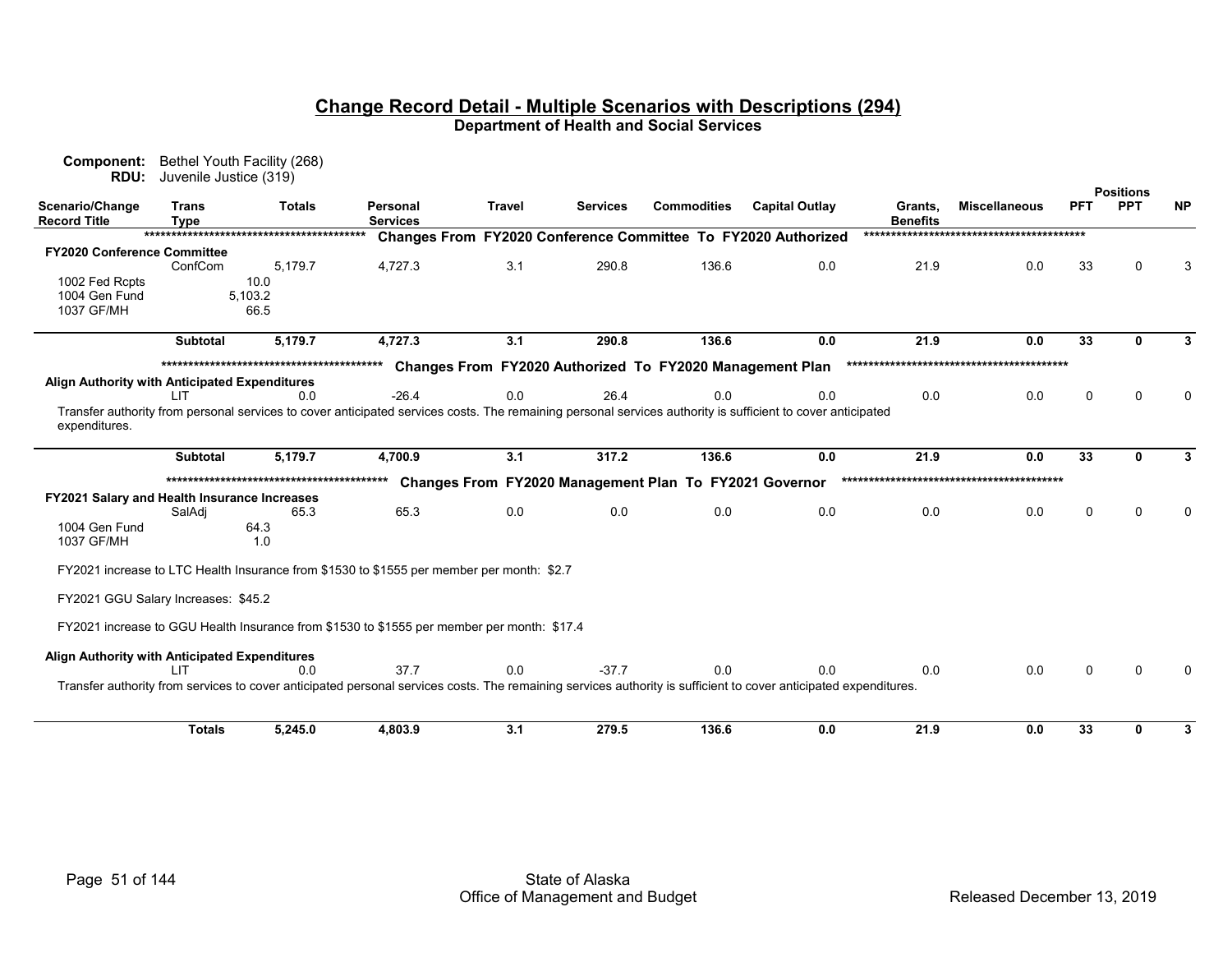**Component:** Nome Youth Facility (266) **RDU:** Juvenile Justice (319)

| Scenario/Change<br><b>Record Title</b> | <b>Trans</b><br><b>Type</b> | <b>OUVULING OUSING (UTJ)</b><br><b>Totals</b>                                                                                                                                                                                                                                                                                                                                                                                                                                            | Personal<br><b>Services</b> | <b>Travel</b> | <b>Services</b> | <b>Commodities</b> | <b>Capital Outlay</b>                                         | Grants,<br><b>Benefits</b> | <b>Miscellaneous</b> | <b>PFT</b> | <b>Positions</b><br><b>PPT</b> | <b>NP</b> |
|----------------------------------------|-----------------------------|------------------------------------------------------------------------------------------------------------------------------------------------------------------------------------------------------------------------------------------------------------------------------------------------------------------------------------------------------------------------------------------------------------------------------------------------------------------------------------------|-----------------------------|---------------|-----------------|--------------------|---------------------------------------------------------------|----------------------------|----------------------|------------|--------------------------------|-----------|
|                                        |                             |                                                                                                                                                                                                                                                                                                                                                                                                                                                                                          |                             |               |                 |                    | Changes From FY2020 Conference Committee To FY2020 Authorized |                            |                      |            |                                |           |
| FY2020 Conference Committee            |                             |                                                                                                                                                                                                                                                                                                                                                                                                                                                                                          |                             |               |                 |                    |                                                               |                            |                      |            |                                |           |
| 1002 Fed Rcpts                         | ConfCom                     | 2,784.3<br>10.0                                                                                                                                                                                                                                                                                                                                                                                                                                                                          | 2,253.8                     | 184.4         | 228.4           | 106.7              | 0.0                                                           | 11.0                       | 0.0                  | 18         | $\Omega$                       |           |
| 1004 Gen Fund                          |                             | 2,774.3                                                                                                                                                                                                                                                                                                                                                                                                                                                                                  |                             |               |                 |                    |                                                               |                            |                      |            |                                |           |
|                                        |                             |                                                                                                                                                                                                                                                                                                                                                                                                                                                                                          |                             |               |                 |                    |                                                               |                            |                      |            |                                |           |
|                                        | Veto                        | <b>Eliminate Youth Detention and Treatment in Nome Youth Facility</b><br>$-2,000.0$                                                                                                                                                                                                                                                                                                                                                                                                      | $-2,000.0$                  | 0.0           | 0.0             | 0.0                | 0.0                                                           | 0.0                        | 0.0                  | $-16$      | $\Omega$                       | $-2$      |
| 1004 Gen Fund                          |                             | $-2,000.0$                                                                                                                                                                                                                                                                                                                                                                                                                                                                               |                             |               |                 |                    |                                                               |                            |                      |            |                                |           |
| full-time and two part-time positions. |                             | The Division of Juvenile Justice will eliminate Youth Detention and Treatment in the Nome Youth Facility and provide escorted transportation to a detention<br>facility in Anchorage, Bethel, or Fairbanks. The facility has historically been underutilized with youth detained 64 times in FY2018. This would eliminate 16                                                                                                                                                             |                             |               |                 |                    |                                                               |                            |                      |            |                                |           |
| communities.                           |                             | Two full time and one on-call non-permanent Juvenile Justice Officer positions would remain at the facility to assist with secure escorted transports to<br>Anchorage, Bethel, or Fairbanks facilities as well as secure escorted transports back to court hearings in Nome. When escort transports are not necessary, the<br>positions would assist with transitional services for youth stepping down from secure institutional treatment and residential treatment back to their home |                             |               |                 |                    |                                                               |                            |                      |            |                                |           |
|                                        |                             | Youth currently receiving secure treatment services at the Nome Youth Facility would be reclassified and relocated to another Division of Juvenile Justice secure<br>treatment facility in Fairbanks, Anchorage, Bethel, or Juneau.                                                                                                                                                                                                                                                      |                             |               |                 |                    |                                                               |                            |                      |            |                                |           |
|                                        |                             | The estimated cost for escort travel and expenses is approximately \$300.0 and ongoing maintenance and utility costs are estimated to be \$150.0.                                                                                                                                                                                                                                                                                                                                        |                             |               |                 |                    |                                                               |                            |                      |            |                                |           |
|                                        |                             | The State's fiscal reality dictates a reduction in expenditures across all agencies.                                                                                                                                                                                                                                                                                                                                                                                                     |                             |               |                 |                    |                                                               |                            |                      |            |                                |           |
|                                        |                             | Restore Youth Detention and Treatment in Nome Youth Facility                                                                                                                                                                                                                                                                                                                                                                                                                             |                             |               |                 |                    |                                                               |                            |                      |            |                                |           |
|                                        | Inc                         | 2,000.0                                                                                                                                                                                                                                                                                                                                                                                                                                                                                  | 2,000.0                     | 0.0           | 0.0             | 0.0                | 0.0                                                           | 0.0                        | 0.0                  | 16         | $\Omega$                       |           |
| 1004 Gen Fund                          |                             | 2,000.0                                                                                                                                                                                                                                                                                                                                                                                                                                                                                  |                             |               |                 |                    |                                                               |                            |                      |            |                                |           |
|                                        |                             | Legislative add-back appropriation made in Chapter 2, SSSLA2019, of HB2001.                                                                                                                                                                                                                                                                                                                                                                                                              |                             |               |                 |                    |                                                               |                            |                      |            |                                |           |
|                                        |                             | Restore youth detention and treatment in the Nome Youth Facility.                                                                                                                                                                                                                                                                                                                                                                                                                        |                             |               |                 |                    |                                                               |                            |                      |            |                                |           |
|                                        |                             | Eliminate Youth Detention and Treatment in Nome Youth Facility                                                                                                                                                                                                                                                                                                                                                                                                                           |                             |               |                 |                    |                                                               |                            |                      |            |                                |           |
|                                        | Veto                        | $-2,000.0$                                                                                                                                                                                                                                                                                                                                                                                                                                                                               | $-2,000.0$                  | 0.0           | 0.0             | 0.0                | 0.0                                                           | 0.0                        | 0.0                  | $-16$      | $\Omega$                       | -2        |
| 1004 Gen Fund                          |                             | $-2,000.0$                                                                                                                                                                                                                                                                                                                                                                                                                                                                               |                             |               |                 |                    |                                                               |                            |                      |            |                                |           |
|                                        |                             | The Division of Juvenile Justice will eliminate Youth Detention and Treatment in the Nome Youth Facility and provide escorted transportation to a detention                                                                                                                                                                                                                                                                                                                              |                             |               |                 |                    |                                                               |                            |                      |            |                                |           |

facility in Anchorage, Bethel, or Fairbanks. The facility has historically been underutilized with youth detained 64 times in FY2018. This would eliminate 16 full-time and two part-time positions. Two full time and one on-call non-permanent Juvenile Justice Officer positions would remain at the facility to assist with secure escorted transports to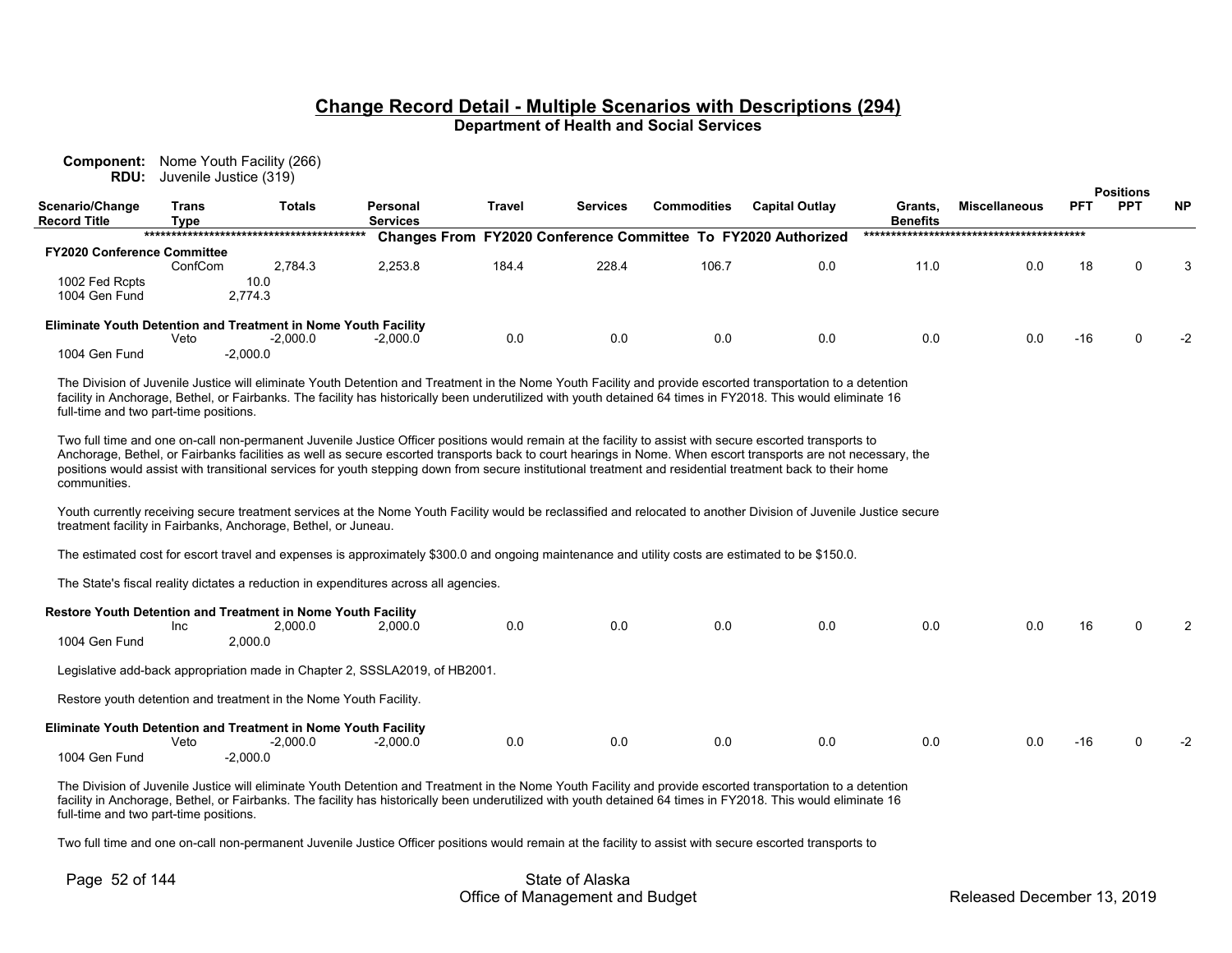**Component:** Nome Youth Facility (266) **RDU:** Juvenile Justice (319)

|                                                                             |                             |                     |                                                                                                                                                         |               |                 |                                                          |                                                                                                                                                                                                                                                                                                                              |                            |                      |                | <b>Positions</b> |           |
|-----------------------------------------------------------------------------|-----------------------------|---------------------|---------------------------------------------------------------------------------------------------------------------------------------------------------|---------------|-----------------|----------------------------------------------------------|------------------------------------------------------------------------------------------------------------------------------------------------------------------------------------------------------------------------------------------------------------------------------------------------------------------------------|----------------------------|----------------------|----------------|------------------|-----------|
| Scenario/Change<br><b>Record Title</b>                                      | <b>Trans</b><br><b>Type</b> | <b>Totals</b>       | Personal<br><b>Services</b>                                                                                                                             | <b>Travel</b> | <b>Services</b> | <b>Commodities</b>                                       | <b>Capital Outlay</b>                                                                                                                                                                                                                                                                                                        | Grants,<br><b>Benefits</b> | <b>Miscellaneous</b> | <b>PFT</b>     | <b>PPT</b>       | <b>NP</b> |
| communities.                                                                |                             |                     |                                                                                                                                                         |               |                 |                                                          | Anchorage, Bethel, or Fairbanks facilities as well as secure escorted transports back to court hearings in Nome. When escort transports are not necessary, the<br>positions would assist with transitional services for youth stepping down from secure institutional treatment and residential treatment back to their home |                            |                      |                |                  |           |
| treatment facility in Fairbanks, Anchorage, Bethel, or Juneau.              |                             |                     |                                                                                                                                                         |               |                 |                                                          | Youth currently receiving secure treatment services at the Nome Youth Facility would be reclassified and relocated to another Division of Juvenile Justice secure                                                                                                                                                            |                            |                      |                |                  |           |
|                                                                             |                             |                     |                                                                                                                                                         |               |                 |                                                          | The estimated cost for escort travel and expenses is approximately \$300.0 and ongoing maintenance and utility costs are estimated to be \$150.0.                                                                                                                                                                            |                            |                      |                |                  |           |
|                                                                             |                             |                     | The State's fiscal reality dictates a reduction in expenditures across all agencies.                                                                    |               |                 |                                                          |                                                                                                                                                                                                                                                                                                                              |                            |                      |                |                  |           |
|                                                                             | <b>Subtotal</b>             | 784.3               | 253.8                                                                                                                                                   | 184.4         | 228.4           | 106.7                                                    | 0.0                                                                                                                                                                                                                                                                                                                          | 11.0                       | 0.0                  | $\overline{2}$ | n                |           |
|                                                                             |                             |                     |                                                                                                                                                         |               |                 | Changes From FY2020 Authorized To FY2020 Management Plan |                                                                                                                                                                                                                                                                                                                              |                            |                      |                |                  |           |
| Transfer Juvenile Justice Officers (06-4560, 06-4561) to Probation Services | Trout                       | $-784.3$            | $-253.8$                                                                                                                                                | $-184.4$      | $-228.4$        | $-106.7$                                                 | 0.0                                                                                                                                                                                                                                                                                                                          | $-11.0$                    | 0.0                  | $-2$           |                  |           |
| 1002 Fed Rcpts<br>1004 Gen Fund                                             |                             | $-10.0$<br>$-774.3$ |                                                                                                                                                         |               |                 |                                                          |                                                                                                                                                                                                                                                                                                                              |                            |                      |                |                  |           |
|                                                                             |                             |                     | The following positions are transferred to Probation Services due to Nome Youth Facility closure.                                                       |               |                 |                                                          |                                                                                                                                                                                                                                                                                                                              |                            |                      |                |                  |           |
|                                                                             |                             |                     | Full-Time Juvenile Justice Officer I (06-4560), range 11, located in Nome<br>Full-Time Juvenile Justice Officer II (06-4561), range 13, located in Nome |               |                 |                                                          |                                                                                                                                                                                                                                                                                                                              |                            |                      |                |                  |           |
| Delete Juvenile Justice Officer I (06-N09080) No Longer Needed              | PosAdi                      | 0 <sub>0</sub>      | 0.0                                                                                                                                                     | 0.0           | 0.0             | 0.0                                                      | 0.0                                                                                                                                                                                                                                                                                                                          | 0.0                        | 0.0                  | ∩              |                  |           |
| Juvenile Justice Officer II (06-N20002) in Probation Services.              |                             |                     |                                                                                                                                                         |               |                 |                                                          | Delete a non-permanent Juvenile Justice Officer I (06-N09080), range 11, located in Nome that is no longer needed as it has been replaced by a non-permanent                                                                                                                                                                 |                            |                      |                |                  |           |
|                                                                             | <b>Subtotal</b>             | 0.0                 | 0.0                                                                                                                                                     | 0.0           | 0.0             | 0.0                                                      | 0.0                                                                                                                                                                                                                                                                                                                          | 0.0                        | 0.0                  | n              | U                | ŋ         |
|                                                                             |                             |                     |                                                                                                                                                         |               |                 | Changes From FY2020 Management Plan To FY2021 Governor   |                                                                                                                                                                                                                                                                                                                              |                            |                      |                |                  |           |
|                                                                             | <b>Totals</b>               | 0.0                 | 0.0                                                                                                                                                     | 0.0           | 0.0             | 0.0                                                      | 0.0                                                                                                                                                                                                                                                                                                                          | 0.0                        | 0.0                  | 0              | U                | 0         |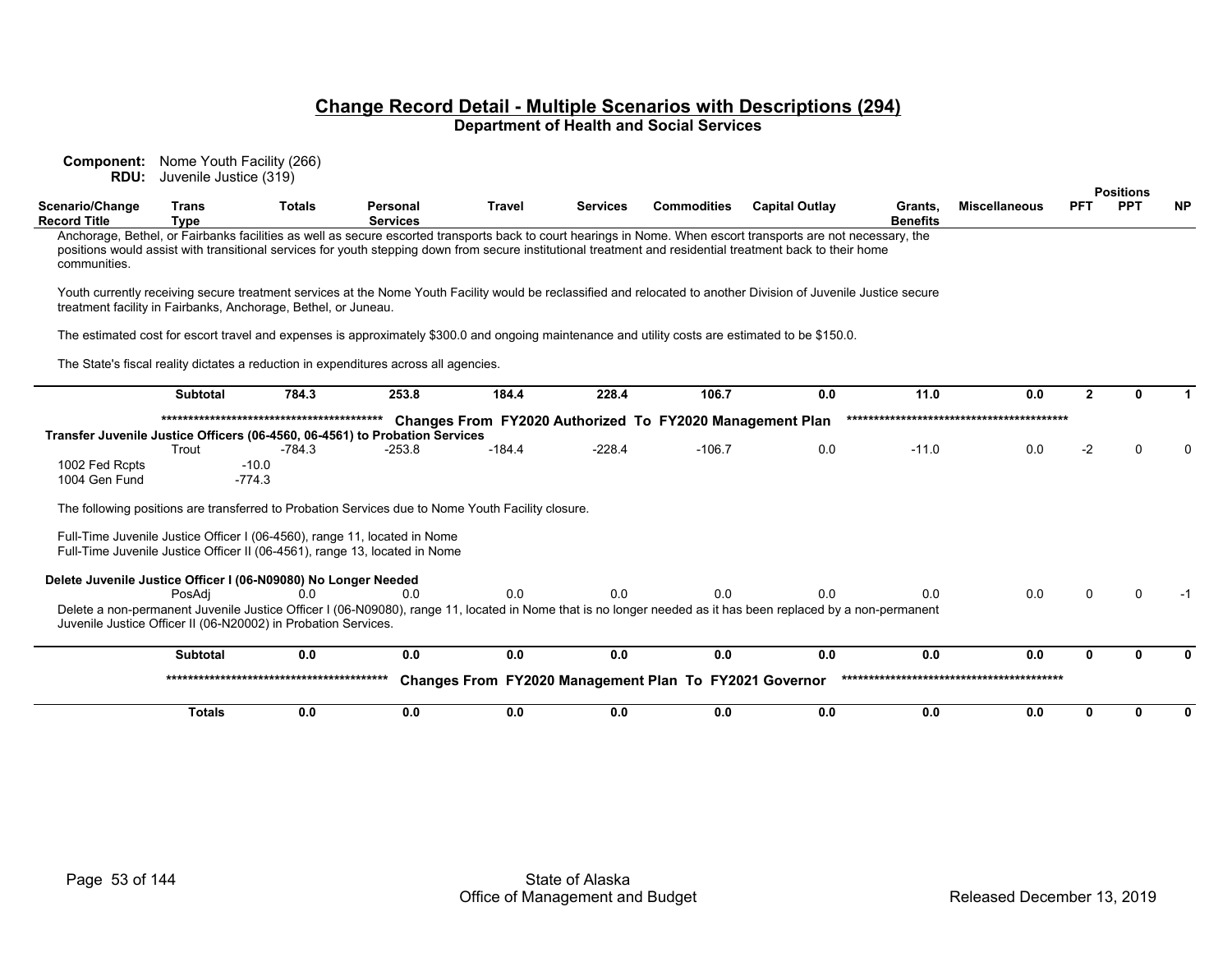| <b>Component:</b><br>RDU:                           | Juvenile Justice (319)      | Johnson Youth Center (267)                                                                  |                             |        |          |                                                          |                                                                                                                                                                  |                            |                      |          |                                |                |
|-----------------------------------------------------|-----------------------------|---------------------------------------------------------------------------------------------|-----------------------------|--------|----------|----------------------------------------------------------|------------------------------------------------------------------------------------------------------------------------------------------------------------------|----------------------------|----------------------|----------|--------------------------------|----------------|
| Scenario/Change<br><b>Record Title</b>              | <b>Trans</b><br><b>Type</b> | Totals                                                                                      | Personal<br><b>Services</b> | Travel | Services | <b>Commodities</b>                                       | <b>Capital Outlay</b>                                                                                                                                            | Grants,<br><b>Benefits</b> | <b>Miscellaneous</b> | PFT      | <b>Positions</b><br><b>PPT</b> | <b>NP</b>      |
|                                                     |                             |                                                                                             |                             |        |          |                                                          | Changes From FY2020 Conference Committee To FY2020 Authorized                                                                                                    |                            |                      |          |                                |                |
| <b>FY2020 Conference Committee</b>                  | ConfCom                     | 4,450.7                                                                                     | 3,944.1                     | 3.4    | 320.4    | 157.1                                                    | 0.0                                                                                                                                                              | 25.7                       | 0.0                  | 37       | $\Omega$                       | $\overline{2}$ |
| 1002 Fed Rcpts                                      |                             | 10.0                                                                                        |                             |        |          |                                                          |                                                                                                                                                                  |                            |                      |          |                                |                |
| 1004 Gen Fund                                       |                             | 4,384.0                                                                                     |                             |        |          |                                                          |                                                                                                                                                                  |                            |                      |          |                                |                |
| 1007 I/A Rcpts                                      |                             | 56.7                                                                                        |                             |        |          |                                                          |                                                                                                                                                                  |                            |                      |          |                                |                |
|                                                     | <b>Subtotal</b>             | 4,450.7                                                                                     | 3,944.1                     | 3.4    | 320.4    | 157.1                                                    | 0.0                                                                                                                                                              | 25.7                       | 0.0                  | 37       | 0                              | $\mathbf{2}$   |
|                                                     |                             |                                                                                             |                             |        |          | Changes From FY2020 Authorized To FY2020 Management Plan |                                                                                                                                                                  |                            |                      |          |                                |                |
|                                                     |                             | Transfer National School Lunch Program to McLaughlin Youth Center and Mat-Su Youth Facility |                             |        |          |                                                          |                                                                                                                                                                  |                            |                      |          |                                |                |
|                                                     | Trout                       | $-56.7$                                                                                     | 0.0                         | 0.0    | 0.0      | $-56.7$                                                  | 0.0                                                                                                                                                              | 0.0                        | 0.0                  | $\Omega$ | $\Omega$                       | $\Omega$       |
| 1007 I/A Rcpts                                      |                             | -56.7                                                                                       |                             |        |          |                                                          |                                                                                                                                                                  |                            |                      |          |                                |                |
| sufficient to cover anticipated expenditures.       |                             |                                                                                             |                             |        |          |                                                          | Transfer from Johnson Youth Center to McLaughlin Youth Center and Mat-Su Youth Facility for National School Lunch Program. The remaining authority is            |                            |                      |          |                                |                |
| Align Authority with Anticipated Expenditures       |                             |                                                                                             |                             |        |          |                                                          |                                                                                                                                                                  |                            |                      |          |                                |                |
|                                                     | l IT                        | 0.0                                                                                         | $-15.1$                     | 0.0    | 0.0      | 15.1                                                     | 0.0                                                                                                                                                              | 0.0                        | 0.0                  | $\Omega$ | $\Omega$                       | $\Omega$       |
| expenditures.                                       |                             |                                                                                             |                             |        |          |                                                          | Transfer authority from personal services to cover anticipated commodities costs. The remaining personal services authority is sufficient to cover anticipated   |                            |                      |          |                                |                |
|                                                     | <b>Subtotal</b>             | 4,394.0                                                                                     | 3,929.0                     | 3.4    | 320.4    | 115.5                                                    | 0.0                                                                                                                                                              | 25.7                       | 0.0                  | 37       | $\mathbf{0}$                   | $\mathbf{2}$   |
|                                                     |                             |                                                                                             |                             |        |          |                                                          |                                                                                                                                                                  |                            |                      |          |                                |                |
|                                                     |                             |                                                                                             |                             |        |          | Changes From FY2020 Management Plan To FY2021 Governor   |                                                                                                                                                                  |                            |                      |          |                                |                |
| <b>FY2021 Salary and Health Insurance Increases</b> | SalAdj                      | 51.8                                                                                        | 51.8                        | 0.0    | 0.0      | 0.0                                                      | 0.0                                                                                                                                                              | 0.0                        | 0.0                  | 0        | $\Omega$                       | $\Omega$       |
| 1004 Gen Fund                                       |                             | 51.8                                                                                        |                             |        |          |                                                          |                                                                                                                                                                  |                            |                      |          |                                |                |
|                                                     |                             | FY2021 increase to LTC Health Insurance from \$1530 to \$1555 per member per month: \$2.5   |                             |        |          |                                                          |                                                                                                                                                                  |                            |                      |          |                                |                |
| FY2021 GGU Salary Increases: \$33.9                 |                             |                                                                                             |                             |        |          |                                                          |                                                                                                                                                                  |                            |                      |          |                                |                |
|                                                     |                             | FY2021 increase to GGU Health Insurance from \$1530 to \$1555 per member per month: \$15.4  |                             |        |          |                                                          |                                                                                                                                                                  |                            |                      |          |                                |                |
| Align Authority with Anticipated Expenditures       |                             |                                                                                             |                             |        |          |                                                          |                                                                                                                                                                  |                            |                      |          |                                |                |
|                                                     | LIT                         | 0.0                                                                                         | 72.2                        | 0.0    | $-72.2$  | 0.0                                                      | 0.0                                                                                                                                                              | 0.0                        | 0.0                  | $\Omega$ | $\Omega$                       |                |
|                                                     |                             |                                                                                             |                             |        |          |                                                          | Transfer authority from services to cover anticipated personal services costs. The remaining services authority is sufficient to cover anticipated expenditures. |                            |                      |          |                                |                |
|                                                     | <b>Totals</b>               | 4,445.8                                                                                     | 4,053.0                     | 3.4    | 248.2    | 115.5                                                    | 0.0                                                                                                                                                              | 25.7                       | 0.0                  | 37       | $\bf{0}$                       | $\mathbf{2}$   |
|                                                     |                             |                                                                                             |                             |        |          |                                                          |                                                                                                                                                                  |                            |                      |          |                                |                |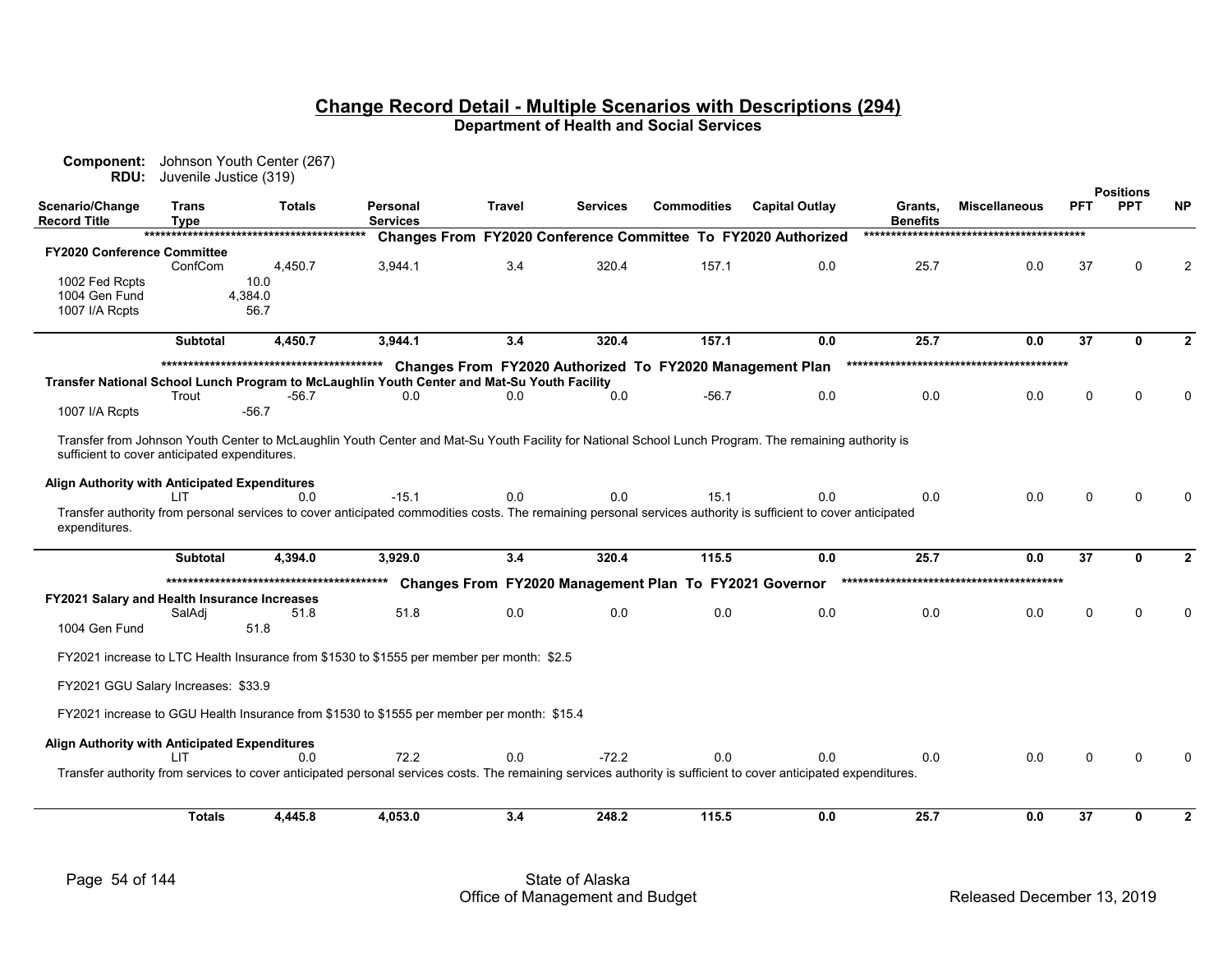| www.pondite<br><b>RDU:</b>                                | $1.000$ and $0.1000$ and $0.1001$<br>Juvenile Justice (319) |                            |                                                                                                                                                                                                                   |               |          |                                                                   |                                                                                                                                                             |                            |                      |             | <b>Positions</b> |           |
|-----------------------------------------------------------|-------------------------------------------------------------|----------------------------|-------------------------------------------------------------------------------------------------------------------------------------------------------------------------------------------------------------------|---------------|----------|-------------------------------------------------------------------|-------------------------------------------------------------------------------------------------------------------------------------------------------------|----------------------------|----------------------|-------------|------------------|-----------|
| Scenario/Change<br>Record Title                           | Trans<br>Type                                               | Totals                     | Personal<br><b>Services</b>                                                                                                                                                                                       | <b>Travel</b> | Services | <b>Commodities</b>                                                | <b>Capital Outlay</b>                                                                                                                                       | Grants,<br><b>Benefits</b> | <b>Miscellaneous</b> | <b>PFT</b>  | <b>PPT</b>       | <b>NP</b> |
|                                                           |                                                             |                            |                                                                                                                                                                                                                   |               |          |                                                                   | Changes From FY2020 Conference Committee To FY2020 Authorized                                                                                               |                            |                      |             |                  |           |
| FY2020 Conference Committee                               | ConfCom                                                     | 16,811.2                   | 14,582.2                                                                                                                                                                                                          | 177.8         | 1,385.0  | 261.0                                                             | 0.0                                                                                                                                                         | 405.2                      | 0.0                  | 131         | 0                |           |
| 1002 Fed Rcpts<br>1004 Gen Fund<br>1007 I/A Rcpts         |                                                             | 294.9<br>15.779.4<br>224.3 |                                                                                                                                                                                                                   |               |          |                                                                   |                                                                                                                                                             |                            |                      |             |                  |           |
| 1037 GF/MH<br>1092 MHTAAR                                 |                                                             | 349.3<br>163.3             |                                                                                                                                                                                                                   |               |          |                                                                   |                                                                                                                                                             |                            |                      |             |                  |           |
|                                                           | <b>Subtotal</b>                                             | 16,811.2                   | 14.582.2                                                                                                                                                                                                          | 177.8         | 1,385.0  | 261.0                                                             | 0.0                                                                                                                                                         | 405.2                      | 0.0                  | 131         | $\mathbf{0}$     |           |
| 1002 Fed Rcpts                                            | Trin                                                        | 784.3<br>10.0              | Transfer Juvenile Justice Officers (06-4560, 06-4561) from Nome Youth Facility<br>253.8                                                                                                                           | 184.4         | 228.4    | Changes From FY2020 Authorized To FY2020 Management Plan<br>106.7 | 0.0                                                                                                                                                         | 11.0                       | 0.0                  | 2           | $\Omega$         |           |
| 1004 Gen Fund                                             |                                                             | 774.3                      | The following positions are transferred to Probation Services due to Nome Youth Facility closure.                                                                                                                 |               |          |                                                                   |                                                                                                                                                             |                            |                      |             |                  |           |
|                                                           |                                                             |                            | Full-Time Juvenile Justice Officer I (06-4560), range 11, located in Nome<br>Full-Time Juvenile Justice Officer II (06-4561), range 13, located in Nome                                                           |               |          |                                                                   |                                                                                                                                                             |                            |                      |             |                  |           |
|                                                           | PosAdi                                                      | 0.0                        | Add Juvenile Justice Officer II (06-N20002) for Secure Transport Services<br>0.0<br>Add a non-permanent Juvenile Justice Officer II (06-N20002), range 13, located in Nome, to provide secure transport services. | 0.0           | 0.0      | 0.0                                                               | 0.0                                                                                                                                                         | 0.0                        | 0.0                  | $\Omega$    |                  |           |
| Align Authority with Anticipated Expenditures             | <b>IIT</b>                                                  | 0.0                        | $-96.1$                                                                                                                                                                                                           | 0.0           | 96.1     | 0.0                                                               | 0.0                                                                                                                                                         | 0.0                        | 0.0                  | $\Omega$    | U                |           |
| expenditures.                                             |                                                             |                            |                                                                                                                                                                                                                   |               |          |                                                                   | Transfer authority from personal services to cover anticipated services costs. The remaining personal services authority is sufficient to cover anticipated |                            |                      |             |                  |           |
|                                                           | <b>Subtotal</b>                                             | 17,595.5                   | 14,739.9                                                                                                                                                                                                          | 362.2         | 1,709.5  | 367.7                                                             | 0.0                                                                                                                                                         | 416.2                      | 0.0                  | 133         | 0                |           |
|                                                           |                                                             |                            |                                                                                                                                                                                                                   |               |          | Changes From FY2020 Management Plan To FY2021 Governor            |                                                                                                                                                             |                            |                      |             |                  |           |
| Reverse Mental Health Trust Recommendation<br>1092 MHTAAR | <b>OTI</b>                                                  | $-163.3$<br>$-163.3$       | $-163.3$                                                                                                                                                                                                          | 0.0           | 0.0      | 0.0                                                               | 0.0                                                                                                                                                         | 0.0                        | 0.0                  | $\mathbf 0$ | $\Omega$         |           |
|                                                           |                                                             |                            | Reverse Mental Health Trust recommendation to reflect zero-based mental health budget.                                                                                                                            |               |          |                                                                   |                                                                                                                                                             |                            |                      |             |                  |           |
| FY2021 Salary and Health Insurance Increases              | SalAdj                                                      | 151.1                      | 151.1                                                                                                                                                                                                             | 0.0           | 0.0      | 0.0                                                               | 0.0                                                                                                                                                         | 0.0                        | 0.0                  | $\Omega$    | U                |           |
|                                                           |                                                             |                            |                                                                                                                                                                                                                   |               |          |                                                                   |                                                                                                                                                             |                            |                      |             |                  |           |

**Component:** Probation Services (2134)

 $\overline{\phantom{0}}$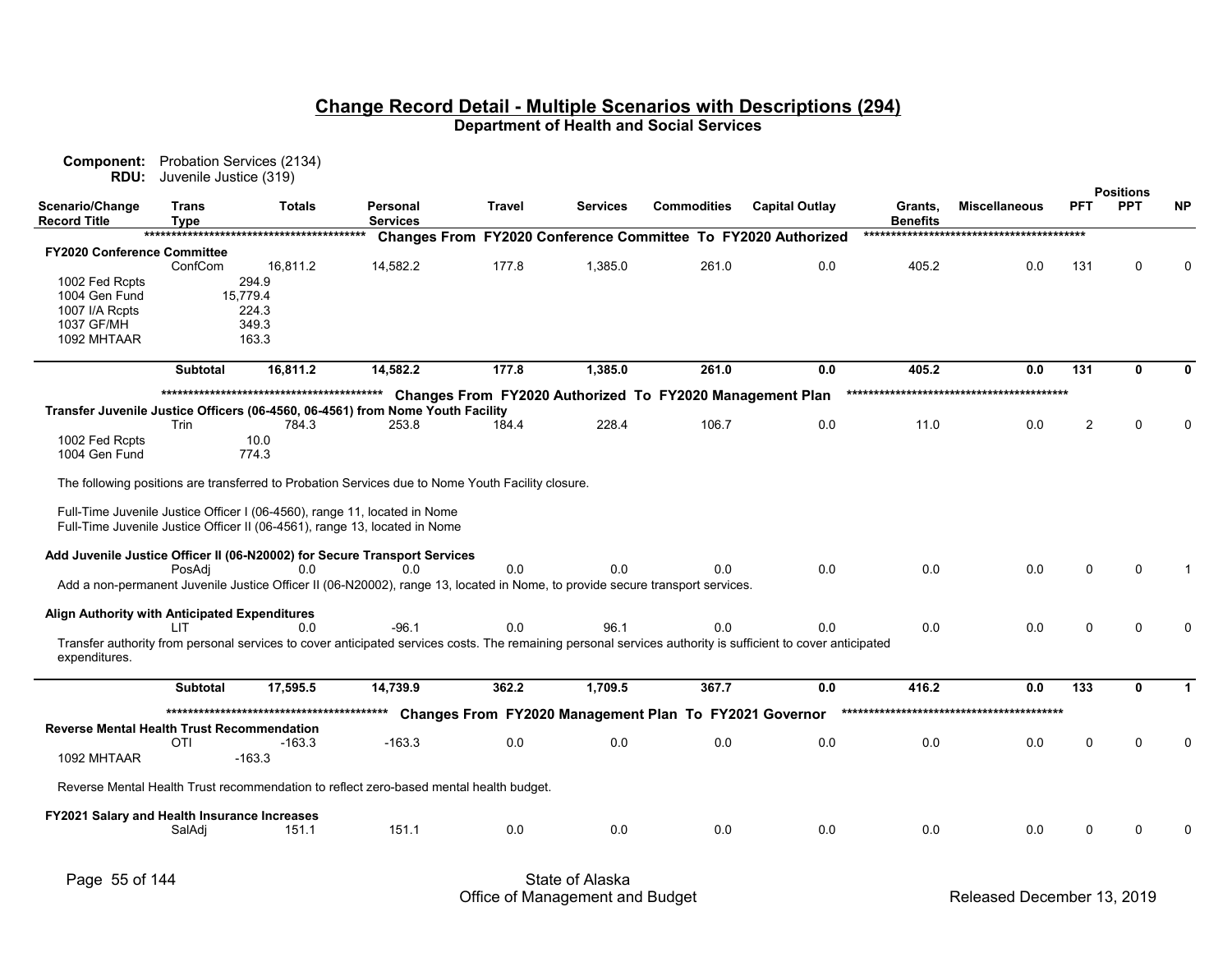|                                               | <b>RDU:</b> Juvenile Justice (319) |                                                                                                                     |                             |               |                 |                    |                                                                                                                                                                                                                                                                                                                                                                                                                                                                                                                                                                                                                                                                                                                                                                                                                                                                                                                                                                                                                       |                            |                      |            |                                |           |
|-----------------------------------------------|------------------------------------|---------------------------------------------------------------------------------------------------------------------|-----------------------------|---------------|-----------------|--------------------|-----------------------------------------------------------------------------------------------------------------------------------------------------------------------------------------------------------------------------------------------------------------------------------------------------------------------------------------------------------------------------------------------------------------------------------------------------------------------------------------------------------------------------------------------------------------------------------------------------------------------------------------------------------------------------------------------------------------------------------------------------------------------------------------------------------------------------------------------------------------------------------------------------------------------------------------------------------------------------------------------------------------------|----------------------------|----------------------|------------|--------------------------------|-----------|
| Scenario/Change<br><b>Record Title</b>        | <b>Trans</b><br><b>Type</b>        | <b>Totals</b>                                                                                                       | Personal<br><b>Services</b> | <b>Travel</b> | <b>Services</b> | <b>Commodities</b> | <b>Capital Outlay</b>                                                                                                                                                                                                                                                                                                                                                                                                                                                                                                                                                                                                                                                                                                                                                                                                                                                                                                                                                                                                 | Grants.<br><b>Benefits</b> | <b>Miscellaneous</b> | <b>PFT</b> | <b>Positions</b><br><b>PPT</b> | <b>NP</b> |
| 1002 Fed Rcpts                                |                                    | 1.9                                                                                                                 |                             |               |                 |                    |                                                                                                                                                                                                                                                                                                                                                                                                                                                                                                                                                                                                                                                                                                                                                                                                                                                                                                                                                                                                                       |                            |                      |            |                                |           |
| 1004 Gen Fund                                 |                                    | 145.6                                                                                                               |                             |               |                 |                    |                                                                                                                                                                                                                                                                                                                                                                                                                                                                                                                                                                                                                                                                                                                                                                                                                                                                                                                                                                                                                       |                            |                      |            |                                |           |
| 1007 I/A Rcpts                                |                                    | 1.1                                                                                                                 |                             |               |                 |                    |                                                                                                                                                                                                                                                                                                                                                                                                                                                                                                                                                                                                                                                                                                                                                                                                                                                                                                                                                                                                                       |                            |                      |            |                                |           |
| 1037 GF/MH                                    |                                    | 2.5                                                                                                                 |                             |               |                 |                    |                                                                                                                                                                                                                                                                                                                                                                                                                                                                                                                                                                                                                                                                                                                                                                                                                                                                                                                                                                                                                       |                            |                      |            |                                |           |
| FY2021 GGU Salary Increases: \$103.0          |                                    |                                                                                                                     |                             |               |                 |                    |                                                                                                                                                                                                                                                                                                                                                                                                                                                                                                                                                                                                                                                                                                                                                                                                                                                                                                                                                                                                                       |                            |                      |            |                                |           |
|                                               |                                    | FY2021 increase to GGU Health Insurance from \$1530 to \$1555 per member per month: \$48.1                          |                             |               |                 |                    |                                                                                                                                                                                                                                                                                                                                                                                                                                                                                                                                                                                                                                                                                                                                                                                                                                                                                                                                                                                                                       |                            |                      |            |                                |           |
|                                               | IncT                               | MH Trust: Disability Justice - Mental Health Clinician Oversight in Youth Facilities<br>81.2                        | 81.2                        | 0.0           | 0.0             | 0.0                | 0.0                                                                                                                                                                                                                                                                                                                                                                                                                                                                                                                                                                                                                                                                                                                                                                                                                                                                                                                                                                                                                   | 0.0                        | 0.0                  |            |                                |           |
| 1092 MHTAAR                                   |                                    | 81.2                                                                                                                |                             |               |                 |                    |                                                                                                                                                                                                                                                                                                                                                                                                                                                                                                                                                                                                                                                                                                                                                                                                                                                                                                                                                                                                                       |                            |                      |            |                                |           |
| services.                                     |                                    | of statewide behavioral health services within the 24/7 secure facilities as well as the probation services of DJJ. |                             |               |                 |                    | Providing mental health clinician oversight in the Division of Juvenile Justice (DJJ) Youth facilities is critical to ensure there are quality mental health services<br>available to Alaskan youth involved in the juvenile justice system. Providing mental health services in DJJ facilities helps these youth learn the skills needed to<br>live productive lives free of criminal behavior, thus providing public protection through reduced criminal activity. The funds are used to support a supervisory<br>position which provides oversight to mental health clinicians (MHCs) in areas such as clinical service delivery, case consultation, development of training plans,<br>and expertise related to confidentiality and ethical issues. In addition, this position works with DJJ senior management to further the integration and development<br>The FY2021 Mental Health Trust Authority Authorized Receipt (MHTAAR) increment maintains the FY2020 momentum of effort to perform the aforementioned |                            |                      |            |                                |           |
| Align Authority with Anticipated Expenditures | ШT                                 | 0.0                                                                                                                 | 231.1                       | 0.0           | $-231.1$        | 0.0                | 0.0                                                                                                                                                                                                                                                                                                                                                                                                                                                                                                                                                                                                                                                                                                                                                                                                                                                                                                                                                                                                                   | 0.0                        | 0.0                  |            |                                |           |
|                                               |                                    |                                                                                                                     |                             |               |                 |                    | Transfer authority from services to cover anticipated personal services costs. The remaining services authority is sufficient to cover anticipated expenditures.                                                                                                                                                                                                                                                                                                                                                                                                                                                                                                                                                                                                                                                                                                                                                                                                                                                      |                            |                      |            |                                |           |
|                                               | <b>Totals</b>                      | 17,664.5                                                                                                            | 15,040.0                    | 362.2         | 1,478.4         | 367.7              | 0.0                                                                                                                                                                                                                                                                                                                                                                                                                                                                                                                                                                                                                                                                                                                                                                                                                                                                                                                                                                                                                   | 416.2                      | 0.0                  | 133        | ŋ                              |           |

**Component:** Probation Services (2134)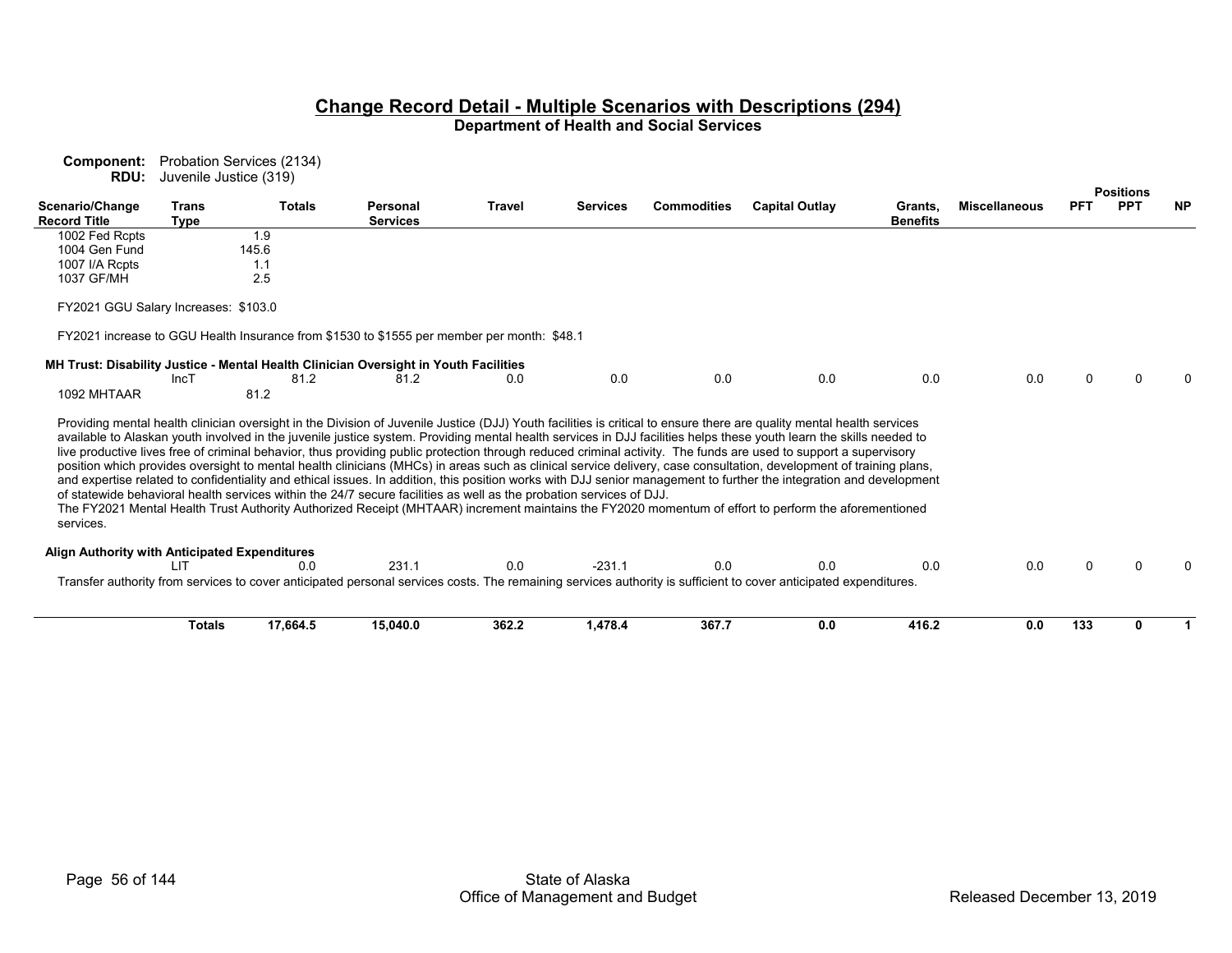| Component:<br>RDU:                            | Juvenile Justice (319) | Delinguency Prevention (248)                                                                                                                                  |                             |        |                 |                                                          |                                                               |                            |                      |            | <b>Positions</b> |           |
|-----------------------------------------------|------------------------|---------------------------------------------------------------------------------------------------------------------------------------------------------------|-----------------------------|--------|-----------------|----------------------------------------------------------|---------------------------------------------------------------|----------------------------|----------------------|------------|------------------|-----------|
| Scenario/Change<br><b>Record Title</b>        | <b>Trans</b><br>Type   | Totals                                                                                                                                                        | Personal<br><b>Services</b> | Travel | <b>Services</b> | <b>Commodities</b>                                       | <b>Capital Outlay</b>                                         | Grants,<br><b>Benefits</b> | <b>Miscellaneous</b> | <b>PFT</b> | <b>PPT</b>       | <b>NP</b> |
|                                               |                        |                                                                                                                                                               |                             |        |                 |                                                          | Changes From FY2020 Conference Committee To FY2020 Authorized |                            |                      |            |                  |           |
| <b>FY2020 Conference Committee</b>            |                        |                                                                                                                                                               |                             |        |                 |                                                          |                                                               |                            |                      |            |                  |           |
|                                               | ConfCom                | 1,315.0                                                                                                                                                       | 0.0                         | 130.0  | 511.5           | 44.8                                                     | 0.0                                                           | 628.7                      | 0.0                  | 0          | 0                | 0         |
| 1002 Fed Rcpts                                |                        | 1,155.0                                                                                                                                                       |                             |        |                 |                                                          |                                                               |                            |                      |            |                  |           |
| 1007 I/A Rcpts                                |                        | 145.0                                                                                                                                                         |                             |        |                 |                                                          |                                                               |                            |                      |            |                  |           |
| 1108 Stat Desig                               |                        | 15.0                                                                                                                                                          |                             |        |                 |                                                          |                                                               |                            |                      |            |                  |           |
|                                               | <b>Subtotal</b>        | 1,315.0                                                                                                                                                       | 0.0                         | 130.0  | 511.5           | 44.8                                                     | 0.0                                                           | 628.7                      | 0.0                  |            |                  |           |
|                                               |                        |                                                                                                                                                               |                             |        |                 | Changes From FY2020 Authorized To FY2020 Management Plan |                                                               |                            |                      |            |                  |           |
| Align Authority with Anticipated Expenditures |                        |                                                                                                                                                               |                             |        |                 |                                                          |                                                               |                            |                      |            |                  |           |
|                                               | LIT                    | 0.0                                                                                                                                                           | 0.0                         | 112.4  | -100.0          | 0.0                                                      | 0.0                                                           | $-12.4$                    | 0.0                  | $\Omega$   | 0                | 0         |
| expenditures.                                 |                        | Transfer authority from services and grants to cover anticipated travel costs. The remaining services and grants authority is sufficient to cover anticipated |                             |        |                 |                                                          |                                                               |                            |                      |            |                  |           |
|                                               | <b>Subtotal</b>        | 1,315.0                                                                                                                                                       | 0.0                         | 242.4  | 411.5           | 44.8                                                     | 0.0                                                           | 616.3                      | 0.0                  |            |                  | $\bf{0}$  |
|                                               |                        |                                                                                                                                                               |                             |        |                 | Changes From FY2020 Management Plan To FY2021 Governor   |                                                               |                            |                      |            |                  |           |
|                                               | <b>Totals</b>          | 1,315.0                                                                                                                                                       | 0.0                         | 242.4  | 411.5           | 44.8                                                     | 0.0                                                           | 616.3                      | 0.0                  | 0          |                  | 0         |
|                                               |                        |                                                                                                                                                               |                             |        |                 |                                                          |                                                               |                            |                      |            |                  |           |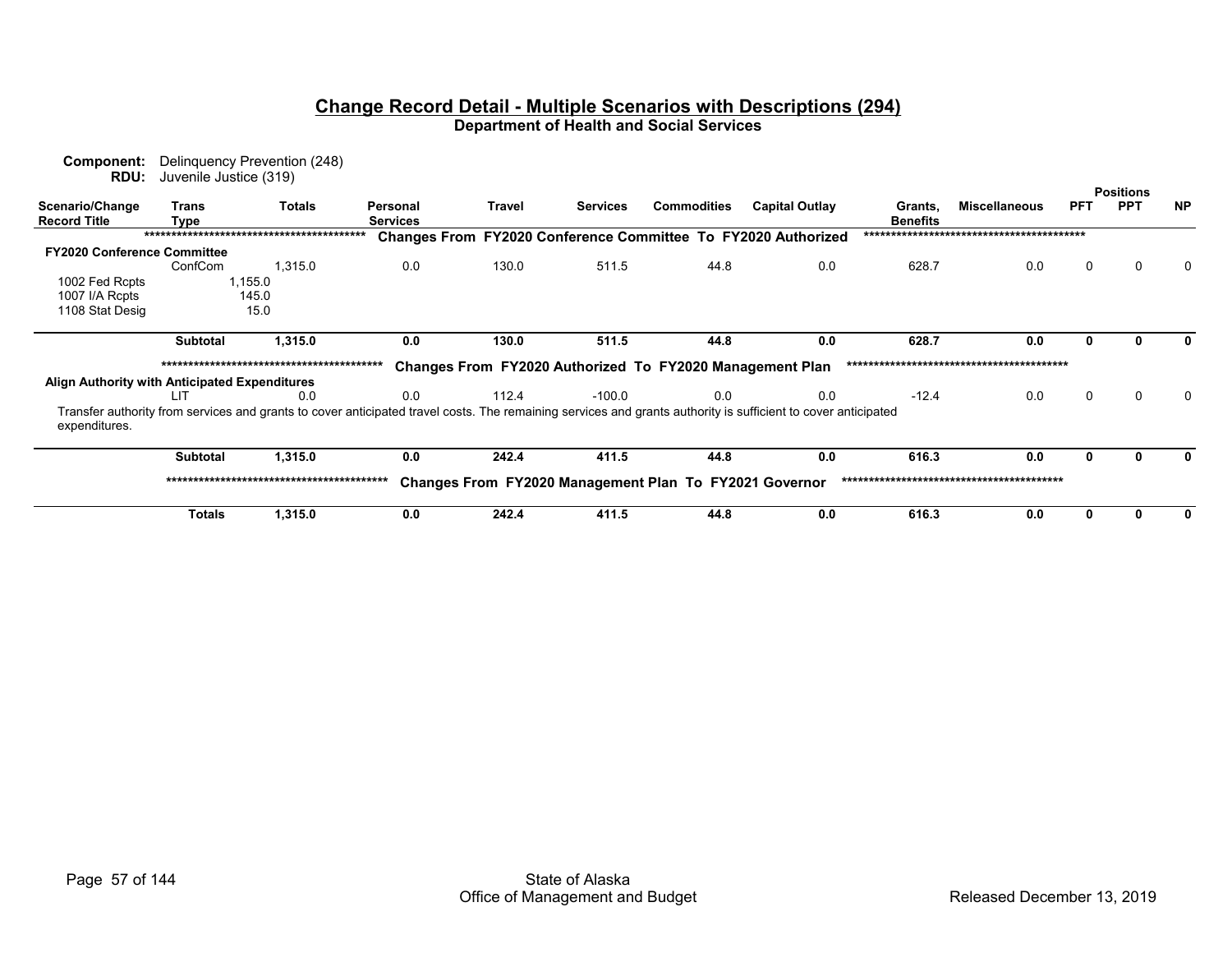| Component:<br>RDU:                            | Youth Courts (2768)<br>Juvenile Justice (319) |               |                                                                                                                                                                  |        |                                                               |                    |                       |                            |                      |            |                  |           |
|-----------------------------------------------|-----------------------------------------------|---------------|------------------------------------------------------------------------------------------------------------------------------------------------------------------|--------|---------------------------------------------------------------|--------------------|-----------------------|----------------------------|----------------------|------------|------------------|-----------|
|                                               |                                               |               |                                                                                                                                                                  |        |                                                               |                    |                       |                            |                      |            | <b>Positions</b> |           |
| Scenario/Change<br><b>Record Title</b>        | <b>Trans</b><br><b>Type</b>                   | <b>Totals</b> | Personal<br><b>Services</b>                                                                                                                                      | Travel | <b>Services</b>                                               | <b>Commodities</b> | <b>Capital Outlay</b> | Grants,<br><b>Benefits</b> | <b>Miscellaneous</b> | <b>PFT</b> | <b>PPT</b>       | <b>NP</b> |
|                                               |                                               |               |                                                                                                                                                                  |        | Changes From FY2020 Conference Committee To FY2020 Authorized |                    |                       |                            |                      |            |                  |           |
| <b>FY2020 Conference Committee</b>            |                                               |               |                                                                                                                                                                  |        |                                                               |                    |                       |                            |                      |            |                  |           |
|                                               | ConfCom                                       | 532.6         | 41.7                                                                                                                                                             | 22.9   | 7.5                                                           | 0.0                | 0.0                   | 460.5                      | 0.0                  | 0          | 0                | 0         |
| 1004 Gen Fund                                 |                                               | 532.6         |                                                                                                                                                                  |        |                                                               |                    |                       |                            |                      |            |                  |           |
|                                               | <b>Subtotal</b>                               | 532.6         | 41.7                                                                                                                                                             | 22.9   | 7.5                                                           | 0.0                | 0.0                   | 460.5                      | 0.0                  |            |                  | 0         |
|                                               |                                               |               |                                                                                                                                                                  |        | Changes From FY2020 Management Plan To FY2021 Governor        |                    |                       |                            |                      |            |                  |           |
| FY2021 Salary and Health Insurance Increases  |                                               |               |                                                                                                                                                                  |        |                                                               |                    |                       |                            |                      |            |                  |           |
|                                               | SalAdj                                        | 0.6           | 0.6                                                                                                                                                              | 0.0    | 0.0                                                           | 0.0                | 0.0                   | 0.0                        | 0.0                  | 0          | 0                |           |
| 1004 Gen Fund                                 |                                               | 0.6           |                                                                                                                                                                  |        |                                                               |                    |                       |                            |                      |            |                  |           |
| FY2021 GGU Salary Increases: \$0.4            |                                               |               |                                                                                                                                                                  |        |                                                               |                    |                       |                            |                      |            |                  |           |
|                                               |                                               |               | FY2021 increase to GGU Health Insurance from \$1530 to \$1555 per member per month: \$0.2                                                                        |        |                                                               |                    |                       |                            |                      |            |                  |           |
| Align Authority with Anticipated Expenditures |                                               |               |                                                                                                                                                                  |        |                                                               |                    |                       |                            |                      |            |                  |           |
|                                               | LIT                                           | 0.0           | 1.2                                                                                                                                                              | 0.0    | $-1.2$                                                        | 0.0                | 0.0                   | 0.0                        | 0.0                  | $\Omega$   | ∩                |           |
|                                               |                                               |               | Transfer authority from services to cover anticipated personal services costs. The remaining services authority is sufficient to cover anticipated expenditures. |        |                                                               |                    |                       |                            |                      |            |                  |           |
|                                               |                                               |               |                                                                                                                                                                  |        |                                                               |                    |                       |                            |                      |            |                  |           |
|                                               | <b>Totals</b>                                 | 533.2         | 43.5                                                                                                                                                             | 22.9   | 6.3                                                           | 0.0                | 0.0                   | 460.5                      | 0.0                  | ŋ          |                  | 0         |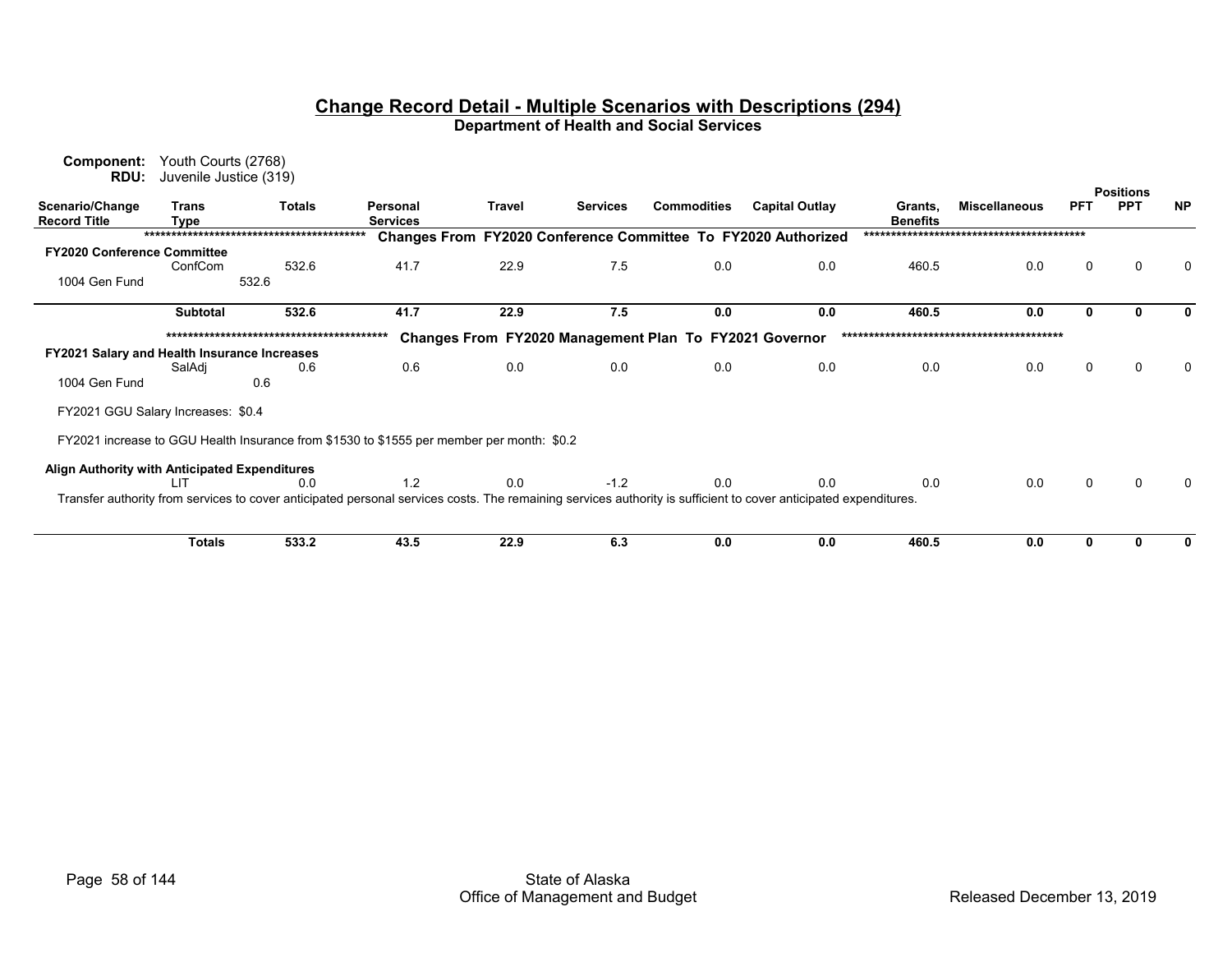**Component:** Juvenile Justice Health Care (3070) **RDU:** Juvenile Justice (319)

|                                        |                 |               |                             |        |                 |                                                        |                                                                      |                            |                      |            | <b>Positions</b> |           |
|----------------------------------------|-----------------|---------------|-----------------------------|--------|-----------------|--------------------------------------------------------|----------------------------------------------------------------------|----------------------------|----------------------|------------|------------------|-----------|
| Scenario/Change<br><b>Record Title</b> | Trans<br>Type   | <b>Totals</b> | Personal<br><b>Services</b> | Travel | <b>Services</b> | Commodities                                            | <b>Capital Outlay</b>                                                | Grants.<br><b>Benefits</b> | <b>Miscellaneous</b> | <b>PFT</b> | <b>PPT</b>       | <b>NP</b> |
|                                        |                 |               |                             |        |                 |                                                        | <b>Changes From FY2020 Conference Committee To FY2020 Authorized</b> |                            |                      |            |                  |           |
| <b>FY2020 Conference Committee</b>     |                 |               |                             |        |                 |                                                        |                                                                      |                            |                      |            |                  |           |
|                                        | ConfCom         | 1.368.6       | 0.0                         | 0.0    | 655.6           | 50.0                                                   | 0.0                                                                  | 663.0                      | 0.0                  |            |                  | $\Omega$  |
| 1004 Gen Fund                          |                 | 1,368.6       |                             |        |                 |                                                        |                                                                      |                            |                      |            |                  |           |
|                                        | <b>Subtotal</b> | 1.368.6       | 0.0                         | 0.0    | 655.6           | 50.0                                                   | 0.0                                                                  | 663.0                      | 0.0                  |            |                  |           |
|                                        |                 |               |                             |        |                 | Changes From FY2020 Management Plan To FY2021 Governor |                                                                      |                            |                      |            |                  |           |
|                                        | Totals          | 1.368.6       | 0.0                         | 0.0    | 655.6           | 50.0                                                   | 0.0                                                                  | 663.0                      | 0.0                  |            |                  |           |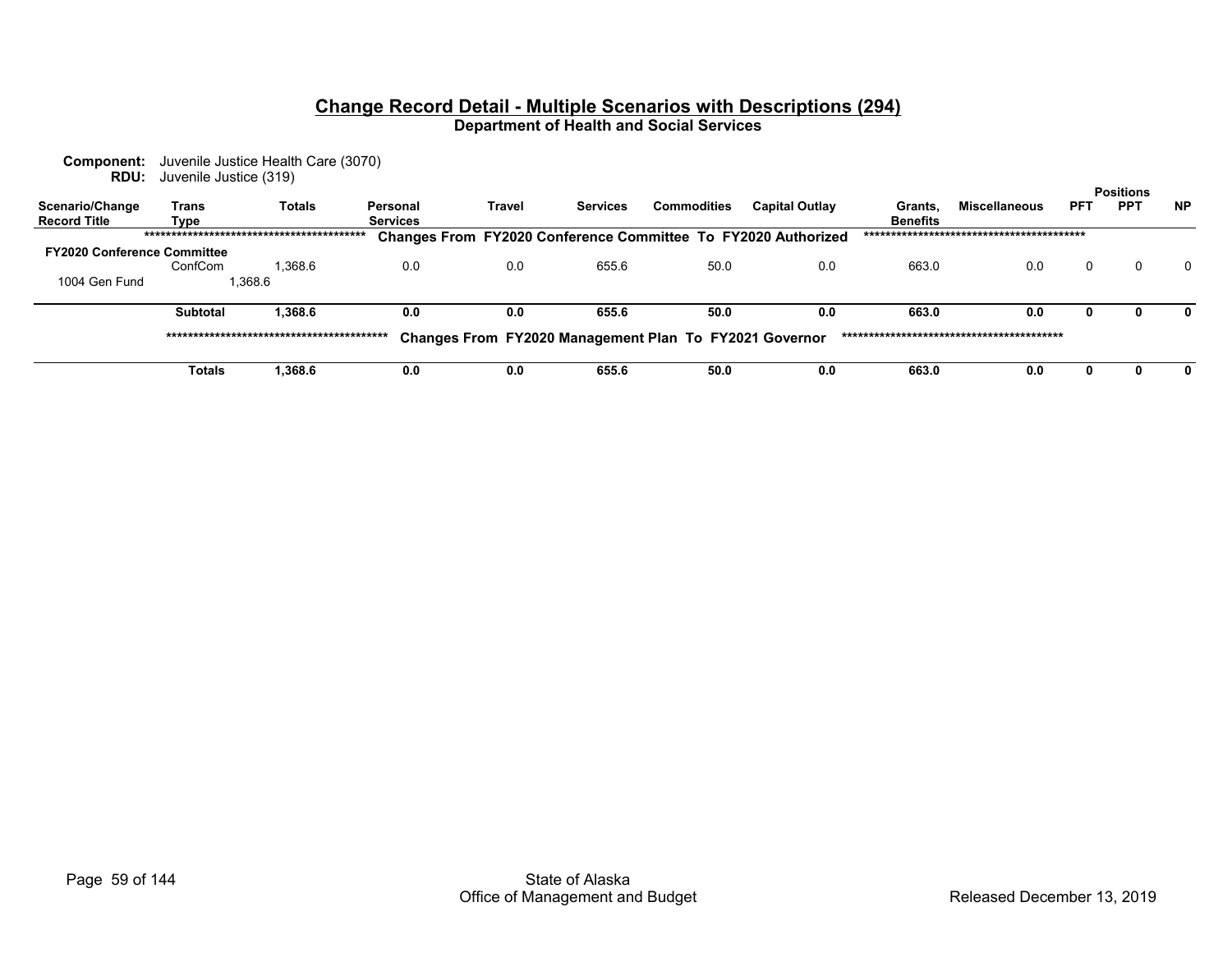| <b>RDU:</b>                                                          | Public Assistance (73)      |               | <b>Component:</b> Alaska Temporary Assistance Program (220)                                                                                                                                                                                                                                                                    |               |                 |                                                          |                                                                      |                            |                      |            |                                |           |
|----------------------------------------------------------------------|-----------------------------|---------------|--------------------------------------------------------------------------------------------------------------------------------------------------------------------------------------------------------------------------------------------------------------------------------------------------------------------------------|---------------|-----------------|----------------------------------------------------------|----------------------------------------------------------------------|----------------------------|----------------------|------------|--------------------------------|-----------|
| Scenario/Change<br><b>Record Title</b>                               | <b>Trans</b><br><b>Type</b> | <b>Totals</b> | Personal<br><b>Services</b>                                                                                                                                                                                                                                                                                                    | <b>Travel</b> | <b>Services</b> | <b>Commodities</b>                                       | <b>Capital Outlay</b>                                                | Grants,<br><b>Benefits</b> | <b>Miscellaneous</b> | <b>PFT</b> | <b>Positions</b><br><b>PPT</b> | <b>NP</b> |
|                                                                      |                             |               |                                                                                                                                                                                                                                                                                                                                |               |                 |                                                          | <b>Changes From FY2020 Conference Committee To FY2020 Authorized</b> |                            |                      |            |                                |           |
| <b>FY2020 Conference Committee</b>                                   |                             |               |                                                                                                                                                                                                                                                                                                                                |               |                 |                                                          |                                                                      |                            |                      |            |                                |           |
|                                                                      | ConfCom                     | 23.745.2      | 0.0                                                                                                                                                                                                                                                                                                                            | 0.0           | 30.0            | 0.0                                                      | 0.0                                                                  | 23,715.2                   | 0.0                  | O          |                                |           |
| 1002 Fed Rcpts                                                       |                             | 20,621.8      |                                                                                                                                                                                                                                                                                                                                |               |                 |                                                          |                                                                      |                            |                      |            |                                |           |
| 1003 G/F Match                                                       |                             | 1,267.5       |                                                                                                                                                                                                                                                                                                                                |               |                 |                                                          |                                                                      |                            |                      |            |                                |           |
| 1007 I/A Rcpts                                                       |                             | 1.855.9       |                                                                                                                                                                                                                                                                                                                                |               |                 |                                                          |                                                                      |                            |                      |            |                                |           |
|                                                                      | <b>Subtotal</b>             | 23,745.2      | 0.0                                                                                                                                                                                                                                                                                                                            | 0.0           | 30.0            | 0.0                                                      | 0.0                                                                  | 23,715.2                   | 0.0                  | $\Omega$   | n                              |           |
|                                                                      |                             |               |                                                                                                                                                                                                                                                                                                                                |               |                 | Changes From FY2020 Authorized To FY2020 Management Plan |                                                                      |                            |                      |            |                                |           |
|                                                                      |                             |               | Transfer to Public Assistance Field Services for Permanent Fund Dividend Hold Harmless                                                                                                                                                                                                                                         |               |                 |                                                          |                                                                      |                            |                      |            |                                |           |
|                                                                      | Trout                       | $-142.3$      | 0.0                                                                                                                                                                                                                                                                                                                            | 0.0           | 0.0             | 0.0                                                      | 0.0                                                                  | $-142.3$                   | 0.0                  | O          |                                |           |
| 1007 I/A Rcpts                                                       |                             | $-142.3$      |                                                                                                                                                                                                                                                                                                                                |               |                 |                                                          |                                                                      |                            |                      |            |                                |           |
| remaining authority is sufficient to cover anticipated expenditures. |                             |               | Transfer from ATAP to Public Assistance Field Services to fully collect the Permanent Fund Dividend Hold Harmless reimbursable services agreement. The                                                                                                                                                                         |               |                 |                                                          |                                                                      |                            |                      |            |                                |           |
|                                                                      | <b>Subtotal</b>             | 23.602.9      | 0.0                                                                                                                                                                                                                                                                                                                            | 0.0           | 30.0            | 0.0                                                      | 0.0                                                                  | 23,572.9                   | 0.0                  | 0          | $\mathbf{0}$                   | O.        |
|                                                                      |                             |               |                                                                                                                                                                                                                                                                                                                                |               |                 | Changes From FY2020 Management Plan To FY2021 Governor   |                                                                      |                            |                      |            |                                |           |
| <b>Transfer to Child Care Benefits for Child Care Assistance</b>     |                             |               |                                                                                                                                                                                                                                                                                                                                |               |                 |                                                          |                                                                      |                            |                      |            |                                |           |
|                                                                      | Trout                       | $-1,075.6$    | 0.0                                                                                                                                                                                                                                                                                                                            | 0.0           | 0.0             | 0.0                                                      | 0.0                                                                  | $-1,075.6$                 | 0.0                  | O          |                                |           |
| 1002 Fed Rcpts                                                       |                             | $-1,075.6$    |                                                                                                                                                                                                                                                                                                                                |               |                 |                                                          |                                                                      |                            |                      |            |                                |           |
|                                                                      |                             |               |                                                                                                                                                                                                                                                                                                                                |               |                 |                                                          |                                                                      |                            |                      |            |                                |           |
| cover anticipated expenditures.                                      |                             |               | Transfer authority from Alaska Temporary Assistance Program to Child Care Benefits for child care assistance. Child care assistance rates are increasing, and<br>the required co-pay is decreasing by one percent in federal fiscal year 2020. The remaining authority in Alaska Temporary Assistance Program is sufficient to |               |                 |                                                          |                                                                      |                            |                      |            |                                |           |
|                                                                      |                             |               | Transfer to Public Assistance Field Services to Align with Anticipated Expenditures                                                                                                                                                                                                                                            |               |                 |                                                          |                                                                      |                            |                      |            |                                |           |
|                                                                      | Trout                       | $-450.0$      | 0.0                                                                                                                                                                                                                                                                                                                            | 0.0           | 0.0             | 0.0                                                      | 0.0                                                                  | $-450.0$                   | 0.0                  |            |                                |           |
| 1002 Fed Rcpts                                                       |                             | $-450.0$      |                                                                                                                                                                                                                                                                                                                                |               |                 |                                                          |                                                                      |                            |                      |            |                                |           |
| is sufficient to cover anticipated expenditures.                     |                             |               | Transfer authority from Alaska Temporary Assistance Program to Public Assistance Field Services align with anticipated expenditures. The remaining authority                                                                                                                                                                   |               |                 |                                                          |                                                                      |                            |                      |            |                                |           |
|                                                                      | <b>Totals</b>               | 22,077.3      | 0.0                                                                                                                                                                                                                                                                                                                            | 0.0           | 30.0            | 0.0                                                      | 0.0                                                                  | 22,047.3                   | 0.0                  | 0          | 0                              | U         |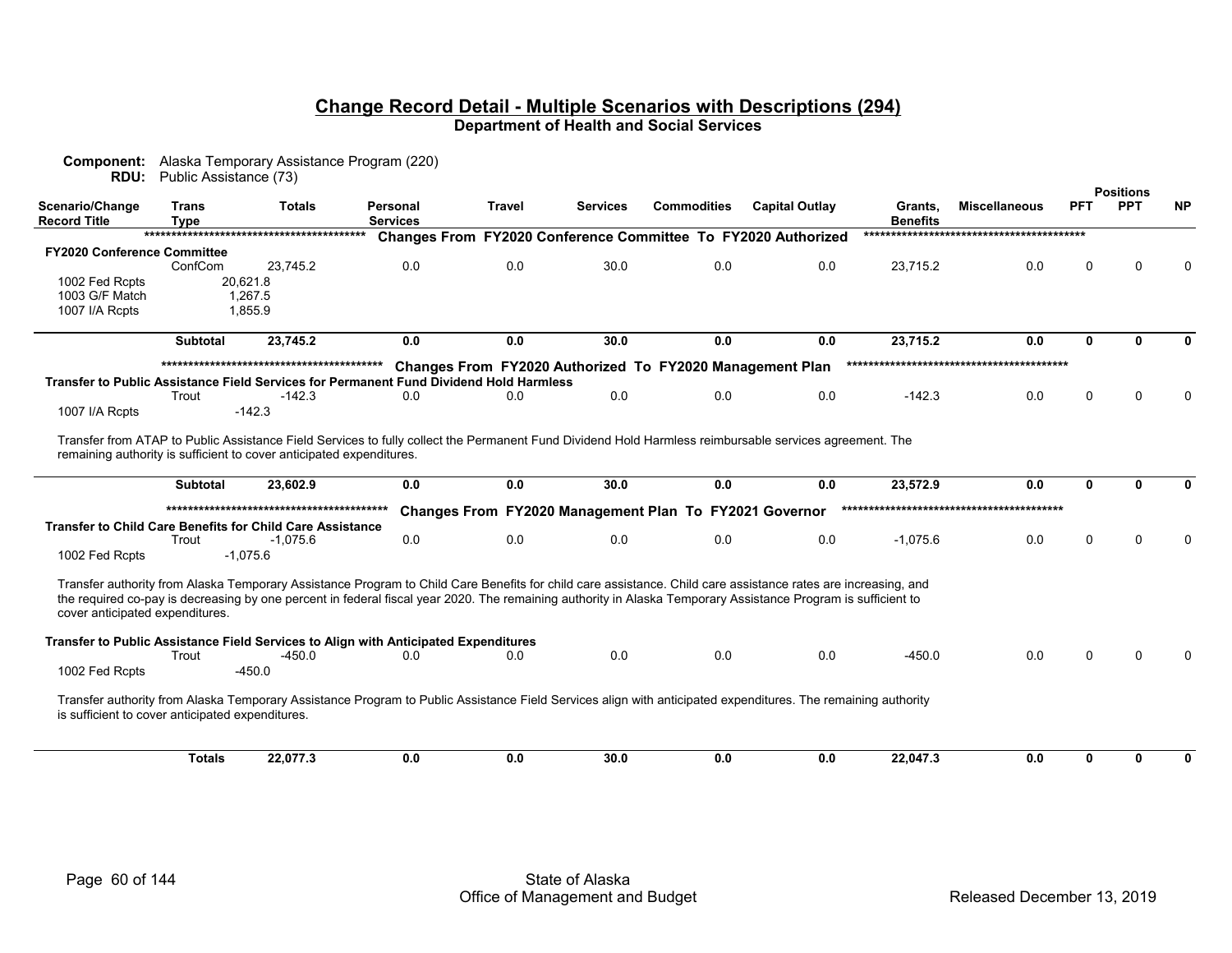| Component:                             | <b>RDU:</b> Public Assistance (73) | Adult Public Assistance (222) |                                                                                                  |        |                 |                                                          |                                                                                                                                                                                                                                                                                                                             |                            |                      |            |                                |           |
|----------------------------------------|------------------------------------|-------------------------------|--------------------------------------------------------------------------------------------------|--------|-----------------|----------------------------------------------------------|-----------------------------------------------------------------------------------------------------------------------------------------------------------------------------------------------------------------------------------------------------------------------------------------------------------------------------|----------------------------|----------------------|------------|--------------------------------|-----------|
| Scenario/Change<br><b>Record Title</b> | <b>Trans</b><br>Tvpe               | <b>Totals</b>                 | Personal<br><b>Services</b>                                                                      | Travel | <b>Services</b> | <b>Commodities</b>                                       | <b>Capital Outlay</b>                                                                                                                                                                                                                                                                                                       | Grants.<br><b>Benefits</b> | <b>Miscellaneous</b> | <b>PFT</b> | <b>Positions</b><br><b>PPT</b> | <b>NP</b> |
|                                        |                                    |                               |                                                                                                  |        |                 |                                                          | Changes From FY2020 Conference Committee To FY2020 Authorized                                                                                                                                                                                                                                                               |                            |                      |            |                                |           |
| <b>FY2020 Conference Committee</b>     |                                    |                               |                                                                                                  |        |                 |                                                          |                                                                                                                                                                                                                                                                                                                             |                            |                      |            |                                |           |
|                                        | ConfCom                            | 62.086.9                      | 0.0                                                                                              | 0.0    | 20.0            | 0.0                                                      | 0.0                                                                                                                                                                                                                                                                                                                         | 62,066.9                   | 0.0                  | $\Omega$   |                                |           |
| 1002 Fed Rcpts                         |                                    | 1.730.0                       |                                                                                                  |        |                 |                                                          |                                                                                                                                                                                                                                                                                                                             |                            |                      |            |                                |           |
| 1003 G/F Match                         |                                    | 55.646.1                      |                                                                                                  |        |                 |                                                          |                                                                                                                                                                                                                                                                                                                             |                            |                      |            |                                |           |
| 1007 I/A Rcpts                         |                                    | 4,710.8                       |                                                                                                  |        |                 |                                                          |                                                                                                                                                                                                                                                                                                                             |                            |                      |            |                                |           |
|                                        |                                    |                               |                                                                                                  |        |                 |                                                          |                                                                                                                                                                                                                                                                                                                             |                            |                      |            |                                |           |
|                                        | Veto                               | $-7,471.2$                    | Reduce Maintenance of Effort Requirement by Reducing Adult Public Assistance Payments<br>0.0     | 0.0    | 0.0             | 0.0                                                      | 0.0                                                                                                                                                                                                                                                                                                                         | $-7,471.2$                 | 0.0                  | U          |                                |           |
| 1003 G/F Match                         |                                    | $-7.471.2$                    |                                                                                                  |        |                 |                                                          |                                                                                                                                                                                                                                                                                                                             |                            |                      |            |                                |           |
|                                        |                                    |                               |                                                                                                  |        |                 |                                                          |                                                                                                                                                                                                                                                                                                                             |                            |                      |            |                                |           |
|                                        |                                    |                               | of the calendar year. These recipients may be eligible for other assistance programs.            |        |                 |                                                          | Reduce the state's Maintenance of Effort requirements by reverting the Adult Public Assistance program to the maintenance of effort calculation used prior to<br>2004 (also known as the 1983 Standard). Approval has been received from the cognizant federal agency, and the change can only take effect in the beginning |                            |                      |            |                                |           |
|                                        |                                    |                               | The State's fiscal reality dictates a reduction in expenditures across all agencies.             |        |                 |                                                          |                                                                                                                                                                                                                                                                                                                             |                            |                      |            |                                |           |
|                                        |                                    |                               | Reverse Maintenance of Effort Requirement by Reducing Adult Public Assistance Payments Reduction |        |                 |                                                          |                                                                                                                                                                                                                                                                                                                             |                            |                      |            |                                |           |
|                                        | Inc                                | 7,471.2                       | 0.0                                                                                              | 0.0    | 0.0             | 0.0                                                      | 0.0                                                                                                                                                                                                                                                                                                                         | 7.471.2                    | 0.0                  |            |                                |           |
| 1003 G/F Match                         |                                    | 7.471.2                       |                                                                                                  |        |                 |                                                          |                                                                                                                                                                                                                                                                                                                             |                            |                      |            |                                |           |
|                                        |                                    |                               | Legislative add-back appropriation made in Chapter 2, SSSLA2019, of HB2001.                      |        |                 |                                                          |                                                                                                                                                                                                                                                                                                                             |                            |                      |            |                                |           |
|                                        |                                    |                               | Reduce Maintenance of Effort Requirement by Reducing Adult Public Assistance Payments            |        |                 |                                                          |                                                                                                                                                                                                                                                                                                                             |                            |                      |            |                                |           |
|                                        | Veto                               | $-7,471.2$                    | 0.0                                                                                              | 0.0    | 0.0             | 0.0                                                      | 0.0                                                                                                                                                                                                                                                                                                                         | $-7,471.2$                 | 0.0                  | U          |                                |           |
| 1003 G/F Match                         |                                    | $-7.471.2$                    |                                                                                                  |        |                 |                                                          |                                                                                                                                                                                                                                                                                                                             |                            |                      |            |                                |           |
| of the calendar year.                  |                                    |                               |                                                                                                  |        |                 |                                                          | Reduce the state's Maintenance of Effort requirements by reverting the Adult Public Assistance program to the maintenance of effort calculation used prior to<br>2004 (also known as the 1983 Standard). Approval has been received from the cognizant federal agency, and the change can only take effect in the beginning |                            |                      |            |                                |           |
|                                        |                                    |                               | The State's fiscal reality dictates a reduction in expenditures across all agencies.             |        |                 |                                                          |                                                                                                                                                                                                                                                                                                                             |                            |                      |            |                                |           |
|                                        | <b>Subtotal</b>                    | 54,615.7                      | 0.0                                                                                              | 0.0    | 20.0            | 0.0                                                      | 0.0                                                                                                                                                                                                                                                                                                                         | 54,595.7                   | 0.0                  | 0          | n                              |           |
|                                        |                                    |                               |                                                                                                  |        |                 | Changes From FY2020 Authorized To FY2020 Management Plan |                                                                                                                                                                                                                                                                                                                             |                            |                      |            |                                |           |
|                                        |                                    |                               | Transfer to Public Assistance Field Services for Permanent Fund Dividend Hold Harmless           |        |                 |                                                          |                                                                                                                                                                                                                                                                                                                             |                            |                      |            |                                |           |
|                                        | Trout                              | $-300.0$                      | 0 <sub>0</sub>                                                                                   | 0.0    | 0.0             | 0.0                                                      | 0.0                                                                                                                                                                                                                                                                                                                         | $-300.0$                   | 0.0                  |            |                                |           |
| 1007 I/A Rcpts                         |                                    | $-300.0$                      |                                                                                                  |        |                 |                                                          |                                                                                                                                                                                                                                                                                                                             |                            |                      |            |                                |           |
|                                        |                                    |                               |                                                                                                  |        |                 |                                                          |                                                                                                                                                                                                                                                                                                                             |                            |                      |            |                                |           |

Transfer from Adult Public Assistance to Public Assistance Field Services to fully collect the Permanent Fund Dividend Hold Harmless reimbursable services agreement. The remaining authority is sufficient to cover anticipated expenditures.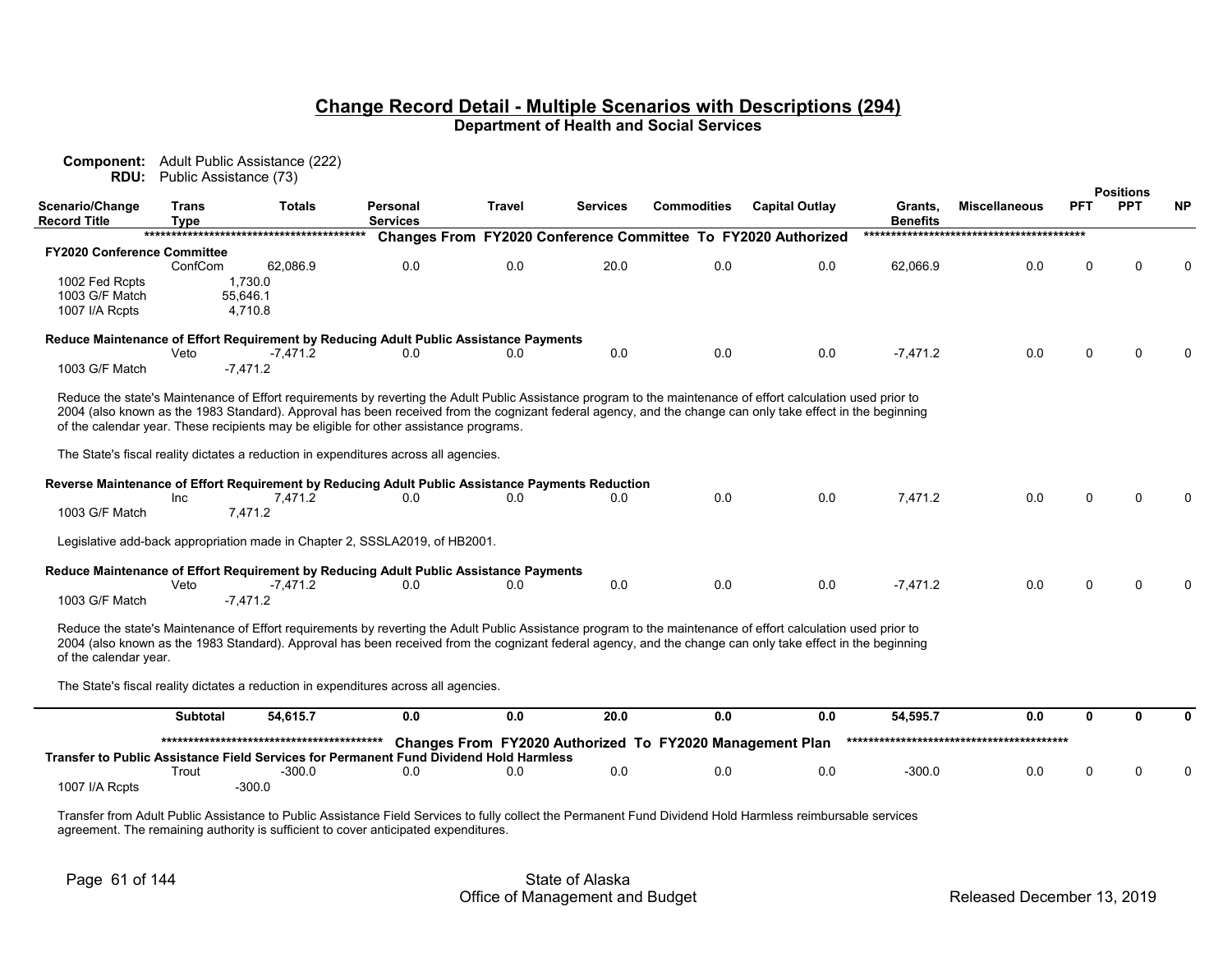**Component:** Adult Public Assistance (222) **RDU:** Public Assistance (73)

|                                                                            |          |          |                 |        |                 |                                                        |                |                 |                      |            | <b>Positions</b> |           |
|----------------------------------------------------------------------------|----------|----------|-----------------|--------|-----------------|--------------------------------------------------------|----------------|-----------------|----------------------|------------|------------------|-----------|
| Scenario/Change                                                            | Trans    | Totals   | Personal        | Travel | <b>Services</b> | <b>Commodities</b>                                     | Capital Outlav | Grants          | <b>Miscellaneous</b> | <b>PF1</b> | <b>PPT</b>       | <b>NP</b> |
| <b>Record Title</b>                                                        | Type     |          | <b>Services</b> |        |                 |                                                        |                | <b>Benefits</b> |                      |            |                  |           |
|                                                                            | Subtotal | 54.315.7 | 0.0             | 0.0    | 20.0            | 0.0                                                    | 0.0            | 54.295.7        | 0.0                  |            |                  | 0         |
|                                                                            |          |          |                 |        |                 | Changes From FY2020 Management Plan To FY2021 Governor |                |                 |                      |            |                  |           |
| Restore Adult Public Assistance Payment Maintenance of Effort Requirements |          |          |                 |        |                 |                                                        |                |                 |                      |            |                  |           |
|                                                                            | Inc      | 471.2    | 0.0             | 0.0    | 0.0             | 0.0                                                    | 0.0            | 7.471.2         | 0.0                  |            |                  |           |
| 1003 G/F Match                                                             |          | .471.2   |                 |        |                 |                                                        |                |                 |                      |            |                  |           |

The administration proposed changing the Adult Public Assistance (APA) cash payment program back to the 1983 standard to meet Maintenance of Effort (MOE) requirements, in an effort to reduce State general fund spending on the program. By changing the MOE calculations to the 1983 standard, some cash payments would be lowered, and the difference would have been mitigated in part through: increased eligibility for other public assistance programs paid with federal rather than state funds, such as the Supplemental Nutrition Assistance Program; and increases in benefits for those already eligible for these programs.

Separate from this change, the Centers for Medicare & Medicaid Services (CMS) alerted the department that Alaska had been using an incorrect calculation for the APA benefits since 1995. To come into compliance with federal regulations, a new payment standard was required to be implemented at the same time the changes were being implemented to the 1983 payment standard with the Social Security Administration.

While the federal Social Security Administration approved a new methodology for determining adult public assistance payments, the Department of Health and Social Services will not be able to implement the methodology in December 2019 as originally planned.

As the Division of Public Assistance (DPA) started working individual cases to recalculate benefits and prepare notifications of what the new benefit payment would be, it became clear the recalculation was going to reduce the payment levels to an unacceptable amount due to the compounding program changes that hit individuals in the APA program. This newly calculated benefit level was deemed unacceptable to this administration and the changes to the program have been cancelled.

Leaving the methodology as is preserves the payment rates for several low-income categories of eligibility but will not be able to provide an increase for those Alaskans living in assisted living homes as planned. Since the changes are not going forward, the department will not realize the anticipated cost savings and requires \$7,471.2 in order to maintain the current methodology through FY2020.

| o1.786.º<br>$ -$<br>- - -<br>20 O<br><b>Totals</b><br>- 0<br>0.0<br>ıΩ<br>0.0<br>1.700.1<br>n<br>$\ddotsc$<br>---- |  |  |
|--------------------------------------------------------------------------------------------------------------------|--|--|
|--------------------------------------------------------------------------------------------------------------------|--|--|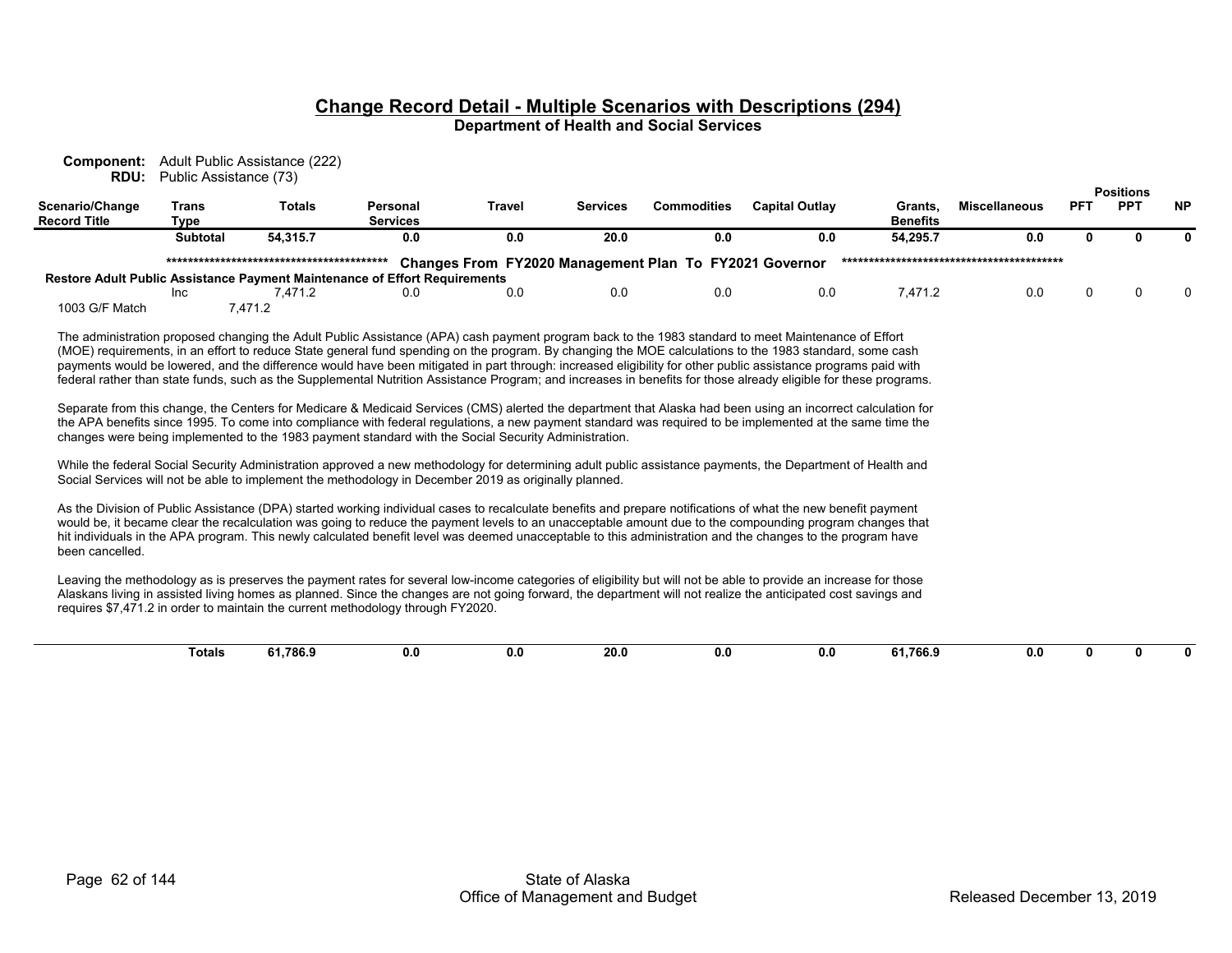**RDU:** Public Assistance (73) **Scenario/Change Record TitleTransType Totals PersonalServices \*\*\*\*\*\*\*\*\*\*\*\*\*\*\*\*\*\*\*\*\*\*\*\*\*\*\*\*\*\*\*\*\*\*\*\*\*\*\*\*\* Changes From FY2020 Conference Committee To FY2020 Authorized \*\*\*\*\*\*\*\*\*\*\*\*\*\*\*\*\*\*\*\*\*\*\*\*\*\*\*\*\*\*\*\*\*\*\*\*\*\*\*\*\* Travel Services Commodities Capital Outlay Grants, Benefits Miscellaneous PFT PPT NP FY2020 Conference Committee** ConfCom 41,559.9 3,320.2 56.4 1,122.5 53.0 0.0 37,007.8 0.0 32 0 0 1002 Fed Rcpts 33,467.9<br>1003 G/F Match 6.190.9  $1003$  G/F Match 1004 Gen Fund 1.401.1 1005 GF/Prgm 500.0 **Subtotal 41,559.9 3,320.2 56.4 1,122.5 53.0 0.0 37,007.8 0.0 32 0 0 \*\*\*\*\*\*\*\*\*\*\*\*\*\*\*\*\*\*\*\*\*\*\*\*\*\*\*\*\*\*\*\*\*\*\*\*\*\*\*\*\* Changes From FY2020 Authorized To FY2020 Management Plan \*\*\*\*\*\*\*\*\*\*\*\*\*\*\*\*\*\*\*\*\*\*\*\*\*\*\*\*\*\*\*\*\*\*\*\*\*\*\*\*\* Transfer Public Assistance Analyst II (05-2302) to Quality Control** Trout -41.6 -41.6 0.0 0.0 0.0 0.0 0.0 0.0 0.0 -1 0 0 1003 G/F Match -41.6 Transfer a full-time Public Assistance Analyst II (05-2302), range 18, located in Juneau from Child Care Benefits to Quality Control for program integrity and analysis. **Transfer to Work Services, Public Assistance Field Svcs and Fraud Investigation to Align with Anticipated Expenditures**<br>1.0 0.0 0.0 0.0 0.0 0.0 0.0 Trout -4,974.4 0.0 0.0 0.0 0.0 0.0 0.0 -4,974.4 0.0 0 0 1002 Fed Rcpts -4,974.4 Transfer from Child Care Benefits to Work Services, Public Assistance Field Services, and Fraud Investigation to align with anticipated expenditures. The remaining authority is sufficient to cover anticipated expenditures.  **Transfer from Public Assistance Field Services to Align with Anticipated Expenditures**<br>Trin 826.6 0.0 19.1 Trin 826.6 0.0 19.1 27.0 0.0 0.0 780.5 0.0 0 0 0 1003 G/F Match 826.6 Transfer from Public Assistance Field Services to Child Care Benefits to align with anticipated expenditures.  **Align Authority with Anticipated Expenditures** LIT 0.0 0.0 65.5 224.0 0.0 0.0 -289.5 0.0 0 0 Transfer authority from grants to cover anticipated travel and services costs. The remaining grants authority is sufficient to cover anticipated expenditures. Subtotal 37,370.5 3,278.6 141.0 1,373.5 53.0 0.0 32,524.4 0.0 31 0 0 **\*\*\*\*\*\*\*\*\*\*\*\*\*\*\*\*\*\*\*\*\*\*\*\*\*\*\*\*\*\*\*\*\*\*\*\*\*\*\*\*\* Changes From FY2020 Management Plan To FY2021 Governor \*\*\*\*\*\*\*\*\*\*\*\*\*\*\*\*\*\*\*\*\*\*\*\*\*\*\*\*\*\*\*\*\*\*\*\*\*\*\*\*\* FY2021 Salary and Health Insurance Increases** SalAdj 34.4 34.4 0.0 0.0 0.0 0.0 0.0 0.0 0 0 0 1002 Fed Rcpts 25.6<br>1003 G/F Match 2.8

1003 G/F Match 8.8

**Component:** Child Care Benefits (1897)

**Positions**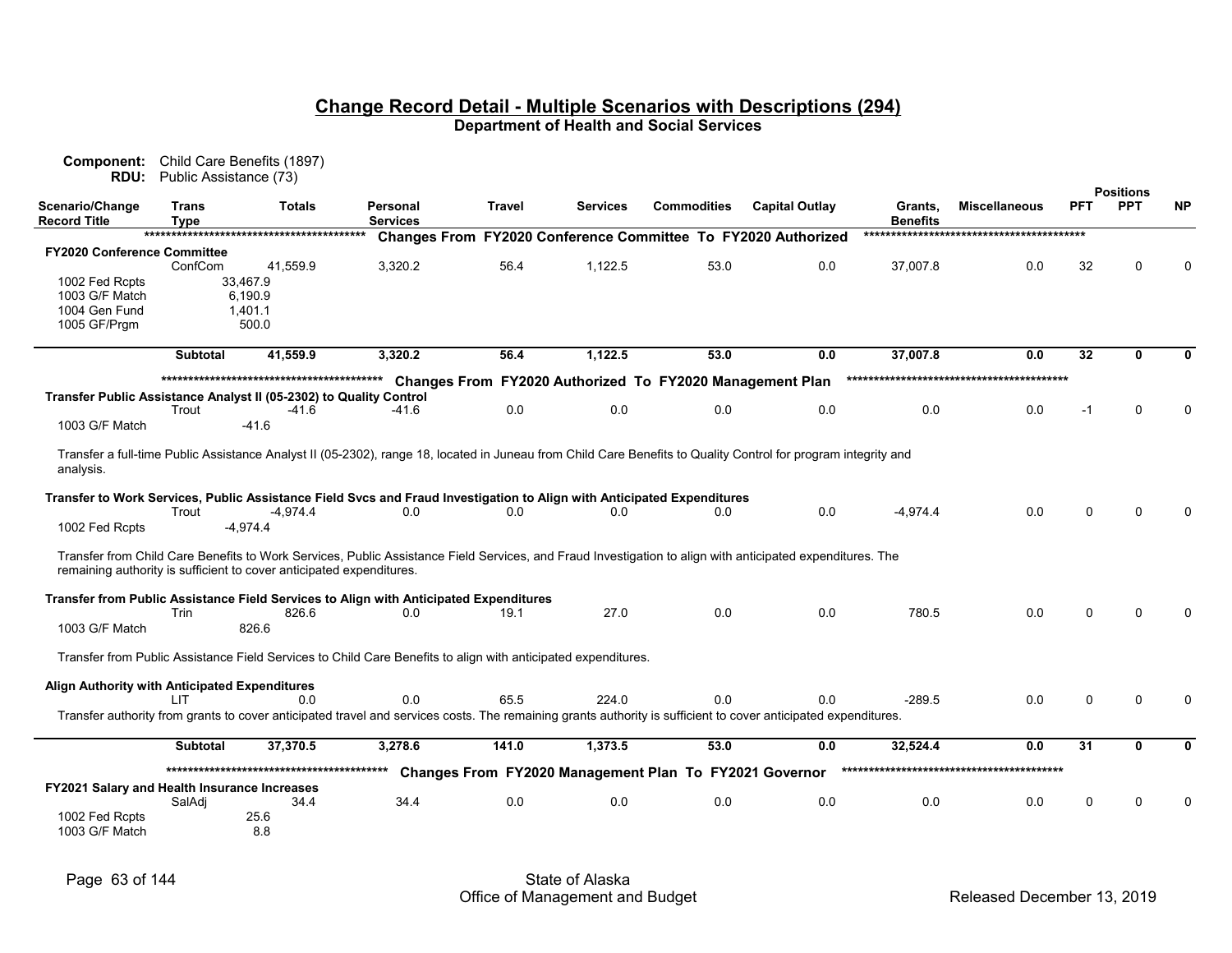**Component:** Child Care Benefits (1897) **RDU:** Public Assistance (73)

|                                                       |               |                       |                                                                                                           |               |                 |                    |                                                                                                                                                                                                                                                                                                                                  |                            |                      |            | <b>Positions</b> |           |
|-------------------------------------------------------|---------------|-----------------------|-----------------------------------------------------------------------------------------------------------|---------------|-----------------|--------------------|----------------------------------------------------------------------------------------------------------------------------------------------------------------------------------------------------------------------------------------------------------------------------------------------------------------------------------|----------------------------|----------------------|------------|------------------|-----------|
| Scenario/Change<br><b>Record Title</b>                | Trans<br>Type | <b>Totals</b>         | <b>Personal</b><br><b>Services</b>                                                                        | <b>Travel</b> | <b>Services</b> | <b>Commodities</b> | <b>Capital Outlay</b>                                                                                                                                                                                                                                                                                                            | Grants,<br><b>Benefits</b> | <b>Miscellaneous</b> | <b>PFT</b> | <b>PPT</b>       | <b>NP</b> |
| FY2021 GGU Salary Increases: \$23.0                   |               |                       |                                                                                                           |               |                 |                    |                                                                                                                                                                                                                                                                                                                                  |                            |                      |            |                  |           |
|                                                       |               |                       | FY2021 increase to GGU Health Insurance from \$1530 to \$1555 per member per month: \$11.4                |               |                 |                    |                                                                                                                                                                                                                                                                                                                                  |                            |                      |            |                  |           |
|                                                       |               |                       | Transfer from Alaska Temporary Assistance Program and Energy Assistance Program for Child Care Assistance |               |                 |                    |                                                                                                                                                                                                                                                                                                                                  |                            |                      |            |                  |           |
|                                                       | Trin          | 1,872.1               | 0.0                                                                                                       | 0.0           | 156.2           | 0.0                | 0.0                                                                                                                                                                                                                                                                                                                              | 1,715.9                    | 0.0                  |            |                  |           |
| 1002 Fed Rcpts                                        |               | 1.872.1               |                                                                                                           |               |                 |                    |                                                                                                                                                                                                                                                                                                                                  |                            |                      |            |                  |           |
|                                                       |               |                       | Assistance Program and Energy Assistance Program is sufficient to cover anticipated expenditures.         |               |                 |                    | Transfer authority from Alaska Temporary Assistance Program and Energy Assistance Program to Child Care Benefits for child care assistance. Child care<br>assistance rates are increasing, and the required co-pay is decreasing by one percent in federal fiscal year 2020. The remaining authority in Alaska Temporary         |                            |                      |            |                  |           |
| <b>Replace to Align with Anticipated Expenditures</b> | FndChq        | 0.0                   | 0.0                                                                                                       | 0.0           | 0.0             | 0.0                | 0.0                                                                                                                                                                                                                                                                                                                              | 0.0                        | 0.0                  |            |                  |           |
| 1003 G/F Match<br>1004 Gen Fund                       |               | 1.401.1<br>$-1.401.1$ |                                                                                                           |               |                 |                    |                                                                                                                                                                                                                                                                                                                                  |                            |                      |            |                  |           |
| authority as needed.                                  |               |                       |                                                                                                           |               |                 |                    | Replace general fund with general fund match to reflect proper use of funds and align with anticipated expenditures. General fund match authority is needed to<br>meet matching requirements for federal programs in the division. The general fund authority is not fully utilized and is often replaced for general fund match |                            |                      |            |                  |           |
| Align Authority with Anticipated Expenditures         |               |                       |                                                                                                           |               |                 |                    |                                                                                                                                                                                                                                                                                                                                  |                            |                      |            |                  |           |
|                                                       | דו ו          | 0.0                   | 0.0                                                                                                       | 0.0           | 23.0            | $-23.0$            | 0.0                                                                                                                                                                                                                                                                                                                              | 0.0                        | 0.0                  |            |                  |           |
|                                                       |               |                       | accounting system. The remaining commodities authority is sufficient to cover anticipated expenditures.   |               |                 |                    | Transfer authority from commodities to cover anticipated services costs related to the Integrated Childcare Information System interface with the state                                                                                                                                                                          |                            |                      |            |                  |           |
|                                                       | <b>Totals</b> | 39,277.0              | 3,313.0                                                                                                   | 141.0         | 1,552.7         | 30.0               | 0.0                                                                                                                                                                                                                                                                                                                              | 34,240.3                   | 0.0                  | 31         |                  | o         |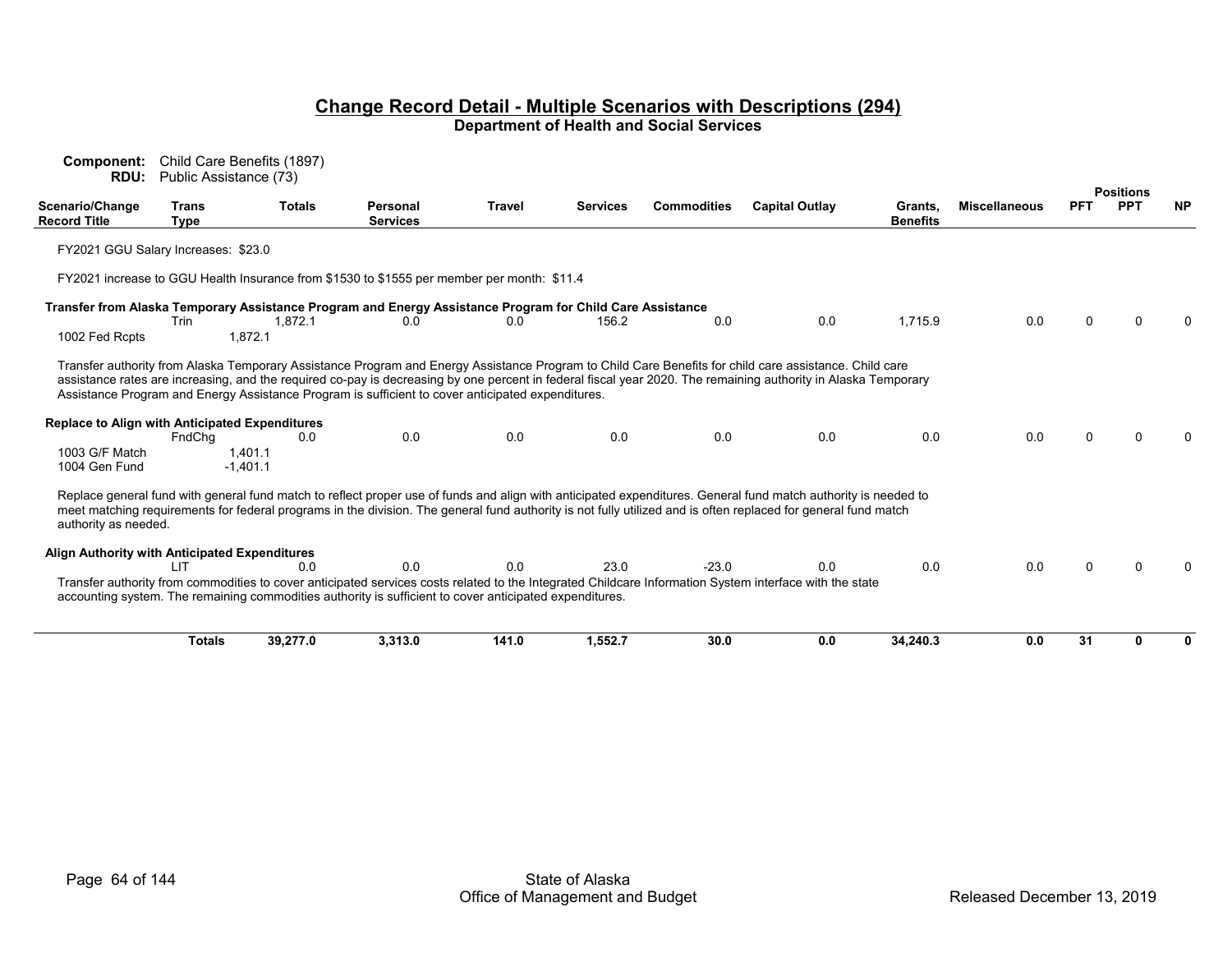| <b>Component:</b><br><b>RDU:</b>   | Public Assistance (73) | General Relief Assistance (221) |                 |                                                        |                 |                    |                                                                      |                 |                      |            |                                |           |
|------------------------------------|------------------------|---------------------------------|-----------------|--------------------------------------------------------|-----------------|--------------------|----------------------------------------------------------------------|-----------------|----------------------|------------|--------------------------------|-----------|
| Scenario/Change                    | Trans                  | <b>Totals</b>                   | Personal        | Travel                                                 | <b>Services</b> | <b>Commodities</b> | <b>Capital Outlay</b>                                                | Grants.         | <b>Miscellaneous</b> | <b>PFT</b> | <b>Positions</b><br><b>PPT</b> | <b>NP</b> |
| <b>Record Title</b>                | Type                   |                                 | <b>Services</b> |                                                        |                 |                    |                                                                      | <b>Benefits</b> |                      |            |                                |           |
|                                    |                        |                                 |                 |                                                        |                 |                    | <b>Changes From FY2020 Conference Committee To FY2020 Authorized</b> |                 |                      |            |                                |           |
| <b>FY2020 Conference Committee</b> | ConfCom                | 605.4                           | 0.0             | 0.0                                                    | 0.0             | 0.0                | 0.0                                                                  | 605.4           | 0.0                  | $\Omega$   | 0                              | $\Omega$  |
| 1004 Gen Fund                      |                        | 605.4                           |                 |                                                        |                 |                    |                                                                      |                 |                      |            |                                |           |
|                                    | <b>Subtotal</b>        | 605.4                           | 0.0             | 0.0                                                    | 0.0             | 0.0                | 0.0                                                                  | 605.4           | 0.0                  | 0          | o                              | 0         |
|                                    |                        |                                 |                 | Changes From FY2020 Management Plan To FY2021 Governor |                 |                    |                                                                      |                 |                      |            |                                |           |
|                                    | <b>Totals</b>          | 605.4                           | 0.0             | 0.0                                                    | 0.0             | 0.0                | 0.0                                                                  | 605.4           | 0.0                  | 0          |                                | 0         |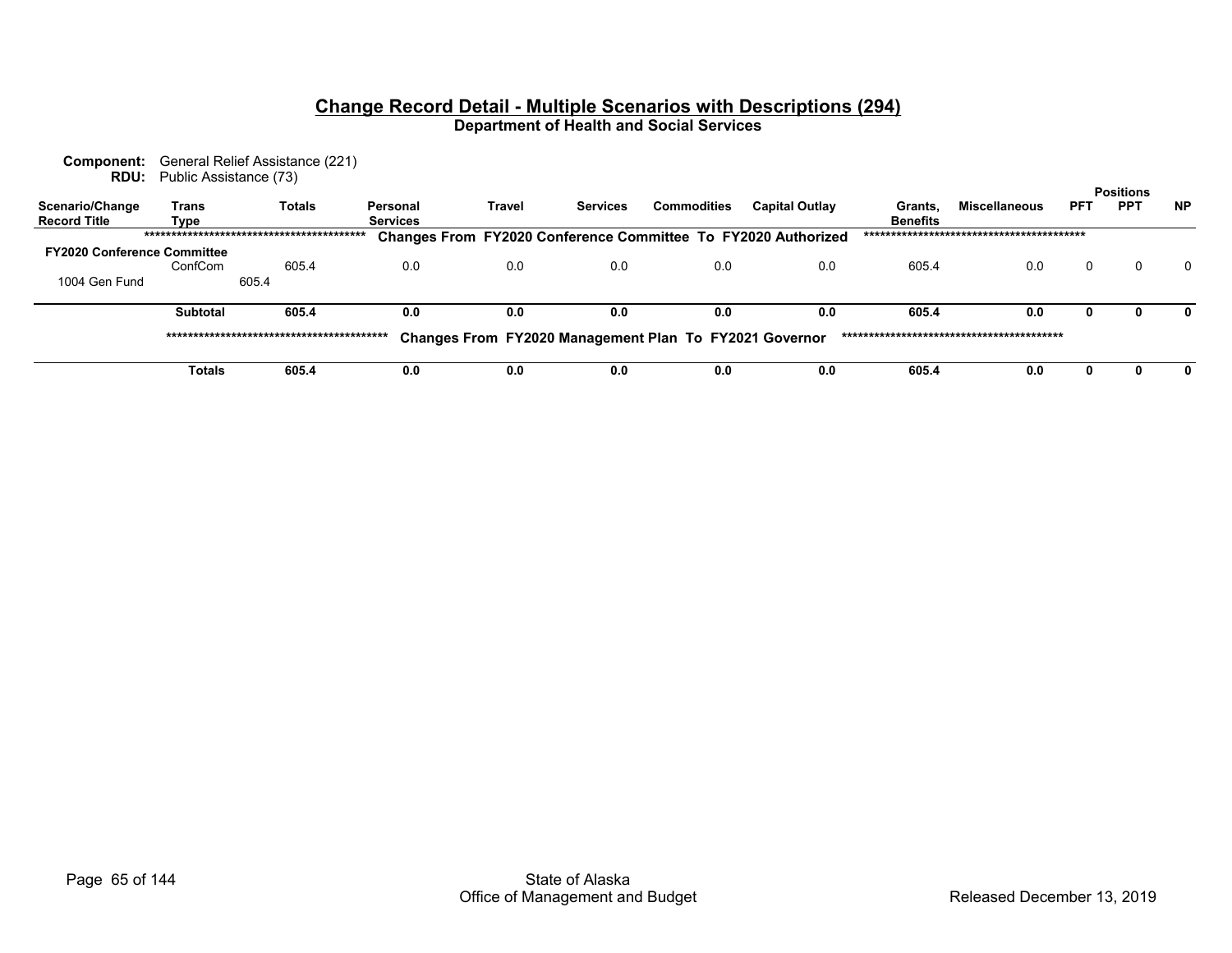| Component:<br>RDU:                     | Public Assistance (73) | Tribal Assistance Programs (2336) |                                                                                                                                                      |        |                 |                                                          |                                                                      |                            |                      |            |                  |           |
|----------------------------------------|------------------------|-----------------------------------|------------------------------------------------------------------------------------------------------------------------------------------------------|--------|-----------------|----------------------------------------------------------|----------------------------------------------------------------------|----------------------------|----------------------|------------|------------------|-----------|
|                                        |                        |                                   |                                                                                                                                                      |        |                 |                                                          |                                                                      |                            |                      |            | <b>Positions</b> |           |
| Scenario/Change<br><b>Record Title</b> | Trans<br>Type          | <b>Totals</b>                     | Personal<br><b>Services</b>                                                                                                                          | Travel | <b>Services</b> | <b>Commodities</b>                                       | <b>Capital Outlay</b>                                                | Grants,<br><b>Benefits</b> | <b>Miscellaneous</b> | <b>PFT</b> | <b>PPT</b>       | <b>NP</b> |
|                                        |                        |                                   |                                                                                                                                                      |        |                 |                                                          | <b>Changes From FY2020 Conference Committee To FY2020 Authorized</b> |                            |                      |            |                  |           |
| <b>FY2020 Conference Committee</b>     |                        |                                   |                                                                                                                                                      |        |                 |                                                          |                                                                      |                            |                      |            |                  |           |
|                                        | ConfCom                | 17,172.0                          | 0.0                                                                                                                                                  | 0.0    | 0.0             | 0.0                                                      | 0.0                                                                  | 17,172.0                   | 0.0                  | 0          | n                |           |
| 1003 G/F Match                         |                        | 16,412.0                          |                                                                                                                                                      |        |                 |                                                          |                                                                      |                            |                      |            |                  |           |
| 1004 Gen Fund                          |                        | 500.0                             |                                                                                                                                                      |        |                 |                                                          |                                                                      |                            |                      |            |                  |           |
| 1007 I/A Rcpts                         |                        | 260.0                             |                                                                                                                                                      |        |                 |                                                          |                                                                      |                            |                      |            |                  |           |
|                                        | <b>Subtotal</b>        | 17,172.0                          | 0.0                                                                                                                                                  | 0.0    | 0.0             | 0.0                                                      | 0.0                                                                  | 17,172.0                   | 0.0                  |            |                  |           |
|                                        |                        |                                   |                                                                                                                                                      |        |                 | Changes From FY2020 Authorized To FY2020 Management Plan |                                                                      |                            |                      |            |                  |           |
|                                        |                        |                                   | Transfer to Public Assistance Field Services for Permanent Fund Dividend Hold Harmless                                                               |        |                 |                                                          |                                                                      |                            |                      |            |                  |           |
|                                        | Trout                  | $-130.0$                          | 0.0                                                                                                                                                  | 0.0    | 0.0             | 0.0                                                      | 0.0                                                                  | $-130.0$                   | 0.0                  | $\Omega$   | $\Omega$         | 0         |
| 1007 I/A Rcpts                         |                        | $-130.0$                          |                                                                                                                                                      |        |                 |                                                          |                                                                      |                            |                      |            |                  |           |
|                                        |                        |                                   | Transfer from Tribal Assistance Programs to Public Assistance Field Services to fully collect the Permanent Fund Dividend Hold Harmless reimbursable |        |                 |                                                          |                                                                      |                            |                      |            |                  |           |
|                                        |                        |                                   | services agreement. The remaining authority is sufficient to cover anticipated expenditures.                                                         |        |                 |                                                          |                                                                      |                            |                      |            |                  |           |
|                                        | <b>Subtotal</b>        | 17,042.0                          | 0.0                                                                                                                                                  | 0.0    | 0.0             | 0.0                                                      | 0.0                                                                  | 17,042.0                   | 0.0                  | 0          |                  | 0         |
|                                        |                        |                                   |                                                                                                                                                      |        |                 | Changes From FY2020 Management Plan To FY2021 Governor   |                                                                      |                            |                      |            |                  |           |
|                                        |                        |                                   |                                                                                                                                                      |        |                 |                                                          |                                                                      |                            |                      |            |                  |           |

 **Totals 17,042.0 0.0 0.0 0.0 0.0 0.0 17,042.0 0.0000**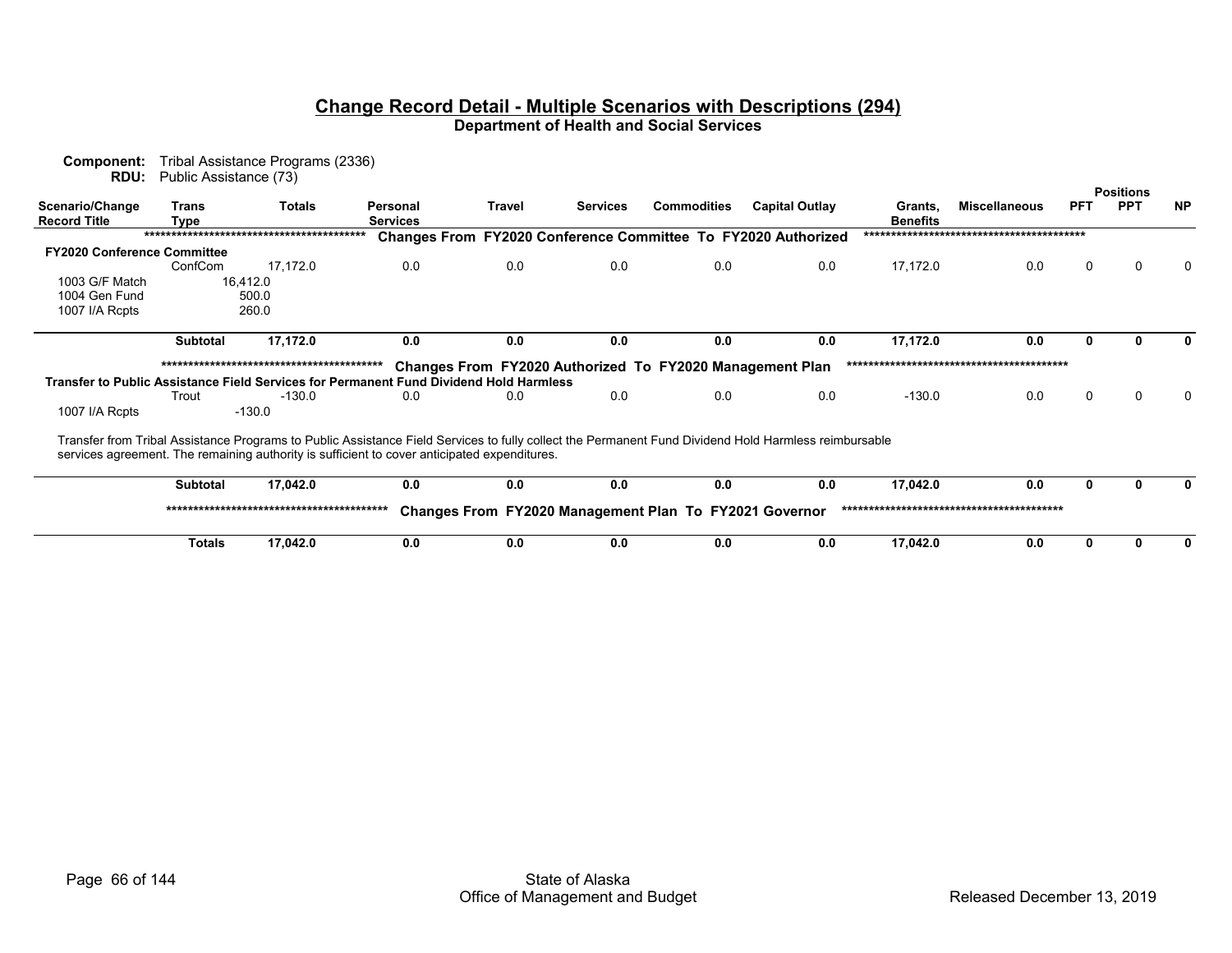| Component:<br>RDU:                                        | Public Assistance (73) |               | Permanent Fund Dividend Hold Harmless (225)                                                                                                             |               |                 |                                                          |                                                               |                            |                      |            |                  |              |
|-----------------------------------------------------------|------------------------|---------------|---------------------------------------------------------------------------------------------------------------------------------------------------------|---------------|-----------------|----------------------------------------------------------|---------------------------------------------------------------|----------------------------|----------------------|------------|------------------|--------------|
|                                                           |                        |               |                                                                                                                                                         |               |                 |                                                          |                                                               |                            |                      |            | <b>Positions</b> |              |
| Scenario/Change<br><b>Record Title</b>                    | Trans<br><b>Type</b>   | <b>Totals</b> | Personal<br><b>Services</b>                                                                                                                             | <b>Travel</b> | <b>Services</b> | <b>Commodities</b>                                       | <b>Capital Outlay</b>                                         | Grants,<br><b>Benefits</b> | <b>Miscellaneous</b> | <b>PFT</b> | <b>PPT</b>       | <b>NP</b>    |
|                                                           |                        |               |                                                                                                                                                         |               |                 |                                                          | Changes From FY2020 Conference Committee To FY2020 Authorized |                            |                      |            |                  |              |
| <b>FY2020 Conference Committee</b>                        |                        |               |                                                                                                                                                         |               |                 |                                                          |                                                               |                            |                      |            |                  |              |
|                                                           | ConfCom                | 17.724.7      | 0.0                                                                                                                                                     | 0.0           | 1,700.0         | 0.0                                                      | 0.0                                                           | 16,024.7                   | 0.0                  | 0          |                  | 0            |
| 1050 PFD Fund                                             |                        | 17,724.7      |                                                                                                                                                         |               |                 |                                                          |                                                               |                            |                      |            |                  |              |
|                                                           | <b>Subtotal</b>        | 17,724.7      | 0.0                                                                                                                                                     | 0.0           | 1,700.0         | 0.0                                                      | 0.0                                                           | 16,024.7                   | 0.0                  | 0          |                  | 0            |
|                                                           |                        |               |                                                                                                                                                         |               |                 | Changes From FY2020 Authorized To FY2020 Management Plan |                                                               |                            |                      |            |                  |              |
| Align Authority for Permanent Fund Dividend Hold Harmless |                        |               |                                                                                                                                                         |               |                 |                                                          |                                                               |                            |                      |            |                  |              |
|                                                           | LIT                    | 0.0           | 0.0                                                                                                                                                     | 0.0           | 550.0           | 0.0                                                      | 0.0                                                           | $-550.0$                   | 0.0                  | 0          |                  | $\mathbf{0}$ |
| expenditures.                                             |                        |               | Transfer authority from grants to services for permanent fund dividend hold harmless. The remaining grants authority is sufficient to cover anticipated |               |                 |                                                          |                                                               |                            |                      |            |                  |              |
|                                                           | <b>Subtotal</b>        | 17,724.7      | 0.0                                                                                                                                                     | 0.0           | 2,250.0         | 0.0                                                      | 0.0                                                           | 15,474.7                   | 0.0                  | O          |                  |              |
|                                                           |                        |               |                                                                                                                                                         |               |                 | Changes From FY2020 Management Plan To FY2021 Governor   |                                                               |                            |                      |            |                  |              |
|                                                           | <b>Totals</b>          | 17,724.7      | 0.0                                                                                                                                                     | 0.0           | 2,250.0         | 0.0                                                      | 0.0                                                           | 15,474.7                   | 0.0                  |            |                  |              |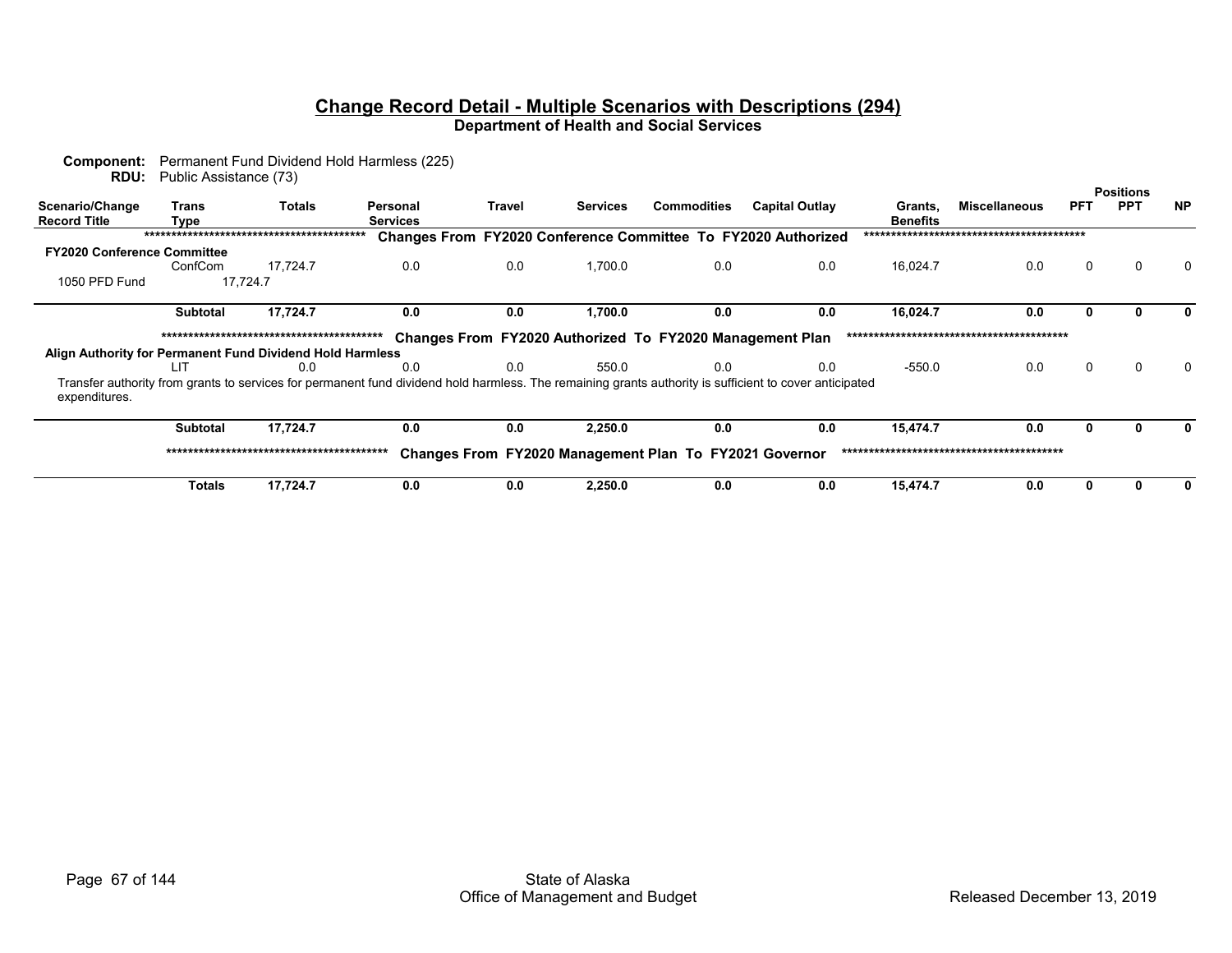| Component:<br><b>RDU:</b>                                        | Public Assistance (73) | Energy Assistance Program (226) |                                                                                                                                                                                                                                                                                                                              |               |                 |                                                        |                                                                      |                            |                      |            | <b>Positions</b> |              |
|------------------------------------------------------------------|------------------------|---------------------------------|------------------------------------------------------------------------------------------------------------------------------------------------------------------------------------------------------------------------------------------------------------------------------------------------------------------------------|---------------|-----------------|--------------------------------------------------------|----------------------------------------------------------------------|----------------------------|----------------------|------------|------------------|--------------|
| Scenario/Change<br><b>Record Title</b>                           | Trans<br>Type          | <b>Totals</b>                   | Personal<br><b>Services</b>                                                                                                                                                                                                                                                                                                  | <b>Travel</b> | <b>Services</b> | <b>Commodities</b>                                     | <b>Capital Outlay</b>                                                | Grants,<br><b>Benefits</b> | <b>Miscellaneous</b> | <b>PFT</b> | <b>PPT</b>       | <b>NP</b>    |
|                                                                  |                        |                                 |                                                                                                                                                                                                                                                                                                                              |               |                 |                                                        | <b>Changes From FY2020 Conference Committee To FY2020 Authorized</b> |                            |                      |            |                  |              |
| <b>FY2020 Conference Committee</b>                               |                        |                                 |                                                                                                                                                                                                                                                                                                                              |               |                 |                                                        |                                                                      |                            |                      |            |                  |              |
|                                                                  | ConfCom                | 9,261.5                         | 0.0                                                                                                                                                                                                                                                                                                                          | 0.0           | 0.0             | 0.0                                                    | 0.0                                                                  | 9,261.5                    | 0.0                  | $\Omega$   |                  | <sup>0</sup> |
| 1002 Fed Rcpts                                                   |                        | 9,261.5                         |                                                                                                                                                                                                                                                                                                                              |               |                 |                                                        |                                                                      |                            |                      |            |                  |              |
|                                                                  | <b>Subtotal</b>        | 9,261.5                         | 0.0                                                                                                                                                                                                                                                                                                                          | 0.0           | 0.0             | 0.0                                                    | 0.0                                                                  | 9,261.5                    | 0.0                  | 0          |                  |              |
|                                                                  |                        |                                 |                                                                                                                                                                                                                                                                                                                              |               |                 | Changes From FY2020 Management Plan To FY2021 Governor |                                                                      |                            |                      |            |                  |              |
| <b>Transfer to Child Care Benefits for Child Care Assistance</b> | Trout                  | -796.5                          | 0.0                                                                                                                                                                                                                                                                                                                          | 0.0           | 0.0             | 0.0                                                    | 0.0                                                                  | -796.5                     | 0.0                  | 0          | 0                | $\Omega$     |
| 1002 Fed Rcpts                                                   |                        | $-796.5$                        |                                                                                                                                                                                                                                                                                                                              |               |                 |                                                        |                                                                      |                            |                      |            |                  |              |
| expenditures.                                                    |                        |                                 | Transfer authority from Energy Assistance Program to Child Care Benefits for child care assistance. Child care assistance rates are increasing, and the required<br>co-pay is decreasing by one percent in federal fiscal year 2020. The remaining authority in Energy Assistance Program is sufficient to cover anticipated |               |                 |                                                        |                                                                      |                            |                      |            |                  |              |
|                                                                  | Totals                 | 8,465.0                         | 0.0                                                                                                                                                                                                                                                                                                                          | 0.0           | 0.0             | 0.0                                                    | 0.0                                                                  | 8,465.0                    | 0.0                  | 0          |                  |              |
|                                                                  |                        |                                 |                                                                                                                                                                                                                                                                                                                              |               |                 |                                                        |                                                                      |                            |                      |            |                  |              |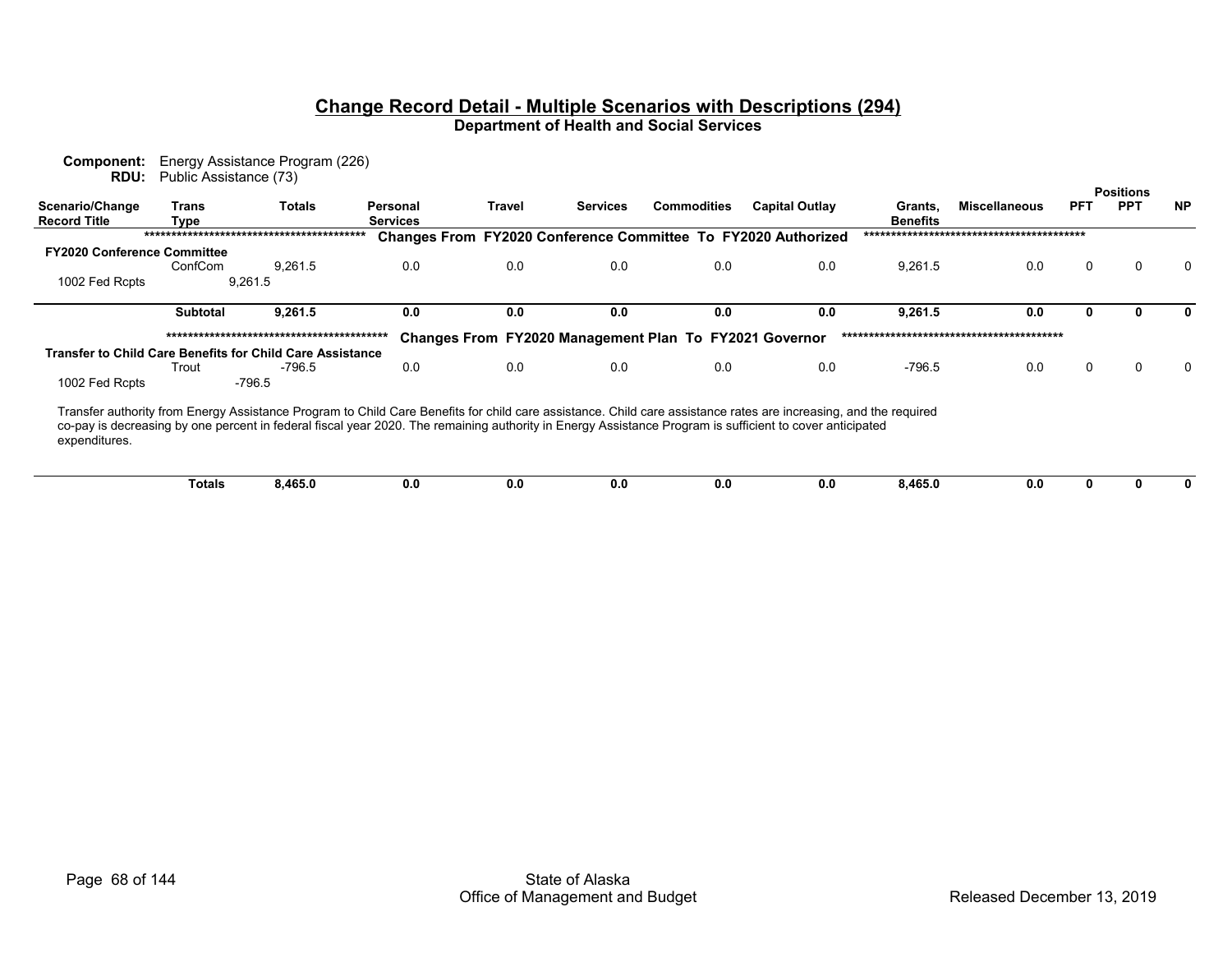**Component:** Public Assistance Administration (233) **RDU:** Public Assistance (73)

|                                               |               |               |                             |        |                 |                    |                                                               |                            |                      |            | <b>Positions</b> |           |
|-----------------------------------------------|---------------|---------------|-----------------------------|--------|-----------------|--------------------|---------------------------------------------------------------|----------------------------|----------------------|------------|------------------|-----------|
| Scenario/Change<br><b>Record Title</b>        | Trans<br>Type | <b>Totals</b> | Personal<br><b>Services</b> | Travel | <b>Services</b> | <b>Commodities</b> | <b>Capital Outlay</b>                                         | Grants,<br><b>Benefits</b> | <b>Miscellaneous</b> | <b>PFT</b> | <b>PPT</b>       | <b>NP</b> |
|                                               |               |               |                             |        |                 |                    | Changes From FY2020 Conference Committee To FY2020 Authorized |                            |                      |            |                  |           |
| <b>FY2020 Conference Committee</b>            |               |               |                             |        |                 |                    |                                                               |                            |                      |            |                  |           |
|                                               | ConfCom       | 8.370.6       | 4,484.7                     | 56.1   | 1,656.1         | 153.7              | 0.0                                                           | 2,020.0                    | 0.0                  | 34         | 0                | 5         |
| 1002 Fed Rcpts                                |               | 5,042.2       |                             |        |                 |                    |                                                               |                            |                      |            |                  |           |
| 1003 G/F Match                                |               | 1,914.6       |                             |        |                 |                    |                                                               |                            |                      |            |                  |           |
| 1004 Gen Fund                                 |               | 0.6           |                             |        |                 |                    |                                                               |                            |                      |            |                  |           |
| 1005 GF/Prgm                                  |               | 318.0         |                             |        |                 |                    |                                                               |                            |                      |            |                  |           |
| 1037 GF/MH                                    |               | 13.2          |                             |        |                 |                    |                                                               |                            |                      |            |                  |           |
| 1061 CIP Rcpts                                |               | 1,082.0       |                             |        |                 |                    |                                                               |                            |                      |            |                  |           |
| Delete Positions Vacant Greater than One Year |               |               |                             |        |                 |                    |                                                               |                            |                      |            |                  |           |
|                                               | Veto          | -471.5        | $-471.5$                    | 0.0    | 0.0             | 0.0                | 0.0                                                           | 0.0                        | 0.0                  | $-2$       | $\Omega$         | $-2$      |
| 1002 Fed Rcpts                                |               | $-167.0$      |                             |        |                 |                    |                                                               |                            |                      |            |                  |           |
| 1003 G/F Match                                |               | $-68.6$       |                             |        |                 |                    |                                                               |                            |                      |            |                  |           |
| 1061 CIP Rcpts                                |               | $-235.9$      |                             |        |                 |                    |                                                               |                            |                      |            |                  |           |
|                                               |               |               |                             |        |                 |                    |                                                               |                            |                      |            |                  |           |

Agencies have analyzed staffing and identified positions vacant greater than twelve months where the department has no intention to recruit and duties have been reassigned to other staff.

Accounting Technician I, 06-8209 Administrative Officer II, 06-8398 Project Analyst, 06-T010 Project Manager, 06-T023

÷

The State's fiscal reality dictates a reduction in expenditures across all agencies.

|                           | <b>Subtotal</b> | 7.899.1                                                                                                                                                         | 4.013.2 | 56.1 | 1,656.1                                                  | 153.7   | 0.0 | 2.020.0 | 0.0 | 32 |              |
|---------------------------|-----------------|-----------------------------------------------------------------------------------------------------------------------------------------------------------------|---------|------|----------------------------------------------------------|---------|-----|---------|-----|----|--------------|
|                           |                 |                                                                                                                                                                 |         |      | Changes From FY2020 Authorized To FY2020 Management Plan |         |     |         |     |    |              |
|                           |                 | Transfer to Public Assistance Field Services to Align with Anticipated Expenditures                                                                             |         |      |                                                          |         |     |         |     |    |              |
|                           | Trout           | -118.7                                                                                                                                                          | 0.0     | 0.0  | $-96.3$                                                  | $-22.4$ | 0.0 | 0.0     | 0.0 | 0  | $\Omega$     |
| 1002 Fed Rcpts            |                 | $-118.7$                                                                                                                                                        |         |      |                                                          |         |     |         |     |    |              |
| anticipated expenditures. |                 | Transfer to Fraud Investigation to Align with Anticipated Expenditures                                                                                          |         |      |                                                          |         |     |         |     |    |              |
|                           | Trout           | $-68.1$                                                                                                                                                         | 0.0     | 0.0  | $-68.1$                                                  | 0.0     | 0.0 | 0.0     | 0.0 | 0  | $\mathbf{0}$ |
| 1003 G/F Match            |                 | $-68.1$                                                                                                                                                         |         |      |                                                          |         |     |         |     |    |              |
| expenditures.             |                 | Transfer from Public Assistance Admin to Fraud Investigation to align with anticipated expenditures. The remaining authority is sufficient to cover anticipated |         |      |                                                          |         |     |         |     |    |              |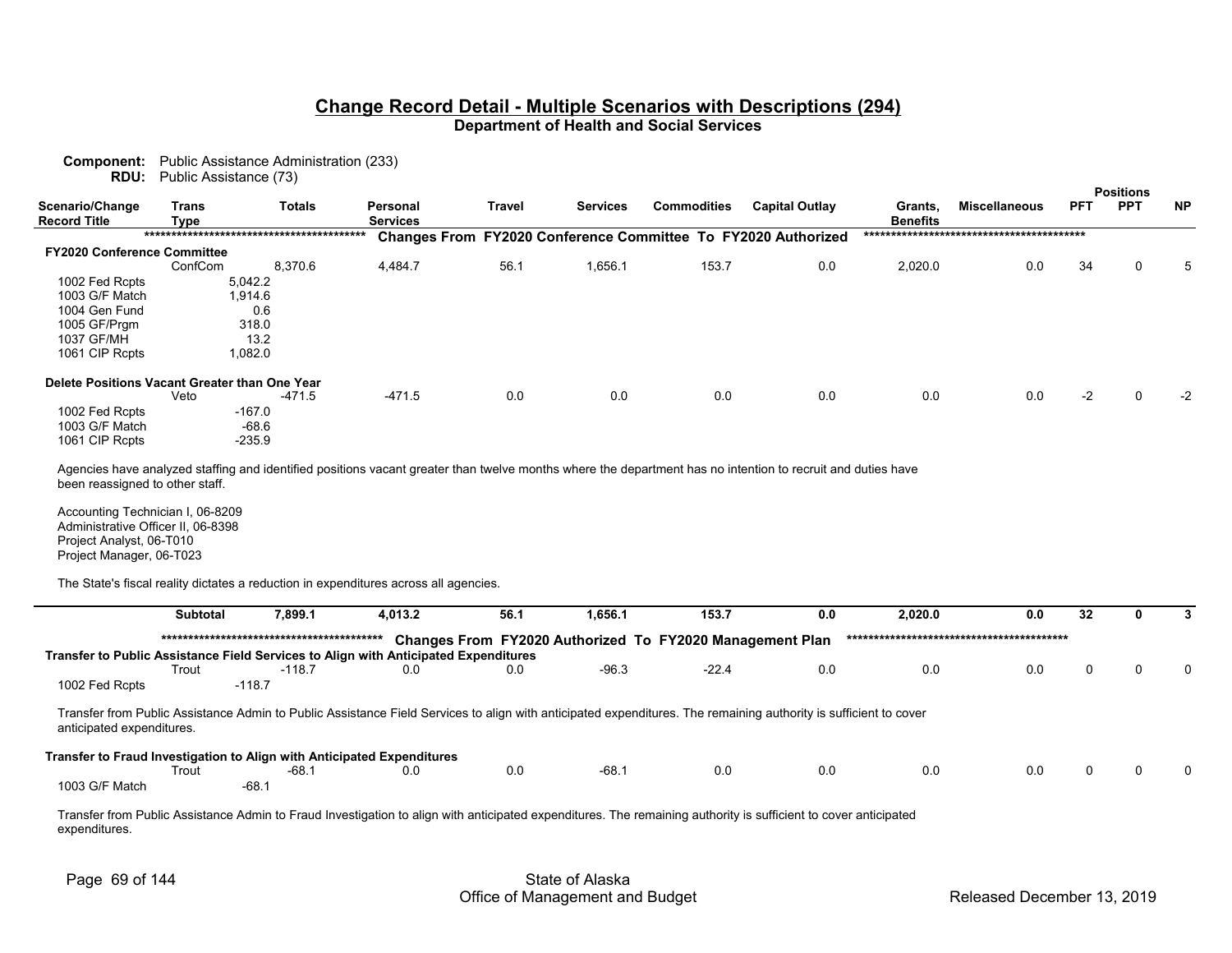| Component:<br>RDU:                             | Public Assistance (73)      | Public Assistance Administration (233)                                                                 |                                    |               |                 |                                                        |                                                                                                                                                                                                                                                                                                                                           |                            |                      |            |                                |             |
|------------------------------------------------|-----------------------------|--------------------------------------------------------------------------------------------------------|------------------------------------|---------------|-----------------|--------------------------------------------------------|-------------------------------------------------------------------------------------------------------------------------------------------------------------------------------------------------------------------------------------------------------------------------------------------------------------------------------------------|----------------------------|----------------------|------------|--------------------------------|-------------|
| <b>Scenario/Change</b><br><b>Record Title</b>  | <b>Trans</b><br><b>Type</b> | <b>Totals</b>                                                                                          | <b>Personal</b><br><b>Services</b> | <b>Travel</b> | <b>Services</b> | <b>Commodities</b>                                     | <b>Capital Outlay</b>                                                                                                                                                                                                                                                                                                                     | Grants.<br><b>Benefits</b> | <b>Miscellaneous</b> | <b>PFT</b> | <b>Positions</b><br><b>PPT</b> | <b>NP</b>   |
| Align Authority with Anticipated Expenditures  |                             |                                                                                                        |                                    |               |                 |                                                        |                                                                                                                                                                                                                                                                                                                                           |                            |                      |            |                                |             |
|                                                | LIT                         | 0.0                                                                                                    | 0.0                                | 1.5           | $-650.5$        | 0.0                                                    | 0.0<br>Transfer authority from services to cover anticipated travel and grants costs. The remaining services authority is sufficient to cover anticipated expenditures.                                                                                                                                                                   | 649.0                      | 0.0                  | $\Omega$   | $\Omega$                       | $\mathbf 0$ |
|                                                | <b>Subtotal</b>             | 7,712.3                                                                                                | 4,013.2                            | 57.6          | 841.2           | 131.3                                                  | 0.0                                                                                                                                                                                                                                                                                                                                       | 2,669.0                    | 0.0                  | 32         | 0                              | 3           |
|                                                |                             |                                                                                                        |                                    |               |                 | Changes From FY2020 Management Plan To FY2021 Governor |                                                                                                                                                                                                                                                                                                                                           |                            |                      |            |                                |             |
| FY2021 Salary and Health Insurance Increases   |                             |                                                                                                        |                                    |               |                 |                                                        |                                                                                                                                                                                                                                                                                                                                           |                            |                      |            |                                |             |
|                                                | SalAdj                      | 35.3                                                                                                   | 35.3                               | 0.0           | 0.0             | 0.0                                                    | 0.0                                                                                                                                                                                                                                                                                                                                       | 0.0                        | 0.0                  | 0          | $\Omega$                       | $\Omega$    |
| 1002 Fed Rcpts<br>1003 G/F Match               |                             | 19.5<br>14.3                                                                                           |                                    |               |                 |                                                        |                                                                                                                                                                                                                                                                                                                                           |                            |                      |            |                                |             |
| 1061 CIP Rcpts                                 |                             | 1.5                                                                                                    |                                    |               |                 |                                                        |                                                                                                                                                                                                                                                                                                                                           |                            |                      |            |                                |             |
| FY2021 GGU Salary Increases: \$24.1            |                             |                                                                                                        |                                    |               |                 |                                                        |                                                                                                                                                                                                                                                                                                                                           |                            |                      |            |                                |             |
|                                                |                             | FY2021 increase to GGU Health Insurance from \$1530 to \$1555 per member per month: \$11.2             |                                    |               |                 |                                                        |                                                                                                                                                                                                                                                                                                                                           |                            |                      |            |                                |             |
|                                                |                             | Transfer Eligibility Technician II (21-3108) from Quality Control for Public Assistance Administration |                                    |               |                 |                                                        |                                                                                                                                                                                                                                                                                                                                           |                            |                      |            |                                |             |
|                                                | Trin                        | 90.5                                                                                                   | 90.5                               | 0.0           | 0.0             | 0.0                                                    | 0.0                                                                                                                                                                                                                                                                                                                                       | 0.0                        | 0.0                  |            | O                              |             |
| 1002 Fed Rcpts<br>1003 G/F Match               |                             | 47.1<br>43.4                                                                                           |                                    |               |                 |                                                        |                                                                                                                                                                                                                                                                                                                                           |                            |                      |            |                                |             |
|                                                |                             |                                                                                                        |                                    |               |                 |                                                        | Transfer a full-time Eligibility Technician II (21-3108), range 14, located in Juneau, from Quality Control to Public Assistance Administration. This position was<br>erroneously transferred to Quality Control but has been supporting Public Assistance Administration since it was reclassified to an Eligibility Technician in 2018. |                            |                      |            |                                |             |
|                                                |                             |                                                                                                        |                                    |               |                 |                                                        |                                                                                                                                                                                                                                                                                                                                           |                            |                      |            |                                |             |
| Replace to Align with Anticipated Expenditures | FndChg                      | 0.0                                                                                                    | 0.0                                | 0.0           | 0.0             | 0.0                                                    | 0.0                                                                                                                                                                                                                                                                                                                                       | 0.0                        | 0.0                  | U          | U                              | n           |
| 1003 G/F Match                                 |                             | 13.8                                                                                                   |                                    |               |                 |                                                        |                                                                                                                                                                                                                                                                                                                                           |                            |                      |            |                                |             |
| 1004 Gen Fund                                  |                             | $-0.6$                                                                                                 |                                    |               |                 |                                                        |                                                                                                                                                                                                                                                                                                                                           |                            |                      |            |                                |             |
| 1037 GF/MH                                     |                             | $-13.2$                                                                                                |                                    |               |                 |                                                        |                                                                                                                                                                                                                                                                                                                                           |                            |                      |            |                                |             |
|                                                |                             |                                                                                                        |                                    |               |                 |                                                        | Replace general fund and general fund mental health with general fund match to reflect proper use of funds and align with anticipated expenditures. General                                                                                                                                                                               |                            |                      |            |                                |             |
|                                                |                             | not fully utilized and is often replaced for general fund match authority as needed.                   |                                    |               |                 |                                                        | fund match authority is needed to meet matching requirements for federal programs in the division. The general fund and general fund mental health authority is                                                                                                                                                                           |                            |                      |            |                                |             |
|                                                |                             |                                                                                                        |                                    |               |                 |                                                        |                                                                                                                                                                                                                                                                                                                                           |                            |                      |            |                                |             |
| Align Authority with Anticipated Expenditures  | LIT                         | 0.0                                                                                                    | 0.0                                | 0.0           | 2.341.9         | 22.4                                                   | 0.0                                                                                                                                                                                                                                                                                                                                       | $-2.364.3$                 | 0.0                  | $\Omega$   | O                              | $\Omega$    |
|                                                |                             |                                                                                                        |                                    |               |                 |                                                        | Transfer authority from grants to cover anticipated services and commodities costs for sponsorship agreements with the Boys and Girls Club of Alaska and Big                                                                                                                                                                              |                            |                      |            |                                |             |
|                                                |                             |                                                                                                        |                                    |               |                 |                                                        | Brothers Big Sisters that contribute to meeting the state's maintenance of effort requirement for the Temporary Assistance for Needy Families program. The                                                                                                                                                                                |                            |                      |            |                                |             |
| cover anticipated expenditures.                |                             |                                                                                                        |                                    |               |                 |                                                        | sponsorship payments were previously made through grants but will be made through contracts moving forward. The remaining grants authority is sufficient to                                                                                                                                                                               |                            |                      |            |                                |             |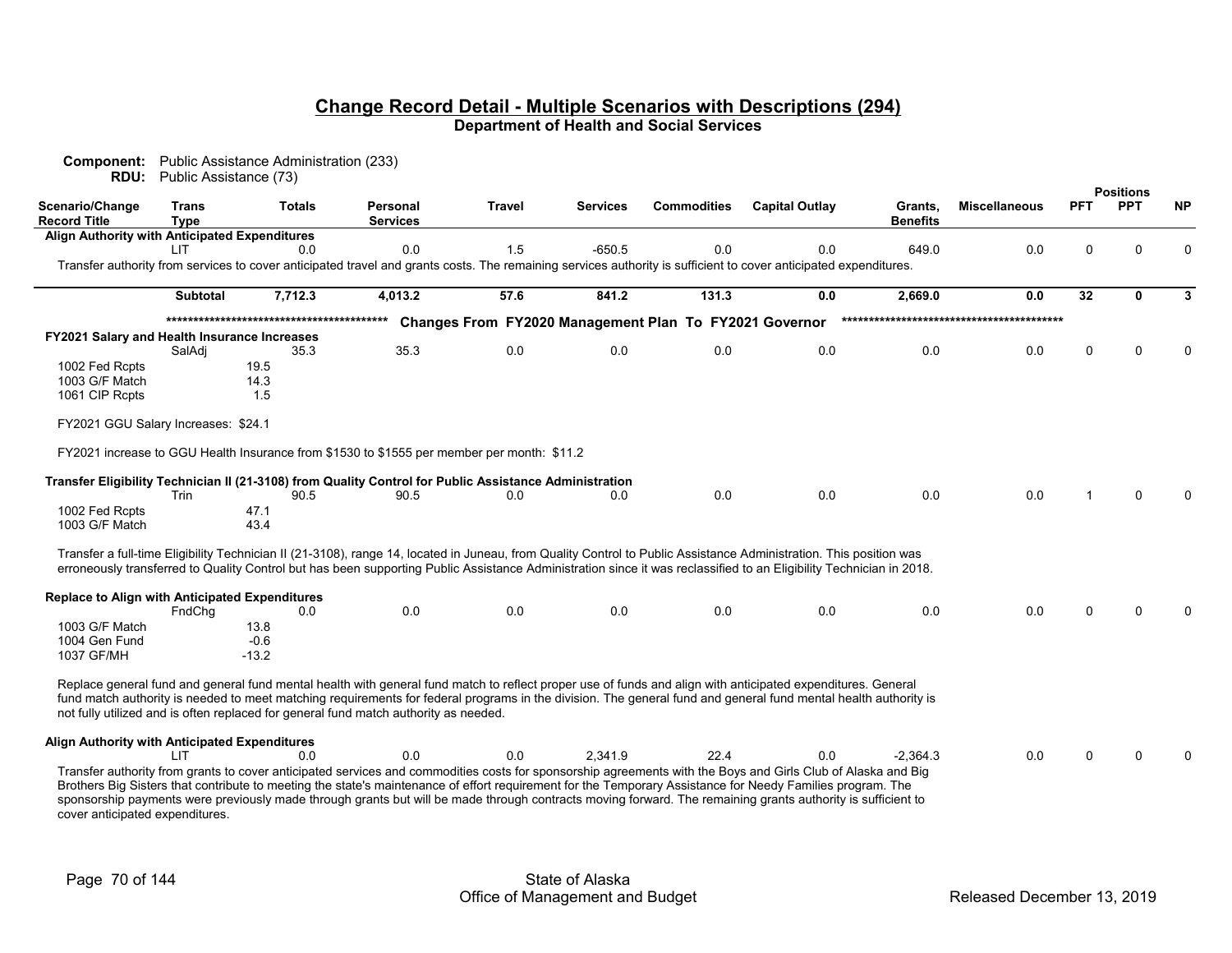**Component:** Public Assistance Administration (233) **RDU:** Public Assistance (73)

|                                        |               |         |                      |        |                 |                    |                       |                           |                      |             | <b>Positions</b> |           |
|----------------------------------------|---------------|---------|----------------------|--------|-----------------|--------------------|-----------------------|---------------------------|----------------------|-------------|------------------|-----------|
| Scenario/Change<br><b>Record Title</b> | Γrans<br>Type | Totals  | Personal<br>Services | Trave. | <b>Services</b> | <b>Commodities</b> | <b>Capital Outlay</b> | Grants<br><b>Benefits</b> | <b>Miscellaneous</b> | $PF^{\tau}$ | <b>PPT</b>       | <b>NP</b> |
|                                        | Totals        | 7,838.1 | 139.0.               | 57.t   | 3,183.1         | 153.7              | 0.0                   | 304.7                     | 0.0                  | 99<br>υv    |                  |           |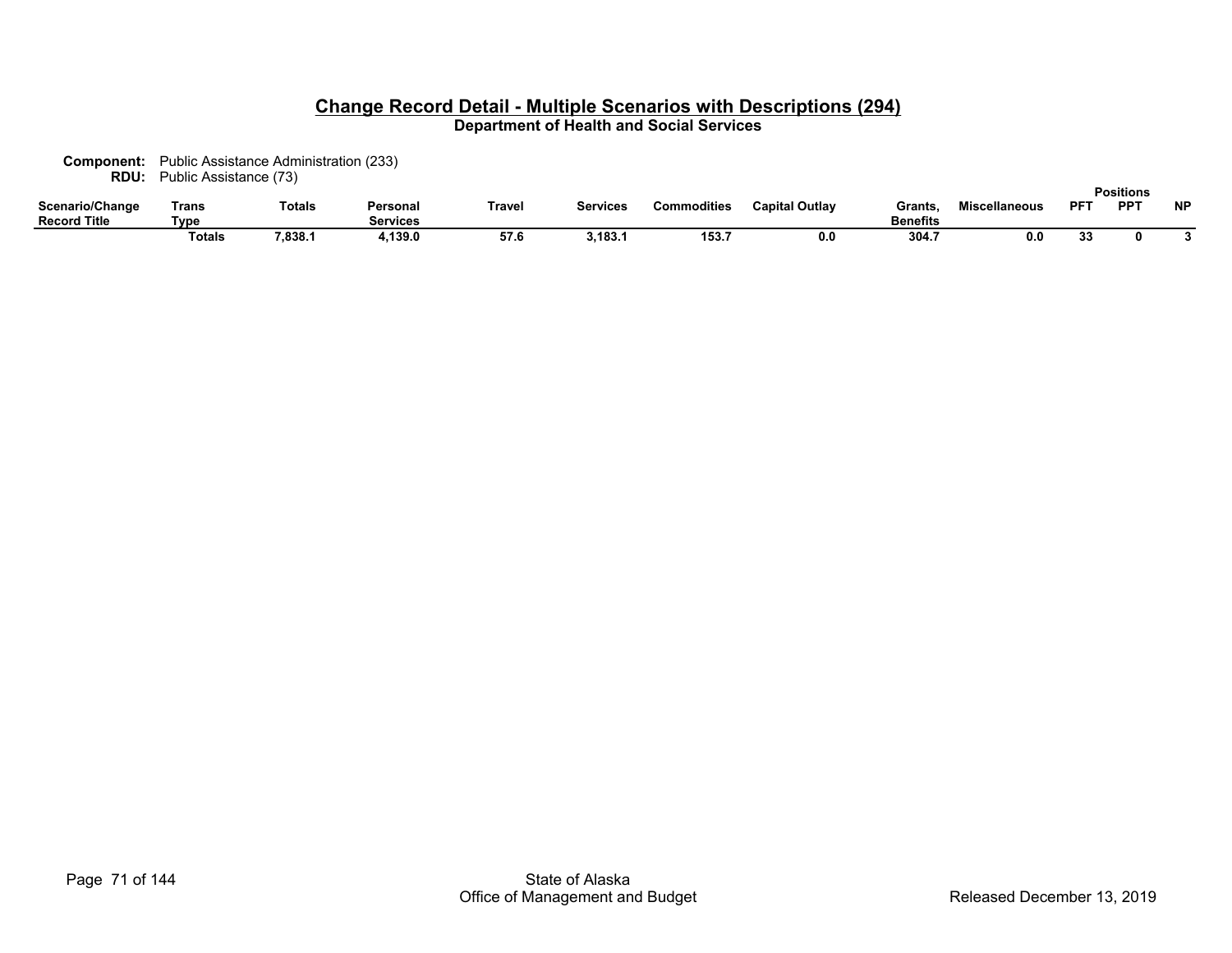| <b>RDU:</b>                                                     | Public Assistance (73) | <b>Component:</b> Public Assistance Field Services (236)                                                                                                                                                                                                                                                                                                                                                                                                                                             |                                                                                                                                                                                                                                                                                                                                                                                                        |                       |                 |                                                                        |                                                                      |                            |                      |            |                                |           |
|-----------------------------------------------------------------|------------------------|------------------------------------------------------------------------------------------------------------------------------------------------------------------------------------------------------------------------------------------------------------------------------------------------------------------------------------------------------------------------------------------------------------------------------------------------------------------------------------------------------|--------------------------------------------------------------------------------------------------------------------------------------------------------------------------------------------------------------------------------------------------------------------------------------------------------------------------------------------------------------------------------------------------------|-----------------------|-----------------|------------------------------------------------------------------------|----------------------------------------------------------------------|----------------------------|----------------------|------------|--------------------------------|-----------|
| Scenario/Change<br>Record Title                                 | <b>Trans</b><br>Type   | <b>Totals</b>                                                                                                                                                                                                                                                                                                                                                                                                                                                                                        | Personal<br><b>Services</b>                                                                                                                                                                                                                                                                                                                                                                            | Travel                | <b>Services</b> | <b>Commodities</b>                                                     | <b>Capital Outlay</b>                                                | Grants,<br><b>Benefits</b> | <b>Miscellaneous</b> | <b>PFT</b> | <b>Positions</b><br><b>PPT</b> | <b>NP</b> |
|                                                                 |                        |                                                                                                                                                                                                                                                                                                                                                                                                                                                                                                      |                                                                                                                                                                                                                                                                                                                                                                                                        |                       |                 |                                                                        | <b>Changes From FY2020 Conference Committee To FY2020 Authorized</b> |                            |                      |            |                                |           |
| <b>FY2020 Conference Committee</b>                              |                        |                                                                                                                                                                                                                                                                                                                                                                                                                                                                                                      |                                                                                                                                                                                                                                                                                                                                                                                                        |                       |                 |                                                                        |                                                                      |                            |                      |            |                                |           |
|                                                                 | ConfCom                | 52,937.8                                                                                                                                                                                                                                                                                                                                                                                                                                                                                             | 41,800.1                                                                                                                                                                                                                                                                                                                                                                                               | 68.4                  | 10,528.1        | 526.2                                                                  | 15.0                                                                 | 0.0                        | 0.0                  | 466        |                                |           |
| 1002 Fed Rcpts                                                  |                        | 28,465.9                                                                                                                                                                                                                                                                                                                                                                                                                                                                                             |                                                                                                                                                                                                                                                                                                                                                                                                        |                       |                 |                                                                        |                                                                      |                            |                      |            |                                |           |
| 1003 G/F Match                                                  |                        | 18,649.5                                                                                                                                                                                                                                                                                                                                                                                                                                                                                             |                                                                                                                                                                                                                                                                                                                                                                                                        |                       |                 |                                                                        |                                                                      |                            |                      |            |                                |           |
| 1004 Gen Fund                                                   |                        | 3,949.4                                                                                                                                                                                                                                                                                                                                                                                                                                                                                              |                                                                                                                                                                                                                                                                                                                                                                                                        |                       |                 |                                                                        |                                                                      |                            |                      |            |                                |           |
| 1007 I/A Rcpts                                                  |                        | 1.727.7                                                                                                                                                                                                                                                                                                                                                                                                                                                                                              |                                                                                                                                                                                                                                                                                                                                                                                                        |                       |                 |                                                                        |                                                                      |                            |                      |            |                                |           |
| 1108 Stat Desig                                                 |                        | 145.3                                                                                                                                                                                                                                                                                                                                                                                                                                                                                                |                                                                                                                                                                                                                                                                                                                                                                                                        |                       |                 |                                                                        |                                                                      |                            |                      |            |                                |           |
|                                                                 | <b>Subtotal</b>        | 52,937.8                                                                                                                                                                                                                                                                                                                                                                                                                                                                                             | 41,800.1                                                                                                                                                                                                                                                                                                                                                                                               | 68.4                  | 10,528.1        | 526.2                                                                  | 15.0                                                                 | 0.0                        | 0.0                  | 466        | 8                              |           |
|                                                                 | Trout<br>Trout         | 0.0<br>Full-time Eligibility Technician II (06-8682), range 14, located in Wasilla<br>Full-time Eligibility Technician II (06-8683), range 14, located in Wasilla<br>Full-time Eligibility Technician II (06-8684), range 14, located in Wasilla<br>Full-time Eligibility Technician II (06-8685), range 14, located in Wasilla<br>Full-time Eligibility Technician II (06-8686), range 14, located in Wasilla<br>Full-time Eligibility Technician II (06-8688), range 14, located in Wasilla<br>0.0 | Transfer Eligibility Technicians to Information Technology Services for Eligibility System Operations and Maintenance<br>0.0<br>Transfer positions from Public Assistance Field Services to Information Technology Services for the public assistance eligibility system:<br>Transfer Eligibility Technicians (02-2135, 02-2136, 02-2137) to Administrative Support Services for Classification<br>0.0 | 0.0<br>0 <sub>0</sub> | 0.0<br>0.0      | Changes From FY2020 Authorized To FY2020 Management Plan<br>0.0<br>0.0 | 0.0<br>0.0                                                           | 0.0<br>0.0                 | 0.0<br>0.0           | -6<br>-3   |                                |           |
|                                                                 |                        | Full-time Eligibility Technician II (02-2135), range 14, located in Wasilla<br>Full-time Eligibility Technician II (02-2136), range 14, located in Wasilla<br>Full-time Eligibility Technician IV (02-2137), range 17, located in Kodiak                                                                                                                                                                                                                                                             | The following positions are transferred to Administrative Support Services for classification activities:                                                                                                                                                                                                                                                                                              |                       |                 |                                                                        |                                                                      |                            |                      |            |                                |           |
| Transfer Office Assistant II (06-4111) to Commissioner's Office | Trout                  | 0.0                                                                                                                                                                                                                                                                                                                                                                                                                                                                                                  | 0.0<br>Transfer a full-time Office Assistant II (06-4111), range 10, located in Anchorage to the Commissioner's Office.                                                                                                                                                                                                                                                                                | 0.0                   | 0.0             | 0.0                                                                    | 0.0                                                                  | 0.0                        | 0.0                  |            |                                |           |
| 1003 G/F Match                                                  | Trout                  | -913.0<br>$-913.0$                                                                                                                                                                                                                                                                                                                                                                                                                                                                                   | Transfer to Child Care Benefits and Quality Control to Align with Anticipated Expenditures<br>-913.0                                                                                                                                                                                                                                                                                                   | 0.0                   | 0.0             | 0.0                                                                    | 0.0                                                                  | 0.0                        | 0.0                  | O          |                                |           |

Transfer from Public Assistance Field Services to Child Care Benefits and Quality Control to align with anticipated expenditures. The remaining authority is sufficient to cover anticipated expenditures.

 **Transfer from ATAP, Adult Public Assistance and Tribal Assistance for Permanent Fund Dividend Hold Harmless**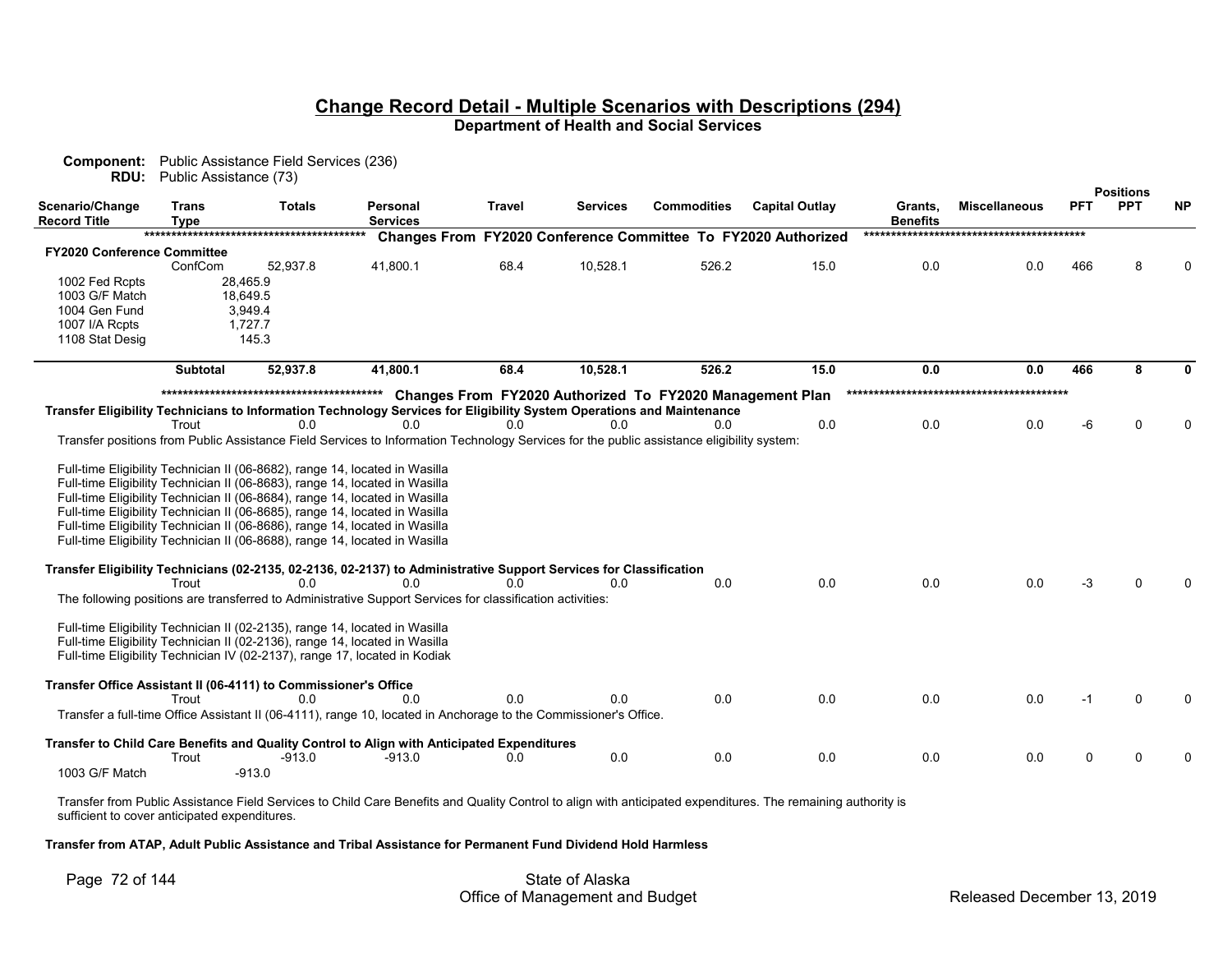| Component:<br>RDU:                             | Public Assistance (73)      | Public Assistance Field Services (236) |                                                                                                                   |                                                        |                 |                    |                                                                                                                                                                    |                            |                      |            |                                |           |
|------------------------------------------------|-----------------------------|----------------------------------------|-------------------------------------------------------------------------------------------------------------------|--------------------------------------------------------|-----------------|--------------------|--------------------------------------------------------------------------------------------------------------------------------------------------------------------|----------------------------|----------------------|------------|--------------------------------|-----------|
| Scenario/Change<br><b>Record Title</b>         | <b>Trans</b><br><b>Type</b> | <b>Totals</b>                          | Personal<br><b>Services</b>                                                                                       | <b>Travel</b>                                          | <b>Services</b> | <b>Commodities</b> | <b>Capital Outlay</b>                                                                                                                                              | Grants,<br><b>Benefits</b> | <b>Miscellaneous</b> | <b>PFT</b> | <b>Positions</b><br><b>PPT</b> | <b>NP</b> |
| 1007 I/A Rcpts                                 | Trin                        | 572.3<br>572.3                         | 572.3                                                                                                             | 0.0                                                    | 0.0             | 0.0                | 0.0                                                                                                                                                                | 0.0                        | 0.0                  | 0          | U                              | 0         |
| Hold Harmless reimbursable services agreement. |                             |                                        |                                                                                                                   |                                                        |                 |                    | Transfer from Alaska Temporary Assistance Program, Adult Public Assistance and Tribal Assistance Programs to fully collect the Permanent Fund Dividend             |                            |                      |            |                                |           |
|                                                | Trin                        | 118.7                                  | Transfer from Public Assistance Administration to Align with Anticipated Expenditures<br>49.9                     | 0.0                                                    | 0.0             | 68.8               | 0.0                                                                                                                                                                | 0.0                        | 0.0                  | 0          |                                |           |
| 1002 Fed Rcpts                                 |                             | 118.7                                  |                                                                                                                   |                                                        |                 |                    |                                                                                                                                                                    |                            |                      |            |                                |           |
|                                                |                             |                                        | Transfer from Public Assistance Admin to Public Assistance Field Services to align with anticipated expenditures. |                                                        |                 |                    |                                                                                                                                                                    |                            |                      |            |                                |           |
| 1002 Fed Rcpts                                 | Trin                        | 4,306.1<br>4,306.1                     | Transfer from Child Care Benefits to Align with Anticipated Expenditures<br>4,306.1                               | 0.0                                                    | 0.0             | 0.0                | 0.0                                                                                                                                                                | 0.0                        | 0.0                  | 0          |                                |           |
|                                                |                             |                                        | Transfer from Child Care Benefits to Public Assistance Field Services to align with anticipated expenditures.     |                                                        |                 |                    |                                                                                                                                                                    |                            |                      |            |                                |           |
| Align Authority with Anticipated Expenditures  | ШT                          | 0.0                                    | $-5.700.5$                                                                                                        | 85.6                                                   | 5,552.9         | 62.0               | 0.0                                                                                                                                                                | 0.0                        | 0.0                  | 0          |                                |           |
|                                                |                             |                                        | cover anticipated expenditures due to the transfer of positions to other sections.                                |                                                        |                 |                    | Transfer authority from personal services to cover anticipated travel, services, and commodities costs. The remaining personal services authority is sufficient to |                            |                      |            |                                |           |
|                                                | <b>Subtotal</b>             | 57,021.9                               | 40,114.9                                                                                                          | 154.0                                                  | 16,081.0        | 657.0              | 15.0                                                                                                                                                               | 0.0                        | 0.0                  | 456        | 8                              | 0         |
|                                                |                             |                                        | Reverse New Positions to Address Increased Caseloads (FY19-FY21)                                                  | Changes From FY2020 Management Plan To FY2021 Governor |                 |                    |                                                                                                                                                                    |                            |                      |            |                                |           |
|                                                | <b>OTI</b>                  | $-2,214.3$                             | $-2,051.0$                                                                                                        | $-10.0$                                                | $-100.0$        | $-53.3$            | 0.0                                                                                                                                                                | 0.0                        | 0.0                  | $-20$      |                                |           |
| 1002 Fed Rcpts<br>1003 G/F Match               |                             | $-1,107.2$<br>$-1,107.1$               |                                                                                                                   |                                                        |                 |                    |                                                                                                                                                                    |                            |                      |            |                                |           |

The division's application backlog began to steadily increase in FY2014. The increase is mostly attributed to the following: the introduction of modified adjusted gross income Medicaid; introduction of a new eligibility information system which resulted in the need for staff to calculate modified adjusted gross income Medicaid eligibility using a manual budget sheet; loss of staff productivity due to training on the new system; staff continuing to work in both the new and legacy eligibility systems as not all programs are on the new system; consistent increase in customers applying for services; and the elimination of nonpermanent staff which were funded by the Mental Health Trust.

While the majority of public assistance program case levels have remained relatively steady over the last five years, there has been an increase in Medicaid and Supplemental Nutrition Assistance Program cases. Medicaid cases have increased by approximately 43,000 and Supplemental Nutrition Assistance Program by approximately 7,500 between FY2012 and FY2017. The division receives approximately 11,000 applications a month, 8,000 of those are for Medicaid or the Supplemental Nutrition Assistance Program.

The 2018 Legislature approved 20 new positions and \$2,214.3 temporary authority for FY2019 through FY2021. In the months since this initiative took effect,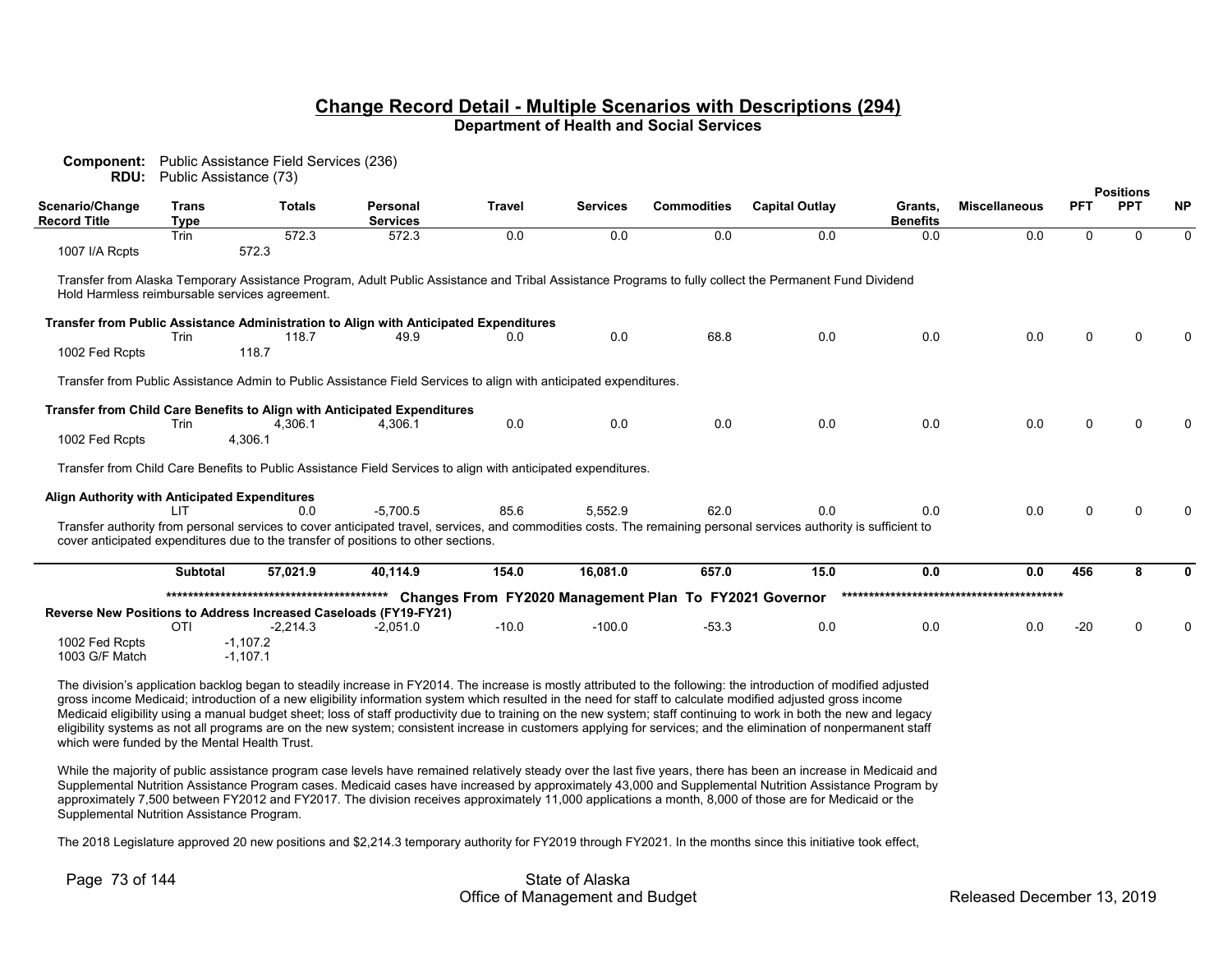**Component:** Public Assistance Field Services (236) **RDU:** Public Assistance (73)

|                                                                                          |                                                                                                                                                                                                                                                                                                                                                                                                                                                                                                                                                                                                                                                                                                                                                                                                                                                                                                    |                              |                                                                                                   |               |          |                    |                                                                                                                                                                                                                                                                                                                                       |                            |                      |            | <b>Positions</b> |              |  |  |
|------------------------------------------------------------------------------------------|----------------------------------------------------------------------------------------------------------------------------------------------------------------------------------------------------------------------------------------------------------------------------------------------------------------------------------------------------------------------------------------------------------------------------------------------------------------------------------------------------------------------------------------------------------------------------------------------------------------------------------------------------------------------------------------------------------------------------------------------------------------------------------------------------------------------------------------------------------------------------------------------------|------------------------------|---------------------------------------------------------------------------------------------------|---------------|----------|--------------------|---------------------------------------------------------------------------------------------------------------------------------------------------------------------------------------------------------------------------------------------------------------------------------------------------------------------------------------|----------------------------|----------------------|------------|------------------|--------------|--|--|
| Scenario/Change<br><b>Record Title</b>                                                   | <b>Trans</b><br><b>Type</b>                                                                                                                                                                                                                                                                                                                                                                                                                                                                                                                                                                                                                                                                                                                                                                                                                                                                        | <b>Totals</b>                | Personal<br><b>Services</b>                                                                       | <b>Travel</b> | Services | <b>Commodities</b> | <b>Capital Outlay</b>                                                                                                                                                                                                                                                                                                                 | Grants,<br><b>Benefits</b> | <b>Miscellaneous</b> | <b>PFT</b> | <b>PPT</b>       | <b>NP</b>    |  |  |
| the application backlog.                                                                 |                                                                                                                                                                                                                                                                                                                                                                                                                                                                                                                                                                                                                                                                                                                                                                                                                                                                                                    |                              |                                                                                                   |               |          |                    | the division has reduced the statewide backlog by approximately one-third. These positions are needed in FY2020 to ensure the division can continue to reduce                                                                                                                                                                         |                            |                      |            |                  |              |  |  |
|                                                                                          | IncT                                                                                                                                                                                                                                                                                                                                                                                                                                                                                                                                                                                                                                                                                                                                                                                                                                                                                               | 2,214.3                      | <b>Restore New Positions to Address Increased Caseloads (FY19-FY21)</b><br>2,051.0                | 10.0          | 100.0    | 53.3               | 0.0                                                                                                                                                                                                                                                                                                                                   | 0.0                        | 0.0                  | 20         | $\Omega$         |              |  |  |
| 1002 Fed Rcpts<br>1003 G/F Match                                                         |                                                                                                                                                                                                                                                                                                                                                                                                                                                                                                                                                                                                                                                                                                                                                                                                                                                                                                    | 1,107.2<br>1,107.1           |                                                                                                   |               |          |                    |                                                                                                                                                                                                                                                                                                                                       |                            |                      |            |                  |              |  |  |
|                                                                                          | The division's application backlog began to steadily increase in FY2014. The increase is mostly attributed to the following: the introduction of modified adjusted<br>gross income Medicaid; introduction of a new eligibility information system which resulted in the need for staff to calculate modified adjusted gross income<br>Medicaid eligibility using a manual budget sheet; loss of staff productivity due to training on the new system; staff continuing to work in both the new and legacy<br>eligibility systems as not all programs are on the new system; consistent increase in customers applying for services; and the elimination of nonpermanent staff<br>which were funded by the Mental Health Trust.<br>While the majority of public assistance program case levels have remained relatively steady over the last five years, there has been an increase in Medicaid and |                              |                                                                                                   |               |          |                    |                                                                                                                                                                                                                                                                                                                                       |                            |                      |            |                  |              |  |  |
| Supplemental Nutrition Assistance Program.                                               |                                                                                                                                                                                                                                                                                                                                                                                                                                                                                                                                                                                                                                                                                                                                                                                                                                                                                                    |                              |                                                                                                   |               |          |                    | Supplemental Nutrition Assistance Program cases. Medicaid cases have increased by approximately 43,000 and Supplemental Nutrition Assistance Program by<br>approximately 7,500 between FY2012 and FY2017. The division receives approximately 11,000 applications a month, 8,000 of those are for Medicaid or the                     |                            |                      |            |                  |              |  |  |
| the application backlog.                                                                 |                                                                                                                                                                                                                                                                                                                                                                                                                                                                                                                                                                                                                                                                                                                                                                                                                                                                                                    |                              |                                                                                                   |               |          |                    | The 2018 Legislature approved 20 new positions and \$2,214.3 temporary authority for FY2019 through FY2021. In the time since this initiative took effect, the<br>division has reduced the statewide backlog to approximately 2000 cases. These positions are needed in FY2021 to ensure the division can continue to reduce          |                            |                      |            |                  |              |  |  |
| 1002 Fed Rcpts                                                                           | Trin                                                                                                                                                                                                                                                                                                                                                                                                                                                                                                                                                                                                                                                                                                                                                                                                                                                                                               | 450.0<br>450.0               | Transfer from Alaska Temporary Assistance Program to Align with Anticipated Expenditures<br>450.0 | 0.0           | 0.0      | 0.0                | 0.0                                                                                                                                                                                                                                                                                                                                   | 0.0                        | 0.0                  | $\Omega$   | $\Omega$         | <sup>0</sup> |  |  |
|                                                                                          |                                                                                                                                                                                                                                                                                                                                                                                                                                                                                                                                                                                                                                                                                                                                                                                                                                                                                                    |                              | authority in Alaska Temporary Assistance Program is sufficient to cover anticipated expenditures. |               |          |                    | Transfer authority from Alaska Temporary Assistance Program to Public Assistance Field Services to align with anticipated expenditures. The remaining                                                                                                                                                                                 |                            |                      |            |                  |              |  |  |
| <b>Replace to Align with Anticipated Expenditures</b><br>1003 G/F Match<br>1004 Gen Fund | FndChq                                                                                                                                                                                                                                                                                                                                                                                                                                                                                                                                                                                                                                                                                                                                                                                                                                                                                             | 0.0<br>3,981.8<br>$-3,981.8$ | 0.0                                                                                               | 0.0           | 0.0      | 0.0                | 0.0                                                                                                                                                                                                                                                                                                                                   | 0.0                        | 0.0                  | $\Omega$   | $\Omega$         | $\Omega$     |  |  |
| match authority as needed.                                                               |                                                                                                                                                                                                                                                                                                                                                                                                                                                                                                                                                                                                                                                                                                                                                                                                                                                                                                    |                              |                                                                                                   |               |          |                    | Replace general fund with general fund match to reflect proper use of funds and aligns authority with anticipated expenditures. General fund match authority is<br>needed to meet matching requirements for federal programs in the division. The general fund authority is not fully utilized and is often replaced for general fund |                            |                      |            |                  |              |  |  |
| FY2021 Salary and Health Insurance Increases<br>1002 Fed Rcpts<br>1003 G/F Match         | SalAdi                                                                                                                                                                                                                                                                                                                                                                                                                                                                                                                                                                                                                                                                                                                                                                                                                                                                                             | 524.2<br>268.5<br>213.6      | 524.2                                                                                             | 0.0           | 0.0      | 0.0                | 0.0                                                                                                                                                                                                                                                                                                                                   | 0.0                        | 0.0                  | $\Omega$   | $\Omega$         | <sup>0</sup> |  |  |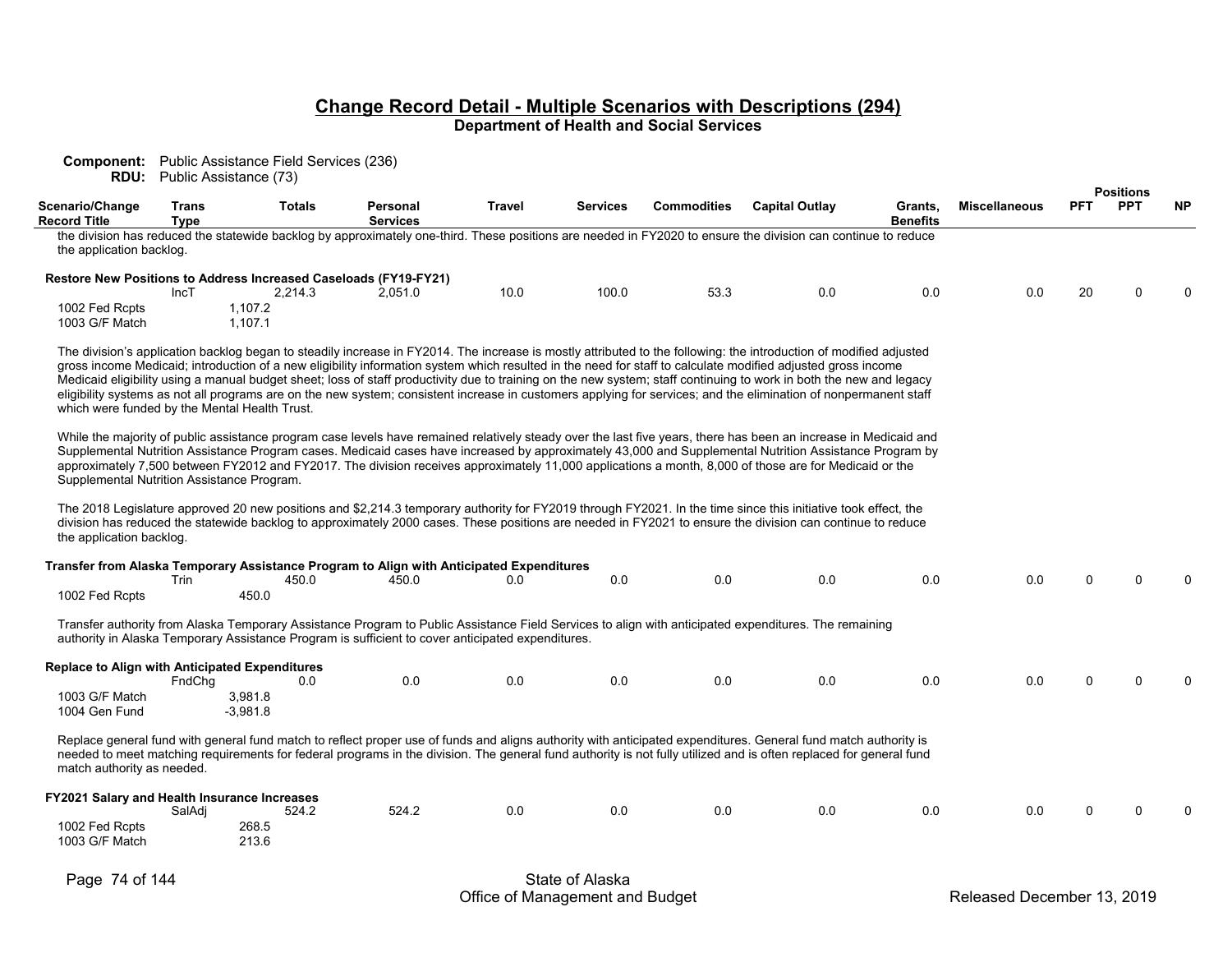**Component:** Public Assistance Field Services (236)

| <b>RDU:</b> Public Assistance (73) |  |
|------------------------------------|--|
|                                    |  |

|                                        |               |               |                                                                                             |               |                 |                    |                       |                            |                      |            | rusitiuis  |           |
|----------------------------------------|---------------|---------------|---------------------------------------------------------------------------------------------|---------------|-----------------|--------------------|-----------------------|----------------------------|----------------------|------------|------------|-----------|
| Scenario/Change<br><b>Record Title</b> | Trans<br>Type | <b>Totals</b> | Personal<br><b>Services</b>                                                                 | <b>Travel</b> | <b>Services</b> | <b>Commodities</b> | <b>Capital Outlay</b> | Grants,<br><b>Benefits</b> | <b>Miscellaneous</b> | <b>PFT</b> | <b>PPT</b> | <b>NP</b> |
| 1004 Gen Fund                          |               | 32.4          |                                                                                             |               |                 |                    |                       |                            |                      |            |            |           |
| 1007 I/A Rcpts                         |               | 9.0           |                                                                                             |               |                 |                    |                       |                            |                      |            |            |           |
| 1108 Stat Desig                        |               | 0.7           |                                                                                             |               |                 |                    |                       |                            |                      |            |            |           |
| FY2021 GGU Salary Increases: \$342.3   |               |               |                                                                                             |               |                 |                    |                       |                            |                      |            |            |           |
|                                        |               |               | FY2021 increase to GGU Health Insurance from \$1530 to \$1555 per member per month: \$181.9 |               |                 |                    |                       |                            |                      |            |            |           |
|                                        |               |               |                                                                                             |               |                 |                    |                       |                            |                      |            |            |           |
|                                        | <b>Totals</b> | 57,996.1      | 41,089.1                                                                                    | 154.0         | 16,081.0        | 657.0              | 15.0                  | 0.0                        | 0.0                  | 456        |            |           |

**Positions**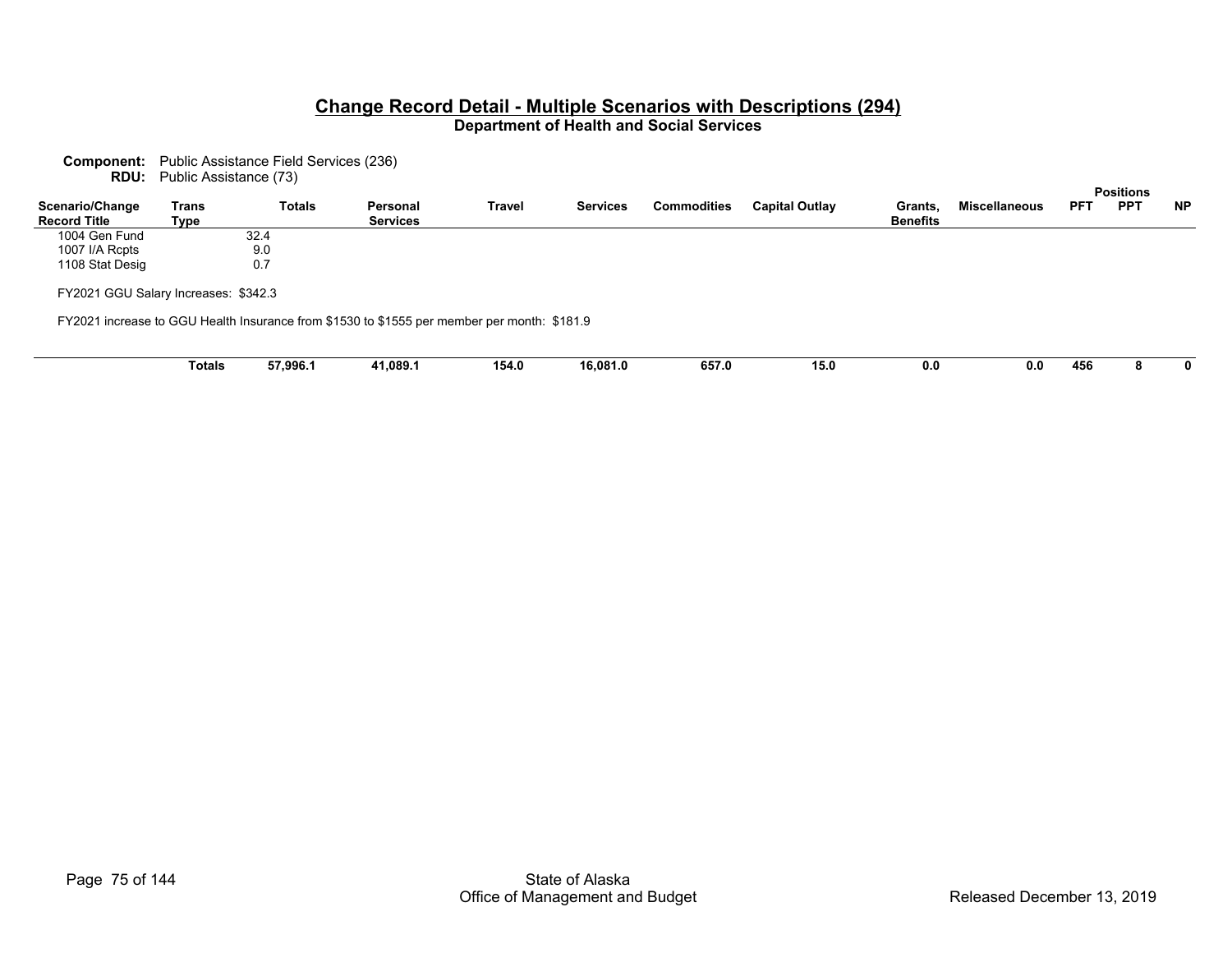| Component:<br>RDU:                            | Public Assistance (73) | Fraud Investigation (237)                                                                                              |                             |        |                 |                                                          |                                                                                                                                                                 |                            |                      |          |                                |              |
|-----------------------------------------------|------------------------|------------------------------------------------------------------------------------------------------------------------|-----------------------------|--------|-----------------|----------------------------------------------------------|-----------------------------------------------------------------------------------------------------------------------------------------------------------------|----------------------------|----------------------|----------|--------------------------------|--------------|
| Scenario/Change<br><b>Record Title</b>        | Trans<br>Type          | Totals                                                                                                                 | Personal<br><b>Services</b> | Travel | <b>Services</b> | <b>Commodities</b>                                       | <b>Capital Outlay</b>                                                                                                                                           | Grants,<br><b>Benefits</b> | <b>Miscellaneous</b> | PFT      | <b>Positions</b><br><b>PPT</b> | <b>NP</b>    |
|                                               |                        |                                                                                                                        |                             |        |                 |                                                          | Changes From FY2020 Conference Committee To FY2020 Authorized                                                                                                   |                            |                      |          |                                |              |
| <b>FY2020 Conference Committee</b>            | ConfCom                | 2.068.4                                                                                                                | 1,612.6                     | 2.2    | 443.6           | 10.0                                                     | 0.0                                                                                                                                                             | 0.0                        | 0.0                  | 14       | 0                              | $\mathbf 0$  |
| 1002 Fed Rcpts<br>1003 G/F Match              |                        | 1,212.0<br>856.4                                                                                                       |                             |        |                 |                                                          |                                                                                                                                                                 |                            |                      |          |                                |              |
|                                               | <b>Subtotal</b>        | 2,068.4                                                                                                                | 1,612.6                     | 2.2    | 443.6           | 10.0                                                     | 0.0                                                                                                                                                             | 0.0                        | 0.0                  | 14       | 0                              | O            |
|                                               |                        |                                                                                                                        |                             |        |                 | Changes From FY2020 Authorized To FY2020 Management Plan |                                                                                                                                                                 |                            |                      |          |                                |              |
|                                               |                        | Transfer from Public Assistance Administration and Work Services to Align with Anticipated Expenditures                |                             |        |                 |                                                          |                                                                                                                                                                 |                            |                      |          |                                |              |
|                                               | Trin                   | 101.5                                                                                                                  | 0 <sub>0</sub>              | 0.0    | 101.5           | 0.0                                                      | 0.0                                                                                                                                                             | 0.0                        | 0.0                  | $\Omega$ | $\mathbf{0}$                   | $\mathbf 0$  |
| 1003 G/F Match                                |                        | 101.5                                                                                                                  |                             |        |                 |                                                          |                                                                                                                                                                 |                            |                      |          |                                |              |
|                                               |                        | Transfer from Public Assistance Admin and Work Services to Fraud Investigation to align with anticipated expenditures. |                             |        |                 |                                                          |                                                                                                                                                                 |                            |                      |          |                                |              |
|                                               | Trin                   | Transfer from Child Care Benefits to Align with Anticipated Expenditures<br>280.9                                      | 0.0                         | 0.0    | 268.1           | 12.8                                                     | 0.0                                                                                                                                                             | 0.0                        | 0.0                  | $\Omega$ |                                |              |
| 1002 Fed Rcpts                                |                        | 280.9                                                                                                                  |                             |        |                 |                                                          |                                                                                                                                                                 |                            |                      |          |                                |              |
| expenditures.                                 |                        |                                                                                                                        |                             |        |                 |                                                          | Transfer from Child Care Benefits to Fraud Investigation to align with anticipated expenditures. The remaining authority is sufficient to cover anticipated     |                            |                      |          |                                |              |
| Align Authority with Anticipated Expenditures | L IT                   | 0.0                                                                                                                    | $-53.7$                     | 0.0    | 45.5            | 8.2                                                      | 0.0                                                                                                                                                             | 0.0                        | 0.0                  | $\Omega$ | $\Omega$                       | <sup>0</sup> |
| anticipated expenditures.                     |                        |                                                                                                                        |                             |        |                 |                                                          | Transfer authority from personal services to cover anticipated services and commodities costs. The remaining personal services authority is sufficient to cover |                            |                      |          |                                |              |
|                                               | <b>Subtotal</b>        | 2,450.8                                                                                                                | 1,558.9                     | 2.2    | 858.7           | 31.0                                                     | 0.0                                                                                                                                                             | 0.0                        | 0.0                  | 14       | 0                              | $\bf{0}$     |
|                                               |                        |                                                                                                                        |                             |        |                 | Changes From FY2020 Management Plan To FY2021 Governor   |                                                                                                                                                                 |                            |                      |          |                                |              |
| FY2021 Salary and Health Insurance Increases  |                        |                                                                                                                        |                             |        |                 |                                                          |                                                                                                                                                                 |                            |                      |          |                                |              |
|                                               | SalAdi                 | 21.7                                                                                                                   | 21.7                        | 0.0    | 0.0             | 0.0                                                      | 0.0                                                                                                                                                             | 0.0                        | 0.0                  | $\Omega$ | $\Omega$                       | $\Omega$     |
| 1002 Fed Rcpts<br>1003 G/F Match              |                        | 13.9<br>7.8                                                                                                            |                             |        |                 |                                                          |                                                                                                                                                                 |                            |                      |          |                                |              |
| FY2021 GGU Salary Increases: \$14.9           |                        |                                                                                                                        |                             |        |                 |                                                          |                                                                                                                                                                 |                            |                      |          |                                |              |
|                                               |                        | FY2021 increase to GGU Health Insurance from \$1530 to \$1555 per member per month: \$6.8                              |                             |        |                 |                                                          |                                                                                                                                                                 |                            |                      |          |                                |              |
| Align Authority with Anticipated Expenditures |                        |                                                                                                                        |                             |        |                 |                                                          |                                                                                                                                                                 |                            |                      |          |                                |              |
|                                               | I IT                   | 0 <sub>0</sub>                                                                                                         | 0.0                         | 5.8    | $-5.8$          | 0 <sub>0</sub>                                           | 0.0                                                                                                                                                             | 0.0                        | 0.0                  | $\Omega$ | $\Omega$                       |              |
|                                               |                        |                                                                                                                        |                             |        |                 |                                                          | Transfer authority from services to cover anticipated travel costs. The remaining services authority is sufficient to cover anticipated expenditures.           |                            |                      |          |                                |              |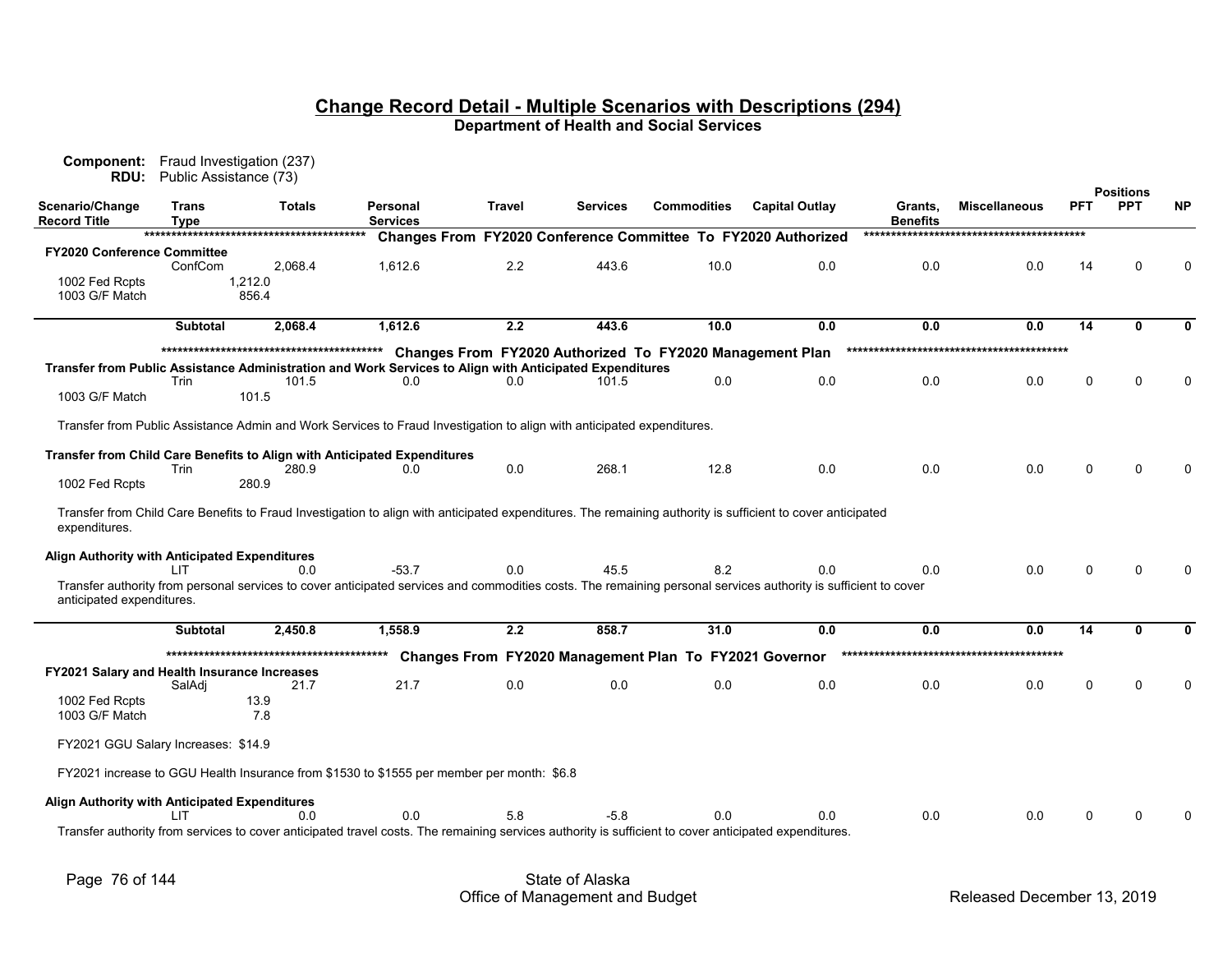| Component:<br><b>RDU:</b>              | Fraud Investigation (237)<br>Public Assistance (73) |         |                             |        |                 |                    |                       |                                  |                      |            |                                |           |
|----------------------------------------|-----------------------------------------------------|---------|-----------------------------|--------|-----------------|--------------------|-----------------------|----------------------------------|----------------------|------------|--------------------------------|-----------|
| Scenario/Change<br><b>Record Title</b> | Trans<br>Type                                       | Totals  | Personal<br><b>Services</b> | Travel | <b>Services</b> | <b>Commodities</b> | <b>Capital Outlay</b> | <b>Grants</b><br><b>Benefits</b> | <b>Miscellaneous</b> | <b>PFT</b> | <b>Positions</b><br><b>PPT</b> | <b>NP</b> |
|                                        | Totals                                              | 2,472.5 | ,580.6                      | 8.0    | 852.9           | 31.0               | 0.0                   | 0.0                              | 0.0                  | 14         |                                |           |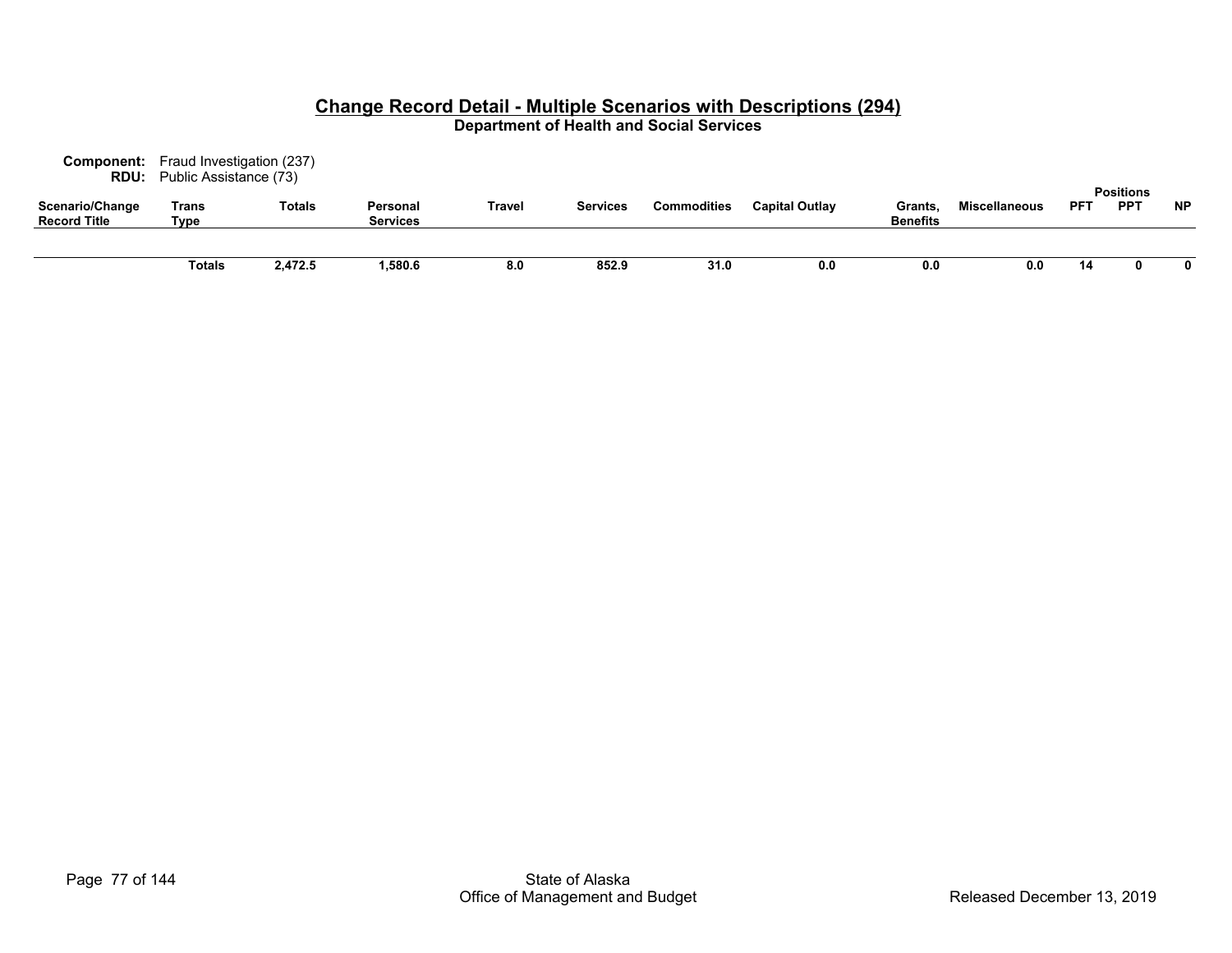| Component:<br>RDU:                            | Quality Control (234)<br>Public Assistance (73) |                |                                                                                                                                                                |        |                 |                                                          |                                                                      |                            |                      |             |                                |              |
|-----------------------------------------------|-------------------------------------------------|----------------|----------------------------------------------------------------------------------------------------------------------------------------------------------------|--------|-----------------|----------------------------------------------------------|----------------------------------------------------------------------|----------------------------|----------------------|-------------|--------------------------------|--------------|
| Scenario/Change<br><b>Record Title</b>        | Trans<br>Type                                   | <b>Totals</b>  | Personal<br><b>Services</b>                                                                                                                                    | Travel | <b>Services</b> | <b>Commodities</b>                                       | <b>Capital Outlay</b>                                                | Grants,<br><b>Benefits</b> | <b>Miscellaneous</b> | PFT         | <b>Positions</b><br><b>PPT</b> | <b>NP</b>    |
|                                               |                                                 |                |                                                                                                                                                                |        |                 |                                                          | <b>Changes From FY2020 Conference Committee To FY2020 Authorized</b> |                            |                      |             |                                |              |
| <b>FY2020 Conference Committee</b>            |                                                 |                |                                                                                                                                                                |        |                 |                                                          |                                                                      |                            |                      |             |                                |              |
|                                               | ConfCom                                         | 2,777.9        | 2,507.8                                                                                                                                                        | 25.8   | 209.3           | 25.0                                                     | 10.0                                                                 | 0.0                        | 0.0                  | 23          | $\Omega$                       | $\mathbf{0}$ |
| 1002 Fed Rcpts<br>1003 G/F Match              |                                                 | 1,557.1        |                                                                                                                                                                |        |                 |                                                          |                                                                      |                            |                      |             |                                |              |
| 1004 Gen Fund                                 |                                                 | 1,220.7<br>0.1 |                                                                                                                                                                |        |                 |                                                          |                                                                      |                            |                      |             |                                |              |
|                                               |                                                 |                |                                                                                                                                                                |        |                 |                                                          |                                                                      |                            |                      |             |                                |              |
|                                               | <b>Subtotal</b>                                 | 2.777.9        | 2,507.8                                                                                                                                                        | 25.8   | 209.3           | 25.0                                                     | 10.0                                                                 | 0.0                        | 0.0                  | 23          | O.                             | O            |
|                                               |                                                 |                |                                                                                                                                                                |        |                 | Changes From FY2020 Authorized To FY2020 Management Plan |                                                                      |                            |                      |             |                                |              |
|                                               |                                                 |                | Transfer Public Assistance Analyst II (05-2302) from Child Care Benefits                                                                                       |        |                 |                                                          |                                                                      |                            |                      |             |                                |              |
|                                               | Trin                                            | 41.6           | 41.6                                                                                                                                                           | 0.0    | 0.0             | 0.0                                                      | 0.0                                                                  | 0.0                        | 0.0                  | -1          | $\Omega$                       | $\mathbf{0}$ |
| 1003 G/F Match                                |                                                 | 41.6           |                                                                                                                                                                |        |                 |                                                          |                                                                      |                            |                      |             |                                |              |
|                                               |                                                 |                |                                                                                                                                                                |        |                 |                                                          |                                                                      |                            |                      |             |                                |              |
| analysis.                                     |                                                 |                | Transfer a full-time Public Assistance Analyst II (05-2302), range 18, located in Juneau from Child Care Benefits to Quality Control for program integrity and |        |                 |                                                          |                                                                      |                            |                      |             |                                |              |
|                                               |                                                 |                | Transfer from Public Assistance Field Services to Align with Anticipated Expenditures                                                                          |        |                 |                                                          |                                                                      |                            |                      |             |                                |              |
|                                               | Trin                                            | 86.4           | 86.4                                                                                                                                                           | 0.0    | 0.0             | 0.0                                                      | 0.0                                                                  | 0.0                        | 0.0                  | $\Omega$    | $\Omega$                       | $\Omega$     |
| 1003 G/F Match                                |                                                 | 86.4           |                                                                                                                                                                |        |                 |                                                          |                                                                      |                            |                      |             |                                |              |
|                                               |                                                 |                |                                                                                                                                                                |        |                 |                                                          |                                                                      |                            |                      |             |                                |              |
|                                               |                                                 |                | Transfer from Public Assistance Field Services to Quality Control to align with anticipated expenditures.                                                      |        |                 |                                                          |                                                                      |                            |                      |             |                                |              |
|                                               |                                                 |                |                                                                                                                                                                |        |                 |                                                          |                                                                      |                            |                      |             |                                |              |
| Align Authority with Anticipated Expenditures |                                                 | 0.0            | $-23.3$                                                                                                                                                        | 11.2   | 12.1            | 0.0                                                      |                                                                      | 0.0                        | 0.0                  | 0           | $\Omega$                       | $\Omega$     |
|                                               | LIT.                                            |                | Transfer authority from personal services to cover anticipated travel and services costs. The remaining personal services authority is sufficient to cover     |        |                 |                                                          | 0.0                                                                  |                            |                      |             |                                |              |
| anticipated expenditures.                     |                                                 |                |                                                                                                                                                                |        |                 |                                                          |                                                                      |                            |                      |             |                                |              |
|                                               |                                                 |                |                                                                                                                                                                |        |                 |                                                          |                                                                      |                            |                      |             |                                |              |
|                                               | <b>Subtotal</b>                                 | 2,905.9        | 2,612.5                                                                                                                                                        | 37.0   | 221.4           | 25.0                                                     | 10.0                                                                 | 0.0                        | 0.0                  | 24          | $\bf{0}$                       | 0            |
|                                               |                                                 |                |                                                                                                                                                                |        |                 | Changes From FY2020 Management Plan To FY2021 Governor   |                                                                      |                            |                      |             |                                |              |
| FY2021 Salary and Health Insurance Increases  |                                                 |                |                                                                                                                                                                |        |                 |                                                          |                                                                      |                            |                      |             |                                |              |
|                                               | SalAdj                                          | 32.5           | 32.5                                                                                                                                                           | 0.0    | 0.0             | 0.0                                                      | 0.0                                                                  | 0.0                        | 0.0                  | $\mathbf 0$ | $\mathbf{0}$                   | $\Omega$     |
| 1002 Fed Rcpts                                |                                                 | 16.9           |                                                                                                                                                                |        |                 |                                                          |                                                                      |                            |                      |             |                                |              |
| 1003 G/F Match                                |                                                 | 15.6           |                                                                                                                                                                |        |                 |                                                          |                                                                      |                            |                      |             |                                |              |
|                                               |                                                 |                |                                                                                                                                                                |        |                 |                                                          |                                                                      |                            |                      |             |                                |              |
| FY2021 GGU Salary Increases: \$22.1           |                                                 |                |                                                                                                                                                                |        |                 |                                                          |                                                                      |                            |                      |             |                                |              |
|                                               |                                                 |                | FY2021 increase to GGU Health Insurance from \$1530 to \$1555 per member per month: \$10.4                                                                     |        |                 |                                                          |                                                                      |                            |                      |             |                                |              |
|                                               |                                                 |                | Transfer Eligibility Technician II (21-3108) to Public Assistance Administration                                                                               |        |                 |                                                          |                                                                      |                            |                      |             |                                |              |
|                                               | Trout                                           | $-90.5$        | $-90.5$                                                                                                                                                        | 0.0    | 0.0             | 0.0                                                      | 0.0                                                                  | 0.0                        | 0.0                  | $-1$        | $\Omega$                       | $\Omega$     |
|                                               |                                                 |                |                                                                                                                                                                |        |                 |                                                          |                                                                      |                            |                      |             |                                |              |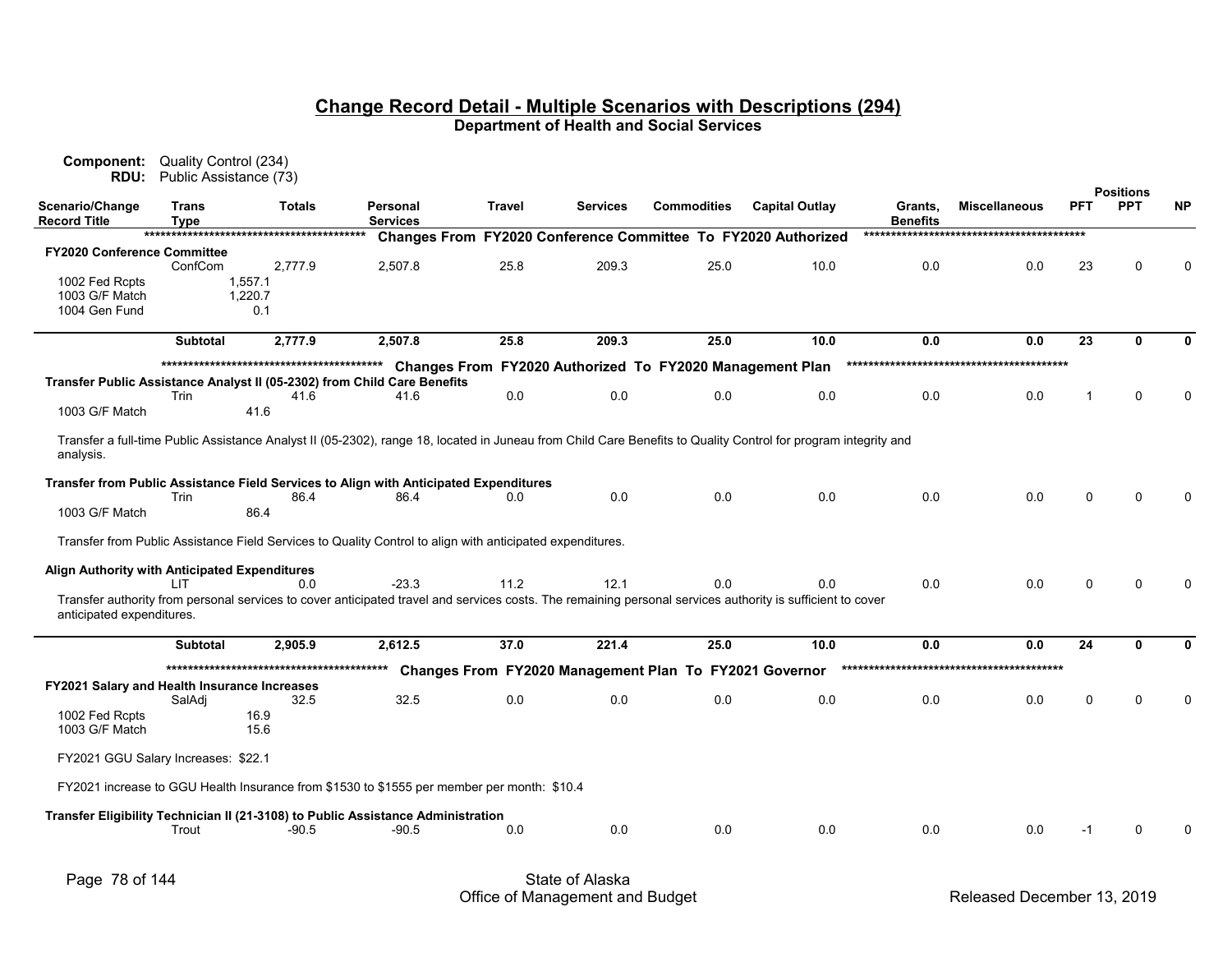| Component:                                     | Quality Control (234)  |               |                             |               |                 |                    |                                                                                                                                                                                                                                                                                                                                                  |                     |                      |     |                  |           |
|------------------------------------------------|------------------------|---------------|-----------------------------|---------------|-----------------|--------------------|--------------------------------------------------------------------------------------------------------------------------------------------------------------------------------------------------------------------------------------------------------------------------------------------------------------------------------------------------|---------------------|----------------------|-----|------------------|-----------|
| RDU:                                           | Public Assistance (73) |               |                             |               |                 |                    |                                                                                                                                                                                                                                                                                                                                                  |                     |                      |     | <b>Positions</b> |           |
| Scenario/Change<br><b>Record Title</b>         | Trans<br>Type          | <b>Totals</b> | Personal<br><b>Services</b> | <b>Travel</b> | <b>Services</b> | <b>Commodities</b> | <b>Capital Outlay</b>                                                                                                                                                                                                                                                                                                                            | Grants,<br>Benefits | <b>Miscellaneous</b> | PFT | <b>PPT</b>       | <b>NP</b> |
| 1002 Fed Rcpts                                 | $-47.1$                |               |                             |               |                 |                    |                                                                                                                                                                                                                                                                                                                                                  |                     |                      |     |                  |           |
| 1003 G/F Match                                 |                        | $-43.4$       |                             |               |                 |                    |                                                                                                                                                                                                                                                                                                                                                  |                     |                      |     |                  |           |
| Replace to Align with Anticipated Expenditures | FndChq                 | 0.0           | 0.0                         | 0.0           | 0.0             | 0.0                | Transfer a full-time Eligibility Technician II (21-3108), range 14, located in Juneau, from Quality Control to Public Assistance Administration. This position was<br>erroneously transferred to Quality Control but has been supporting Public Assistance Administration since it was reclassified to an Eligibility Technician in 2018.<br>0.0 | 0.0                 | 0.0                  | 0   |                  | $\Omega$  |
| 1003 G/F Match                                 |                        | 0.1           |                             |               |                 |                    |                                                                                                                                                                                                                                                                                                                                                  |                     |                      |     |                  |           |
| 1004 Gen Fund                                  |                        | $-0.1$        |                             |               |                 |                    |                                                                                                                                                                                                                                                                                                                                                  |                     |                      |     |                  |           |
| match authority as needed.                     |                        |               |                             |               |                 |                    | Replace general fund with general fund match to reflect proper use of funds and aligns authority with anticipated expenditures. General fund match authority is<br>needed to meet matching requirements for federal programs in the division. The general fund authority is not fully utilized and is often replaced for general fund            |                     |                      |     |                  |           |

| Totals | - --<br><b>78479</b><br>-, 047.3 | 2.004.0 | --<br>37.0 | クク・<br>. | 25.0 | 10.0 | v.v | 0.0 |  |  |
|--------|----------------------------------|---------|------------|----------|------|------|-----|-----|--|--|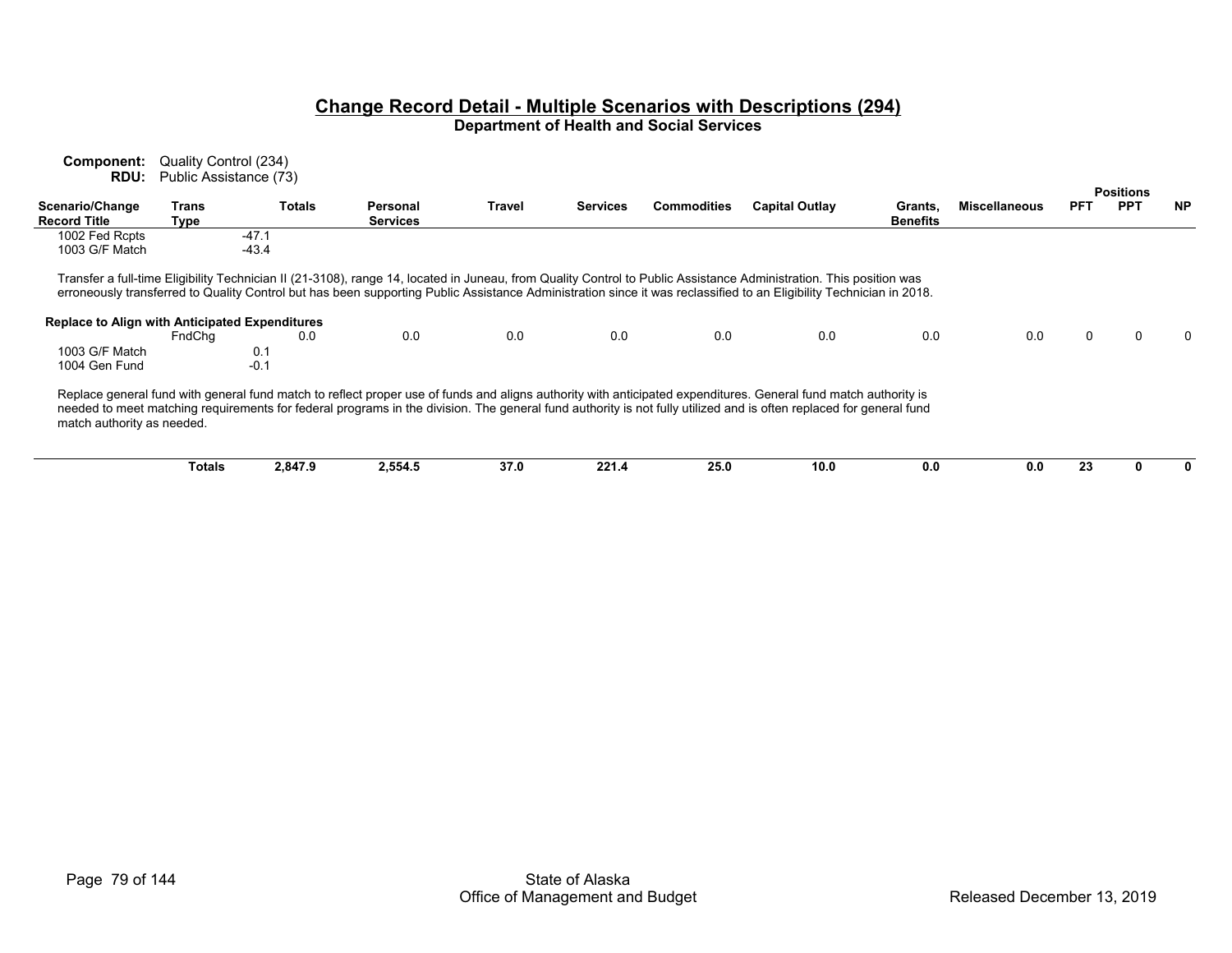| <b>Component:</b><br>RDU:                     | Work Services (2337)<br>Public Assistance (73) |                   |                                                                                                                                                                                                                                                                                                                        |               |                 |                                                          |                                                               |                            |                      |            | <b>Positions</b> |           |
|-----------------------------------------------|------------------------------------------------|-------------------|------------------------------------------------------------------------------------------------------------------------------------------------------------------------------------------------------------------------------------------------------------------------------------------------------------------------|---------------|-----------------|----------------------------------------------------------|---------------------------------------------------------------|----------------------------|----------------------|------------|------------------|-----------|
| Scenario/Change<br><b>Record Title</b>        | Trans<br><b>Type</b>                           | <b>Totals</b>     | <b>Personal</b><br><b>Services</b>                                                                                                                                                                                                                                                                                     | <b>Travel</b> | <b>Services</b> | <b>Commodities</b>                                       | <b>Capital Outlay</b>                                         | Grants,<br><b>Benefits</b> | <b>Miscellaneous</b> | <b>PFT</b> | <b>PPT</b>       | <b>NP</b> |
|                                               |                                                |                   |                                                                                                                                                                                                                                                                                                                        |               |                 |                                                          | Changes From FY2020 Conference Committee To FY2020 Authorized |                            |                      |            |                  |           |
| FY2020 Conference Committee                   |                                                |                   |                                                                                                                                                                                                                                                                                                                        |               |                 |                                                          |                                                               |                            |                      |            |                  |           |
|                                               | ConfCom                                        | 10,595.1          | 475.0                                                                                                                                                                                                                                                                                                                  | 90.3          | 4,285.1         | 14.7                                                     | 0.0                                                           | 5,730.0                    | 0.0                  |            |                  |           |
| 1002 Fed Rcpts<br>1003 G/F Match              |                                                | 10.447.9<br>147.2 |                                                                                                                                                                                                                                                                                                                        |               |                 |                                                          |                                                               |                            |                      |            |                  |           |
|                                               | <b>Subtotal</b>                                | 10.595.1          | 475.0                                                                                                                                                                                                                                                                                                                  | 90.3          | 4,285.1         | 14.7                                                     | 0.0                                                           | 5,730.0                    | 0.0                  | 4          | Û                |           |
|                                               |                                                |                   |                                                                                                                                                                                                                                                                                                                        |               |                 | Changes From FY2020 Authorized To FY2020 Management Plan |                                                               |                            |                      |            |                  |           |
|                                               |                                                |                   | Transfer to Fraud Investigation to Align with Anticipated Expenditures                                                                                                                                                                                                                                                 |               |                 |                                                          |                                                               |                            |                      |            |                  |           |
|                                               | Trout                                          | $-33.4$           | 0.0                                                                                                                                                                                                                                                                                                                    | 0.0           | 0.0             | 0.0                                                      | 0.0                                                           | $-33.4$                    | 0.0                  | 0          |                  |           |
| 1003 G/F Match                                |                                                | $-33.4$           |                                                                                                                                                                                                                                                                                                                        |               |                 |                                                          |                                                               |                            |                      |            |                  |           |
|                                               |                                                |                   | Transfer from Work Services to Fraud Investigation to align with anticipated expenditures. The remaining authority is sufficient to cover anticipated expenditures.                                                                                                                                                    |               |                 |                                                          |                                                               |                            |                      |            |                  |           |
|                                               |                                                |                   |                                                                                                                                                                                                                                                                                                                        |               |                 |                                                          |                                                               |                            |                      |            |                  |           |
|                                               |                                                |                   | <b>Transfer from Child Care Benefits to Align with Anticipated Expenditures</b>                                                                                                                                                                                                                                        |               |                 |                                                          |                                                               |                            |                      |            |                  |           |
|                                               | Trin                                           | 387.4             | 0.0                                                                                                                                                                                                                                                                                                                    | 0.0           | 387.4           | 0.0                                                      | 0.0                                                           | 0.0                        | 0.0                  | U          |                  |           |
| 1002 Fed Rcpts                                |                                                | 387.4             |                                                                                                                                                                                                                                                                                                                        |               |                 |                                                          |                                                               |                            |                      |            |                  |           |
|                                               |                                                |                   | Transfer from Child Care Benefits to Work Services to align with anticipated expenditures. The remaining authority is sufficient to cover anticipated expenditures.                                                                                                                                                    |               |                 |                                                          |                                                               |                            |                      |            |                  |           |
|                                               |                                                |                   |                                                                                                                                                                                                                                                                                                                        |               |                 |                                                          |                                                               |                            |                      |            |                  |           |
| Align Authority with Anticipated Expenditures |                                                |                   |                                                                                                                                                                                                                                                                                                                        |               |                 |                                                          |                                                               |                            |                      |            |                  |           |
|                                               | LIT.                                           | 0.0               | 0.0                                                                                                                                                                                                                                                                                                                    | 0.0           | 3.849.0         | 0.0                                                      | 0.0                                                           | $-3.849.0$                 | 0.0                  | U          |                  |           |
|                                               |                                                |                   | Transfer authority from grants to cover anticipated services costs for a contract with Nine Star Enterprises. The agreement with Nine Start Enterprises for<br>services was previously executed through a grant but is now a contract. The remaining grants authority is sufficient to cover anticipated expenditures. |               |                 |                                                          |                                                               |                            |                      |            |                  |           |
|                                               | <b>Subtotal</b>                                | 10,949.1          | 475.0                                                                                                                                                                                                                                                                                                                  | 90.3          | 8,521.5         | 14.7                                                     | 0.0                                                           | 1,847.6                    | 0.0                  | 4          | $\Omega$         |           |
|                                               |                                                |                   |                                                                                                                                                                                                                                                                                                                        |               |                 | Changes From FY2020 Management Plan To FY2021 Governor   |                                                               |                            |                      |            |                  |           |
| FY2021 Salary and Health Insurance Increases  |                                                |                   |                                                                                                                                                                                                                                                                                                                        |               |                 |                                                          |                                                               |                            |                      |            |                  |           |
|                                               | SalAdi                                         | 7.3               | 7.3                                                                                                                                                                                                                                                                                                                    | 0.0           | 0.0             | 0.0                                                      | 0.0                                                           | 0.0                        | 0.0                  | 0          |                  |           |
| 1002 Fed Rcpts                                |                                                | 6.7               |                                                                                                                                                                                                                                                                                                                        |               |                 |                                                          |                                                               |                            |                      |            |                  |           |
| 1003 G/F Match                                |                                                | 0.6               |                                                                                                                                                                                                                                                                                                                        |               |                 |                                                          |                                                               |                            |                      |            |                  |           |
| FY2021 GGU Salary Increases: \$5.1            |                                                |                   |                                                                                                                                                                                                                                                                                                                        |               |                 |                                                          |                                                               |                            |                      |            |                  |           |
|                                               |                                                |                   | FY2021 increase to GGU Health Insurance from \$1530 to \$1555 per member per month: \$2.2                                                                                                                                                                                                                              |               |                 |                                                          |                                                               |                            |                      |            |                  |           |
|                                               |                                                |                   | Transfer from Women, Infants and Children for Employment and Training                                                                                                                                                                                                                                                  |               |                 |                                                          |                                                               |                            |                      |            |                  |           |
|                                               | Trin                                           | 2,000.0           | 0.0                                                                                                                                                                                                                                                                                                                    | 0.0           | 0.0             | 0.0                                                      | 0.0                                                           | 2.000.0                    | 0.0                  | U          |                  |           |
| 1002 Fed Rcpts                                |                                                | 2,000.0           |                                                                                                                                                                                                                                                                                                                        |               |                 |                                                          |                                                               |                            |                      |            |                  |           |
|                                               |                                                |                   |                                                                                                                                                                                                                                                                                                                        |               |                 |                                                          |                                                               |                            |                      |            |                  |           |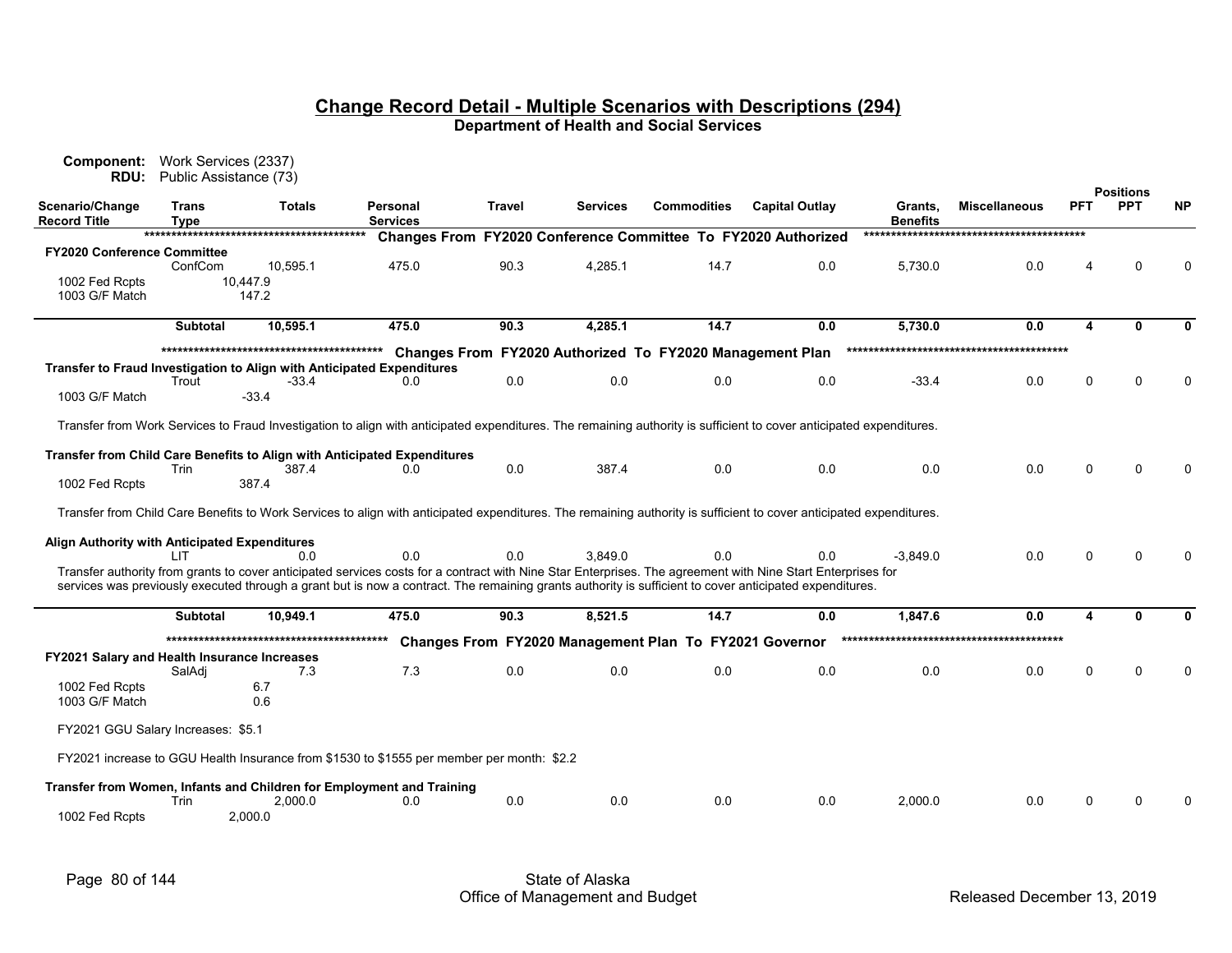**Component:** Work Services (2337) **RDU:** Public Assistance (73)

|                                                           |        |          |                                                                                                                                                          |        |                 |                    |                       |                 |                      |     | <b>Positions</b> |           |
|-----------------------------------------------------------|--------|----------|----------------------------------------------------------------------------------------------------------------------------------------------------------|--------|-----------------|--------------------|-----------------------|-----------------|----------------------|-----|------------------|-----------|
| Scenario/Change                                           | Trans  | Totals   | Personal                                                                                                                                                 | Travel | <b>Services</b> | <b>Commodities</b> | <b>Capital Outlay</b> | Grants.         | <b>Miscellaneous</b> | PFT | PP <sub>1</sub>  | <b>NP</b> |
| <b>Record Title</b>                                       | Type   |          | <b>Services</b>                                                                                                                                          |        |                 |                    |                       | <b>Benefits</b> |                      |     |                  |           |
|                                                           |        |          | Transfer authority from Women, Infants and Children to Work Services for employment and training services. The remaining authority in Women, Infants and |        |                 |                    |                       |                 |                      |     |                  |           |
| Children is sufficient to cover anticipated expenditures. |        |          |                                                                                                                                                          |        |                 |                    |                       |                 |                      |     |                  |           |
|                                                           |        |          |                                                                                                                                                          |        |                 |                    |                       |                 |                      |     |                  |           |
|                                                           |        |          |                                                                                                                                                          |        |                 |                    |                       |                 |                      |     |                  |           |
|                                                           | Totals | 12.956.4 | 482.3                                                                                                                                                    | 90.3   | 8.521.5         | 14.7               | 0.0                   | 3.847.6         | 0.0                  |     |                  |           |
|                                                           |        |          |                                                                                                                                                          |        |                 |                    |                       |                 |                      |     |                  |           |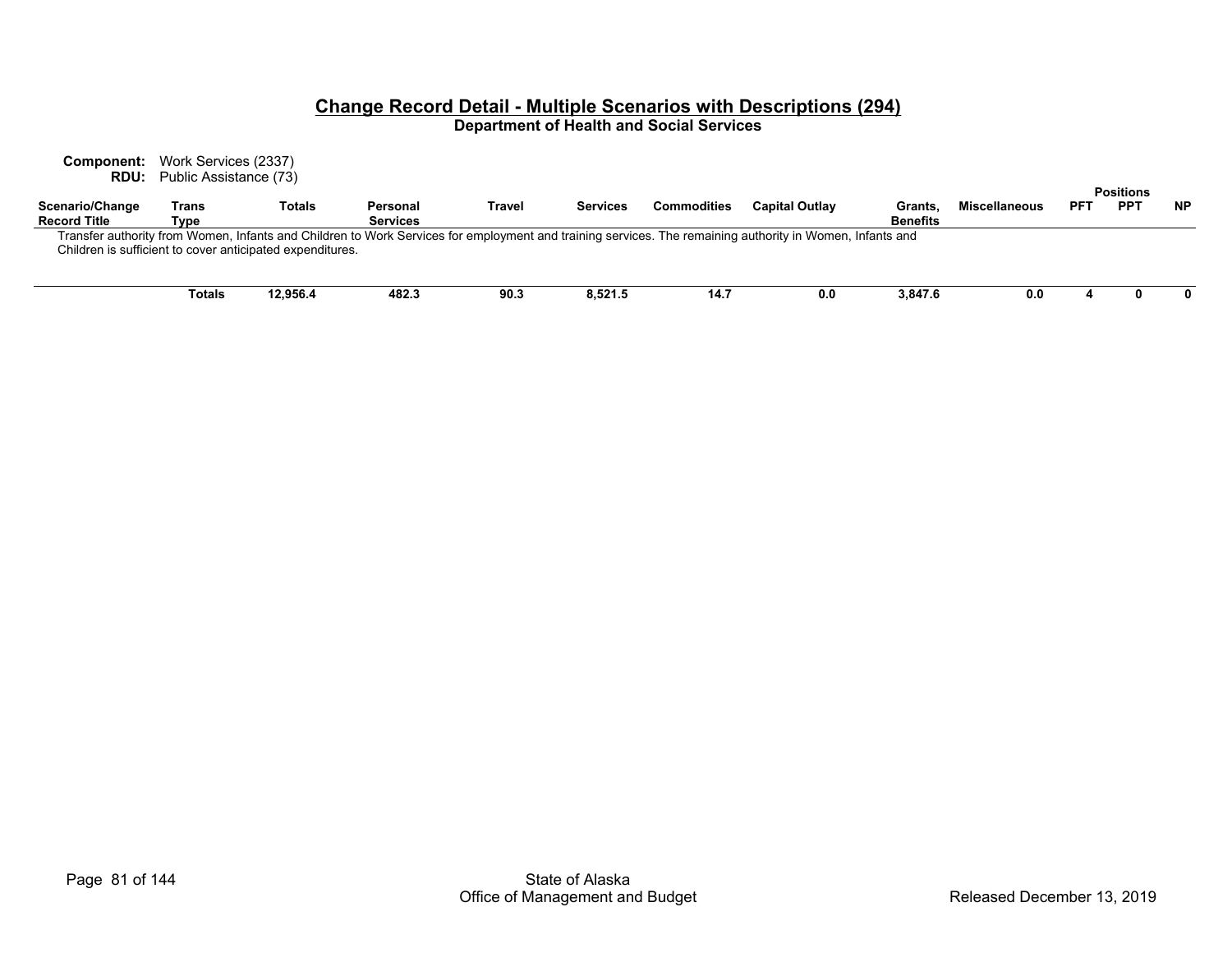| <b>Positions</b><br><b>PPT</b><br>Scenario/Change<br><b>Commodities</b><br><b>Capital Outlay</b><br><b>PFT</b><br>Trans<br>Totals<br>Personal<br>Travel<br><b>Services</b><br><b>Miscellaneous</b><br>Grants,<br><b>Record Title</b><br><b>Benefits</b><br><b>Type</b><br><b>Services</b><br>Changes From FY2020 Conference Committee To FY2020 Authorized<br><b>FY2020 Conference Committee</b><br>21.3<br>ConfCom<br>27,139.1<br>1,335.7<br>2,217.8<br>16,876.2<br>0.0<br>6,688.1<br>0.0<br>$\Omega$<br>11<br>1002 Fed Rcpts<br>23,319.7<br>1003 G/F Match<br>31.6<br>1004 Gen Fund<br>390.1<br>1108 Stat Desig<br>3,397.7<br>11<br>27,139.1<br>21.3<br>2,217.8<br>16,876.2<br>0.0<br>6,688.1<br><b>Subtotal</b><br>1,335.7<br>0.0<br><sup>0</sup><br>Changes From FY2020 Authorized To FY2020 Management Plan<br>Align Authority with Anticipated Expenditures<br>0.0<br>97.1<br>437.4<br>$-821.8$<br>0.0<br>287.3<br>0.0<br>0.0<br>$\mathbf{0}$<br>$\Omega$<br>LIT.<br>Transfer authority from commodities to cover anticipated travel, services, and grants costs. The remaining commodities authority is sufficient to cover anticipated<br>expenditures.<br>11<br>27,139.1<br>118.4<br>2,655.2<br>16,054.4<br>0.0<br>6,975.4<br>0.0<br><b>Subtotal</b><br>1,335.7<br><sup>0</sup><br>Changes From FY2020 Management Plan To FY2021 Governor<br><b>FY2021 Salary and Health Insurance Increases</b><br>13.2<br>0.0<br>0.0<br>0.0<br>0.0<br>0.0<br>0.0<br>$\mathbf{0}$<br>SalAdi<br>13.2<br>$\Omega$<br>13.2<br>1002 Fed Rcpts<br>FY2021 GGU Salary Increases: \$9.1<br>FY2021 increase to GGU Health Insurance from \$1530 to \$1555 per member per month: \$4.1<br><b>Transfer to Work Services for Employment and Training</b><br>0.0<br>$-32.4$<br>$-355.5$<br>$-1,212.3$<br>0.0<br>$-399.8$<br>0.0<br>Trout<br>0<br>$-2,000.0$<br>1002 Fed Rcpts<br>$-2,000.0$<br>Transfer authority from Women, Infants and Children to Work Services for employment and training services. The remaining authority in Women, Infants and<br>Children is sufficient to cover anticipated expenditures.<br>25,152.3<br>2,299.7<br>14,842.1<br>6,575.6<br>11<br><b>Totals</b><br>1,348.9<br>86.0<br>0.0<br>0.0<br>0 | Component:<br>RDU: | Public Assistance (73) | Women, Infants and Children (1013) |  |  |  |  |           |
|--------------------------------------------------------------------------------------------------------------------------------------------------------------------------------------------------------------------------------------------------------------------------------------------------------------------------------------------------------------------------------------------------------------------------------------------------------------------------------------------------------------------------------------------------------------------------------------------------------------------------------------------------------------------------------------------------------------------------------------------------------------------------------------------------------------------------------------------------------------------------------------------------------------------------------------------------------------------------------------------------------------------------------------------------------------------------------------------------------------------------------------------------------------------------------------------------------------------------------------------------------------------------------------------------------------------------------------------------------------------------------------------------------------------------------------------------------------------------------------------------------------------------------------------------------------------------------------------------------------------------------------------------------------------------------------------------------------------------------------------------------------------------------------------------------------------------------------------------------------------------------------------------------------------------------------------------------------------------------------------------------------------------------------------------------------------------------------------------------------------------------------------------------------------------------------------------------------|--------------------|------------------------|------------------------------------|--|--|--|--|-----------|
|                                                                                                                                                                                                                                                                                                                                                                                                                                                                                                                                                                                                                                                                                                                                                                                                                                                                                                                                                                                                                                                                                                                                                                                                                                                                                                                                                                                                                                                                                                                                                                                                                                                                                                                                                                                                                                                                                                                                                                                                                                                                                                                                                                                                              |                    |                        |                                    |  |  |  |  | <b>NP</b> |
|                                                                                                                                                                                                                                                                                                                                                                                                                                                                                                                                                                                                                                                                                                                                                                                                                                                                                                                                                                                                                                                                                                                                                                                                                                                                                                                                                                                                                                                                                                                                                                                                                                                                                                                                                                                                                                                                                                                                                                                                                                                                                                                                                                                                              |                    |                        |                                    |  |  |  |  |           |
|                                                                                                                                                                                                                                                                                                                                                                                                                                                                                                                                                                                                                                                                                                                                                                                                                                                                                                                                                                                                                                                                                                                                                                                                                                                                                                                                                                                                                                                                                                                                                                                                                                                                                                                                                                                                                                                                                                                                                                                                                                                                                                                                                                                                              |                    |                        |                                    |  |  |  |  |           |
|                                                                                                                                                                                                                                                                                                                                                                                                                                                                                                                                                                                                                                                                                                                                                                                                                                                                                                                                                                                                                                                                                                                                                                                                                                                                                                                                                                                                                                                                                                                                                                                                                                                                                                                                                                                                                                                                                                                                                                                                                                                                                                                                                                                                              |                    |                        |                                    |  |  |  |  | O         |
|                                                                                                                                                                                                                                                                                                                                                                                                                                                                                                                                                                                                                                                                                                                                                                                                                                                                                                                                                                                                                                                                                                                                                                                                                                                                                                                                                                                                                                                                                                                                                                                                                                                                                                                                                                                                                                                                                                                                                                                                                                                                                                                                                                                                              |                    |                        |                                    |  |  |  |  |           |
|                                                                                                                                                                                                                                                                                                                                                                                                                                                                                                                                                                                                                                                                                                                                                                                                                                                                                                                                                                                                                                                                                                                                                                                                                                                                                                                                                                                                                                                                                                                                                                                                                                                                                                                                                                                                                                                                                                                                                                                                                                                                                                                                                                                                              |                    |                        |                                    |  |  |  |  |           |
|                                                                                                                                                                                                                                                                                                                                                                                                                                                                                                                                                                                                                                                                                                                                                                                                                                                                                                                                                                                                                                                                                                                                                                                                                                                                                                                                                                                                                                                                                                                                                                                                                                                                                                                                                                                                                                                                                                                                                                                                                                                                                                                                                                                                              |                    |                        |                                    |  |  |  |  |           |
|                                                                                                                                                                                                                                                                                                                                                                                                                                                                                                                                                                                                                                                                                                                                                                                                                                                                                                                                                                                                                                                                                                                                                                                                                                                                                                                                                                                                                                                                                                                                                                                                                                                                                                                                                                                                                                                                                                                                                                                                                                                                                                                                                                                                              |                    |                        |                                    |  |  |  |  |           |
|                                                                                                                                                                                                                                                                                                                                                                                                                                                                                                                                                                                                                                                                                                                                                                                                                                                                                                                                                                                                                                                                                                                                                                                                                                                                                                                                                                                                                                                                                                                                                                                                                                                                                                                                                                                                                                                                                                                                                                                                                                                                                                                                                                                                              |                    |                        |                                    |  |  |  |  | 0         |
|                                                                                                                                                                                                                                                                                                                                                                                                                                                                                                                                                                                                                                                                                                                                                                                                                                                                                                                                                                                                                                                                                                                                                                                                                                                                                                                                                                                                                                                                                                                                                                                                                                                                                                                                                                                                                                                                                                                                                                                                                                                                                                                                                                                                              |                    |                        |                                    |  |  |  |  |           |
|                                                                                                                                                                                                                                                                                                                                                                                                                                                                                                                                                                                                                                                                                                                                                                                                                                                                                                                                                                                                                                                                                                                                                                                                                                                                                                                                                                                                                                                                                                                                                                                                                                                                                                                                                                                                                                                                                                                                                                                                                                                                                                                                                                                                              |                    |                        |                                    |  |  |  |  |           |
|                                                                                                                                                                                                                                                                                                                                                                                                                                                                                                                                                                                                                                                                                                                                                                                                                                                                                                                                                                                                                                                                                                                                                                                                                                                                                                                                                                                                                                                                                                                                                                                                                                                                                                                                                                                                                                                                                                                                                                                                                                                                                                                                                                                                              |                    |                        |                                    |  |  |  |  |           |
|                                                                                                                                                                                                                                                                                                                                                                                                                                                                                                                                                                                                                                                                                                                                                                                                                                                                                                                                                                                                                                                                                                                                                                                                                                                                                                                                                                                                                                                                                                                                                                                                                                                                                                                                                                                                                                                                                                                                                                                                                                                                                                                                                                                                              |                    |                        |                                    |  |  |  |  |           |
|                                                                                                                                                                                                                                                                                                                                                                                                                                                                                                                                                                                                                                                                                                                                                                                                                                                                                                                                                                                                                                                                                                                                                                                                                                                                                                                                                                                                                                                                                                                                                                                                                                                                                                                                                                                                                                                                                                                                                                                                                                                                                                                                                                                                              |                    |                        |                                    |  |  |  |  | 0         |
|                                                                                                                                                                                                                                                                                                                                                                                                                                                                                                                                                                                                                                                                                                                                                                                                                                                                                                                                                                                                                                                                                                                                                                                                                                                                                                                                                                                                                                                                                                                                                                                                                                                                                                                                                                                                                                                                                                                                                                                                                                                                                                                                                                                                              |                    |                        |                                    |  |  |  |  |           |
|                                                                                                                                                                                                                                                                                                                                                                                                                                                                                                                                                                                                                                                                                                                                                                                                                                                                                                                                                                                                                                                                                                                                                                                                                                                                                                                                                                                                                                                                                                                                                                                                                                                                                                                                                                                                                                                                                                                                                                                                                                                                                                                                                                                                              |                    |                        |                                    |  |  |  |  |           |
|                                                                                                                                                                                                                                                                                                                                                                                                                                                                                                                                                                                                                                                                                                                                                                                                                                                                                                                                                                                                                                                                                                                                                                                                                                                                                                                                                                                                                                                                                                                                                                                                                                                                                                                                                                                                                                                                                                                                                                                                                                                                                                                                                                                                              |                    |                        |                                    |  |  |  |  |           |
|                                                                                                                                                                                                                                                                                                                                                                                                                                                                                                                                                                                                                                                                                                                                                                                                                                                                                                                                                                                                                                                                                                                                                                                                                                                                                                                                                                                                                                                                                                                                                                                                                                                                                                                                                                                                                                                                                                                                                                                                                                                                                                                                                                                                              |                    |                        |                                    |  |  |  |  |           |
|                                                                                                                                                                                                                                                                                                                                                                                                                                                                                                                                                                                                                                                                                                                                                                                                                                                                                                                                                                                                                                                                                                                                                                                                                                                                                                                                                                                                                                                                                                                                                                                                                                                                                                                                                                                                                                                                                                                                                                                                                                                                                                                                                                                                              |                    |                        |                                    |  |  |  |  |           |
|                                                                                                                                                                                                                                                                                                                                                                                                                                                                                                                                                                                                                                                                                                                                                                                                                                                                                                                                                                                                                                                                                                                                                                                                                                                                                                                                                                                                                                                                                                                                                                                                                                                                                                                                                                                                                                                                                                                                                                                                                                                                                                                                                                                                              |                    |                        |                                    |  |  |  |  |           |
|                                                                                                                                                                                                                                                                                                                                                                                                                                                                                                                                                                                                                                                                                                                                                                                                                                                                                                                                                                                                                                                                                                                                                                                                                                                                                                                                                                                                                                                                                                                                                                                                                                                                                                                                                                                                                                                                                                                                                                                                                                                                                                                                                                                                              |                    |                        |                                    |  |  |  |  |           |
|                                                                                                                                                                                                                                                                                                                                                                                                                                                                                                                                                                                                                                                                                                                                                                                                                                                                                                                                                                                                                                                                                                                                                                                                                                                                                                                                                                                                                                                                                                                                                                                                                                                                                                                                                                                                                                                                                                                                                                                                                                                                                                                                                                                                              |                    |                        |                                    |  |  |  |  |           |
|                                                                                                                                                                                                                                                                                                                                                                                                                                                                                                                                                                                                                                                                                                                                                                                                                                                                                                                                                                                                                                                                                                                                                                                                                                                                                                                                                                                                                                                                                                                                                                                                                                                                                                                                                                                                                                                                                                                                                                                                                                                                                                                                                                                                              |                    |                        |                                    |  |  |  |  |           |
|                                                                                                                                                                                                                                                                                                                                                                                                                                                                                                                                                                                                                                                                                                                                                                                                                                                                                                                                                                                                                                                                                                                                                                                                                                                                                                                                                                                                                                                                                                                                                                                                                                                                                                                                                                                                                                                                                                                                                                                                                                                                                                                                                                                                              |                    |                        |                                    |  |  |  |  |           |
|                                                                                                                                                                                                                                                                                                                                                                                                                                                                                                                                                                                                                                                                                                                                                                                                                                                                                                                                                                                                                                                                                                                                                                                                                                                                                                                                                                                                                                                                                                                                                                                                                                                                                                                                                                                                                                                                                                                                                                                                                                                                                                                                                                                                              |                    |                        |                                    |  |  |  |  |           |
|                                                                                                                                                                                                                                                                                                                                                                                                                                                                                                                                                                                                                                                                                                                                                                                                                                                                                                                                                                                                                                                                                                                                                                                                                                                                                                                                                                                                                                                                                                                                                                                                                                                                                                                                                                                                                                                                                                                                                                                                                                                                                                                                                                                                              |                    |                        |                                    |  |  |  |  |           |
|                                                                                                                                                                                                                                                                                                                                                                                                                                                                                                                                                                                                                                                                                                                                                                                                                                                                                                                                                                                                                                                                                                                                                                                                                                                                                                                                                                                                                                                                                                                                                                                                                                                                                                                                                                                                                                                                                                                                                                                                                                                                                                                                                                                                              |                    |                        |                                    |  |  |  |  |           |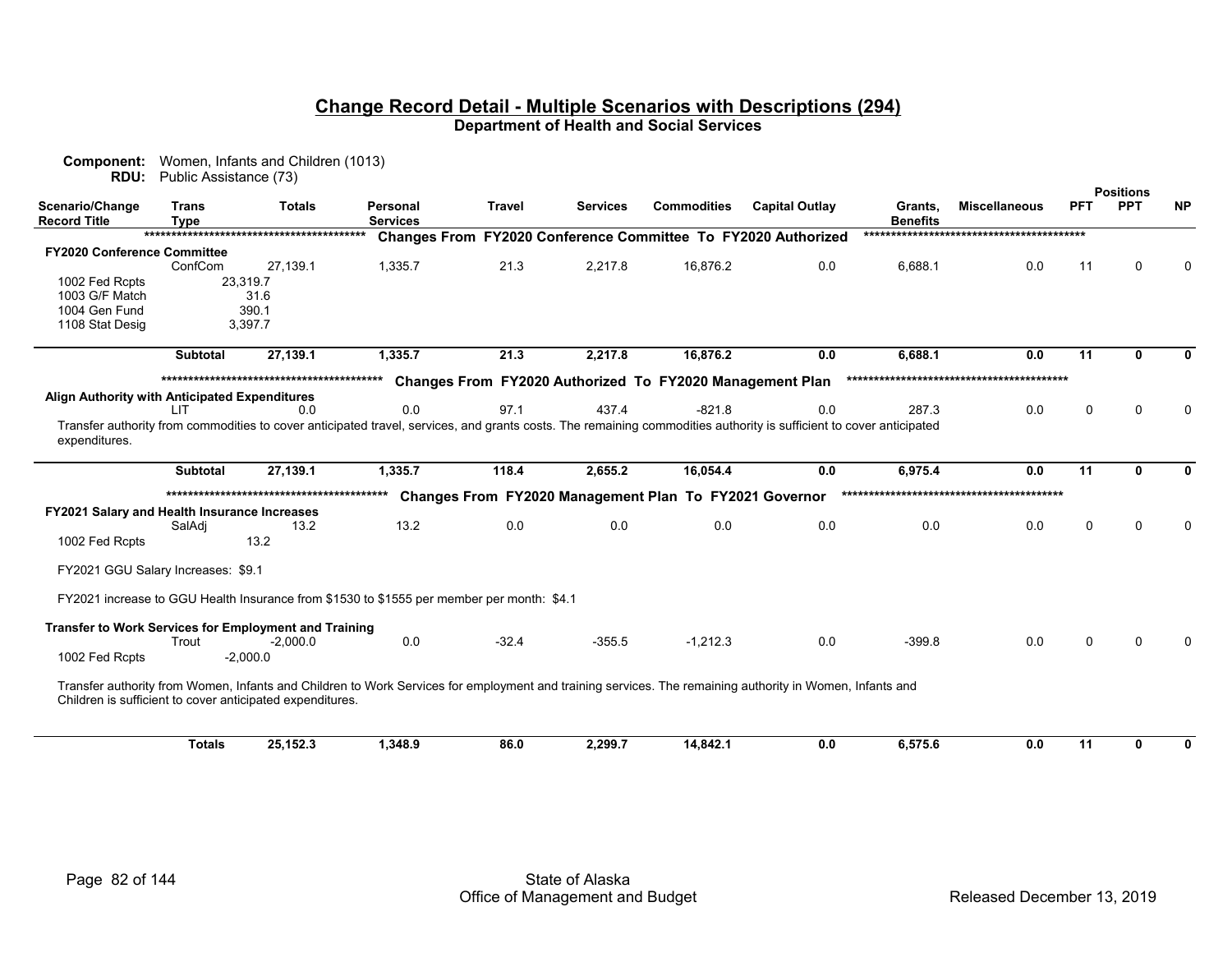| Component:<br>RDU:                               |                             | Senior Benefits Payment Program (2897)<br>Senior Benefits Payment Program (684) |                                                                                      |               |                 |                                                        |                                                               |                            |                      |            |                  |              |
|--------------------------------------------------|-----------------------------|---------------------------------------------------------------------------------|--------------------------------------------------------------------------------------|---------------|-----------------|--------------------------------------------------------|---------------------------------------------------------------|----------------------------|----------------------|------------|------------------|--------------|
|                                                  |                             |                                                                                 |                                                                                      |               |                 |                                                        |                                                               |                            |                      |            | <b>Positions</b> |              |
| Scenario/Change<br><b>Record Title</b>           | <b>Trans</b><br><b>Type</b> | <b>Totals</b>                                                                   | <b>Personal</b><br><b>Services</b>                                                   | <b>Travel</b> | <b>Services</b> | <b>Commodities</b>                                     | <b>Capital Outlay</b>                                         | Grants,<br><b>Benefits</b> | <b>Miscellaneous</b> | <b>PFT</b> | <b>PPT</b>       | <b>NP</b>    |
|                                                  |                             |                                                                                 |                                                                                      |               |                 |                                                        | Changes From FY2020 Conference Committee To FY2020 Authorized |                            |                      |            |                  |              |
| <b>FY2020 Conference Committee</b>               |                             |                                                                                 |                                                                                      |               |                 |                                                        |                                                               |                            |                      |            |                  |              |
|                                                  | ConfCom                     | 20.786.1                                                                        | 0.0                                                                                  | 0.0           | 0.0             | 0.0                                                    | 0.0                                                           | 20,786.1                   | 0.0                  | 0          |                  | $\Omega$     |
| 1004 Gen Fund                                    |                             | 20,786.1                                                                        |                                                                                      |               |                 |                                                        |                                                               |                            |                      |            |                  |              |
|                                                  |                             |                                                                                 |                                                                                      |               |                 |                                                        |                                                               |                            |                      |            |                  |              |
| <b>Eliminate Senior Benefits Payment Program</b> | Veto                        | $-20.786.1$                                                                     | 0.0                                                                                  | 0.0           | 0.0             | 0.0                                                    |                                                               | $-20,786.1$                | 0.0                  | $\Omega$   | <sup>0</sup>     |              |
| 1004 Gen Fund                                    |                             | $-20,786.1$                                                                     |                                                                                      |               |                 |                                                        | 0.0                                                           |                            |                      |            |                  |              |
|                                                  |                             |                                                                                 |                                                                                      |               |                 |                                                        |                                                               |                            |                      |            |                  |              |
|                                                  |                             | This reduction will eliminate the Senior Benefits Payment Program.              |                                                                                      |               |                 |                                                        |                                                               |                            |                      |            |                  |              |
|                                                  |                             |                                                                                 | The State's fiscal reality dictates a reduction in expenditures across all agencies. |               |                 |                                                        |                                                               |                            |                      |            |                  |              |
| <b>Restore Senior Benefits Payment Program</b>   |                             |                                                                                 |                                                                                      |               |                 |                                                        |                                                               |                            |                      |            |                  |              |
|                                                  | Inc                         | 20.786.1                                                                        | 0.0                                                                                  | 0.0           | 0.0             | 0.0                                                    | 0.0                                                           | 20,786.1                   | 0.0                  | U          |                  |              |
| 1004 Gen Fund                                    |                             | 20,786.1                                                                        |                                                                                      |               |                 |                                                        |                                                               |                            |                      |            |                  |              |
|                                                  |                             |                                                                                 | Legislative add-back appropriation made in Chapter 2, SSSLA2019, of HB2001.          |               |                 |                                                        |                                                               |                            |                      |            |                  |              |
| Restore the Senior Benefits Payment Program      |                             |                                                                                 |                                                                                      |               |                 |                                                        |                                                               |                            |                      |            |                  |              |
|                                                  |                             |                                                                                 |                                                                                      |               |                 |                                                        |                                                               |                            |                      |            |                  |              |
|                                                  | <b>Subtotal</b>             | 20,786.1                                                                        | 0.0                                                                                  | 0.0           | 0.0             | 0.0                                                    | 0.0                                                           | 20,786.1                   | 0.0                  | U          | ŋ                | <sup>0</sup> |
|                                                  |                             |                                                                                 |                                                                                      |               |                 | Changes From FY2020 Management Plan To FY2021 Governor |                                                               |                            |                      |            |                  |              |
|                                                  | <b>Totals</b>               | 20,786.1                                                                        | 0.0                                                                                  | 0.0           | 0.0             | 0.0                                                    | 0.0                                                           | 20,786.1                   | 0.0                  | 0          | 0                | 0            |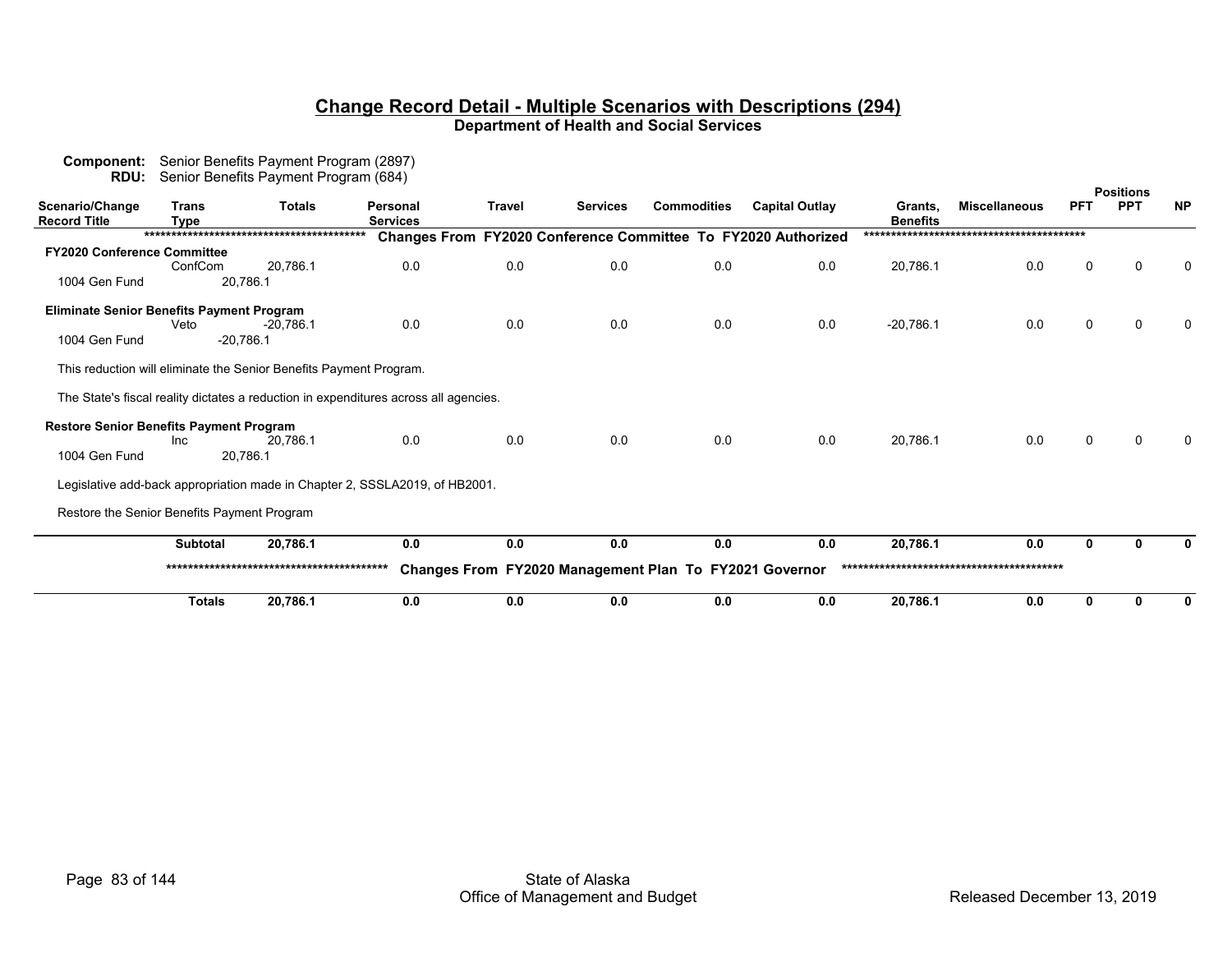| Component:<br>RDU:                                                  | Nursing (288)<br>Public Health (502) |               |                                                                                                                                                                                                                                                                                                                                    |               |                 |                                                          |                                                  |                            |                      |     |                                |           |
|---------------------------------------------------------------------|--------------------------------------|---------------|------------------------------------------------------------------------------------------------------------------------------------------------------------------------------------------------------------------------------------------------------------------------------------------------------------------------------------|---------------|-----------------|----------------------------------------------------------|--------------------------------------------------|----------------------------|----------------------|-----|--------------------------------|-----------|
| Scenario/Change<br><b>Record Title</b>                              | <b>Trans</b><br><b>Type</b>          | <b>Totals</b> | Personal<br><b>Services</b>                                                                                                                                                                                                                                                                                                        | <b>Travel</b> | <b>Services</b> | <b>Commodities</b>                                       | <b>Capital Outlay</b>                            | Grants.<br><b>Benefits</b> | <b>Miscellaneous</b> | PFT | <b>Positions</b><br><b>PPT</b> | <b>NP</b> |
|                                                                     |                                      |               | <b>Changes From</b>                                                                                                                                                                                                                                                                                                                |               |                 |                                                          | FY2020 Conference Committee To FY2020 Authorized |                            |                      |     |                                |           |
| <b>FY2020 Conference Committee</b>                                  |                                      |               |                                                                                                                                                                                                                                                                                                                                    |               |                 |                                                          |                                                  |                            |                      |     |                                |           |
|                                                                     | ConfCom                              | 27,953.9      | 20,846.1                                                                                                                                                                                                                                                                                                                           | 896.6         | 494.6           | 1,027.1                                                  | 0.0                                              | 4,689.5                    | 0.0                  | 157 | $\overline{2}$                 | $\Omega$  |
| 1002 Fed Rcpts                                                      |                                      | 5,292.9       |                                                                                                                                                                                                                                                                                                                                    |               |                 |                                                          |                                                  |                            |                      |     |                                |           |
| 1003 G/F Match                                                      |                                      | 21,314.4      |                                                                                                                                                                                                                                                                                                                                    |               |                 |                                                          |                                                  |                            |                      |     |                                |           |
| 1004 Gen Fund                                                       |                                      | 52.7          |                                                                                                                                                                                                                                                                                                                                    |               |                 |                                                          |                                                  |                            |                      |     |                                |           |
| 1005 GF/Prgm                                                        |                                      | 630.5         |                                                                                                                                                                                                                                                                                                                                    |               |                 |                                                          |                                                  |                            |                      |     |                                |           |
| 1007 I/A Rcpts                                                      |                                      | 535.2         |                                                                                                                                                                                                                                                                                                                                    |               |                 |                                                          |                                                  |                            |                      |     |                                |           |
| 1037 GF/MH                                                          |                                      | 98.2          |                                                                                                                                                                                                                                                                                                                                    |               |                 |                                                          |                                                  |                            |                      |     |                                |           |
| 1108 Stat Desig                                                     |                                      | 30.0          |                                                                                                                                                                                                                                                                                                                                    |               |                 |                                                          |                                                  |                            |                      |     |                                |           |
|                                                                     |                                      |               |                                                                                                                                                                                                                                                                                                                                    |               |                 |                                                          |                                                  |                            |                      |     |                                |           |
|                                                                     | <b>Subtotal</b>                      | 27,953.9      | 20,846.1                                                                                                                                                                                                                                                                                                                           | 896.6         | 494.6           | 1,027.1                                                  | 0.0                                              | 4,689.5                    | 0.0                  | 157 | $\overline{2}$                 | 0         |
|                                                                     |                                      |               |                                                                                                                                                                                                                                                                                                                                    |               |                 |                                                          |                                                  |                            |                      |     |                                |           |
|                                                                     |                                      |               |                                                                                                                                                                                                                                                                                                                                    |               |                 | Changes From FY2020 Authorized To FY2020 Management Plan |                                                  |                            |                      |     |                                |           |
| Transfer to Women, Children and Family Health for Specialty Clinics | Trout                                | $-25.0$       | 0.0                                                                                                                                                                                                                                                                                                                                | 0.0           | $-25.0$         | 0.0                                                      | 0.0                                              | 0.0                        | 0.0                  | 0   | $\Omega$                       | $\Omega$  |
| 1108 Stat Desig                                                     |                                      | -25.0         |                                                                                                                                                                                                                                                                                                                                    |               |                 |                                                          |                                                  |                            |                      |     |                                |           |
|                                                                     |                                      |               |                                                                                                                                                                                                                                                                                                                                    |               |                 |                                                          |                                                  |                            |                      |     |                                |           |
| expenditures.                                                       |                                      |               | Transfer from Nursing to Women, Children and Family Health to support a grant from Washington State Hospital Association that will increase capacity with<br>partners to provide specialty clinics to women, children, and families across the state. The remaining services authority is sufficient to cover remaining            |               |                 |                                                          |                                                  |                            |                      |     |                                |           |
|                                                                     |                                      |               | Transfer to Public Health Administrative Services for the Healthy Alaskans 2030 Initiative                                                                                                                                                                                                                                         |               |                 |                                                          |                                                  |                            |                      |     |                                |           |
|                                                                     | Trout                                | $-5.0$        | 0.0                                                                                                                                                                                                                                                                                                                                | 0.0           | $-5.0$          | 0.0                                                      | 0.0                                              | 0.0                        | 0.0                  | 0   | $\Omega$                       |           |
| 1108 Stat Desig                                                     |                                      | $-5.0$        |                                                                                                                                                                                                                                                                                                                                    |               |                 |                                                          |                                                  |                            |                      |     |                                |           |
|                                                                     |                                      |               |                                                                                                                                                                                                                                                                                                                                    |               |                 |                                                          |                                                  |                            |                      |     |                                |           |
| anticipated expenditures.                                           |                                      |               | Transfer from nursing to Public Health Administrative Services for the Healthy Alaskans 2030 Initiative. Public Health Administrative Services will be receiving a<br>grant from the Robert Wood Johnson Foundation to promote and implement Healthy Alaskans 2030 initiative. The remaining authority is sufficient to cover      |               |                 |                                                          |                                                  |                            |                      |     |                                |           |
|                                                                     | Trin                                 | 23.7          | Transfer from Public Health Administrative Services to Provide Direct Services<br>0.0                                                                                                                                                                                                                                              | 23.7          | 0.0             | 0.0                                                      | 0.0                                              | 0.0                        | 0.0                  | 0   | $\Omega$                       |           |
| 1005 GF/Prgm                                                        |                                      | 23.7          |                                                                                                                                                                                                                                                                                                                                    |               |                 |                                                          |                                                  |                            |                      |     |                                |           |
|                                                                     |                                      |               |                                                                                                                                                                                                                                                                                                                                    |               |                 |                                                          |                                                  |                            |                      |     |                                |           |
|                                                                     |                                      |               | Transfer from Public Health Administrative Services to Nursing to provide direct services to individuals around the state.                                                                                                                                                                                                         |               |                 |                                                          |                                                  |                            |                      |     |                                |           |
| Align Authority with Anticipated Expenditures                       |                                      |               |                                                                                                                                                                                                                                                                                                                                    |               |                 |                                                          |                                                  |                            |                      |     |                                |           |
|                                                                     | LIT                                  | 0.0           | $-2,000.0$                                                                                                                                                                                                                                                                                                                         | 0.0           | 2,000.0         | 0.0                                                      | 0.0                                              | 0.0                        | 0.0                  | 0   | $\mathbf{0}$                   | $\Omega$  |
| integrity of the programs operated by the division.                 |                                      |               | Transfer authority from personal services to cover anticipated services costs. The remaining personal services authority is sufficient to cover anticipated<br>expenditures due to the savings anticipated as a result of hiring fewer nurses and maintaining contracts for operations and infrastructure in order to maintain the |               |                 |                                                          |                                                  |                            |                      |     |                                |           |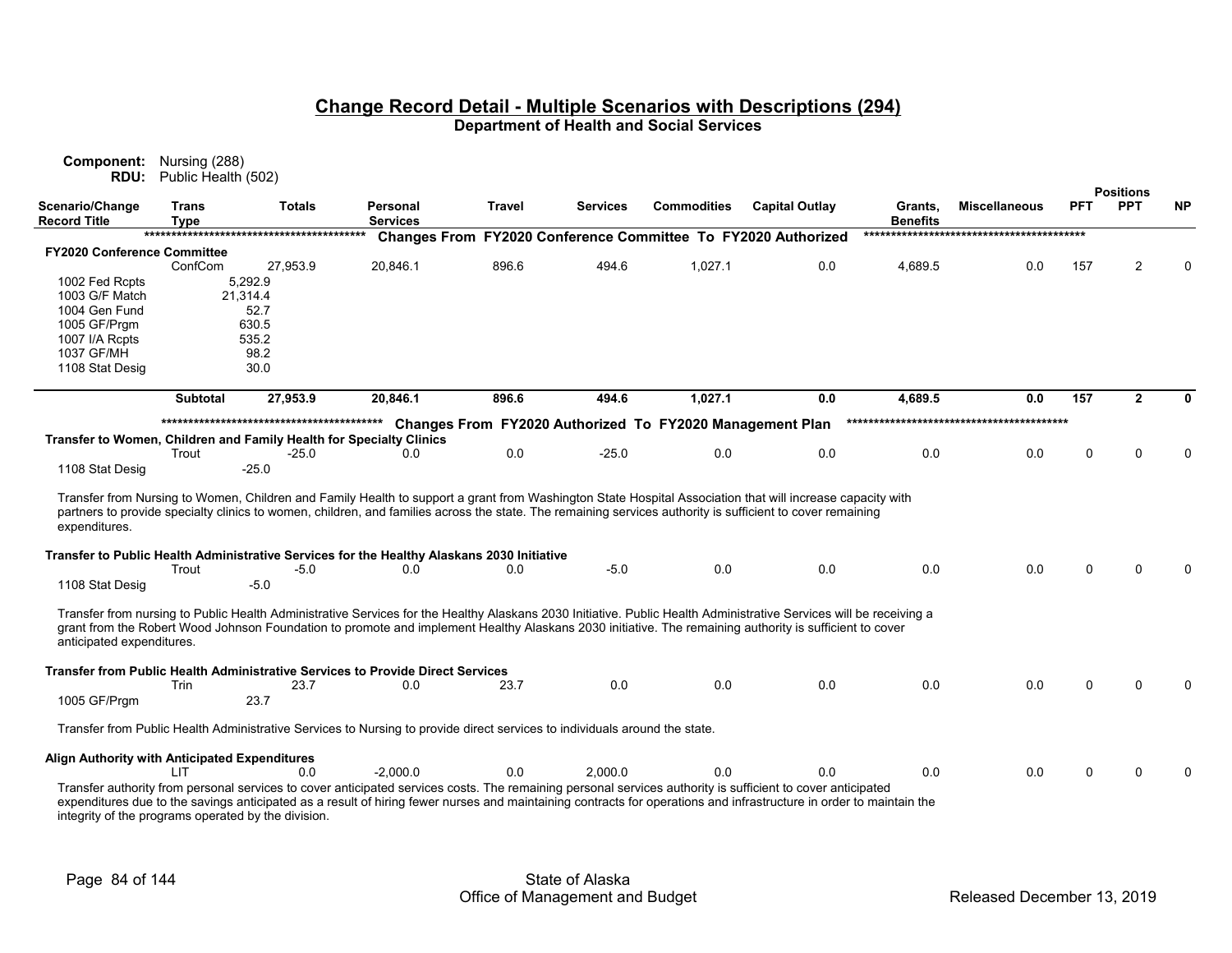| Component:<br>RDU:                            | Nursing (288)<br>Public Health (502) |                      |                                                                                                               |               |                 |                                                        |                                                                                                                                                               |                            |                      |            |                                |              |
|-----------------------------------------------|--------------------------------------|----------------------|---------------------------------------------------------------------------------------------------------------|---------------|-----------------|--------------------------------------------------------|---------------------------------------------------------------------------------------------------------------------------------------------------------------|----------------------------|----------------------|------------|--------------------------------|--------------|
| Scenario/Change<br><b>Record Title</b>        | <b>Trans</b><br><b>Type</b>          | <b>Totals</b>        | <b>Personal</b><br><b>Services</b>                                                                            | <b>Travel</b> | <b>Services</b> | <b>Commodities</b>                                     | <b>Capital Outlay</b>                                                                                                                                         | Grants.<br><b>Benefits</b> | <b>Miscellaneous</b> | <b>PFT</b> | <b>Positions</b><br><b>PPT</b> | <b>NP</b>    |
|                                               | <b>Subtotal</b>                      | 27,947.6             | 18,846.1                                                                                                      | 920.3         | 2,464.6         | 1,027.1                                                | 0.0                                                                                                                                                           | 4,689.5                    | 0.0                  | 157        | $\mathbf{2}$                   | 0            |
|                                               |                                      |                      |                                                                                                               |               |                 | Changes From FY2020 Management Plan To FY2021 Governor |                                                                                                                                                               |                            |                      |            |                                |              |
| FY2021 Salary and Health Insurance Increases  |                                      |                      |                                                                                                               |               |                 |                                                        |                                                                                                                                                               |                            |                      |            |                                |              |
|                                               | SalAdj                               | 242.8                | 242.8                                                                                                         | 0.0           | 0.0             | 0.0                                                    | 0.0                                                                                                                                                           | 0.0                        | 0.0                  | $\Omega$   | U                              | <sup>0</sup> |
| 1002 Fed Rcpts<br>1003 G/F Match              |                                      | 46.9<br>195.9        |                                                                                                               |               |                 |                                                        |                                                                                                                                                               |                            |                      |            |                                |              |
| FY2021 GGU Salary Increases: \$170.5          |                                      |                      |                                                                                                               |               |                 |                                                        |                                                                                                                                                               |                            |                      |            |                                |              |
|                                               |                                      |                      | FY2021 increase to GGU Health Insurance from \$1530 to \$1555 per member per month: \$72.3                    |               |                 |                                                        |                                                                                                                                                               |                            |                      |            |                                |              |
|                                               |                                      |                      | Reverse Temporary Funding with the Expectation that Nursing Collaborate with Other Health Centers (FY18-FY20) |               |                 |                                                        |                                                                                                                                                               |                            |                      |            |                                |              |
| 1003 G/F Match                                | OTI                                  | $-104.0$<br>$-104.0$ | $-104.0$                                                                                                      | 0.0           | 0.0             | 0.0                                                    | 0.0                                                                                                                                                           | 0.0                        | 0.0                  | $\Omega$   | $\Omega$                       | n            |
| Technical reversal of one-time appropriation. |                                      |                      |                                                                                                               |               |                 |                                                        |                                                                                                                                                               |                            |                      |            |                                |              |
|                                               |                                      |                      | collaborate with other health centers and the need for general funds would decrease over time.                |               |                 |                                                        | The 2017 Legislature planned on a series of reductions to the Public Health Nursing budget with the expectation that the Nursing component would increasingly |                            |                      |            |                                |              |
|                                               |                                      |                      | Reverse Temporary Funding with the Expectation that Nursing Collaborate with Other Health Centers (FY18-FY20) |               |                 |                                                        |                                                                                                                                                               |                            |                      |            |                                |              |
|                                               | OTI                                  | $-275.0$             | $-117.1$                                                                                                      | 0.0           | $-157.9$        | 0.0                                                    | 0.0                                                                                                                                                           | 0.0                        | 0.0                  | $\Omega$   | 0                              |              |
| 1003 G/F Match                                |                                      | $-275.0$             |                                                                                                               |               |                 |                                                        |                                                                                                                                                               |                            |                      |            |                                |              |
| Technical reversal of one-time appropriation. |                                      |                      |                                                                                                               |               |                 |                                                        |                                                                                                                                                               |                            |                      |            |                                |              |
|                                               |                                      |                      | collaborate with other health centers and the need for general funds would decrease over time.                |               |                 |                                                        | The 2017 Legislature planned on a series of reductions to the Public Health Nursing budget with the expectation that the Nursing component would increasingly |                            |                      |            |                                |              |
|                                               | <b>Totals</b>                        | 27,811.4             | 18,867.8                                                                                                      | 920.3         | 2,306.7         | 1,027.1                                                | 0.0                                                                                                                                                           | 4,689.5                    | 0.0                  | 157        | $\overline{2}$                 | $\bf{0}$     |
|                                               |                                      |                      |                                                                                                               |               |                 |                                                        |                                                                                                                                                               |                            |                      |            |                                |              |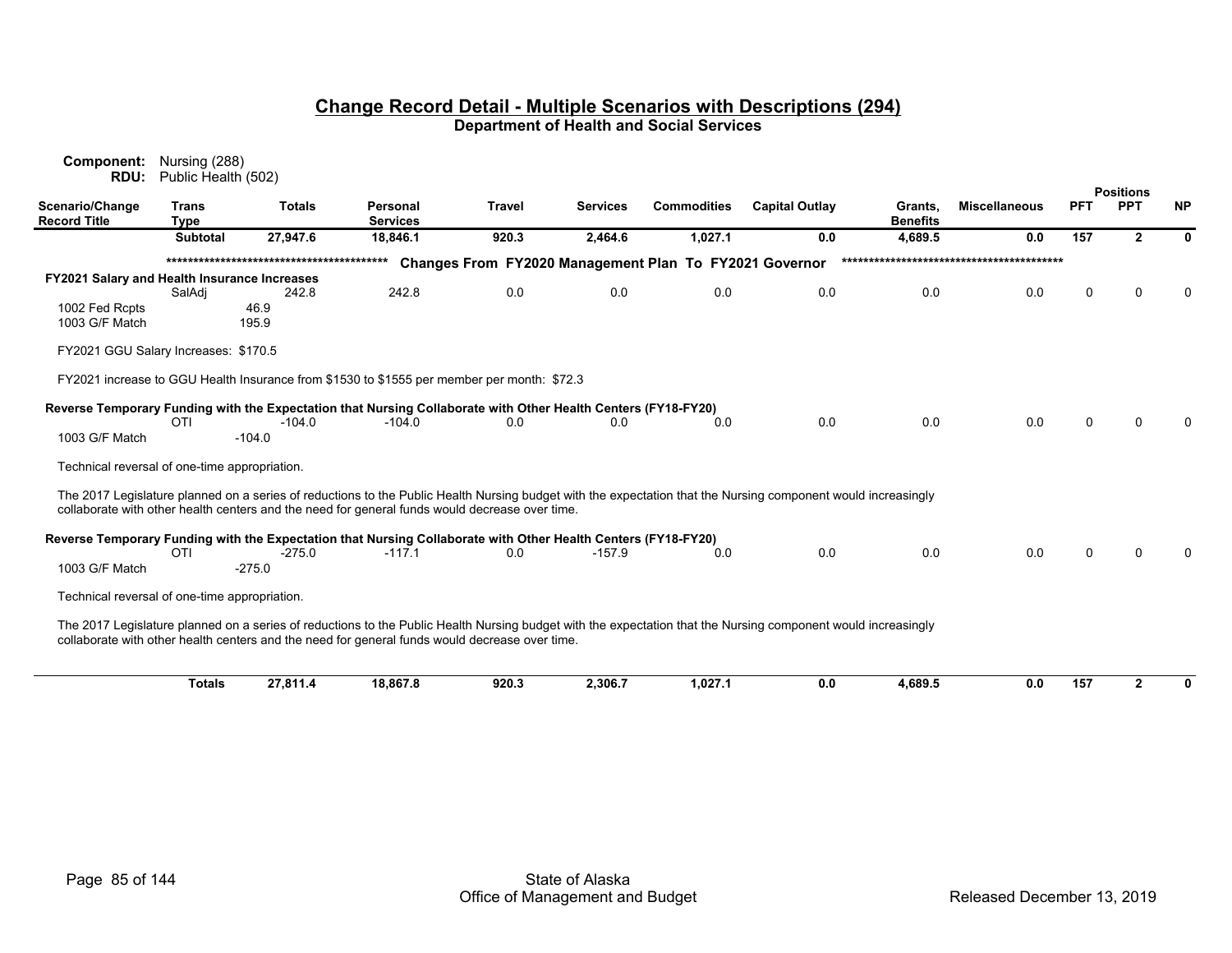| <b>RDU:</b>                                                    | Public Health (502)         | <b>Component:</b> Women, Children and Family Health (2788) |                                                                                                                                    |               |                 |                                                          |                                                               |                            |                      |             |                                |                |
|----------------------------------------------------------------|-----------------------------|------------------------------------------------------------|------------------------------------------------------------------------------------------------------------------------------------|---------------|-----------------|----------------------------------------------------------|---------------------------------------------------------------|----------------------------|----------------------|-------------|--------------------------------|----------------|
| Scenario/Change<br><b>Record Title</b>                         | <b>Trans</b><br><b>Type</b> | <b>Totals</b>                                              | Personal<br><b>Services</b>                                                                                                        | <b>Travel</b> | <b>Services</b> | <b>Commodities</b>                                       | <b>Capital Outlay</b>                                         | Grants,<br><b>Benefits</b> | <b>Miscellaneous</b> | <b>PFT</b>  | <b>Positions</b><br><b>PPT</b> | <b>NP</b>      |
|                                                                |                             |                                                            |                                                                                                                                    |               |                 |                                                          | Changes From FY2020 Conference Committee To FY2020 Authorized |                            |                      |             |                                |                |
| <b>FY2020 Conference Committee</b>                             |                             |                                                            |                                                                                                                                    |               |                 |                                                          |                                                               |                            |                      |             |                                |                |
| 1002 Fed Rcpts                                                 | ConfCom                     | 14,238.0<br>9,172.9                                        | 4,807.3                                                                                                                            | 132.5         | 8,241.5         | 146.0                                                    | 34.0                                                          | 876.7                      | 0.0                  | 41          | $\Omega$                       | $\Omega$       |
| 1003 G/F Match                                                 |                             | 1,713.4                                                    |                                                                                                                                    |               |                 |                                                          |                                                               |                            |                      |             |                                |                |
| 1004 Gen Fund                                                  |                             | 1.4                                                        |                                                                                                                                    |               |                 |                                                          |                                                               |                            |                      |             |                                |                |
| 1005 GF/Prgm                                                   |                             | 1,740.1                                                    |                                                                                                                                    |               |                 |                                                          |                                                               |                            |                      |             |                                |                |
| 1007 I/A Rcpts                                                 |                             | 667.3                                                      |                                                                                                                                    |               |                 |                                                          |                                                               |                            |                      |             |                                |                |
| 1037 GF/MH                                                     |                             | 805.8                                                      |                                                                                                                                    |               |                 |                                                          |                                                               |                            |                      |             |                                |                |
| 1108 Stat Desig                                                |                             | 137.1                                                      |                                                                                                                                    |               |                 |                                                          |                                                               |                            |                      |             |                                |                |
|                                                                | <b>Subtotal</b>             | 14,238.0                                                   | 4,807.3                                                                                                                            | 132.5         | 8,241.5         | 146.0                                                    | 34.0                                                          | 876.7                      | 0.0                  | 41          | 0                              | 0              |
|                                                                |                             |                                                            |                                                                                                                                    |               |                 | Changes From FY2020 Authorized To FY2020 Management Plan |                                                               |                            |                      |             |                                |                |
| <b>Transfer from Nursing for Specialty Clinics</b>             |                             |                                                            |                                                                                                                                    |               |                 |                                                          |                                                               |                            |                      |             |                                |                |
|                                                                | Trin                        | 25.0                                                       | 0.0                                                                                                                                | 0.0           | 25.0            | 0.0                                                      | 0.0                                                           | 0.0                        | 0.0                  | 0           | ∩                              | O              |
| 1108 Stat Desig                                                |                             | 25.0                                                       |                                                                                                                                    |               |                 |                                                          |                                                               |                            |                      |             |                                |                |
| Add College Intern III (06-#002) for Adolescent Health Program | PosAdi                      | 0.0                                                        | 0.0<br>Add a non-permanent College Intern III (06-#002), range 10, located in Anchorage, to support the Adolescent Health program. | 0.0           | 0.0             | 0.0                                                      | 0.0                                                           | 0.0                        | 0.0                  | 0           | 0                              | $\overline{1}$ |
|                                                                | <b>Subtotal</b>             | 14,263.0                                                   | 4,807.3                                                                                                                            | 132.5         | 8,266.5         | 146.0                                                    | 34.0                                                          | 876.7                      | 0.0                  | 41          | $\mathbf{0}$                   | $\mathbf 1$    |
|                                                                |                             |                                                            |                                                                                                                                    |               |                 | Changes From FY2020 Management Plan To FY2021 Governor   |                                                               |                            |                      |             |                                |                |
| <b>FY2021 Salary and Health Insurance Increases</b>            |                             |                                                            |                                                                                                                                    |               |                 |                                                          |                                                               |                            |                      |             |                                |                |
|                                                                | SalAdj                      | 50.8                                                       | 50.8                                                                                                                               | 0.0           | 0.0             | 0.0                                                      | 0.0                                                           | 0.0                        | 0.0                  | $\mathbf 0$ | n                              |                |
| 1002 Fed Rcpts                                                 |                             | 33.4                                                       |                                                                                                                                    |               |                 |                                                          |                                                               |                            |                      |             |                                |                |
| 1003 G/F Match                                                 |                             | 3.6<br>4.8                                                 |                                                                                                                                    |               |                 |                                                          |                                                               |                            |                      |             |                                |                |
| 1005 GF/Prgm<br>1007 I/A Rcpts                                 |                             | 5.5                                                        |                                                                                                                                    |               |                 |                                                          |                                                               |                            |                      |             |                                |                |
| 1037 GF/MH                                                     |                             | 3.2                                                        |                                                                                                                                    |               |                 |                                                          |                                                               |                            |                      |             |                                |                |
| 1108 Stat Desig                                                |                             | 0.3                                                        |                                                                                                                                    |               |                 |                                                          |                                                               |                            |                      |             |                                |                |
| FY2021 GGU Salary Increases: \$34.7                            |                             |                                                            |                                                                                                                                    |               |                 |                                                          |                                                               |                            |                      |             |                                |                |
|                                                                |                             |                                                            | FY2021 increase to GGU Health Insurance from \$1530 to \$1555 per member per month: \$16.1                                         |               |                 |                                                          |                                                               |                            |                      |             |                                |                |
|                                                                |                             |                                                            | Transfer Parents as Teachers Program from the Department of Education and Early Development for Better Alignment                   |               |                 |                                                          |                                                               |                            |                      |             |                                |                |
|                                                                | Atrin                       | 474.7                                                      | 40.0                                                                                                                               | 0.0           | 0.0             | 0.0                                                      | $0.0\,$                                                       | 434.7                      | 0.0                  | 0           | ∩                              |                |
|                                                                |                             |                                                            |                                                                                                                                    |               |                 |                                                          |                                                               |                            |                      |             |                                |                |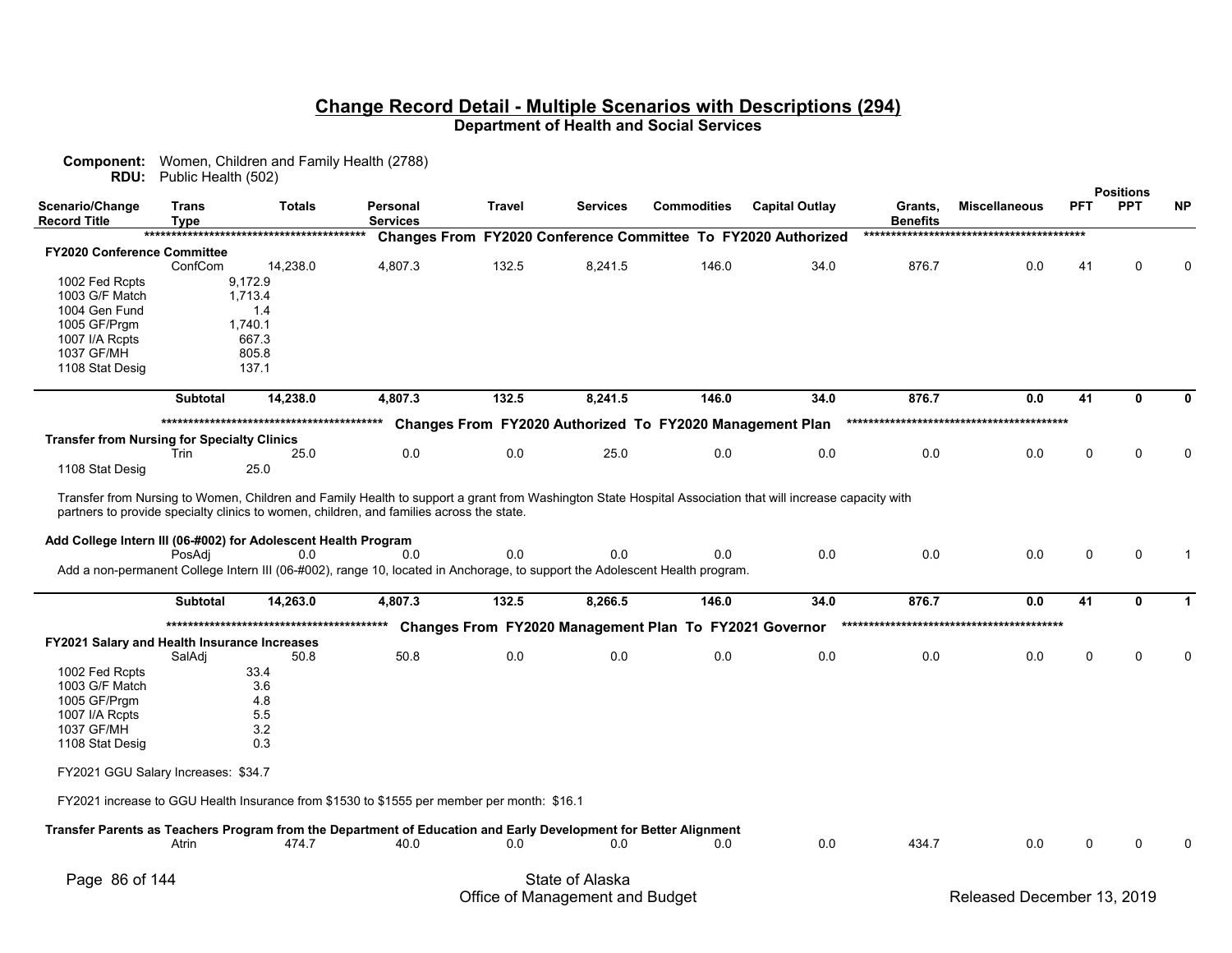| Component:<br>RDU:                             | Public Health (502) | Women, Children and Family Health (2788)              |                             |        |                 |                    |                                                                                                                                                                                                                                                                                                                                                                                                                                                                                 |                            |                      |            |                  |           |
|------------------------------------------------|---------------------|-------------------------------------------------------|-----------------------------|--------|-----------------|--------------------|---------------------------------------------------------------------------------------------------------------------------------------------------------------------------------------------------------------------------------------------------------------------------------------------------------------------------------------------------------------------------------------------------------------------------------------------------------------------------------|----------------------------|----------------------|------------|------------------|-----------|
|                                                |                     |                                                       |                             |        |                 |                    |                                                                                                                                                                                                                                                                                                                                                                                                                                                                                 |                            |                      |            | <b>Positions</b> |           |
| Scenario/Change<br><b>Record Title</b>         | Trans               | <b>Totals</b>                                         | Personal<br><b>Services</b> | Travel | <b>Services</b> | <b>Commodities</b> | <b>Capital Outlay</b>                                                                                                                                                                                                                                                                                                                                                                                                                                                           | Grants,<br><b>Benefits</b> | <b>Miscellaneous</b> | <b>PFT</b> | <b>PPT</b>       | <b>NP</b> |
| 1004 Gen Fund                                  | Type                | 474.7                                                 |                             |        |                 |                    |                                                                                                                                                                                                                                                                                                                                                                                                                                                                                 |                            |                      |            |                  |           |
|                                                |                     |                                                       |                             |        |                 |                    |                                                                                                                                                                                                                                                                                                                                                                                                                                                                                 |                            |                      |            |                  |           |
|                                                |                     | about optimal early childhood developmental learning. |                             |        |                 |                    | Transfer the Parents as Teachers Program (PATP) from the Department of Education and Early Development to the Department of Health and Social Services,<br>Women, Children and Family Health component for better program alignment. PATP uses an evidence-based model to deliver parent education services to<br>eligible children, their parents, and caregivers. Trained parent educators visit homes to support and build on parent and caregiver strengths, while teaching |                            |                      |            |                  |           |
|                                                |                     |                                                       |                             |        |                 |                    |                                                                                                                                                                                                                                                                                                                                                                                                                                                                                 |                            |                      |            |                  |           |
| Replace to Align with Anticipated Expenditures | FndChq              | 0.0                                                   | 0.0                         | 0.0    | 0.0             | 0.0                | 0.0                                                                                                                                                                                                                                                                                                                                                                                                                                                                             | 0.0                        | 0.0                  |            |                  |           |
| 1003 G/F Match                                 |                     | 476.1                                                 |                             |        |                 |                    |                                                                                                                                                                                                                                                                                                                                                                                                                                                                                 |                            |                      |            |                  |           |
| 1004 Gen Fund                                  |                     | $-476.1$                                              |                             |        |                 |                    |                                                                                                                                                                                                                                                                                                                                                                                                                                                                                 |                            |                      |            |                  |           |
| match authority as needed.                     |                     |                                                       |                             |        |                 |                    | Replace general fund with general fund match to reflect proper use of funds and aligns authority with anticipated expenditures. General fund match authority is<br>needed to meet matching requirements for federal programs in the division. The general fund authority is not fully utilized and is often replaced for general fund                                                                                                                                           |                            |                      |            |                  |           |
|                                                | Totals              | 14,788.5                                              | 4,898.1                     | 132.5  | 8,266.5         | 146.0              | 34.0                                                                                                                                                                                                                                                                                                                                                                                                                                                                            | 1,311.4                    | 0.0                  | 41         |                  |           |
|                                                |                     |                                                       |                             |        |                 |                    |                                                                                                                                                                                                                                                                                                                                                                                                                                                                                 |                            |                      |            |                  |           |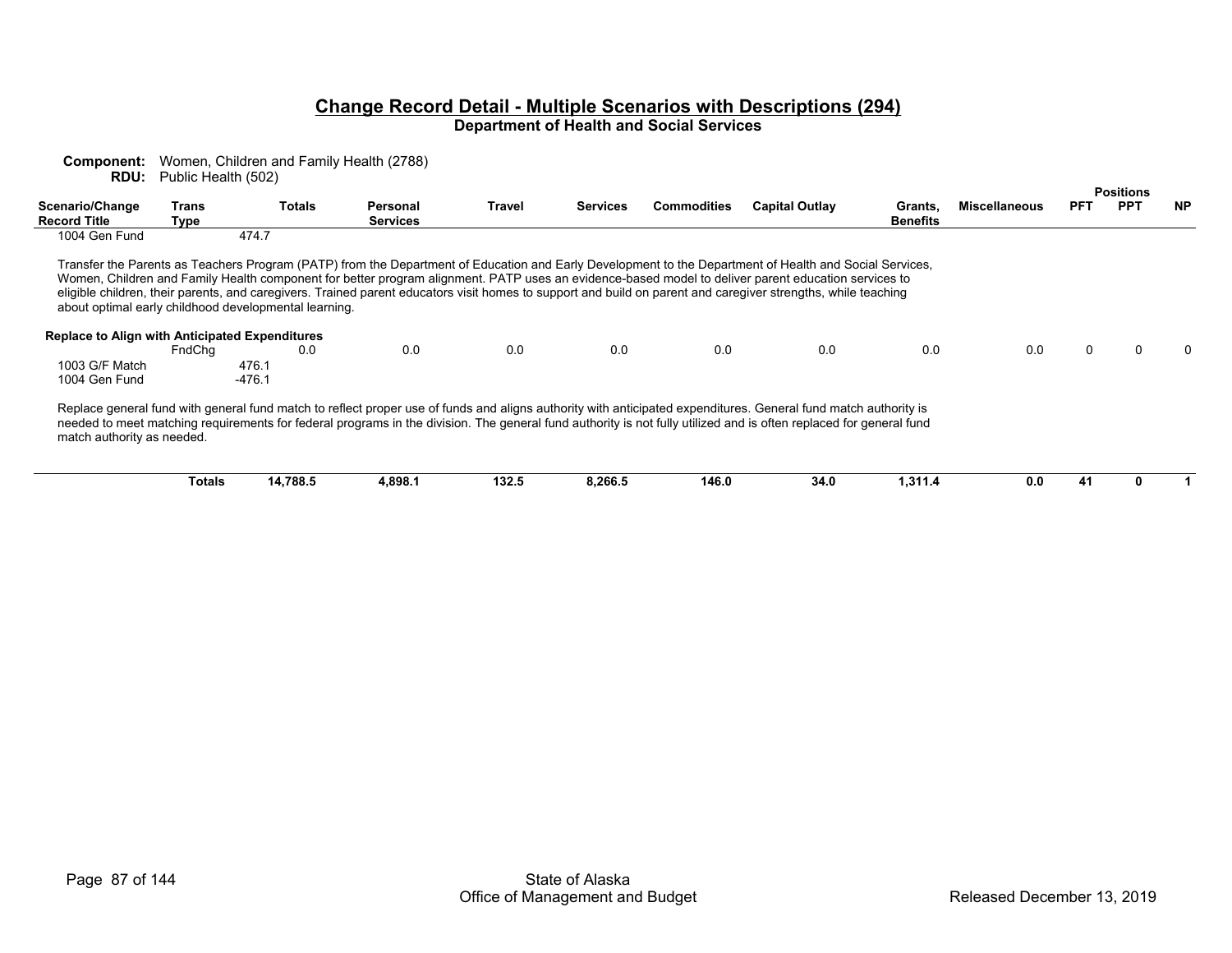| <b>RDU:</b>                                                         | Public Health (502) | <b>Component:</b> Public Health Administrative Services (292) |                             |               |                 |                                                          |                                                                                                                                                                     |                            |                      |            |                                |           |
|---------------------------------------------------------------------|---------------------|---------------------------------------------------------------|-----------------------------|---------------|-----------------|----------------------------------------------------------|---------------------------------------------------------------------------------------------------------------------------------------------------------------------|----------------------------|----------------------|------------|--------------------------------|-----------|
| Scenario/Change<br>Record Title                                     | Trans<br>Type       | <b>Totals</b>                                                 | Personal<br><b>Services</b> | <b>Travel</b> | <b>Services</b> | <b>Commodities</b>                                       | <b>Capital Outlay</b>                                                                                                                                               | Grants,<br><b>Benefits</b> | <b>Miscellaneous</b> | <b>PFT</b> | <b>Positions</b><br><b>PPT</b> | <b>NP</b> |
|                                                                     |                     |                                                               | <b>Changes From</b>         |               |                 |                                                          | FY2020 Conference Committee To FY2020 Authorized                                                                                                                    |                            |                      |            |                                |           |
| FY2020 Conference Committee                                         |                     |                                                               |                             |               |                 |                                                          |                                                                                                                                                                     |                            |                      |            |                                |           |
|                                                                     | ConfCom             | 10,656.6                                                      | 2,623.3                     | 195.8         | 4,923.4         | 1,189.1                                                  | 80.0                                                                                                                                                                | 1,645.0                    | 0.0                  | 20         | $\Omega$                       | $\Omega$  |
| 1002 Fed Rcpts                                                      |                     | 3,451.3                                                       |                             |               |                 |                                                          |                                                                                                                                                                     |                            |                      |            |                                |           |
| 1003 G/F Match                                                      |                     | 1,676.8                                                       |                             |               |                 |                                                          |                                                                                                                                                                     |                            |                      |            |                                |           |
| 1004 Gen Fund                                                       |                     | 2.2                                                           |                             |               |                 |                                                          |                                                                                                                                                                     |                            |                      |            |                                |           |
| 1005 GF/Prgm                                                        |                     | 600.0                                                         |                             |               |                 |                                                          |                                                                                                                                                                     |                            |                      |            |                                |           |
| 1007 I/A Rcpts                                                      |                     | 2,291.6                                                       |                             |               |                 |                                                          |                                                                                                                                                                     |                            |                      |            |                                |           |
| 1037 GF/MH                                                          |                     | 321.1                                                         |                             |               |                 |                                                          |                                                                                                                                                                     |                            |                      |            |                                |           |
| 1254 MET Fund                                                       |                     | 2,313.6                                                       |                             |               |                 |                                                          |                                                                                                                                                                     |                            |                      |            |                                |           |
|                                                                     | <b>Subtotal</b>     | 10.656.6                                                      | 2,623.3                     | 195.8         | 4,923.4         | 1.189.1                                                  | 80.0                                                                                                                                                                | 1.645.0                    | 0.0                  | 20         | 0                              | 0         |
|                                                                     |                     |                                                               |                             |               |                 | Changes From FY2020 Authorized To FY2020 Management Plan |                                                                                                                                                                     |                            |                      |            |                                |           |
| Transfer to Bureau of Vital Statistics for Vital Records Program    |                     |                                                               |                             |               |                 |                                                          |                                                                                                                                                                     |                            |                      |            |                                |           |
|                                                                     | Trout               | $-500.0$                                                      | 0.0                         | 0.0           | $-425.0$        | $-65.0$                                                  | $-10.0$                                                                                                                                                             | 0.0                        | 0.0                  | $\Omega$   | O                              | $\Omega$  |
| 1005 GF/Prgm                                                        |                     | $-500.0$                                                      |                             |               |                 |                                                          |                                                                                                                                                                     |                            |                      |            |                                |           |
| anticipated expenditures.                                           |                     |                                                               |                             |               |                 |                                                          | Transfer from Public Health Administrative Services to Bureau of Vital Statistics for Vital Records Program. The remaining authority is sufficient to cover         |                            |                      |            |                                |           |
| Transfer to Public Health Laboratories for Laboratory Services      | Trout               | $-326.3$                                                      | 0.0                         | 0.0           | $-326.3$        | 0.0                                                      | 0.0                                                                                                                                                                 | 0.0                        | 0.0                  | $\Omega$   |                                |           |
| 1002 Fed Rcpts                                                      |                     | -250.0                                                        |                             |               |                 |                                                          |                                                                                                                                                                     |                            |                      |            |                                |           |
| 1005 GF/Prgm                                                        |                     | $-76.3$                                                       |                             |               |                 |                                                          |                                                                                                                                                                     |                            |                      |            |                                |           |
| sufficient to cover anticipated expenditures.                       |                     |                                                               |                             |               |                 |                                                          | Transfer from Public Health Administrative Services to Public Health Laboratories for laboratory testing and services. The remaining services authority is          |                            |                      |            |                                |           |
| Transfer to Nursing for Travel by Nurses to Provide Direct Services |                     |                                                               |                             |               |                 |                                                          |                                                                                                                                                                     |                            |                      |            |                                |           |
|                                                                     | Trout               | $-23.7$                                                       | 0.0                         | 0.0           | $-23.7$         | 0.0                                                      | 0.0                                                                                                                                                                 | 0.0                        | 0.0                  | $\Omega$   |                                |           |
| 1005 GF/Prgm                                                        |                     | -23.7                                                         |                             |               |                 |                                                          |                                                                                                                                                                     |                            |                      |            |                                |           |
| cover anticipated expenditures.                                     |                     |                                                               |                             |               |                 |                                                          | Transfer from Public Health Administrative Services to Nursing to provide direct services to individuals around the state. The remaining authority is sufficient to |                            |                      |            |                                |           |
| Transfer from Nursing for the Healthy Alaskans 2030 Initiative      |                     |                                                               |                             |               |                 |                                                          |                                                                                                                                                                     |                            |                      |            |                                |           |
|                                                                     | Trin                | 5.0                                                           | 0.0                         | 0.0           | 0.0             | 5.0                                                      | 0.0                                                                                                                                                                 | 0.0                        | 0.0                  | $\Omega$   | U                              |           |
| 1108 Stat Desig                                                     |                     | 5.0                                                           |                             |               |                 |                                                          |                                                                                                                                                                     |                            |                      |            |                                |           |
|                                                                     |                     |                                                               |                             |               |                 |                                                          | Transfer from purcing to Dublie Hoolth Administrative Comises for the Hoolthy Algelrane 2020 Initiative Dublie Hoolth Administrative Comises will be reaching a     |                            |                      |            |                                |           |

Transfer from nursing to Public Health Administrative Services for the Healthy Alaskans 2030 Initiative. Public Health Administrative Services will be receiving a grant from the Robert Wood Johnson Foundation to promote and implement Healthy Alaskans 2030 initiative.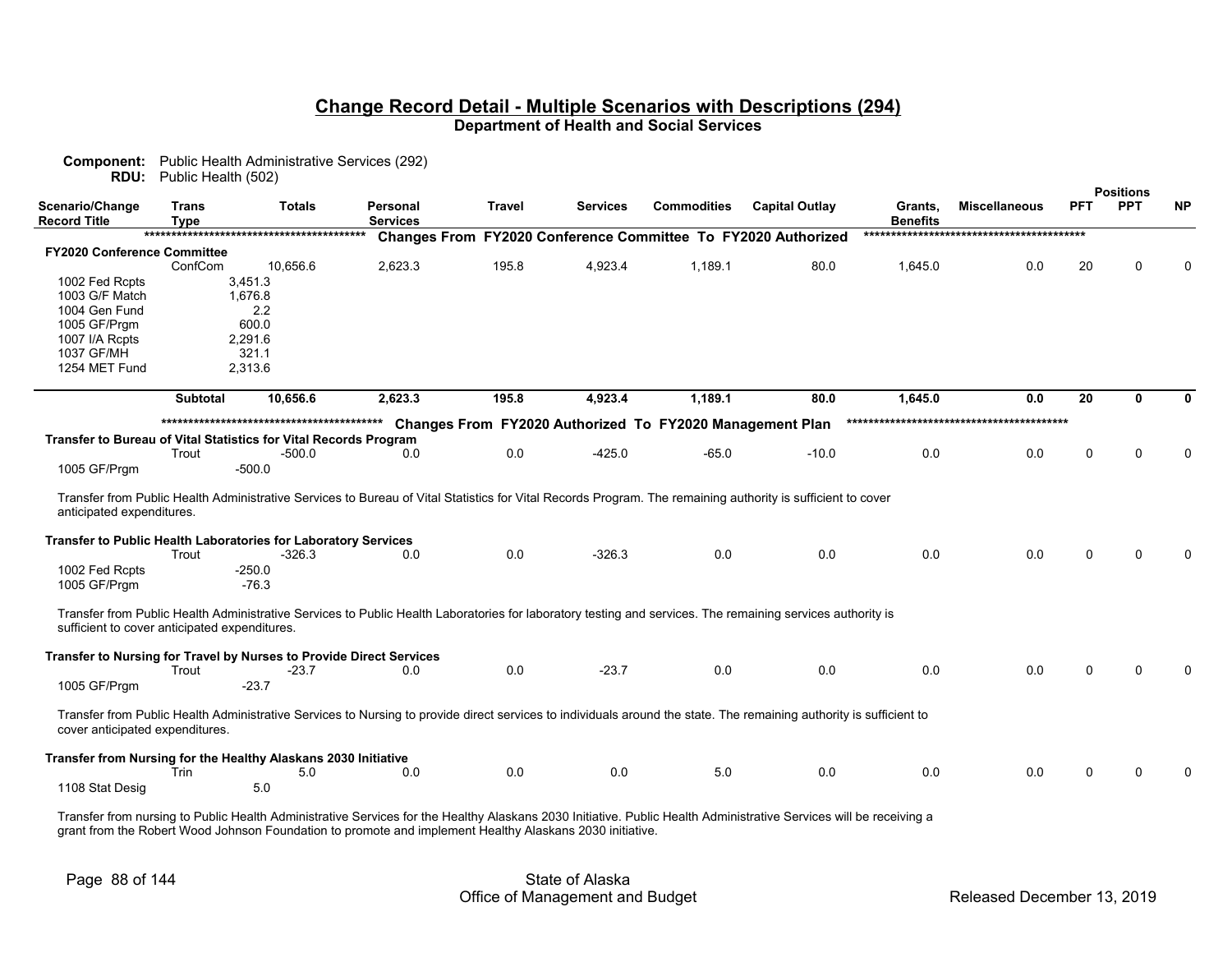| Component:<br>RDU:                            | Public Health (502)         | Public Health Administrative Services (292) |                                                                                                                                      |               |                 |                                                        |                                                                                                                                                                  |                            |                      |             |                                |           |
|-----------------------------------------------|-----------------------------|---------------------------------------------|--------------------------------------------------------------------------------------------------------------------------------------|---------------|-----------------|--------------------------------------------------------|------------------------------------------------------------------------------------------------------------------------------------------------------------------|----------------------------|----------------------|-------------|--------------------------------|-----------|
| Scenario/Change<br>Record Title               | <b>Trans</b><br><b>Type</b> | <b>Totals</b>                               | <b>Personal</b><br><b>Services</b>                                                                                                   | <b>Travel</b> | <b>Services</b> | <b>Commodities</b>                                     | <b>Capital Outlay</b>                                                                                                                                            | Grants,<br><b>Benefits</b> | <b>Miscellaneous</b> | <b>PFT</b>  | <b>Positions</b><br><b>PPT</b> | <b>NP</b> |
| Align Authority with Anticipated Expenditures |                             |                                             |                                                                                                                                      |               |                 |                                                        |                                                                                                                                                                  |                            |                      |             |                                |           |
|                                               | <b>LIT</b>                  | 0.0                                         | 100.0                                                                                                                                | 0.0           | $-100.0$        | 0.0                                                    | 0.0                                                                                                                                                              | 0.0                        | 0.0                  | 0           |                                |           |
|                                               |                             |                                             |                                                                                                                                      |               |                 |                                                        | Transfer authority from services to cover anticipated personal services costs. The remaining services authority is sufficient to cover anticipated expenditures. |                            |                      |             |                                |           |
|                                               | <b>Subtotal</b>             | 9,811.6                                     | 2,723.3                                                                                                                              | 195.8         | 4,048.4         | 1,129.1                                                | 70.0                                                                                                                                                             | 1,645.0                    | 0.0                  | 20          | $\Omega$                       |           |
|                                               |                             |                                             |                                                                                                                                      |               |                 | Changes From FY2020 Management Plan To FY2021 Governor |                                                                                                                                                                  |                            |                      |             |                                |           |
| FY2021 Salary and Health Insurance Increases  |                             |                                             |                                                                                                                                      |               |                 |                                                        |                                                                                                                                                                  |                            |                      |             |                                |           |
|                                               | SalAdi                      | 22.1                                        | 22.1                                                                                                                                 | 0.0           | 0.0             | 0.0                                                    | 0.0                                                                                                                                                              | 0.0                        | 0.0                  | $\Omega$    |                                |           |
| 1002 Fed Rcpts                                |                             | 8.6                                         |                                                                                                                                      |               |                 |                                                        |                                                                                                                                                                  |                            |                      |             |                                |           |
| 1003 G/F Match                                |                             | 6.3                                         |                                                                                                                                      |               |                 |                                                        |                                                                                                                                                                  |                            |                      |             |                                |           |
| 1007 I/A Rcpts                                |                             | 3.7                                         |                                                                                                                                      |               |                 |                                                        |                                                                                                                                                                  |                            |                      |             |                                |           |
| 1037 GF/MH                                    |                             | 3.4                                         |                                                                                                                                      |               |                 |                                                        |                                                                                                                                                                  |                            |                      |             |                                |           |
| 1254 MET Fund                                 |                             | 0.1                                         |                                                                                                                                      |               |                 |                                                        |                                                                                                                                                                  |                            |                      |             |                                |           |
| FY2021 GGU Salary Increases: \$15.3           |                             |                                             |                                                                                                                                      |               |                 |                                                        |                                                                                                                                                                  |                            |                      |             |                                |           |
|                                               |                             |                                             | FY2021 increase to GGU Health Insurance from \$1530 to \$1555 per member per month: \$6.8                                            |               |                 |                                                        |                                                                                                                                                                  |                            |                      |             |                                |           |
|                                               | PosAdi                      | 0.0                                         | Add Pharmacist (06-#213) to Serve as a Liaison Between Public Safety and Public Health<br>ი ი                                        | 0 O           | 0.0             | 0.0                                                    | 0.0                                                                                                                                                              | 0.0                        | 0.0                  |             |                                |           |
|                                               |                             |                                             | Add a full-time Pharmacist (06-#213), range 29, located in Anchorage, to serve as a liaison between Public Safety and Public Health. |               |                 |                                                        |                                                                                                                                                                  |                            |                      |             |                                |           |
| Align Authority with Anticipated Expenditures |                             |                                             |                                                                                                                                      |               |                 |                                                        |                                                                                                                                                                  |                            |                      |             |                                |           |
|                                               | <b>LIT</b>                  | 0.0                                         | 221.0                                                                                                                                | 0.0           | $-221.0$        | 0.0                                                    | 0.0                                                                                                                                                              | 0.0                        | 0.0                  | $\mathbf 0$ |                                |           |
|                                               |                             |                                             |                                                                                                                                      |               |                 |                                                        | Transfer authority from services to cover anticipated personal services costs. The remaining services authority is sufficient to cover anticipated expenditures. |                            |                      |             |                                |           |
|                                               |                             |                                             |                                                                                                                                      |               |                 |                                                        |                                                                                                                                                                  |                            |                      |             |                                |           |
|                                               | <b>Totals</b>               | 9,833.7                                     | 2,966.4                                                                                                                              | 195.8         | 3,827.4         | 1,129.1                                                | 70.0                                                                                                                                                             | 1,645.0                    | 0.0                  | 21          | $\Omega$                       |           |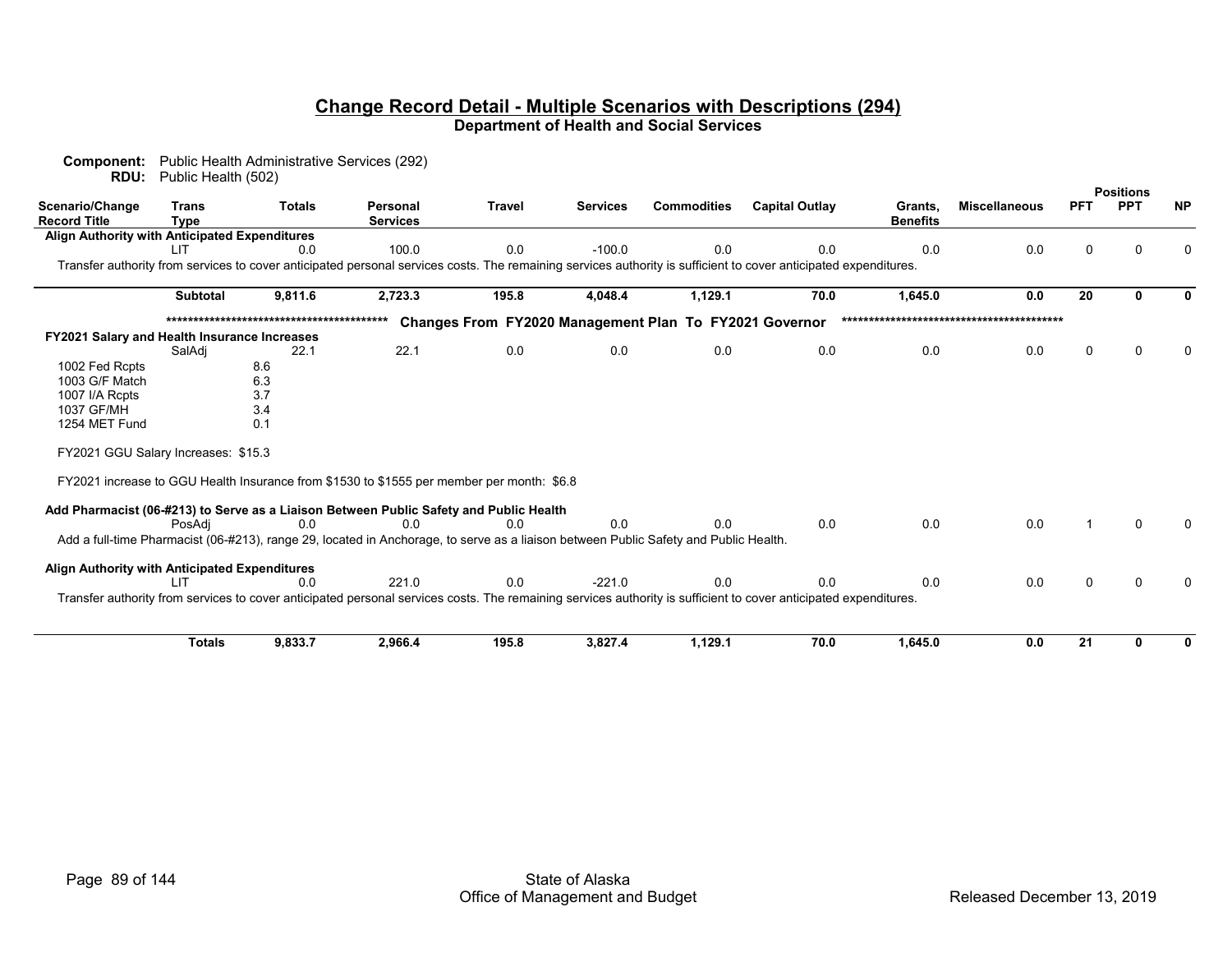| RDU:                                   | Public Health (502)         | <b>Component:</b> Emergency Programs (2877) |                                                                                                                                                                                                                                                                                                                                                                                                                                                                                                                                                                                                                                                                                                                                                                                                                                                                                                             |               |          |                    |       |                                                               |                            |                      |             |                  |           |
|----------------------------------------|-----------------------------|---------------------------------------------|-------------------------------------------------------------------------------------------------------------------------------------------------------------------------------------------------------------------------------------------------------------------------------------------------------------------------------------------------------------------------------------------------------------------------------------------------------------------------------------------------------------------------------------------------------------------------------------------------------------------------------------------------------------------------------------------------------------------------------------------------------------------------------------------------------------------------------------------------------------------------------------------------------------|---------------|----------|--------------------|-------|---------------------------------------------------------------|----------------------------|----------------------|-------------|------------------|-----------|
|                                        |                             |                                             |                                                                                                                                                                                                                                                                                                                                                                                                                                                                                                                                                                                                                                                                                                                                                                                                                                                                                                             |               |          |                    |       |                                                               |                            |                      |             | <b>Positions</b> |           |
| Scenario/Change<br><b>Record Title</b> | <b>Trans</b><br><b>Type</b> | <b>Totals</b>                               | <b>Personal</b><br><b>Services</b>                                                                                                                                                                                                                                                                                                                                                                                                                                                                                                                                                                                                                                                                                                                                                                                                                                                                          | <b>Travel</b> | Services | <b>Commodities</b> |       | <b>Capital Outlay</b>                                         | Grants,<br><b>Benefits</b> | <b>Miscellaneous</b> | <b>PFT</b>  | <b>PPT</b>       | <b>NP</b> |
|                                        |                             |                                             |                                                                                                                                                                                                                                                                                                                                                                                                                                                                                                                                                                                                                                                                                                                                                                                                                                                                                                             |               |          |                    |       | Changes From FY2020 Conference Committee To FY2020 Authorized |                            |                      |             |                  |           |
| <b>FY2020 Conference Committee</b>     |                             |                                             |                                                                                                                                                                                                                                                                                                                                                                                                                                                                                                                                                                                                                                                                                                                                                                                                                                                                                                             |               |          |                    |       |                                                               |                            |                      |             |                  |           |
|                                        | ConfCom                     | 10,921.6                                    | 2,907.9                                                                                                                                                                                                                                                                                                                                                                                                                                                                                                                                                                                                                                                                                                                                                                                                                                                                                                     | 253.8         | 4,198.1  |                    | 539.2 | 307.0                                                         | 2,715.6                    | 0.0                  | 22          |                  |           |
| 1002 Fed Rcpts                         |                             | 7,912.6                                     |                                                                                                                                                                                                                                                                                                                                                                                                                                                                                                                                                                                                                                                                                                                                                                                                                                                                                                             |               |          |                    |       |                                                               |                            |                      |             |                  |           |
| 1003 G/F Match                         |                             | 1,185.2                                     |                                                                                                                                                                                                                                                                                                                                                                                                                                                                                                                                                                                                                                                                                                                                                                                                                                                                                                             |               |          |                    |       |                                                               |                            |                      |             |                  |           |
| 1004 Gen Fund                          |                             | 1.1                                         |                                                                                                                                                                                                                                                                                                                                                                                                                                                                                                                                                                                                                                                                                                                                                                                                                                                                                                             |               |          |                    |       |                                                               |                            |                      |             |                  |           |
| 1005 GF/Prgm                           |                             | 750.5                                       |                                                                                                                                                                                                                                                                                                                                                                                                                                                                                                                                                                                                                                                                                                                                                                                                                                                                                                             |               |          |                    |       |                                                               |                            |                      |             |                  |           |
| 1007 I/A Rcpts                         |                             | 147.6                                       |                                                                                                                                                                                                                                                                                                                                                                                                                                                                                                                                                                                                                                                                                                                                                                                                                                                                                                             |               |          |                    |       |                                                               |                            |                      |             |                  |           |
| 1037 GF/MH                             |                             | 579.6                                       |                                                                                                                                                                                                                                                                                                                                                                                                                                                                                                                                                                                                                                                                                                                                                                                                                                                                                                             |               |          |                    |       |                                                               |                            |                      |             |                  |           |
| 1061 CIP Rcpts                         |                             | 133.5                                       |                                                                                                                                                                                                                                                                                                                                                                                                                                                                                                                                                                                                                                                                                                                                                                                                                                                                                                             |               |          |                    |       |                                                               |                            |                      |             |                  |           |
| 1092 MHTAAR                            |                             | 200.0                                       |                                                                                                                                                                                                                                                                                                                                                                                                                                                                                                                                                                                                                                                                                                                                                                                                                                                                                                             |               |          |                    |       |                                                               |                            |                      |             |                  |           |
| 1108 Stat Desig                        |                             | 11.5                                        |                                                                                                                                                                                                                                                                                                                                                                                                                                                                                                                                                                                                                                                                                                                                                                                                                                                                                                             |               |          |                    |       |                                                               |                            |                      |             |                  |           |
|                                        |                             |                                             | Medical Provider Incentives/Loan Repaym't Ch15 SLA2019 (SB93) (Sec7 Ch3 FSSLA2019 P20 L27 (SB19))                                                                                                                                                                                                                                                                                                                                                                                                                                                                                                                                                                                                                                                                                                                                                                                                           |               |          |                    |       |                                                               |                            |                      |             |                  |           |
|                                        | FisNot                      | 814.3                                       | 38.8                                                                                                                                                                                                                                                                                                                                                                                                                                                                                                                                                                                                                                                                                                                                                                                                                                                                                                        | 0.0           | 775.5    |                    | 0.0   | 0.0                                                           | 0.0                        | 0.0                  | $\mathbf 0$ | $\Omega$         |           |
| 1108 Stat Desig                        |                             | 814.3                                       |                                                                                                                                                                                                                                                                                                                                                                                                                                                                                                                                                                                                                                                                                                                                                                                                                                                                                                             |               |          |                    |       |                                                               |                            |                      |             |                  |           |
| SLA2019.                               |                             |                                             | Add the appropriation made in Sec7 Ch3 FSSLA2019 P20 L27 (SB19) related to Senate Bill 93 (SB93) Medical Provider Incentives/Loan Repaym't Ch15                                                                                                                                                                                                                                                                                                                                                                                                                                                                                                                                                                                                                                                                                                                                                             |               |          |                    |       |                                                               |                            |                      |             |                  |           |
|                                        |                             |                                             | SB93 addresses the worsening shortage of health care professionals in Alaska by establishing a Health Care Professionals Workforce Enhancement Program<br>(known as "SHARP-3") in which health care professionals agree to work for three years in underserved areas in exchange for repayment of student loans or<br>direct incentives. Employers will fully fund the program, including the cost to administer the program. An advisory council provides oversight and evaluation of<br>the program. Maximum payment amounts, adjusted by the five-year average of the Consumer Price Index, are set in statute. Health care professionals must<br>meet eligibility criteria be engaged in qualified employment. Payments are made after the professional completes a calendar quarter of qualified employment<br>and are prorated based on number of qualified employment hours the professional worked. |               |          |                    |       |                                                               |                            |                      |             |                  |           |
|                                        | <b>Subtotal</b>             | 11,735.9                                    | 2,946.7                                                                                                                                                                                                                                                                                                                                                                                                                                                                                                                                                                                                                                                                                                                                                                                                                                                                                                     | 253.8         | 4,973.6  |                    | 539.2 | 307.0                                                         | 2,715.6                    | 0.0                  | 22          | $\mathbf{0}$     |           |
|                                        |                             |                                             |                                                                                                                                                                                                                                                                                                                                                                                                                                                                                                                                                                                                                                                                                                                                                                                                                                                                                                             |               |          |                    |       |                                                               |                            |                      |             |                  |           |
|                                        |                             |                                             |                                                                                                                                                                                                                                                                                                                                                                                                                                                                                                                                                                                                                                                                                                                                                                                                                                                                                                             |               |          |                    |       | Changes From FY2020 Authorized To FY2020 Management Plan      |                            |                      |             |                  |           |
|                                        |                             |                                             | Transfer to Public Health Laboratories for Alaska Highway Safety Office Toxicology Project<br>$-9.0$                                                                                                                                                                                                                                                                                                                                                                                                                                                                                                                                                                                                                                                                                                                                                                                                        |               | 0.0      |                    | 0.0   | 0.0                                                           | $-64.5$                    | 0.0                  | 0           | $\Omega$         |           |
|                                        | Trout                       | $-73.5$                                     |                                                                                                                                                                                                                                                                                                                                                                                                                                                                                                                                                                                                                                                                                                                                                                                                                                                                                                             | 0.0           |          |                    |       |                                                               |                            |                      |             |                  |           |
| 1061 CIP Rcpts                         |                             | $-73.5$                                     |                                                                                                                                                                                                                                                                                                                                                                                                                                                                                                                                                                                                                                                                                                                                                                                                                                                                                                             |               |          |                    |       |                                                               |                            |                      |             |                  |           |
| cover anticipated expenditures.        |                             |                                             | Transfer from Emergency Programs to Public Health Laboratories for Alaska Highway Safety Office Toxicology Project. The remaining authority is sufficient to                                                                                                                                                                                                                                                                                                                                                                                                                                                                                                                                                                                                                                                                                                                                                |               |          |                    |       |                                                               |                            |                      |             |                  |           |

| Transfer to Emergency Medical Services Grants for Grantee Payments to Train Emergency Medical Technicians |       |         |  |     |     |     |  |  |  |
|-----------------------------------------------------------------------------------------------------------|-------|---------|--|-----|-----|-----|--|--|--|
|                                                                                                           | ⊺rout |         |  | 0.0 | 0.0 | J.O |  |  |  |
| 1002 Fed Rcpts                                                                                            |       | $-91.0$ |  |     |     |     |  |  |  |

Transfer from Emergency Programs to Emergency Medical Services Grants for grantee payments to train Emergency Medical Technicians. The remaining authority is sufficient to cover anticipated expenditures.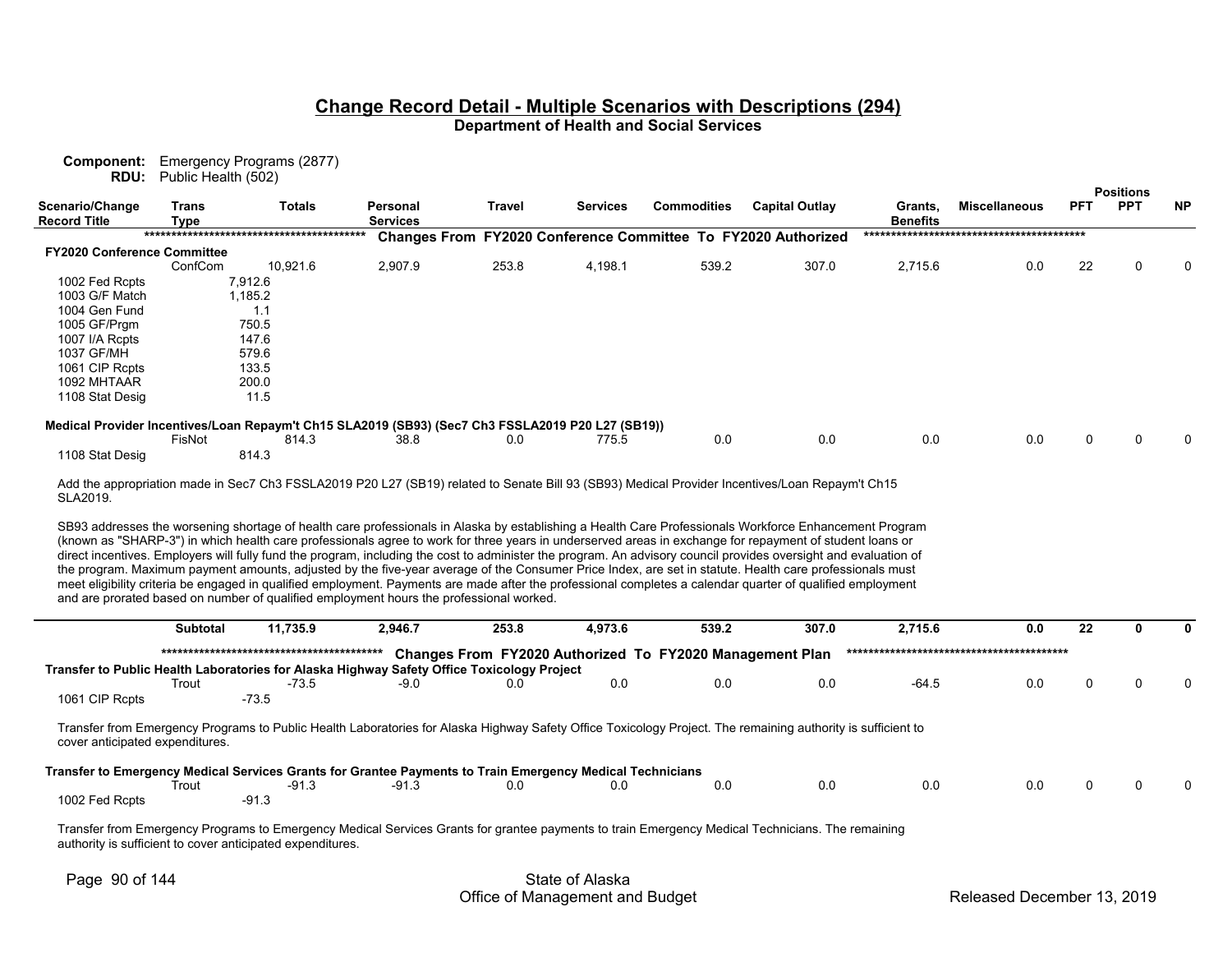| Scenario/Change                                     | <b>RDU:</b><br>Public Health (502)<br><b>Trans</b> | <b>Totals</b>                                                    | Personal                                                                                                                                                                                                                                                                                                                       | Travel | <b>Services</b> | <b>Commodities</b>                                     | <b>Capital Outlay</b> | Grants,  | <b>Miscellaneous</b> | <b>PFT</b> | <b>Positions</b><br><b>PPT</b> | <b>NP</b>    |
|-----------------------------------------------------|----------------------------------------------------|------------------------------------------------------------------|--------------------------------------------------------------------------------------------------------------------------------------------------------------------------------------------------------------------------------------------------------------------------------------------------------------------------------|--------|-----------------|--------------------------------------------------------|-----------------------|----------|----------------------|------------|--------------------------------|--------------|
| <b>Record Title</b>                                 | <b>Type</b>                                        |                                                                  | <b>Services</b>                                                                                                                                                                                                                                                                                                                |        |                 |                                                        |                       | Benefits |                      |            |                                |              |
|                                                     |                                                    |                                                                  | Transfer from Emergency Medical Services Grants for Emergency Preparedness and Other Operations                                                                                                                                                                                                                                |        |                 |                                                        |                       |          |                      |            |                                |              |
| 1003 G/F Match                                      | Trin                                               | 401.3<br>401.3                                                   | 0.0                                                                                                                                                                                                                                                                                                                            | 0.0    | 401.3           | 0.0                                                    | 0.0                   | 0.0      | 0.0                  | 0          | ∩                              |              |
| sufficient to cover anticipated expenditures.       |                                                    |                                                                  | Transfer from Emergency Medical Services Grants to Emergency Programs for emergency preparedness and other operations. The remaining authority is                                                                                                                                                                              |        |                 |                                                        |                       |          |                      |            |                                |              |
|                                                     | <b>Subtotal</b>                                    | 11,972.4                                                         | 2,846.4                                                                                                                                                                                                                                                                                                                        | 253.8  | 5.374.9         | 539.2                                                  | 307.0                 | 2,651.1  | 0.0                  | 22         | 0                              | <sup>0</sup> |
|                                                     |                                                    |                                                                  |                                                                                                                                                                                                                                                                                                                                |        |                 | Changes From FY2020 Management Plan To FY2021 Governor |                       |          |                      |            |                                |              |
| <b>FY2021 Salary and Health Insurance Increases</b> |                                                    |                                                                  |                                                                                                                                                                                                                                                                                                                                |        |                 |                                                        |                       |          |                      |            |                                |              |
| 1002 Fed Rcpts                                      | SalAdi                                             | 29.6<br>18.6                                                     | 29.6                                                                                                                                                                                                                                                                                                                           | 0.0    | 0.0             | 0.0                                                    | 0.0                   | 0.0      | 0.0                  | $\Omega$   | $\Omega$                       |              |
| 1003 G/F Match                                      |                                                    | 3.4                                                              |                                                                                                                                                                                                                                                                                                                                |        |                 |                                                        |                       |          |                      |            |                                |              |
| 1007 I/A Rcpts                                      |                                                    | 0.9                                                              |                                                                                                                                                                                                                                                                                                                                |        |                 |                                                        |                       |          |                      |            |                                |              |
| 1037 GF/MH                                          |                                                    | 6.6                                                              |                                                                                                                                                                                                                                                                                                                                |        |                 |                                                        |                       |          |                      |            |                                |              |
| 1108 Stat Desig                                     |                                                    | 0.1                                                              |                                                                                                                                                                                                                                                                                                                                |        |                 |                                                        |                       |          |                      |            |                                |              |
| FY2021 GGU Salary Increases: \$20.6                 |                                                    |                                                                  |                                                                                                                                                                                                                                                                                                                                |        |                 |                                                        |                       |          |                      |            |                                |              |
|                                                     |                                                    |                                                                  | FY2021 increase to GGU Health Insurance from \$1530 to \$1555 per member per month: \$9.0                                                                                                                                                                                                                                      |        |                 |                                                        |                       |          |                      |            |                                |              |
| <b>Reverse Mental Health Trust Recommendation</b>   |                                                    |                                                                  |                                                                                                                                                                                                                                                                                                                                |        |                 |                                                        |                       |          |                      |            |                                |              |
|                                                     | OTI                                                | $-200.0$                                                         | 0.0                                                                                                                                                                                                                                                                                                                            | 0.0    | $-200.0$        | 0.0                                                    | 0.0                   | 0.0      | 0.0                  |            |                                |              |
| 1092 MHTAAR                                         |                                                    | $-200.0$                                                         |                                                                                                                                                                                                                                                                                                                                |        |                 |                                                        |                       |          |                      |            |                                |              |
|                                                     |                                                    |                                                                  | Reverse Mental Health Trust recommendation to reflect zero-based mental health budget.                                                                                                                                                                                                                                         |        |                 |                                                        |                       |          |                      |            |                                |              |
|                                                     |                                                    |                                                                  |                                                                                                                                                                                                                                                                                                                                |        |                 |                                                        |                       |          |                      |            |                                |              |
|                                                     |                                                    | <b>MH Trust: DHSS Comprehensive Program Planning Coordinator</b> |                                                                                                                                                                                                                                                                                                                                |        |                 |                                                        |                       |          |                      |            |                                |              |
| 1092 MHTAAR                                         | IncT                                               | 75.0<br>75.0                                                     | 75.0                                                                                                                                                                                                                                                                                                                           | 0.0    | 0.0             | 0.0                                                    | 0.0                   | 0.0      | 0.0                  | $\Omega$   |                                |              |
|                                                     |                                                    |                                                                  | In FY2020, the Department of Health and Social Services (DHSS) in conjunction with the Trust recently updated and implemented the Strengthening the                                                                                                                                                                            |        |                 |                                                        |                       |          |                      |            |                                |              |
|                                                     |                                                    |                                                                  | System, Alaska's Comprehensive Integrated Mental Health Program 5-year plan. This plan, required by statute, outlines the priorities and infrastructure needed                                                                                                                                                                 |        |                 |                                                        |                       |          |                      |            |                                |              |
| Integrated Mental Health Program plan.              |                                                    |                                                                  | for the next five years to inform program, planning and funding decisions. This position in DHSS, working collaboratively with Trust staff, builds needed capacity<br>within DHSS to facilitate, manage, and coordinate resources necessary to ensure on-going implementation, evaluation, and monitoring of the Comprehensive |        |                 |                                                        |                       |          |                      |            |                                |              |
|                                                     | IncT                                               | 200.0                                                            | MH Trust: Workforce - Providing Support for Service to Health Care Practitioners (SHARP)<br>0.0                                                                                                                                                                                                                                | 0.0    | 200.0           | 0.0                                                    | 0.0                   | 0.0      | 0.0                  | O          |                                |              |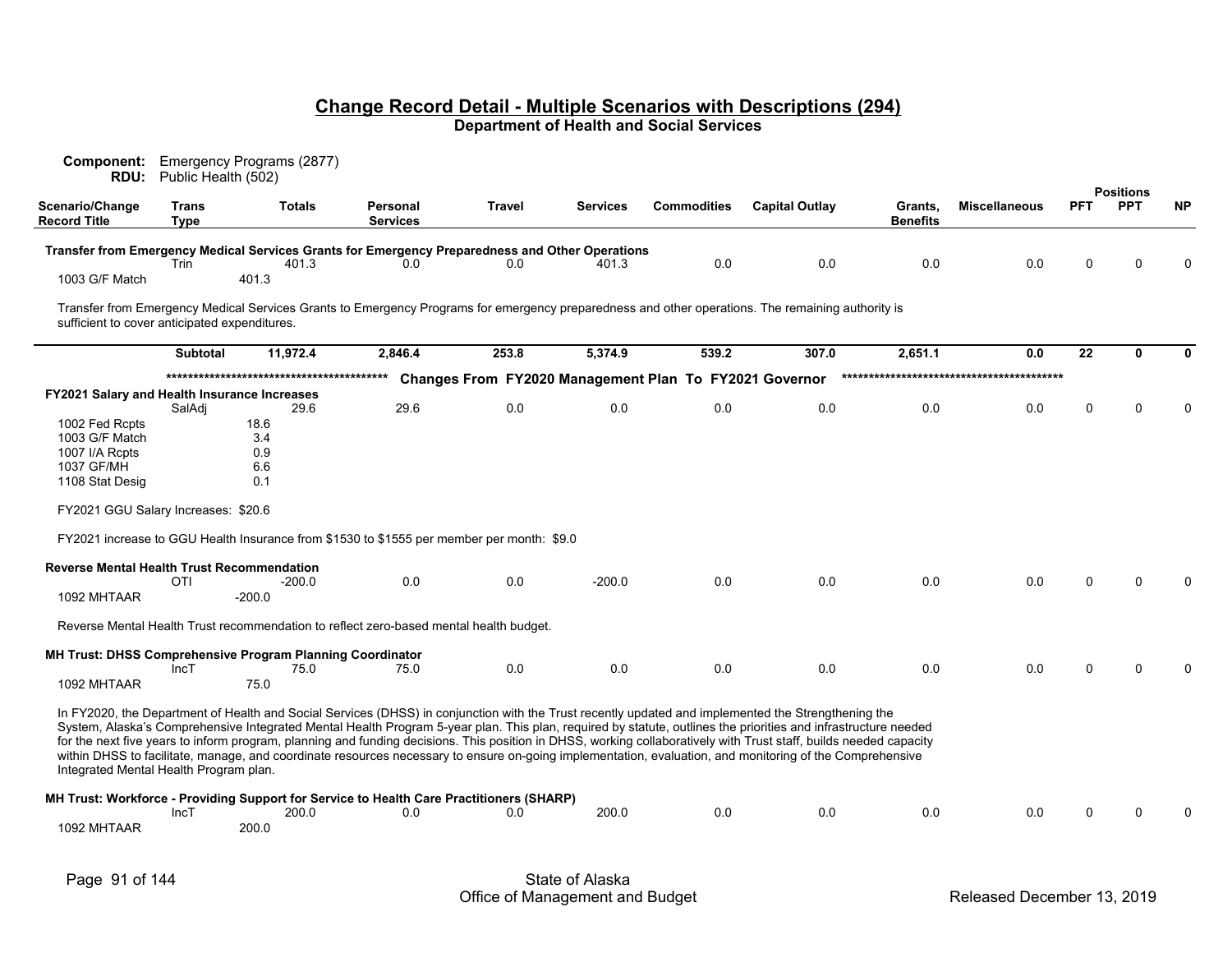**Component:** Emergency Programs (2877) **RDU:** Public Health (502)

|                                                             |                             |                                                             |                                                                                                      |               |                 |                    |                                                                                                                                                                                                                                                                                                                                                                                                                                                                                                                                                                                                                                                                                                                                                                                                                  |                            |                      |            | <b>Positions</b> |           |
|-------------------------------------------------------------|-----------------------------|-------------------------------------------------------------|------------------------------------------------------------------------------------------------------|---------------|-----------------|--------------------|------------------------------------------------------------------------------------------------------------------------------------------------------------------------------------------------------------------------------------------------------------------------------------------------------------------------------------------------------------------------------------------------------------------------------------------------------------------------------------------------------------------------------------------------------------------------------------------------------------------------------------------------------------------------------------------------------------------------------------------------------------------------------------------------------------------|----------------------------|----------------------|------------|------------------|-----------|
| Scenario/Change<br><b>Record Title</b>                      | <b>Trans</b><br><b>Type</b> | <b>Totals</b>                                               | Personal<br><b>Services</b>                                                                          | <b>Travel</b> | <b>Services</b> | <b>Commodities</b> | <b>Capital Outlay</b>                                                                                                                                                                                                                                                                                                                                                                                                                                                                                                                                                                                                                                                                                                                                                                                            | Grants,<br><b>Benefits</b> | <b>Miscellaneous</b> | <b>PFT</b> | <b>PPT</b>       | <b>NP</b> |
|                                                             |                             |                                                             |                                                                                                      |               |                 |                    | This is for use as one component of the required non-federal match-funding. For FY2019-FY2022, this proposed allocation will allow for the continuation of the<br>SHARP-I. The Trust will request a focus on behavioral health practitioners and practitioners in rural areas via the following resources: Health Resources<br>Services Administration \$1.0 million per year over four years; Employers \$12.0 million total over four years; Alaska Mental Health Trust Authority \$200.0 per<br>year over this four year time frame; - Totaling approximately \$16.8 million over this four-year period. The entire amount is for practitioner loan repayments.                                                                                                                                               |                            |                      |            |                  |           |
|                                                             |                             |                                                             | Second Year Costs for Medical Provider Incentives/Loan Repayment (Ch15 SLA2019 (SB93))               |               |                 |                    |                                                                                                                                                                                                                                                                                                                                                                                                                                                                                                                                                                                                                                                                                                                                                                                                                  |                            |                      |            |                  |           |
| 1108 Stat Desig                                             | <b>Inc</b>                  | 1,270.8<br>1,270.8                                          | 60.5                                                                                                 | 0.0           | 1.210.3         | 0.0                | 0.0                                                                                                                                                                                                                                                                                                                                                                                                                                                                                                                                                                                                                                                                                                                                                                                                              | 0.0                        | 0.0                  | 0          |                  |           |
|                                                             |                             | needed to meet the operating costs associated with SB93.    |                                                                                                      |               |                 |                    | Add second year of funding associated with the fiscal note for Medical Provider Incentives/Loan Repayment (Ch15 SLA2019 (SB93)). Additional authority is                                                                                                                                                                                                                                                                                                                                                                                                                                                                                                                                                                                                                                                         |                            |                      |            |                  |           |
|                                                             |                             |                                                             | and are prorated based on number of qualified employment hours the professional worked.              |               |                 |                    | SB93 addresses the worsening shortage of health care professionals in Alaska by establishing a Health Care Professionals Workforce Enhancement Program<br>(known as "SHARP-3") in which health care professionals agree to work for three years in underserved areas in exchange for repayment of student loans or<br>direct incentives. Employers will fully fund the program, including the cost to administer the program. An advisory council provides oversight and evaluation of<br>the program. Maximum payment amounts, adjusted by the five-year average of the Consumer Price Index, are set in statute. Health care professionals must<br>meet eligibility criteria be engaged in qualified employment. Payments are made after the professional completes a calendar quarter of qualified employment |                            |                      |            |                  |           |
|                                                             |                             |                                                             | <b>Transfer from Emergency Medical Services Grants for Consolidation</b>                             |               |                 |                    |                                                                                                                                                                                                                                                                                                                                                                                                                                                                                                                                                                                                                                                                                                                                                                                                                  |                            |                      |            | U                |           |
| 1002 Fed Rcpts<br>1003 G/F Match                            | Trin                        | 3,033.7<br>401.3<br>2,632.4                                 | 0.0                                                                                                  | 0.0           | 0.0             | 0.0                | 0.0                                                                                                                                                                                                                                                                                                                                                                                                                                                                                                                                                                                                                                                                                                                                                                                                              | 3,033.7                    | 0.0                  | 0          |                  |           |
|                                                             |                             |                                                             | component. Consolidating with the Emergency Programs is more efficient for the department to manage. |               |                 |                    | Transfer authority from Emergency Medical Services Grants to Emergency Programs to consolidate and eliminate the Emergency Medical Services Grants                                                                                                                                                                                                                                                                                                                                                                                                                                                                                                                                                                                                                                                               |                            |                      |            |                  |           |
| Align Authority for Western Shelters for Emergency Response |                             |                                                             |                                                                                                      |               |                 |                    |                                                                                                                                                                                                                                                                                                                                                                                                                                                                                                                                                                                                                                                                                                                                                                                                                  |                            |                      |            |                  |           |
|                                                             | ШT                          | 0.0                                                         | $-75.3$<br>remaining personal services authority is sufficient to cover anticipated expenditures.    | 0.0           | 0.0             | 75.3               | 0.0<br>Transfer authority from personal services to cover anticipated commodities costs related to the purchase of Western Shelters for emergency response. The                                                                                                                                                                                                                                                                                                                                                                                                                                                                                                                                                                                                                                                  | 0.0                        | 0.0                  | 0          |                  |           |
|                                                             |                             |                                                             | Add Program Coordinator II (06-#209) for Comprehensive Integrated Mental Health Program Plan         |               |                 |                    |                                                                                                                                                                                                                                                                                                                                                                                                                                                                                                                                                                                                                                                                                                                                                                                                                  |                            |                      |            |                  |           |
|                                                             | PosAdi                      | 0.0<br>Comprehensive Integrated Mental Health Program plan. | 0.0                                                                                                  | 0.0           | 0.0             | 0.0                | 0.0<br>Add a non-permanent Program Coordinator II (06-#209), range 20, located in Anchorage, expiring 6/30/2021, to work with the Alaska Mental Health Trust staff<br>and build needed capacity to facilitate, manage, and coordinate resources necessary to ensure the on-going implementation, evaluation, and monitoring of the                                                                                                                                                                                                                                                                                                                                                                                                                                                                               | 0.0                        | 0.0                  | 0          | $\Omega$         |           |
|                                                             | <b>Totals</b>               | 16,381.5                                                    | 2,936.2                                                                                              | 253.8         | 6,585.2         | 614.5              | 307.0                                                                                                                                                                                                                                                                                                                                                                                                                                                                                                                                                                                                                                                                                                                                                                                                            | 5,684.8                    | 0.0                  | 22         | n.               | 1         |
|                                                             |                             |                                                             |                                                                                                      |               |                 |                    |                                                                                                                                                                                                                                                                                                                                                                                                                                                                                                                                                                                                                                                                                                                                                                                                                  |                            |                      |            |                  |           |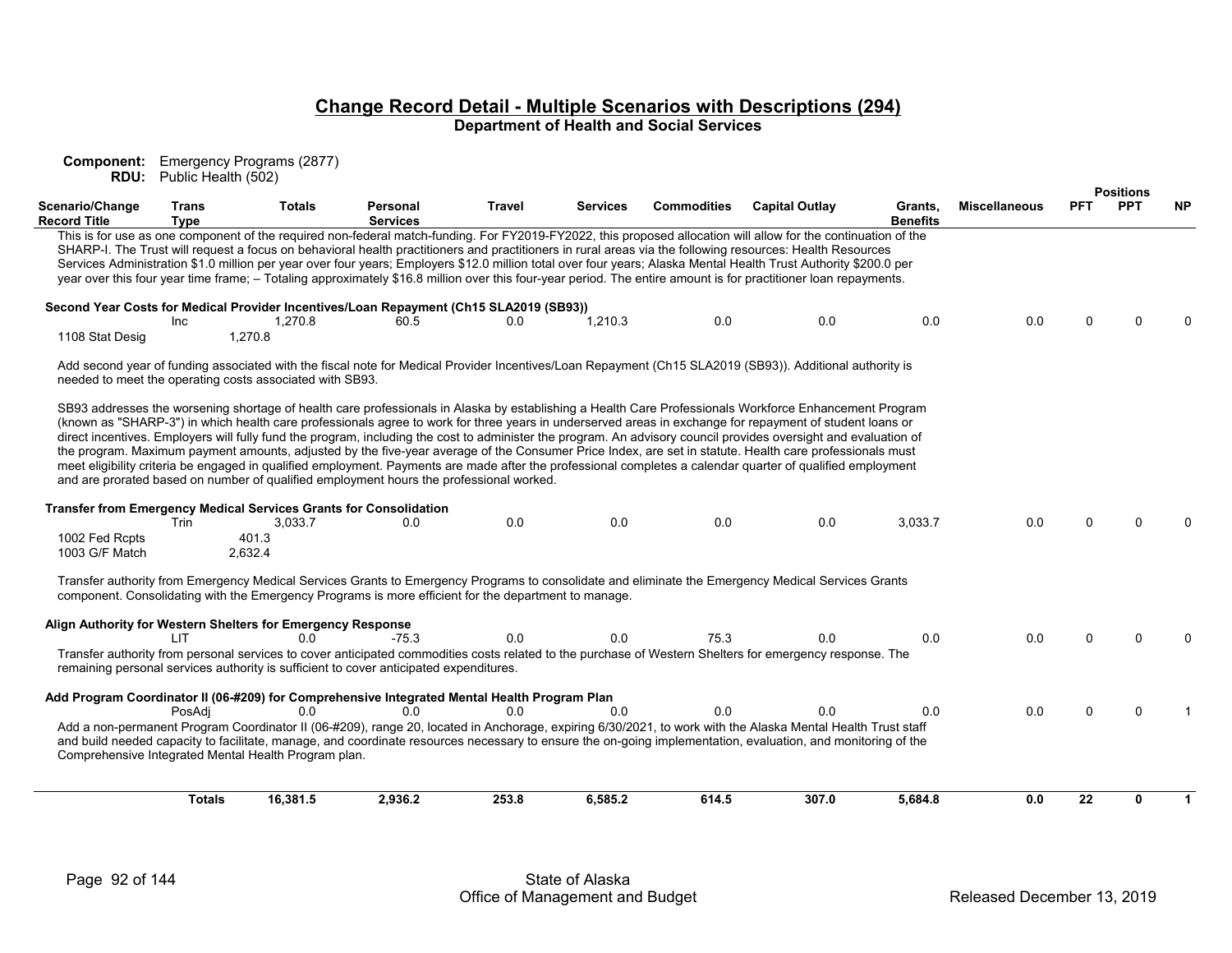| Scenario/Change<br>Record Title                 | <b>Trans</b><br><b>Type</b> | <b>Totals</b>                                                                                                                                                                                                                | Personal<br><b>Services</b> | <b>Travel</b> | <b>Services</b> | <b>Commodities</b>                                       | <b>Capital Outlay</b>                                         | Grants,<br><b>Benefits</b> | <b>Miscellaneous</b> | <b>PFT</b> | <b>Positions</b><br><b>PPT</b> | <b>NP</b> |
|-------------------------------------------------|-----------------------------|------------------------------------------------------------------------------------------------------------------------------------------------------------------------------------------------------------------------------|-----------------------------|---------------|-----------------|----------------------------------------------------------|---------------------------------------------------------------|----------------------------|----------------------|------------|--------------------------------|-----------|
|                                                 |                             |                                                                                                                                                                                                                              |                             |               |                 |                                                          | Changes From FY2020 Conference Committee To FY2020 Authorized |                            |                      |            |                                |           |
| <b>FY2020 Conference Committee</b>              |                             |                                                                                                                                                                                                                              |                             |               |                 |                                                          |                                                               |                            |                      |            |                                |           |
|                                                 | ConfCom                     | 16,932.4                                                                                                                                                                                                                     | 4,158.2                     | 69.1          | 8,540.4         | 104.5                                                    | 0.0                                                           | 4,060.2                    | 0.0                  | 34         |                                |           |
| 1002 Fed Rcpts                                  |                             | 6.347.9                                                                                                                                                                                                                      |                             |               |                 |                                                          |                                                               |                            |                      |            |                                |           |
| 1003 G/F Match                                  |                             | 1.918.5                                                                                                                                                                                                                      |                             |               |                 |                                                          |                                                               |                            |                      |            |                                |           |
| 1004 Gen Fund                                   |                             | 3.5                                                                                                                                                                                                                          |                             |               |                 |                                                          |                                                               |                            |                      |            |                                |           |
| 1007 I/A Rcpts                                  |                             | 235.1                                                                                                                                                                                                                        |                             |               |                 |                                                          |                                                               |                            |                      |            |                                |           |
| 1061 CIP Rcpts                                  |                             | 89.0                                                                                                                                                                                                                         |                             |               |                 |                                                          |                                                               |                            |                      |            |                                |           |
| 1108 Stat Desig                                 |                             | 258.0                                                                                                                                                                                                                        |                             |               |                 |                                                          |                                                               |                            |                      |            |                                |           |
| 1168 Tob Ed/Ces                                 |                             | 8,080.4                                                                                                                                                                                                                      |                             |               |                 |                                                          |                                                               |                            |                      |            |                                |           |
|                                                 |                             |                                                                                                                                                                                                                              |                             |               |                 |                                                          |                                                               |                            |                      |            |                                |           |
|                                                 | <b>Subtotal</b>             | 16,932.4                                                                                                                                                                                                                     | 4,158.2                     | 69.1          | 8,540.4         | 104.5                                                    | 0.0                                                           | 4,060.2                    | 0.0                  | 34         | O.                             | n         |
|                                                 |                             |                                                                                                                                                                                                                              |                             |               |                 | Changes From FY2020 Authorized To FY2020 Management Plan |                                                               |                            |                      |            |                                |           |
|                                                 |                             | Transfer to Public Health Laboratories for Alaska Highway Safety Office Toxicology Project                                                                                                                                   |                             |               |                 |                                                          |                                                               |                            |                      |            |                                |           |
|                                                 | Trout                       | $-50.0$                                                                                                                                                                                                                      | 0.0                         | 0.0           | 0.0             | 0.0                                                      | 0.0                                                           | $-50.0$                    | 0.0                  |            |                                |           |
| 1061 CIP Rcpts                                  |                             | -50.0                                                                                                                                                                                                                        |                             |               |                 |                                                          |                                                               |                            |                      |            |                                |           |
|                                                 |                             |                                                                                                                                                                                                                              |                             |               |                 |                                                          |                                                               |                            |                      |            |                                |           |
|                                                 |                             | Transfer from Chronic Disease Prevention and Health Promotion to Public Health Laboratories for Alaska Highway Safety Office Toxicology Project. The<br>remaining authority is sufficient to cover anticipated expenditures. |                             |               |                 |                                                          |                                                               |                            |                      |            |                                |           |
|                                                 |                             | Transfer from Public Health Laboratories for Behavioral Risk Survey                                                                                                                                                          |                             |               |                 |                                                          |                                                               |                            |                      |            |                                |           |
|                                                 | Trin                        | 50.0                                                                                                                                                                                                                         | 0.0                         | 0.0           | 50.0            | 0.0                                                      | 0.0                                                           | 0.0                        | 0.0                  |            |                                |           |
| 1108 Stat Desig                                 |                             | 50.0                                                                                                                                                                                                                         |                             |               |                 |                                                          |                                                               |                            |                      |            |                                |           |
|                                                 |                             |                                                                                                                                                                                                                              |                             |               |                 |                                                          |                                                               |                            |                      |            |                                |           |
|                                                 |                             | Transfer from Public Health Laboratories to Chronic Disease Prevention and Health Promotion for work on the Behavioral Risk Factor Surveillance System.                                                                      |                             |               |                 |                                                          |                                                               |                            |                      |            |                                |           |
|                                                 |                             | This survey helps health care providers, such as the Alaska Native Tribal Health Consortium, and other interested parties better understand the populations they                                                             |                             |               |                 |                                                          |                                                               |                            |                      |            |                                |           |
|                                                 |                             | serve, including the risk factors that contribute to chronic disease, premature death, and impaired quality of life.                                                                                                         |                             |               |                 |                                                          |                                                               |                            |                      |            |                                |           |
|                                                 |                             |                                                                                                                                                                                                                              |                             |               |                 |                                                          |                                                               |                            |                      |            |                                |           |
|                                                 |                             | Transfer from Bureau of Vital Statistics for Work on Cancer                                                                                                                                                                  |                             |               |                 |                                                          |                                                               |                            |                      |            |                                |           |
|                                                 | Trin                        | 140.0                                                                                                                                                                                                                        | 0.0                         | 0.0           | 140.0           | 0.0                                                      | 0.0                                                           | 0.0                        | 0.0                  |            |                                |           |
| 1002 Fed Rcpts                                  |                             | 140.0                                                                                                                                                                                                                        |                             |               |                 |                                                          |                                                               |                            |                      |            |                                |           |
|                                                 |                             |                                                                                                                                                                                                                              |                             |               |                 |                                                          |                                                               |                            |                      |            |                                |           |
|                                                 |                             | Transfer from Bureau of Vital Statistics to Chronic Disease Prevention and Health Promotion for direct services provided by staff working on a federal cancer                                                                |                             |               |                 |                                                          |                                                               |                            |                      |            |                                |           |
|                                                 |                             | grant to understand the burden of cancer in Alaska, find ways to protect Alaskans from getting cancer, and improve treatment for individuals with cancer.                                                                    |                             |               |                 |                                                          |                                                               |                            |                      |            |                                |           |
|                                                 |                             |                                                                                                                                                                                                                              |                             |               |                 |                                                          |                                                               |                            |                      |            |                                |           |
| Align Authority for Diabetes Treatment Training |                             |                                                                                                                                                                                                                              |                             |               |                 |                                                          |                                                               |                            |                      |            |                                |           |
|                                                 | LIT                         | 0.0                                                                                                                                                                                                                          | $-55.0$                     | 0.0           | 55.0            | 0.0                                                      | 0.0                                                           | 0.0                        | 0.0                  |            |                                |           |
|                                                 |                             | Transfer authority from personal services to cover anticipated services costs for a contract with the University of Alaska Fairbanks for Diabetes Treatment                                                                  |                             |               |                 |                                                          |                                                               |                            |                      |            |                                |           |
|                                                 |                             | training. The remaining personal services authority is sufficient to cover anticipated expenditures.                                                                                                                         |                             |               |                 |                                                          |                                                               |                            |                      |            |                                |           |
|                                                 |                             |                                                                                                                                                                                                                              |                             |               |                 |                                                          |                                                               |                            |                      |            |                                |           |
|                                                 | <b>Subtotal</b>             | 17,072.4                                                                                                                                                                                                                     | 4,103.2                     | 69.1          | 8.785.4         | 104.5                                                    | 0.0                                                           | 4,010.2                    | 0.0                  | 34         | 0                              | 0         |

**Component:** Chronic Disease Prevention and Health Promotion (2818)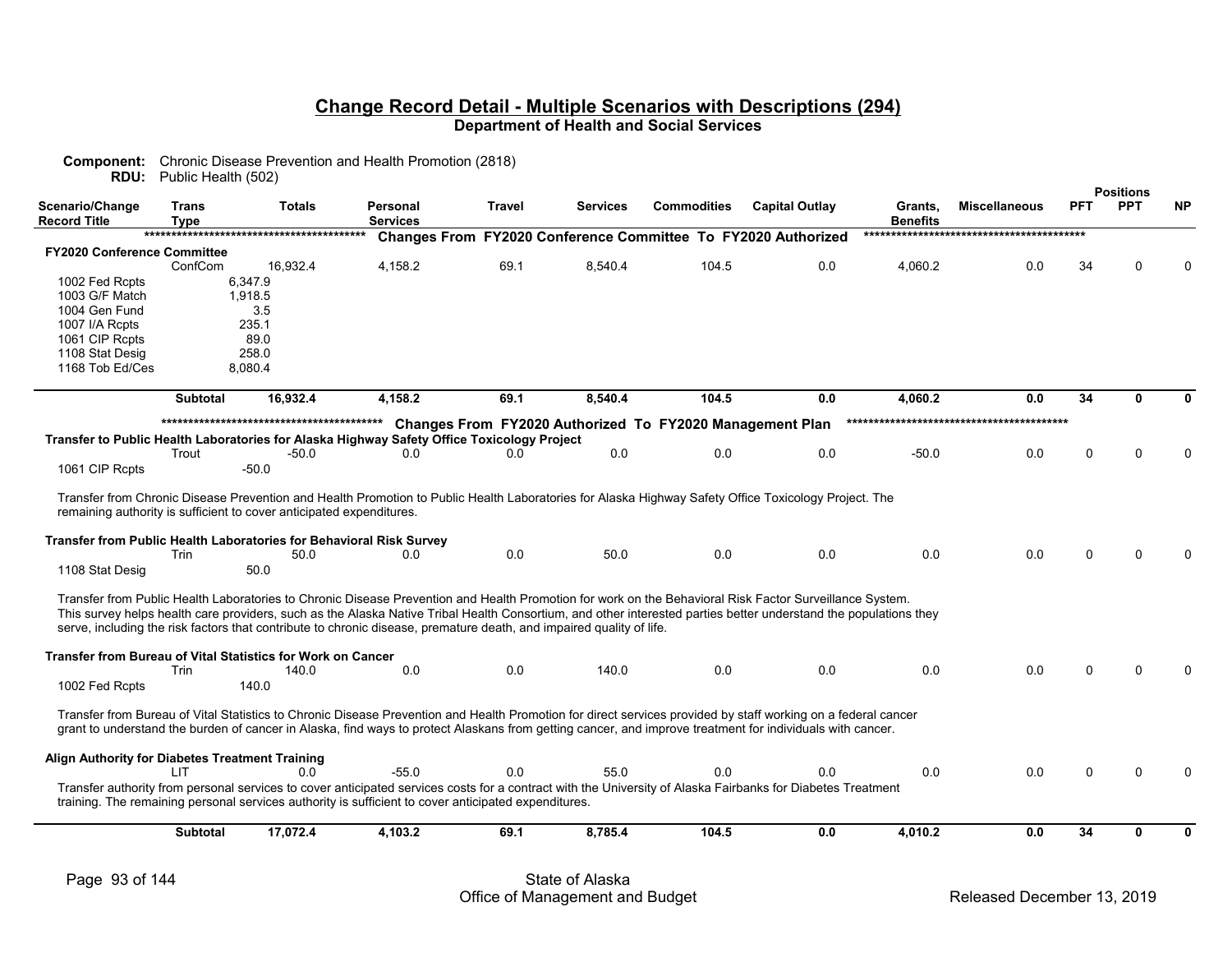|                                                                                            |                                                                                                                                                            |                                                     | <b>Positions</b>                                              |
|--------------------------------------------------------------------------------------------|------------------------------------------------------------------------------------------------------------------------------------------------------------|-----------------------------------------------------|---------------------------------------------------------------|
| Travel<br>Personal<br><b>Services</b>                                                      | <b>Commodities</b><br><b>Services</b>                                                                                                                      | <b>Capital Outlay</b><br>Grants,<br><b>Benefits</b> | <b>PPT</b><br><b>NP</b><br><b>PFT</b><br><b>Miscellaneous</b> |
|                                                                                            |                                                                                                                                                            |                                                     |                                                               |
|                                                                                            | Changes From FY2020 Management Plan To FY2021 Governor                                                                                                     |                                                     |                                                               |
|                                                                                            |                                                                                                                                                            |                                                     |                                                               |
| 38.1<br>0.0                                                                                | 0.0<br>0.0                                                                                                                                                 | 0.0<br>0.0                                          | 0.0<br>0<br>0<br>0                                            |
|                                                                                            |                                                                                                                                                            |                                                     |                                                               |
|                                                                                            |                                                                                                                                                            |                                                     |                                                               |
|                                                                                            |                                                                                                                                                            |                                                     |                                                               |
|                                                                                            |                                                                                                                                                            |                                                     |                                                               |
|                                                                                            |                                                                                                                                                            |                                                     |                                                               |
|                                                                                            |                                                                                                                                                            |                                                     |                                                               |
| FY2021 increase to GGU Health Insurance from \$1530 to \$1555 per member per month: \$11.7 |                                                                                                                                                            |                                                     |                                                               |
|                                                                                            |                                                                                                                                                            |                                                     |                                                               |
| $-29.1$<br>0.0                                                                             | 29.1<br>0.0                                                                                                                                                | 0.0<br>0.0                                          | 0.0<br>$\Omega$<br>∩<br>$\Omega$                              |
|                                                                                            | Transfer authority from personal services to cover anticipated services costs associated with a cancer survivorship grant. The remaining personal services |                                                     |                                                               |
|                                                                                            |                                                                                                                                                            |                                                     | 34<br>0.0<br>ŋ<br>0                                           |
|                                                                                            | 4,112.2<br>69.1                                                                                                                                            | 8,814.5<br>104.5                                    | 4,010.2<br>0.0                                                |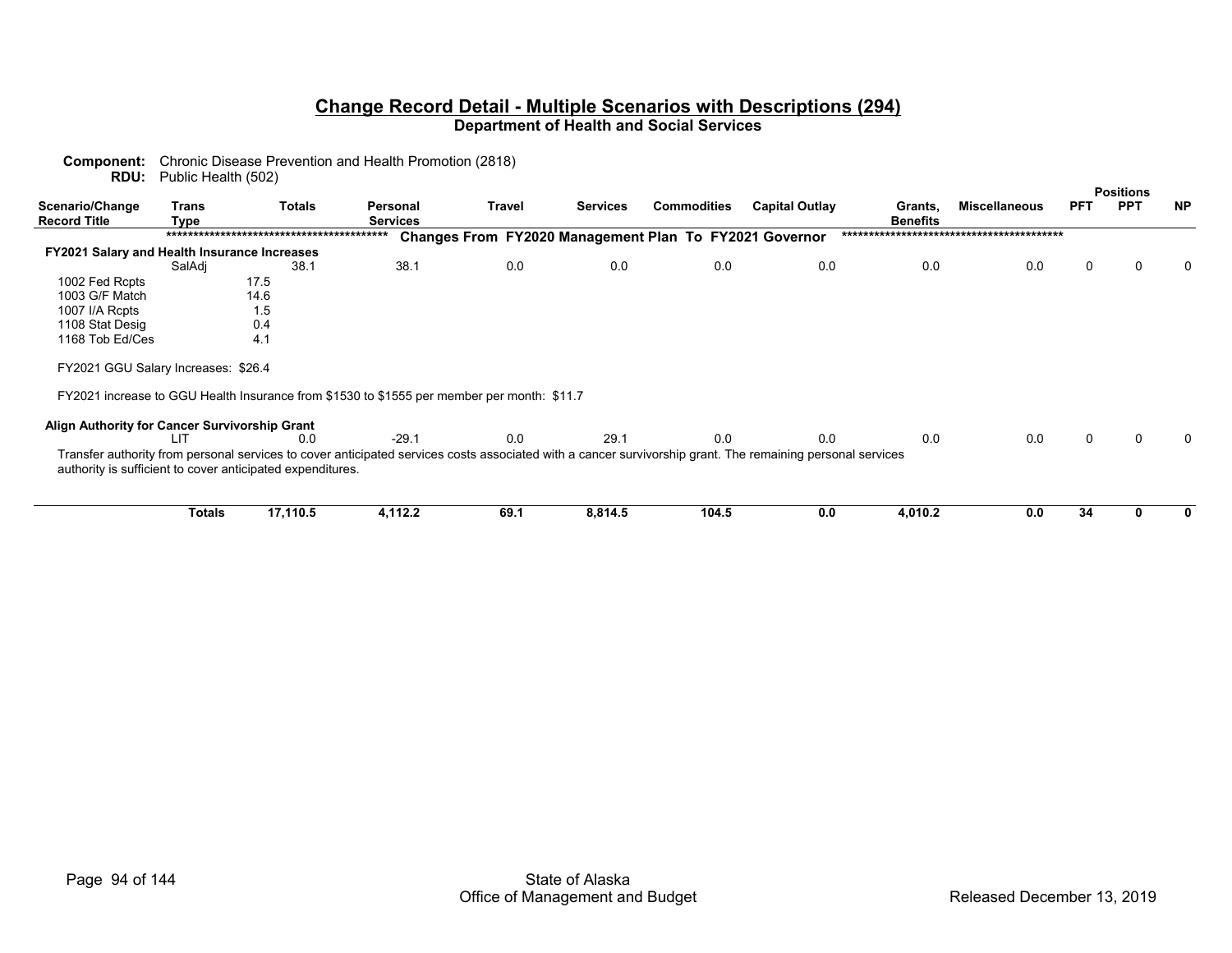**Component:** Epidemiology (296) **RDU:** Public Health (502)

|                                                |                             |                                                              |                                                                                                                        |               |          |                                                          |                                                                                                                                                               |                            |                      |            | <b>Positions</b> |           |
|------------------------------------------------|-----------------------------|--------------------------------------------------------------|------------------------------------------------------------------------------------------------------------------------|---------------|----------|----------------------------------------------------------|---------------------------------------------------------------------------------------------------------------------------------------------------------------|----------------------------|----------------------|------------|------------------|-----------|
| Scenario/Change<br><b>Record Title</b>         | <b>Trans</b><br><b>Type</b> | Totals                                                       | Personal<br><b>Services</b>                                                                                            | <b>Travel</b> | Services | <b>Commodities</b>                                       | <b>Capital Outlay</b>                                                                                                                                         | Grants,<br><b>Benefits</b> | <b>Miscellaneous</b> | <b>PFT</b> | <b>PPT</b>       | <b>NP</b> |
|                                                |                             |                                                              |                                                                                                                        |               |          |                                                          | Changes From FY2020 Conference Committee To FY2020 Authorized                                                                                                 |                            |                      |            |                  |           |
| <b>FY2020 Conference Committee</b>             |                             |                                                              |                                                                                                                        |               |          |                                                          |                                                                                                                                                               |                            |                      |            |                  |           |
|                                                | ConfCom                     | 16,651.5                                                     | 7,490.6                                                                                                                | 150.1         | 5,727.1  | 1,411.7                                                  | 338.5                                                                                                                                                         | 1,533.5                    | 0.0                  | 60         | ∩                |           |
| 1002 Fed Rcpts                                 |                             | 12,089.2                                                     |                                                                                                                        |               |          |                                                          |                                                                                                                                                               |                            |                      |            |                  |           |
| 1003 G/F Match                                 |                             | 1,791.1                                                      |                                                                                                                        |               |          |                                                          |                                                                                                                                                               |                            |                      |            |                  |           |
| 1004 Gen Fund                                  |                             | 2.1                                                          |                                                                                                                        |               |          |                                                          |                                                                                                                                                               |                            |                      |            |                  |           |
| 1005 GF/Prgm                                   |                             | 500.0                                                        |                                                                                                                        |               |          |                                                          |                                                                                                                                                               |                            |                      |            |                  |           |
| 1007 I/A Rcpts                                 |                             | 416.9                                                        |                                                                                                                        |               |          |                                                          |                                                                                                                                                               |                            |                      |            |                  |           |
| 1061 CIP Rcpts                                 |                             | 162.9                                                        |                                                                                                                        |               |          |                                                          |                                                                                                                                                               |                            |                      |            |                  |           |
| 1108 Stat Desig                                |                             | 1,689.3                                                      |                                                                                                                        |               |          |                                                          |                                                                                                                                                               |                            |                      |            |                  |           |
|                                                |                             | FY2020 Vaccine Assessment Sec24 Ch1 FSSLA2019 P68 L13 (HB39) |                                                                                                                        |               |          |                                                          |                                                                                                                                                               |                            |                      |            |                  |           |
| (Language)                                     | ConfC(L)                    | 12,500.0                                                     | 0.0                                                                                                                    | 0.0           | 0.0      | 12,500.0                                                 | 0.0                                                                                                                                                           | 0.0                        | 0.0                  | 0          | ∩                |           |
| 1238 VaccAssess                                |                             | 12,500.0                                                     |                                                                                                                        |               |          |                                                          |                                                                                                                                                               |                            |                      |            |                  |           |
|                                                |                             |                                                              |                                                                                                                        |               |          |                                                          |                                                                                                                                                               |                            |                      |            |                  |           |
|                                                |                             |                                                              |                                                                                                                        |               |          |                                                          | The amount necessary to purchase vaccines through the statewide immunization program under AS 18.09.200, estimated to be \$12,500,000, not to exceed the      |                            |                      |            |                  |           |
|                                                |                             |                                                              |                                                                                                                        |               |          |                                                          | balance of the vaccine assessment account (AS 18.09.230), is appropriated from the vaccine assessment account (AS 18.09.230) to the Department of Health      |                            |                      |            |                  |           |
|                                                |                             |                                                              | and Social Services, public health, epidemiology, for the fiscal year ending June 30, 2020.                            |               |          |                                                          |                                                                                                                                                               |                            |                      |            |                  |           |
|                                                |                             |                                                              |                                                                                                                        |               |          |                                                          |                                                                                                                                                               |                            |                      |            |                  |           |
|                                                |                             |                                                              | Renewal of Vaccine Assessment Program Ch17 SLA2019 (SB37) (Sec19(b) Ch3 FSSLA2019 P28 L21 (SB19))                      |               |          |                                                          |                                                                                                                                                               |                            |                      |            |                  |           |
| (Language)                                     | Cntngt                      | $-12,500.0$                                                  | 0.0                                                                                                                    | 0.0           | 0.0      | $-12,500.0$                                              | 0.0                                                                                                                                                           | 0.0                        | 0.0                  | n          | $\Omega$         |           |
| 1238 VaccAssess                                |                             | $-12,500.0$                                                  |                                                                                                                        |               |          |                                                          |                                                                                                                                                               |                            |                      |            |                  |           |
|                                                |                             |                                                              |                                                                                                                        |               |          |                                                          |                                                                                                                                                               |                            |                      |            |                  |           |
|                                                |                             |                                                              |                                                                                                                        |               |          |                                                          | Add the appropriation made in Sec19(b) Ch3 FSSLA2019 P28 L21 (SB19) that was contingent on enactment of Senate Bill 37 (SB37), Ch17 SLA2019, or a             |                            |                      |            |                  |           |
|                                                |                             | similar bill to renew the vaccine assessment program.        |                                                                                                                        |               |          |                                                          |                                                                                                                                                               |                            |                      |            |                  |           |
|                                                |                             |                                                              |                                                                                                                        |               |          |                                                          |                                                                                                                                                               |                            |                      |            |                  |           |
|                                                |                             |                                                              |                                                                                                                        |               |          |                                                          | SB37 amends the vaccine assessment program by removing the sunset date and establishing the vaccine assessment fund within the general fund. Program          |                            |                      |            |                  |           |
|                                                |                             |                                                              |                                                                                                                        |               |          |                                                          | receipts from vaccine assessments, interest, and other sources may be appropriated to the fund by the legislature. These funds will then be available to be   |                            |                      |            |                  |           |
|                                                |                             | expended on the program without further appropriation.       |                                                                                                                        |               |          |                                                          |                                                                                                                                                               |                            |                      |            |                  |           |
|                                                |                             |                                                              |                                                                                                                        |               |          |                                                          | Sec. 19. FUND CAPITALIZATION. (b) The vaccine assessment program receipts collected under AS 18.09.220, estimated to be \$12,500,000, are appropriated        |                            |                      |            |                  |           |
| to the vaccine assessment fund (AS 18.09.230). |                             |                                                              |                                                                                                                        |               |          |                                                          |                                                                                                                                                               |                            |                      |            |                  |           |
|                                                |                             |                                                              |                                                                                                                        |               |          |                                                          |                                                                                                                                                               |                            |                      |            |                  |           |
|                                                |                             |                                                              |                                                                                                                        |               |          |                                                          | Sec. 30. CONTINGENCIES. (d) The appropriation made in sec. 19(b) of this Act is contingent on enactment into law of a version of Senate Bill 37, Thirty-First |                            |                      |            |                  |           |
| Alaska State Legislature.                      |                             |                                                              |                                                                                                                        |               |          |                                                          |                                                                                                                                                               |                            |                      |            |                  |           |
|                                                |                             |                                                              |                                                                                                                        |               |          |                                                          |                                                                                                                                                               |                            |                      |            |                  |           |
|                                                | <b>Subtotal</b>             | 16,651.5                                                     | 7,490.6                                                                                                                | 150.1         | 5,727.1  | 1,411.7                                                  | 338.5                                                                                                                                                         | 1,533.5                    | 0.0                  | 60         | 0                |           |
|                                                |                             |                                                              |                                                                                                                        |               |          |                                                          |                                                                                                                                                               |                            |                      |            |                  |           |
|                                                |                             |                                                              |                                                                                                                        |               |          | Changes From FY2020 Authorized To FY2020 Management Plan |                                                                                                                                                               |                            |                      |            |                  |           |
|                                                |                             |                                                              | Transfer to Public Health Laboratories for Alaska Highway Safety Office Toxicology Program and Laboratory Testing Svcs |               |          |                                                          |                                                                                                                                                               |                            |                      |            | ∩                |           |
|                                                | Trout                       | $-200.0$                                                     | 0.0                                                                                                                    | 0.0           | 0.0      | 0.0                                                      | $-200.0$                                                                                                                                                      | 0.0                        | 0.0                  | 0          |                  |           |
| 1007 I/A Rcpts                                 |                             | $-125.0$                                                     |                                                                                                                        |               |          |                                                          |                                                                                                                                                               |                            |                      |            |                  |           |
| 1061 CIP Rcpts                                 |                             | $-75.0$                                                      |                                                                                                                        |               |          |                                                          |                                                                                                                                                               |                            |                      |            |                  |           |
|                                                |                             |                                                              |                                                                                                                        |               |          |                                                          |                                                                                                                                                               |                            |                      |            |                  |           |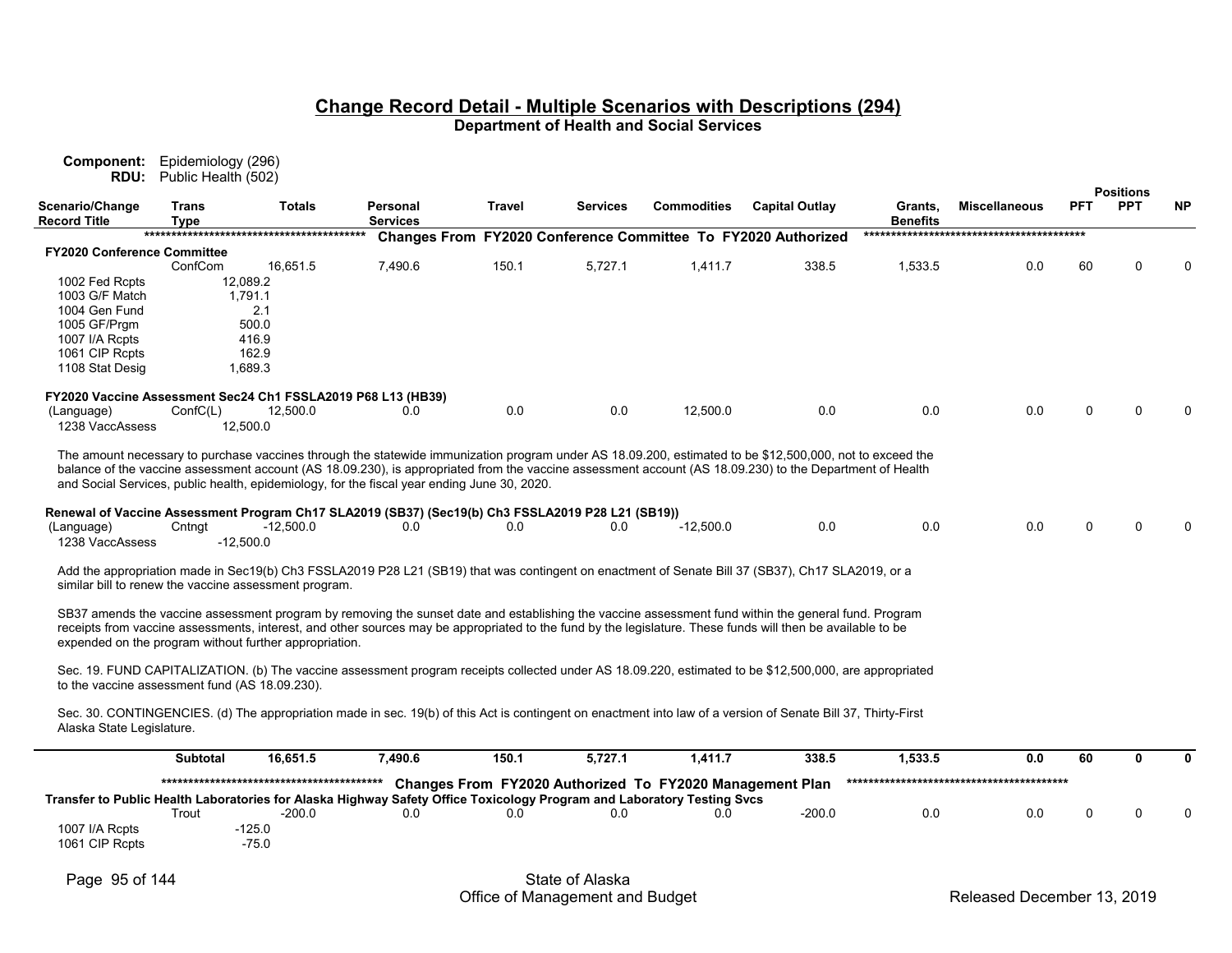| Component:<br>RDU:                            | Epidemiology (296)<br>Public Health (502) |                                                                           |                                                                                                                    |               |                 |                                                        |                                                                                                                                                                      |                            |                      |          |                                |             |
|-----------------------------------------------|-------------------------------------------|---------------------------------------------------------------------------|--------------------------------------------------------------------------------------------------------------------|---------------|-----------------|--------------------------------------------------------|----------------------------------------------------------------------------------------------------------------------------------------------------------------------|----------------------------|----------------------|----------|--------------------------------|-------------|
| Scenario/Change<br><b>Record Title</b>        | Trans<br><b>Type</b>                      | <b>Totals</b>                                                             | Personal<br><b>Services</b>                                                                                        | <b>Travel</b> | <b>Services</b> | <b>Commodities</b>                                     | <b>Capital Outlay</b>                                                                                                                                                | Grants.<br><b>Benefits</b> | <b>Miscellaneous</b> | PFT      | <b>Positions</b><br><b>PPT</b> | <b>NP</b>   |
|                                               |                                           | capital outlay authority is sufficient to cover anticipated expenditures. |                                                                                                                    |               |                 |                                                        | Transfer from Epidemiology to Public Health Laboratories for Alaska Highway Safety Office Toxicology Program and laboratory testing services. The remaining          |                            |                      |          |                                |             |
|                                               |                                           | Transfer to Bureau of Vital Statistics for Vital Records Program          |                                                                                                                    |               |                 |                                                        |                                                                                                                                                                      |                            |                      |          |                                |             |
| 1005 GF/Prgm                                  | Trout                                     | -250.0<br>$-250.0$                                                        | 0.0                                                                                                                | 0.0           | $-250.0$        | 0.0                                                    | 0.0                                                                                                                                                                  | 0.0                        | 0.0                  | $\Omega$ | $\Omega$                       | $\Omega$    |
|                                               |                                           |                                                                           |                                                                                                                    |               |                 |                                                        | Transfer from Epidemiology to Bureau of Vital Statistics for Vital Records Program. The remaining authority is sufficient to cover anticipated expenditures.         |                            |                      |          |                                |             |
|                                               |                                           | 0.0                                                                       | Add Health Program Manager II (06-N20001) for Public Health Support                                                | 0.0           | 0.0             | 0.0                                                    | 0.0                                                                                                                                                                  | 0.0                        | 0.0                  | 0        | $\Omega$                       |             |
|                                               | PosAdi                                    |                                                                           | 0.0                                                                                                                |               |                 |                                                        | Add a non-permanent Health Program Manager II (06-N20001), range 19, located in Anchorage, to provide oversight to contract vendors who work with                    |                            |                      |          |                                |             |
|                                               |                                           |                                                                           | technical assistance to providers and clinic staff and set up a service evaluation and quality management program. |               |                 |                                                        | HIV/STD infected patients. This position is necessary to collect data required by the federal agency, Health Resources and Services Administration, provide          |                            |                      |          |                                |             |
| Align Authority with Anticipated Expenditures |                                           |                                                                           |                                                                                                                    |               |                 |                                                        |                                                                                                                                                                      |                            |                      |          |                                |             |
|                                               | ΠT                                        | 0.0                                                                       | 79.9                                                                                                               | 0.0           | $-459.9$        | 0.0                                                    | 0.0<br>Transfer authority from services to cover anticipated personal services and grants costs. The remaining services authority is sufficient to cover anticipated | 380.0                      | 0.0                  | 0        | $\Omega$                       | $\Omega$    |
| expenditures.                                 |                                           |                                                                           |                                                                                                                    |               |                 |                                                        |                                                                                                                                                                      |                            |                      |          |                                |             |
|                                               | Subtotal                                  | 16,201.5                                                                  | 7,570.5                                                                                                            | 150.1         | 5,017.2         | 1,411.7                                                | 138.5                                                                                                                                                                | 1,913.5                    | 0.0                  | 60       | O.                             | 1           |
|                                               |                                           |                                                                           |                                                                                                                    |               |                 | Changes From FY2020 Management Plan To FY2021 Governor |                                                                                                                                                                      |                            |                      |          |                                |             |
| FY2021 Salary and Health Insurance Increases  | SalAdi                                    | 76.3                                                                      | 76.3                                                                                                               | 0.0           | 0.0             | 0.0                                                    | 0.0                                                                                                                                                                  | 0.0                        | 0.0                  | 0        | $\Omega$                       | $\Omega$    |
| 1002 Fed Rcpts                                |                                           | 64.1                                                                      |                                                                                                                    |               |                 |                                                        |                                                                                                                                                                      |                            |                      |          |                                |             |
| 1003 G/F Match                                |                                           | 10.3                                                                      |                                                                                                                    |               |                 |                                                        |                                                                                                                                                                      |                            |                      |          |                                |             |
| 1007 I/A Rcpts                                |                                           | 0.1<br>1.8                                                                |                                                                                                                    |               |                 |                                                        |                                                                                                                                                                      |                            |                      |          |                                |             |
| 1108 Stat Desig                               |                                           |                                                                           |                                                                                                                    |               |                 |                                                        |                                                                                                                                                                      |                            |                      |          |                                |             |
| FY2021 GGU Salary Increases: \$52.6           |                                           |                                                                           |                                                                                                                    |               |                 |                                                        |                                                                                                                                                                      |                            |                      |          |                                |             |
|                                               |                                           |                                                                           | FY2021 increase to GGU Health Insurance from \$1530 to \$1555 per member per month: \$23.7                         |               |                 |                                                        |                                                                                                                                                                      |                            |                      |          |                                |             |
|                                               | <b>Totals</b>                             | 16.277.8                                                                  | 7,646.8                                                                                                            | 150.1         | 5,017.2         | 1,411.7                                                | 138.5                                                                                                                                                                | 1,913.5                    | 0.0                  | 60       | O                              | $\mathbf 1$ |
|                                               |                                           |                                                                           |                                                                                                                    |               |                 |                                                        |                                                                                                                                                                      |                            |                      |          |                                |             |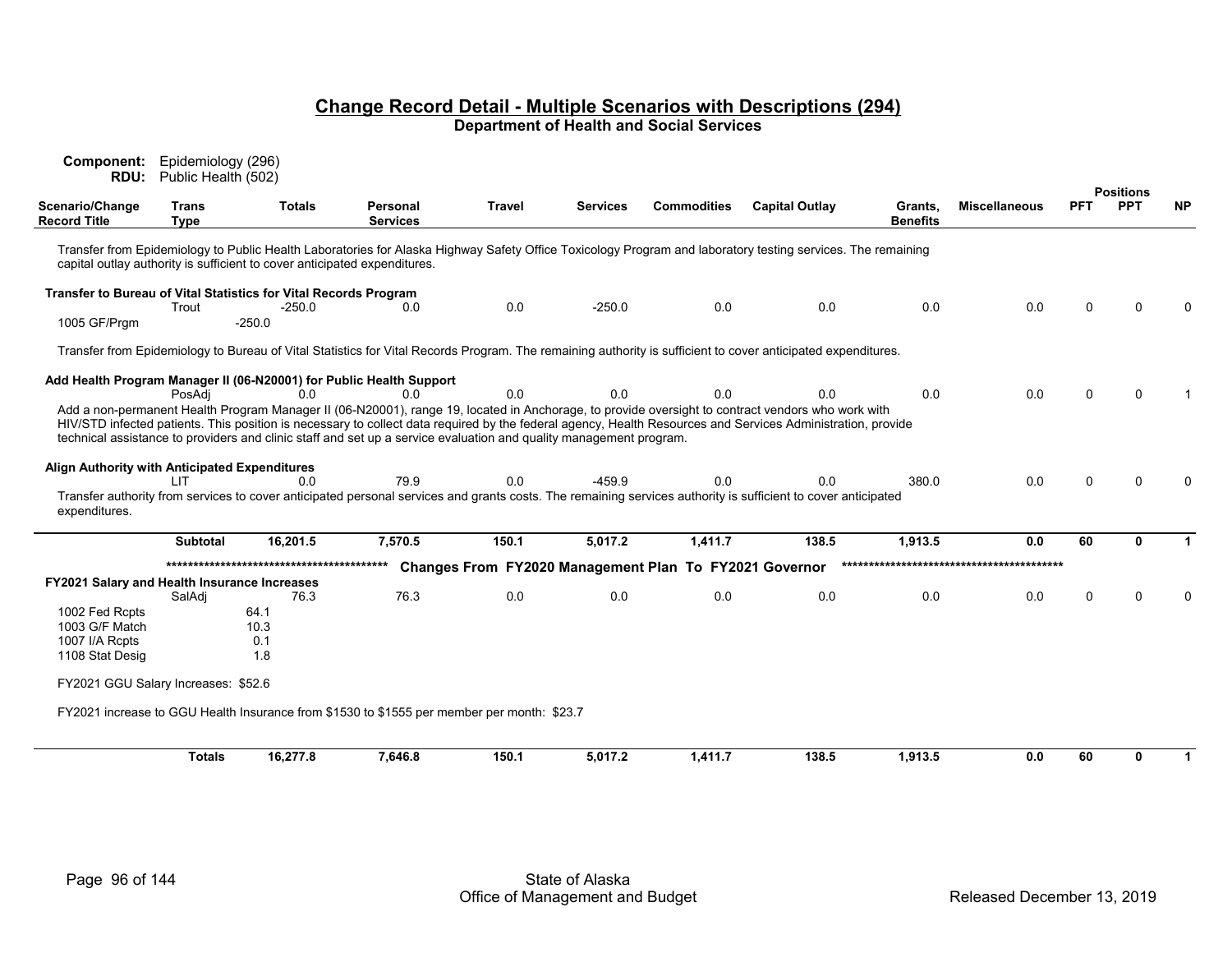| <b>Component:</b> Bureau of Vital Statistics (961) |
|----------------------------------------------------|
| <b>RDU:</b> Public Health (502)                    |

|                                                   |                      |                  |                                                                                                                                                                                                                                                                                                                                                                                                                                                                                                                           |               |                 |                                                        |                                                               |                            |                      |                 | <b>Positions</b> |              |
|---------------------------------------------------|----------------------|------------------|---------------------------------------------------------------------------------------------------------------------------------------------------------------------------------------------------------------------------------------------------------------------------------------------------------------------------------------------------------------------------------------------------------------------------------------------------------------------------------------------------------------------------|---------------|-----------------|--------------------------------------------------------|---------------------------------------------------------------|----------------------------|----------------------|-----------------|------------------|--------------|
| Scenario/Change<br><b>Record Title</b>            | <b>Trans</b><br>Type | <b>Totals</b>    | Personal<br><b>Services</b>                                                                                                                                                                                                                                                                                                                                                                                                                                                                                               | <b>Travel</b> | <b>Services</b> | <b>Commodities</b>                                     | <b>Capital Outlay</b>                                         | Grants.<br><b>Benefits</b> | <b>Miscellaneous</b> | <b>PFT</b>      | <b>PPT</b>       | <b>NP</b>    |
|                                                   |                      |                  |                                                                                                                                                                                                                                                                                                                                                                                                                                                                                                                           |               |                 |                                                        | Changes From FY2020 Conference Committee To FY2020 Authorized |                            |                      |                 |                  |              |
| <b>FY2020 Conference Committee</b>                |                      |                  |                                                                                                                                                                                                                                                                                                                                                                                                                                                                                                                           |               |                 |                                                        |                                                               |                            |                      |                 |                  |              |
|                                                   | ConfCom              | 4,846.0          | 3,162.6                                                                                                                                                                                                                                                                                                                                                                                                                                                                                                                   | 36.0          | 1,565.9         | 81.5                                                   | 0.0                                                           | 0.0                        | 0.0                  | 33              | ∩                |              |
| 1002 Fed Rcpts                                    |                      | 1,413.4          |                                                                                                                                                                                                                                                                                                                                                                                                                                                                                                                           |               |                 |                                                        |                                                               |                            |                      |                 |                  |              |
| 1003 G/F Match<br>1005 GF/Prgm                    |                      | 274.0<br>2,629.1 |                                                                                                                                                                                                                                                                                                                                                                                                                                                                                                                           |               |                 |                                                        |                                                               |                            |                      |                 |                  |              |
| 1007 I/A Rcpts                                    |                      | 339.5            |                                                                                                                                                                                                                                                                                                                                                                                                                                                                                                                           |               |                 |                                                        |                                                               |                            |                      |                 |                  |              |
| 1061 CIP Rcpts                                    |                      | 150.0            |                                                                                                                                                                                                                                                                                                                                                                                                                                                                                                                           |               |                 |                                                        |                                                               |                            |                      |                 |                  |              |
| 1092 MHTAAR                                       |                      | 40.0             |                                                                                                                                                                                                                                                                                                                                                                                                                                                                                                                           |               |                 |                                                        |                                                               |                            |                      |                 |                  |              |
|                                                   | <b>Subtotal</b>      | 4,846.0          | 3.162.6                                                                                                                                                                                                                                                                                                                                                                                                                                                                                                                   | 36.0          | 1,565.9         | 81.5                                                   | 0.0                                                           | 0.0                        | 0.0                  | 33              | $\mathbf{0}$     | <sup>0</sup> |
|                                                   |                      |                  |                                                                                                                                                                                                                                                                                                                                                                                                                                                                                                                           |               |                 |                                                        |                                                               |                            |                      |                 |                  |              |
|                                                   |                      |                  | Transfer to Chronic Disease Prevention and Health Promotion for Work on Cancer                                                                                                                                                                                                                                                                                                                                                                                                                                            |               |                 |                                                        |                                                               |                            |                      |                 |                  |              |
|                                                   | Trout                | $-140.0$         | $-140.0$                                                                                                                                                                                                                                                                                                                                                                                                                                                                                                                  | 0.0           | 0.0             | 0.0                                                    | 0.0                                                           | 0.0                        | 0.0                  | 0               | $\Omega$         |              |
| 1002 Fed Rcpts                                    |                      | $-140.0$         |                                                                                                                                                                                                                                                                                                                                                                                                                                                                                                                           |               |                 |                                                        |                                                               |                            |                      |                 |                  |              |
| 1005 GF/Prgm                                      | Trin                 | 750.0<br>750.0   | Transfer federal from Bureau of Vital Statistics to Chronic Disease Prevention and Health Promotion for direct services provided by staff working on a federal<br>cancer grant to understand the burden of cancer in Alaska, find ways to protect Alaskans from getting cancer, and improve treatment for individuals with cancer.<br>The remaining authority is sufficient to cover anticipated expenditures.<br>Transfer from Public Health Administrative Services and Epidemiology for Vital Records Program<br>150.0 | 0.0           | 490.0           | 100.0                                                  | 10.0                                                          | 0.0                        | 0.0                  |                 |                  |              |
|                                                   |                      |                  | Transfer from Public Health Administrative Services and Epidemiology to Bureau of Vital Statistics for Vital Records Program.                                                                                                                                                                                                                                                                                                                                                                                             |               |                 |                                                        |                                                               |                            |                      |                 |                  |              |
|                                                   | <b>Subtotal</b>      | 5,456.0          | 3.172.6                                                                                                                                                                                                                                                                                                                                                                                                                                                                                                                   | 36.0          | 2,055.9         | 181.5                                                  | 10.0                                                          | 0.0                        | 0.0                  | $\overline{33}$ | $\mathbf{0}$     | 0            |
|                                                   |                      |                  |                                                                                                                                                                                                                                                                                                                                                                                                                                                                                                                           |               |                 |                                                        |                                                               |                            |                      |                 |                  |              |
|                                                   |                      |                  |                                                                                                                                                                                                                                                                                                                                                                                                                                                                                                                           |               |                 | Changes From FY2020 Management Plan To FY2021 Governor |                                                               |                            |                      |                 |                  |              |
| <b>Reverse Mental Health Trust Recommendation</b> |                      |                  |                                                                                                                                                                                                                                                                                                                                                                                                                                                                                                                           |               |                 |                                                        |                                                               |                            |                      |                 |                  |              |
|                                                   | <b>OTI</b>           | $-40.0$          | $-40.0$                                                                                                                                                                                                                                                                                                                                                                                                                                                                                                                   | 0.0           | 0.0             | 0.0                                                    | 0.0                                                           | 0.0                        | 0.0                  | 0               | $\Omega$         |              |
| 1092 MHTAAR                                       |                      | $-40.0$          |                                                                                                                                                                                                                                                                                                                                                                                                                                                                                                                           |               |                 |                                                        |                                                               |                            |                      |                 |                  |              |
|                                                   |                      |                  | Reverse Mental Health Trust recommendation to reflect zero-based mental health budget.                                                                                                                                                                                                                                                                                                                                                                                                                                    |               |                 |                                                        |                                                               |                            |                      |                 |                  |              |
| FY2021 Salary and Health Insurance Increases      |                      |                  |                                                                                                                                                                                                                                                                                                                                                                                                                                                                                                                           |               |                 |                                                        |                                                               |                            |                      |                 |                  |              |
|                                                   | SalAdj               | 31.9             | 31.9                                                                                                                                                                                                                                                                                                                                                                                                                                                                                                                      | 0.0           | 0.0             | 0.0                                                    | 0.0                                                           | 0.0                        | 0.0                  | 0               | ∩                |              |
| 1002 Fed Rcpts                                    |                      | 7.2              |                                                                                                                                                                                                                                                                                                                                                                                                                                                                                                                           |               |                 |                                                        |                                                               |                            |                      |                 |                  |              |
| 1005 GF/Prgm                                      |                      | 23.8             |                                                                                                                                                                                                                                                                                                                                                                                                                                                                                                                           |               |                 |                                                        |                                                               |                            |                      |                 |                  |              |
| 1007 I/A Rcpts                                    |                      | 0.3              |                                                                                                                                                                                                                                                                                                                                                                                                                                                                                                                           |               |                 |                                                        |                                                               |                            |                      |                 |                  |              |
| 1092 MHTAAR                                       |                      | 0.6              |                                                                                                                                                                                                                                                                                                                                                                                                                                                                                                                           |               |                 |                                                        |                                                               |                            |                      |                 |                  |              |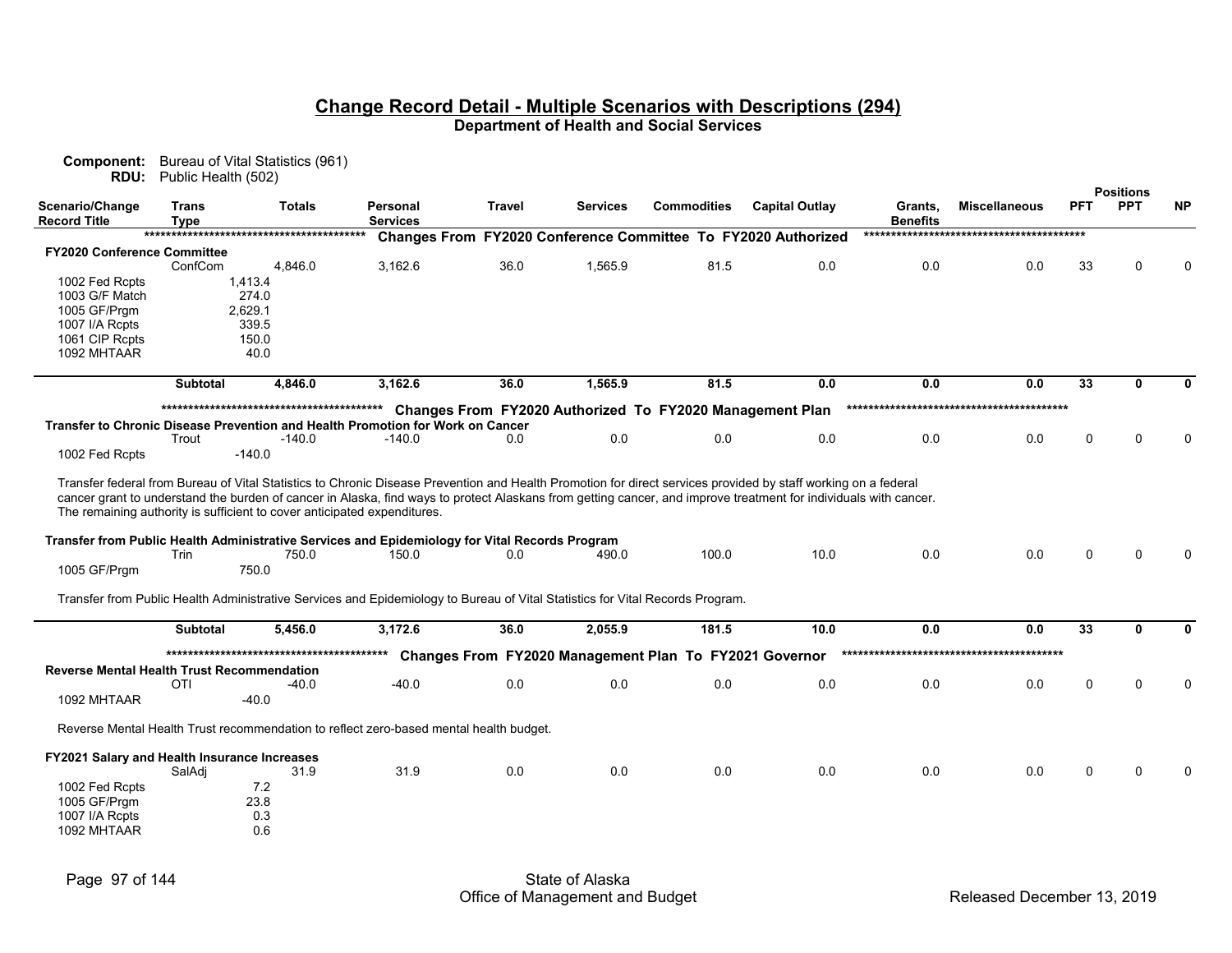**Component:** Bureau of Vital Statistics (961) **RDU:** Public Health (502)

|                                          |                                                      |              |                                                                                                         |        |                 |                    |                                                                                                                                                                                                                                                                                                                                                                                                                                                                                                                                                                                                                                                                                                                                                                                               |                            |                      |            | <b>Positions</b> |           |
|------------------------------------------|------------------------------------------------------|--------------|---------------------------------------------------------------------------------------------------------|--------|-----------------|--------------------|-----------------------------------------------------------------------------------------------------------------------------------------------------------------------------------------------------------------------------------------------------------------------------------------------------------------------------------------------------------------------------------------------------------------------------------------------------------------------------------------------------------------------------------------------------------------------------------------------------------------------------------------------------------------------------------------------------------------------------------------------------------------------------------------------|----------------------------|----------------------|------------|------------------|-----------|
| Scenario/Change<br><b>Record Title</b>   | Trans<br>Type<br>FY2021 GGU Salary Increases: \$21.1 | Totals       | Personal<br><b>Services</b>                                                                             | Travel | <b>Services</b> | <b>Commodities</b> | <b>Capital Outlay</b>                                                                                                                                                                                                                                                                                                                                                                                                                                                                                                                                                                                                                                                                                                                                                                         | Grants,<br><b>Benefits</b> | <b>Miscellaneous</b> | <b>PFT</b> | <b>PPT</b>       | <b>NP</b> |
|                                          |                                                      |              |                                                                                                         |        |                 |                    |                                                                                                                                                                                                                                                                                                                                                                                                                                                                                                                                                                                                                                                                                                                                                                                               |                            |                      |            |                  |           |
|                                          |                                                      |              | FY2021 increase to GGU Health Insurance from \$1530 to \$1555 per member per month: \$10.8              |        |                 |                    |                                                                                                                                                                                                                                                                                                                                                                                                                                                                                                                                                                                                                                                                                                                                                                                               |                            |                      |            |                  |           |
| <b>MH Trust: Cont - Scorecard Update</b> |                                                      |              |                                                                                                         |        |                 |                    |                                                                                                                                                                                                                                                                                                                                                                                                                                                                                                                                                                                                                                                                                                                                                                                               |                            |                      |            |                  |           |
| 1092 MHTAAR                              | IncT                                                 | 40.0<br>40.0 | 40.0                                                                                                    | 0.0    | 0.0             | 0.0                | 0.0                                                                                                                                                                                                                                                                                                                                                                                                                                                                                                                                                                                                                                                                                                                                                                                           | 0.0                        | 0.0                  |            |                  |           |
|                                          |                                                      |              | Violence and Sexual Assault (DV/SA) initiative and the Healthy Alaskans 2020 leading health indicators. |        |                 |                    | revisions, and web-postings for the DHSS/Trust Alaska Scorecard. The Alaska Scorecard, developed collaboratively between DHSS and the Trust in 2008,<br>continues to represent an annual effort to compile and publish population-level indicators for the Trust and other stakeholders to monitor trends and track<br>changes in the lives and circumstances of Trust beneficiaries and other Alaskans. The scorecard is an important component of the infrastructure used to track<br>the impact of the DHSS - Comprehensive Integrated Mental Health Program and resources needed for improving outcomes for Alaskans. The scorecard<br>webpage is viewed frequently, and has served as an example for other scorecards in state government, such as the State's "Choose Respect" Domestic |                            |                      |            |                  |           |
|                                          |                                                      |              | Add Office Assistant I (06-N19020) for Ex-Foster Care Children Birth Certificates                       |        |                 |                    |                                                                                                                                                                                                                                                                                                                                                                                                                                                                                                                                                                                                                                                                                                                                                                                               |                            |                      |            |                  |           |
|                                          | PosAdi                                               | 0.0          | 0.0                                                                                                     | 0.0    | 0.0             | 0.0                | 0.0<br>Add a non-permanent Office Assistant I (06-N19020), range 8, located in Anchorage, expiring 6/30/2021, to process birth certificates for ex-foster care children.                                                                                                                                                                                                                                                                                                                                                                                                                                                                                                                                                                                                                      | 0.0                        | 0.0                  |            |                  |           |
|                                          | <b>Totals</b>                                        | 5,487.9      | 3,204.5                                                                                                 | 36.0   | 2,055.9         | 181.5              | 10.0                                                                                                                                                                                                                                                                                                                                                                                                                                                                                                                                                                                                                                                                                                                                                                                          | 0.0                        | 0.0                  | 33         |                  |           |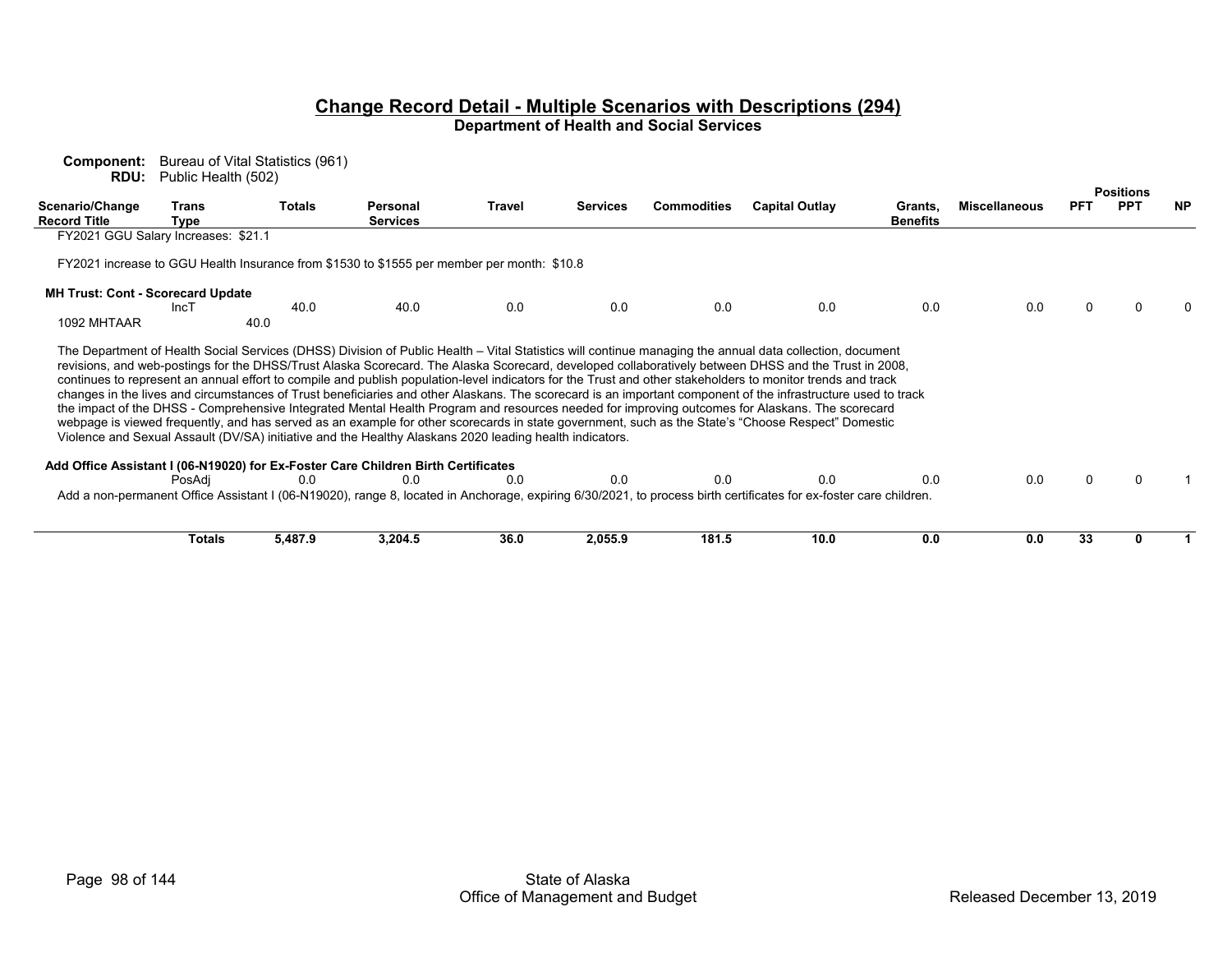| Scenario/Change<br><b>Commodities</b><br><b>Trans</b><br><b>Travel</b><br><b>Services</b><br><b>Capital Outlay</b><br><b>Miscellaneous</b><br><b>PFT</b><br><b>Totals</b><br><b>Personal</b><br>Grants,<br><b>Record Title</b><br><b>Services</b><br><b>Benefits</b><br><b>Type</b><br>Changes From FY2020 Conference Committee To FY2020 Authorized<br><b>FY2020 Conference Committee</b><br>0.0<br>0.0<br>0.0<br>0.0<br>0.0<br>0.0<br>ConfCom<br>3,343.7<br>3,343.7<br>$\Omega$<br>310.0<br>1002 Fed Rcpts<br>1003 G/F Match<br>3,033.7<br>3,343.7<br>0.0<br>0.0<br>0.0<br>0.0<br>0.0<br>0.0<br><b>Subtotal</b><br>3,343.7<br>0<br>Changes From FY2020 Authorized To FY2020 Management Plan<br>Transfer to Emergency Programs for Emergency Preparedness and Other Operations<br>0.0<br>0.0<br>0.0<br>$-401.3$<br>0.0<br>$\Omega$<br>Trout<br>$-401.3$<br>0.0<br>0.0<br>1003 G/F Match<br>$-401.3$<br>Transfer from Emergency Medical Services Grants to Emergency Programs for emergency preparedness and other operations. The remaining authority is<br>sufficient to cover anticipated expenditures.<br>Transfer from Emergency Programs for Grantee Payments to Train Emergency Medical Technicians<br>0.0<br>0.0<br>91.3<br>0.0<br>Trin<br>0.0<br>0.0<br>$\Omega$<br>91.3<br>0.0<br>91.3<br>1002 Fed Rcpts<br>Transfer from Emergency Programs to Emergency Medical Services Grants for grantee payments to train Emergency Medical Technicians.<br>0.0<br>0.0<br>3,033.7<br><b>Subtotal</b><br>3,033.7<br>0.0<br>0.0<br>0.0<br>0.0<br>$\mathbf{0}$<br>Changes From FY2020 Management Plan To FY2021 Governor<br><b>Transfer to Emergency Programs for Consolidation</b><br>0.0<br>0.0<br>0.0<br>0.0<br>0.0<br>$-3,033.7$<br>0.0<br>Trout<br>$-3,033.7$<br>0<br>1002 Fed Rcpts<br>$-401.3$<br>1003 G/F Match<br>$-2,632.4$<br>Transfer authority from Emergency Medical Services Grants to Emergency Programs to consolidate and eliminate the Emergency Medical Services Grants<br>component. Consolidating with the Emergency Programs is more efficient for the department to manage.<br><b>Totals</b><br>0.0<br>0.0<br>0.0<br>0.0<br>0.0<br>0.0<br>0.0<br>0.0<br>n | Component:<br>RDU: | Public Health (502) | Emergency Medical Services Grants (2309) |  |  |  |  |                                |           |
|--------------------------------------------------------------------------------------------------------------------------------------------------------------------------------------------------------------------------------------------------------------------------------------------------------------------------------------------------------------------------------------------------------------------------------------------------------------------------------------------------------------------------------------------------------------------------------------------------------------------------------------------------------------------------------------------------------------------------------------------------------------------------------------------------------------------------------------------------------------------------------------------------------------------------------------------------------------------------------------------------------------------------------------------------------------------------------------------------------------------------------------------------------------------------------------------------------------------------------------------------------------------------------------------------------------------------------------------------------------------------------------------------------------------------------------------------------------------------------------------------------------------------------------------------------------------------------------------------------------------------------------------------------------------------------------------------------------------------------------------------------------------------------------------------------------------------------------------------------------------------------------------------------------------------------------------------------------------------------------------------------------------------------------------------------------------------------------------------------------------------------------------------------------------------------|--------------------|---------------------|------------------------------------------|--|--|--|--|--------------------------------|-----------|
|                                                                                                                                                                                                                                                                                                                                                                                                                                                                                                                                                                                                                                                                                                                                                                                                                                                                                                                                                                                                                                                                                                                                                                                                                                                                                                                                                                                                                                                                                                                                                                                                                                                                                                                                                                                                                                                                                                                                                                                                                                                                                                                                                                                |                    |                     |                                          |  |  |  |  | <b>Positions</b><br><b>PPT</b> | <b>NP</b> |
|                                                                                                                                                                                                                                                                                                                                                                                                                                                                                                                                                                                                                                                                                                                                                                                                                                                                                                                                                                                                                                                                                                                                                                                                                                                                                                                                                                                                                                                                                                                                                                                                                                                                                                                                                                                                                                                                                                                                                                                                                                                                                                                                                                                |                    |                     |                                          |  |  |  |  |                                |           |
|                                                                                                                                                                                                                                                                                                                                                                                                                                                                                                                                                                                                                                                                                                                                                                                                                                                                                                                                                                                                                                                                                                                                                                                                                                                                                                                                                                                                                                                                                                                                                                                                                                                                                                                                                                                                                                                                                                                                                                                                                                                                                                                                                                                |                    |                     |                                          |  |  |  |  |                                |           |
|                                                                                                                                                                                                                                                                                                                                                                                                                                                                                                                                                                                                                                                                                                                                                                                                                                                                                                                                                                                                                                                                                                                                                                                                                                                                                                                                                                                                                                                                                                                                                                                                                                                                                                                                                                                                                                                                                                                                                                                                                                                                                                                                                                                |                    |                     |                                          |  |  |  |  | 0                              | $\Omega$  |
|                                                                                                                                                                                                                                                                                                                                                                                                                                                                                                                                                                                                                                                                                                                                                                                                                                                                                                                                                                                                                                                                                                                                                                                                                                                                                                                                                                                                                                                                                                                                                                                                                                                                                                                                                                                                                                                                                                                                                                                                                                                                                                                                                                                |                    |                     |                                          |  |  |  |  |                                |           |
|                                                                                                                                                                                                                                                                                                                                                                                                                                                                                                                                                                                                                                                                                                                                                                                                                                                                                                                                                                                                                                                                                                                                                                                                                                                                                                                                                                                                                                                                                                                                                                                                                                                                                                                                                                                                                                                                                                                                                                                                                                                                                                                                                                                |                    |                     |                                          |  |  |  |  |                                |           |
|                                                                                                                                                                                                                                                                                                                                                                                                                                                                                                                                                                                                                                                                                                                                                                                                                                                                                                                                                                                                                                                                                                                                                                                                                                                                                                                                                                                                                                                                                                                                                                                                                                                                                                                                                                                                                                                                                                                                                                                                                                                                                                                                                                                |                    |                     |                                          |  |  |  |  | n                              |           |
|                                                                                                                                                                                                                                                                                                                                                                                                                                                                                                                                                                                                                                                                                                                                                                                                                                                                                                                                                                                                                                                                                                                                                                                                                                                                                                                                                                                                                                                                                                                                                                                                                                                                                                                                                                                                                                                                                                                                                                                                                                                                                                                                                                                |                    |                     |                                          |  |  |  |  |                                |           |
|                                                                                                                                                                                                                                                                                                                                                                                                                                                                                                                                                                                                                                                                                                                                                                                                                                                                                                                                                                                                                                                                                                                                                                                                                                                                                                                                                                                                                                                                                                                                                                                                                                                                                                                                                                                                                                                                                                                                                                                                                                                                                                                                                                                |                    |                     |                                          |  |  |  |  |                                |           |
|                                                                                                                                                                                                                                                                                                                                                                                                                                                                                                                                                                                                                                                                                                                                                                                                                                                                                                                                                                                                                                                                                                                                                                                                                                                                                                                                                                                                                                                                                                                                                                                                                                                                                                                                                                                                                                                                                                                                                                                                                                                                                                                                                                                |                    |                     |                                          |  |  |  |  |                                |           |
|                                                                                                                                                                                                                                                                                                                                                                                                                                                                                                                                                                                                                                                                                                                                                                                                                                                                                                                                                                                                                                                                                                                                                                                                                                                                                                                                                                                                                                                                                                                                                                                                                                                                                                                                                                                                                                                                                                                                                                                                                                                                                                                                                                                |                    |                     |                                          |  |  |  |  |                                |           |
|                                                                                                                                                                                                                                                                                                                                                                                                                                                                                                                                                                                                                                                                                                                                                                                                                                                                                                                                                                                                                                                                                                                                                                                                                                                                                                                                                                                                                                                                                                                                                                                                                                                                                                                                                                                                                                                                                                                                                                                                                                                                                                                                                                                |                    |                     |                                          |  |  |  |  | $\Omega$                       |           |
|                                                                                                                                                                                                                                                                                                                                                                                                                                                                                                                                                                                                                                                                                                                                                                                                                                                                                                                                                                                                                                                                                                                                                                                                                                                                                                                                                                                                                                                                                                                                                                                                                                                                                                                                                                                                                                                                                                                                                                                                                                                                                                                                                                                |                    |                     |                                          |  |  |  |  |                                |           |
|                                                                                                                                                                                                                                                                                                                                                                                                                                                                                                                                                                                                                                                                                                                                                                                                                                                                                                                                                                                                                                                                                                                                                                                                                                                                                                                                                                                                                                                                                                                                                                                                                                                                                                                                                                                                                                                                                                                                                                                                                                                                                                                                                                                |                    |                     |                                          |  |  |  |  | U                              | O         |
|                                                                                                                                                                                                                                                                                                                                                                                                                                                                                                                                                                                                                                                                                                                                                                                                                                                                                                                                                                                                                                                                                                                                                                                                                                                                                                                                                                                                                                                                                                                                                                                                                                                                                                                                                                                                                                                                                                                                                                                                                                                                                                                                                                                |                    |                     |                                          |  |  |  |  |                                |           |
|                                                                                                                                                                                                                                                                                                                                                                                                                                                                                                                                                                                                                                                                                                                                                                                                                                                                                                                                                                                                                                                                                                                                                                                                                                                                                                                                                                                                                                                                                                                                                                                                                                                                                                                                                                                                                                                                                                                                                                                                                                                                                                                                                                                |                    |                     |                                          |  |  |  |  |                                |           |
|                                                                                                                                                                                                                                                                                                                                                                                                                                                                                                                                                                                                                                                                                                                                                                                                                                                                                                                                                                                                                                                                                                                                                                                                                                                                                                                                                                                                                                                                                                                                                                                                                                                                                                                                                                                                                                                                                                                                                                                                                                                                                                                                                                                |                    |                     |                                          |  |  |  |  |                                |           |
|                                                                                                                                                                                                                                                                                                                                                                                                                                                                                                                                                                                                                                                                                                                                                                                                                                                                                                                                                                                                                                                                                                                                                                                                                                                                                                                                                                                                                                                                                                                                                                                                                                                                                                                                                                                                                                                                                                                                                                                                                                                                                                                                                                                |                    |                     |                                          |  |  |  |  |                                |           |
|                                                                                                                                                                                                                                                                                                                                                                                                                                                                                                                                                                                                                                                                                                                                                                                                                                                                                                                                                                                                                                                                                                                                                                                                                                                                                                                                                                                                                                                                                                                                                                                                                                                                                                                                                                                                                                                                                                                                                                                                                                                                                                                                                                                |                    |                     |                                          |  |  |  |  |                                |           |
|                                                                                                                                                                                                                                                                                                                                                                                                                                                                                                                                                                                                                                                                                                                                                                                                                                                                                                                                                                                                                                                                                                                                                                                                                                                                                                                                                                                                                                                                                                                                                                                                                                                                                                                                                                                                                                                                                                                                                                                                                                                                                                                                                                                |                    |                     |                                          |  |  |  |  |                                |           |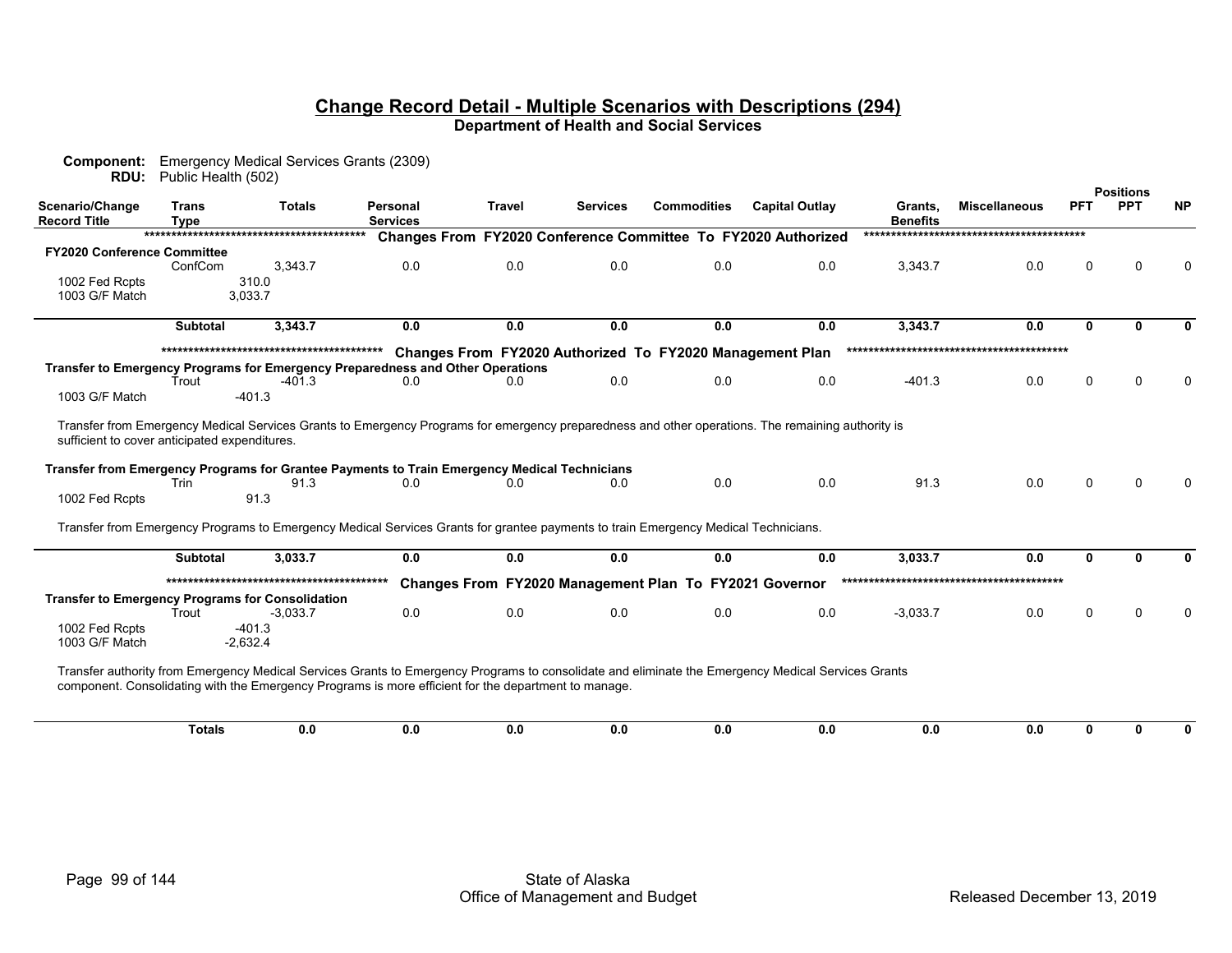| Component:<br><b>RDU:</b>                    | Public Health (502)                 | State Medical Examiner (293) |                                                                                           |        |                 |                                                        |                                                                      |                            |                      |            |                  |              |
|----------------------------------------------|-------------------------------------|------------------------------|-------------------------------------------------------------------------------------------|--------|-----------------|--------------------------------------------------------|----------------------------------------------------------------------|----------------------------|----------------------|------------|------------------|--------------|
|                                              |                                     |                              |                                                                                           |        |                 |                                                        |                                                                      |                            |                      |            | <b>Positions</b> |              |
| Scenario/Change<br><b>Record Title</b>       | Trans<br><b>Type</b>                | <b>Totals</b>                | Personal<br><b>Services</b>                                                               | Travel | <b>Services</b> | <b>Commodities</b>                                     | <b>Capital Outlay</b>                                                | Grants,<br><b>Benefits</b> | <b>Miscellaneous</b> | <b>PFT</b> | <b>PPT</b>       | <b>NP</b>    |
|                                              |                                     |                              |                                                                                           |        |                 |                                                        | <b>Changes From FY2020 Conference Committee To FY2020 Authorized</b> |                            |                      |            |                  |              |
| <b>FY2020 Conference Committee</b>           |                                     |                              |                                                                                           |        |                 |                                                        |                                                                      |                            |                      |            |                  |              |
|                                              | ConfCom                             | 3,286.9                      | 2,410.3                                                                                   | 11.0   | 785.6           | 80.0                                                   | 0.0                                                                  | 0.0                        | 0.0                  | 19         | $\mathbf 0$      | $\mathbf 0$  |
| 1002 Fed Rcpts                               |                                     | 10.0                         |                                                                                           |        |                 |                                                        |                                                                      |                            |                      |            |                  |              |
| 1004 Gen Fund                                |                                     | 3,181.9                      |                                                                                           |        |                 |                                                        |                                                                      |                            |                      |            |                  |              |
| 1005 GF/Prgm                                 |                                     | 20.0                         |                                                                                           |        |                 |                                                        |                                                                      |                            |                      |            |                  |              |
| 1007 I/A Rcpts                               |                                     | 75.0                         |                                                                                           |        |                 |                                                        |                                                                      |                            |                      |            |                  |              |
|                                              | <b>Subtotal</b>                     | 3,286.9                      | 2,410.3                                                                                   | 11.0   | 785.6           | 80.0                                                   | 0.0                                                                  | 0.0                        | 0.0                  | 19         | 0                | $\mathbf{0}$ |
|                                              |                                     |                              |                                                                                           |        |                 |                                                        |                                                                      |                            |                      |            |                  |              |
|                                              |                                     |                              |                                                                                           |        |                 | Changes From FY2020 Management Plan To FY2021 Governor |                                                                      |                            |                      |            |                  |              |
| FY2021 Salary and Health Insurance Increases |                                     |                              |                                                                                           |        |                 |                                                        |                                                                      |                            |                      |            |                  |              |
|                                              | SalAdj                              | 18.8                         | 18.8                                                                                      | 0.0    | 0.0             | 0.0                                                    | 0.0                                                                  | 0.0                        | 0.0                  | 0          | 0                | $\Omega$     |
| 1004 Gen Fund                                |                                     | 18.8                         |                                                                                           |        |                 |                                                        |                                                                      |                            |                      |            |                  |              |
|                                              | FY2021 GGU Salary Increases: \$12.5 |                              |                                                                                           |        |                 |                                                        |                                                                      |                            |                      |            |                  |              |
|                                              |                                     |                              | FY2021 increase to GGU Health Insurance from \$1530 to \$1555 per member per month: \$6.3 |        |                 |                                                        |                                                                      |                            |                      |            |                  |              |
|                                              |                                     |                              |                                                                                           |        |                 |                                                        |                                                                      |                            |                      |            |                  |              |
|                                              | <b>Totals</b>                       | 3,305.7                      | 2,429.1                                                                                   | 11.0   | 785.6           | 80.0                                                   | 0.0                                                                  | 0.0                        | 0.0                  | 19         | 0                | 0            |
|                                              |                                     |                              |                                                                                           |        |                 |                                                        |                                                                      |                            |                      |            |                  |              |
|                                              |                                     |                              |                                                                                           |        |                 |                                                        |                                                                      |                            |                      |            |                  |              |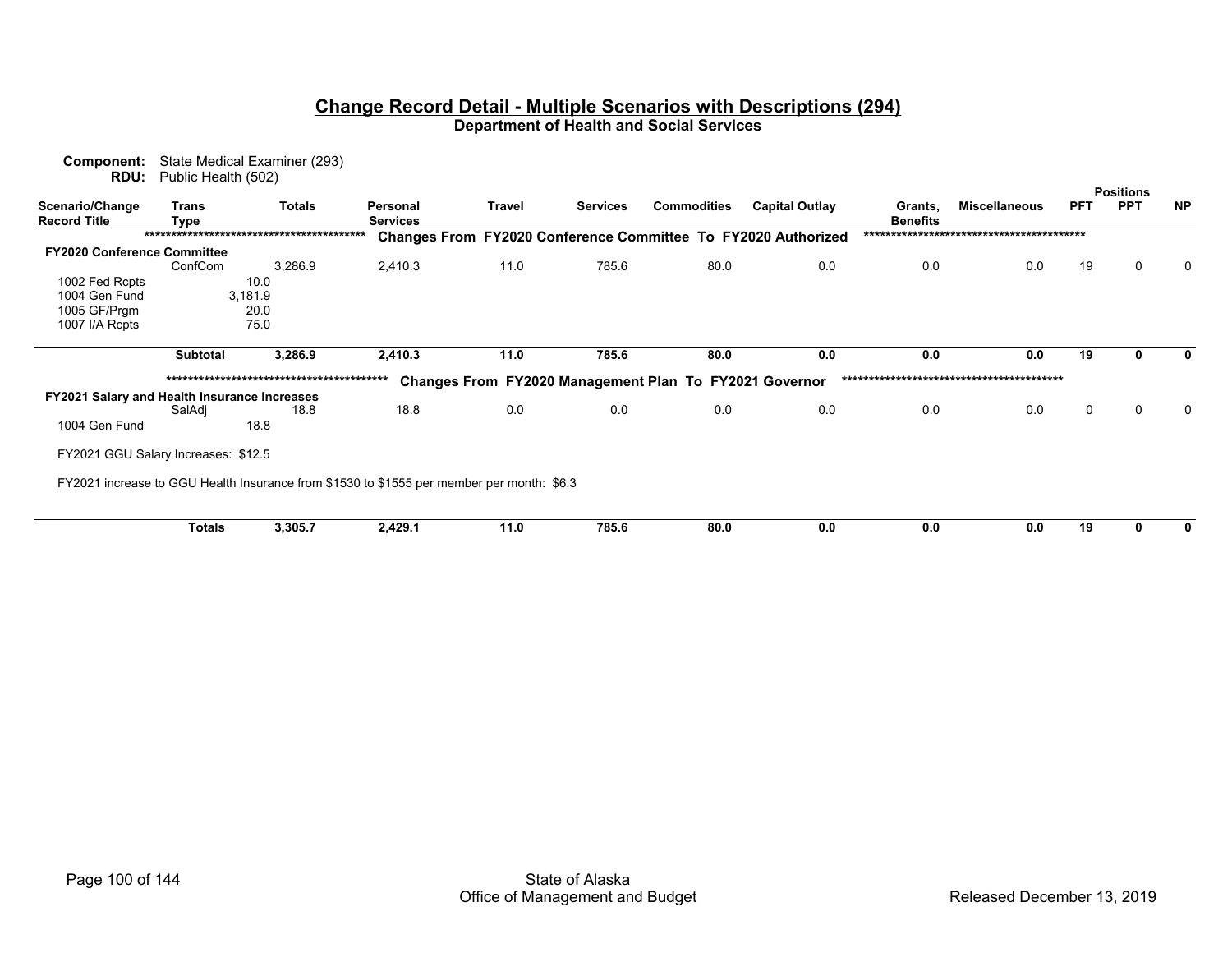**Component:** Public Health Laboratories (2252) **RDU:** Public Health (502)

|                                              |               |               |                             |               |                 |                    |                                                                      |                            |                      |            | <b>Positions</b> |           |
|----------------------------------------------|---------------|---------------|-----------------------------|---------------|-----------------|--------------------|----------------------------------------------------------------------|----------------------------|----------------------|------------|------------------|-----------|
| Scenario/Change<br><b>Record Title</b>       | Trans<br>Type | <b>Totals</b> | Personal<br><b>Services</b> | <b>Travel</b> | <b>Services</b> | <b>Commodities</b> | <b>Capital Outlay</b>                                                | Grants,<br><b>Benefits</b> | <b>Miscellaneous</b> | <b>PFT</b> | <b>PPT</b>       | <b>NP</b> |
|                                              |               |               |                             |               |                 |                    | <b>Changes From FY2020 Conference Committee To FY2020 Authorized</b> |                            |                      |            |                  |           |
| <b>FY2020 Conference Committee</b>           |               |               |                             |               |                 |                    |                                                                      |                            |                      |            |                  |           |
|                                              | ConfCom       | 7.203.5       | 4,329.8                     | 24.6          | 1,694.7         | 1,154.4            | 0.0                                                                  | 0.0                        | 0.0                  | 39         | 0                | $\Omega$  |
| 1002 Fed Rcpts                               | 1,565.6       |               |                             |               |                 |                    |                                                                      |                            |                      |            |                  |           |
| 1003 G/F Match                               | 4.267.2       |               |                             |               |                 |                    |                                                                      |                            |                      |            |                  |           |
| 1004 Gen Fund                                |               | 7.1           |                             |               |                 |                    |                                                                      |                            |                      |            |                  |           |
| 1005 GF/Prgm                                 |               | 728.7         |                             |               |                 |                    |                                                                      |                            |                      |            |                  |           |
| 1007 I/A Rcpts                               |               | 579.1         |                             |               |                 |                    |                                                                      |                            |                      |            |                  |           |
| 1108 Stat Desig                              |               | 55.8          |                             |               |                 |                    |                                                                      |                            |                      |            |                  |           |
| Delete Position Vacant Greater than One Year |               |               |                             |               |                 |                    |                                                                      |                            |                      |            |                  |           |
|                                              | Veto          | $-98.5$       | $-98.5$                     | 0.0           | 0.0             | 0.0                | 0.0                                                                  | 0.0                        | 0.0                  | -1         | 0                | $\Omega$  |
| 1007 I/A Rcpts                               |               | $-98.5$       |                             |               |                 |                    |                                                                      |                            |                      |            |                  |           |

Agencies have analyzed staffing and identified positions vacant greater than twelve months where the department has no intention to recruit and duties have been reassigned to other staff:

#### PCN:06-1553

The State's fiscal reality dictates a reduction in expenditures across all agencies.

|                            | <b>Subtotal</b> | 7,105.0                                                                                                                                                                                                                                                                                                                                                                                                                                                                                            | 4,231.3 | 24.6 | 1,694.7         | 1,154.4                                                  | 0.0   | 0.0 | 0.0 | 38 |  |
|----------------------------|-----------------|----------------------------------------------------------------------------------------------------------------------------------------------------------------------------------------------------------------------------------------------------------------------------------------------------------------------------------------------------------------------------------------------------------------------------------------------------------------------------------------------------|---------|------|-----------------|----------------------------------------------------------|-------|-----|-----|----|--|
|                            |                 |                                                                                                                                                                                                                                                                                                                                                                                                                                                                                                    |         |      |                 | Changes From FY2020 Authorized To FY2020 Management Plan |       |     |     |    |  |
|                            |                 | Transfer to Chronic Disease Prevention and Health Promotion for Behavioral Risk Survey                                                                                                                                                                                                                                                                                                                                                                                                             |         |      |                 |                                                          |       |     |     |    |  |
| 1108 Stat Desig            | Trout           | $-50.0$<br>$-50.0$                                                                                                                                                                                                                                                                                                                                                                                                                                                                                 | 0.0     | 0.0  | $-50.0$         | 0.0                                                      | 0.0   | 0.0 | 0.0 |    |  |
| anticipated expenditures.  |                 | Transfer from Public Health Laboratories to Chronic Disease Prevention and Health Promotion for work on the Behavioral Risk Factor Surveillance System. This<br>survey helps health care providers, such as the Alaska Native Tribal Health Consortium, and other interested parties better understand the populations they<br>serve, including the risk factors that contribute to chronic disease, premature death, and impaired quality of life. The remaining authority is sufficient to cover |         |      |                 |                                                          |       |     |     |    |  |
|                            |                 | Transfer from Multiple Components for the Alaska Highway Safety Office Toxicology Project                                                                                                                                                                                                                                                                                                                                                                                                          |         |      |                 |                                                          |       |     |     |    |  |
| 1061 CIP Rcpts             | Trin            | 123.5<br>123.5                                                                                                                                                                                                                                                                                                                                                                                                                                                                                     | 63.0    | 14.8 | 41.2            | 4.5                                                      | 0.0   | 0.0 | 0.0 |    |  |
| <b>Toxicology Project.</b> |                 | Transfer from Emergency Programs and Chronic Disease Prevention and Health Promotion to Public Health Laboratories for Alaska Highway Safety Office                                                                                                                                                                                                                                                                                                                                                |         |      |                 |                                                          |       |     |     |    |  |
|                            |                 | Transfer from Epidemiology for Alaska Highway Safety Office Toxicology Program and Laboratory Testing Services                                                                                                                                                                                                                                                                                                                                                                                     |         |      |                 |                                                          |       |     |     |    |  |
| 1007 I/A Rcpts             | Trin            | 200.0<br>125.0                                                                                                                                                                                                                                                                                                                                                                                                                                                                                     | 0.0     | 0.0  | 75.0            | 0.0                                                      | 125.0 | 0.0 | 0.0 | 0  |  |
| Page 101 of 144            |                 |                                                                                                                                                                                                                                                                                                                                                                                                                                                                                                    |         |      | State of Alaska |                                                          |       |     |     |    |  |

# Office of Management and Budget **Released December 13, 2019**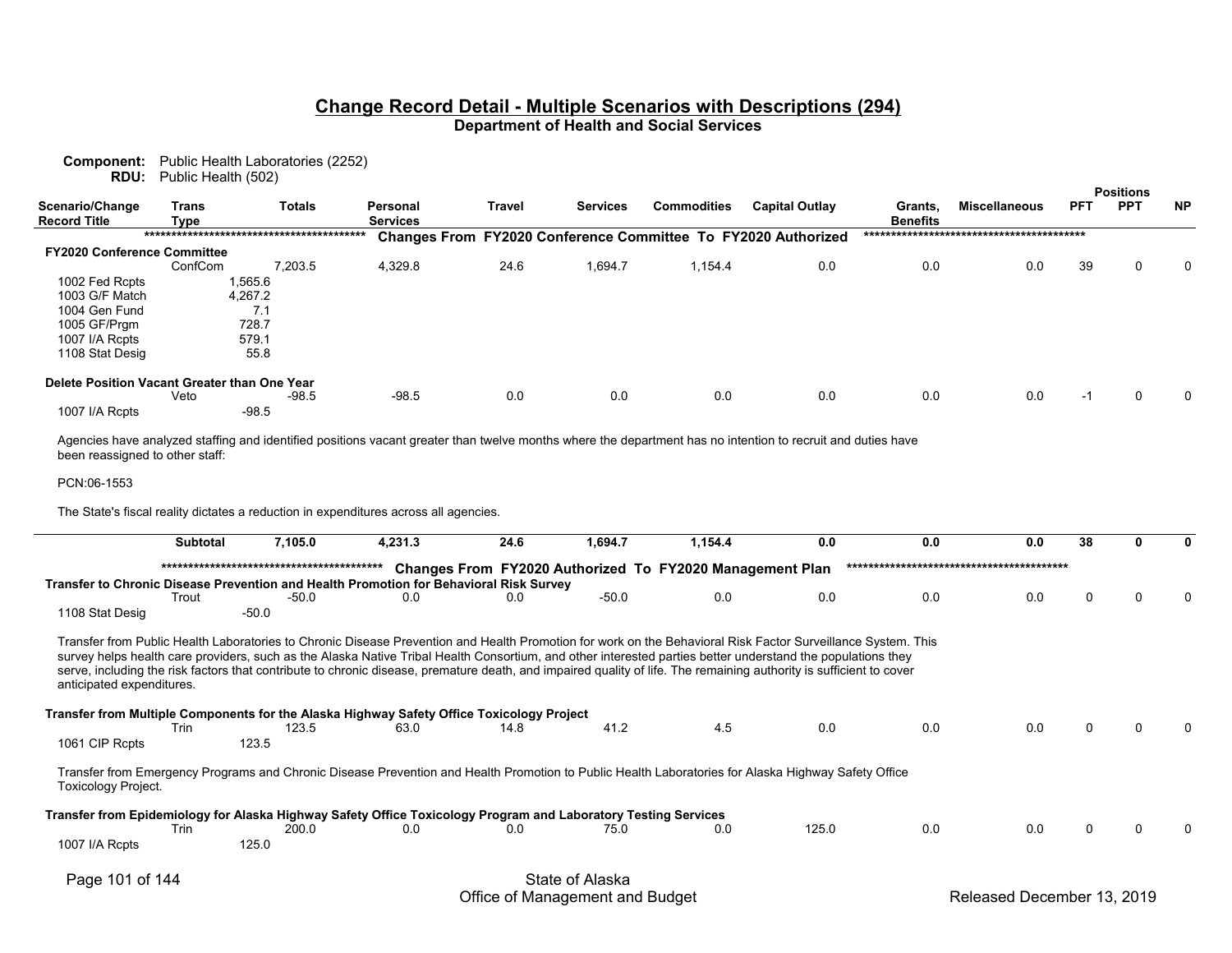| Component:<br>RDU:                                                 | Public Health (502)         | Public Health Laboratories (2252) |                                                                                                                                               |               |                 |                                                        |                       |                            |                      |            |                  |              |
|--------------------------------------------------------------------|-----------------------------|-----------------------------------|-----------------------------------------------------------------------------------------------------------------------------------------------|---------------|-----------------|--------------------------------------------------------|-----------------------|----------------------------|----------------------|------------|------------------|--------------|
|                                                                    |                             |                                   |                                                                                                                                               |               |                 |                                                        |                       |                            |                      |            | <b>Positions</b> |              |
| Scenario/Change<br><b>Record Title</b>                             | <b>Trans</b><br><b>Type</b> | <b>Totals</b>                     | <b>Personal</b><br><b>Services</b>                                                                                                            | <b>Travel</b> | <b>Services</b> | <b>Commodities</b>                                     | <b>Capital Outlay</b> | Grants.<br><b>Benefits</b> | <b>Miscellaneous</b> | <b>PFT</b> | <b>PPT</b>       | <b>NP</b>    |
| 1061 CIP Rcpts                                                     |                             | 75.0                              |                                                                                                                                               |               |                 |                                                        |                       |                            |                      |            |                  |              |
|                                                                    |                             |                                   | Transfer from Epidemiology to Public Health Laboratories for Alaska Highway Safety Office Toxicology Program and laboratory testing services. |               |                 |                                                        |                       |                            |                      |            |                  |              |
| Transfer from Public Health Administration for Laboratory Services |                             |                                   |                                                                                                                                               |               |                 |                                                        |                       |                            |                      |            |                  |              |
|                                                                    | Trin                        | 326.3                             | 0.0                                                                                                                                           | 69.4          | 256.9           | 0.0                                                    | 0.0                   | 0.0                        | 0.0                  | $\Omega$   | $\Omega$         | $\mathbf{0}$ |
| 1002 Fed Rcpts<br>1005 GF/Prgm                                     |                             | 250.0<br>76.3                     |                                                                                                                                               |               |                 |                                                        |                       |                            |                      |            |                  |              |
|                                                                    |                             |                                   | Transfer from Public Health Administrative Services to Public Health Laboratories for laboratory testing and services.                        |               |                 |                                                        |                       |                            |                      |            |                  |              |
|                                                                    | <b>Subtotal</b>             | 7,704.8                           | 4,294.3                                                                                                                                       | 108.8         | 2,017.8         | 1,158.9                                                | 125.0                 | 0.0                        | 0.0                  | 38         | U                | $\mathbf{0}$ |
|                                                                    |                             |                                   |                                                                                                                                               |               |                 | Changes From FY2020 Management Plan To FY2021 Governor |                       |                            |                      |            |                  |              |
| FY2021 Salary and Health Insurance Increases                       |                             |                                   |                                                                                                                                               |               |                 |                                                        |                       |                            |                      |            |                  |              |
|                                                                    | SalAdi                      | 47.9                              | 47.9                                                                                                                                          | 0.0           | 0.0             | 0.0                                                    | 0.0                   | 0.0                        | 0.0                  | 0          | $\Omega$         | 0            |
| 1002 Fed Rcpts                                                     |                             | 13.3                              |                                                                                                                                               |               |                 |                                                        |                       |                            |                      |            |                  |              |
| 1003 G/F Match<br>1005 GF/Prgm                                     |                             | 31.1<br>0.1                       |                                                                                                                                               |               |                 |                                                        |                       |                            |                      |            |                  |              |
| 1007 I/A Rcpts                                                     |                             | 3.4                               |                                                                                                                                               |               |                 |                                                        |                       |                            |                      |            |                  |              |
|                                                                    |                             |                                   | FY2021 increase to LTC Health Insurance from \$1530 to \$1555 per member per month: \$5.0                                                     |               |                 |                                                        |                       |                            |                      |            |                  |              |
|                                                                    |                             |                                   |                                                                                                                                               |               |                 |                                                        |                       |                            |                      |            |                  |              |
| FY2021 GGU Salary Increases: \$29.2                                |                             |                                   |                                                                                                                                               |               |                 |                                                        |                       |                            |                      |            |                  |              |
|                                                                    |                             |                                   | FY2021 increase to GGU Health Insurance from \$1530 to \$1555 per member per month: \$13.7                                                    |               |                 |                                                        |                       |                            |                      |            |                  |              |
|                                                                    | <b>Totals</b>               | 7,752.7                           | 4,342.2                                                                                                                                       | 108.8         | 2,017.8         | 1,158.9                                                | 125.0                 | 0.0                        | 0.0                  | 38         | $\mathbf{0}$     | 0            |
|                                                                    |                             |                                   |                                                                                                                                               |               |                 |                                                        |                       |                            |                      |            |                  |              |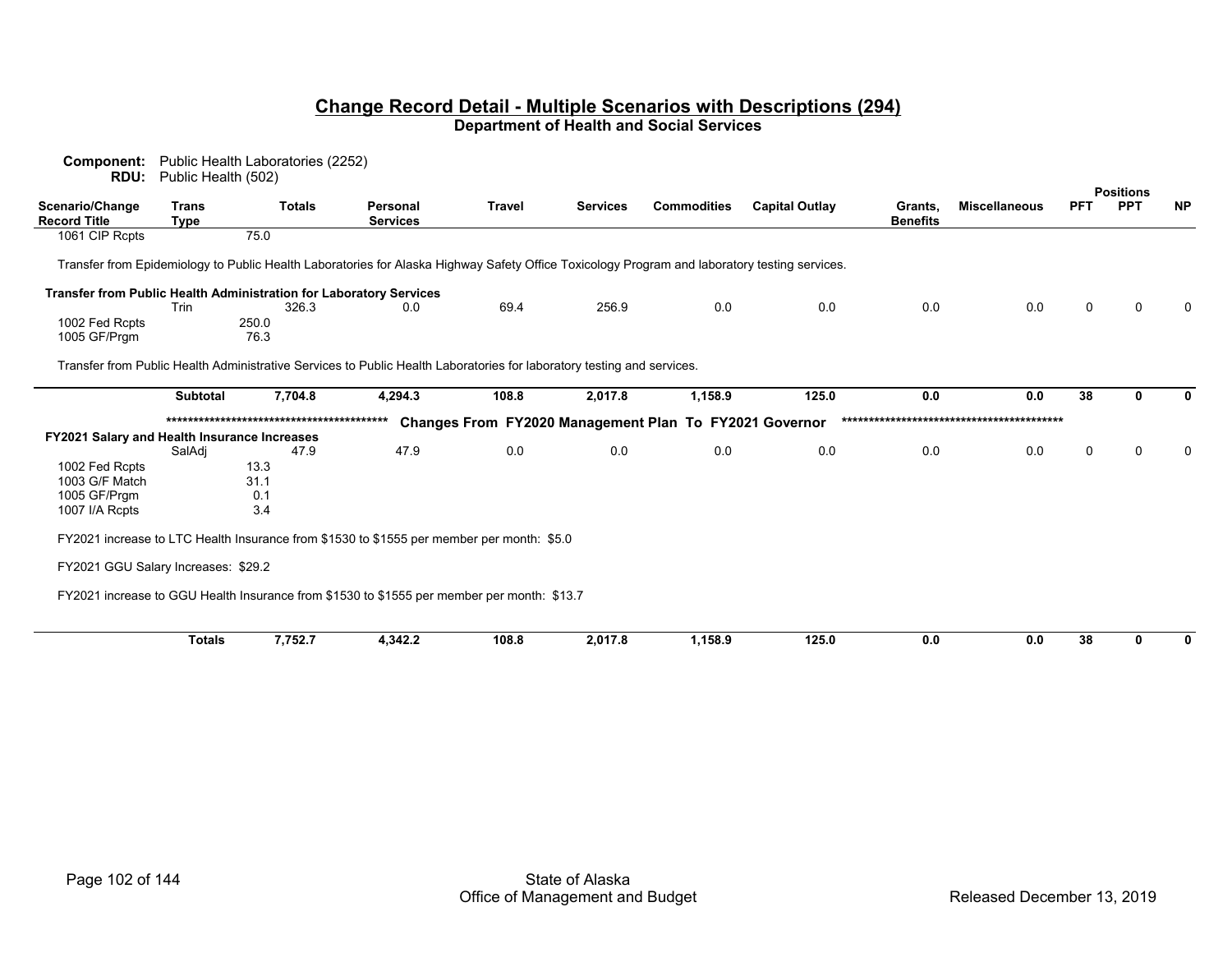| Scenario/Change<br><b>Record Title</b>            | <b>Trans</b><br><b>Type</b> | <b>Totals</b>                                                      | Personal<br><b>Services</b>                                                                                                                                                                                                                                                                                              | Travel | <b>Services</b> | <b>Commodities</b>                                       | <b>Capital Outlay</b>                                         | Grants,<br><b>Benefits</b> | <b>Miscellaneous</b> | <b>PFT</b>   | <b>Positions</b><br><b>PPT</b> | <b>NP</b>   |
|---------------------------------------------------|-----------------------------|--------------------------------------------------------------------|--------------------------------------------------------------------------------------------------------------------------------------------------------------------------------------------------------------------------------------------------------------------------------------------------------------------------|--------|-----------------|----------------------------------------------------------|---------------------------------------------------------------|----------------------------|----------------------|--------------|--------------------------------|-------------|
|                                                   |                             |                                                                    |                                                                                                                                                                                                                                                                                                                          |        |                 |                                                          | Changes From FY2020 Conference Committee To FY2020 Authorized |                            |                      |              |                                |             |
| <b>FY2020 Conference Committee</b>                |                             |                                                                    | 0.0                                                                                                                                                                                                                                                                                                                      | 0.0    | 86.5            | 0.0                                                      |                                                               |                            |                      |              | U                              | $\Omega$    |
| 1002 Fed Rcpts                                    | ConfCom                     | 19,131.1<br>6,706.9                                                |                                                                                                                                                                                                                                                                                                                          |        |                 |                                                          | 0.0                                                           | 19,044.6                   | 0.0                  | 0            |                                |             |
| 1003 G/F Match                                    |                             | 9,977.1                                                            |                                                                                                                                                                                                                                                                                                                          |        |                 |                                                          |                                                               |                            |                      |              |                                |             |
| 1004 Gen Fund                                     |                             | 615.0                                                              |                                                                                                                                                                                                                                                                                                                          |        |                 |                                                          |                                                               |                            |                      |              |                                |             |
| 1007 I/A Rcpts                                    |                             | 651.5                                                              |                                                                                                                                                                                                                                                                                                                          |        |                 |                                                          |                                                               |                            |                      |              |                                |             |
| 1037 GF/MH<br>1092 MHTAAR                         |                             | 880.6<br>300.0                                                     |                                                                                                                                                                                                                                                                                                                          |        |                 |                                                          |                                                               |                            |                      |              |                                |             |
|                                                   |                             |                                                                    |                                                                                                                                                                                                                                                                                                                          |        |                 |                                                          |                                                               |                            |                      |              |                                |             |
|                                                   | <b>Subtotal</b>             | 19,131.1                                                           | 0.0                                                                                                                                                                                                                                                                                                                      | 0.0    | 86.5            | 0.0                                                      | 0.0                                                           | 19,044.6                   | 0.0                  | $\mathbf{0}$ | 0                              | 0           |
|                                                   |                             |                                                                    |                                                                                                                                                                                                                                                                                                                          |        |                 | Changes From FY2020 Authorized To FY2020 Management Plan |                                                               |                            |                      |              |                                |             |
|                                                   |                             |                                                                    | Transfer from Senior and Disabilities Services Administration for Increased Sub-Awards                                                                                                                                                                                                                                   |        |                 |                                                          |                                                               |                            |                      |              |                                |             |
|                                                   | Trin                        | 338.5                                                              | 0.0                                                                                                                                                                                                                                                                                                                      | 0.0    | 338.5           | 0.0                                                      | 0.0                                                           | 0.0                        | 0.0                  | $\Omega$     | U                              | $\Omega$    |
| 1002 Fed Rcpts                                    |                             | 338.5                                                              |                                                                                                                                                                                                                                                                                                                          |        |                 |                                                          |                                                               |                            |                      |              |                                |             |
|                                                   | <b>Subtotal</b>             | 19,469.6                                                           | federal grants this year and also received an increase in the Older American Act Title III C1, C2, D and E grant programs.<br>0.0                                                                                                                                                                                        | 0.0    | 425.0           | 0.0                                                      | 0.0                                                           | 19,044.6                   | 0.0                  | 0            | 0                              | 0           |
|                                                   |                             |                                                                    |                                                                                                                                                                                                                                                                                                                          |        |                 | Changes From FY2020 Management Plan To FY2021 Governor   |                                                               |                            |                      |              |                                |             |
| <b>Reverse Mental Health Trust Recommendation</b> |                             |                                                                    |                                                                                                                                                                                                                                                                                                                          |        |                 |                                                          |                                                               |                            |                      |              |                                |             |
|                                                   | OTI                         | -300.0                                                             | 0.0                                                                                                                                                                                                                                                                                                                      | 0.0    | 0.0             | 0.0                                                      | 0.0                                                           | $-300.0$                   | 0.0                  | $\Omega$     | $\Omega$                       | $\Omega$    |
| 1092 MHTAAR                                       |                             | $-300.0$                                                           |                                                                                                                                                                                                                                                                                                                          |        |                 |                                                          |                                                               |                            |                      |              |                                |             |
|                                                   |                             |                                                                    | Reverse Mental Health Trust recommendation to reflect zero-based mental health budget.                                                                                                                                                                                                                                   |        |                 |                                                          |                                                               |                            |                      |              |                                |             |
|                                                   |                             | MH Trust: Housing - Maintain Aging and Disability Resource Centers |                                                                                                                                                                                                                                                                                                                          |        |                 |                                                          |                                                               |                            |                      |              |                                |             |
|                                                   | IncT                        | 300.0                                                              | 0.0                                                                                                                                                                                                                                                                                                                      | 0.0    | 0.0             | 0.0                                                      | 0.0                                                           | 300.0                      | 0.0                  | $\Omega$     | n                              |             |
| 1092 MHTAAR                                       |                             | 300.0                                                              |                                                                                                                                                                                                                                                                                                                          |        |                 |                                                          |                                                               |                            |                      |              |                                |             |
|                                                   |                             |                                                                    | Older Alaskans, persons with disabilities, family caregivers, and community members require a reliable source for information and referral on how to access a                                                                                                                                                            |        |                 |                                                          |                                                               |                            |                      |              |                                |             |
|                                                   |                             |                                                                    | wide range of services (related to health, home care, financial support, housing, transportation, equipment and other health and social needs), which is critical to<br>help individuals navigate complex programs and systems. The Aging & Disability Resource Centers (ADRC) also provide Options Counseling to assist |        |                 |                                                          |                                                               |                            |                      |              |                                |             |
|                                                   |                             |                                                                    | individuals with understanding the services to make informed decisions. With the rapidly increasing number of older Alaskans, demand for access to this                                                                                                                                                                  |        |                 |                                                          |                                                               |                            |                      |              |                                |             |
|                                                   |                             |                                                                    | information is growing and support for a statewide infrastructure is critical to ensure timely access to services. ADRCs are the entrance into the state's long-term                                                                                                                                                     |        |                 |                                                          |                                                               |                            |                      |              |                                |             |
|                                                   |                             |                                                                    | care services delivery system and are identified as a strategy under the Department of Health and Social Services' priority for long-term care.                                                                                                                                                                          |        |                 |                                                          |                                                               |                            |                      |              |                                |             |
|                                                   |                             |                                                                    |                                                                                                                                                                                                                                                                                                                          |        |                 |                                                          |                                                               |                            |                      |              |                                |             |
|                                                   | <b>Totals</b>               | 19,469.6                                                           | 0.0                                                                                                                                                                                                                                                                                                                      | 0.0    | 425.0           | 0.0                                                      | 0.0                                                           | 19,044.6                   | 0.0                  | $\mathbf{0}$ | $\mathbf{0}$                   | $\mathbf 0$ |
|                                                   |                             |                                                                    |                                                                                                                                                                                                                                                                                                                          |        |                 |                                                          |                                                               |                            |                      |              |                                |             |
| Page 103 of 144                                   |                             |                                                                    |                                                                                                                                                                                                                                                                                                                          |        | State of Alaska |                                                          |                                                               |                            |                      |              |                                |             |

**Component:** Senior and Disabilities Community Based Grants (3201)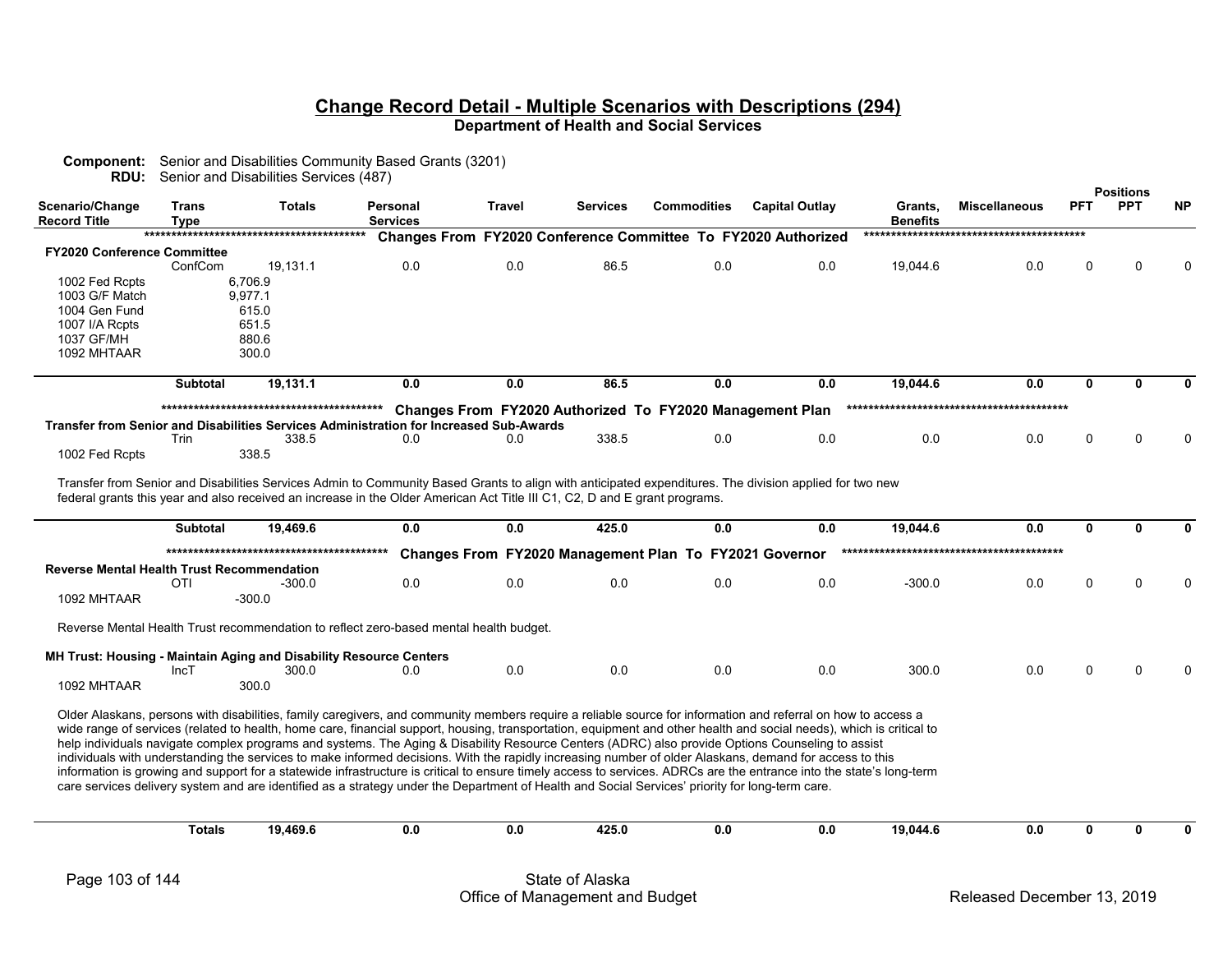| <b>RDU:</b>                                     |                             | Senior and Disabilities Services (487)                                                                                                                                                                                                                                                                                                                                                                                                                                                                                                                                                                                                                                                                                                                                                                                                                                                                                                                                                                  |                             |               |                 |                                                          |                                                                      |                            |                      |              |                                |              |
|-------------------------------------------------|-----------------------------|---------------------------------------------------------------------------------------------------------------------------------------------------------------------------------------------------------------------------------------------------------------------------------------------------------------------------------------------------------------------------------------------------------------------------------------------------------------------------------------------------------------------------------------------------------------------------------------------------------------------------------------------------------------------------------------------------------------------------------------------------------------------------------------------------------------------------------------------------------------------------------------------------------------------------------------------------------------------------------------------------------|-----------------------------|---------------|-----------------|----------------------------------------------------------|----------------------------------------------------------------------|----------------------------|----------------------|--------------|--------------------------------|--------------|
| Scenario/Change<br><b>Record Title</b>          | <b>Trans</b><br><b>Type</b> | <b>Totals</b>                                                                                                                                                                                                                                                                                                                                                                                                                                                                                                                                                                                                                                                                                                                                                                                                                                                                                                                                                                                           | Personal<br><b>Services</b> | <b>Travel</b> | <b>Services</b> | <b>Commodities</b>                                       | <b>Capital Outlay</b>                                                | Grants,<br><b>Benefits</b> | <b>Miscellaneous</b> | <b>PFT</b>   | <b>Positions</b><br><b>PPT</b> | <b>NP</b>    |
|                                                 |                             |                                                                                                                                                                                                                                                                                                                                                                                                                                                                                                                                                                                                                                                                                                                                                                                                                                                                                                                                                                                                         |                             |               |                 |                                                          | <b>Changes From FY2020 Conference Committee To FY2020 Authorized</b> |                            |                      |              |                                |              |
| <b>FY2020 Conference Committee</b>              |                             |                                                                                                                                                                                                                                                                                                                                                                                                                                                                                                                                                                                                                                                                                                                                                                                                                                                                                                                                                                                                         |                             |               |                 |                                                          |                                                                      |                            |                      |              |                                |              |
|                                                 | ConfCom                     | 9,641.4                                                                                                                                                                                                                                                                                                                                                                                                                                                                                                                                                                                                                                                                                                                                                                                                                                                                                                                                                                                                 | 0.0                         | 0.0           | 0.0             | 0.0                                                      | 0.0                                                                  | 9,641.4                    | 0.0                  | $\Omega$     | U                              | 0            |
| 1002 Fed Rcpts                                  |                             | 1,859.1                                                                                                                                                                                                                                                                                                                                                                                                                                                                                                                                                                                                                                                                                                                                                                                                                                                                                                                                                                                                 |                             |               |                 |                                                          |                                                                      |                            |                      |              |                                |              |
| 1007 I/A Rcpts<br>1037 GF/MH                    |                             | 357.8<br>7,424.5                                                                                                                                                                                                                                                                                                                                                                                                                                                                                                                                                                                                                                                                                                                                                                                                                                                                                                                                                                                        |                             |               |                 |                                                          |                                                                      |                            |                      |              |                                |              |
|                                                 |                             |                                                                                                                                                                                                                                                                                                                                                                                                                                                                                                                                                                                                                                                                                                                                                                                                                                                                                                                                                                                                         |                             |               |                 |                                                          |                                                                      |                            |                      |              |                                |              |
|                                                 | <b>Subtotal</b>             | 9,641.4                                                                                                                                                                                                                                                                                                                                                                                                                                                                                                                                                                                                                                                                                                                                                                                                                                                                                                                                                                                                 | 0.0                         | 0.0           | 0.0             | 0.0                                                      | 0.0                                                                  | 9,641.4                    | 0.0                  | 0            | n                              | 0            |
|                                                 |                             |                                                                                                                                                                                                                                                                                                                                                                                                                                                                                                                                                                                                                                                                                                                                                                                                                                                                                                                                                                                                         |                             |               |                 | Changes From FY2020 Authorized To FY2020 Management Plan |                                                                      |                            |                      |              |                                |              |
|                                                 |                             | Transfer to Senior and Disabilities Services Administration to Align with Anticipated Expenditures                                                                                                                                                                                                                                                                                                                                                                                                                                                                                                                                                                                                                                                                                                                                                                                                                                                                                                      |                             |               |                 |                                                          |                                                                      |                            |                      |              |                                |              |
|                                                 | Trout                       | $-357.8$                                                                                                                                                                                                                                                                                                                                                                                                                                                                                                                                                                                                                                                                                                                                                                                                                                                                                                                                                                                                | 0.0                         | 0.0           | 0.0             | 0.0                                                      | 0.0                                                                  | $-357.8$                   | 0.0                  | $\Omega$     | $\Omega$                       | 0            |
| 1007 I/A Rcpts                                  |                             | $-357.8$                                                                                                                                                                                                                                                                                                                                                                                                                                                                                                                                                                                                                                                                                                                                                                                                                                                                                                                                                                                                |                             |               |                 |                                                          |                                                                      |                            |                      |              |                                |              |
| sufficient to cover anticipated expenditures.   | <b>Subtotal</b>             | Transfer from Early Intervention Learning Program to Senior and Disabilities Administration to align with anticipated expenditures. The remaining authority is<br>9,283.6                                                                                                                                                                                                                                                                                                                                                                                                                                                                                                                                                                                                                                                                                                                                                                                                                               | 0.0                         | 0.0           | 0.0             | 0.0                                                      | 0.0                                                                  | 9,283.6                    | 0.0                  | $\mathbf{0}$ | U                              | $\mathbf{0}$ |
|                                                 |                             |                                                                                                                                                                                                                                                                                                                                                                                                                                                                                                                                                                                                                                                                                                                                                                                                                                                                                                                                                                                                         |                             |               |                 | Changes From FY2020 Management Plan To FY2021 Governor   |                                                                      |                            |                      |              |                                |              |
|                                                 |                             | Add Authority for Children and Families Preschool Development Grant                                                                                                                                                                                                                                                                                                                                                                                                                                                                                                                                                                                                                                                                                                                                                                                                                                                                                                                                     |                             |               |                 |                                                          |                                                                      |                            |                      |              |                                |              |
|                                                 | Inc                         | 7,000.0                                                                                                                                                                                                                                                                                                                                                                                                                                                                                                                                                                                                                                                                                                                                                                                                                                                                                                                                                                                                 | 0.0                         | 0.0           | 0.0             | 0.0                                                      | 0.0                                                                  | 7,000.0                    | 0.0                  | $\Omega$     | $\Omega$                       | 0            |
| 1002 Fed Rcpts                                  |                             | 7,000.0                                                                                                                                                                                                                                                                                                                                                                                                                                                                                                                                                                                                                                                                                                                                                                                                                                                                                                                                                                                                 |                             |               |                 |                                                          |                                                                      |                            |                      |              |                                |              |
| six in a mixed delivery system.<br>requirement. |                             | Add authority needed for administering the federal Children and Families Preschool Development Grant Birth through Five. The grant seeks to empower state<br>governments to better leverage federal, state, and local early care and education investments. States are not to create another early childhood program, but<br>rather help coordinate early childhood programs and services that already exist in the state according to the identified needs of the state. This grant seeks to<br>assist states in the coordination of their existing early childhood services and funding streams for the purpose of improving services to children birth through age<br>The grant is estimated at \$7 million per year and requires no less than thirty percent state match, but the match can be met with existing state spend within the<br>Infant Learning Program. The Early Intervention/Infant Learning program has existing general fund mental health authority that will be used to meet this |                             |               |                 |                                                          |                                                                      |                            |                      |              |                                |              |
|                                                 | <b>Totals</b>               | 16,283.6                                                                                                                                                                                                                                                                                                                                                                                                                                                                                                                                                                                                                                                                                                                                                                                                                                                                                                                                                                                                | 0.0                         | 0.0           | 0.0             | 0.0                                                      | 0.0                                                                  | 16.283.6                   | 0.0                  | 0            | $\mathbf{0}$                   | $\mathbf{0}$ |

**Component:** Early Intervention/Infant Learning Programs (3118)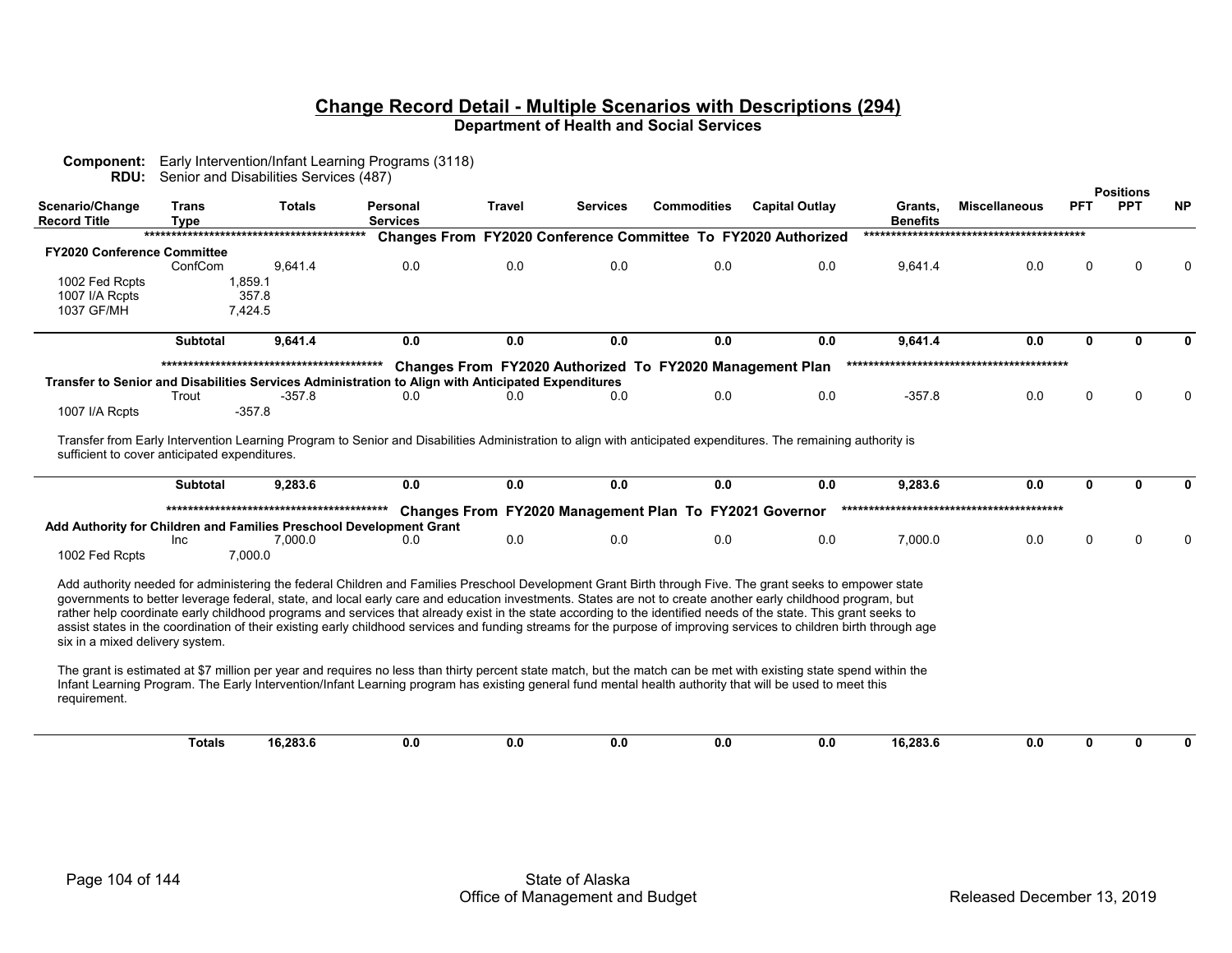|                                                   |                      | <b>RDU:</b> Senior and Disabilities Services (487)                                                                                                                                                                                                                                                                             |                             |        |                 |                                                          |                                                                      |                            |                      |            |                                |           |
|---------------------------------------------------|----------------------|--------------------------------------------------------------------------------------------------------------------------------------------------------------------------------------------------------------------------------------------------------------------------------------------------------------------------------|-----------------------------|--------|-----------------|----------------------------------------------------------|----------------------------------------------------------------------|----------------------------|----------------------|------------|--------------------------------|-----------|
| Scenario/Change<br><b>Record Title</b>            | Trans<br><b>Type</b> | <b>Totals</b>                                                                                                                                                                                                                                                                                                                  | Personal<br><b>Services</b> | Travel | <b>Services</b> | <b>Commodities</b>                                       | <b>Capital Outlay</b>                                                | Grants,<br><b>Benefits</b> | <b>Miscellaneous</b> | <b>PFT</b> | <b>Positions</b><br><b>PPT</b> | <b>NP</b> |
|                                                   |                      |                                                                                                                                                                                                                                                                                                                                |                             |        |                 |                                                          | <b>Changes From FY2020 Conference Committee To FY2020 Authorized</b> |                            |                      |            |                                |           |
| <b>FY2020 Conference Committee</b>                |                      |                                                                                                                                                                                                                                                                                                                                |                             |        |                 |                                                          |                                                                      |                            |                      |            |                                |           |
|                                                   | ConfCom              | 23,840.9                                                                                                                                                                                                                                                                                                                       | 18,160.3                    | 354.8  | 4,753.8         | 182.0                                                    | 390.0                                                                | 0.0                        | 0.0                  | 161        | 0                              | 5         |
| 1002 Fed Rcpts                                    |                      | 12,382.6                                                                                                                                                                                                                                                                                                                       |                             |        |                 |                                                          |                                                                      |                            |                      |            |                                |           |
| 1003 G/F Match<br>1004 Gen Fund                   |                      | 7,786.3<br>41.0                                                                                                                                                                                                                                                                                                                |                             |        |                 |                                                          |                                                                      |                            |                      |            |                                |           |
| 1007 I/A Rcpts                                    |                      | 516.0                                                                                                                                                                                                                                                                                                                          |                             |        |                 |                                                          |                                                                      |                            |                      |            |                                |           |
| 1037 GF/MH                                        |                      | 2,986.8                                                                                                                                                                                                                                                                                                                        |                             |        |                 |                                                          |                                                                      |                            |                      |            |                                |           |
| 1092 MHTAAR                                       |                      | 128.2                                                                                                                                                                                                                                                                                                                          |                             |        |                 |                                                          |                                                                      |                            |                      |            |                                |           |
|                                                   | <b>Subtotal</b>      | 23,840.9                                                                                                                                                                                                                                                                                                                       | 18,160.3                    | 354.8  | 4,753.8         | 182.0                                                    | 390.0                                                                | 0.0                        | 0.0                  | 161        | 0                              | 5         |
|                                                   |                      |                                                                                                                                                                                                                                                                                                                                |                             |        |                 | Changes From FY2020 Authorized To FY2020 Management Plan |                                                                      |                            |                      |            |                                |           |
|                                                   |                      | Transfer to Community Based Grants for Increased Sub-Awards                                                                                                                                                                                                                                                                    |                             |        |                 |                                                          |                                                                      |                            |                      |            |                                |           |
|                                                   | Trout                | $-338.5$                                                                                                                                                                                                                                                                                                                       | 0.0                         | 0.0    | $-338.5$        | 0.0                                                      | 0.0                                                                  | 0.0                        | 0.0                  | $\Omega$   | $\Omega$                       | $\Omega$  |
| 1002 Fed Rcpts                                    |                      | $-338.5$                                                                                                                                                                                                                                                                                                                       |                             |        |                 |                                                          |                                                                      |                            |                      |            |                                |           |
|                                                   |                      |                                                                                                                                                                                                                                                                                                                                |                             |        |                 |                                                          |                                                                      |                            |                      |            |                                |           |
| cover anticipated expenditures.                   |                      | Transfer from Senior and Disabilities Services Admin to Community Based Grants to align with anticipated expenditures. The division applied for two new<br>federal grants this year and also received an increase in the Older American Act Title III C1, C2, D and E grant programs. The remaining authority is sufficient to |                             |        |                 |                                                          |                                                                      |                            |                      |            |                                |           |
|                                                   |                      | Transfer from Early Intervention/Infant Learning Program to Align with Anticipated Expenditures                                                                                                                                                                                                                                |                             |        |                 |                                                          |                                                                      |                            |                      |            |                                |           |
|                                                   | Trin                 | 357.8                                                                                                                                                                                                                                                                                                                          | 0.0                         | 0.0    | 257.8           | 0.0                                                      | 0.0                                                                  | 100.0                      | 0.0                  | $\Omega$   | <sup>0</sup>                   |           |
| 1007 I/A Rcpts                                    |                      | 357.8                                                                                                                                                                                                                                                                                                                          |                             |        |                 |                                                          |                                                                      |                            |                      |            |                                |           |
|                                                   |                      |                                                                                                                                                                                                                                                                                                                                |                             |        |                 |                                                          |                                                                      |                            |                      |            |                                |           |
|                                                   |                      | Transfer from Early Intervention Learning Program to Senior and Disabilities Administration to align with anticipated expenditures.                                                                                                                                                                                            |                             |        |                 |                                                          |                                                                      |                            |                      |            |                                |           |
|                                                   |                      | Add Protective Services Specialist II (06-#001) for Adult Protective Services Unit                                                                                                                                                                                                                                             |                             |        |                 |                                                          |                                                                      |                            |                      |            |                                |           |
|                                                   | PosAdi               | 0.0                                                                                                                                                                                                                                                                                                                            | 0.0                         | 0.0    | 0.0             | 0.0                                                      | 0.0                                                                  | 0.0                        | 0.0                  | -1         | $\mathbf{0}$                   | $\Omega$  |
|                                                   |                      | Add a full-time Protective Services Specialist II (06-#001), range 17, located in Anchorage, for the Adult Protective Services Unit                                                                                                                                                                                            |                             |        |                 |                                                          |                                                                      |                            |                      |            |                                |           |
|                                                   |                      |                                                                                                                                                                                                                                                                                                                                |                             |        |                 |                                                          |                                                                      |                            |                      |            |                                |           |
| Align Authority with Anticipated Expenditures     |                      |                                                                                                                                                                                                                                                                                                                                | 0.0                         | 11.4   | 46.1            | 0.0                                                      | $-57.5$                                                              |                            | 0.0                  | $\Omega$   | $\Omega$                       |           |
|                                                   | ШT                   | 0.0<br>Transfer authority from capital outlay to cover anticipated travel and services costs. The remaining capital outlay is sufficient to cover anticipated expenditures.                                                                                                                                                    |                             |        |                 |                                                          |                                                                      | 0.0                        |                      |            |                                | $\Omega$  |
|                                                   |                      |                                                                                                                                                                                                                                                                                                                                |                             |        |                 |                                                          |                                                                      |                            |                      |            |                                |           |
|                                                   | <b>Subtotal</b>      | 23,860.2                                                                                                                                                                                                                                                                                                                       | 18,160.3                    | 366.2  | 4,719.2         | 182.0                                                    | 332.5                                                                | 100.0                      | 0.0                  | 162        | 0                              | 5         |
|                                                   |                      |                                                                                                                                                                                                                                                                                                                                |                             |        |                 | Changes From FY2020 Management Plan To FY2021 Governor   |                                                                      |                            |                      |            |                                |           |
| <b>Reverse Mental Health Trust Recommendation</b> |                      |                                                                                                                                                                                                                                                                                                                                |                             |        |                 |                                                          |                                                                      |                            |                      |            |                                |           |
|                                                   | <b>OTI</b>           | $-128.2$                                                                                                                                                                                                                                                                                                                       | $-13.6$                     | 0.0    | $-114.6$        | 0.0                                                      | 0.0                                                                  | 0.0                        | 0.0                  | 0          | ŋ                              | 0         |
| 1092 MHTAAR                                       |                      | $-128.2$                                                                                                                                                                                                                                                                                                                       |                             |        |                 |                                                          |                                                                      |                            |                      |            |                                |           |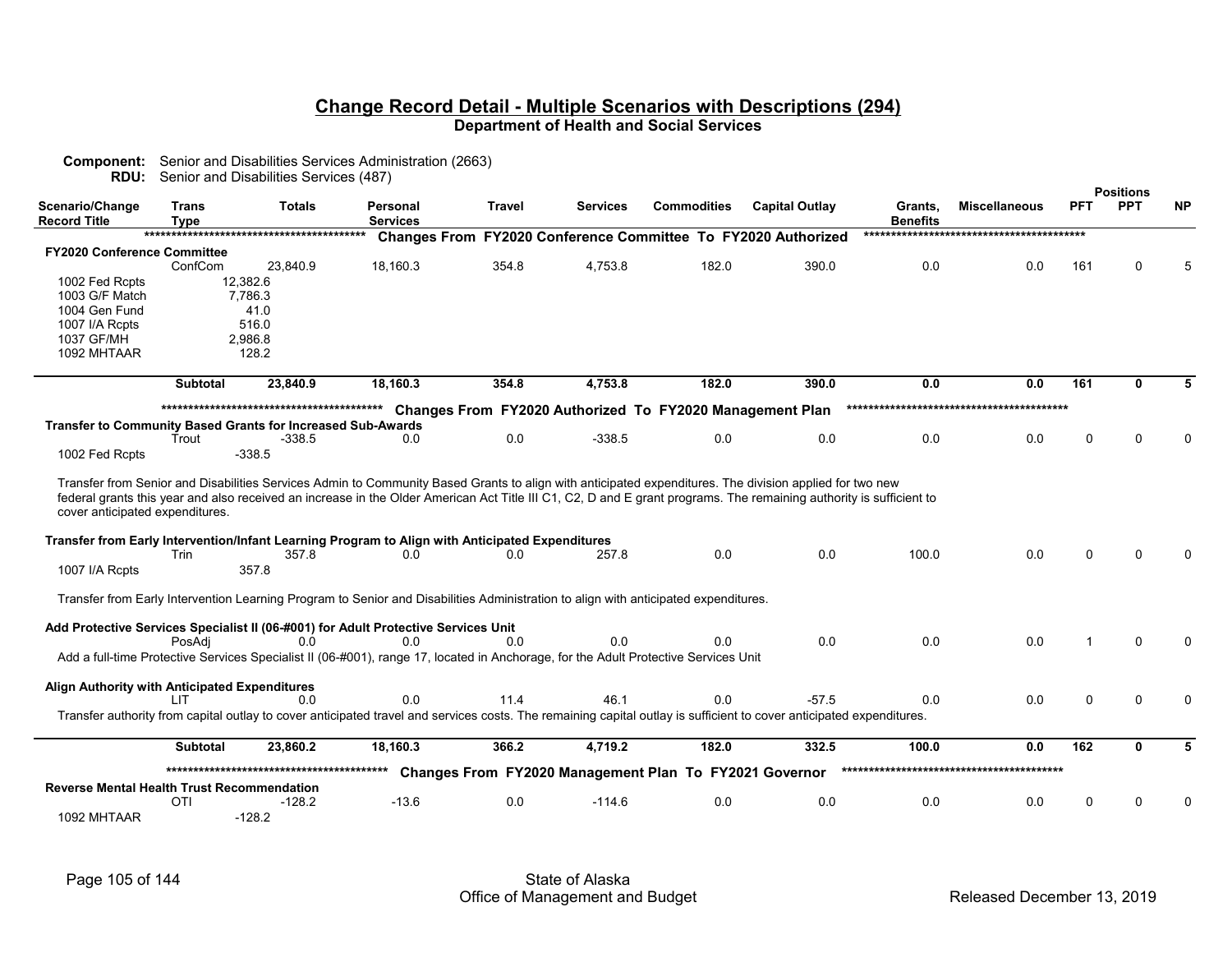| <b>Component:</b> Senior and Disabilities Services Administration (2663) |  |
|--------------------------------------------------------------------------|--|
| <b>DDUL</b> Capics and Disabilities Capicac (407)                        |  |

**RDU:** Senior and Disabilities Services (487)

|                                                                           |                             |               |                                                                                                                                 |               |                 |                    |                                                                                                                                                                                                                                                                                                                                                                                                                                                                                                                                                                                                                                                                                                                                                                                                                                                                                                                                                                                                                                                                                                                                                                                            |                            |                      |            | <b>Positions</b> |           |
|---------------------------------------------------------------------------|-----------------------------|---------------|---------------------------------------------------------------------------------------------------------------------------------|---------------|-----------------|--------------------|--------------------------------------------------------------------------------------------------------------------------------------------------------------------------------------------------------------------------------------------------------------------------------------------------------------------------------------------------------------------------------------------------------------------------------------------------------------------------------------------------------------------------------------------------------------------------------------------------------------------------------------------------------------------------------------------------------------------------------------------------------------------------------------------------------------------------------------------------------------------------------------------------------------------------------------------------------------------------------------------------------------------------------------------------------------------------------------------------------------------------------------------------------------------------------------------|----------------------------|----------------------|------------|------------------|-----------|
| Scenario/Change<br><b>Record Title</b>                                    | <b>Trans</b><br><b>Type</b> | <b>Totals</b> | Personal<br><b>Services</b>                                                                                                     | <b>Travel</b> | <b>Services</b> | <b>Commodities</b> | <b>Capital Outlay</b>                                                                                                                                                                                                                                                                                                                                                                                                                                                                                                                                                                                                                                                                                                                                                                                                                                                                                                                                                                                                                                                                                                                                                                      | Grants,<br><b>Benefits</b> | <b>Miscellaneous</b> | <b>PFT</b> | <b>PPT</b>       | <b>NP</b> |
|                                                                           |                             |               | Reverse Mental Health Trust recommendation to reflect zero-based mental health budget.                                          |               |                 |                    |                                                                                                                                                                                                                                                                                                                                                                                                                                                                                                                                                                                                                                                                                                                                                                                                                                                                                                                                                                                                                                                                                                                                                                                            |                            |                      |            |                  |           |
|                                                                           |                             |               |                                                                                                                                 |               |                 |                    |                                                                                                                                                                                                                                                                                                                                                                                                                                                                                                                                                                                                                                                                                                                                                                                                                                                                                                                                                                                                                                                                                                                                                                                            |                            |                      |            |                  |           |
| FY2021 Salary and Health Insurance Increases                              |                             |               |                                                                                                                                 |               |                 |                    |                                                                                                                                                                                                                                                                                                                                                                                                                                                                                                                                                                                                                                                                                                                                                                                                                                                                                                                                                                                                                                                                                                                                                                                            |                            |                      |            |                  |           |
|                                                                           | SalAdj                      | 203.3         | 203.3                                                                                                                           | 0.0           | 0.0             | 0.0                | 0.0                                                                                                                                                                                                                                                                                                                                                                                                                                                                                                                                                                                                                                                                                                                                                                                                                                                                                                                                                                                                                                                                                                                                                                                        | 0.0                        | 0.0                  | 0          |                  |           |
| 1002 Fed Rcpts                                                            |                             | 103.6         |                                                                                                                                 |               |                 |                    |                                                                                                                                                                                                                                                                                                                                                                                                                                                                                                                                                                                                                                                                                                                                                                                                                                                                                                                                                                                                                                                                                                                                                                                            |                            |                      |            |                  |           |
| 1003 G/F Match                                                            |                             | 86.8          |                                                                                                                                 |               |                 |                    |                                                                                                                                                                                                                                                                                                                                                                                                                                                                                                                                                                                                                                                                                                                                                                                                                                                                                                                                                                                                                                                                                                                                                                                            |                            |                      |            |                  |           |
| 1007 I/A Rcpts                                                            |                             | 5.3           |                                                                                                                                 |               |                 |                    |                                                                                                                                                                                                                                                                                                                                                                                                                                                                                                                                                                                                                                                                                                                                                                                                                                                                                                                                                                                                                                                                                                                                                                                            |                            |                      |            |                  |           |
| 1037 GF/MH                                                                |                             | 7.0           |                                                                                                                                 |               |                 |                    |                                                                                                                                                                                                                                                                                                                                                                                                                                                                                                                                                                                                                                                                                                                                                                                                                                                                                                                                                                                                                                                                                                                                                                                            |                            |                      |            |                  |           |
| 1092 MHTAAR                                                               |                             | 0.6           |                                                                                                                                 |               |                 |                    |                                                                                                                                                                                                                                                                                                                                                                                                                                                                                                                                                                                                                                                                                                                                                                                                                                                                                                                                                                                                                                                                                                                                                                                            |                            |                      |            |                  |           |
| FY2021 GGU Salary Increases: \$138.7                                      |                             |               |                                                                                                                                 |               |                 |                    |                                                                                                                                                                                                                                                                                                                                                                                                                                                                                                                                                                                                                                                                                                                                                                                                                                                                                                                                                                                                                                                                                                                                                                                            |                            |                      |            |                  |           |
|                                                                           |                             |               | FY2021 increase to GGU Health Insurance from \$1530 to \$1555 per member per month: \$64.6                                      |               |                 |                    |                                                                                                                                                                                                                                                                                                                                                                                                                                                                                                                                                                                                                                                                                                                                                                                                                                                                                                                                                                                                                                                                                                                                                                                            |                            |                      |            |                  |           |
| <b>MH Trust: Housing-Develop Targeted Outcome Data</b>                    |                             |               |                                                                                                                                 |               |                 |                    |                                                                                                                                                                                                                                                                                                                                                                                                                                                                                                                                                                                                                                                                                                                                                                                                                                                                                                                                                                                                                                                                                                                                                                                            |                            |                      |            |                  |           |
|                                                                           | IncT                        | 80.0          | 0.0                                                                                                                             | 0.0           | 80.0            | 0.0                | 0.0                                                                                                                                                                                                                                                                                                                                                                                                                                                                                                                                                                                                                                                                                                                                                                                                                                                                                                                                                                                                                                                                                                                                                                                        | 0.0                        | 0.0                  | 0          |                  |           |
| 1092 MHTAAR                                                               |                             | 80.0          |                                                                                                                                 |               |                 |                    |                                                                                                                                                                                                                                                                                                                                                                                                                                                                                                                                                                                                                                                                                                                                                                                                                                                                                                                                                                                                                                                                                                                                                                                            |                            |                      |            |                  |           |
| Services waivers.                                                         |                             |               |                                                                                                                                 |               |                 |                    | and use of the National Core Indicators. The National Core Indicators represents a major effort among states to standardize the collection of performance and<br>outcome measures for home and community-based services. Standard data collection allows states to compare results with other states and provides data for<br>the establishment of national benchmarks. Today, 46 states, including Alaska, participate in the National Core Indicators program. Data is gathered from a<br>variety of surveys directed at consumers, families, and providers and is frequently used as part of quality assurance programs for Home and Community Based                                                                                                                                                                                                                                                                                                                                                                                                                                                                                                                                    |                            |                      |            |                  |           |
| MH Trust: Housing - IT Application/Telehealth Service System Improvements |                             |               |                                                                                                                                 |               |                 |                    |                                                                                                                                                                                                                                                                                                                                                                                                                                                                                                                                                                                                                                                                                                                                                                                                                                                                                                                                                                                                                                                                                                                                                                                            |                            |                      |            |                  |           |
|                                                                           | IncT                        | 38.1          | 0.0                                                                                                                             | 0.0           | 38.1            | 0.0                | 0.0                                                                                                                                                                                                                                                                                                                                                                                                                                                                                                                                                                                                                                                                                                                                                                                                                                                                                                                                                                                                                                                                                                                                                                                        | 0.0                        | 0.0                  | U          |                  |           |
| 1092 MHTAAR                                                               |                             | 38.1          |                                                                                                                                 |               |                 |                    |                                                                                                                                                                                                                                                                                                                                                                                                                                                                                                                                                                                                                                                                                                                                                                                                                                                                                                                                                                                                                                                                                                                                                                                            |                            |                      |            |                  |           |
|                                                                           |                             |               | increases access to services through timely assessments, internal efficiencies for SDS, and ability to shift high travel costs. |               |                 |                    | Senior and Disabilities Services (SDS) will dedicate a full time staff member to the telehealth project to support the SDS operating infrastructure. Individuals who<br>receive Personal Care Assistance or Medicaid Waiver services require an annual reassessment conducted by an SDS nurse assessor to continue being eligible<br>for services. Service recipients who live outside of the regional hub communities can experience difficulties getting timely assessments due to staff availability,<br>weather, flight schedules, unexpected travel or medical needs of the individual, or other unexpected events. This can result in delayed assessments, inefficient<br>use of time, and higher costs associated with travel and rescheduling. Through telehealth, reassessments are conducted from SDS's office with the individual<br>service recipient participating at their local clinic through collaboration with the regional health organization. This position will explore the possibility of other<br>services or functions using telehealth to meet with individuals, family, or community members to improve access and timeliness of receiving services. Telehealth |                            |                      |            |                  |           |
| <b>MH Trust: Rural HCBS Coordinator</b>                                   |                             |               |                                                                                                                                 |               |                 |                    |                                                                                                                                                                                                                                                                                                                                                                                                                                                                                                                                                                                                                                                                                                                                                                                                                                                                                                                                                                                                                                                                                                                                                                                            |                            |                      |            |                  |           |
|                                                                           | IncT                        | 81.0          | 81.0                                                                                                                            | 0.0           | 0.0             | 0.0                | 0.0                                                                                                                                                                                                                                                                                                                                                                                                                                                                                                                                                                                                                                                                                                                                                                                                                                                                                                                                                                                                                                                                                                                                                                                        | 0.0                        | 0.0                  | U          |                  |           |
| 1092 MHTAAR                                                               |                             | 81.0          |                                                                                                                                 |               |                 |                    |                                                                                                                                                                                                                                                                                                                                                                                                                                                                                                                                                                                                                                                                                                                                                                                                                                                                                                                                                                                                                                                                                                                                                                                            |                            |                      |            |                  |           |
|                                                                           |                             |               |                                                                                                                                 |               |                 |                    |                                                                                                                                                                                                                                                                                                                                                                                                                                                                                                                                                                                                                                                                                                                                                                                                                                                                                                                                                                                                                                                                                                                                                                                            |                            |                      |            |                  |           |

The Rural Home and Community Based Services (HCBS) Coordinator will engage in a comprehensive and coordinated approach to long term care development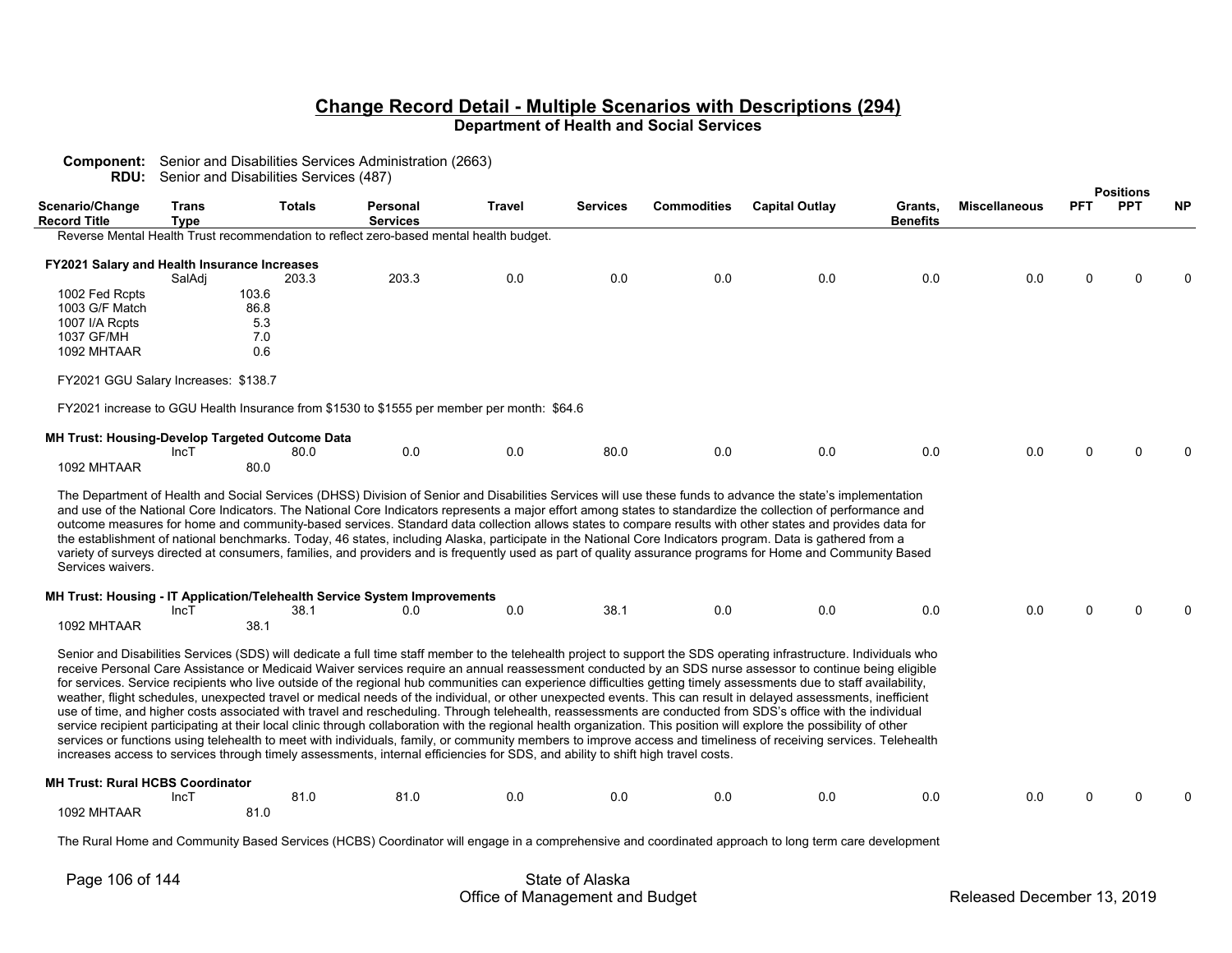|                                                                   |                      | <b>RDU:</b> Senior and Disabilities Services (487)                   | <b>Component:</b> Senior and Disabilities Services Administration (2663)                                                                                                                                                                                                                           |               |                 |                    |                                                                                                                                                                                                                                                                                                                                                                                                                                                                                                                                                                                                                                                             |                            |                      |            |                  |           |
|-------------------------------------------------------------------|----------------------|----------------------------------------------------------------------|----------------------------------------------------------------------------------------------------------------------------------------------------------------------------------------------------------------------------------------------------------------------------------------------------|---------------|-----------------|--------------------|-------------------------------------------------------------------------------------------------------------------------------------------------------------------------------------------------------------------------------------------------------------------------------------------------------------------------------------------------------------------------------------------------------------------------------------------------------------------------------------------------------------------------------------------------------------------------------------------------------------------------------------------------------------|----------------------------|----------------------|------------|------------------|-----------|
|                                                                   |                      |                                                                      |                                                                                                                                                                                                                                                                                                    |               |                 |                    |                                                                                                                                                                                                                                                                                                                                                                                                                                                                                                                                                                                                                                                             |                            |                      |            | <b>Positions</b> |           |
| Scenario/Change<br><b>Record Title</b>                            | Trans<br><b>Type</b> | <b>Totals</b>                                                        | Personal<br><b>Services</b>                                                                                                                                                                                                                                                                        | <b>Travel</b> | <b>Services</b> | <b>Commodities</b> | <b>Capital Outlay</b>                                                                                                                                                                                                                                                                                                                                                                                                                                                                                                                                                                                                                                       | Grants.<br><b>Benefits</b> | <b>Miscellaneous</b> | <b>PFT</b> | <b>PPT</b>       | <b>NP</b> |
| behavioral health conditions and/or addictions.                   |                      |                                                                      |                                                                                                                                                                                                                                                                                                    |               |                 |                    | for seniors that address the serious infrastructure gaps in Alaska's smaller communities and rural villages. The goal is to assist with the development of<br>sufficient home and community based services so Trust beneficiaries do not have to leave their community when they have extensive care needs their families<br>cannot provide. The incumbent in this position will provide outreach, education, and intensive community based technical assistance work to assist in meeting<br>the needs of people with Alzheimer's disease and related dementias and other related cognitive disabling conditions, as well as with elders with co-occurring |                            |                      |            |                  |           |
| 1002 Fed Rcpts<br>1003 G/F Match                                  | Inc                  | 550.0<br>412.5<br>137.5                                              | Add Authority for Electronic Visit Verification Maintenance and Operation<br>0.0                                                                                                                                                                                                                   | 0.0           | 550.0           | 0.0                | 0.0                                                                                                                                                                                                                                                                                                                                                                                                                                                                                                                                                                                                                                                         | 0.0                        | 0.0                  | $\Omega$   |                  |           |
|                                                                   |                      |                                                                      | ongoing maintenance and operations costs will be budgeted under the Senior and Disabilities Services Administration component.                                                                                                                                                                     |               |                 |                    | Add authority for Electronic Visit Verification system maintenance and operation. The division is implementing an Electronic Visit Verification system and the                                                                                                                                                                                                                                                                                                                                                                                                                                                                                              |                            |                      |            |                  |           |
|                                                                   |                      |                                                                      | service visits and documents the precise time the service begins and ends.                                                                                                                                                                                                                         |               |                 |                    | The 21st Century Cures Act ("Cures"), signed into law on December 13, 2016 requires the state to implement an Electronic Visit Verification system to more<br>closely monitor in-home service delivery. An Electronic Visit Verification system electronically verifies the delivery of in-home personal care and home health                                                                                                                                                                                                                                                                                                                               |                            |                      |            |                  |           |
|                                                                   |                      |                                                                      | Transfer from Commission on Aging to Align with Anticipated Expenditures                                                                                                                                                                                                                           |               |                 |                    |                                                                                                                                                                                                                                                                                                                                                                                                                                                                                                                                                                                                                                                             |                            |                      |            |                  |           |
| 1004 Gen Fund                                                     | Trin                 | 0.1<br>0.1                                                           | 0.1                                                                                                                                                                                                                                                                                                | 0.0           | 0.0             | 0.0                | 0.0                                                                                                                                                                                                                                                                                                                                                                                                                                                                                                                                                                                                                                                         | 0.0                        | 0.0                  | $\Omega$   |                  |           |
|                                                                   |                      | Commission on Aging is sufficient to cover anticipated expenditures. |                                                                                                                                                                                                                                                                                                    |               |                 |                    | Transfer authority from Commission on Aging to Senior and Disabilities Services Administration to align with anticipated expenditures. The remaining authority in                                                                                                                                                                                                                                                                                                                                                                                                                                                                                           |                            |                      |            |                  |           |
|                                                                   |                      |                                                                      | Add Non-Permanent Positions (06-#200, 06-#201 and 06-N18045) for Project Support                                                                                                                                                                                                                   |               | 0.0             |                    |                                                                                                                                                                                                                                                                                                                                                                                                                                                                                                                                                                                                                                                             |                            |                      |            |                  |           |
|                                                                   | PosAdi               | 0 <sub>0</sub>                                                       | 0 <sub>0</sub><br>and addressing data integrity issues related to the division's new system, Harmony.                                                                                                                                                                                              | 0 O           |                 | 0.0                | 0.0<br>Add three non-permanent positions to provide ongoing projects including: developing and implementing a Structured Decision Making model to be used by Adult<br>Protective Services staff under a new grant from the Administration for Community Living; serving as the Rural Long Term Services and Support Coordinator;                                                                                                                                                                                                                                                                                                                            | 0.0                        | 0.0                  | $\Omega$   | $\Omega$         | 3         |
| The following positions are added:                                |                      |                                                                      | Non-permanent Research Analyst II (06-#200), range 16, located in Anchorage, expires 6/30/2021<br>Non-permanent Program Coordinator I (06-#201), range 18, located in Juneau, expires 6/30/2021<br>Non-permanent Research Analyst I (06-N18045), range 13, located in Anchorage, expires 6/30/2021 |               |                 |                    |                                                                                                                                                                                                                                                                                                                                                                                                                                                                                                                                                                                                                                                             |                            |                      |            |                  |           |
| Add Office Assistant II (06-#208) for Medicare Information Office |                      |                                                                      |                                                                                                                                                                                                                                                                                                    |               |                 |                    |                                                                                                                                                                                                                                                                                                                                                                                                                                                                                                                                                                                                                                                             |                            |                      |            |                  |           |
|                                                                   | PosAdi               | 0.0                                                                  | 0.0<br>phones, direct calls to appropriate counselors, and manage walk-in clients.                                                                                                                                                                                                                 | 0.0           | 0.0             | 0.0                | 0.0<br>Add a permanent full-time Office Assistant II (06-#208), range 10, located in Anchorage, to replace a non-permanent Office Assistant II (06-N18017) as the need<br>for additional Medicare Information Office support is ongoing. This office receives more than 10,000 calls per year and this position is necessary to answer                                                                                                                                                                                                                                                                                                                      | 0.0                        | 0.0                  |            | 0                | -1        |

 **Add Program Coordinators (06-#210 and 06-#211) for the Preschool Development Grant Birth through Five**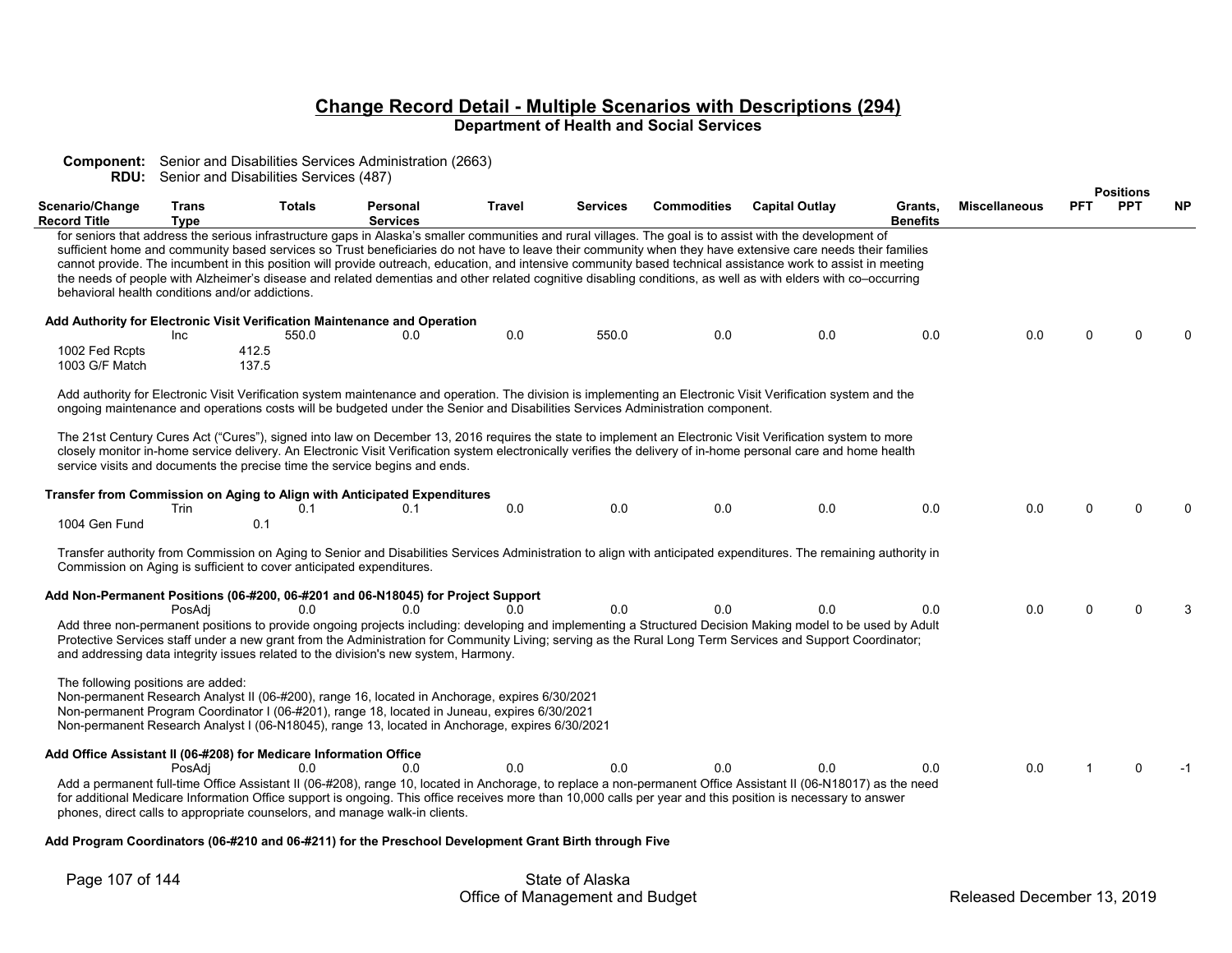| <b>RDU:</b>                                        | Senior and Disabilities Services (487) |               |                                                                                                                                                                                                                                                                                                                   |               |                 |               |                       |                            |                      |                  |     |    |  |
|----------------------------------------------------|----------------------------------------|---------------|-------------------------------------------------------------------------------------------------------------------------------------------------------------------------------------------------------------------------------------------------------------------------------------------------------------------|---------------|-----------------|---------------|-----------------------|----------------------------|----------------------|------------------|-----|----|--|
|                                                    |                                        |               |                                                                                                                                                                                                                                                                                                                   |               |                 |               |                       |                            |                      | <b>Positions</b> |     |    |  |
| Scenario/Change<br><b>Record Title</b>             | Trans<br>Tvpe                          | Totals        | Personal<br><b>Services</b>                                                                                                                                                                                                                                                                                       | Travel        | <b>Services</b> | Commodities   | <b>Capital Outlay</b> | Grants.<br><b>Benefits</b> | <b>Miscellaneous</b> | <b>PFT</b>       | PP. | ΝP |  |
|                                                    | PosAdi                                 | 0.0           | 0.0                                                                                                                                                                                                                                                                                                               |               | 0.0             | 0.0           | 0.0                   | 0.0                        | 0.0                  |                  |     |    |  |
|                                                    |                                        |               | Add the following positions to perform work related to the Preschool Development Grant Birth through Five:<br>Non-permanent Program Coordinator II (06-#210), range 20, located in Juneau, expires 6/30/2021<br>Non-permanent Program Coordinator II (06-#211), range 20, located in Fairbanks, expires 6/30/2021 |               |                 |               |                       |                            |                      |                  |     |    |  |
| <b>Replace Funding Sources to Align with Usage</b> | $\Gamma = \Gamma \cap \Gamma = \Gamma$ | $\sim$ $\sim$ | $\sim$ $\sim$                                                                                                                                                                                                                                                                                                     | $\sim$ $\sim$ | $\sim$ $\sim$   | $\sim$ $\sim$ | $\sim$ $\sim$         | $\sim$ $\sim$              | $\sim$ $\sim$        | $\sim$           |     |    |  |

**Component:** Senior and Disabilities Services Administration (2663)

|                | EndChq     | 0.0 | 0.0 | 0.0 | 0.0 | 0.0 | 0.0 | 0.0 |  |  |
|----------------|------------|-----|-----|-----|-----|-----|-----|-----|--|--|
| 1003 G/F Match | 041.1      |     |     |     |     |     |     |     |  |  |
| 1004 Gen Fund  | $-41$<br>. |     |     |     |     |     |     |     |  |  |
| 1037 GF/MH     | 0.000.0    |     |     |     |     |     |     |     |  |  |
|                |            |     |     |     |     |     |     |     |  |  |

Replace general fund and general fund mental health with general fund match to reflect the proper use of funds. General fund match authority is needed to meet matching requirements for federal programs in the division. The general fund and general fund mental health authority is not fully utilized and is often replaced for general fund match authority as needed.

| Alian Authority with Anticipated Expenditures                                                                                                                    |      |  |  |  |  |  |
|------------------------------------------------------------------------------------------------------------------------------------------------------------------|------|--|--|--|--|--|
|                                                                                                                                                                  | 200. |  |  |  |  |  |
| Transfer authority from services to cover anticipated personal services costs. The remaining services authority is sufficient to cover anticipated expenditures. |      |  |  |  |  |  |

| Гotals | 24,684.5 | 18,631. . | 366.2 | $\sim$ $\sim$ $\sim$<br>5,0/2.7 | 182.0 | 332.5 | 100.0 | 0.0 | 163 |  |
|--------|----------|-----------|-------|---------------------------------|-------|-------|-------|-----|-----|--|

 $\pmb{0}$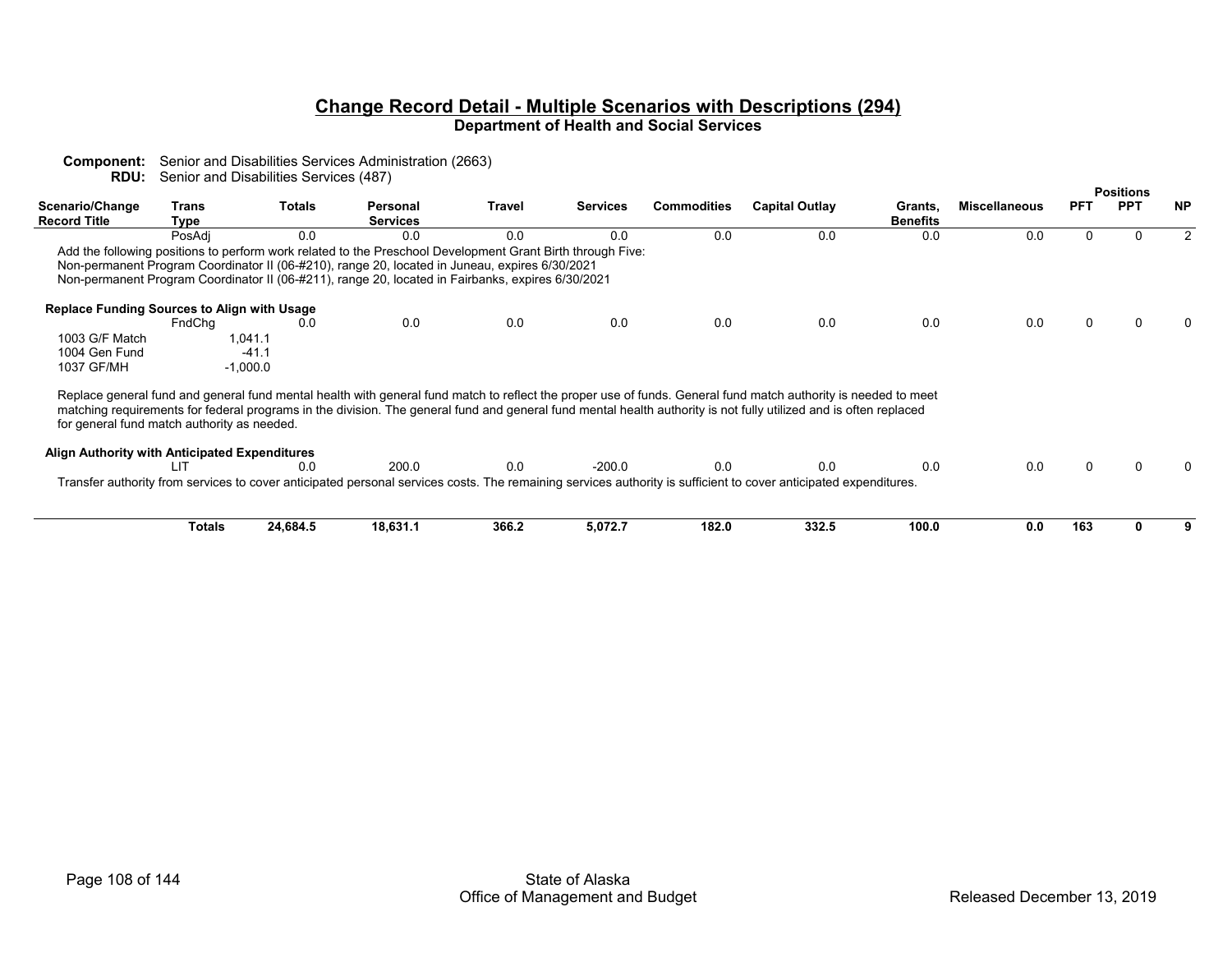**Component:** General Relief/Temporary Assisted Living (2875) **RDU:** Senior and Disabilities Services (487)

| Scenario/Change<br><b>Record Title</b> | Trans<br>Type   | <b>Totals</b> | Personal<br><b>Services</b> | Travel | <b>Services</b> | <b>Commodities</b>                                     | <b>Capital Outlay</b>                                                | Grants.<br><b>Benefits</b> | <b>Miscellaneous</b> | <b>PFT</b> | <b>Positions</b><br><b>PPT</b> | <b>NP</b> |
|----------------------------------------|-----------------|---------------|-----------------------------|--------|-----------------|--------------------------------------------------------|----------------------------------------------------------------------|----------------------------|----------------------|------------|--------------------------------|-----------|
|                                        |                 |               |                             |        |                 |                                                        | <b>Changes From FY2020 Conference Committee To FY2020 Authorized</b> |                            |                      |            |                                |           |
| <b>FY2020 Conference Committee</b>     |                 |               |                             |        |                 |                                                        |                                                                      |                            |                      |            |                                |           |
|                                        | ConfCom         | 7.141.4       | 0.0                         | 0.0    | 0.0             | 0.0                                                    | 0.0                                                                  | 7.141.4                    | 0.0                  | $\Omega$   |                                | $\Omega$  |
| 1004 Gen Fund                          |                 | 6.401.1       |                             |        |                 |                                                        |                                                                      |                            |                      |            |                                |           |
| 1037 GF/MH                             |                 | 740.3         |                             |        |                 |                                                        |                                                                      |                            |                      |            |                                |           |
|                                        | <b>Subtotal</b> | 7.141.4       | 0.0                         | 0.0    | 0.0             | 0.0                                                    | 0.0                                                                  | 7.141.4                    | 0.0                  | 0          |                                |           |
|                                        |                 |               |                             |        |                 | Changes From FY2020 Management Plan To FY2021 Governor |                                                                      |                            |                      |            |                                |           |
|                                        | Totals          | 7.141.4       | 0.0                         | 0.0    | 0.0             | 0.0                                                    | 0.0                                                                  | 7.141.4                    | 0.0                  | 0          |                                |           |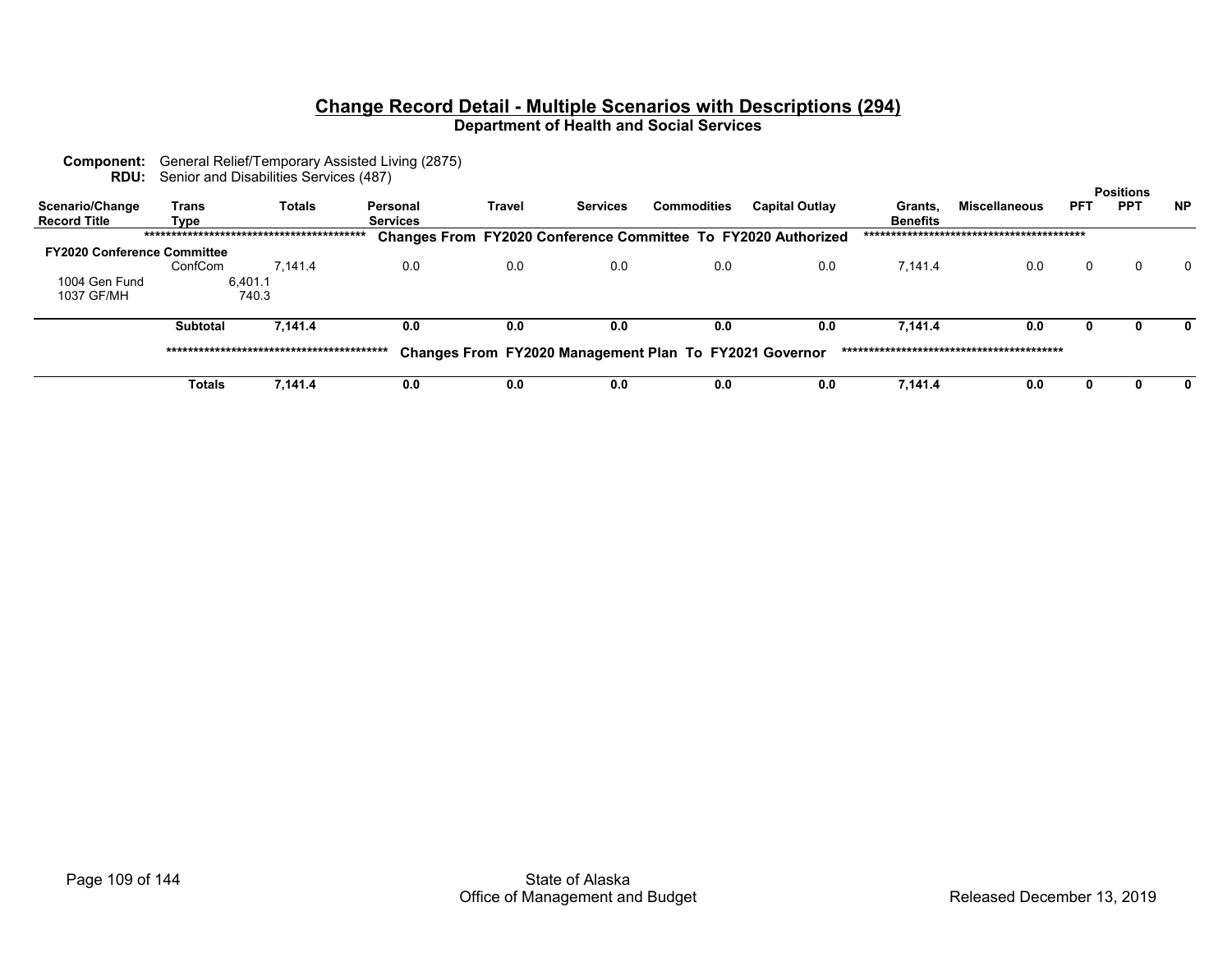| Component:<br><b>RDU:</b>                                     |                             | Commission on Aging (2674)<br>Senior and Disabilities Services (487) |                                                                                                                                                             |               |                 |                                                          |                                                               |                            |                      |                | <b>Positions</b> |           |
|---------------------------------------------------------------|-----------------------------|----------------------------------------------------------------------|-------------------------------------------------------------------------------------------------------------------------------------------------------------|---------------|-----------------|----------------------------------------------------------|---------------------------------------------------------------|----------------------------|----------------------|----------------|------------------|-----------|
| Scenario/Change<br><b>Record Title</b>                        | <b>Trans</b><br><b>Type</b> | <b>Totals</b>                                                        | Personal<br><b>Services</b>                                                                                                                                 | <b>Travel</b> | <b>Services</b> | <b>Commodities</b>                                       | <b>Capital Outlay</b>                                         | Grants.<br><b>Benefits</b> | <b>Miscellaneous</b> | <b>PFT</b>     | <b>PPT</b>       | <b>NP</b> |
|                                                               |                             |                                                                      |                                                                                                                                                             |               |                 |                                                          | Changes From FY2020 Conference Committee To FY2020 Authorized |                            |                      |                |                  |           |
| <b>FY2020 Conference Committee</b>                            |                             |                                                                      |                                                                                                                                                             |               |                 |                                                          |                                                               |                            |                      |                |                  |           |
|                                                               | ConfCom                     | 344.9                                                                | 296.2                                                                                                                                                       | 26.7          | 20.0            | 2.0                                                      | 0.0                                                           | 0.0                        | 0.0                  | 2              |                  |           |
| 1004 Gen Fund                                                 |                             | 0.1                                                                  |                                                                                                                                                             |               |                 |                                                          |                                                               |                            |                      |                |                  |           |
| 1007 I/A Rcpts                                                |                             | 214.4                                                                |                                                                                                                                                             |               |                 |                                                          |                                                               |                            |                      |                |                  |           |
| 1092 MHTAAR                                                   |                             | 130.4                                                                |                                                                                                                                                             |               |                 |                                                          |                                                               |                            |                      |                |                  |           |
|                                                               | <b>Subtotal</b>             | 344.9                                                                | 296.2                                                                                                                                                       | 26.7          | 20.0            | 2.0                                                      | 0.0                                                           | 0.0                        | 0.0                  | $\overline{2}$ | ŋ                |           |
|                                                               |                             |                                                                      |                                                                                                                                                             |               |                 | Changes From FY2020 Authorized To FY2020 Management Plan |                                                               |                            |                      |                |                  |           |
| Align Authority with Anticipated Expenditures                 |                             |                                                                      |                                                                                                                                                             |               |                 |                                                          |                                                               |                            |                      |                |                  |           |
|                                                               | LIT                         | 0.0                                                                  | $-3.0$                                                                                                                                                      | 0.0           | 3.0             | 0.0                                                      | 0.0                                                           | 0.0                        | 0.0                  | U              | ∩                |           |
| expenditures.                                                 |                             |                                                                      | Transfer authority from personal services to cover anticipated services costs. The remaining personal services authority is sufficient to cover anticipated |               |                 |                                                          |                                                               |                            |                      |                |                  |           |
|                                                               | <b>Subtotal</b>             | 344.9                                                                | 293.2                                                                                                                                                       | 26.7          | 23.0            | 2.0                                                      | 0.0                                                           | 0.0                        | 0.0                  | $\mathbf{2}$   | ŋ                |           |
|                                                               |                             |                                                                      |                                                                                                                                                             |               |                 | Changes From FY2020 Management Plan To FY2021 Governor   |                                                               |                            |                      |                |                  |           |
| <b>Reverse Mental Health Trust Recommendation</b>             |                             |                                                                      |                                                                                                                                                             |               |                 |                                                          |                                                               |                            |                      |                |                  |           |
|                                                               | OTI                         | $-130.4$                                                             | $-130.4$                                                                                                                                                    | 0.0           | 0.0             | 0.0                                                      | 0.0                                                           | 0.0                        | 0.0                  | $\Omega$       | $\Omega$         |           |
| 1092 MHTAAR                                                   |                             | $-130.4$                                                             |                                                                                                                                                             |               |                 |                                                          |                                                               |                            |                      |                |                  |           |
|                                                               |                             |                                                                      | Reverse Mental Health Trust recommendation to reflect zero-based mental health budget.                                                                      |               |                 |                                                          |                                                               |                            |                      |                |                  |           |
| FY2021 Salary and Health Insurance Increases                  |                             |                                                                      |                                                                                                                                                             |               |                 |                                                          |                                                               |                            |                      |                |                  |           |
|                                                               | SalAdi                      | 1.9                                                                  | 1.9                                                                                                                                                         | 0.0           | 0.0             | 0.0                                                      | 0.0                                                           | 0.0                        | 0.0                  | 0              | $\Omega$         |           |
| 1092 MHTAAR                                                   |                             | 1.9                                                                  |                                                                                                                                                             |               |                 |                                                          |                                                               |                            |                      |                |                  |           |
| FY2021 GGU Salary Increases: \$1.3                            |                             |                                                                      |                                                                                                                                                             |               |                 |                                                          |                                                               |                            |                      |                |                  |           |
|                                                               |                             |                                                                      | FY2021 increase to GGU Health Insurance from \$1530 to \$1555 per member per month: \$0.6                                                                   |               |                 |                                                          |                                                               |                            |                      |                |                  |           |
| MH Trust: Cont - Alaska Commission on Aging Planner (02-1554) |                             |                                                                      |                                                                                                                                                             |               |                 |                                                          |                                                               |                            |                      |                |                  |           |
| 1092 MHTAAR                                                   | <b>IncM</b>                 | 129.3<br>129.3                                                       | 129.3                                                                                                                                                       | 0.0           | 0.0             | 0.0                                                      | 0.0                                                           | 0.0                        | 0.0                  | U              |                  |           |
|                                                               |                             |                                                                      |                                                                                                                                                             |               |                 |                                                          |                                                               |                            |                      |                |                  |           |

This project funds the Alaska Commission on Aging (ACOA) planner position to support state operating infrastructure. The planner is responsible for supporting the Executive Director in coordination between the ACOA and the Trust, including gathering data for reporting, coordination of advocacy and planning, and preparing ongoing grant progress reports to the ACOA and the Trust. The planner also works with staff to maximize other state and federal funding opportunities for Mental Health Trust Authority authorized receipts (MHTAAR) projects and to ensure effective use of available dollars. In addition, the planner position acts as liaison with the other beneficiary boards, including participating in the development of state plans, working on collaborative projects, and other duties. Outcomes and reporting requirements are negotiated with the Trust annually.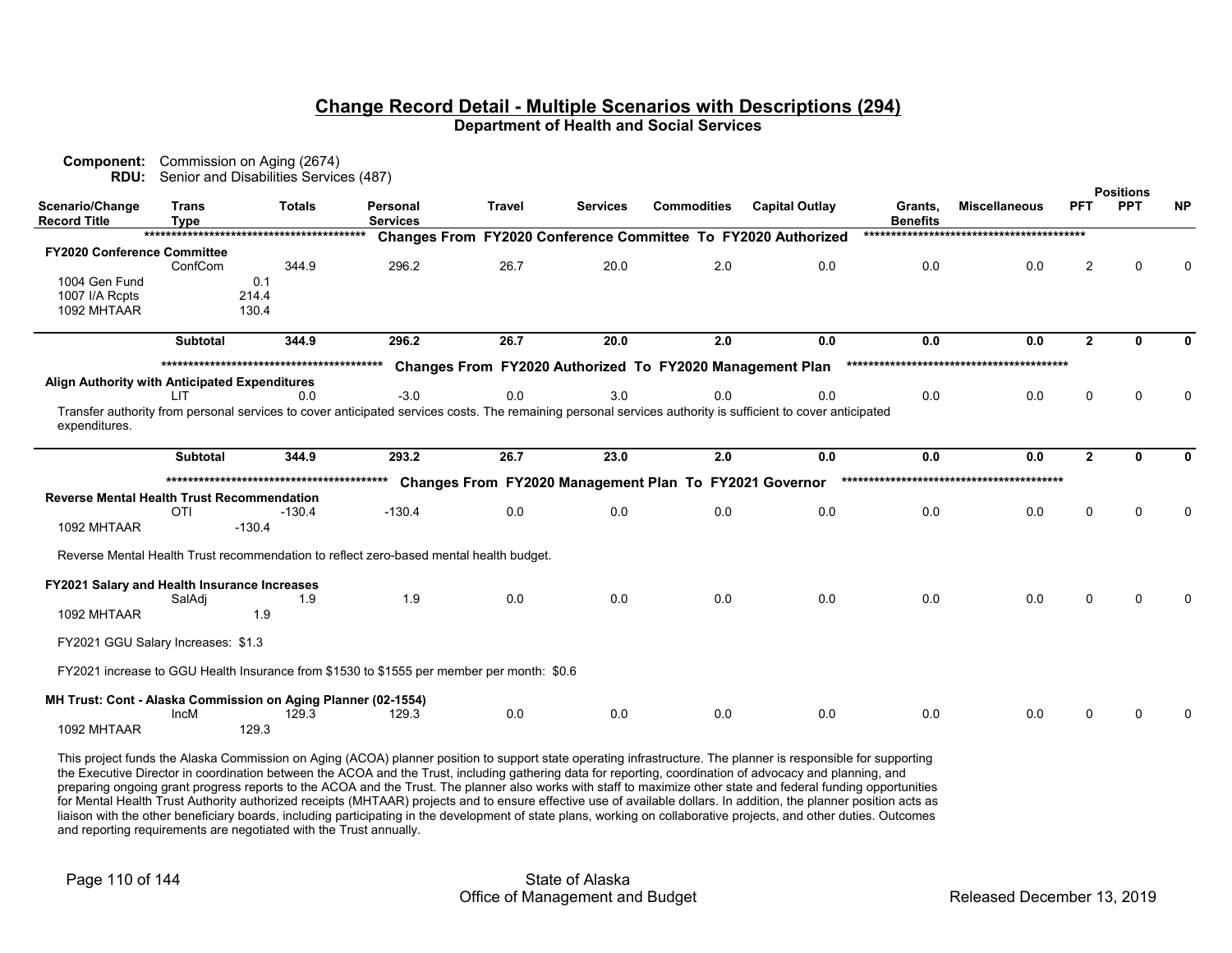| Component:<br>RDU:                            |               | Commission on Aging (2674)<br>Senior and Disabilities Services (487)        |                                                                                                    |        |                 |                    |                                                                                                                                                                          |                 |                      |            |                                |              |
|-----------------------------------------------|---------------|-----------------------------------------------------------------------------|----------------------------------------------------------------------------------------------------|--------|-----------------|--------------------|--------------------------------------------------------------------------------------------------------------------------------------------------------------------------|-----------------|----------------------|------------|--------------------------------|--------------|
| Scenario/Change                               | Trans         | <b>Totals</b>                                                               | Personal                                                                                           | Travel | <b>Services</b> | <b>Commodities</b> | <b>Capital Outlay</b>                                                                                                                                                    | Grants,         | <b>Miscellaneous</b> | <b>PFT</b> | <b>Positions</b><br><b>PPT</b> | <b>NP</b>    |
| <b>Record Title</b>                           | Type          |                                                                             | <b>Services</b>                                                                                    |        |                 |                    |                                                                                                                                                                          | <b>Benefits</b> |                      |            |                                |              |
|                                               |               |                                                                             | Transfer to Senior and Disabilities Services Administration to Align with Anticipated Expenditures |        |                 |                    |                                                                                                                                                                          |                 |                      |            |                                |              |
|                                               | Trout         | $-0.1$                                                                      | $-0.1$                                                                                             | 0.0    | 0.0             | 0.0                | 0.0                                                                                                                                                                      | 0.0             | 0.0                  | 0          |                                | $\mathbf{0}$ |
| 1004 Gen Fund                                 |               | $-0.1$                                                                      |                                                                                                    |        |                 |                    |                                                                                                                                                                          |                 |                      |            |                                |              |
| Align Authority with Anticipated Expenditures | LIT           | Commission on Aging is sufficient to cover anticipated expenditures.<br>0.0 | $-12.5$                                                                                            | 0.0    | 0.0             | 12.5               | Transfer authority from Commission on Aging to Senior and Disabilities Services Administration to align with anticipated expenditures. The remaining authority in<br>0.0 | 0.0             | 0.0                  | 0          |                                |              |
| expenditures.                                 |               |                                                                             |                                                                                                    |        |                 |                    | Transfer authority from personal services to cover anticipated commodities costs. The remaining personal services authority is sufficient to cover anticipated           |                 |                      |            |                                |              |
|                                               | <b>Totals</b> | 345.6                                                                       | 281.4                                                                                              | 26.7   | 23.0            | 14.5               | 0.0                                                                                                                                                                      | 0.0             | 0.0                  |            |                                |              |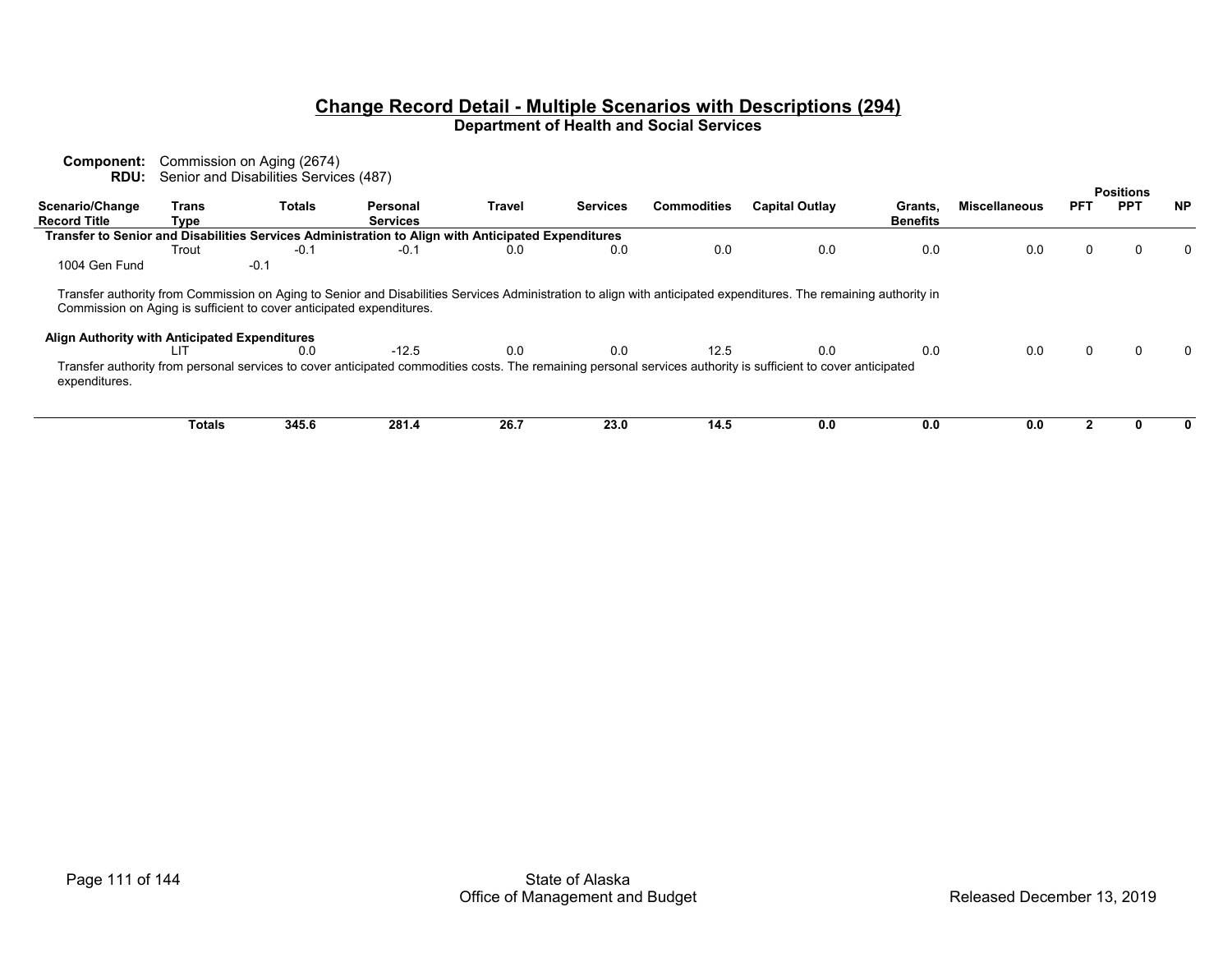# **Component:** Governor's Council on Disabilities and Special Education (2023)

**RDU:** Senior and Disabilities Services (487)

|                                              |               |                                                                                                                                                                                                                                                                                                                             |                      |         |                 |                    |                                                                      |                            |                      |            | <b>Positions</b> |           |
|----------------------------------------------|---------------|-----------------------------------------------------------------------------------------------------------------------------------------------------------------------------------------------------------------------------------------------------------------------------------------------------------------------------|----------------------|---------|-----------------|--------------------|----------------------------------------------------------------------|----------------------------|----------------------|------------|------------------|-----------|
| Scenario/Change<br><b>Record Title</b>       | Trans<br>Type | <b>Totals</b>                                                                                                                                                                                                                                                                                                               | Personal<br>Services | Travel  | <b>Services</b> | <b>Commodities</b> | <b>Capital Outlay</b>                                                | Grants,<br><b>Benefits</b> | <b>Miscellaneous</b> | <b>PFT</b> | <b>PPT</b>       | <b>NP</b> |
|                                              |               |                                                                                                                                                                                                                                                                                                                             |                      |         |                 |                    | <b>Changes From FY2020 Conference Committee To FY2020 Authorized</b> |                            |                      |            |                  |           |
| <b>FY2020 Conference Committee</b>           |               |                                                                                                                                                                                                                                                                                                                             |                      |         |                 |                    |                                                                      |                            |                      |            |                  |           |
|                                              | ConfCom       | 1.784.1                                                                                                                                                                                                                                                                                                                     | 831.5                | 91.2    | 817.4           | 44.0               | 0.0                                                                  | 0.0                        | 0.0                  |            | 0                | $\Omega$  |
| 1002 Fed Rcpts                               |               | 947.8                                                                                                                                                                                                                                                                                                                       |                      |         |                 |                    |                                                                      |                            |                      |            |                  |           |
| 1007 I/A Rcpts                               |               | 471.9                                                                                                                                                                                                                                                                                                                       |                      |         |                 |                    |                                                                      |                            |                      |            |                  |           |
| 1037 GF/MH                                   |               | 25.0                                                                                                                                                                                                                                                                                                                        |                      |         |                 |                    |                                                                      |                            |                      |            |                  |           |
| 1092 MHTAAR                                  |               | 339.4                                                                                                                                                                                                                                                                                                                       |                      |         |                 |                    |                                                                      |                            |                      |            |                  |           |
| <b>Executive Branch 50% Travel Reduction</b> |               |                                                                                                                                                                                                                                                                                                                             |                      |         |                 |                    |                                                                      |                            |                      |            |                  |           |
|                                              | Veto          | $-49.1$                                                                                                                                                                                                                                                                                                                     | 0.0                  | $-49.1$ | 0.0             | 0.0                | 0.0                                                                  | 0.0                        | 0.0                  | 0          | $\Omega$         | $\Omega$  |
| 1002 Fed Rcpts                               |               | $-35.9$                                                                                                                                                                                                                                                                                                                     |                      |         |                 |                    |                                                                      |                            |                      |            |                  |           |
| 1007 I/A Rcpts                               |               | $-7.3$                                                                                                                                                                                                                                                                                                                      |                      |         |                 |                    |                                                                      |                            |                      |            |                  |           |
| 1092 MHTAAR                                  |               | $-5.9$                                                                                                                                                                                                                                                                                                                      |                      |         |                 |                    |                                                                      |                            |                      |            |                  |           |
| employee travel.                             |               | State agency travel budgets, not covered under the exemptions of public safety, health, and disaster management, were reduced 50% in the Governor's FY2020<br>budget. Veto action removes legislative increases to state travel. Agencies will rely on technology and management efficiencies to reduce the amount of state |                      |         |                 |                    |                                                                      |                            |                      |            |                  |           |

The State's fiscal reality dictates a reduction in expenditures across all agencies.

| <b>Reverse Executive Branch 50% Travel Reduction</b> |                                                                             |         |     |         |     |     |     |     |     |   |   |          |
|------------------------------------------------------|-----------------------------------------------------------------------------|---------|-----|---------|-----|-----|-----|-----|-----|---|---|----------|
|                                                      | Inc                                                                         | 49.1    | 0.0 | 49.1    | 0.0 | 0.0 | 0.0 | 0.0 | 0.0 | 0 | 0 | $\Omega$ |
| 1002 Fed Rcpts                                       | 35.9                                                                        |         |     |         |     |     |     |     |     |   |   |          |
| 1007 I/A Rcpts                                       | 7.3                                                                         |         |     |         |     |     |     |     |     |   |   |          |
| 1092 MHTAAR                                          | 5.9                                                                         |         |     |         |     |     |     |     |     |   |   |          |
| <b>Executive Branch 50% Travel Reduction</b>         | Legislative add-back appropriation made in Chapter 2, SSSLA2019, of HB2001. |         |     |         |     |     |     |     |     |   |   |          |
|                                                      | Veto                                                                        | $-49.1$ | 0.0 | $-49.1$ | 0.0 | 0.0 | 0.0 | 0.0 | 0.0 | 0 | 0 | $\Omega$ |
| 1002 Fed Rcpts                                       | $-35.9$                                                                     |         |     |         |     |     |     |     |     |   |   |          |
| 1007 I/A Rcpts                                       | $-7.3$                                                                      |         |     |         |     |     |     |     |     |   |   |          |
| 1092 MHTAAR                                          | $-5.9$                                                                      |         |     |         |     |     |     |     |     |   |   |          |

State agency travel budgets, not covered under the exemptions of public safety, health, and disaster management, were reduced 50% in the Governor's FY2020 budget. Veto action removes legislative increases to state travel. Agencies will rely on technology and management efficiencies to reduce the amount of state employee travel.

The State's fiscal reality dictates a reduction in expenditures across all agencies.

|                 | <b>Subtotal</b> | 1.735.0 | 831.5 | 42.1            | 817.4                                                  | 44.0 | 0.0 | 0.0                        | 0.0 |  |  |
|-----------------|-----------------|---------|-------|-----------------|--------------------------------------------------------|------|-----|----------------------------|-----|--|--|
|                 |                 |         |       |                 | Changes From FY2020 Management Plan To FY2021 Governor |      |     |                            |     |  |  |
| Page 112 of 144 |                 |         |       | State of Alaska | Office of Management and Budget                        |      |     | Released December 13, 2019 |     |  |  |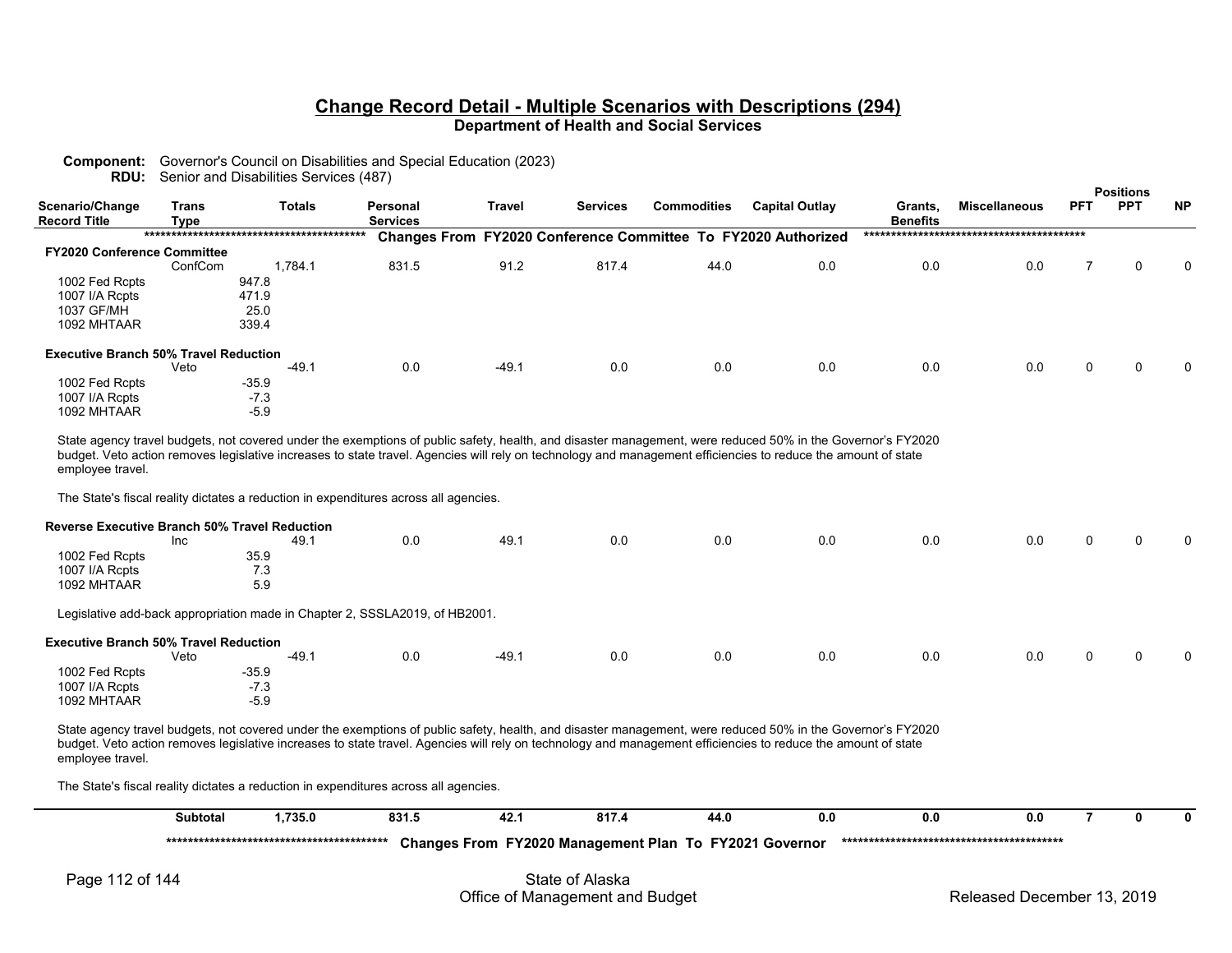| <b>Component:</b> Governor's Council on Disabilities and Special Education (2023) |  |
|-----------------------------------------------------------------------------------|--|
|                                                                                   |  |

**RDU:** Senior and Disabilities Services (487)

|                                                   |                      |                                                                   |                                                                                                                                                                        |               |                 |                    |                                                                                                                                                                                                                                                                                                                                                                                                                                                                                                                                                                                                                                                                                                                                                                                                                                            |                            |                      |                | <b>Positions</b> |           |
|---------------------------------------------------|----------------------|-------------------------------------------------------------------|------------------------------------------------------------------------------------------------------------------------------------------------------------------------|---------------|-----------------|--------------------|--------------------------------------------------------------------------------------------------------------------------------------------------------------------------------------------------------------------------------------------------------------------------------------------------------------------------------------------------------------------------------------------------------------------------------------------------------------------------------------------------------------------------------------------------------------------------------------------------------------------------------------------------------------------------------------------------------------------------------------------------------------------------------------------------------------------------------------------|----------------------------|----------------------|----------------|------------------|-----------|
| Scenario/Change<br><b>Record Title</b>            | Trans<br><b>Type</b> | <b>Totals</b>                                                     | Personal<br><b>Services</b>                                                                                                                                            | <b>Travel</b> | Services        | <b>Commodities</b> | <b>Capital Outlay</b>                                                                                                                                                                                                                                                                                                                                                                                                                                                                                                                                                                                                                                                                                                                                                                                                                      | Grants,<br><b>Benefits</b> | <b>Miscellaneous</b> | <b>PFT</b>     | <b>PPT</b>       | <b>NP</b> |
| <b>Reverse Mental Health Trust Recommendation</b> |                      |                                                                   |                                                                                                                                                                        |               |                 |                    |                                                                                                                                                                                                                                                                                                                                                                                                                                                                                                                                                                                                                                                                                                                                                                                                                                            |                            |                      |                |                  |           |
|                                                   | <b>OTI</b>           | $-333.5$                                                          | $-133.5$                                                                                                                                                               | 0.0           | $-200.0$        | 0.0                | 0.0                                                                                                                                                                                                                                                                                                                                                                                                                                                                                                                                                                                                                                                                                                                                                                                                                                        | 0.0                        | 0.0                  | $\Omega$       | $\Omega$         |           |
| 1092 MHTAAR                                       |                      | $-333.5$                                                          |                                                                                                                                                                        |               |                 |                    |                                                                                                                                                                                                                                                                                                                                                                                                                                                                                                                                                                                                                                                                                                                                                                                                                                            |                            |                      |                |                  |           |
|                                                   |                      |                                                                   | Reverse Mental Health Trust recommendation to reflect zero-based mental health budget.                                                                                 |               |                 |                    |                                                                                                                                                                                                                                                                                                                                                                                                                                                                                                                                                                                                                                                                                                                                                                                                                                            |                            |                      |                |                  |           |
| FY2021 Salary and Health Insurance Increases      |                      |                                                                   |                                                                                                                                                                        |               |                 |                    |                                                                                                                                                                                                                                                                                                                                                                                                                                                                                                                                                                                                                                                                                                                                                                                                                                            |                            |                      |                |                  |           |
|                                                   | SalAdj               | 8.6                                                               | 8.6                                                                                                                                                                    | 0.0           | 0.0             | 0.0                | 0.0                                                                                                                                                                                                                                                                                                                                                                                                                                                                                                                                                                                                                                                                                                                                                                                                                                        | 0.0                        | 0.0                  | 0              |                  |           |
| 1002 Fed Rcpts                                    |                      | 3.5                                                               |                                                                                                                                                                        |               |                 |                    |                                                                                                                                                                                                                                                                                                                                                                                                                                                                                                                                                                                                                                                                                                                                                                                                                                            |                            |                      |                |                  |           |
| 1007 I/A Rcpts                                    |                      | 2.4                                                               |                                                                                                                                                                        |               |                 |                    |                                                                                                                                                                                                                                                                                                                                                                                                                                                                                                                                                                                                                                                                                                                                                                                                                                            |                            |                      |                |                  |           |
| 1092 MHTAAR                                       |                      | 2.7                                                               |                                                                                                                                                                        |               |                 |                    |                                                                                                                                                                                                                                                                                                                                                                                                                                                                                                                                                                                                                                                                                                                                                                                                                                            |                            |                      |                |                  |           |
| FY2021 GGU Salary Increases: \$5.9                |                      |                                                                   |                                                                                                                                                                        |               |                 |                    |                                                                                                                                                                                                                                                                                                                                                                                                                                                                                                                                                                                                                                                                                                                                                                                                                                            |                            |                      |                |                  |           |
|                                                   |                      |                                                                   | FY2021 increase to GGU Health Insurance from \$1530 to \$1555 per member per month: \$2.7                                                                              |               |                 |                    |                                                                                                                                                                                                                                                                                                                                                                                                                                                                                                                                                                                                                                                                                                                                                                                                                                            |                            |                      |                |                  |           |
|                                                   | IncM                 | MH Trust: GCDSE operating Research Analyst III (06-0534)<br>134.5 | 134.5                                                                                                                                                                  | 0.0           | 0.0             | 0.0                | 0.0                                                                                                                                                                                                                                                                                                                                                                                                                                                                                                                                                                                                                                                                                                                                                                                                                                        | 0.0                        | 0.0                  | U              | $\Omega$         |           |
| 1092 MHTAAR                                       |                      | 134.5                                                             |                                                                                                                                                                        |               |                 |                    |                                                                                                                                                                                                                                                                                                                                                                                                                                                                                                                                                                                                                                                                                                                                                                                                                                            |                            |                      |                |                  |           |
|                                                   |                      |                                                                   | is a staff member of the Governor's Council and funds go directly to the Council.<br>awareness, and engage in ongoing collaboration with the Trust and partner boards. |               |                 |                    | individuals with developmental disabilities and supports state operating infrastructure. Activities of this position, including travel, ensure Council efforts are<br>conducted within the framework of the Mental Health Trust Authority's guiding principles while still meeting Congressional requirements. The Research Analyst<br>The Council is federally funded to fulfill specific roles mandated by Congress. It is an expectation of the Trust that the Council will participate in planning,<br>implementing and funding a comprehensive integrated mental health program that serves people with developmental disabilities and their families. The position<br>enables the Council to provide up-to-date, valid information to the Trust on consumer issues, identify trends, participate in Trust activities, enhance public |                            |                      |                |                  |           |
|                                                   |                      |                                                                   | MH Trust: Benef Employment - Beneficiary Employment Technical Assistance & Program Coordination                                                                        |               |                 |                    |                                                                                                                                                                                                                                                                                                                                                                                                                                                                                                                                                                                                                                                                                                                                                                                                                                            |                            |                      |                |                  |           |
| 1092 MHTAAR                                       | IncM                 | 100.0<br>100.0                                                    | 0.0                                                                                                                                                                    | 0.0           | 100.0           | 0.0                | 0.0                                                                                                                                                                                                                                                                                                                                                                                                                                                                                                                                                                                                                                                                                                                                                                                                                                        | 0.0                        | 0.0                  | n              | ∩                |           |
|                                                   |                      |                                                                   | the Departments of Health and Social Services, Labor and Workforce Development, provider agencies and others who serve Trust beneficiaries.                            |               |                 |                    | The Governor's Council on Disabilities and Special Education will continue to provide technical assistance to the Trust and public-private partners towards<br>implementation of key Beneficiary Employment and Engagement (BEE) strategies. BEE strategies promote increased self-sufficiency for Trust beneficiaries<br>through competitive integrated employment. In addition to individual beneficiary outcomes, increased workforce participation supports economic development<br>and reduces reliance on publicly funded programs. The Council will serve as a liaison to the Department of Labor and Workforce Development Disability<br>Employment Initiative, support implementation of Employment First and Supported Decision-Making Agreement legislation, and provide technical assistance to                                |                            |                      |                |                  |           |
|                                                   | <b>Totals</b>        | 1,644.6                                                           | 841.1                                                                                                                                                                  | 42.1          | 717.4           | 44.0               | 0.0                                                                                                                                                                                                                                                                                                                                                                                                                                                                                                                                                                                                                                                                                                                                                                                                                                        | 0.0                        | 0.0                  | $\overline{7}$ | 0                |           |
| Page 113 of 144                                   |                      |                                                                   |                                                                                                                                                                        |               | State of Alaska |                    |                                                                                                                                                                                                                                                                                                                                                                                                                                                                                                                                                                                                                                                                                                                                                                                                                                            |                            |                      |                |                  |           |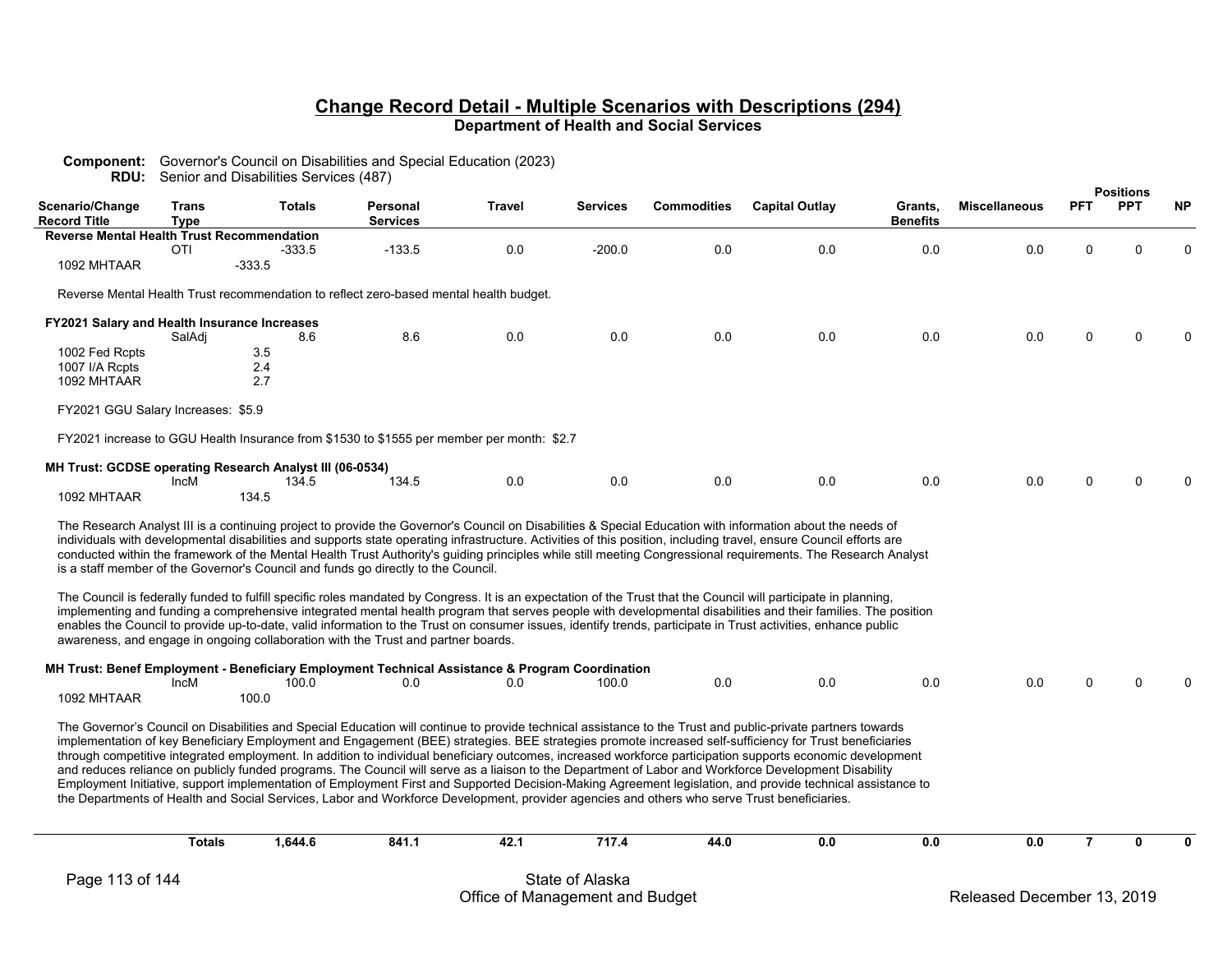| <b>Component:</b> Governor's Council on Disabilities and Special Education (2023) |
|-----------------------------------------------------------------------------------|
| <b>RDU:</b> Senior and Disabilities Services (487)                                |

|                          |       |        |          |                                          |                 |             |                |          |                      |     | Positions  |           |
|--------------------------|-------|--------|----------|------------------------------------------|-----------------|-------------|----------------|----------|----------------------|-----|------------|-----------|
| Scenario/Change          | Trans | Totals | Personal | $\overline{\phantom{a}}$<br><b>Frave</b> | <b>Services</b> | Commodities | Capital Outlav | Grants   | <b>Miscellaneous</b> | DCT | <b>PPT</b> | <b>NP</b> |
| ' Title<br><b>Record</b> | Tvɒ⊾  |        | Services |                                          |                 |             |                | Benefits |                      |     |            |           |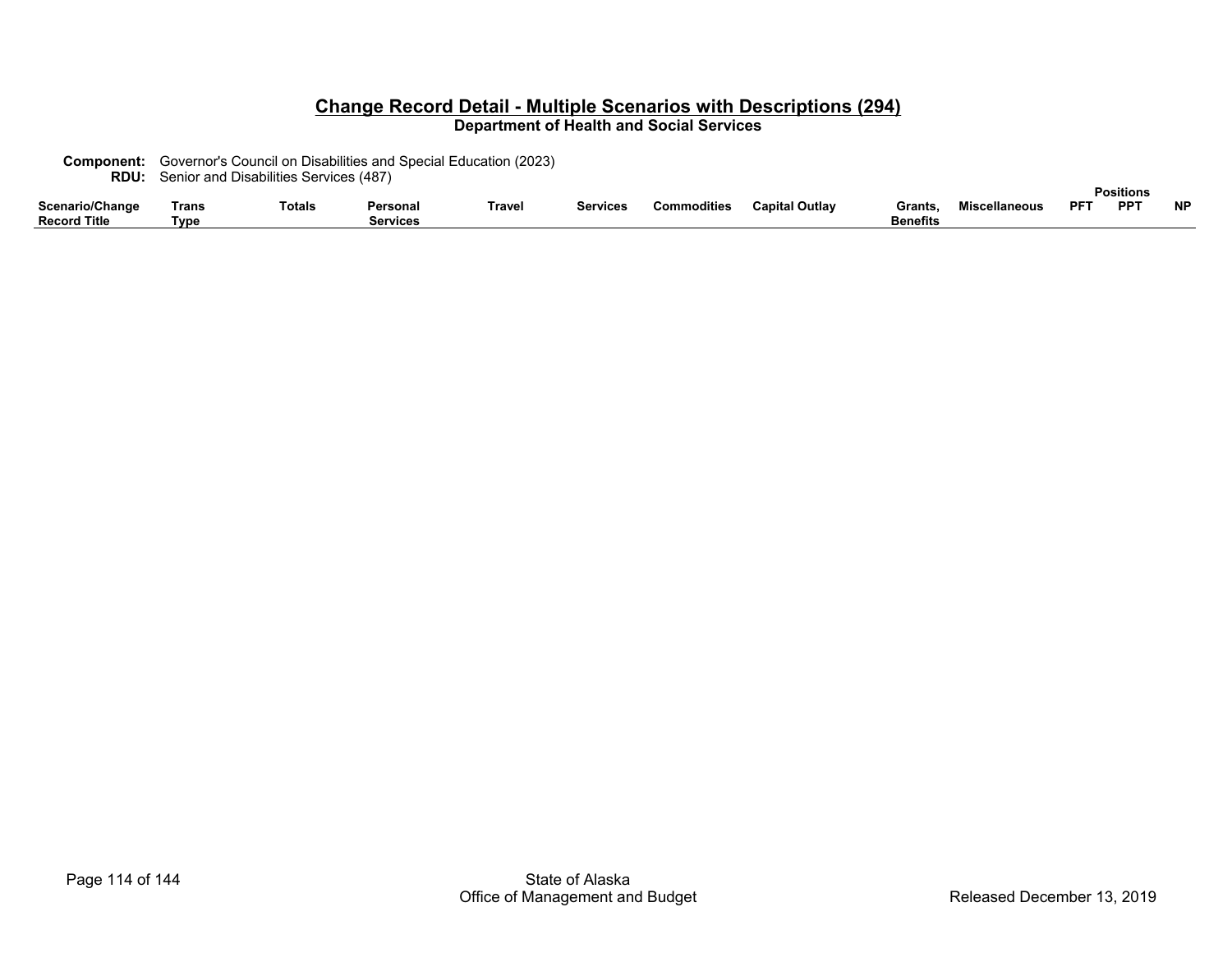| Component:<br>RDU:                            | Public Affairs (2874)       | Departmental Support Services (106)                                |                                                                                                                                                                  |        |                 |                                                          |                                                               |                            |                      |            |                                |           |
|-----------------------------------------------|-----------------------------|--------------------------------------------------------------------|------------------------------------------------------------------------------------------------------------------------------------------------------------------|--------|-----------------|----------------------------------------------------------|---------------------------------------------------------------|----------------------------|----------------------|------------|--------------------------------|-----------|
| Scenario/Change<br><b>Record Title</b>        | <b>Trans</b><br><b>Type</b> | <b>Totals</b>                                                      | Personal<br><b>Services</b>                                                                                                                                      | Travel | <b>Services</b> | <b>Commodities</b>                                       | <b>Capital Outlay</b>                                         | Grants,<br><b>Benefits</b> | <b>Miscellaneous</b> | <b>PFT</b> | <b>Positions</b><br><b>PPT</b> | <b>NP</b> |
|                                               |                             |                                                                    |                                                                                                                                                                  |        |                 |                                                          | Changes From FY2020 Conference Committee To FY2020 Authorized |                            |                      |            |                                |           |
| <b>FY2020 Conference Committee</b>            |                             |                                                                    |                                                                                                                                                                  |        |                 |                                                          |                                                               |                            |                      |            |                                |           |
|                                               | ConfCom                     | 1,745.8                                                            | 1,485.9                                                                                                                                                          | 9.1    | 240.8           | 10.0                                                     | 0.0                                                           | 0.0                        | 0.0                  | 12         | ŋ                              |           |
| 1002 Fed Rcpts                                |                             | 68.2                                                               |                                                                                                                                                                  |        |                 |                                                          |                                                               |                            |                      |            |                                |           |
| 1003 G/F Match                                |                             | 157.8                                                              |                                                                                                                                                                  |        |                 |                                                          |                                                               |                            |                      |            |                                |           |
| 1004 Gen Fund                                 |                             | 2.1                                                                |                                                                                                                                                                  |        |                 |                                                          |                                                               |                            |                      |            |                                |           |
| 1007 I/A Rcpts                                |                             | 1,507.3                                                            |                                                                                                                                                                  |        |                 |                                                          |                                                               |                            |                      |            |                                |           |
| 1061 CIP Rcpts                                |                             | 10.4                                                               |                                                                                                                                                                  |        |                 |                                                          |                                                               |                            |                      |            |                                |           |
|                                               | <b>Subtotal</b>             | 1,745.8                                                            | 1,485.9                                                                                                                                                          | 9.1    | 240.8           | 10.0                                                     | 0.0                                                           | 0.0                        | 0.0                  | 12         | $\mathbf{0}$                   |           |
|                                               |                             |                                                                    |                                                                                                                                                                  |        |                 | Changes From FY2020 Authorized To FY2020 Management Plan |                                                               |                            |                      |            |                                |           |
|                                               |                             | Transfer to Information Technology Services for a Chargeback Model |                                                                                                                                                                  |        |                 |                                                          |                                                               |                            |                      |            |                                |           |
|                                               | Trout                       | $-29.5$                                                            | 0.0                                                                                                                                                              | 0.0    | $-29.5$         | 0.0                                                      | 0.0                                                           | 0.0                        | 0.0                  | 0          |                                |           |
| 1007 I/A Rcpts                                |                             | $-29.5$                                                            |                                                                                                                                                                  |        |                 |                                                          |                                                               |                            |                      |            |                                |           |
| expenditures.                                 |                             |                                                                    | Transfer from Public Affairs to Information Technology Services to support a chargeback model. The remaining authority is sufficient to cover anticipated        |        |                 |                                                          |                                                               |                            |                      |            |                                |           |
|                                               | Trout                       | -5.5                                                               | Transfer to Commissioner's Office to Align with Anticipated Expenditures<br>0.0                                                                                  | $-5.5$ | 0.0             | 0.0                                                      | 0.0                                                           | 0.0                        | 0.0                  | 0          | $\Omega$                       |           |
| 1002 Fed Rcpts<br>1003 G/F Match              |                             | $-1.7$<br>$-3.8$                                                   |                                                                                                                                                                  |        |                 |                                                          |                                                               |                            |                      |            |                                |           |
| expenditures.                                 |                             |                                                                    | Transfer from Public Affairs to Commissioner's Office to align with anticipated expenditures. The remaining authority is sufficient to cover anticipated         |        |                 |                                                          |                                                               |                            |                      |            |                                |           |
|                                               |                             | Add Project Analyst (06-T171) to Align with Actuals                |                                                                                                                                                                  |        |                 |                                                          |                                                               |                            |                      |            |                                |           |
|                                               | PosAdi                      | 0.0                                                                | 0.0                                                                                                                                                              | 0.0    | 0.0             | 0.0                                                      | 0.0                                                           | 0.0                        | 0.0                  |            | $\Omega$                       |           |
|                                               |                             |                                                                    | Add a full-time Project Analyst (06-T171), range 22, located in Anchorage to the budget to align with actuals.                                                   |        |                 |                                                          |                                                               |                            |                      |            |                                |           |
|                                               |                             | Delete Associate Coordinator (06-T001) No Longer Needed            |                                                                                                                                                                  |        |                 |                                                          |                                                               |                            |                      |            |                                |           |
|                                               | PosAdi                      | 0.0                                                                | 0.0                                                                                                                                                              | 0.0    | 0.0             | 0.0                                                      | 0.0                                                           | 0.0                        | 0.0                  | -1         | $\Omega$                       |           |
|                                               |                             |                                                                    | Delete a full-time Associate Coordinator (06-T001), range 18, located in Anchorage that is no longer needed.                                                     |        |                 |                                                          |                                                               |                            |                      |            |                                |           |
| Align Authority with Anticipated Expenditures |                             |                                                                    |                                                                                                                                                                  |        |                 |                                                          |                                                               |                            |                      |            |                                |           |
|                                               | LIT                         | 0.0                                                                | 2.3                                                                                                                                                              | 0.0    | $-2.3$          | 0.0                                                      | 0.0                                                           | 0.0                        | 0.0                  | 0          | $\Omega$                       |           |
|                                               |                             |                                                                    | Transfer authority from services to cover anticipated personal services costs. The remaining services authority is sufficient to cover anticipated expenditures. |        |                 |                                                          |                                                               |                            |                      |            |                                |           |
|                                               | <b>Subtotal</b>             | 1,710.8                                                            | 1,488.2                                                                                                                                                          | 3.6    | 209.0           | 10.0                                                     | 0.0                                                           | 0.0                        | 0.0                  | 12         | $\mathbf{0}$                   |           |
|                                               |                             |                                                                    |                                                                                                                                                                  |        |                 |                                                          |                                                               |                            |                      |            |                                |           |
|                                               |                             |                                                                    |                                                                                                                                                                  |        |                 |                                                          |                                                               |                            |                      |            |                                |           |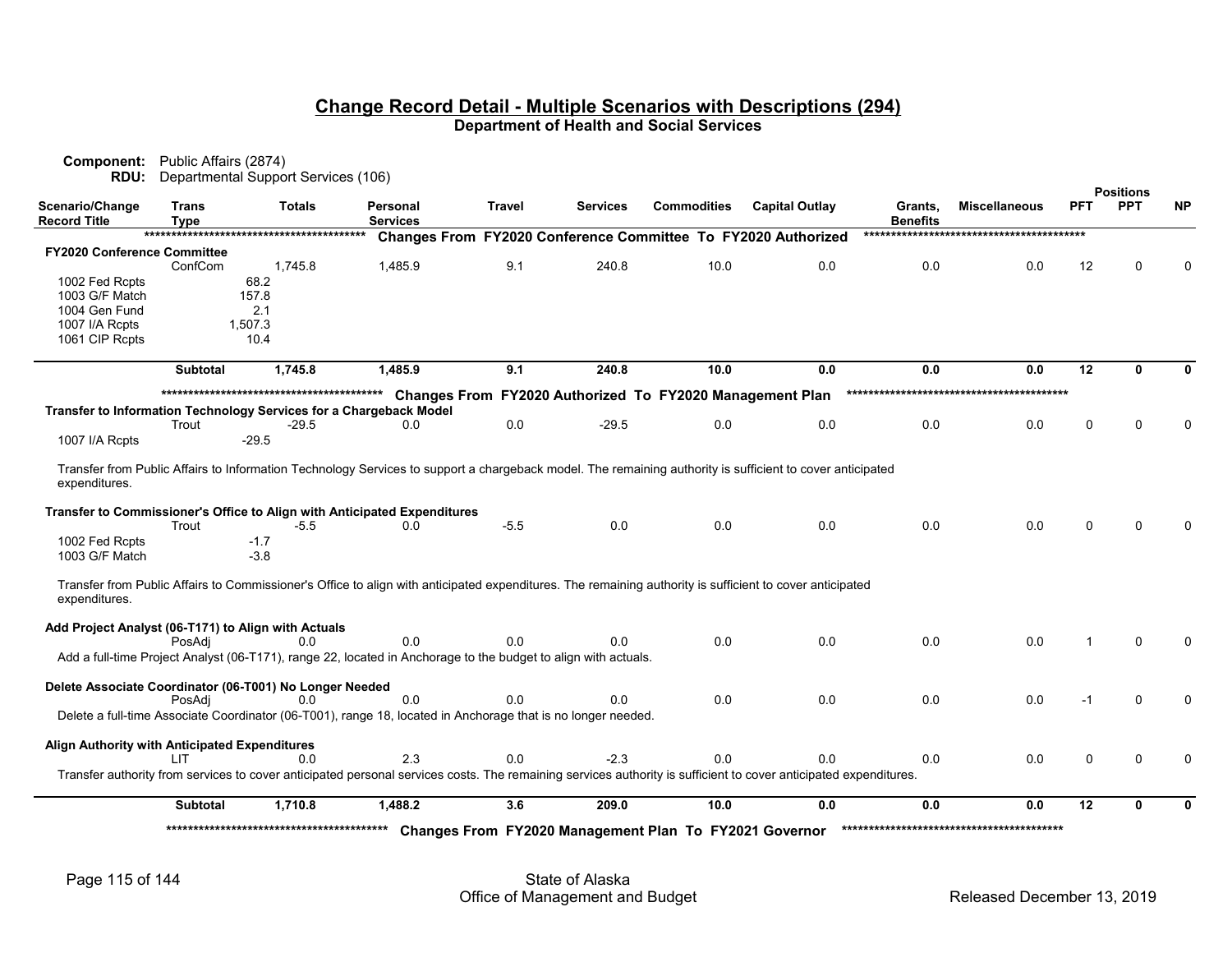| RDU:                                                      | Departmental Support Services (106) |               |               |                                                                                           |               |                 |                    |                                                                                                                                                                     |                            |                      |            | <b>Positions</b> |           |
|-----------------------------------------------------------|-------------------------------------|---------------|---------------|-------------------------------------------------------------------------------------------|---------------|-----------------|--------------------|---------------------------------------------------------------------------------------------------------------------------------------------------------------------|----------------------------|----------------------|------------|------------------|-----------|
| Scenario/Change<br><b>Record Title</b>                    | <b>Trans</b><br><b>Type</b>         |               | <b>Totals</b> | Personal<br><b>Services</b>                                                               | <b>Travel</b> | <b>Services</b> | <b>Commodities</b> | <b>Capital Outlay</b>                                                                                                                                               | Grants,<br><b>Benefits</b> | <b>Miscellaneous</b> | <b>PFT</b> | <b>PPT</b>       | <b>NP</b> |
| FY2021 Salary and Health Insurance Increases              |                                     |               |               |                                                                                           |               |                 |                    |                                                                                                                                                                     |                            |                      |            |                  |           |
|                                                           | SalAdi                              |               | 16.0          | 16.0                                                                                      | 0.0           | 0.0             | 0.0                | 0.0                                                                                                                                                                 | 0.0                        | 0.0                  | 0          |                  |           |
| 1007 I/A Rcpts                                            |                                     | 15.9          |               |                                                                                           |               |                 |                    |                                                                                                                                                                     |                            |                      |            |                  |           |
| 1061 CIP Rcpts                                            |                                     | 0.1           |               |                                                                                           |               |                 |                    |                                                                                                                                                                     |                            |                      |            |                  |           |
| FY2021 GGU Salary Increases: \$11.1                       |                                     |               |               |                                                                                           |               |                 |                    |                                                                                                                                                                     |                            |                      |            |                  |           |
|                                                           |                                     |               |               | FY2021 increase to GGU Health Insurance from \$1530 to \$1555 per member per month: \$4.9 |               |                 |                    |                                                                                                                                                                     |                            |                      |            |                  |           |
|                                                           |                                     |               |               | Transfer from Administrative Support Services to Align with Anticipated Expenditures      |               |                 |                    |                                                                                                                                                                     |                            |                      |            |                  |           |
|                                                           | Trin                                |               | 24.5          | 24.5                                                                                      | 0.0           | 0.0             | 0.0                | 0.0                                                                                                                                                                 | 0.0                        | 0.0                  | 0          | ∩                |           |
| 1007 I/A Rcpts                                            |                                     | 24.5          |               |                                                                                           |               |                 |                    |                                                                                                                                                                     |                            |                      |            |                  |           |
| Services is sufficient to cover anticipated expenditures. |                                     |               |               |                                                                                           |               |                 |                    | Transfer authority from Administrative Support Services to Public Affairs to align with anticipated expenditures. The remaining authority in Administrative Support |                            |                      |            |                  |           |
| <b>Replace to Align with Anticipated Expenditures</b>     |                                     |               |               |                                                                                           |               |                 |                    |                                                                                                                                                                     |                            |                      |            |                  |           |
|                                                           | FndChq                              |               | 0.0           | 0.0                                                                                       | 0.0           | 0.0             | 0.0                | 0.0                                                                                                                                                                 | 0.0                        | 0.0                  | U          |                  |           |
| 1003 G/F Match<br>1004 Gen Fund                           |                                     | 2.1<br>$-2.1$ |               |                                                                                           |               |                 |                    |                                                                                                                                                                     |                            |                      |            |                  |           |
| 1007 I/A Rcpts                                            |                                     | 10.5          |               |                                                                                           |               |                 |                    |                                                                                                                                                                     |                            |                      |            |                  |           |
| 1061 CIP Rcpts                                            |                                     | $-10.5$       |               |                                                                                           |               |                 |                    |                                                                                                                                                                     |                            |                      |            |                  |           |
| revenue and expenditures.                                 |                                     |               |               |                                                                                           |               |                 |                    | Replace general fund with general fund match and capital improvement project receipt authority with interagency receipt authority to align with anticipated         |                            |                      |            |                  |           |
|                                                           | <b>Totals</b>                       |               | 1.751.3       | 1.528.7                                                                                   | 3.6           | 209.0           | 10.0               | 0.0                                                                                                                                                                 | 0.0                        | 0.0                  | 12         | 0                | 0         |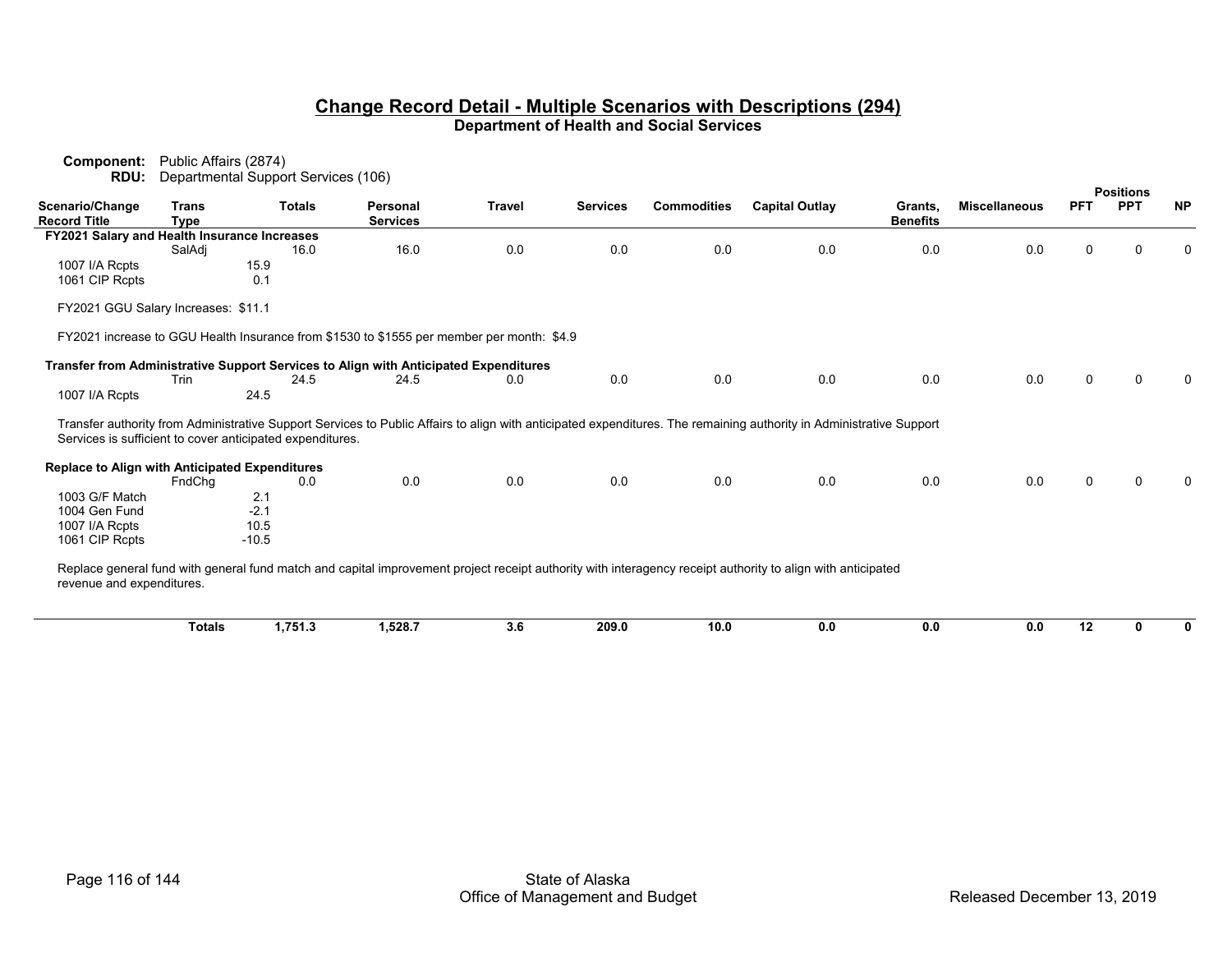|                                               |                                    | Departmental Support Services (106) |                                                                                                                                                                                                                                                                                                                                                                                                                      |        |                 |                                                          |                                                               |                            |                      |            | <b>Positions</b> |              |
|-----------------------------------------------|------------------------------------|-------------------------------------|----------------------------------------------------------------------------------------------------------------------------------------------------------------------------------------------------------------------------------------------------------------------------------------------------------------------------------------------------------------------------------------------------------------------|--------|-----------------|----------------------------------------------------------|---------------------------------------------------------------|----------------------------|----------------------|------------|------------------|--------------|
| Scenario/Change<br><b>Record Title</b>        | Trans<br><b>Type</b>               | <b>Totals</b>                       | Personal<br><b>Services</b>                                                                                                                                                                                                                                                                                                                                                                                          | Travel | <b>Services</b> | <b>Commodities</b>                                       | <b>Capital Outlay</b>                                         | Grants,<br><b>Benefits</b> | <b>Miscellaneous</b> | <b>PFT</b> | <b>PPT</b>       | <b>NP</b>    |
|                                               |                                    |                                     |                                                                                                                                                                                                                                                                                                                                                                                                                      |        |                 |                                                          | Changes From FY2020 Conference Committee To FY2020 Authorized |                            |                      |            |                  |              |
| <b>FY2020 Conference Committee</b>            |                                    |                                     |                                                                                                                                                                                                                                                                                                                                                                                                                      |        |                 |                                                          |                                                               |                            |                      |            |                  |              |
|                                               | ConfCom                            | 990.8                               | 859.4                                                                                                                                                                                                                                                                                                                                                                                                                | 2.5    | 122.9           | 6.0                                                      | 0.0                                                           | 0.0                        | 0.0                  | 6          | ∩                |              |
| 1002 Fed Rcpts                                |                                    | 495.4                               |                                                                                                                                                                                                                                                                                                                                                                                                                      |        |                 |                                                          |                                                               |                            |                      |            |                  |              |
| 1003 G/F Match                                |                                    | 495.4                               |                                                                                                                                                                                                                                                                                                                                                                                                                      |        |                 |                                                          |                                                               |                            |                      |            |                  |              |
|                                               | <b>Subtotal</b>                    | 990.8                               | 859.4                                                                                                                                                                                                                                                                                                                                                                                                                | 2.5    | 122.9           | 6.0                                                      | 0.0                                                           | 0.0                        | 0.0                  | 6          | $\mathbf{0}$     | 0            |
|                                               |                                    |                                     |                                                                                                                                                                                                                                                                                                                                                                                                                      |        |                 | Changes From FY2020 Authorized To FY2020 Management Plan |                                                               |                            |                      |            |                  |              |
| Align Authority with Anticipated Expenditures |                                    |                                     |                                                                                                                                                                                                                                                                                                                                                                                                                      |        |                 |                                                          |                                                               |                            |                      |            |                  |              |
|                                               | LIT                                | 0.0                                 | 6.6                                                                                                                                                                                                                                                                                                                                                                                                                  | 0.0    | $-6.6$          | 0.0                                                      | 0.0                                                           | 0.0                        | 0.0                  | $\Omega$   | $\Omega$         |              |
|                                               |                                    |                                     | Transfer authority from services to cover anticipated personal services costs. The remaining services authority is sufficient to cover anticipated expenditures.                                                                                                                                                                                                                                                     |        |                 |                                                          |                                                               |                            |                      |            |                  |              |
|                                               |                                    |                                     |                                                                                                                                                                                                                                                                                                                                                                                                                      |        |                 |                                                          |                                                               |                            |                      |            |                  |              |
|                                               | <b>Subtotal</b>                    | 990.8                               | 866.0                                                                                                                                                                                                                                                                                                                                                                                                                | 2.5    | 116.3           | 6.0                                                      | 0.0                                                           | 0.0                        | 0.0                  | 6          | 0                | <sup>0</sup> |
|                                               |                                    |                                     |                                                                                                                                                                                                                                                                                                                                                                                                                      |        |                 | Changes From FY2020 Management Plan To FY2021 Governor   |                                                               |                            |                      |            |                  |              |
| FY2021 Salary and Health Insurance Increases  |                                    |                                     |                                                                                                                                                                                                                                                                                                                                                                                                                      |        |                 |                                                          |                                                               |                            |                      |            |                  |              |
|                                               | SalAdj                             | 7.4                                 | 7.4                                                                                                                                                                                                                                                                                                                                                                                                                  | 0.0    | 0.0             | 0.0                                                      | 0.0                                                           | 0.0                        | 0.0                  | 0          | ∩                |              |
| 1002 Fed Rcpts                                |                                    | 3.7                                 |                                                                                                                                                                                                                                                                                                                                                                                                                      |        |                 |                                                          |                                                               |                            |                      |            |                  |              |
| 1003 G/F Match                                |                                    | 3.7                                 |                                                                                                                                                                                                                                                                                                                                                                                                                      |        |                 |                                                          |                                                               |                            |                      |            |                  |              |
|                                               | FY2021 GGU Salary Increases: \$5.2 |                                     |                                                                                                                                                                                                                                                                                                                                                                                                                      |        |                 |                                                          |                                                               |                            |                      |            |                  |              |
|                                               |                                    |                                     | FY2021 increase to GGU Health Insurance from \$1530 to \$1555 per member per month: \$2.2                                                                                                                                                                                                                                                                                                                            |        |                 |                                                          |                                                               |                            |                      |            |                  |              |
|                                               |                                    |                                     | Transfer from Information Technology Services to Align with Anticipated Expenditures                                                                                                                                                                                                                                                                                                                                 |        |                 |                                                          |                                                               |                            |                      |            |                  |              |
|                                               |                                    |                                     |                                                                                                                                                                                                                                                                                                                                                                                                                      |        |                 |                                                          |                                                               |                            |                      |            |                  |              |
|                                               | Trin                               | 76.1                                | 7.3                                                                                                                                                                                                                                                                                                                                                                                                                  | 0.0    | 68.8            | 0.0                                                      | 0.0                                                           | 0.0                        | 0.0                  | 0          | ∩                |              |
| 1002 Fed Rcpts                                |                                    | 38.0                                |                                                                                                                                                                                                                                                                                                                                                                                                                      |        |                 |                                                          |                                                               |                            |                      |            |                  |              |
| 1003 G/F Match                                |                                    | 38.1                                |                                                                                                                                                                                                                                                                                                                                                                                                                      |        |                 |                                                          |                                                               |                            |                      |            |                  |              |
|                                               |                                    |                                     | Transfer authority from Information Technology Services to Quality Assurance and Audit to align with anticipated expenditures. The Office of Administrative<br>Hearings experienced an unexpected increase in Medicaid hearing caseloads requiring an increase to the reimbursable service agreement. The remaining<br>authority in Information Technology Services is sufficient to cover anticipated expenditures. |        |                 |                                                          |                                                               |                            |                      |            |                  |              |
|                                               | <b>Totals</b>                      | 1,074.3                             | 880.7                                                                                                                                                                                                                                                                                                                                                                                                                | 2.5    | 185.1           | 6.0                                                      | 0.0                                                           | 0.0                        | 0.0                  | 6          | 0                | 0            |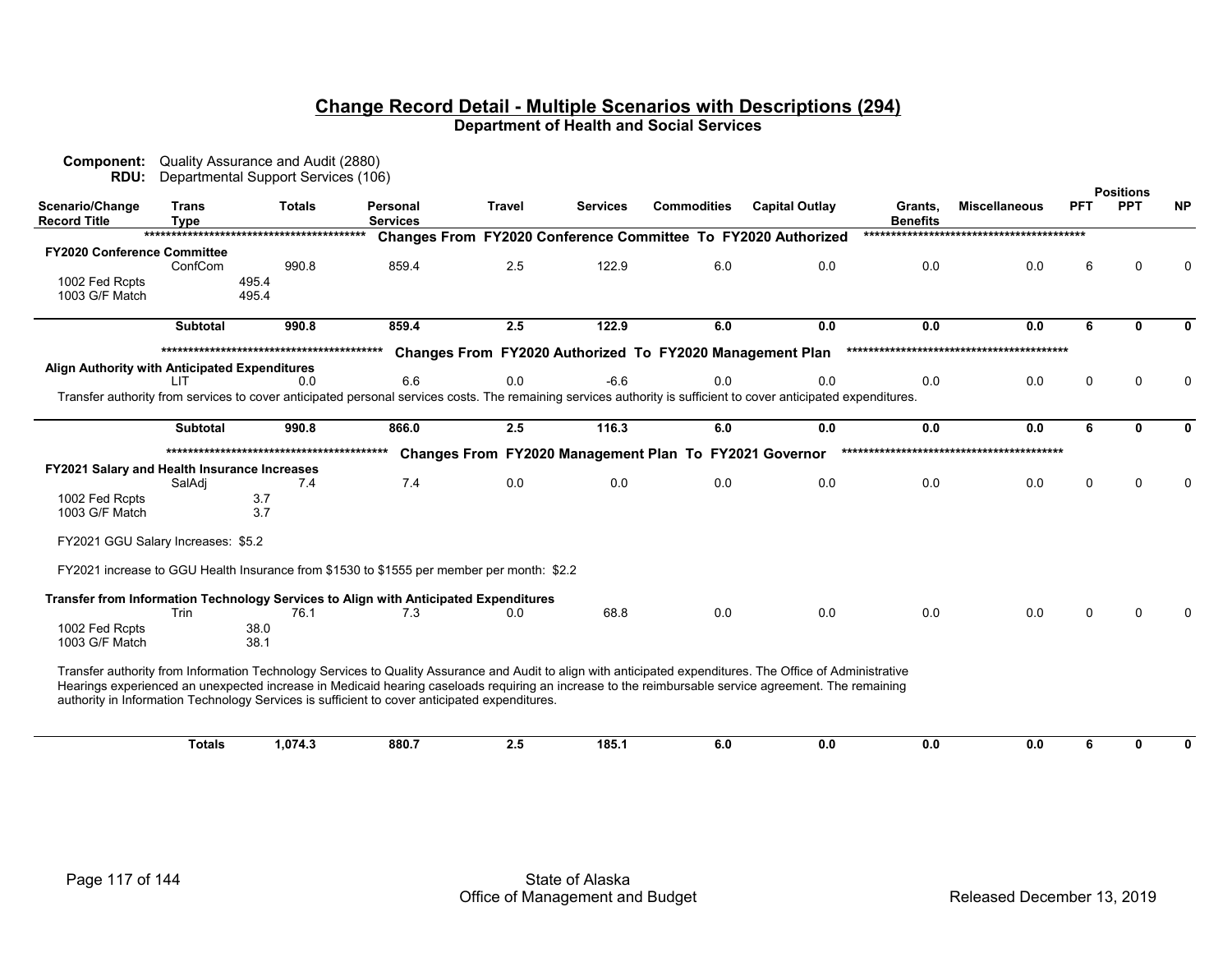| Component:<br>RDU:                                                | Commissioner's Office (317) | Departmental Support Services (106) |                                                                                                                                                                                                                                                                                                                                                                                                                                                                                                                                                                                                                                                                                                     |               |                 |                                                          |                                                               |                            |                      |            |                                |           |
|-------------------------------------------------------------------|-----------------------------|-------------------------------------|-----------------------------------------------------------------------------------------------------------------------------------------------------------------------------------------------------------------------------------------------------------------------------------------------------------------------------------------------------------------------------------------------------------------------------------------------------------------------------------------------------------------------------------------------------------------------------------------------------------------------------------------------------------------------------------------------------|---------------|-----------------|----------------------------------------------------------|---------------------------------------------------------------|----------------------------|----------------------|------------|--------------------------------|-----------|
| Scenario/Change<br><b>Record Title</b>                            | Trans<br>Type               | <b>Totals</b>                       | Personal<br><b>Services</b>                                                                                                                                                                                                                                                                                                                                                                                                                                                                                                                                                                                                                                                                         | <b>Travel</b> | <b>Services</b> | <b>Commodities</b>                                       | <b>Capital Outlay</b>                                         | Grants,<br><b>Benefits</b> | <b>Miscellaneous</b> | <b>PFT</b> | <b>Positions</b><br><b>PPT</b> | <b>NP</b> |
|                                                                   |                             |                                     |                                                                                                                                                                                                                                                                                                                                                                                                                                                                                                                                                                                                                                                                                                     |               |                 |                                                          | Changes From FY2020 Conference Committee To FY2020 Authorized |                            |                      |            |                                |           |
| <b>FY2020 Conference Committee</b>                                |                             |                                     |                                                                                                                                                                                                                                                                                                                                                                                                                                                                                                                                                                                                                                                                                                     |               |                 |                                                          |                                                               |                            |                      |            |                                |           |
| 1002 Fed Rcpts                                                    | ConfCom                     | 4,341.9<br>1,657.5                  | 3,495.0                                                                                                                                                                                                                                                                                                                                                                                                                                                                                                                                                                                                                                                                                             | 82.0          | 724.7           | 40.2                                                     | 0.0                                                           | 0.0                        | 0.0                  | 23         |                                |           |
| 1003 G/F Match                                                    |                             | 1,771.7                             |                                                                                                                                                                                                                                                                                                                                                                                                                                                                                                                                                                                                                                                                                                     |               |                 |                                                          |                                                               |                            |                      |            |                                |           |
| 1007 I/A Rcpts                                                    |                             | 493.0                               |                                                                                                                                                                                                                                                                                                                                                                                                                                                                                                                                                                                                                                                                                                     |               |                 |                                                          |                                                               |                            |                      |            |                                |           |
| 1037 GF/MH                                                        |                             | 203.1                               |                                                                                                                                                                                                                                                                                                                                                                                                                                                                                                                                                                                                                                                                                                     |               |                 |                                                          |                                                               |                            |                      |            |                                |           |
| 1061 CIP Rcpts                                                    |                             | 216.6                               |                                                                                                                                                                                                                                                                                                                                                                                                                                                                                                                                                                                                                                                                                                     |               |                 |                                                          |                                                               |                            |                      |            |                                |           |
|                                                                   | <b>Subtotal</b>             | 4.341.9                             | 3,495.0                                                                                                                                                                                                                                                                                                                                                                                                                                                                                                                                                                                                                                                                                             | 82.0          | 724.7           | 40.2                                                     | 0.0                                                           | 0.0                        | 0.0                  | 23         | 0                              |           |
|                                                                   |                             |                                     |                                                                                                                                                                                                                                                                                                                                                                                                                                                                                                                                                                                                                                                                                                     |               |                 |                                                          |                                                               |                            |                      |            |                                |           |
|                                                                   |                             |                                     |                                                                                                                                                                                                                                                                                                                                                                                                                                                                                                                                                                                                                                                                                                     |               |                 | Changes From FY2020 Authorized To FY2020 Management Plan |                                                               |                            |                      |            |                                |           |
|                                                                   |                             |                                     | Transfer Administrative Assistant II (06-0006) to Administrative Support Services to Align Support Functions                                                                                                                                                                                                                                                                                                                                                                                                                                                                                                                                                                                        |               |                 |                                                          |                                                               |                            |                      |            |                                |           |
|                                                                   | Trout                       | 0.0                                 | 0.0<br>Transfer a full-time Administrative Assistant II (06-0006), range 14, located in Juneau to Administrative Support Services to align support functions.                                                                                                                                                                                                                                                                                                                                                                                                                                                                                                                                       | 0.0           | 0.0             | 0.0                                                      | 0.0                                                           | 0.0                        | 0.0                  | $-1$       | $\Omega$                       |           |
|                                                                   |                             |                                     |                                                                                                                                                                                                                                                                                                                                                                                                                                                                                                                                                                                                                                                                                                     |               |                 |                                                          |                                                               |                            |                      |            |                                |           |
|                                                                   |                             |                                     | Transfer Tribal Health Program Positions to Medical Assistance Administration                                                                                                                                                                                                                                                                                                                                                                                                                                                                                                                                                                                                                       |               |                 |                                                          |                                                               |                            |                      |            |                                |           |
|                                                                   | Trout                       | 0.0                                 | 0.0                                                                                                                                                                                                                                                                                                                                                                                                                                                                                                                                                                                                                                                                                                 | 0.0           | 0.0             | 0.0                                                      | 0.0                                                           | 0.0                        | 0.0                  | -8         |                                |           |
|                                                                   |                             |                                     | Transfer Tribal Health positions from the Commissioner's Office to Medical Assistance Administration to create efficiencies and improve department objectives                                                                                                                                                                                                                                                                                                                                                                                                                                                                                                                                       |               |                 |                                                          |                                                               |                            |                      |            |                                |           |
| that align with the Medicaid Assistance Administration component. |                             |                                     |                                                                                                                                                                                                                                                                                                                                                                                                                                                                                                                                                                                                                                                                                                     |               |                 |                                                          |                                                               |                            |                      |            |                                |           |
| Positions:                                                        |                             |                                     | Full-time Medicaid Program Specialist II (06-?004), range 18, located in Anchorage<br>Full-time Medicaid Program Associate (06-4108), range 16, located in Anchorage<br>Full-time Medicaid Program Associate (06-4109), range 16, located in Anchorage<br>Full-time Medicaid Program Specialist III (06-4110), range 20, located in Anchorage<br>Full-time Medicaid Program Specialist III (06-7021), range 20, located in Anchorage<br>Full-time Medicaid Program Specialist IV (06-7032), range 21, located in Anchorage<br>Full-time Medicaid Program Specialist III (06-7033), range 20, located in Anchorage<br>Full-time Medicaid Program Associate (06-7034), range 16, located in Anchorage |               |                 |                                                          |                                                               |                            |                      |            |                                |           |
|                                                                   | Trin                        | 238.1                               | Transfer from Information Technology Services for Health Information Technology<br>238.1                                                                                                                                                                                                                                                                                                                                                                                                                                                                                                                                                                                                            | 0.0           | 0.0             | 0.0                                                      | 0.0                                                           | 0.0                        | 0.0                  | $\Omega$   |                                |           |
| 1061 CIP Rcpts                                                    |                             | 238.1                               |                                                                                                                                                                                                                                                                                                                                                                                                                                                                                                                                                                                                                                                                                                     |               |                 |                                                          |                                                               |                            |                      |            |                                |           |
|                                                                   |                             |                                     | Transfer from Information Technology Services to Commissioner's Office for health information technology initiatives.                                                                                                                                                                                                                                                                                                                                                                                                                                                                                                                                                                               |               |                 |                                                          |                                                               |                            |                      |            |                                |           |
|                                                                   | Trin                        | 304.9                               | Transfer from Administrative Support Services to Align with Anticipated Expenditures<br>304.9                                                                                                                                                                                                                                                                                                                                                                                                                                                                                                                                                                                                       | 0.0           | 0.0             | 0.0                                                      | 0.0                                                           | 0.0                        | 0.0                  | ∩          |                                |           |
|                                                                   |                             |                                     |                                                                                                                                                                                                                                                                                                                                                                                                                                                                                                                                                                                                                                                                                                     |               |                 |                                                          |                                                               |                            |                      |            |                                |           |
| 1002 Fed Rcpts<br>1003 G/F Match                                  |                             | 122.0<br>182.9                      |                                                                                                                                                                                                                                                                                                                                                                                                                                                                                                                                                                                                                                                                                                     |               |                 |                                                          |                                                               |                            |                      |            |                                |           |

Transfer from Administrative Support Services to Commissioner's Office to align with anticipated expenditures.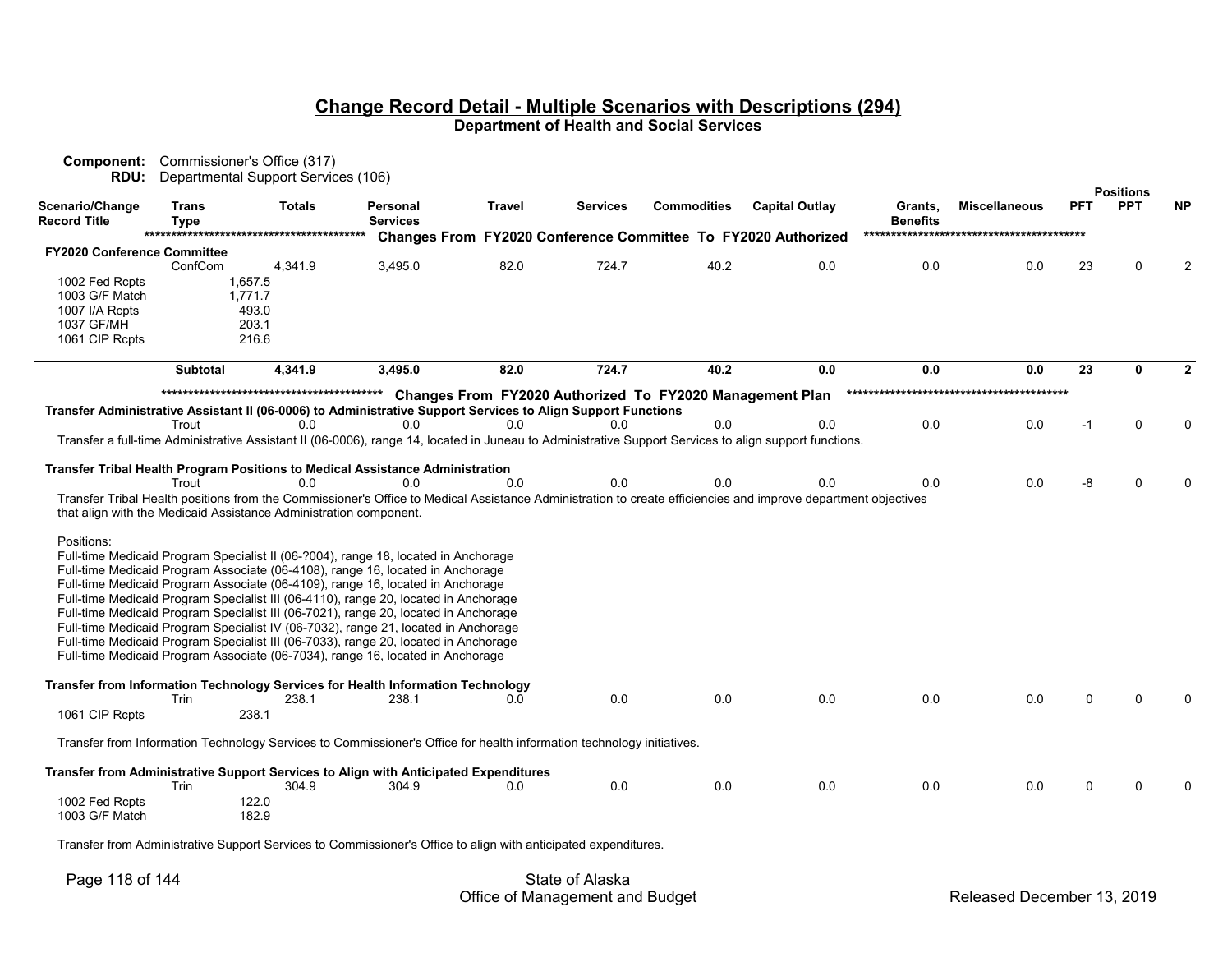| Component:<br>RDU:                            |                      | Commissioner's Office (317)<br>Departmental Support Services (106)         |                                                                                                                                                                           |               |                 |                                                        |                                                                                                                                                             |                            |                      |            |                                |           |
|-----------------------------------------------|----------------------|----------------------------------------------------------------------------|---------------------------------------------------------------------------------------------------------------------------------------------------------------------------|---------------|-----------------|--------------------------------------------------------|-------------------------------------------------------------------------------------------------------------------------------------------------------------|----------------------------|----------------------|------------|--------------------------------|-----------|
| Scenario/Change<br><b>Record Title</b>        | <b>Trans</b><br>Type | <b>Totals</b>                                                              | Personal<br><b>Services</b>                                                                                                                                               | <b>Travel</b> | <b>Services</b> | <b>Commodities</b>                                     | <b>Capital Outlay</b>                                                                                                                                       | Grants,<br><b>Benefits</b> | <b>Miscellaneous</b> | <b>PFT</b> | <b>Positions</b><br><b>PPT</b> | <b>NP</b> |
|                                               | Trin                 | 0 <sub>0</sub>                                                             | Transfer Administrative Assistant I (06-4002) from Administrative Support Services to Align Support Functions<br>0.0                                                      | 0.0           | 0 <sub>0</sub>  | 0.0                                                    | 0.0                                                                                                                                                         | 0.0                        | 0.0                  |            | $\Omega$                       |           |
|                                               |                      |                                                                            |                                                                                                                                                                           |               |                 |                                                        | Transfer a full-time Administrative Assistant I (06-4002), range 12, located in Juneau from Administrative Support Services to align support functions.     |                            |                      |            |                                |           |
|                                               |                      |                                                                            | Transfer Office Assistant II (06-4111) from Public Assistance Field Services                                                                                              | 0.0           | 0.0             | 0.0                                                    | 0.0                                                                                                                                                         |                            |                      | 1          | $\Omega$                       |           |
|                                               | Trin                 | 0.0                                                                        | 0.0<br>Transfer full-time Office Assistant II (06-4111), range 10, located in Anchorage from Public Assistance Field Services.                                            |               |                 |                                                        |                                                                                                                                                             | 0.0                        | 0.0                  |            |                                |           |
|                                               |                      |                                                                            | Transfer Positions (06-1844, 06-7022, 06-7023) from Medical Assistance Admin for Department-Wide Impact                                                                   |               |                 |                                                        |                                                                                                                                                             |                            |                      |            |                                |           |
|                                               | Trin                 | 0.0                                                                        | 0.0<br>The following positions are transferred from Medical Assistance Admin for department-wide impact.                                                                  | 0.0           | 0.0             | 0.0                                                    | 0.0                                                                                                                                                         | 0.0                        | 0.0                  | 3          |                                |           |
|                                               |                      | Full-time Project Assistant (06-7023), range 16, located in Anchorage      | Full-time Medicaid Program Specialist IV (06-1844), range 21, located in Anchorage<br>Full-time Medicaid Program Specialist III (06-7022), range 20, located in Anchorage |               |                 |                                                        |                                                                                                                                                             |                            |                      |            |                                |           |
|                                               |                      |                                                                            | Funding will be transferred during FY2021. The positions will be supported by a reimbursable services agreement during FY2020.                                            |               |                 |                                                        |                                                                                                                                                             |                            |                      |            |                                |           |
|                                               | Trin                 | Transfer from Public Affairs to Align with Anticipated Expenditures<br>5.5 | 0.0                                                                                                                                                                       | 5.5           | 0.0             | 0.0                                                    | 0.0                                                                                                                                                         | 0.0                        | 0.0                  | n          |                                |           |
| 1002 Fed Rcpts<br>1003 G/F Match              |                      | 1.7<br>3.8                                                                 |                                                                                                                                                                           |               |                 |                                                        |                                                                                                                                                             |                            |                      |            |                                |           |
|                                               |                      |                                                                            | Transfer from Public Affairs to Commissioner's Office to align with anticipated expenditures.                                                                             |               |                 |                                                        |                                                                                                                                                             |                            |                      |            |                                |           |
|                                               | Trin                 | 20.0                                                                       | Transfer from Facilities Management to Align with Anticipated Expenditures<br>0.0                                                                                         | 20.0          | 0.0             | 0.0                                                    | 0.0                                                                                                                                                         | 0.0                        | 0.0                  | U          |                                |           |
| 1004 Gen Fund                                 |                      | 20.0                                                                       |                                                                                                                                                                           |               |                 |                                                        |                                                                                                                                                             |                            |                      |            |                                |           |
|                                               |                      |                                                                            | Transfer from Facilities Management to Commissioner's Office to align with anticipated expenditures.                                                                      |               |                 |                                                        |                                                                                                                                                             |                            |                      |            |                                |           |
| Align Authority with Anticipated Expenditures | LIT.                 | 0.0                                                                        | $-960.2$                                                                                                                                                                  | 0.0           | 960.2           | 0.0                                                    | 0.0                                                                                                                                                         | 0.0                        | 0.0                  | 0          |                                |           |
| expenditures.                                 |                      |                                                                            |                                                                                                                                                                           |               |                 |                                                        | Transfer authority from personal services to cover anticipated services costs. The remaining personal services authority is sufficient to cover anticipated |                            |                      |            |                                |           |
|                                               | <b>Subtotal</b>      | 4,910.4                                                                    | 3,077.8                                                                                                                                                                   | 107.5         | 1,684.9         | 40.2                                                   | 0.0                                                                                                                                                         | 0.0                        | 0.0                  | 19         | 0                              |           |
|                                               |                      |                                                                            |                                                                                                                                                                           |               |                 | Changes From FY2020 Management Plan To FY2021 Governor |                                                                                                                                                             |                            |                      |            |                                |           |
| FY2021 Salary and Health Insurance Increases  | SalAdj               | 11.7                                                                       | 11.7                                                                                                                                                                      | 0.0           | 0.0             | 0.0                                                    | 0.0                                                                                                                                                         | 0.0                        | 0.0                  | 0          | ∩                              |           |
| 1002 Fed Rcpts                                |                      | 2.9                                                                        |                                                                                                                                                                           |               |                 |                                                        |                                                                                                                                                             |                            |                      |            |                                |           |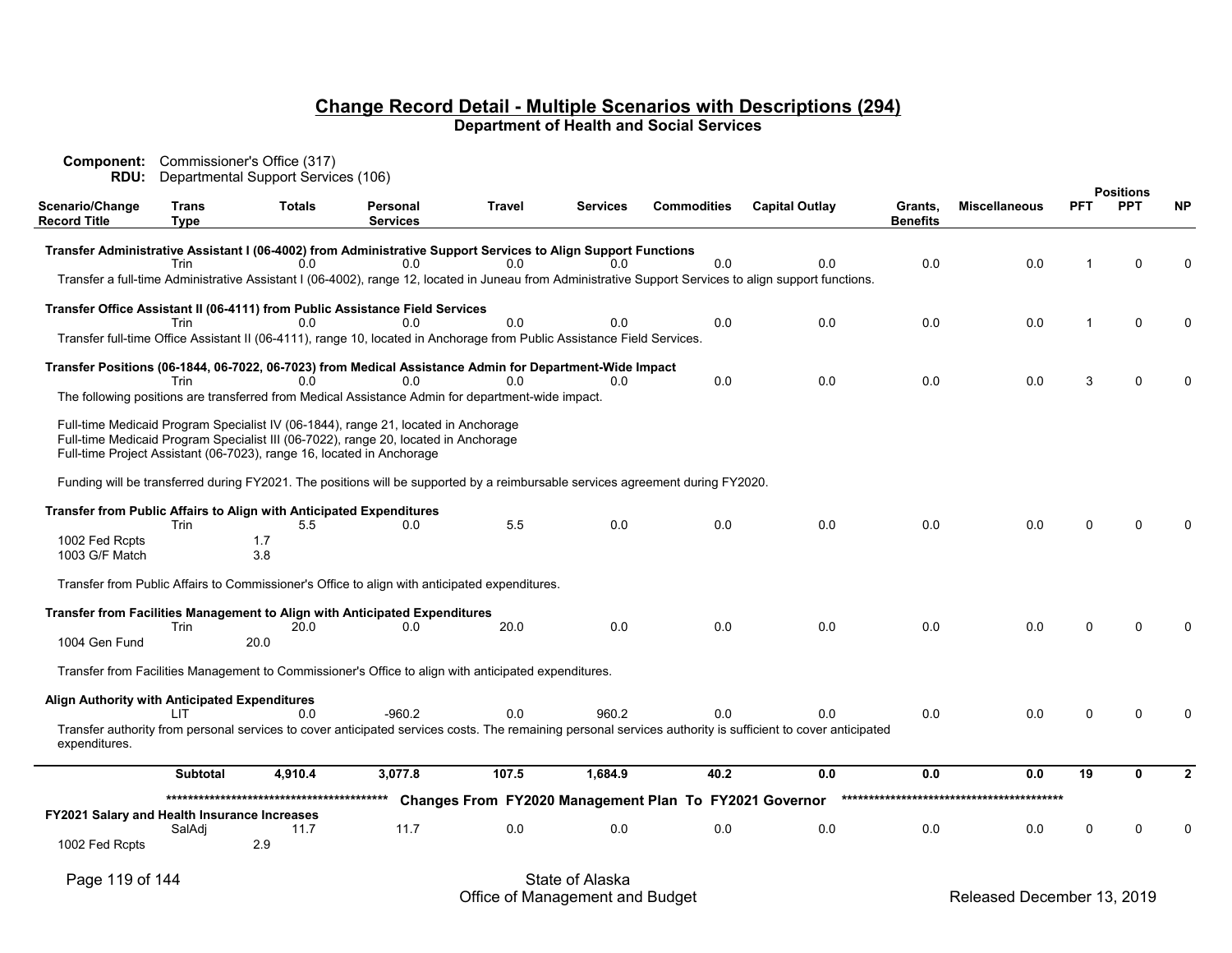| <b>Component:</b><br>RDU:             |              | Commissioner's Office (317)<br>Departmental Support Services (106)   |                                                                                                                                                                                                                                       |               |                 |                    |                                                                                                                                                             |                 |                      |            |                                |           |
|---------------------------------------|--------------|----------------------------------------------------------------------|---------------------------------------------------------------------------------------------------------------------------------------------------------------------------------------------------------------------------------------|---------------|-----------------|--------------------|-------------------------------------------------------------------------------------------------------------------------------------------------------------|-----------------|----------------------|------------|--------------------------------|-----------|
| Scenario/Change                       | <b>Trans</b> | <b>Totals</b>                                                        | <b>Personal</b>                                                                                                                                                                                                                       | <b>Travel</b> | <b>Services</b> | <b>Commodities</b> | <b>Capital Outlay</b>                                                                                                                                       | Grants.         | <b>Miscellaneous</b> | <b>PFT</b> | <b>Positions</b><br><b>PPT</b> | <b>NP</b> |
| <b>Record Title</b><br>1003 G/F Match | <b>Type</b>  | $\overline{3.2}$                                                     | <b>Services</b>                                                                                                                                                                                                                       |               |                 |                    |                                                                                                                                                             | <b>Benefits</b> |                      |            |                                |           |
| 1007 I/A Rcpts                        |              | 1.5                                                                  |                                                                                                                                                                                                                                       |               |                 |                    |                                                                                                                                                             |                 |                      |            |                                |           |
| 1037 GF/MH                            |              | 0.6                                                                  |                                                                                                                                                                                                                                       |               |                 |                    |                                                                                                                                                             |                 |                      |            |                                |           |
| 1061 CIP Rcpts                        |              | 3.5                                                                  |                                                                                                                                                                                                                                       |               |                 |                    |                                                                                                                                                             |                 |                      |            |                                |           |
| FY2021 GGU Salary Increases: \$8.0    |              |                                                                      |                                                                                                                                                                                                                                       |               |                 |                    |                                                                                                                                                             |                 |                      |            |                                |           |
|                                       |              |                                                                      | FY2021 increase to GGU Health Insurance from \$1530 to \$1555 per member per month: \$3.7                                                                                                                                             |               |                 |                    |                                                                                                                                                             |                 |                      |            |                                |           |
|                                       | Inc          | 632.9                                                                | Add Positions (06-#217, 06-#218, 06-219 and 06#220) and Authority to the Commissioner's Office for Reorganization<br>632.9                                                                                                            | 0.0           | 0.0             | 0.0                | $0.0\,$                                                                                                                                                     | 0.0             | 0.0                  |            |                                |           |
| 1002 Fed Rcpts                        |              | 253.2                                                                |                                                                                                                                                                                                                                       |               |                 |                    |                                                                                                                                                             |                 |                      |            |                                |           |
| 1004 Gen Fund                         |              | 379.7                                                                |                                                                                                                                                                                                                                       |               |                 |                    |                                                                                                                                                             |                 |                      |            |                                |           |
|                                       |              |                                                                      | provide better oversight, accountability and focus on achieving better outcomes in meeting the needs of children and families.                                                                                                        |               |                 |                    | Add positions and authority to the Commissioner's Office to reorganize the Office of Children's Services and Juvenile Justice under dedicated leadership to |                 |                      |            |                                |           |
| The following positions are added:    |              | Full-time Project Coordinator (06-#218), range 22, located in Juneau | Full-time Deputy Commissioner (06-#217), range 28, located in Juneau<br>Full-time Special Assistant to Commissioner I (06-#219), range 21, located in Juneau<br>Full-time Program Coordinator I (06#220), range 18, located in Juneau |               |                 |                    |                                                                                                                                                             |                 |                      |            |                                |           |
|                                       | Trin         | 404.7                                                                | Transfer from Medical Assistance Administration for Department-Wide Efforts<br>404.7                                                                                                                                                  | 0.0           | 0.0             | 0.0                | 0.0                                                                                                                                                         | 0.0             | 0.0                  | U          |                                |           |
| 1002 Fed Rcpts                        |              | 86.1                                                                 |                                                                                                                                                                                                                                       |               |                 |                    |                                                                                                                                                             |                 |                      |            |                                |           |
| 1003 G/F Match                        |              | 86.1                                                                 |                                                                                                                                                                                                                                       |               |                 |                    |                                                                                                                                                             |                 |                      |            |                                |           |
| 1061 CIP Rcpts                        |              | 232.5                                                                |                                                                                                                                                                                                                                       |               |                 |                    |                                                                                                                                                             |                 |                      |            |                                |           |
|                                       |              |                                                                      | Transfer authority from Medical Assistance Administration to the Commissioner's Office to support efforts with department-wide impacts.                                                                                               |               |                 |                    |                                                                                                                                                             |                 |                      |            |                                |           |
|                                       |              |                                                                      | Transfer from Administrative Support Services to Align with Anticipated Expenditures                                                                                                                                                  |               |                 |                    |                                                                                                                                                             |                 |                      |            |                                |           |
|                                       | Trin         | 96.6                                                                 | 96.6                                                                                                                                                                                                                                  | 0.0           | 0.0             | 0.0                | 0.0                                                                                                                                                         | 0.0             | 0.0                  | U          |                                |           |
| 1002 Fed Rcpts<br>1003 G/F Match      |              | 38.6<br>58.0                                                         |                                                                                                                                                                                                                                       |               |                 |                    |                                                                                                                                                             |                 |                      |            |                                |           |
|                                       |              |                                                                      | Administrative Support Services is sufficient to cover anticipated expenditures.                                                                                                                                                      |               |                 |                    | Transfer authority from Administrative Support Services to the Commissioner's Office to align with anticipated expenditures. The remaining authority in     |                 |                      |            |                                |           |
|                                       | Trout        | $-318.4$                                                             | Transfer Tribal Health Positions (06-0615 and 06-?013) to Medical Assistance Administration for Tribal Health<br>$-318.4$                                                                                                             | 0.0           | 0.0             | 0.0                | 0.0                                                                                                                                                         | 0.0             | 0.0                  | $-2$       | U                              |           |
| 1002 Fed Rcpts                        |              | $-159.2$                                                             |                                                                                                                                                                                                                                       |               |                 |                    |                                                                                                                                                             |                 |                      |            |                                |           |
| 1003 G/F Match                        |              | $-159.2$                                                             |                                                                                                                                                                                                                                       |               |                 |                    |                                                                                                                                                             |                 |                      |            |                                |           |
| Page 120 of 144                       |              |                                                                      |                                                                                                                                                                                                                                       |               | State of Alaska |                    |                                                                                                                                                             |                 |                      |            |                                |           |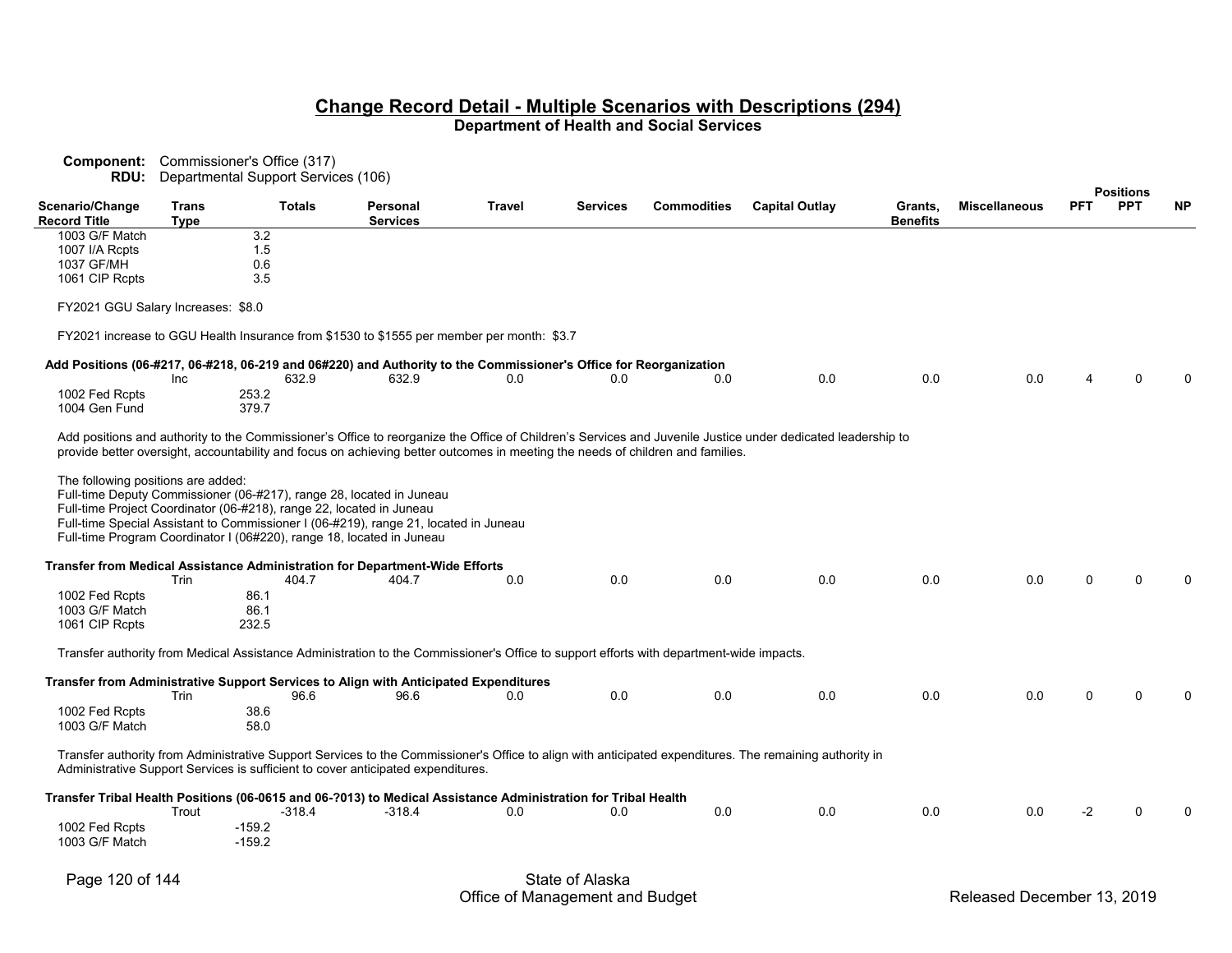| <b>Component:</b> Commissioner's Office (317)<br><b>RDU:</b>                       |                      | Departmental Support Services (106)                                    |                                                                                                                                                                                                                                                                                                                                                                                                                                                                                                                   |        |                 |                    |                                                                                                                                                             |                            |                      |            | <b>Positions</b> |           |
|------------------------------------------------------------------------------------|----------------------|------------------------------------------------------------------------|-------------------------------------------------------------------------------------------------------------------------------------------------------------------------------------------------------------------------------------------------------------------------------------------------------------------------------------------------------------------------------------------------------------------------------------------------------------------------------------------------------------------|--------|-----------------|--------------------|-------------------------------------------------------------------------------------------------------------------------------------------------------------|----------------------------|----------------------|------------|------------------|-----------|
| Scenario/Change<br>Record Title                                                    | Trans<br><b>Type</b> | <b>Totals</b>                                                          | Personal<br><b>Services</b>                                                                                                                                                                                                                                                                                                                                                                                                                                                                                       | Travel | <b>Services</b> | <b>Commodities</b> | <b>Capital Outlay</b>                                                                                                                                       | Grants,<br><b>Benefits</b> | <b>Miscellaneous</b> | <b>PFT</b> | <b>PPT</b>       | <b>NP</b> |
|                                                                                    |                      | objectives that align with Medicaid Assistance Administration.         |                                                                                                                                                                                                                                                                                                                                                                                                                                                                                                                   |        |                 |                    | Transfer two Tribal Health positions from the Commissioner's Office to Medical Assistance Administration to create efficiencies and improve department      |                            |                      |            |                  |           |
| The following positions are transferred:                                           |                      | Full-time Project Coordinator (06-0615), range 24, located in Juneau   | Full-time Medicaid Program Specialist IV (06-?013), range 21, located in Juneau                                                                                                                                                                                                                                                                                                                                                                                                                                   |        |                 |                    |                                                                                                                                                             |                            |                      |            |                  |           |
| Transfer to Medical Assistance Administration for Tribal Health Support            | Trout                | -960.2                                                                 | 0.0                                                                                                                                                                                                                                                                                                                                                                                                                                                                                                               | 0.0    | $-960.2$        | 0.0                | 0.0                                                                                                                                                         | 0.0                        | 0.0                  |            |                  |           |
| 1002 Fed Rcpts<br>1003 G/F Match                                                   |                      | $-480.1$<br>$-480.1$                                                   |                                                                                                                                                                                                                                                                                                                                                                                                                                                                                                                   |        |                 |                    |                                                                                                                                                             |                            |                      |            |                  |           |
|                                                                                    |                      |                                                                        | Transfer authority from the Commissioner's Office to Medical Assistance Administration for Tribal Health support.                                                                                                                                                                                                                                                                                                                                                                                                 |        |                 |                    |                                                                                                                                                             |                            |                      |            |                  |           |
| Transfer to Information Technology Services to Align with Anticipated Expenditures | Trout                | -221.2                                                                 | $-221.2$                                                                                                                                                                                                                                                                                                                                                                                                                                                                                                          | 0.0    | 0.0             | 0.0                | 0.0                                                                                                                                                         | 0.0                        | 0.0                  |            |                  |           |
| 1007 I/A Rcpts                                                                     |                      | $-221.2$                                                               |                                                                                                                                                                                                                                                                                                                                                                                                                                                                                                                   |        |                 |                    |                                                                                                                                                             |                            |                      |            |                  |           |
|                                                                                    |                      | Commissioner's Office is sufficient to cover anticipated expenditures. |                                                                                                                                                                                                                                                                                                                                                                                                                                                                                                                   |        |                 |                    | Transfer authority from the Commissioner's Office to Information Technology Services to align with anticipated expenditures. The remaining authority in the |                            |                      |            |                  |           |
| Add College Interns to Assist Alaska Psychiatric Institute with Legal Matters      | PosAdi               | 0.0                                                                    | 0.0                                                                                                                                                                                                                                                                                                                                                                                                                                                                                                               | 0.0    | 0.0             | 0.0                | 0.0                                                                                                                                                         | 0.0                        | 0.0                  |            |                  |           |
|                                                                                    |                      |                                                                        | Add the following College Interns to assist with legal research in Alaska Psychiatric Institute matters:<br>Non-permanent College Intern IV (06-IN1901), range 12, located in Anchorage, expires 6/30/2021<br>Non-permanent College Intern IV (06-IN1902), range 12, located in Anchorage, expires 6/30/2021<br>Non-permanent College Intern IV (06-IN1903), range 12, located in Anchorage, expires 6/30/2021<br>Non-permanent College Intern III (06-IN1905), range 10, located in Anchorage, expires 6/30/2021 |        |                 |                    |                                                                                                                                                             |                            |                      |            |                  |           |
| Replace to Align with Anticipated Expenditures                                     |                      |                                                                        |                                                                                                                                                                                                                                                                                                                                                                                                                                                                                                                   |        |                 |                    |                                                                                                                                                             |                            |                      |            |                  |           |
| 1003 G/F Match                                                                     | FndChq               | 0.0<br>20.0                                                            | 0.0                                                                                                                                                                                                                                                                                                                                                                                                                                                                                                               | 0.0    | 0.0             | 0.0                | 0.0                                                                                                                                                         | 0.0                        | 0.0                  |            |                  |           |
| 1004 Gen Fund                                                                      |                      | $-20.0$                                                                |                                                                                                                                                                                                                                                                                                                                                                                                                                                                                                                   |        |                 |                    |                                                                                                                                                             |                            |                      |            |                  |           |
| 1007 I/A Rcpts<br>1061 CIP Rcpts                                                   |                      | 217.8<br>$-217.8$                                                      |                                                                                                                                                                                                                                                                                                                                                                                                                                                                                                                   |        |                 |                    |                                                                                                                                                             |                            |                      |            |                  |           |
| revenue and expenditures.                                                          |                      |                                                                        |                                                                                                                                                                                                                                                                                                                                                                                                                                                                                                                   |        |                 |                    | Replace general fund with general fund match and capital improvement project receipt authority with interagency receipt authority to align with anticipated |                            |                      |            |                  |           |
| Align Authority with Anticipated Expenditures                                      | LIT                  | 0.0                                                                    | $-151.9$                                                                                                                                                                                                                                                                                                                                                                                                                                                                                                          | 0.0    | 151.9           | 0.0                | 0.0                                                                                                                                                         | 0.0                        | 0.0                  |            |                  |           |
|                                                                                    |                      |                                                                        |                                                                                                                                                                                                                                                                                                                                                                                                                                                                                                                   |        |                 |                    | Transfer authority from personal services to cover anticipated services costs. The remaining personal services authority is sufficient to cover anticipated |                            |                      |            |                  |           |
|                                                                                    |                      |                                                                        |                                                                                                                                                                                                                                                                                                                                                                                                                                                                                                                   |        |                 |                    |                                                                                                                                                             |                            |                      |            |                  |           |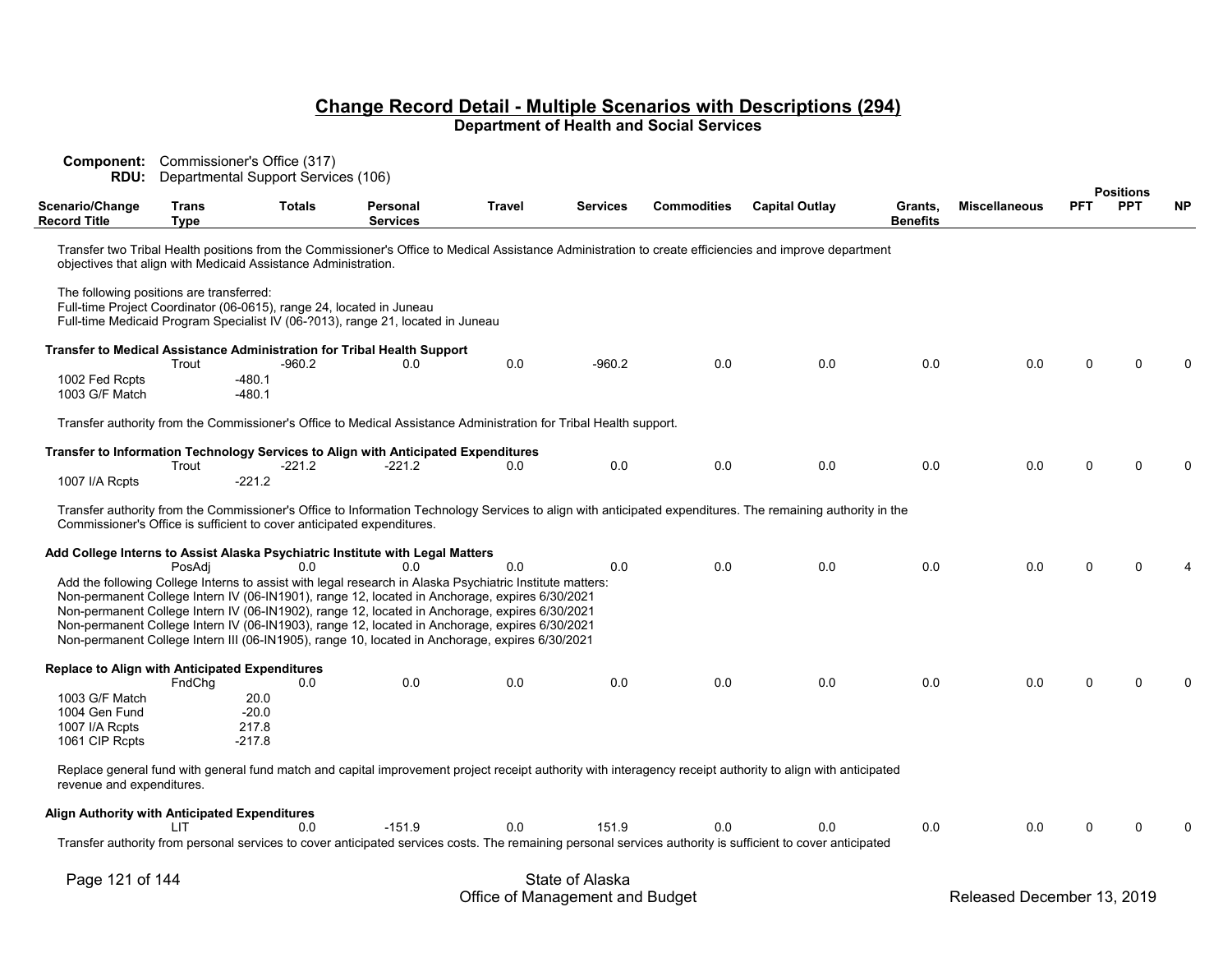|                                        |               | <b>Component:</b> Commissioner's Office (317)<br><b>RDU:</b> Departmental Support Services (106) |                             |        |                 |             |                       |                            |                      |            |                                |           |
|----------------------------------------|---------------|--------------------------------------------------------------------------------------------------|-----------------------------|--------|-----------------|-------------|-----------------------|----------------------------|----------------------|------------|--------------------------------|-----------|
| Scenario/Change<br><b>Record Title</b> | Trans<br>Type | <b>Totals</b>                                                                                    | Personal<br><b>Services</b> | Travel | <b>Services</b> | Commodities | <b>Capital Outlay</b> | Grants,<br><b>Benefits</b> | <b>Miscellaneous</b> | <b>PFT</b> | <b>Positions</b><br><b>PPT</b> | <b>NP</b> |
| expenditures.                          |               |                                                                                                  |                             |        |                 |             |                       |                            |                      |            |                                |           |
|                                        | Totals        | 4,556.5                                                                                          | 3,532.2                     | 107.5  | 876.6           | 40.2        | 0.0                   | 0.0                        | 0.0                  | 21         |                                | 6         |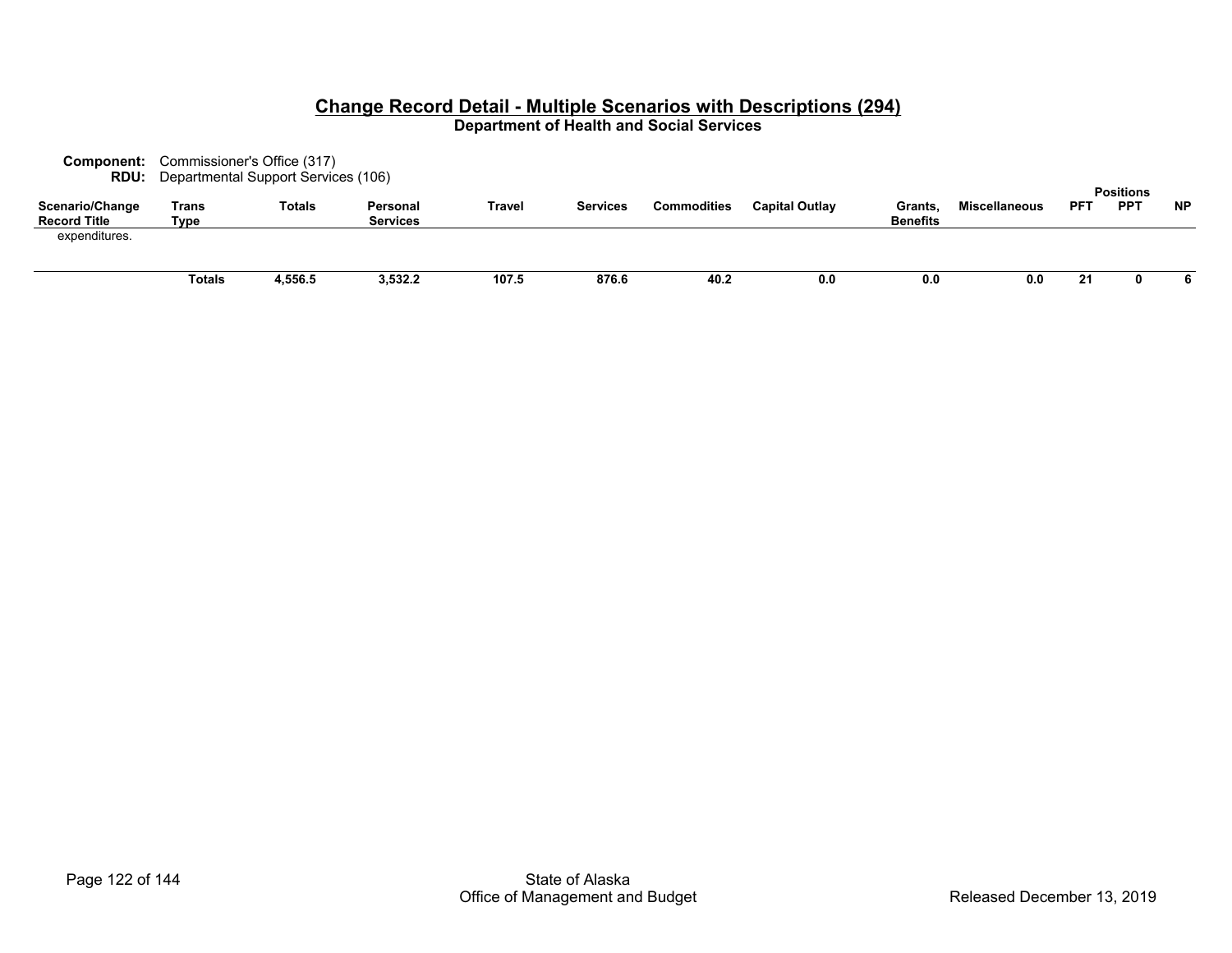|                             |                 | <b>Component:</b> Administrative Support Services (320) |                                                                                                                                                                |                |                 |                                                          |                                                                      |                 |                      |            |                                |             |
|-----------------------------|-----------------|---------------------------------------------------------|----------------------------------------------------------------------------------------------------------------------------------------------------------------|----------------|-----------------|----------------------------------------------------------|----------------------------------------------------------------------|-----------------|----------------------|------------|--------------------------------|-------------|
| RDU:<br>Scenario/Change     | <b>Trans</b>    | Departmental Support Services (106)<br><b>Totals</b>    | Personal                                                                                                                                                       | Travel         | <b>Services</b> | <b>Commodities</b>                                       | <b>Capital Outlay</b>                                                | Grants,         | <b>Miscellaneous</b> | <b>PFT</b> | <b>Positions</b><br><b>PPT</b> | <b>NP</b>   |
| <b>Record Title</b>         | <b>Type</b>     |                                                         | <b>Services</b>                                                                                                                                                |                |                 |                                                          |                                                                      | <b>Benefits</b> |                      |            |                                |             |
|                             |                 |                                                         |                                                                                                                                                                |                |                 |                                                          | <b>Changes From FY2020 Conference Committee To FY2020 Authorized</b> |                 |                      |            |                                |             |
| FY2020 Conference Committee | ConfCom         | 13,534.5                                                | 9,333.3                                                                                                                                                        | 18.8           | 4,071.4         | 111.0                                                    | 0.0                                                                  | 0.0             | 0.0                  | 78         | U                              |             |
| 1002 Fed Rcpts              |                 | 5,435.4                                                 |                                                                                                                                                                |                |                 |                                                          |                                                                      |                 |                      |            |                                |             |
| 1003 G/F Match              |                 | 5,600.2                                                 |                                                                                                                                                                |                |                 |                                                          |                                                                      |                 |                      |            |                                |             |
| 1004 Gen Fund               |                 | 118.2                                                   |                                                                                                                                                                |                |                 |                                                          |                                                                      |                 |                      |            |                                |             |
| 1007 I/A Rcpts              |                 | 1,619.9                                                 |                                                                                                                                                                |                |                 |                                                          |                                                                      |                 |                      |            |                                |             |
| 1061 CIP Rcpts              |                 | 60.8                                                    |                                                                                                                                                                |                |                 |                                                          |                                                                      |                 |                      |            |                                |             |
| 1188 Fed Unrstr             |                 | 700.0                                                   |                                                                                                                                                                |                |                 |                                                          |                                                                      |                 |                      |            |                                |             |
|                             | <b>Subtotal</b> | 13,534.5                                                | 9.333.3                                                                                                                                                        | 18.8           | 4,071.4         | 111.0                                                    | 0.0                                                                  | 0.0             | 0.0                  | 78         | 0                              | $\mathbf 1$ |
|                             |                 |                                                         |                                                                                                                                                                |                |                 | Changes From FY2020 Authorized To FY2020 Management Plan |                                                                      |                 |                      |            |                                |             |
|                             |                 |                                                         | <b>Transfer to Information Technology Services for a Chargeback Model</b>                                                                                      |                |                 |                                                          |                                                                      |                 |                      |            |                                |             |
|                             | Trout           | $-50.1$                                                 | -50.1                                                                                                                                                          | 0.0            | 0.0             | 0.0                                                      | 0.0                                                                  | 0.0             | 0.0                  | $\Omega$   | U                              | $\Omega$    |
| 1007 I/A Rcpts              |                 | $-50.1$                                                 |                                                                                                                                                                |                |                 |                                                          |                                                                      |                 |                      |            |                                |             |
|                             |                 |                                                         |                                                                                                                                                                |                |                 |                                                          |                                                                      |                 |                      |            |                                |             |
|                             |                 |                                                         | Transfer from Administrative Support Services to Information Technology Services to support a chargeback model. The remaining authority is sufficient to cover |                |                 |                                                          |                                                                      |                 |                      |            |                                |             |
| anticipated expenditures.   |                 |                                                         |                                                                                                                                                                |                |                 |                                                          |                                                                      |                 |                      |            |                                |             |
|                             |                 |                                                         | Transfer to Commissioner's Office to Align with Anticipated Expenditures                                                                                       |                |                 |                                                          |                                                                      |                 |                      |            |                                |             |
|                             | Trout           | $-304.9$                                                | 0.0                                                                                                                                                            | 0.0            | $-304.9$        | 0.0                                                      | 0.0                                                                  | 0.0             | 0.0                  | $\Omega$   | n                              |             |
| 1002 Fed Rcpts              |                 | $-122.0$                                                |                                                                                                                                                                |                |                 |                                                          |                                                                      |                 |                      |            |                                |             |
| 1003 G/F Match              |                 | $-182.9$                                                |                                                                                                                                                                |                |                 |                                                          |                                                                      |                 |                      |            |                                |             |
|                             |                 |                                                         |                                                                                                                                                                |                |                 |                                                          |                                                                      |                 |                      |            |                                |             |
| anticipated expenditures.   |                 |                                                         | Transfer from Administrative Support Services to Commissioner's Office to align with anticipated expenditures. The remaining authority is sufficient to cover  |                |                 |                                                          |                                                                      |                 |                      |            |                                |             |
|                             |                 |                                                         |                                                                                                                                                                |                |                 |                                                          |                                                                      |                 |                      |            |                                |             |
|                             |                 |                                                         | Transfer Administrative Assistant I (06-4002) to Commissioner's Office to Align Support Functions                                                              |                |                 |                                                          |                                                                      |                 |                      |            |                                |             |
|                             | Trout           | 0 <sub>0</sub>                                          | 0 <sub>0</sub>                                                                                                                                                 | 0 <sub>0</sub> | 0.0             | 0.0                                                      | 0.0                                                                  | 0.0             | 0.0                  | -1         | U                              | $\Omega$    |
|                             |                 |                                                         | Transfer a full-time Administrative Assistant I (06-4002), range 12, located in Juneau to Commissioner's Office to align support functions.                    |                |                 |                                                          |                                                                      |                 |                      |            |                                |             |
|                             |                 |                                                         | Transfer Administrative Assistant II (06-0006) from Commissioner's Office to Align Support Functions                                                           |                |                 |                                                          |                                                                      |                 |                      |            |                                |             |
|                             | Trin            | 0.0                                                     | 0.0                                                                                                                                                            | 0.0            | 0.0             | 0.0                                                      | 0.0                                                                  | 0.0             | 0.0                  |            | $\Omega$                       | $\Omega$    |
|                             |                 |                                                         | Transfer a full-time Administrative Assistant II (06-0006), range 14, located in Juneau from Commissioner's Office to align support functions.                 |                |                 |                                                          |                                                                      |                 |                      |            |                                |             |
|                             |                 |                                                         | Transfer Eligibility Technicians (02-2135, 02-2136, 02-2137) from Public Assistance Field Services for Classification                                          |                |                 |                                                          |                                                                      |                 |                      |            |                                |             |
|                             | Trin            | 0.0                                                     | 0.0                                                                                                                                                            | 0.0            | 0.0             | 0.0                                                      | 0.0                                                                  | 0.0             | 0.0                  | 3          | U                              |             |
|                             |                 |                                                         | The following positions are transferred from Public Assistance Field Services for classification activities:                                                   |                |                 |                                                          |                                                                      |                 |                      |            |                                |             |
|                             |                 |                                                         | Full-time Human Resource Consultant I (02-2135), range 16, located in Juneau                                                                                   |                |                 |                                                          |                                                                      |                 |                      |            |                                |             |
|                             |                 |                                                         | Full-time Human Resource Consultant L(02-2136), range 16, located in Juneau                                                                                    |                |                 |                                                          |                                                                      |                 |                      |            |                                |             |

Full-time Human Resource Consultant I (02-2136), range 16, located in Juneau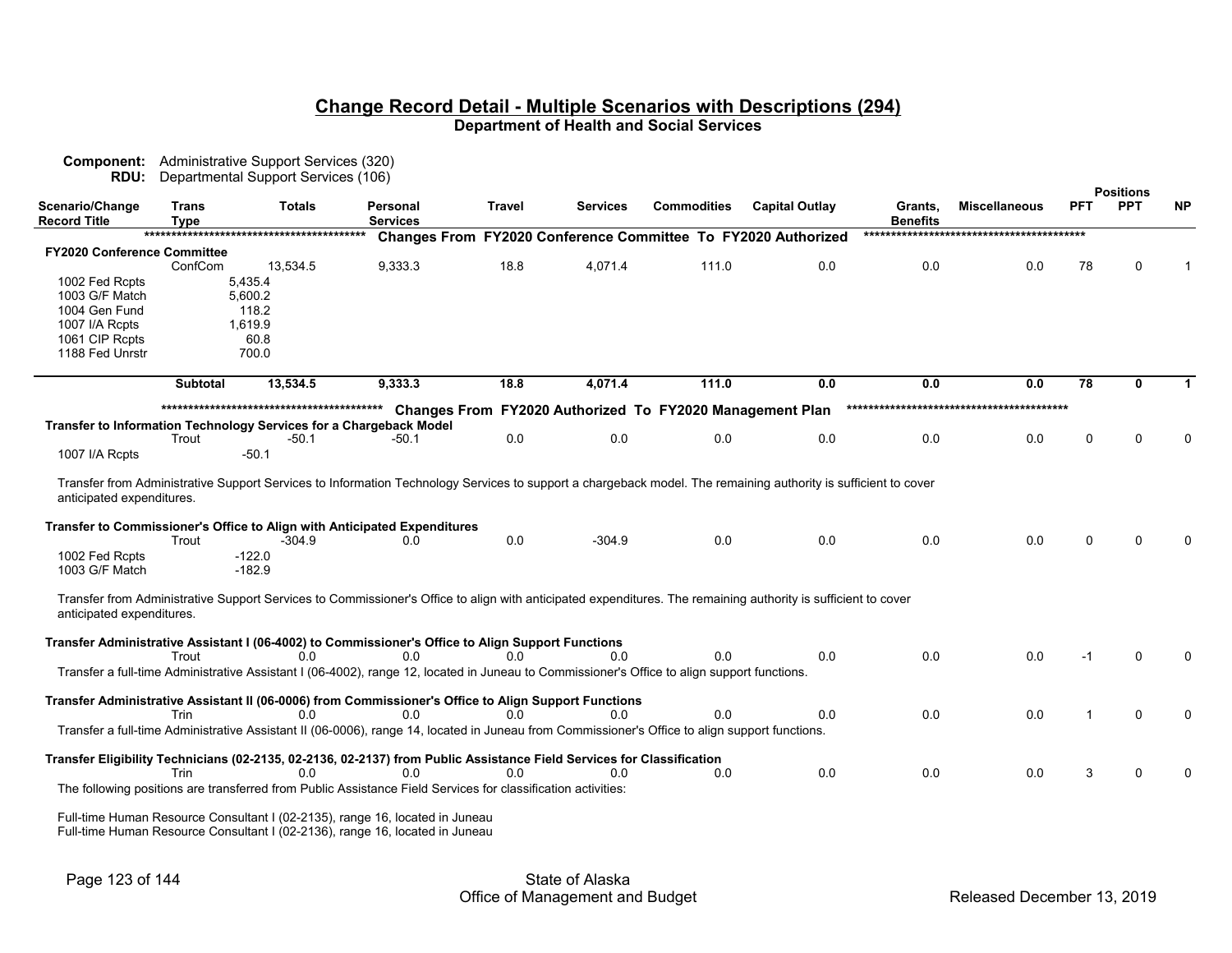| Component:<br><b>RDU:</b>                               |                             | Administrative Support Services (320)<br>Departmental Support Services (106) |                                                                                                                                                       |               |                 |                                                        |                                                                                                                                                                |                            |                      |            |                                |           |
|---------------------------------------------------------|-----------------------------|------------------------------------------------------------------------------|-------------------------------------------------------------------------------------------------------------------------------------------------------|---------------|-----------------|--------------------------------------------------------|----------------------------------------------------------------------------------------------------------------------------------------------------------------|----------------------------|----------------------|------------|--------------------------------|-----------|
| Scenario/Change<br><b>Record Title</b>                  | <b>Trans</b><br><b>Type</b> | <b>Totals</b>                                                                | <b>Personal</b><br><b>Services</b>                                                                                                                    | <b>Travel</b> | <b>Services</b> | <b>Commodities</b>                                     | <b>Capital Outlay</b>                                                                                                                                          | Grants,<br><b>Benefits</b> | <b>Miscellaneous</b> | <b>PFT</b> | <b>Positions</b><br><b>PPT</b> | <b>NP</b> |
|                                                         |                             |                                                                              | Full-time Human Resource Consultant II (02-2137), range 18, located in Juneau                                                                         |               |                 |                                                        |                                                                                                                                                                |                            |                      |            |                                |           |
| 1061 CIP Rcpts                                          | Trin                        | 136.6<br>136.6                                                               | Transfer Accountant IV (06-0384) from Facilities Management to Provide Supervision of the Fiscal Unit Staff<br>136.6                                  | 0.0           | 0.0             | 0.0                                                    | 0.0                                                                                                                                                            | 0.0                        | 0.0                  |            | $\Omega$                       |           |
|                                                         |                             |                                                                              |                                                                                                                                                       |               |                 |                                                        |                                                                                                                                                                |                            |                      |            |                                |           |
| and oversight of fiscal functions and staff.            |                             |                                                                              |                                                                                                                                                       |               |                 |                                                        | Transfer a full-time Accountant IV (06-0384), range 20, located in Juneau from Facilities Management to Administrative Support Services to provide supervision |                            |                      |            |                                |           |
| Delete Mail Services Courier (06-0063) No Longer Needed |                             |                                                                              |                                                                                                                                                       |               |                 |                                                        |                                                                                                                                                                |                            |                      |            |                                |           |
|                                                         | PosAdi                      | 0.0                                                                          | 0.0                                                                                                                                                   | 0.0           | 0.0             | 0.0                                                    | 0.0                                                                                                                                                            | 0.0                        | 0.0                  |            |                                |           |
|                                                         |                             |                                                                              | other staff and mail delivery is performed by the United States Postal Service.                                                                       |               |                 |                                                        | Deleted a full-time Mail Services Courier (06-0063), range 9, located in Anchorage no longer needed as its mail preparation functions have been absorbed by    |                            |                      |            |                                |           |
|                                                         |                             |                                                                              |                                                                                                                                                       |               |                 |                                                        |                                                                                                                                                                |                            |                      |            |                                |           |
| <b>Align Authority with Anticipated Expenditures</b>    | I IT                        | 0.0                                                                          | 0.0                                                                                                                                                   | 4.8           | $-4.8$          | 0.0                                                    | 0.0                                                                                                                                                            | 0.0                        | 0.0                  | 0          | $\Omega$                       |           |
|                                                         |                             |                                                                              | Transfer authority from services to cover anticipated travel costs. The remaining services authority is sufficient to cover anticipated expenditures. |               |                 |                                                        |                                                                                                                                                                |                            |                      |            |                                |           |
|                                                         |                             |                                                                              |                                                                                                                                                       |               |                 |                                                        |                                                                                                                                                                |                            |                      |            |                                |           |
|                                                         | <b>Subtotal</b>             | 13,316.1                                                                     | 9,419.8                                                                                                                                               | 23.6          | 3,761.7         | 111.0                                                  | 0.0                                                                                                                                                            | 0.0                        | 0.0                  | 81         | $\Omega$                       |           |
|                                                         |                             |                                                                              |                                                                                                                                                       |               |                 | Changes From FY2020 Management Plan To FY2021 Governor |                                                                                                                                                                |                            |                      |            |                                |           |
| <b>FY2021 Salary and Health Insurance Increases</b>     | SalAdj                      | 79.4                                                                         | 79.4                                                                                                                                                  | 0.0           | 0.0             | 0.0                                                    | 0.0                                                                                                                                                            | 0.0                        | 0.0                  | 0          | $\Omega$                       |           |
| 1002 Fed Rcpts                                          |                             | 31.8                                                                         |                                                                                                                                                       |               |                 |                                                        |                                                                                                                                                                |                            |                      |            |                                |           |
| 1003 G/F Match                                          |                             | 32.2                                                                         |                                                                                                                                                       |               |                 |                                                        |                                                                                                                                                                |                            |                      |            |                                |           |
| 1004 Gen Fund                                           |                             | 1.0                                                                          |                                                                                                                                                       |               |                 |                                                        |                                                                                                                                                                |                            |                      |            |                                |           |
| 1007 I/A Rcpts                                          |                             | 13.2<br>1.2                                                                  |                                                                                                                                                       |               |                 |                                                        |                                                                                                                                                                |                            |                      |            |                                |           |
| 1061 CIP Rcpts                                          |                             |                                                                              |                                                                                                                                                       |               |                 |                                                        |                                                                                                                                                                |                            |                      |            |                                |           |
| FY2021 GGU Salary Increases: \$54.0                     |                             |                                                                              |                                                                                                                                                       |               |                 |                                                        |                                                                                                                                                                |                            |                      |            |                                |           |
|                                                         |                             |                                                                              | FY2021 increase to GGU Health Insurance from \$1530 to \$1555 per member per month: \$25.4                                                            |               |                 |                                                        |                                                                                                                                                                |                            |                      |            |                                |           |
|                                                         |                             |                                                                              | Transfer from Information Technology Services to Align with Anticipated Expenditures                                                                  |               | 0.0             |                                                        | 0.0                                                                                                                                                            |                            |                      | n          |                                |           |
| 1002 Fed Rcpts                                          | Trin                        | 343.1<br>27.6                                                                | 343.1                                                                                                                                                 | 0.0           |                 | 0.0                                                    |                                                                                                                                                                | 0.0                        | 0.0                  |            |                                |           |
| 1003 G/F Match                                          |                             | 315.5                                                                        |                                                                                                                                                       |               |                 |                                                        |                                                                                                                                                                |                            |                      |            |                                |           |
|                                                         |                             |                                                                              | Information Technology Services is sufficient to cover anticipated expenditures.                                                                      |               |                 |                                                        | Transfer authority from Information Technology Services to Administrative Support Services to align with anticipated expenditures. The remaining authority in  |                            |                      |            |                                |           |
|                                                         |                             |                                                                              | Transfer Administrative Positions (06-0488 and 06-0502) from Facilities Management for Contract Administration                                        |               |                 |                                                        |                                                                                                                                                                |                            |                      |            |                                |           |
|                                                         | Trin                        | 0.0                                                                          | 0.0                                                                                                                                                   | 0.0           | 0.0             | 0.0                                                    | 0.0                                                                                                                                                            | 0.0                        | 0.0                  | 2          |                                |           |
| Page 124 of 144                                         |                             |                                                                              |                                                                                                                                                       |               | State of Alaska |                                                        |                                                                                                                                                                |                            |                      |            |                                |           |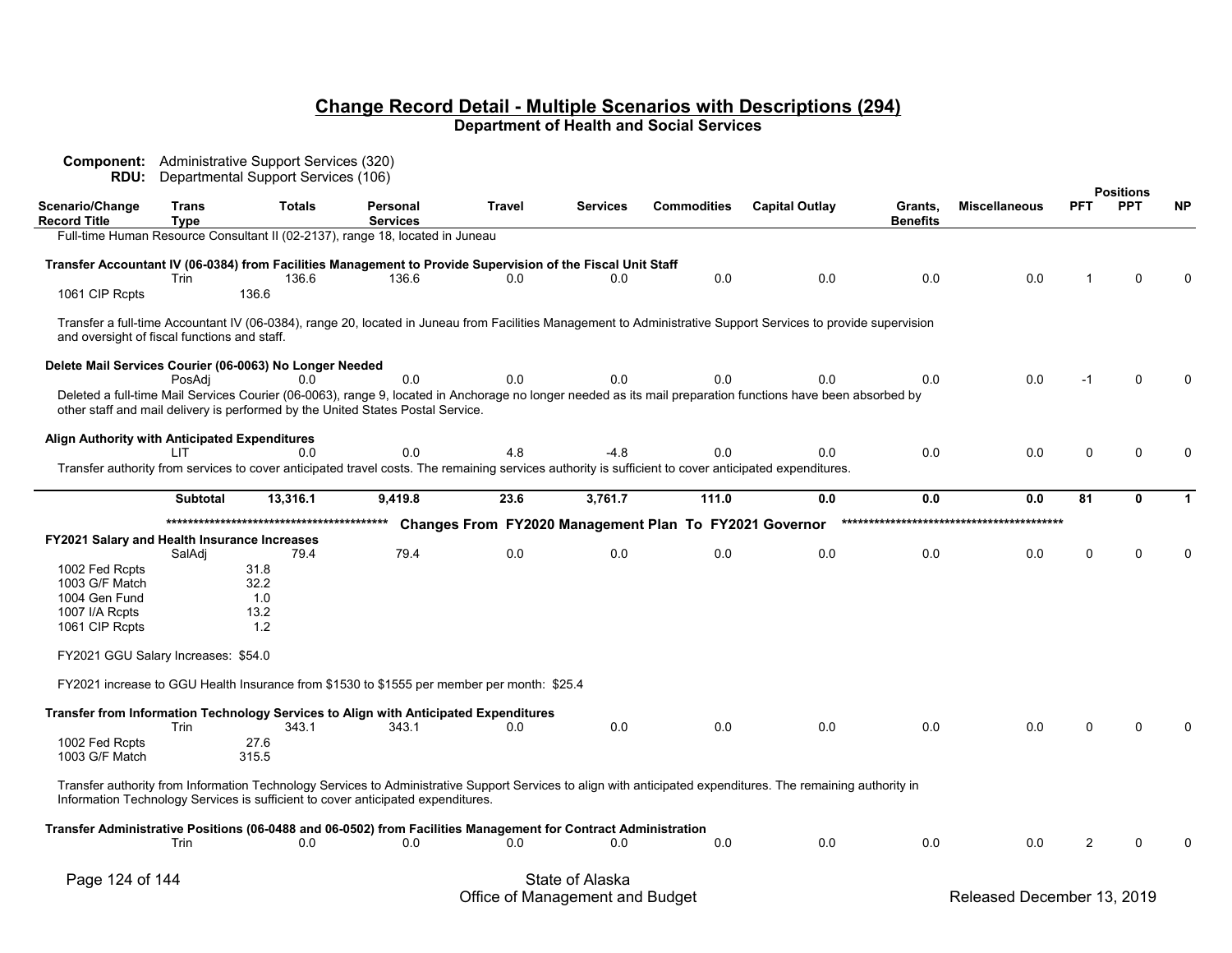| RDU:                                                              |                             | <b>Component:</b> Administrative Support Services (320)<br>Departmental Support Services (106) |                                                                                                                                                         |               |                 |                    |                                                                                                                                                                                                                                                                                                                       |                            |                      |            |                                |           |
|-------------------------------------------------------------------|-----------------------------|------------------------------------------------------------------------------------------------|---------------------------------------------------------------------------------------------------------------------------------------------------------|---------------|-----------------|--------------------|-----------------------------------------------------------------------------------------------------------------------------------------------------------------------------------------------------------------------------------------------------------------------------------------------------------------------|----------------------------|----------------------|------------|--------------------------------|-----------|
| Scenario/Change<br>Record Title                                   | <b>Trans</b><br><b>Type</b> | <b>Totals</b>                                                                                  | Personal<br><b>Services</b>                                                                                                                             | <b>Travel</b> | <b>Services</b> | <b>Commodities</b> | <b>Capital Outlay</b>                                                                                                                                                                                                                                                                                                 | Grants,<br><b>Benefits</b> | <b>Miscellaneous</b> | <b>PFT</b> | <b>Positions</b><br><b>PPT</b> | <b>NP</b> |
| with the capital budget.                                          |                             |                                                                                                |                                                                                                                                                         |               |                 |                    | Transfer two positions from Facilities Maintenance to Administrative Support Services for contract administration. Administrative Support Services has<br>experienced a significant increase (66 percent) in contract requests. Meanwhile, Facilities Management has experienced a decline in the workload associated |                            |                      |            |                                |           |
| The following positions are transferred:                          |                             |                                                                                                | Full-time Grants Administrator III (06-0488), range 19, located in Juneau<br>Full-time Procurement Specialist II (06-0502), range 16, located in Juneau |               |                 |                    |                                                                                                                                                                                                                                                                                                                       |                            |                      |            |                                |           |
|                                                                   | Trout                       | $-700.5$                                                                                       | Transfer to Information Technology Services to Align with Anticipated Expenditures<br>$-25.0$                                                           | 0.0           | $-675.5$        | 0.0                | 0.0                                                                                                                                                                                                                                                                                                                   | 0.0                        | 0.0                  |            |                                |           |
| 1007 I/A Rcpts                                                    |                             | $-700.5$                                                                                       |                                                                                                                                                         |               |                 |                    |                                                                                                                                                                                                                                                                                                                       |                            |                      |            |                                |           |
|                                                                   |                             |                                                                                                | Administrative Support Services is sufficient to cover anticipated expenditures.                                                                        |               |                 |                    | Transfer authority from Administrative Support Services to Information Technology Services to align with anticipated expenditures. The remaining authority in                                                                                                                                                         |                            |                      |            |                                |           |
| Transfer to Public Affairs to Align with Anticipated Expenditures | Trout                       | -24.5                                                                                          | 0.0                                                                                                                                                     | 0.0           | $-24.5$         | 0.0                | 0.0                                                                                                                                                                                                                                                                                                                   | 0.0                        | 0.0                  | 0          |                                |           |
| 1007 I/A Rcpts                                                    |                             | $-24.5$                                                                                        |                                                                                                                                                         |               |                 |                    |                                                                                                                                                                                                                                                                                                                       |                            |                      |            |                                |           |
|                                                                   |                             | Services is sufficient to cover anticipated expenditures.                                      |                                                                                                                                                         |               |                 |                    | Transfer authority from Administrative Support Services to Public Affairs to align with anticipated expenditures. The remaining authority in Administrative Support                                                                                                                                                   |                            |                      |            |                                |           |
|                                                                   | Trout                       | -96.6                                                                                          | Transfer to Commissioner's Office to Align with Anticipated Expenditures<br>0.0                                                                         | 0.0           | $-96.6$         | 0.0                | 0.0                                                                                                                                                                                                                                                                                                                   | 0.0                        | 0.0                  | 0          |                                |           |
| 1002 Fed Rcpts<br>1003 G/F Match                                  |                             | $-38.6$<br>$-58.0$                                                                             |                                                                                                                                                         |               |                 |                    |                                                                                                                                                                                                                                                                                                                       |                            |                      |            |                                |           |
|                                                                   |                             |                                                                                                | Administrative Support Services is sufficient to cover anticipated expenditures.                                                                        |               |                 |                    | Transfer authority from Administrative Support Services to the Commissioner's Office to align with anticipated expenditures. The remaining authority in                                                                                                                                                               |                            |                      |            |                                |           |
| Replace to Align with Anticipated Expenditures                    |                             |                                                                                                |                                                                                                                                                         |               |                 |                    |                                                                                                                                                                                                                                                                                                                       |                            |                      |            |                                |           |
|                                                                   | FndChg                      | 0.0                                                                                            | 0.0                                                                                                                                                     | 0.0           | 0.0             | 0.0                | 0.0                                                                                                                                                                                                                                                                                                                   | 0.0                        | 0.0                  | 0          |                                |           |
| 1003 G/F Match<br>1004 Gen Fund                                   |                             | 119.2<br>$-119.2$                                                                              |                                                                                                                                                         |               |                 |                    |                                                                                                                                                                                                                                                                                                                       |                            |                      |            |                                |           |
| 1007 I/A Rcpts                                                    |                             | 787.8                                                                                          |                                                                                                                                                         |               |                 |                    |                                                                                                                                                                                                                                                                                                                       |                            |                      |            |                                |           |
| 1061 CIP Rcpts                                                    |                             | $-87.8$                                                                                        |                                                                                                                                                         |               |                 |                    |                                                                                                                                                                                                                                                                                                                       |                            |                      |            |                                |           |
| 1188 Fed Unrstr                                                   |                             | $-700.0$                                                                                       |                                                                                                                                                         |               |                 |                    |                                                                                                                                                                                                                                                                                                                       |                            |                      |            |                                |           |

Replace federal and capital improvement project (CIP) receipt authority with interagency receipt authority and general fund with general fund match. The federal authority supported the Children's Health Insurance Program, however, this program ended in federal fiscal year 2016 with no further bonuses issued. All remaining bonus funds have been spent. This fund change aligns allocable expenditures within Administrative Support Services and Information Technology Services and supports a move to a full chargeback model in Information Technology Services.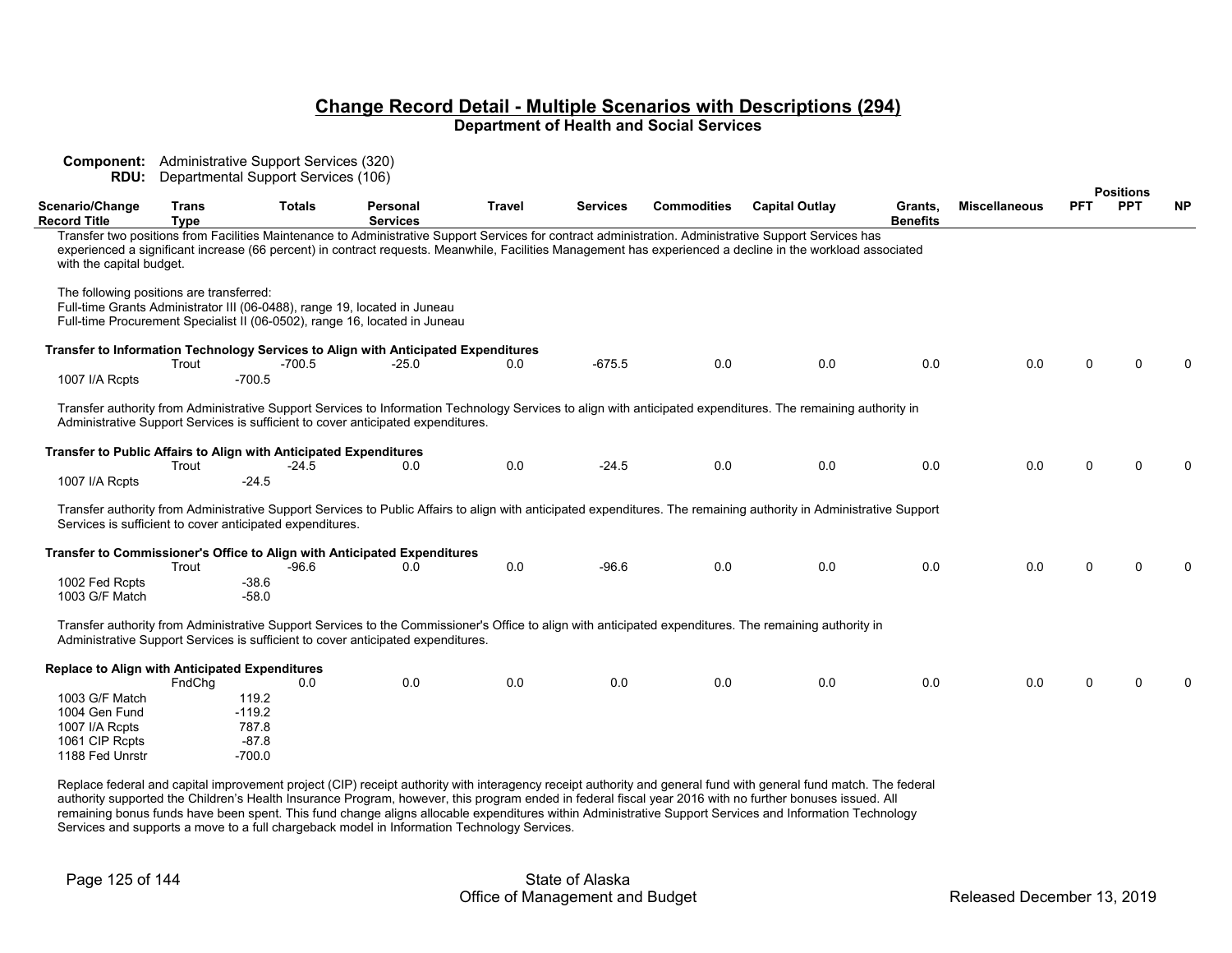**Component:** Administrative Support Services (320) **RDU:** Departmental Support Services (106)

|                                               |        |               |                 |        |          |                    |                                                                                                                                                             |                 |                      |            | <b>Positions</b> |           |
|-----------------------------------------------|--------|---------------|-----------------|--------|----------|--------------------|-------------------------------------------------------------------------------------------------------------------------------------------------------------|-----------------|----------------------|------------|------------------|-----------|
| Scenario/Change                               | Trans  | <b>Totals</b> | Personal        | Travel | Services | <b>Commodities</b> | <b>Capital Outlay</b>                                                                                                                                       | Grants          | <b>Miscellaneous</b> | <b>PFT</b> | PP <sub>1</sub>  | <b>NP</b> |
| <b>Record Title</b>                           | Type   |               | <b>Services</b> |        |          |                    |                                                                                                                                                             | <b>Benefits</b> |                      |            |                  |           |
| Align Authority with Anticipated Expenditures |        |               |                 |        |          |                    |                                                                                                                                                             |                 |                      |            |                  |           |
|                                               |        | 0.0           | $-10.0$         | 0.0    | 10.0     | 0.0                | 0.0                                                                                                                                                         | 0.0             | 0.0                  |            |                  | $\Omega$  |
| expenditures.                                 |        |               |                 |        |          |                    | Transfer authority from personal services to cover anticipated services costs. The remaining personal services authority is sufficient to cover anticipated |                 |                      |            |                  |           |
|                                               |        |               |                 |        |          |                    |                                                                                                                                                             |                 |                      |            |                  |           |
|                                               | Totals | 12.917.0      | 9.807.3         | 23.6   | 2.975.1  | 111.0              | 0.0                                                                                                                                                         | 0.0             | 0.0                  | 83         |                  |           |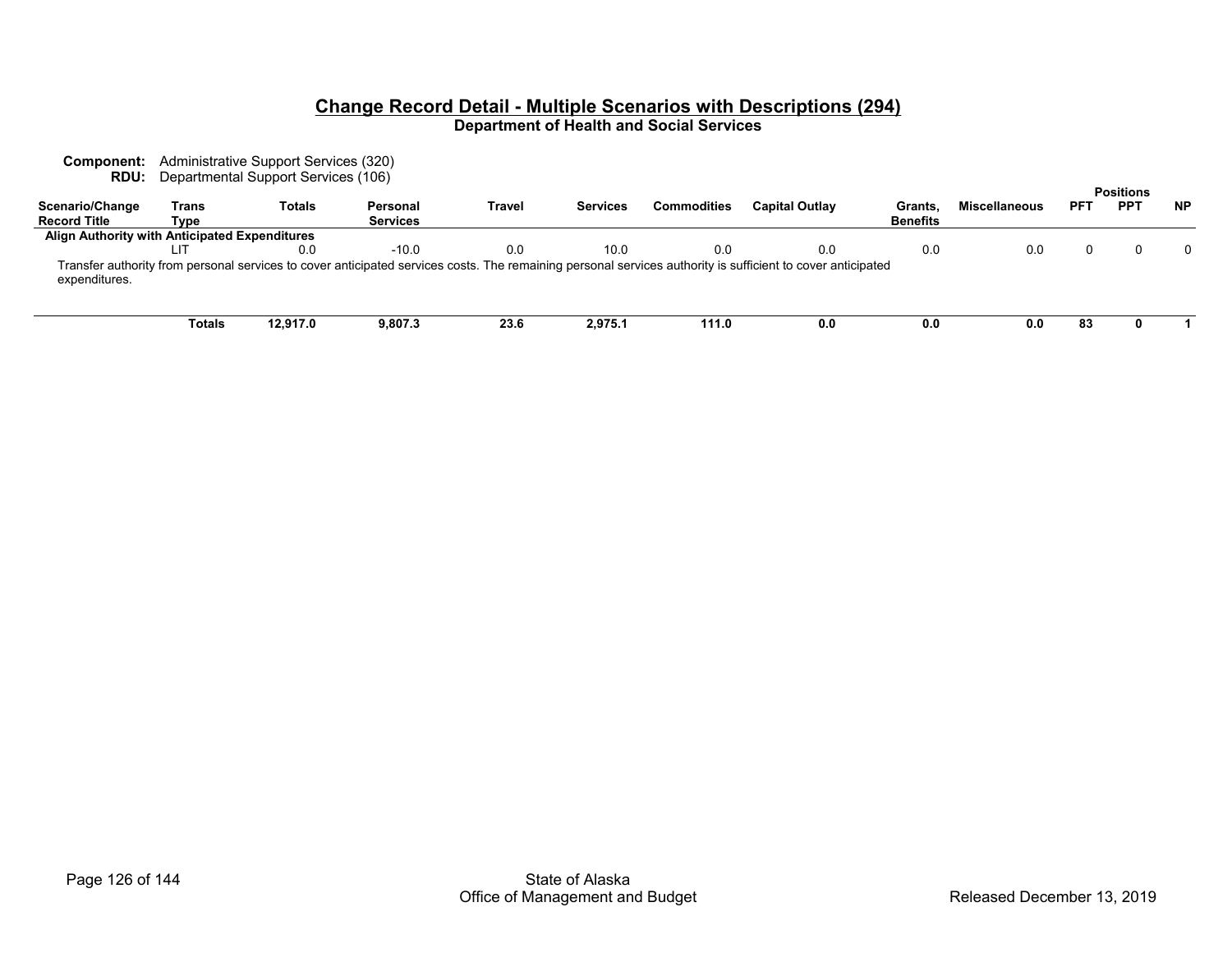| Changes From FY2020 Conference Committee To FY2020 Authorized<br><b>FY2020 Conference Committee</b><br>27.3<br>277.3<br>12.1<br>960.9<br>644.2<br>0.0<br>0.0<br>0.0<br>5<br>ConfCom<br>0<br>15.8<br>1002 Fed Rcpts<br>1004 Gen Fund<br>73.6<br>1007 I/A Rcpts<br>90.4<br>1061 CIP Rcpts<br>781.1<br>12.1<br>5<br>960.9<br>644.2<br>27.3<br>277.3<br>0.0<br>0.0<br>0.0<br>Subtotal<br>0<br>Changes From FY2020 Authorized To FY2020 Management Plan<br>Transfer Accountant IV (06-0384) to Administrative Support Services to Provide Supervision of the Fiscal Unit Staff<br>$-136.6$<br>0.0<br>0.0<br>0.0<br>Trout<br>0.0<br>0.0<br>$-1$<br>$\Omega$<br>-136.6<br>0.0<br>1061 CIP Rcpts<br>$-136.6$<br>Transfer a full-time Accountant IV (06-0384), range 20, located in Juneau from Facilities Management to Administrative Support Services to provide supervision<br>and oversight of fiscal functions and staff.<br>Transfer to Commissioner's Office to Align with Anticipated Expenditures<br>0.0<br>0.0<br>0.0<br>0.0<br>0.0<br>0.0<br>Trout<br>0<br>$\Omega$<br>-20.0<br>$-20.0$<br>1004 Gen Fund<br>$-20.0$<br>Transfer from Facilities Management to Commissioner's Office to align with anticipated expenditures. The remaining authority is sufficient to cover anticipated<br>expenditures.<br>Align Authority with Anticipated Expenditures<br>0.0<br>0.0<br>20.0<br>$-20.0$<br>0.0<br>0.0<br>0.0<br>0<br>0.0<br>$\Omega$<br>l IT<br>Transfer authority from travel to cover anticipated personal services costs. The remaining travel authority is sufficient to cover anticipated expenditures.<br>7.3<br>277.3<br>12.1<br>0.0<br>804.3<br>507.6<br>0.0<br>0.0<br>4<br><b>Subtotal</b><br>$\mathbf{0}$<br>Changes From FY2020 Management Plan To FY2021 Governor<br>FY2021 Salary and Health Insurance Increases<br>7.8<br>0.0<br>0.0<br>0.0<br>0.0<br>0.0<br>0.0<br>0<br>$\mathbf 0$<br>SalAdj<br>7.8<br>1002 Fed Rcpts<br>0.3<br>1004 Gen Fund<br>0.8<br>1061 CIP Rcpts<br>6.7<br>FY2021 GGU Salary Increases: \$5.5 | Scenario/Change<br><b>Record Title</b> | <b>Trans</b><br><b>Type</b> | <b>Totals</b> | Personal<br><b>Services</b> | <b>Travel</b> | Services | <b>Commodities</b> | <b>Capital Outlay</b> | Grants,<br><b>Benefits</b> | <b>Miscellaneous</b> | <b>PFT</b> | <b>Positions</b><br><b>PPT</b> | <b>NP</b> |
|------------------------------------------------------------------------------------------------------------------------------------------------------------------------------------------------------------------------------------------------------------------------------------------------------------------------------------------------------------------------------------------------------------------------------------------------------------------------------------------------------------------------------------------------------------------------------------------------------------------------------------------------------------------------------------------------------------------------------------------------------------------------------------------------------------------------------------------------------------------------------------------------------------------------------------------------------------------------------------------------------------------------------------------------------------------------------------------------------------------------------------------------------------------------------------------------------------------------------------------------------------------------------------------------------------------------------------------------------------------------------------------------------------------------------------------------------------------------------------------------------------------------------------------------------------------------------------------------------------------------------------------------------------------------------------------------------------------------------------------------------------------------------------------------------------------------------------------------------------------------------------------------------------------------------------------------------------------------------------------------------------------------------------------|----------------------------------------|-----------------------------|---------------|-----------------------------|---------------|----------|--------------------|-----------------------|----------------------------|----------------------|------------|--------------------------------|-----------|
|                                                                                                                                                                                                                                                                                                                                                                                                                                                                                                                                                                                                                                                                                                                                                                                                                                                                                                                                                                                                                                                                                                                                                                                                                                                                                                                                                                                                                                                                                                                                                                                                                                                                                                                                                                                                                                                                                                                                                                                                                                          |                                        |                             |               |                             |               |          |                    |                       |                            |                      |            |                                |           |
|                                                                                                                                                                                                                                                                                                                                                                                                                                                                                                                                                                                                                                                                                                                                                                                                                                                                                                                                                                                                                                                                                                                                                                                                                                                                                                                                                                                                                                                                                                                                                                                                                                                                                                                                                                                                                                                                                                                                                                                                                                          |                                        |                             |               |                             |               |          |                    |                       |                            |                      |            |                                | $\Omega$  |
|                                                                                                                                                                                                                                                                                                                                                                                                                                                                                                                                                                                                                                                                                                                                                                                                                                                                                                                                                                                                                                                                                                                                                                                                                                                                                                                                                                                                                                                                                                                                                                                                                                                                                                                                                                                                                                                                                                                                                                                                                                          |                                        |                             |               |                             |               |          |                    |                       |                            |                      |            |                                |           |
|                                                                                                                                                                                                                                                                                                                                                                                                                                                                                                                                                                                                                                                                                                                                                                                                                                                                                                                                                                                                                                                                                                                                                                                                                                                                                                                                                                                                                                                                                                                                                                                                                                                                                                                                                                                                                                                                                                                                                                                                                                          |                                        |                             |               |                             |               |          |                    |                       |                            |                      |            |                                |           |
|                                                                                                                                                                                                                                                                                                                                                                                                                                                                                                                                                                                                                                                                                                                                                                                                                                                                                                                                                                                                                                                                                                                                                                                                                                                                                                                                                                                                                                                                                                                                                                                                                                                                                                                                                                                                                                                                                                                                                                                                                                          |                                        |                             |               |                             |               |          |                    |                       |                            |                      |            |                                |           |
|                                                                                                                                                                                                                                                                                                                                                                                                                                                                                                                                                                                                                                                                                                                                                                                                                                                                                                                                                                                                                                                                                                                                                                                                                                                                                                                                                                                                                                                                                                                                                                                                                                                                                                                                                                                                                                                                                                                                                                                                                                          |                                        |                             |               |                             |               |          |                    |                       |                            |                      |            |                                |           |
|                                                                                                                                                                                                                                                                                                                                                                                                                                                                                                                                                                                                                                                                                                                                                                                                                                                                                                                                                                                                                                                                                                                                                                                                                                                                                                                                                                                                                                                                                                                                                                                                                                                                                                                                                                                                                                                                                                                                                                                                                                          |                                        |                             |               |                             |               |          |                    |                       |                            |                      |            |                                |           |
|                                                                                                                                                                                                                                                                                                                                                                                                                                                                                                                                                                                                                                                                                                                                                                                                                                                                                                                                                                                                                                                                                                                                                                                                                                                                                                                                                                                                                                                                                                                                                                                                                                                                                                                                                                                                                                                                                                                                                                                                                                          |                                        |                             |               |                             |               |          |                    |                       |                            |                      |            |                                | 0         |
|                                                                                                                                                                                                                                                                                                                                                                                                                                                                                                                                                                                                                                                                                                                                                                                                                                                                                                                                                                                                                                                                                                                                                                                                                                                                                                                                                                                                                                                                                                                                                                                                                                                                                                                                                                                                                                                                                                                                                                                                                                          |                                        |                             |               |                             |               |          |                    |                       |                            |                      |            |                                |           |
|                                                                                                                                                                                                                                                                                                                                                                                                                                                                                                                                                                                                                                                                                                                                                                                                                                                                                                                                                                                                                                                                                                                                                                                                                                                                                                                                                                                                                                                                                                                                                                                                                                                                                                                                                                                                                                                                                                                                                                                                                                          |                                        |                             |               |                             |               |          |                    |                       |                            |                      |            |                                |           |
|                                                                                                                                                                                                                                                                                                                                                                                                                                                                                                                                                                                                                                                                                                                                                                                                                                                                                                                                                                                                                                                                                                                                                                                                                                                                                                                                                                                                                                                                                                                                                                                                                                                                                                                                                                                                                                                                                                                                                                                                                                          |                                        |                             |               |                             |               |          |                    |                       |                            |                      |            |                                |           |
|                                                                                                                                                                                                                                                                                                                                                                                                                                                                                                                                                                                                                                                                                                                                                                                                                                                                                                                                                                                                                                                                                                                                                                                                                                                                                                                                                                                                                                                                                                                                                                                                                                                                                                                                                                                                                                                                                                                                                                                                                                          |                                        |                             |               |                             |               |          |                    |                       |                            |                      |            |                                |           |
|                                                                                                                                                                                                                                                                                                                                                                                                                                                                                                                                                                                                                                                                                                                                                                                                                                                                                                                                                                                                                                                                                                                                                                                                                                                                                                                                                                                                                                                                                                                                                                                                                                                                                                                                                                                                                                                                                                                                                                                                                                          |                                        |                             |               |                             |               |          |                    |                       |                            |                      |            |                                |           |
|                                                                                                                                                                                                                                                                                                                                                                                                                                                                                                                                                                                                                                                                                                                                                                                                                                                                                                                                                                                                                                                                                                                                                                                                                                                                                                                                                                                                                                                                                                                                                                                                                                                                                                                                                                                                                                                                                                                                                                                                                                          |                                        |                             |               |                             |               |          |                    |                       |                            |                      |            |                                |           |
|                                                                                                                                                                                                                                                                                                                                                                                                                                                                                                                                                                                                                                                                                                                                                                                                                                                                                                                                                                                                                                                                                                                                                                                                                                                                                                                                                                                                                                                                                                                                                                                                                                                                                                                                                                                                                                                                                                                                                                                                                                          |                                        |                             |               |                             |               |          |                    |                       |                            |                      |            |                                |           |
|                                                                                                                                                                                                                                                                                                                                                                                                                                                                                                                                                                                                                                                                                                                                                                                                                                                                                                                                                                                                                                                                                                                                                                                                                                                                                                                                                                                                                                                                                                                                                                                                                                                                                                                                                                                                                                                                                                                                                                                                                                          |                                        |                             |               |                             |               |          |                    |                       |                            |                      |            |                                |           |
|                                                                                                                                                                                                                                                                                                                                                                                                                                                                                                                                                                                                                                                                                                                                                                                                                                                                                                                                                                                                                                                                                                                                                                                                                                                                                                                                                                                                                                                                                                                                                                                                                                                                                                                                                                                                                                                                                                                                                                                                                                          |                                        |                             |               |                             |               |          |                    |                       |                            |                      |            |                                |           |
|                                                                                                                                                                                                                                                                                                                                                                                                                                                                                                                                                                                                                                                                                                                                                                                                                                                                                                                                                                                                                                                                                                                                                                                                                                                                                                                                                                                                                                                                                                                                                                                                                                                                                                                                                                                                                                                                                                                                                                                                                                          |                                        |                             |               |                             |               |          |                    |                       |                            |                      |            |                                |           |
|                                                                                                                                                                                                                                                                                                                                                                                                                                                                                                                                                                                                                                                                                                                                                                                                                                                                                                                                                                                                                                                                                                                                                                                                                                                                                                                                                                                                                                                                                                                                                                                                                                                                                                                                                                                                                                                                                                                                                                                                                                          |                                        |                             |               |                             |               |          |                    |                       |                            |                      |            |                                |           |
|                                                                                                                                                                                                                                                                                                                                                                                                                                                                                                                                                                                                                                                                                                                                                                                                                                                                                                                                                                                                                                                                                                                                                                                                                                                                                                                                                                                                                                                                                                                                                                                                                                                                                                                                                                                                                                                                                                                                                                                                                                          |                                        |                             |               |                             |               |          |                    |                       |                            |                      |            |                                |           |
|                                                                                                                                                                                                                                                                                                                                                                                                                                                                                                                                                                                                                                                                                                                                                                                                                                                                                                                                                                                                                                                                                                                                                                                                                                                                                                                                                                                                                                                                                                                                                                                                                                                                                                                                                                                                                                                                                                                                                                                                                                          |                                        |                             |               |                             |               |          |                    |                       |                            |                      |            |                                |           |
|                                                                                                                                                                                                                                                                                                                                                                                                                                                                                                                                                                                                                                                                                                                                                                                                                                                                                                                                                                                                                                                                                                                                                                                                                                                                                                                                                                                                                                                                                                                                                                                                                                                                                                                                                                                                                                                                                                                                                                                                                                          |                                        |                             |               |                             |               |          |                    |                       |                            |                      |            |                                |           |
|                                                                                                                                                                                                                                                                                                                                                                                                                                                                                                                                                                                                                                                                                                                                                                                                                                                                                                                                                                                                                                                                                                                                                                                                                                                                                                                                                                                                                                                                                                                                                                                                                                                                                                                                                                                                                                                                                                                                                                                                                                          |                                        |                             |               |                             |               |          |                    |                       |                            |                      |            |                                |           |
|                                                                                                                                                                                                                                                                                                                                                                                                                                                                                                                                                                                                                                                                                                                                                                                                                                                                                                                                                                                                                                                                                                                                                                                                                                                                                                                                                                                                                                                                                                                                                                                                                                                                                                                                                                                                                                                                                                                                                                                                                                          |                                        |                             |               |                             |               |          |                    |                       |                            |                      |            |                                |           |
|                                                                                                                                                                                                                                                                                                                                                                                                                                                                                                                                                                                                                                                                                                                                                                                                                                                                                                                                                                                                                                                                                                                                                                                                                                                                                                                                                                                                                                                                                                                                                                                                                                                                                                                                                                                                                                                                                                                                                                                                                                          |                                        |                             |               |                             |               |          |                    |                       |                            |                      |            |                                | 0         |
|                                                                                                                                                                                                                                                                                                                                                                                                                                                                                                                                                                                                                                                                                                                                                                                                                                                                                                                                                                                                                                                                                                                                                                                                                                                                                                                                                                                                                                                                                                                                                                                                                                                                                                                                                                                                                                                                                                                                                                                                                                          |                                        |                             |               |                             |               |          |                    |                       |                            |                      |            |                                |           |
|                                                                                                                                                                                                                                                                                                                                                                                                                                                                                                                                                                                                                                                                                                                                                                                                                                                                                                                                                                                                                                                                                                                                                                                                                                                                                                                                                                                                                                                                                                                                                                                                                                                                                                                                                                                                                                                                                                                                                                                                                                          |                                        |                             |               |                             |               |          |                    |                       |                            |                      |            |                                |           |
|                                                                                                                                                                                                                                                                                                                                                                                                                                                                                                                                                                                                                                                                                                                                                                                                                                                                                                                                                                                                                                                                                                                                                                                                                                                                                                                                                                                                                                                                                                                                                                                                                                                                                                                                                                                                                                                                                                                                                                                                                                          |                                        |                             |               |                             |               |          |                    |                       |                            |                      |            |                                |           |
|                                                                                                                                                                                                                                                                                                                                                                                                                                                                                                                                                                                                                                                                                                                                                                                                                                                                                                                                                                                                                                                                                                                                                                                                                                                                                                                                                                                                                                                                                                                                                                                                                                                                                                                                                                                                                                                                                                                                                                                                                                          |                                        |                             |               |                             |               |          |                    |                       |                            |                      |            |                                | $\Omega$  |
|                                                                                                                                                                                                                                                                                                                                                                                                                                                                                                                                                                                                                                                                                                                                                                                                                                                                                                                                                                                                                                                                                                                                                                                                                                                                                                                                                                                                                                                                                                                                                                                                                                                                                                                                                                                                                                                                                                                                                                                                                                          |                                        |                             |               |                             |               |          |                    |                       |                            |                      |            |                                |           |
|                                                                                                                                                                                                                                                                                                                                                                                                                                                                                                                                                                                                                                                                                                                                                                                                                                                                                                                                                                                                                                                                                                                                                                                                                                                                                                                                                                                                                                                                                                                                                                                                                                                                                                                                                                                                                                                                                                                                                                                                                                          |                                        |                             |               |                             |               |          |                    |                       |                            |                      |            |                                |           |
|                                                                                                                                                                                                                                                                                                                                                                                                                                                                                                                                                                                                                                                                                                                                                                                                                                                                                                                                                                                                                                                                                                                                                                                                                                                                                                                                                                                                                                                                                                                                                                                                                                                                                                                                                                                                                                                                                                                                                                                                                                          |                                        |                             |               |                             |               |          |                    |                       |                            |                      |            |                                |           |
| FY2021 increase to GGU Health Insurance from \$1530 to \$1555 per member per month: \$2.3                                                                                                                                                                                                                                                                                                                                                                                                                                                                                                                                                                                                                                                                                                                                                                                                                                                                                                                                                                                                                                                                                                                                                                                                                                                                                                                                                                                                                                                                                                                                                                                                                                                                                                                                                                                                                                                                                                                                                |                                        |                             |               |                             |               |          |                    |                       |                            |                      |            |                                |           |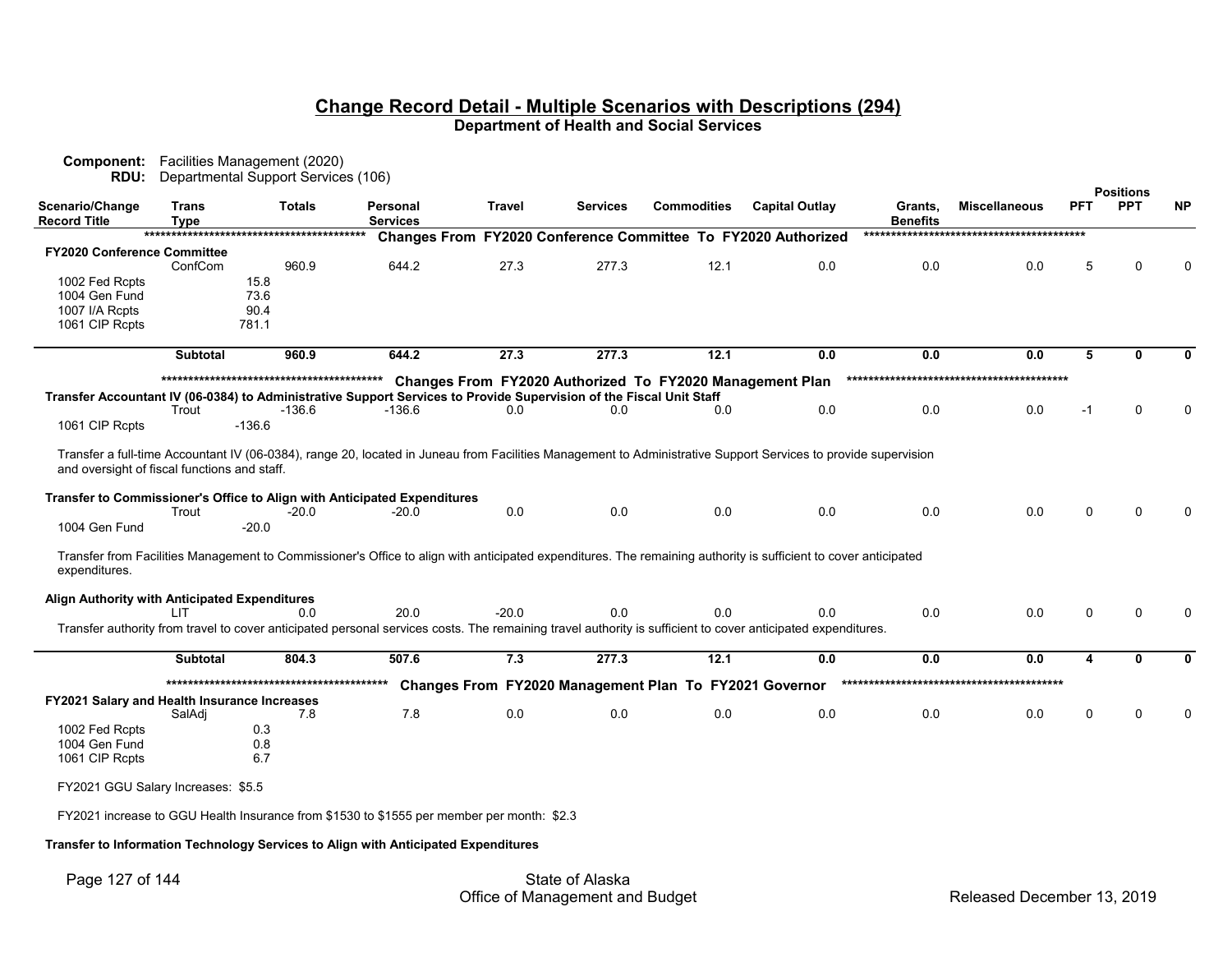| Component:<br>RDU:                                                   |               | Facilities Management (2020)<br>Departmental Support Services (106)           |                                                                                                                                                              |        |                 |                    |                                                                                                                                                                                                                                                                                                                       |                            |                      |            |                  |           |
|----------------------------------------------------------------------|---------------|-------------------------------------------------------------------------------|--------------------------------------------------------------------------------------------------------------------------------------------------------------|--------|-----------------|--------------------|-----------------------------------------------------------------------------------------------------------------------------------------------------------------------------------------------------------------------------------------------------------------------------------------------------------------------|----------------------------|----------------------|------------|------------------|-----------|
|                                                                      |               |                                                                               |                                                                                                                                                              |        |                 |                    |                                                                                                                                                                                                                                                                                                                       |                            |                      |            | <b>Positions</b> |           |
| Scenario/Change<br><b>Record Title</b>                               | Trans<br>Type | <b>Totals</b>                                                                 | Personal<br><b>Services</b>                                                                                                                                  | Travel | <b>Services</b> | <b>Commodities</b> | <b>Capital Outlay</b>                                                                                                                                                                                                                                                                                                 | Grants.<br><b>Benefits</b> | <b>Miscellaneous</b> | <b>PFT</b> | <b>PPT</b>       | <b>NP</b> |
| 1061 CIP Rcpts                                                       | Trout         | $-185.3$<br>$-185.3$                                                          | $-185.3$                                                                                                                                                     | 0.0    | 0.0             | 0.0                | 0.0                                                                                                                                                                                                                                                                                                                   | 0.0                        | 0.0                  | $\Omega$   |                  | $\Omega$  |
|                                                                      | Trout         | Management is sufficient to cover anticipated expenditures.<br>0 <sub>0</sub> | Transfer Administrative Positions (06-0488 and 06-0502) to Administrative Support Services for Contract Administration<br>0 <sub>0</sub>                     | 0.0    | 0 <sub>0</sub>  | 0.0                | Transfer authority from Facilities Management to Information Technology Services to align with anticipated expenditures. The remaining authority in Facilities<br>0.0                                                                                                                                                 | 0.0                        | 0.0                  | -2         |                  |           |
| with the capital budget.<br>The following positions are transferred: |               |                                                                               | Full-time Grants Administrator III (06-0488), range 19, located in Juneau<br>Full-time Building Management Specialist (06-0502), range 19, located in Juneau |        |                 |                    | Transfer two positions from Facilities Maintenance to Administrative Support Services for contract administration. Administrative Support Services has<br>experienced a significant increase (66 percent) in contract requests. Meanwhile, Facilities Management has experienced a decline in the workload associated |                            |                      |            |                  |           |
| Align Authority with Anticipated Expenditures                        | LIT           | 0.0                                                                           | $-71.5$                                                                                                                                                      | 0.0    | 71.5            | 0.0                | 0.0                                                                                                                                                                                                                                                                                                                   | 0.0                        | 0.0                  |            |                  |           |
| expenditures.                                                        |               |                                                                               |                                                                                                                                                              |        |                 |                    | Transfer authority from personal services to cover anticipated services costs. The remaining personal services authority is sufficient to cover anticipated                                                                                                                                                           |                            |                      |            |                  |           |
|                                                                      | <b>Totals</b> | 626.8                                                                         | 258.6                                                                                                                                                        | 7.3    | 348.8           | 12.1               | 0.0                                                                                                                                                                                                                                                                                                                   | 0.0                        | 0.0                  |            |                  |           |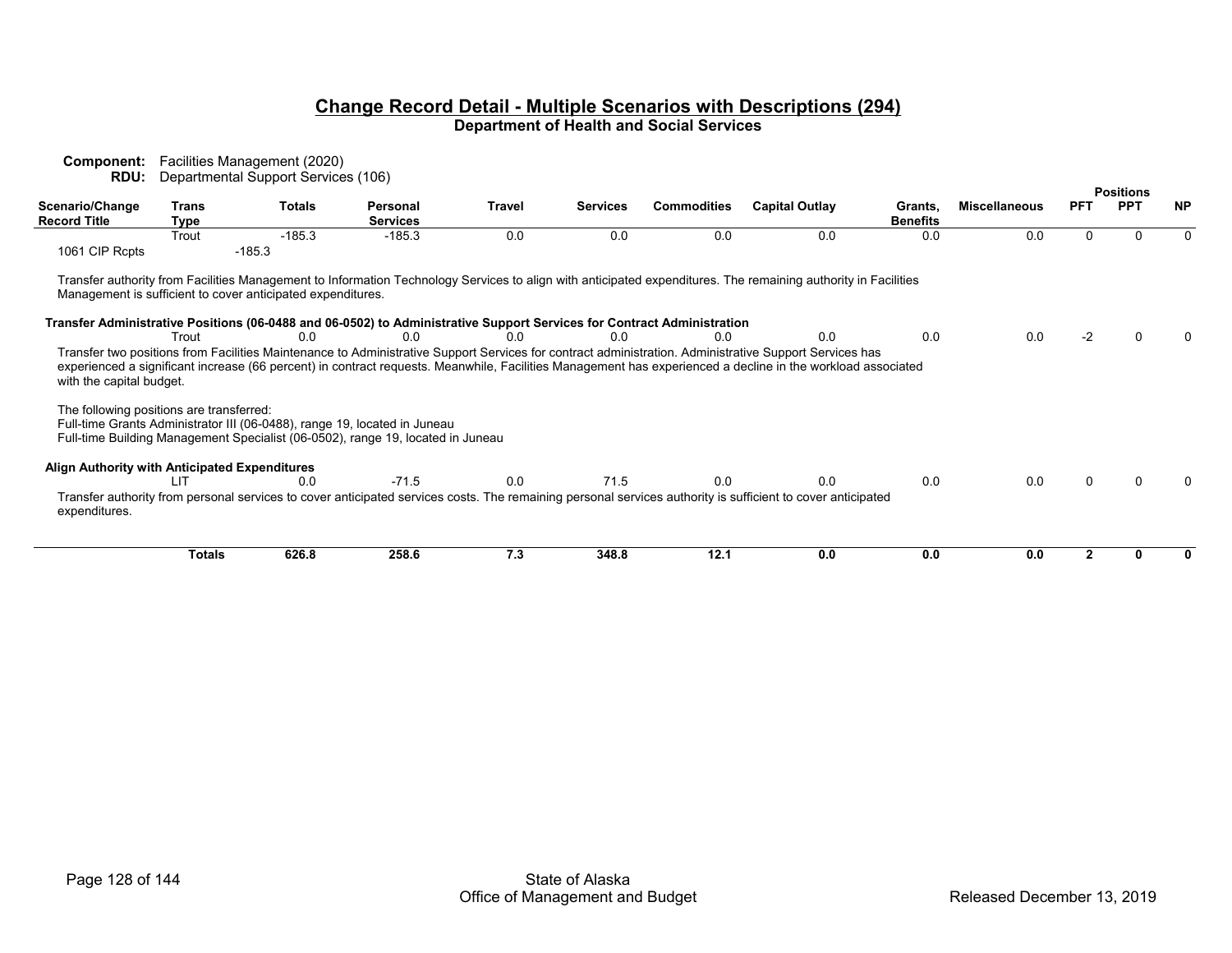| Scenario/Change<br><b>Record Title</b> | Trans<br>Type   | <b>Totals</b>                                                                                                                             | Personal<br><b>Services</b> | <b>Travel</b> | <b>Services</b> | <b>Commodities</b>                                       | <b>Capital Outlay</b>                                         | Grants,<br><b>Benefits</b> | <b>Miscellaneous</b> | PFT | <b>Positions</b><br><b>PPT</b> | <b>NP</b> |
|----------------------------------------|-----------------|-------------------------------------------------------------------------------------------------------------------------------------------|-----------------------------|---------------|-----------------|----------------------------------------------------------|---------------------------------------------------------------|----------------------------|----------------------|-----|--------------------------------|-----------|
|                                        |                 |                                                                                                                                           |                             |               |                 |                                                          | Changes From FY2020 Conference Committee To FY2020 Authorized |                            |                      |     |                                |           |
| <b>FY2020 Conference Committee</b>     |                 |                                                                                                                                           |                             |               |                 |                                                          |                                                               |                            |                      |     |                                |           |
|                                        | ConfCom         | 17,221.3                                                                                                                                  | 12,808.5                    | 46.4          | 4,089.1         | 277.3                                                    | 0.0                                                           | 0.0                        | 0.0                  | 99  |                                |           |
| 1002 Fed Rcpts                         |                 | 1,789.8                                                                                                                                   |                             |               |                 |                                                          |                                                               |                            |                      |     |                                |           |
| 1003 G/F Match                         |                 | 4.124.5                                                                                                                                   |                             |               |                 |                                                          |                                                               |                            |                      |     |                                |           |
| 1004 Gen Fund                          |                 | 9.0                                                                                                                                       |                             |               |                 |                                                          |                                                               |                            |                      |     |                                |           |
| 1007 I/A Rcpts                         |                 | 10,836.5                                                                                                                                  |                             |               |                 |                                                          |                                                               |                            |                      |     |                                |           |
| 1061 CIP Rcpts                         |                 | 461.5                                                                                                                                     |                             |               |                 |                                                          |                                                               |                            |                      |     |                                |           |
|                                        | <b>Subtotal</b> | 17,221.3                                                                                                                                  | 12,808.5                    | 46.4          | 4,089.1         | 277.3                                                    | 0.0                                                           | 0.0                        | 0.0                  | 99  | 0                              | 0         |
|                                        |                 |                                                                                                                                           |                             |               |                 | Changes From FY2020 Authorized To FY2020 Management Plan |                                                               |                            |                      |     |                                |           |
|                                        |                 | Transfer to Commissioner's Office for Health Information Technology Initiatives                                                           |                             |               |                 |                                                          |                                                               |                            |                      |     |                                |           |
|                                        | Trout           | -238.1                                                                                                                                    | -238.1                      | 0.0           | 0.0             | 0.0                                                      | 0.0                                                           | 0.0                        | 0.0                  | 0   | U                              |           |
| 1061 CIP Rcpts                         |                 | $-238.1$                                                                                                                                  |                             |               |                 |                                                          |                                                               |                            |                      |     |                                |           |
|                                        |                 |                                                                                                                                           |                             |               |                 |                                                          |                                                               |                            |                      |     |                                |           |
|                                        |                 | Transfer from Information Technology Services to Commissioner's Office for health information technology initiatives.                     |                             |               |                 |                                                          |                                                               |                            |                      |     |                                |           |
|                                        |                 | Transfer Eligibility Technicians from Public Assistance Field Svcs for Eligibility System Operations and Maintenance                      |                             |               |                 |                                                          |                                                               |                            |                      |     |                                |           |
|                                        | Trin            | 0.0                                                                                                                                       | 0.0                         | 0.0           | 0 <sub>0</sub>  | 0.0                                                      | 0.0                                                           | 0.0                        | 0.0                  |     |                                |           |
|                                        |                 | Transfer positions from Public Assistance Field Services to Information Technology Services for the public assistance eligibility system: |                             |               |                 |                                                          |                                                               |                            |                      |     |                                |           |
|                                        |                 |                                                                                                                                           |                             |               |                 |                                                          |                                                               |                            |                      |     |                                |           |
|                                        |                 | Full-time Systems Programmer II (06-8682), range 22, located in Anchorage                                                                 |                             |               |                 |                                                          |                                                               |                            |                      |     |                                |           |
|                                        |                 | Full-time Systems Programmer II (06-8683), range 22, located in Anchorage                                                                 |                             |               |                 |                                                          |                                                               |                            |                      |     |                                |           |
|                                        |                 | Full-time Analyst/Programmer IV (06-8684), range 20, located in Anchorage                                                                 |                             |               |                 |                                                          |                                                               |                            |                      |     |                                |           |
|                                        |                 | Full-time Systems Programmer II (06-8685), range 22, located in Anchorage                                                                 |                             |               |                 |                                                          |                                                               |                            |                      |     |                                |           |
|                                        |                 | Full-time Analyst/Programmer IV (06-8686), range 20, located in Anchorage                                                                 |                             |               |                 |                                                          |                                                               |                            |                      |     |                                |           |
|                                        |                 | Full-time Systems Programmer III (06-8688), range 23, located in Anchorage                                                                |                             |               |                 |                                                          |                                                               |                            |                      |     |                                |           |
|                                        |                 | <b>Transfer from Public Affairs for a Chargeback Model</b>                                                                                |                             |               |                 |                                                          |                                                               |                            |                      |     |                                |           |
|                                        | Trin            | 29.5                                                                                                                                      | 29.5                        | 0.0           | 0.0             | 0.0                                                      | 0.0                                                           | 0.0                        | 0.0                  |     |                                |           |
| 1007 I/A Rcpts                         |                 | 29.5                                                                                                                                      |                             |               |                 |                                                          |                                                               |                            |                      |     |                                |           |
|                                        |                 | Transfer from Public Affairs to Information Technology Services to support a chargeback model.                                            |                             |               |                 |                                                          |                                                               |                            |                      |     |                                |           |
|                                        |                 |                                                                                                                                           |                             |               |                 |                                                          |                                                               |                            |                      |     |                                |           |
|                                        |                 | Transfer from Administrative Support Services for Chargeback Model                                                                        |                             |               |                 |                                                          |                                                               |                            |                      |     |                                |           |
|                                        | Trin            | 50.1                                                                                                                                      | 50.1                        | 0.0           | 0.0             | 0.0                                                      | 0.0                                                           | 0.0                        | 0.0                  |     |                                |           |
| 1007 I/A Rcpts                         |                 | 50.1                                                                                                                                      |                             |               |                 |                                                          |                                                               |                            |                      |     |                                |           |
|                                        |                 | Transfer from Administrative Support Services to Information Technology Services to support a chargeback model.                           |                             |               |                 |                                                          |                                                               |                            |                      |     |                                |           |

 **Align Authority with Anticipated Expenditures**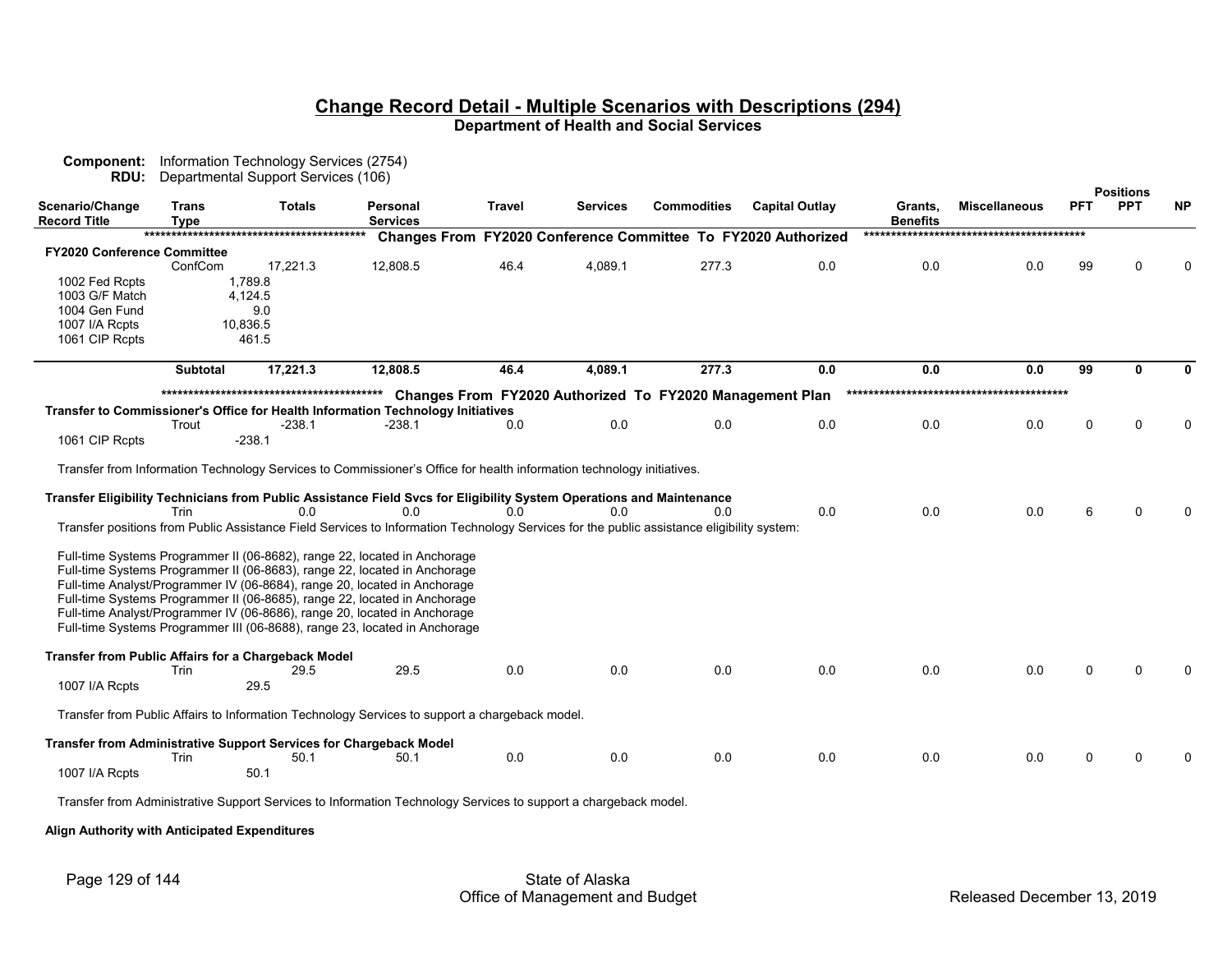**Component:** Information Technology Services (2754) **RDU:** Departmental Support Services (106)

|                                              |                             | <b>Populational Support Sorvices</b> (100)                             |                                                                                            |               |                 |                                                        |                                                                                                                                                                       |                            |                      |             | <b>Positions</b> |             |
|----------------------------------------------|-----------------------------|------------------------------------------------------------------------|--------------------------------------------------------------------------------------------|---------------|-----------------|--------------------------------------------------------|-----------------------------------------------------------------------------------------------------------------------------------------------------------------------|----------------------------|----------------------|-------------|------------------|-------------|
| Scenario/Change<br><b>Record Title</b>       | <b>Trans</b><br><b>Type</b> | <b>Totals</b>                                                          | Personal<br><b>Services</b>                                                                | <b>Travel</b> | <b>Services</b> | <b>Commodities</b>                                     | <b>Capital Outlay</b>                                                                                                                                                 | Grants,<br><b>Benefits</b> | <b>Miscellaneous</b> | <b>PFT</b>  | <b>PPT</b>       | <b>NP</b>   |
| anticipated expenditures.                    | HТ                          | 0.0                                                                    | 539.2                                                                                      | 0.0           | $-539.2$        | 0.0                                                    | 0.0<br>Transfer authority from services to personal services to align with anticipated expenditures. The remaining personal services authority is sufficient to cover | 0.0                        | 0.0                  | $\Omega$    | $\Omega$         | $\mathbf 0$ |
|                                              | Subtotal                    | 17,062.8                                                               | 13,189.2                                                                                   | 46.4          | 3,549.9         | 277.3                                                  | 0.0                                                                                                                                                                   | 0.0                        | 0.0                  | 105         | 0                | 0           |
|                                              |                             |                                                                        |                                                                                            |               |                 | Changes From FY2020 Management Plan To FY2021 Governor |                                                                                                                                                                       |                            |                      |             |                  |             |
| FY2021 Salary and Health Insurance Increases |                             |                                                                        |                                                                                            |               |                 |                                                        |                                                                                                                                                                       |                            |                      |             |                  |             |
|                                              | SalAdj                      | 147.1                                                                  | 147.1                                                                                      | 0.0           | 0.0             | 0.0                                                    | 0.0                                                                                                                                                                   | 0.0                        | 0.0                  | $\Omega$    | $\Omega$         | 0           |
| 1002 Fed Rcpts                               |                             | 6.8                                                                    |                                                                                            |               |                 |                                                        |                                                                                                                                                                       |                            |                      |             |                  |             |
| 1003 G/F Match                               |                             | 15.9                                                                   |                                                                                            |               |                 |                                                        |                                                                                                                                                                       |                            |                      |             |                  |             |
| 1004 Gen Fund                                |                             | 0.1                                                                    |                                                                                            |               |                 |                                                        |                                                                                                                                                                       |                            |                      |             |                  |             |
| 1007 I/A Rcpts                               |                             | 121.8                                                                  |                                                                                            |               |                 |                                                        |                                                                                                                                                                       |                            |                      |             |                  |             |
| 1061 CIP Rcpts                               |                             | 2.5                                                                    |                                                                                            |               |                 |                                                        |                                                                                                                                                                       |                            |                      |             |                  |             |
| FY2021 GGU Salary Increases: \$103.5         |                             |                                                                        |                                                                                            |               |                 |                                                        |                                                                                                                                                                       |                            |                      |             |                  |             |
|                                              |                             |                                                                        | FY2021 increase to GGU Health Insurance from \$1530 to \$1555 per member per month: \$43.6 |               |                 |                                                        |                                                                                                                                                                       |                            |                      |             |                  |             |
|                                              |                             |                                                                        | Transfer from Facilities Management to Align with Anticipated Expenditures                 |               |                 |                                                        |                                                                                                                                                                       |                            |                      |             |                  |             |
|                                              | Trin                        | 185.3                                                                  | 185.3                                                                                      | 0.0           | 0.0             | 0.0                                                    | 0.0                                                                                                                                                                   | 0.0                        | 0.0                  | $\Omega$    |                  | $\Omega$    |
| 1061 CIP Rcpts                               |                             | 185.3                                                                  |                                                                                            |               |                 |                                                        |                                                                                                                                                                       |                            |                      |             |                  |             |
|                                              |                             | Management is sufficient to cover anticipated expenditures.            |                                                                                            |               |                 |                                                        | Transfer authority from Facilities Management to Information Technology Services to align with anticipated expenditures. The remaining authority in Facilities        |                            |                      |             |                  |             |
|                                              |                             |                                                                        | Transfer from Commissioner's Office to Align with Anticipated Expenditures                 |               |                 |                                                        |                                                                                                                                                                       |                            |                      |             |                  |             |
|                                              | Trin                        | 221.2                                                                  | 221.2                                                                                      | 0.0           | 0.0             | 0.0                                                    | 0.0                                                                                                                                                                   | 0.0                        | 0.0                  | $\Omega$    | $\Omega$         | $\Omega$    |
| 1007 I/A Rcpts                               |                             | 221.2                                                                  |                                                                                            |               |                 |                                                        |                                                                                                                                                                       |                            |                      |             |                  |             |
|                                              |                             | Commissioner's Office is sufficient to cover anticipated expenditures. |                                                                                            |               |                 |                                                        | Transfer authority from the Commissioner's Office to Information Technology Services to align with anticipated expenditures. The remaining authority in the           |                            |                      |             |                  |             |
|                                              |                             |                                                                        | Transfer from Administrative Support Services to Align with Anticipated Expenditures       |               |                 |                                                        |                                                                                                                                                                       |                            |                      |             |                  |             |
|                                              | Trin                        | 700.5                                                                  | 700.5                                                                                      | 0.0           | 0.0             | 0.0                                                    | 0.0                                                                                                                                                                   | 0.0                        | 0.0                  | $\Omega$    |                  | 0           |
| 1007 I/A Rcpts                               |                             | 700.5                                                                  |                                                                                            |               |                 |                                                        |                                                                                                                                                                       |                            |                      |             |                  |             |
|                                              |                             |                                                                        | Administrative Support Services is sufficient to cover anticipated expenditures.           |               |                 |                                                        | Transfer authority from Administrative Support Services to Information Technology Services to align with anticipated expenditures. The remaining authority in         |                            |                      |             |                  |             |
|                                              |                             | Transfer from Rate Review to Align with Anticipated Expenditures       |                                                                                            | 0.0           | 0.0             | $0.0\,$                                                | 0.0                                                                                                                                                                   | 0.0                        | 0.0                  | $\mathbf 0$ |                  |             |
| 1007 I/A Rcpts                               | Trin                        | 63.3<br>63.3                                                           | 63.3                                                                                       |               |                 |                                                        |                                                                                                                                                                       |                            |                      |             |                  | 0           |
|                                              |                             |                                                                        |                                                                                            |               |                 |                                                        |                                                                                                                                                                       |                            |                      |             |                  |             |
| Page 130 of 144                              |                             |                                                                        |                                                                                            |               | State of Alaska |                                                        |                                                                                                                                                                       |                            |                      |             |                  |             |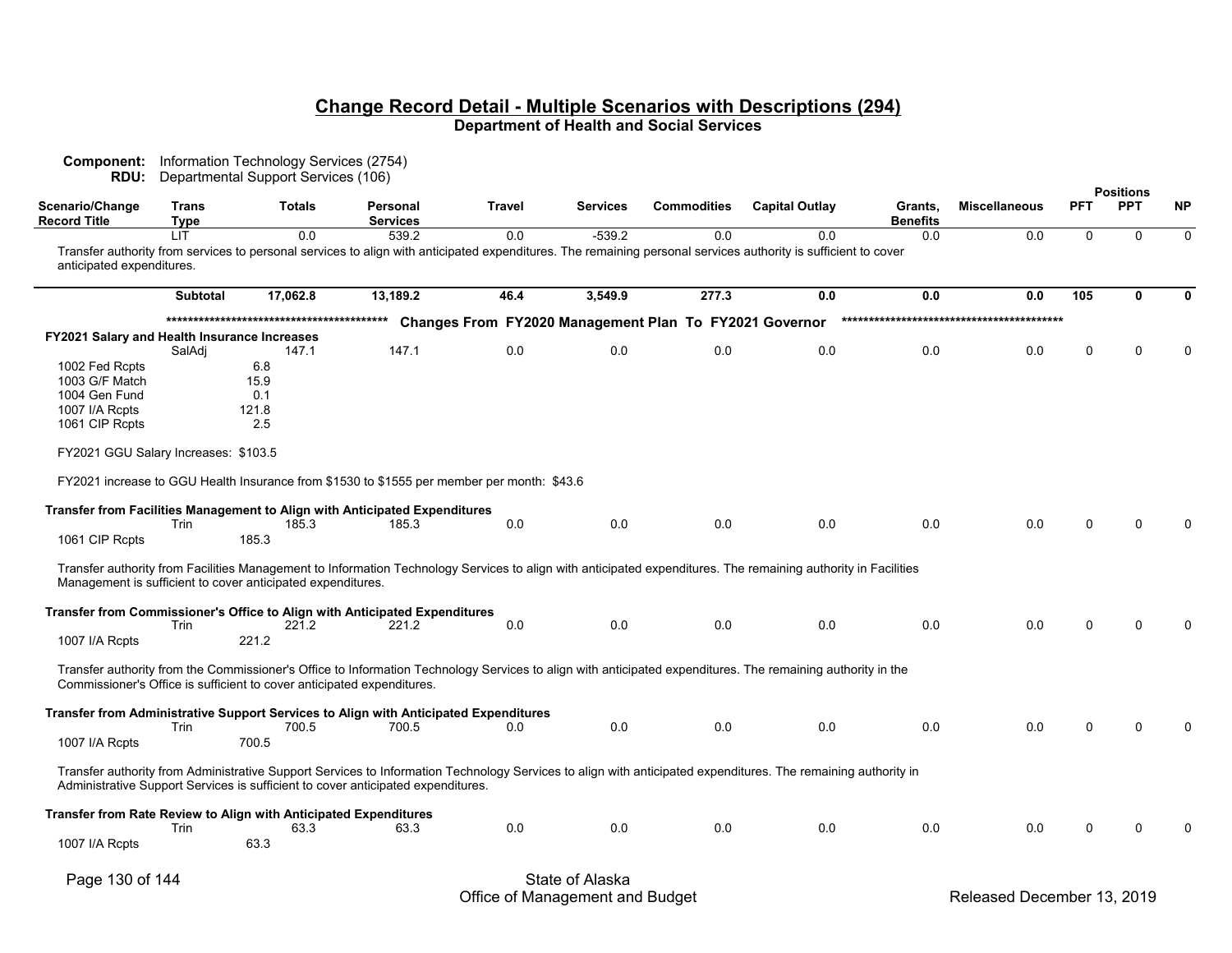| Scenario/Change                                       | <b>Trans</b>  | <b>Totals</b>                                                                                          | Personal        | <b>Travel</b> | Services        | <b>Commodities</b> | <b>Capital Outlay</b>                                                                                                                                                                                                                                                                                               | Grants,         | <b>Miscellaneous</b> | <b>PFT</b> | <b>Positions</b><br><b>PPT</b> | <b>NP</b> |
|-------------------------------------------------------|---------------|--------------------------------------------------------------------------------------------------------|-----------------|---------------|-----------------|--------------------|---------------------------------------------------------------------------------------------------------------------------------------------------------------------------------------------------------------------------------------------------------------------------------------------------------------------|-----------------|----------------------|------------|--------------------------------|-----------|
| <b>Record Title</b>                                   | <b>Type</b>   |                                                                                                        | <b>Services</b> |               |                 |                    |                                                                                                                                                                                                                                                                                                                     | <b>Benefits</b> |                      |            |                                |           |
| sufficient to cover anticipated expenditures.         |               |                                                                                                        |                 |               |                 |                    | Transfer authority from Rate Review to Information Technology Services to align with anticipated expenditures. The remaining authority in Rate Review is                                                                                                                                                            |                 |                      |            |                                |           |
|                                                       | Trout         | Transfer to Quality Assurance and Audit to Align with Anticipated Expenditures<br>$-76.1$              | -7.3            | 0.0           | $-68.8$         | 0.0                | 0.0                                                                                                                                                                                                                                                                                                                 | 0.0             | 0.0                  | U          | $\Omega$                       |           |
| 1002 Fed Rcpts<br>1003 G/F Match                      |               | -38.0<br>$-38.1$                                                                                       |                 |               |                 |                    |                                                                                                                                                                                                                                                                                                                     |                 |                      |            |                                |           |
|                                                       |               | authority in Information Technology Services is sufficient to cover anticipated expenditures.          |                 |               |                 |                    | Transfer authority from Information Technology Services to Quality Assurance and Audit to align with anticipated expenditures. The Office of Administrative<br>Hearings experienced an unexpected increase in Medicaid hearing caseloads requiring an increase to the reimbursable service agreement. The remaining |                 |                      |            |                                |           |
|                                                       | Trout         | Transfer to Administrative Support Services to Align with Anticipated Expenditures<br>-343.1           | -343.1          | 0.0           | 0.0             | 0.0                | 0.0                                                                                                                                                                                                                                                                                                                 | 0.0             | 0.0                  | 0          | $\Omega$                       |           |
| 1002 Fed Rcpts<br>1003 G/F Match                      |               | -27.6<br>$-315.5$                                                                                      |                 |               |                 |                    |                                                                                                                                                                                                                                                                                                                     |                 |                      |            |                                |           |
|                                                       |               | Information Technology Services is sufficient to cover anticipated expenditures.                       |                 |               |                 |                    | Transfer authority from Information Technology Services to Administrative Support Services to align with anticipated expenditures. The remaining authority in                                                                                                                                                       |                 |                      |            |                                |           |
|                                                       | Trout         | Transfer to Rate Review to Align with Anticipated Expenditures<br>-103.3                               | -63.3           | 0.0           | $-40.0$         | 0.0                | 0.0                                                                                                                                                                                                                                                                                                                 | 0.0             | 0.0                  | 0          | ∩                              |           |
| 1003 G/F Match                                        |               | $-103.3$                                                                                               |                 |               |                 |                    |                                                                                                                                                                                                                                                                                                                     |                 |                      |            |                                |           |
|                                                       |               | Technology Services is sufficient to cover anticipated expenditures.                                   |                 |               |                 |                    | Transfer authority from Information Technology Services to Rate Review to align with anticipated expenditures. The remaining authority in Information                                                                                                                                                               |                 |                      |            |                                |           |
| <b>Replace to Align with Anticipated Expenditures</b> | FndChq        | 0.0                                                                                                    | 0.0             | 0.0           | 0.0             | 0.0                | 0.0                                                                                                                                                                                                                                                                                                                 | 0.0             | 0.0                  | 0          | $\Omega$                       |           |
| 1003 G/F Match<br>1004 Gen Fund                       |               | 9.1<br>$-9.1$                                                                                          |                 |               |                 |                    |                                                                                                                                                                                                                                                                                                                     |                 |                      |            |                                |           |
|                                                       |               | federal programs and general fund match. This aligns authority within Information Technology Services. |                 |               |                 |                    | Replace general fund with general fund match to reflect proper use of funds and aligns authority with anticipated expenditures. All expenditures are allocable to                                                                                                                                                   |                 |                      |            |                                |           |
| Align Authority with Anticipated Expenditures         | LIT           | 0.0                                                                                                    | $-253.3$        | 0.0           | 253.3           | 0.0                | 0.0                                                                                                                                                                                                                                                                                                                 | 0.0             | 0.0                  | 0          | $\Omega$                       |           |
| expenditures.                                         |               |                                                                                                        |                 |               |                 |                    | Transfer authority from personal services to cover anticipated services costs. The remaining personal services authority is sufficient to cover anticipated                                                                                                                                                         |                 |                      |            |                                |           |
|                                                       | <b>Totals</b> | 17,857.7                                                                                               | 13,839.6        | 46.4          | 3,694.4         | 277.3              | 0.0                                                                                                                                                                                                                                                                                                                 | 0.0             | 0.0                  | 105        | 0                              | ŋ         |
| Page 131 of 144                                       |               |                                                                                                        |                 |               | State of Alaska |                    |                                                                                                                                                                                                                                                                                                                     |                 |                      |            |                                |           |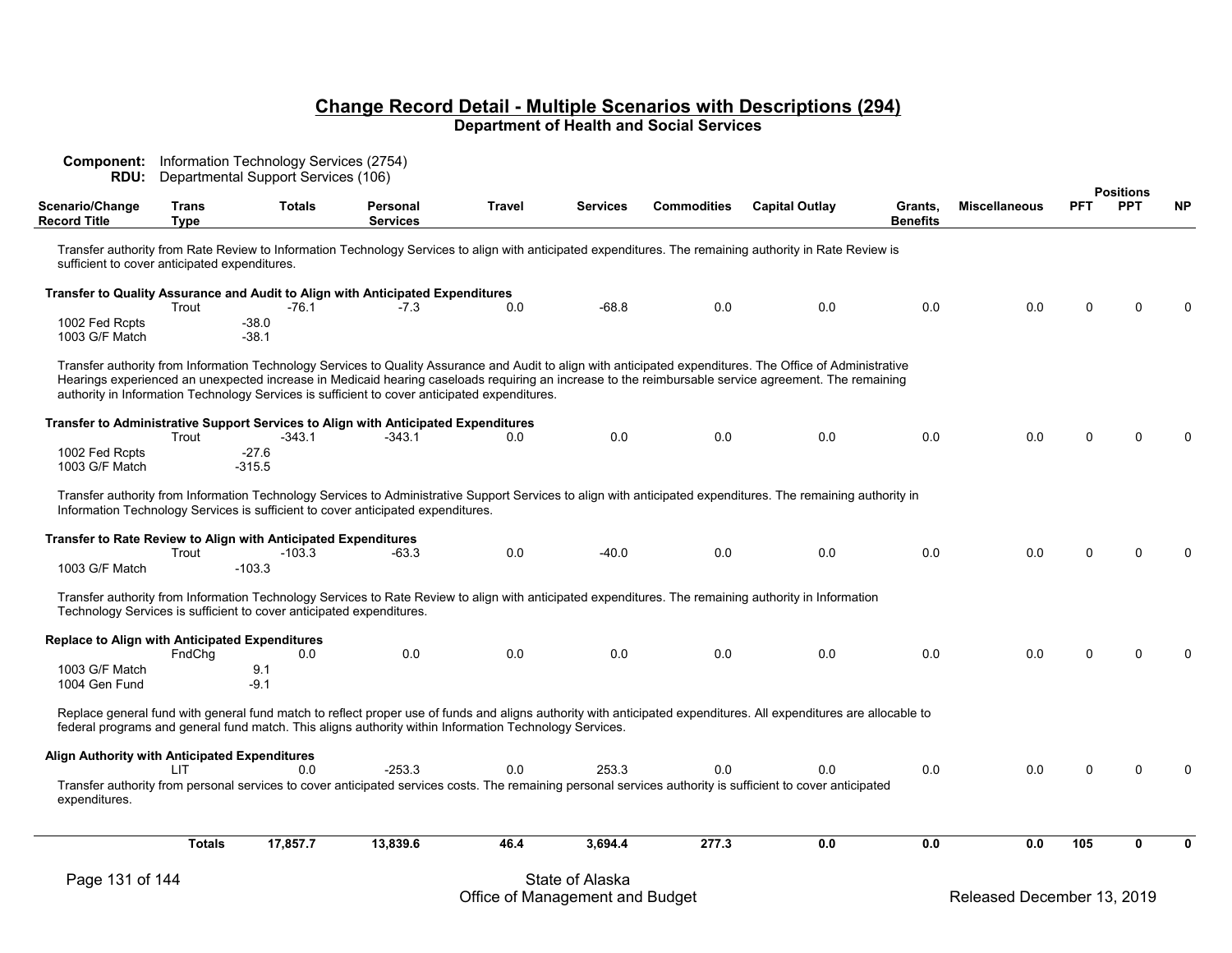| <b>Component:</b>   |       | Information Technology Services (2754) |          |        |                 |                    |                       |                 |                      |            |                 |           |  |  |  |
|---------------------|-------|----------------------------------------|----------|--------|-----------------|--------------------|-----------------------|-----------------|----------------------|------------|-----------------|-----------|--|--|--|
| RDU:                |       | Departmental Support Services (106)    |          |        |                 |                    |                       |                 |                      |            |                 |           |  |  |  |
|                     |       |                                        |          |        |                 | <b>Positions</b>   |                       |                 |                      |            |                 |           |  |  |  |
| Scenario/Change     | Trans | Totals                                 | Personal | Travel | <b>Services</b> | <b>Commodities</b> | <b>Capital Outlay</b> | Grants          | <b>Miscellaneous</b> | <b>DET</b> | PP <sup>-</sup> | <b>NP</b> |  |  |  |
| <b>Record Title</b> | Tvpe  |                                        | Services |        |                 |                    |                       | <b>Benefits</b> |                      |            |                 |           |  |  |  |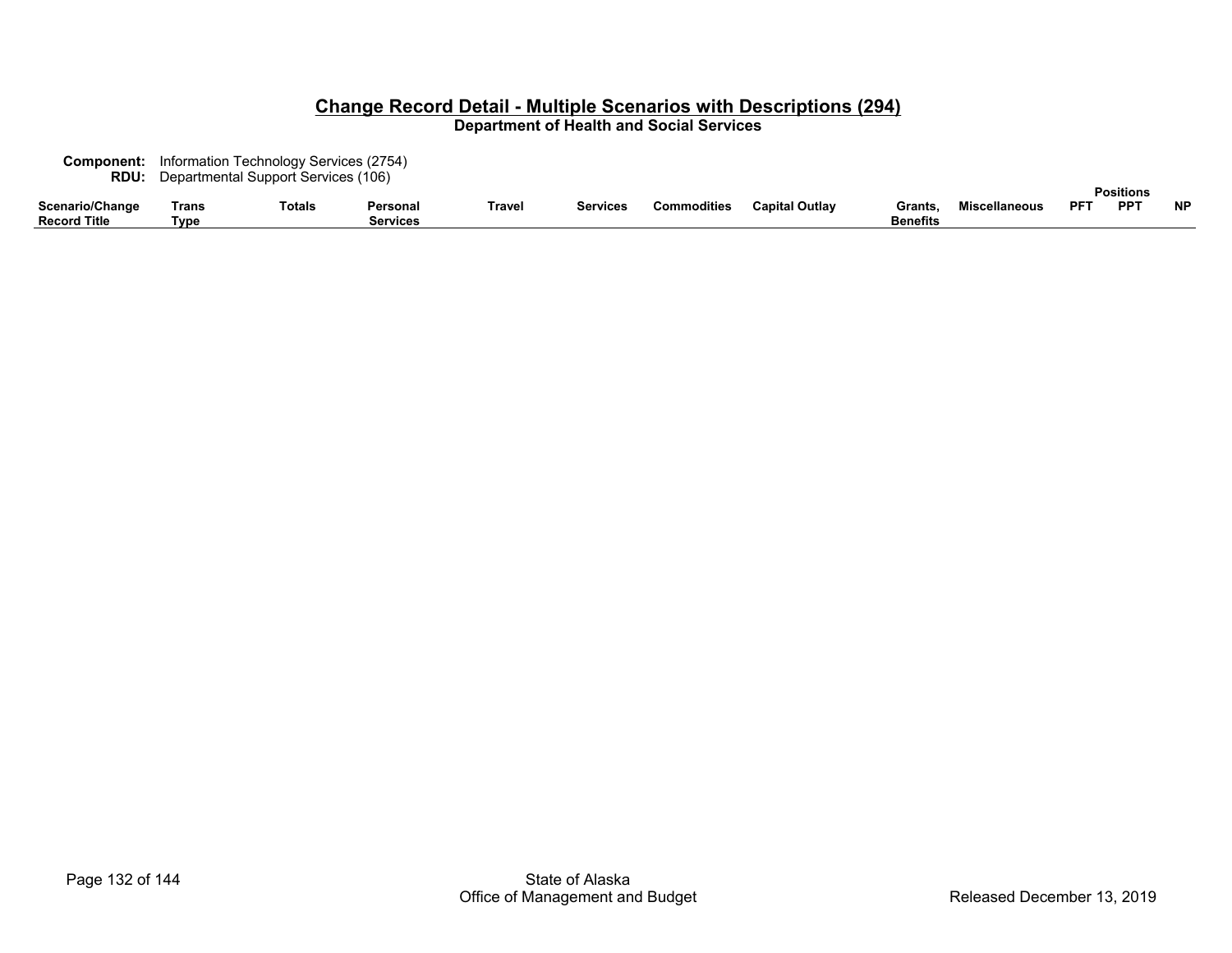| Component:                         |          | HSS State Facilities Rent (2478)<br><b>RDU:</b> Departmental Support Services (106) |                 |        |                 |                                                        |                                                                      |                 |                      |              |                                |           |
|------------------------------------|----------|-------------------------------------------------------------------------------------|-----------------|--------|-----------------|--------------------------------------------------------|----------------------------------------------------------------------|-----------------|----------------------|--------------|--------------------------------|-----------|
| Scenario/Change                    | Trans    | <b>Totals</b>                                                                       | Personal        | Travel | <b>Services</b> | <b>Commodities</b>                                     | <b>Capital Outlay</b>                                                | Grants.         | <b>Miscellaneous</b> | <b>PFT</b>   | <b>Positions</b><br><b>PPT</b> | <b>NP</b> |
| <b>Record Title</b>                | Type     |                                                                                     | <b>Services</b> |        |                 |                                                        |                                                                      | <b>Benefits</b> |                      |              |                                |           |
|                                    |          |                                                                                     |                 |        |                 |                                                        | <b>Changes From FY2020 Conference Committee To FY2020 Authorized</b> |                 |                      |              |                                |           |
| <b>FY2020 Conference Committee</b> |          |                                                                                     |                 |        |                 |                                                        |                                                                      |                 |                      |              |                                |           |
|                                    | ConfCom  | 4.700.0                                                                             | 0.0             | 0.0    | 4,700.0         | 0.0                                                    | 0.0                                                                  | 0.0             | 0.0                  | $\mathbf{0}$ | 0                              | $\Omega$  |
| 1002 Fed Rcpts                     |          | 1,175.0                                                                             |                 |        |                 |                                                        |                                                                      |                 |                      |              |                                |           |
| 1003 G/F Match                     |          | 3.175.0                                                                             |                 |        |                 |                                                        |                                                                      |                 |                      |              |                                |           |
| 1037 GF/MH                         |          | 350.0                                                                               |                 |        |                 |                                                        |                                                                      |                 |                      |              |                                |           |
|                                    | Subtotal | 4.700.0                                                                             | 0.0             | 0.0    | 4.700.0         | 0.0                                                    | 0.0                                                                  | 0.0             | 0.0                  | 0            |                                |           |
|                                    |          |                                                                                     |                 |        |                 | Changes From FY2020 Management Plan To FY2021 Governor |                                                                      |                 |                      |              |                                |           |
|                                    | Totals   | 4,700.0                                                                             | 0.0             | 0.0    | 4,700.0         | 0.0                                                    | 0.0                                                                  | 0.0             | 0.0                  |              |                                |           |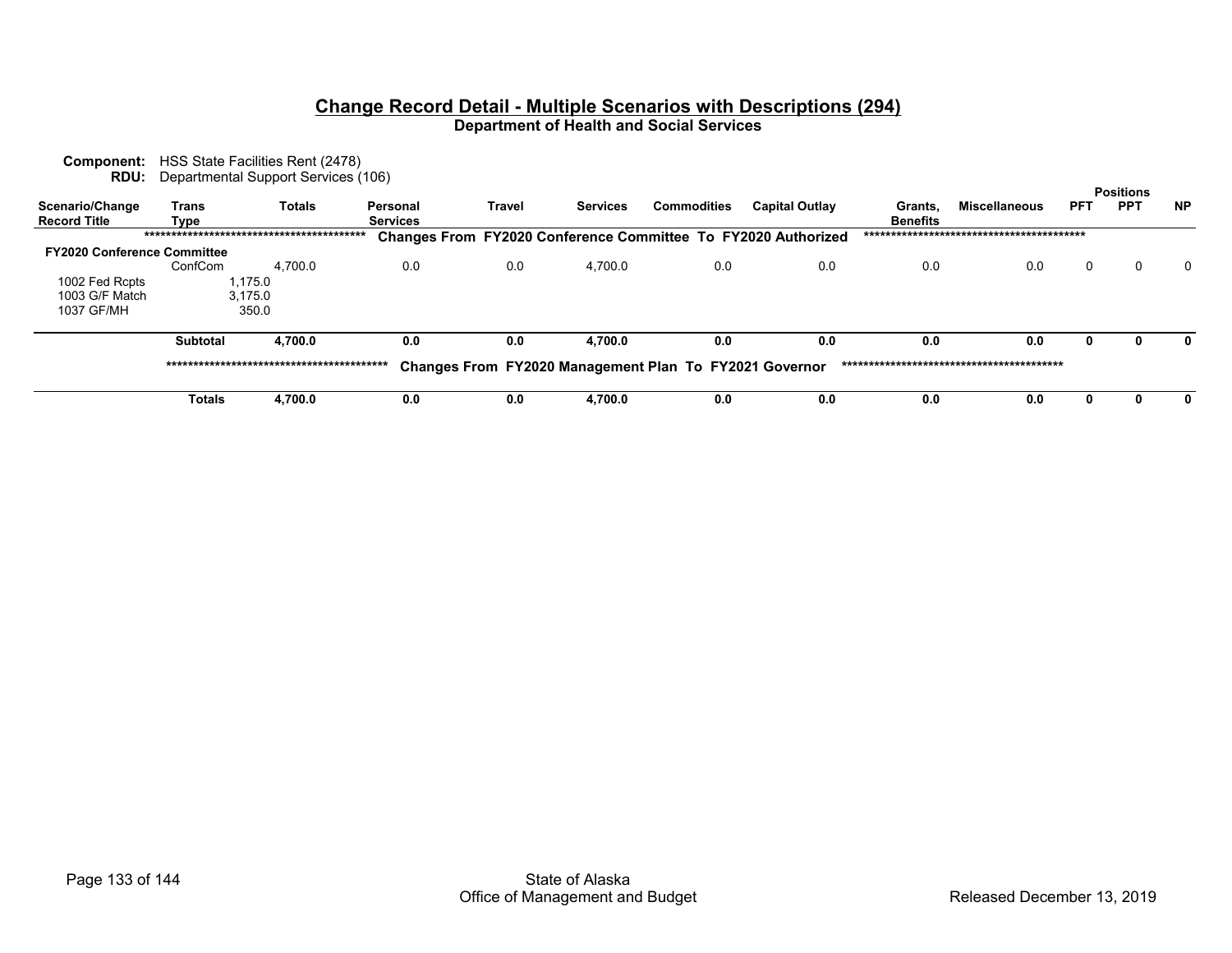|                                                | <b>Component:</b> Rate Review (2696) |                                               |                                                                                         |                                                                                                                                                                                                                                                                                                                                                                                                                                                                                                                                                                                                                                |                 |                    |                       |                            |                      |             |                                |              |
|------------------------------------------------|--------------------------------------|-----------------------------------------------|-----------------------------------------------------------------------------------------|--------------------------------------------------------------------------------------------------------------------------------------------------------------------------------------------------------------------------------------------------------------------------------------------------------------------------------------------------------------------------------------------------------------------------------------------------------------------------------------------------------------------------------------------------------------------------------------------------------------------------------|-----------------|--------------------|-----------------------|----------------------------|----------------------|-------------|--------------------------------|--------------|
| RDU:<br>Scenario/Change<br><b>Record Title</b> | Trans<br><b>Type</b>                 | Departmental Support Services (106)<br>Totals | Personal<br><b>Services</b>                                                             | Travel                                                                                                                                                                                                                                                                                                                                                                                                                                                                                                                                                                                                                         | <b>Services</b> | <b>Commodities</b> | <b>Capital Outlay</b> | Grants,<br><b>Benefits</b> | <b>Miscellaneous</b> | PFT         | <b>Positions</b><br><b>PPT</b> | <b>NP</b>    |
|                                                |                                      |                                               |                                                                                         | Changes From FY2020 Conference Committee To FY2020 Authorized                                                                                                                                                                                                                                                                                                                                                                                                                                                                                                                                                                  |                 |                    |                       |                            |                      |             |                                |              |
| <b>FY2020 Conference Committee</b>             |                                      |                                               |                                                                                         |                                                                                                                                                                                                                                                                                                                                                                                                                                                                                                                                                                                                                                |                 |                    |                       |                            |                      |             |                                |              |
|                                                | ConfCom                              | 2.741.6                                       | 2,004.2                                                                                 | 40.4                                                                                                                                                                                                                                                                                                                                                                                                                                                                                                                                                                                                                           | 636.2           | 55.4               | 5.4                   | 0.0                        | 0.0                  | 15          |                                |              |
| 1002 Fed Rcpts<br>1003 G/F Match               |                                      | 1,379.6                                       |                                                                                         |                                                                                                                                                                                                                                                                                                                                                                                                                                                                                                                                                                                                                                |                 |                    |                       |                            |                      |             |                                |              |
| 1004 Gen Fund                                  |                                      | 1,014.9<br>144.7                              |                                                                                         |                                                                                                                                                                                                                                                                                                                                                                                                                                                                                                                                                                                                                                |                 |                    |                       |                            |                      |             |                                |              |
| 1005 GF/Prgm                                   |                                      | 142.4                                         |                                                                                         |                                                                                                                                                                                                                                                                                                                                                                                                                                                                                                                                                                                                                                |                 |                    |                       |                            |                      |             |                                |              |
| 1007 I/A Rcpts                                 |                                      | 60.0                                          |                                                                                         |                                                                                                                                                                                                                                                                                                                                                                                                                                                                                                                                                                                                                                |                 |                    |                       |                            |                      |             |                                |              |
|                                                | <b>Subtotal</b>                      | 2,741.6                                       | 2,004.2                                                                                 | 40.4                                                                                                                                                                                                                                                                                                                                                                                                                                                                                                                                                                                                                           | 636.2           | 55.4               | 5.4                   | 0.0                        | 0.0                  | 15          | $\mathbf{0}$                   | 0            |
|                                                |                                      |                                               |                                                                                         | Changes From FY2020 Authorized To FY2020 Management Plan                                                                                                                                                                                                                                                                                                                                                                                                                                                                                                                                                                       |                 |                    |                       |                            |                      |             |                                |              |
|                                                |                                      |                                               | Transfer to Health Facilities Licensing and Certification for Required Licensing Travel |                                                                                                                                                                                                                                                                                                                                                                                                                                                                                                                                                                                                                                |                 |                    |                       |                            |                      |             |                                |              |
|                                                | Trout                                | $-38.9$                                       | 0.0                                                                                     | $-38.9$                                                                                                                                                                                                                                                                                                                                                                                                                                                                                                                                                                                                                        | 0.0             | 0.0                | 0.0                   | 0.0                        | 0.0                  | 0           |                                | 0            |
| 1002 Fed Rcpts                                 |                                      | $-19.5$                                       |                                                                                         |                                                                                                                                                                                                                                                                                                                                                                                                                                                                                                                                                                                                                                |                 |                    |                       |                            |                      |             |                                |              |
| 1003 G/F Match                                 |                                      | $-19.4$                                       |                                                                                         |                                                                                                                                                                                                                                                                                                                                                                                                                                                                                                                                                                                                                                |                 |                    |                       |                            |                      |             |                                |              |
| expenditures.                                  | <b>Subtotal</b>                      | 2,702.7                                       | 2,004.2                                                                                 | Transfer from Rate Review to Health Facilities Licensing and Certification for required licensing travel. The remaining authority is sufficient to cover anticipated<br>1.5                                                                                                                                                                                                                                                                                                                                                                                                                                                    | 636.2           | 55.4               | 5.4                   | 0.0                        | 0.0                  | 15          | $\mathbf{0}$                   | $\mathbf{0}$ |
|                                                |                                      |                                               |                                                                                         |                                                                                                                                                                                                                                                                                                                                                                                                                                                                                                                                                                                                                                |                 |                    |                       |                            |                      |             |                                |              |
| FY2021 Salary and Health Insurance Increases   |                                      |                                               |                                                                                         | Changes From FY2020 Management Plan To FY2021 Governor                                                                                                                                                                                                                                                                                                                                                                                                                                                                                                                                                                         |                 |                    |                       |                            |                      |             |                                |              |
|                                                | SalAdj                               | 23.3                                          | 23.3                                                                                    | 0.0                                                                                                                                                                                                                                                                                                                                                                                                                                                                                                                                                                                                                            | 0.0             | 0.0                | 0.0                   | 0.0                        | 0.0                  | $\mathbf 0$ | $\Omega$                       | U            |
| 1002 Fed Rcpts                                 |                                      | 11.8                                          |                                                                                         |                                                                                                                                                                                                                                                                                                                                                                                                                                                                                                                                                                                                                                |                 |                    |                       |                            |                      |             |                                |              |
| 1003 G/F Match                                 |                                      | 9.4                                           |                                                                                         |                                                                                                                                                                                                                                                                                                                                                                                                                                                                                                                                                                                                                                |                 |                    |                       |                            |                      |             |                                |              |
| 1004 Gen Fund                                  |                                      | 2.1                                           |                                                                                         |                                                                                                                                                                                                                                                                                                                                                                                                                                                                                                                                                                                                                                |                 |                    |                       |                            |                      |             |                                |              |
| FY2021 GGU Salary Increases: \$16.4            |                                      |                                               |                                                                                         |                                                                                                                                                                                                                                                                                                                                                                                                                                                                                                                                                                                                                                |                 |                    |                       |                            |                      |             |                                |              |
|                                                |                                      |                                               |                                                                                         | FY2021 increase to GGU Health Insurance from \$1530 to \$1555 per member per month: \$6.9                                                                                                                                                                                                                                                                                                                                                                                                                                                                                                                                      |                 |                    |                       |                            |                      |             |                                |              |
|                                                |                                      |                                               | 97.6                                                                                    | Add Authority for Emergency Medical Transport Service Payments Ch34 SLA2018 (HB176)                                                                                                                                                                                                                                                                                                                                                                                                                                                                                                                                            |                 | 2.0                | 0.0                   | 0.0                        | 0.0                  |             |                                |              |
| 1007 I/A Rcpts                                 | <b>Inc</b>                           | 109.0<br>109.0                                |                                                                                         | 0.0                                                                                                                                                                                                                                                                                                                                                                                                                                                                                                                                                                                                                            | 9.4             |                    |                       |                            |                      |             |                                |              |
|                                                |                                      |                                               |                                                                                         |                                                                                                                                                                                                                                                                                                                                                                                                                                                                                                                                                                                                                                |                 |                    |                       |                            |                      |             |                                |              |
|                                                |                                      |                                               |                                                                                         | Add authority for Emergency Medical Transport Service Payments (Ch34 SLA2018 (HB176)). HB176 directed the department to develop a program to provide<br>supplemental reimbursement to eligible ground, air, and water emergency medical transportation service providers for the cost of providing services to medical<br>assistance recipients. The amount of the supplemental reimbursement must be equal to the amount of the federal financial participation that the department<br>receives as reimbursement for the provider's cost for the emergency medical transportation services, less any administrative expenses. |                 |                    |                       |                            |                      |             |                                |              |
|                                                |                                      |                                               |                                                                                         | UD176 ellowe the department to charge an administrative fee to a provider who participates in the pregram to cover the department's coate for administering the                                                                                                                                                                                                                                                                                                                                                                                                                                                                |                 |                    |                       |                            |                      |             |                                |              |

HB176 allows the department to charge an administrative fee to a provider who participates in the program to cover the department's costs for administering the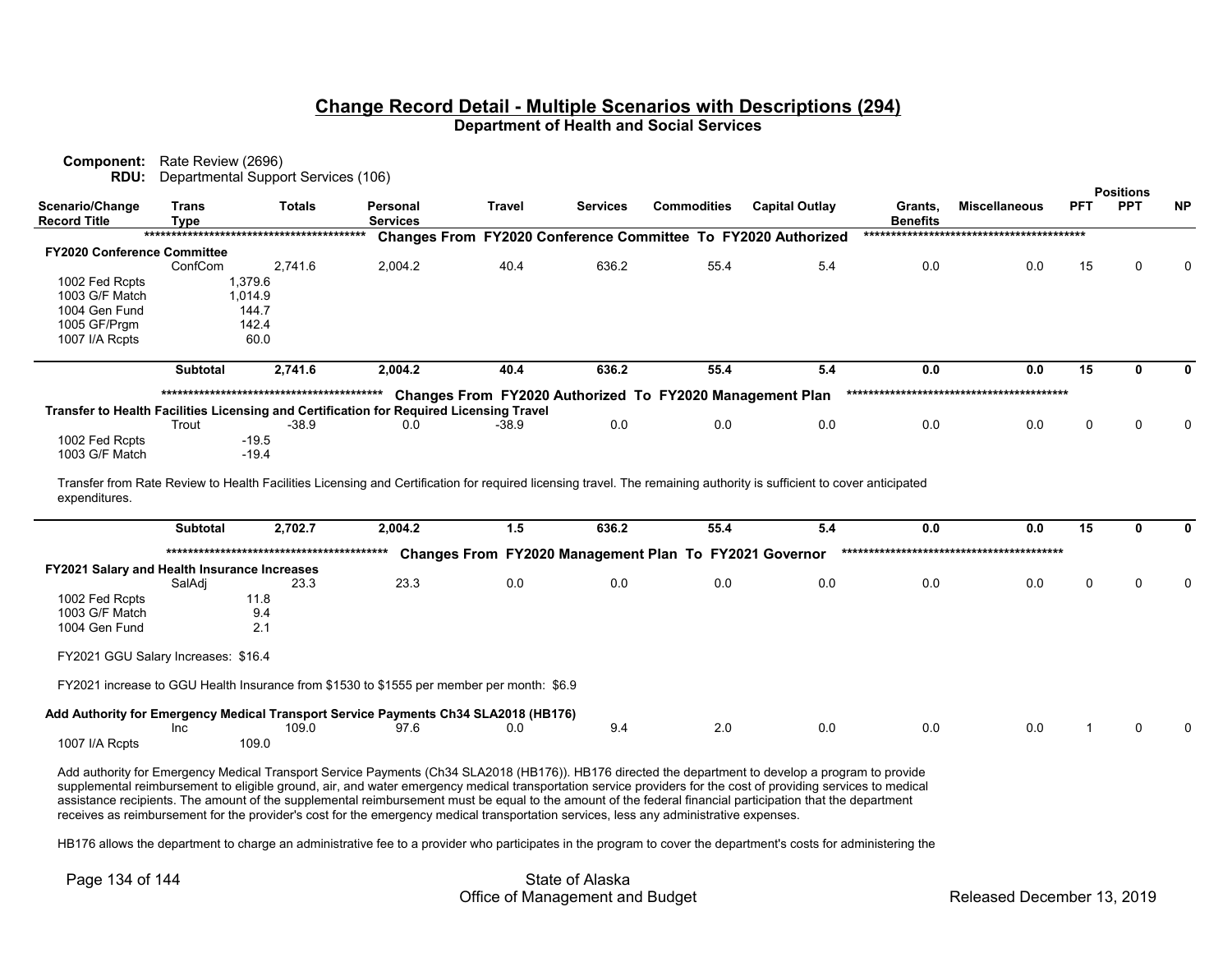| Component:<br>RDU:                                         | Rate Review (2696)   | Departmental Support Services (106)                                  |                                                                                                                          |               |                 |                    |                                                                                                                                                                                                                                                                                                                                                                                                                                                                                                                                                                                                                                                                                                                                                                                                                                                                                                                                                                             |                            |                      |            |                                |           |
|------------------------------------------------------------|----------------------|----------------------------------------------------------------------|--------------------------------------------------------------------------------------------------------------------------|---------------|-----------------|--------------------|-----------------------------------------------------------------------------------------------------------------------------------------------------------------------------------------------------------------------------------------------------------------------------------------------------------------------------------------------------------------------------------------------------------------------------------------------------------------------------------------------------------------------------------------------------------------------------------------------------------------------------------------------------------------------------------------------------------------------------------------------------------------------------------------------------------------------------------------------------------------------------------------------------------------------------------------------------------------------------|----------------------------|----------------------|------------|--------------------------------|-----------|
| Scenario/Change<br><b>Record Title</b>                     | Trans<br><b>Type</b> | <b>Totals</b>                                                        | Personal<br><b>Services</b>                                                                                              | <b>Travel</b> | <b>Services</b> | <b>Commodities</b> | <b>Capital Outlay</b>                                                                                                                                                                                                                                                                                                                                                                                                                                                                                                                                                                                                                                                                                                                                                                                                                                                                                                                                                       | Grants,<br><b>Benefits</b> | <b>Miscellaneous</b> | <b>PFT</b> | <b>Positions</b><br><b>PPT</b> | <b>NP</b> |
|                                                            |                      |                                                                      | program. This fee is capped at 20 percent of a provider's costs for providing emergency medical transportation services. |               |                 |                    |                                                                                                                                                                                                                                                                                                                                                                                                                                                                                                                                                                                                                                                                                                                                                                                                                                                                                                                                                                             |                            |                      |            |                                |           |
| Reduce Authority to Align with Certificate of Need Program |                      |                                                                      |                                                                                                                          |               |                 |                    |                                                                                                                                                                                                                                                                                                                                                                                                                                                                                                                                                                                                                                                                                                                                                                                                                                                                                                                                                                             |                            |                      |            |                                |           |
|                                                            | Dec                  | $-100.0$                                                             | $-7.8$                                                                                                                   | 0.0           | $-92.2$         | 0.0                | 0.0                                                                                                                                                                                                                                                                                                                                                                                                                                                                                                                                                                                                                                                                                                                                                                                                                                                                                                                                                                         | 0.0                        | 0.0                  | 0          |                                |           |
| 1005 GF/Prgm                                               |                      | $-100.0$                                                             |                                                                                                                          |               |                 |                    |                                                                                                                                                                                                                                                                                                                                                                                                                                                                                                                                                                                                                                                                                                                                                                                                                                                                                                                                                                             |                            |                      |            |                                |           |
|                                                            |                      |                                                                      |                                                                                                                          |               |                 |                    | Reduce authority to align with a steady decline in the applications and associated application fees received under the Certificate of Need program.                                                                                                                                                                                                                                                                                                                                                                                                                                                                                                                                                                                                                                                                                                                                                                                                                         |                            |                      |            |                                |           |
|                                                            |                      |                                                                      | Transfer from Information Technology Services to Align with Anticipated Expenditures                                     |               |                 |                    |                                                                                                                                                                                                                                                                                                                                                                                                                                                                                                                                                                                                                                                                                                                                                                                                                                                                                                                                                                             |                            |                      |            |                                |           |
|                                                            | Trin                 | 103.3                                                                | 59.3                                                                                                                     | 0.0           | 44.0            | 0.0                | 0.0                                                                                                                                                                                                                                                                                                                                                                                                                                                                                                                                                                                                                                                                                                                                                                                                                                                                                                                                                                         | 0.0                        | 0.0                  | 0          |                                |           |
| 1003 G/F Match                                             |                      | 103.3                                                                |                                                                                                                          |               |                 |                    |                                                                                                                                                                                                                                                                                                                                                                                                                                                                                                                                                                                                                                                                                                                                                                                                                                                                                                                                                                             |                            |                      |            |                                |           |
|                                                            |                      | Technology Services is sufficient to cover anticipated expenditures. |                                                                                                                          |               |                 |                    | Transfer authority from Information Technology Services to Rate Review to align with anticipated expenditures. The remaining authority in Information                                                                                                                                                                                                                                                                                                                                                                                                                                                                                                                                                                                                                                                                                                                                                                                                                       |                            |                      |            |                                |           |
|                                                            | Trout                | -63.3                                                                | Transfer to Information Technology to Align with Anticipated Expenditures<br>0.0                                         | 0.0           | $-63.3$         | 0.0                | 0.0                                                                                                                                                                                                                                                                                                                                                                                                                                                                                                                                                                                                                                                                                                                                                                                                                                                                                                                                                                         | 0.0                        | 0.0                  | n          |                                |           |
| 1007 I/A Rcpts                                             |                      | $-63.3$                                                              |                                                                                                                          |               |                 |                    |                                                                                                                                                                                                                                                                                                                                                                                                                                                                                                                                                                                                                                                                                                                                                                                                                                                                                                                                                                             |                            |                      |            |                                |           |
| sufficient to cover anticipated expenditures.              |                      |                                                                      |                                                                                                                          |               |                 |                    | Transfer authority from Rate Review to Information Technology Services to align with anticipated expenditures. The remaining authority in Rate Review is                                                                                                                                                                                                                                                                                                                                                                                                                                                                                                                                                                                                                                                                                                                                                                                                                    |                            |                      |            |                                |           |
|                                                            |                      |                                                                      | Transfer Rate Review from Health Care Services to Department Support Services                                            |               |                 |                    |                                                                                                                                                                                                                                                                                                                                                                                                                                                                                                                                                                                                                                                                                                                                                                                                                                                                                                                                                                             |                            |                      |            |                                |           |
|                                                            | Misadi               | 0.0                                                                  | 0 O                                                                                                                      | 0 O           | 0.0             | 0.0                | 0.0                                                                                                                                                                                                                                                                                                                                                                                                                                                                                                                                                                                                                                                                                                                                                                                                                                                                                                                                                                         | 0.0                        | 0.0                  | U          | ∩                              |           |
|                                                            |                      |                                                                      |                                                                                                                          |               |                 |                    | Transfer the Office of Rate Review from Health Care Services to Department Support Services. The Office of Rate Review's (ORR) functions have department<br>wide impact with the oversight of those functions residing with the Medicaid Deputy Commissioner within the Commissioner's Office. This structural<br>reorganization clearly defines and aligns the oversight of ORR and provides segregation of the rate setting function of ORR from the division that applies the<br>rates, Health Care Services. This reorganization also provides the Commissioner's Office with the opportunity to align similar functions between ORR and<br>Quality Assurance and Audit (QAA). With collaborative efforts and sharing of resources, ORR and QAA can provide more effective and efficient protection of<br>the Medicaid program assets through quality accounting, auditing and analysis of health care systems and providers, while maintaining their unique functions. |                            |                      |            |                                |           |
| Align Authority with Anticipated Expenditures              | LIT.                 | 0.0                                                                  | 4.3                                                                                                                      | 0.0           | $-7.7$          | 3.4                | 0.0                                                                                                                                                                                                                                                                                                                                                                                                                                                                                                                                                                                                                                                                                                                                                                                                                                                                                                                                                                         | 0.0                        | 0.0                  | U          |                                |           |
| expenditures.                                              |                      |                                                                      |                                                                                                                          |               |                 |                    | Transfer authority from services to cover anticipated personal services and commodities costs. The remaining services authority is sufficient to cover anticipated                                                                                                                                                                                                                                                                                                                                                                                                                                                                                                                                                                                                                                                                                                                                                                                                          |                            |                      |            |                                |           |
| <b>Replace to Align with Anticipated Expenditures</b>      |                      |                                                                      |                                                                                                                          |               |                 |                    |                                                                                                                                                                                                                                                                                                                                                                                                                                                                                                                                                                                                                                                                                                                                                                                                                                                                                                                                                                             |                            |                      |            |                                |           |
|                                                            | FndCha               | 0.0                                                                  | 0.0                                                                                                                      | 0.0           | 0.0             | 0.0                | 0.0                                                                                                                                                                                                                                                                                                                                                                                                                                                                                                                                                                                                                                                                                                                                                                                                                                                                                                                                                                         | 0.0                        | 0.0                  | 0          |                                |           |
| 1003 G/F Match<br>1004 Gen Fund                            |                      | 146.8<br>$-146.8$                                                    |                                                                                                                          |               |                 |                    |                                                                                                                                                                                                                                                                                                                                                                                                                                                                                                                                                                                                                                                                                                                                                                                                                                                                                                                                                                             |                            |                      |            |                                |           |

Replace general fund with general fund match to reflect proper use of funds and aligns authority with anticipated expenditures. All activities in Rate Review are Medicaid in nature at a federal financial participation rate of fifty percent federal and fifty percent general fund match.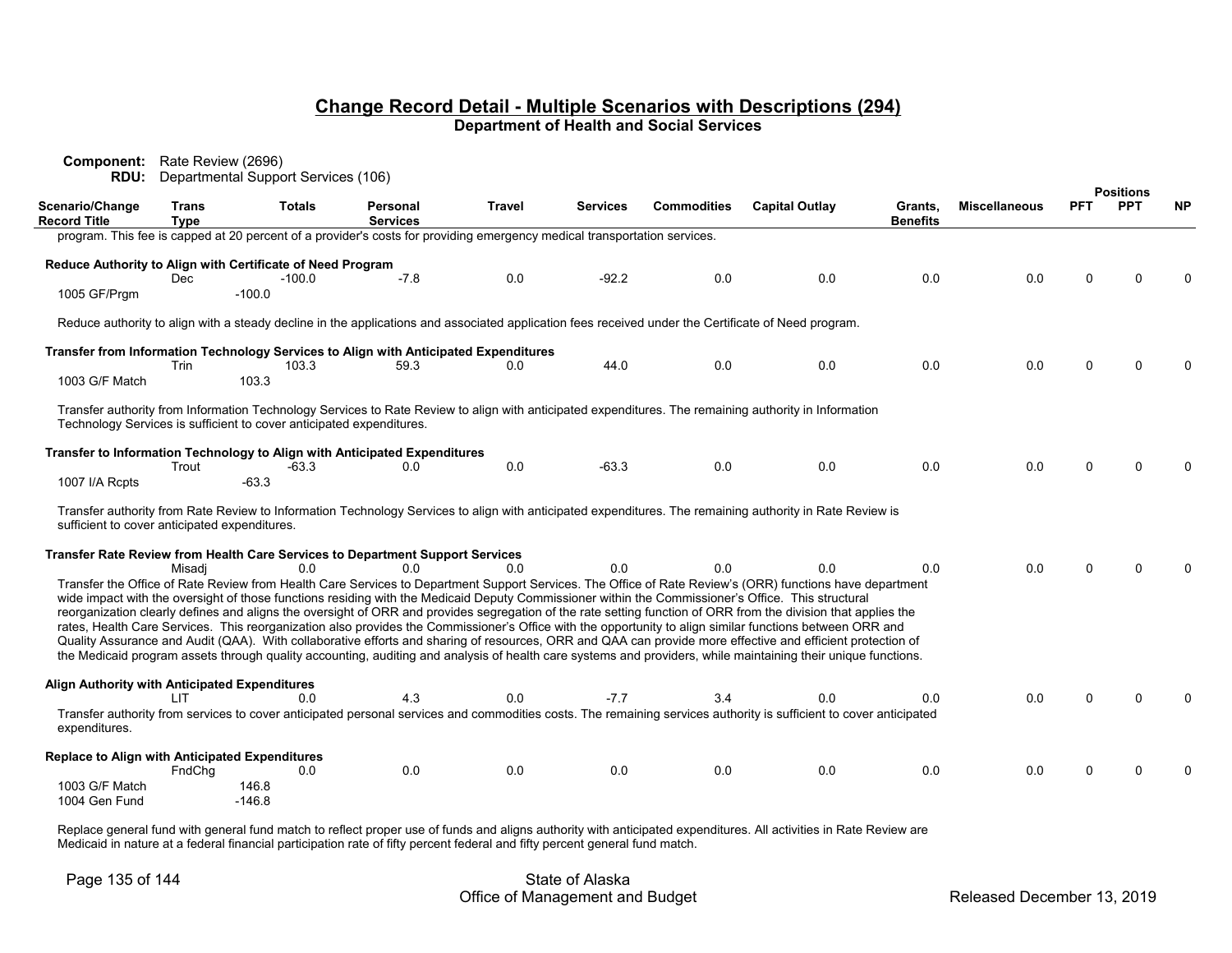| Component:<br><b>RDU:</b>              | Rate Review (2696)<br>Departmental Support Services (106) |         |                             |        |                 |                    |                       |                            |                      |            |                                |           |
|----------------------------------------|-----------------------------------------------------------|---------|-----------------------------|--------|-----------------|--------------------|-----------------------|----------------------------|----------------------|------------|--------------------------------|-----------|
| Scenario/Change<br><b>Record Title</b> | Trans<br>Type                                             | Totals  | Personal<br><b>Services</b> | Travel | <b>Services</b> | <b>Commodities</b> | <b>Capital Outlay</b> | Grants.<br><b>Benefits</b> | <b>Miscellaneous</b> | <b>PFT</b> | <b>Positions</b><br><b>PPT</b> | <b>NP</b> |
|                                        | Totals                                                    | 2,775.0 | 2,180.9                     | 1.5    | 526.4           | 60.8               | 5.4                   | 0.0                        | 0.0                  | 16         |                                | 0         |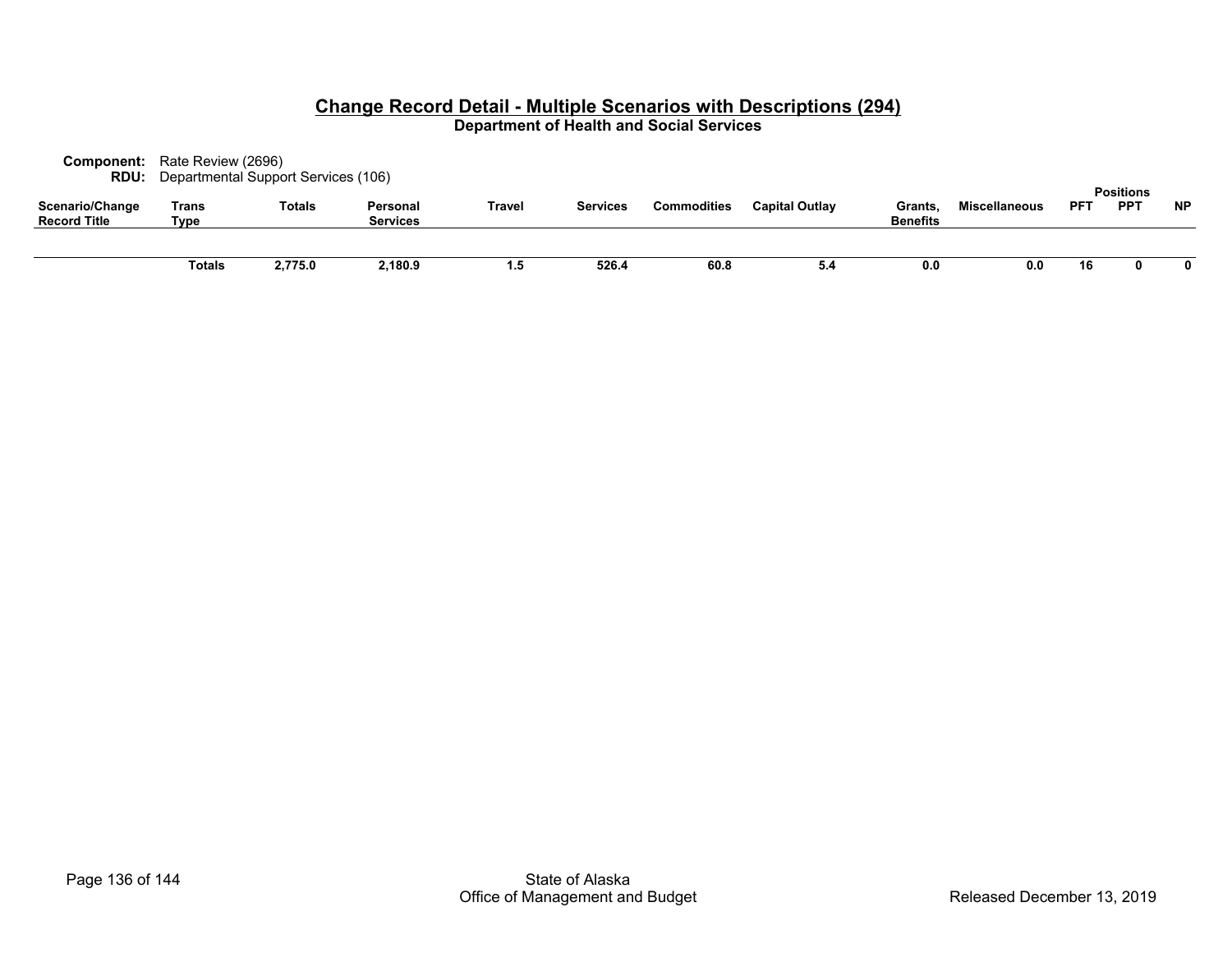| RDU:                                   |                      | Human Services Community Matching Grant (82)                                                                                                                                                                                                                                                                            |                             |               |                 |                                                        |                                                               |                            |                      |              |                                |           |
|----------------------------------------|----------------------|-------------------------------------------------------------------------------------------------------------------------------------------------------------------------------------------------------------------------------------------------------------------------------------------------------------------------|-----------------------------|---------------|-----------------|--------------------------------------------------------|---------------------------------------------------------------|----------------------------|----------------------|--------------|--------------------------------|-----------|
| Scenario/Change<br><b>Record Title</b> | <b>Trans</b><br>Type | <b>Totals</b>                                                                                                                                                                                                                                                                                                           | Personal<br><b>Services</b> | <b>Travel</b> | <b>Services</b> | <b>Commodities</b>                                     | <b>Capital Outlay</b>                                         | Grants,<br><b>Benefits</b> | <b>Miscellaneous</b> | <b>PFT</b>   | <b>Positions</b><br><b>PPT</b> | <b>NP</b> |
|                                        |                      |                                                                                                                                                                                                                                                                                                                         |                             |               |                 |                                                        | Changes From FY2020 Conference Committee To FY2020 Authorized |                            |                      |              |                                |           |
| <b>FY2020 Conference Committee</b>     |                      |                                                                                                                                                                                                                                                                                                                         |                             |               |                 |                                                        |                                                               |                            |                      |              |                                |           |
|                                        | ConfCom              | 1,387.0                                                                                                                                                                                                                                                                                                                 | 0.0                         | 0.0           | 0.0             | 0.0                                                    | 0.0                                                           | 1,387.0                    | 0.0                  | 0            |                                | 0         |
| 1004 Gen Fund                          |                      | 1,387.0                                                                                                                                                                                                                                                                                                                 |                             |               |                 |                                                        |                                                               |                            |                      |              |                                |           |
|                                        |                      | <b>Eliminate Human Services Community Matching Grants</b>                                                                                                                                                                                                                                                               |                             |               |                 |                                                        |                                                               |                            |                      |              |                                |           |
|                                        | Veto                 | $-1.387.0$                                                                                                                                                                                                                                                                                                              | 0.0                         | 0.0           | 0.0             | 0.0                                                    | 0.0                                                           | $-1,387.0$                 | 0.0                  | 0            |                                |           |
| 1004 Gen Fund                          |                      | $-1,387.0$                                                                                                                                                                                                                                                                                                              |                             |               |                 |                                                        |                                                               |                            |                      |              |                                |           |
|                                        |                      | This reduction will eliminate the grant funds for the Human Services Community Matching grant outlined in AS 29.60.600-650. Grantees may be eligible to<br>receive other non-state funds via federal grant awards or donations.<br>The State's fiscal reality dictates a reduction in expenditures across all agencies. |                             |               |                 |                                                        |                                                               |                            |                      |              |                                |           |
|                                        |                      |                                                                                                                                                                                                                                                                                                                         |                             |               |                 |                                                        |                                                               |                            |                      |              |                                |           |
|                                        |                      | <b>Restore Human Services Community Matching Grants</b>                                                                                                                                                                                                                                                                 |                             |               |                 |                                                        |                                                               |                            |                      |              |                                |           |
|                                        | Inc                  | 1,387.0                                                                                                                                                                                                                                                                                                                 | 0.0                         | 0.0           | 0.0             | 0.0                                                    | 0.0                                                           | 1,387.0                    | 0.0                  | $\mathbf{0}$ |                                |           |
| 1004 Gen Fund                          |                      | 1,387.0                                                                                                                                                                                                                                                                                                                 |                             |               |                 |                                                        |                                                               |                            |                      |              |                                |           |
|                                        |                      | Legislative add-back appropriation made in Chapter 2, SSSLA2019, of HB2001.                                                                                                                                                                                                                                             |                             |               |                 |                                                        |                                                               |                            |                      |              |                                |           |
|                                        |                      | Restore the grant funds for the Human Services Community Matching grant outlined in AS 29.60.600-650.                                                                                                                                                                                                                   |                             |               |                 |                                                        |                                                               |                            |                      |              |                                |           |
|                                        | Subtotal             | 1,387.0                                                                                                                                                                                                                                                                                                                 | 0.0                         | 0.0           | 0.0             | 0.0                                                    | 0.0                                                           | 1,387.0                    | 0.0                  | <sup>0</sup> |                                |           |
|                                        |                      |                                                                                                                                                                                                                                                                                                                         |                             |               |                 | Changes From FY2020 Management Plan To FY2021 Governor |                                                               |                            |                      |              |                                |           |
|                                        |                      |                                                                                                                                                                                                                                                                                                                         |                             |               |                 |                                                        |                                                               |                            |                      |              |                                |           |
|                                        | <b>Totals</b>        | 1.387.0                                                                                                                                                                                                                                                                                                                 | 0.0                         | 0.0           | 0.0             | 0.0                                                    | 0.0                                                           | 1.387.0                    | 0.0                  | 0            |                                | 0         |

**Component:** Human Services Community Matching Grant (1821)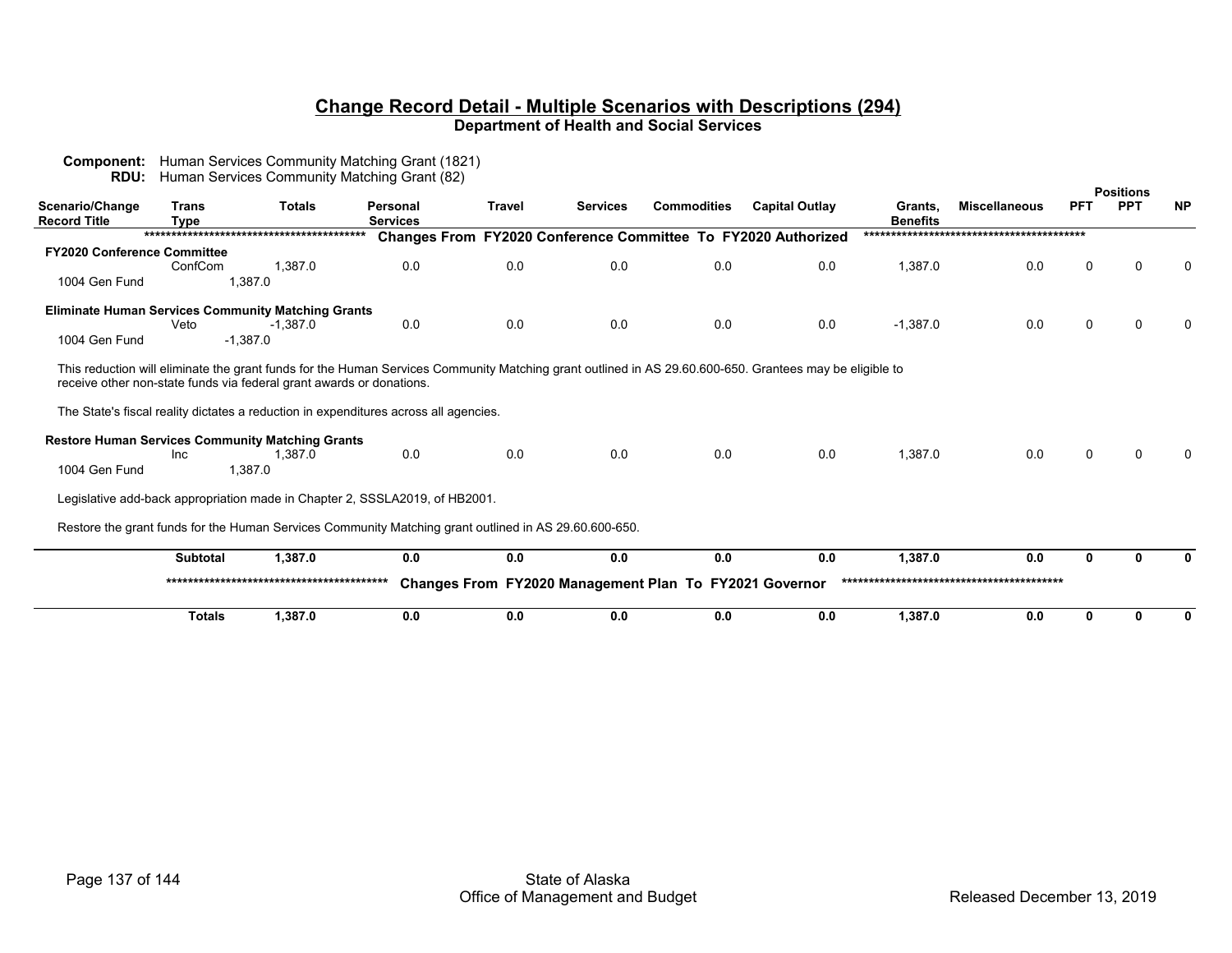**Component:** Community Initiative Matching Grants (non-statutory grants) (2915)

|                                                       |                             | <b>RDU:</b> Community Initiative Matching Grants (non-statutory) (566)               |                             |               |                 |                                                        |                                                                                                                                                                   |                            |                      |            | <b>Positions</b> |           |
|-------------------------------------------------------|-----------------------------|--------------------------------------------------------------------------------------|-----------------------------|---------------|-----------------|--------------------------------------------------------|-------------------------------------------------------------------------------------------------------------------------------------------------------------------|----------------------------|----------------------|------------|------------------|-----------|
| Scenario/Change<br>Record Title                       | <b>Trans</b><br><b>Type</b> | <b>Totals</b>                                                                        | Personal<br><b>Services</b> | <b>Travel</b> | <b>Services</b> | <b>Commodities</b>                                     | <b>Capital Outlay</b>                                                                                                                                             | Grants,<br><b>Benefits</b> | <b>Miscellaneous</b> | <b>PFT</b> | <b>PPT</b>       | <b>NP</b> |
|                                                       |                             |                                                                                      |                             |               |                 |                                                        | Changes From FY2020 Conference Committee To FY2020 Authorized                                                                                                     |                            |                      |            |                  |           |
| <b>FY2020 Conference Committee</b>                    |                             |                                                                                      |                             |               |                 |                                                        |                                                                                                                                                                   |                            |                      |            |                  |           |
|                                                       | ConfCom                     | 861.7                                                                                | 0.0                         | 0.0           | 0.0             | 0.0                                                    | 0.0                                                                                                                                                               | 861.7                      | 0.0                  | 0          | O                | 0         |
| 1004 Gen Fund                                         |                             | 861.7                                                                                |                             |               |                 |                                                        |                                                                                                                                                                   |                            |                      |            |                  |           |
| <b>Eliminate Community Initiative Matching Grants</b> |                             |                                                                                      |                             |               |                 |                                                        |                                                                                                                                                                   |                            |                      |            |                  |           |
|                                                       | Veto                        | -861.7                                                                               | 0.0                         | 0.0           | 0.0             | 0.0                                                    | 0.0                                                                                                                                                               | $-861.7$                   | 0.0                  | $\Omega$   |                  | $\Omega$  |
| 1004 Gen Fund                                         |                             | $-861.7$                                                                             |                             |               |                 |                                                        |                                                                                                                                                                   |                            |                      |            |                  |           |
| grant awards or donations.                            |                             |                                                                                      |                             |               |                 |                                                        | This reduction will eliminate the grant funds for the Community Initiative Matching Grants. Grantees may be eligible to receive other non-state funds via federal |                            |                      |            |                  |           |
|                                                       |                             | The State's fiscal reality dictates a reduction in expenditures across all agencies. |                             |               |                 |                                                        |                                                                                                                                                                   |                            |                      |            |                  |           |
| <b>Restore Community Initiative Matching Grants</b>   | <b>Inc</b>                  | 861.7                                                                                | 0.0                         | 0.0           | 0.0             | 0.0                                                    | 0.0                                                                                                                                                               | 861.7                      | 0.0                  | $\Omega$   | 0                | $\Omega$  |
| 1004 Gen Fund                                         |                             | 861.7                                                                                |                             |               |                 |                                                        |                                                                                                                                                                   |                            |                      |            |                  |           |
|                                                       |                             | Legislative add-back appropriation made in Chapter 2, SSSLA2019, of HB2001.          |                             |               |                 |                                                        |                                                                                                                                                                   |                            |                      |            |                  |           |
|                                                       |                             | Restore the grant funds for the Community Initiative Matching Grants.                |                             |               |                 |                                                        |                                                                                                                                                                   |                            |                      |            |                  |           |
|                                                       | Subtotal                    | 861.7                                                                                | 0.0                         | 0.0           | 0.0             | 0.0                                                    | 0.0                                                                                                                                                               | 861.7                      | 0.0                  | O.         |                  |           |
|                                                       |                             |                                                                                      |                             |               |                 | Changes From FY2020 Management Plan To FY2021 Governor |                                                                                                                                                                   |                            |                      |            |                  |           |
|                                                       | <b>Totals</b>               | 861.7                                                                                | 0.0                         | 0.0           | 0.0             | 0.0                                                    | 0.0                                                                                                                                                               | 861.7                      | 0.0                  | 0          |                  | 0         |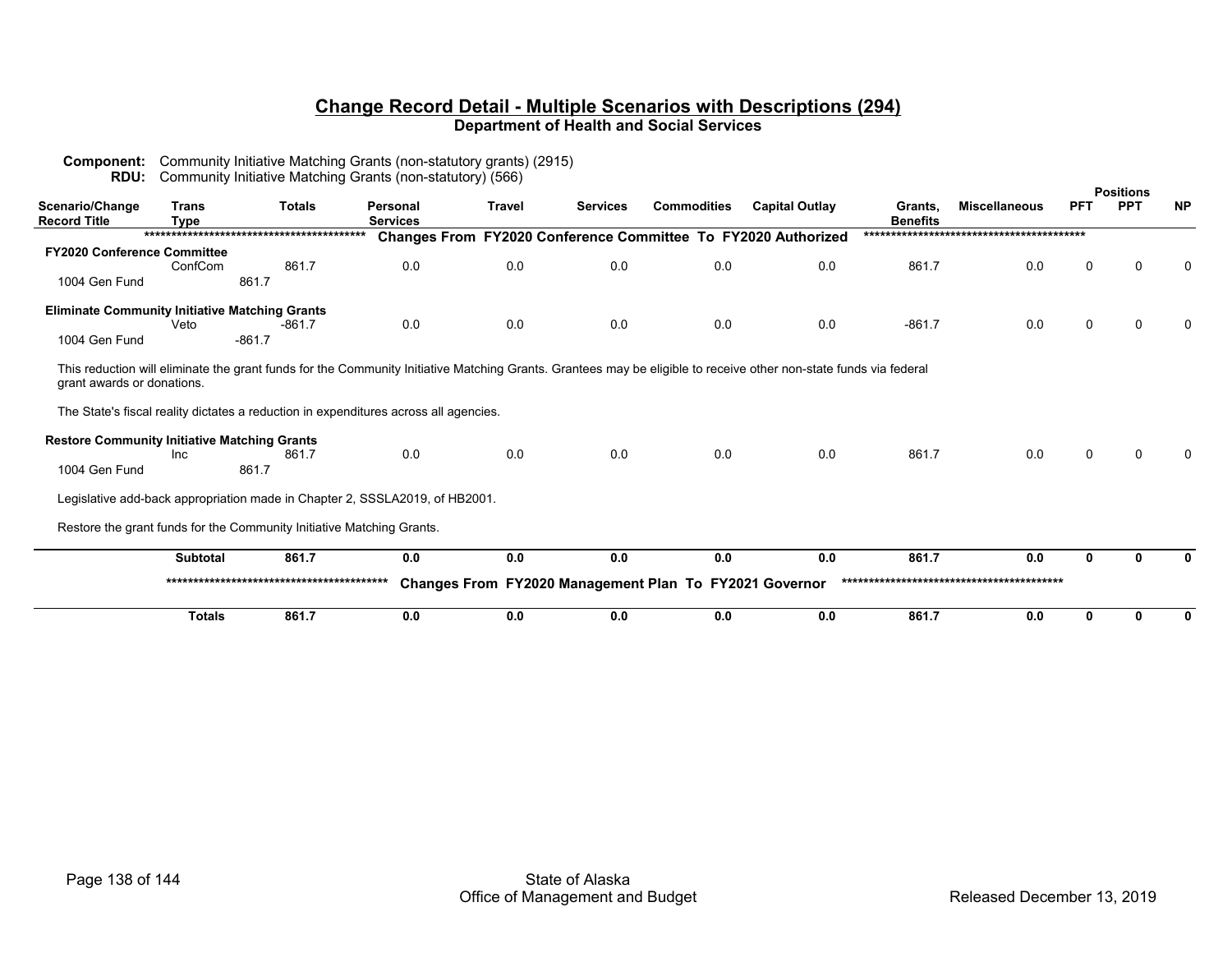**Component:** Medicaid Services (3234) **RDU:** Medicaid Services (595)

|                                                                                              |                             |                                                                                      |                             |               |                 |                    |                                                                                                                                                              |                            |                      |            | <b>Positions</b> |           |
|----------------------------------------------------------------------------------------------|-----------------------------|--------------------------------------------------------------------------------------|-----------------------------|---------------|-----------------|--------------------|--------------------------------------------------------------------------------------------------------------------------------------------------------------|----------------------------|----------------------|------------|------------------|-----------|
| Scenario/Change<br><b>Record Title</b>                                                       | <b>Trans</b><br><b>Type</b> | <b>Totals</b>                                                                        | Personal<br><b>Services</b> | <b>Travel</b> | <b>Services</b> | <b>Commodities</b> | <b>Capital Outlay</b>                                                                                                                                        | Grants,<br><b>Benefits</b> | <b>Miscellaneous</b> | <b>PFT</b> | <b>PPT</b>       | <b>NP</b> |
|                                                                                              |                             |                                                                                      |                             |               |                 |                    | Changes From FY2020 Conference Committee To FY2020 Authorized                                                                                                |                            |                      |            |                  |           |
| <b>FY2020 Conference Committee</b>                                                           |                             |                                                                                      |                             |               |                 |                    |                                                                                                                                                              |                            |                      |            |                  |           |
|                                                                                              | ConfCom                     | 2,155,936.2                                                                          | 0.0                         | 0.0           | 44,584.2        | 0.0                | 0.0                                                                                                                                                          | 2,111,352.0                | 0.0                  | 0          | ∩                |           |
| 1002 Fed Rcpts                                                                               | 1,575,591.9                 |                                                                                      |                             |               |                 |                    |                                                                                                                                                              |                            |                      |            |                  |           |
| 1003 G/F Match                                                                               | 446,239.9                   |                                                                                      |                             |               |                 |                    |                                                                                                                                                              |                            |                      |            |                  |           |
| 1004 Gen Fund                                                                                | 38,310.0                    |                                                                                      |                             |               |                 |                    |                                                                                                                                                              |                            |                      |            |                  |           |
| 1005 GF/Prgm                                                                                 | 210.0                       |                                                                                      |                             |               |                 |                    |                                                                                                                                                              |                            |                      |            |                  |           |
| 1007 I/A Rcpts                                                                               | 5.218.8                     |                                                                                      |                             |               |                 |                    |                                                                                                                                                              |                            |                      |            |                  |           |
| 1037 GF/MH                                                                                   | 81,780.8                    |                                                                                      |                             |               |                 |                    |                                                                                                                                                              |                            |                      |            |                  |           |
| 1092 MHTAAR                                                                                  | 3,125.0                     |                                                                                      |                             |               |                 |                    |                                                                                                                                                              |                            |                      |            |                  |           |
| 1108 Stat Desig                                                                              | 4,767.5                     |                                                                                      |                             |               |                 |                    |                                                                                                                                                              |                            |                      |            |                  |           |
| 1168 Tob Ed/Ces                                                                              |                             | 97.5                                                                                 |                             |               |                 |                    |                                                                                                                                                              |                            |                      |            |                  |           |
| 1246 Recid Redu                                                                              | 375.0                       |                                                                                      |                             |               |                 |                    |                                                                                                                                                              |                            |                      |            |                  |           |
| 1247 Med Recov                                                                               | 219.8                       |                                                                                      |                             |               |                 |                    |                                                                                                                                                              |                            |                      |            |                  |           |
| Medicaid Hospital-based Mental Health Care Sec13(b) Ch17 SLA2018 P74 L10 (HB286) (FY19-FY20) |                             |                                                                                      |                             |               |                 |                    |                                                                                                                                                              |                            |                      |            |                  |           |
| (Language)                                                                                   | CarryFwd                    | 2,234.5                                                                              | 0.0                         | 0.0           | 0.0             | 0.0                | 0.0                                                                                                                                                          | 2,234.5                    | 0.0                  | U          |                  |           |
| 1002 Fed Rcpts                                                                               | 2,234.5                     |                                                                                      |                             |               |                 |                    |                                                                                                                                                              |                            |                      |            |                  |           |
|                                                                                              |                             |                                                                                      |                             |               |                 |                    |                                                                                                                                                              |                            |                      |            |                  |           |
|                                                                                              |                             |                                                                                      |                             |               |                 |                    | Carry forward the unexpended balance of the appropriation made in Sec13(b) Ch17 SLA2018 P74 L5 (HB286) for Medicaid hospital-based mental health care.       |                            |                      |            |                  |           |
|                                                                                              |                             |                                                                                      |                             |               |                 |                    | Sec. 13. DEPARTMENT OF HEALTH AND SOCIAL SERVICES. (b) The sum of \$7,000,000 is appropriated from federal receipts to the Department of Health              |                            |                      |            |                  |           |
| June 30, 2020.                                                                               |                             |                                                                                      |                             |               |                 |                    | and Social Services, Medicaid services, health care Medicaid services, for hospital-based mental health care, for the fiscal years ending June 30, 2019, and |                            |                      |            |                  |           |
|                                                                                              |                             |                                                                                      |                             |               |                 |                    |                                                                                                                                                              |                            |                      |            |                  |           |
| Original Appropriation: \$7,000.0                                                            |                             |                                                                                      |                             |               |                 |                    |                                                                                                                                                              |                            |                      |            |                  |           |
| FY2019 Expenditures: \$4,765.5                                                               |                             |                                                                                      |                             |               |                 |                    |                                                                                                                                                              |                            |                      |            |                  |           |
| FY2020 Carryforward: \$2,234.5                                                               |                             |                                                                                      |                             |               |                 |                    |                                                                                                                                                              |                            |                      |            |                  |           |
| Implement Medicaid Services Cost Containment Measures and Reform Initiatives                 |                             |                                                                                      |                             |               |                 |                    |                                                                                                                                                              |                            |                      |            |                  |           |
|                                                                                              | Veto                        | -50,000.0                                                                            | 0.0                         | 0.0           | 0.0             | 0.0                | 0.0                                                                                                                                                          | $-50,000.0$                | 0.0                  | 0          |                  |           |
| 1003 G/F Match                                                                               | -50,000.0                   |                                                                                      |                             |               |                 |                    |                                                                                                                                                              |                            |                      |            |                  |           |
|                                                                                              |                             |                                                                                      |                             |               |                 |                    | The Department of Health and Social Services is working with nationally renowned consultants and the federal government to reform Alaska's Medicaid          |                            |                      |            |                  |           |
|                                                                                              |                             |                                                                                      |                             |               |                 |                    | program. These programs grew when the fiscal picture allowed for growth. The current fiscal reality compels us to reduce the budget and work with federal    |                            |                      |            |                  |           |
| counterparts to identify innovative reform options.                                          |                             |                                                                                      |                             |               |                 |                    |                                                                                                                                                              |                            |                      |            |                  |           |
|                                                                                              |                             |                                                                                      |                             |               |                 |                    |                                                                                                                                                              |                            |                      |            |                  |           |
|                                                                                              |                             | The State's fiscal reality dictates a reduction in expenditures across all agencies. |                             |               |                 |                    |                                                                                                                                                              |                            |                      |            |                  |           |
| Reverse Implementation of Medicaid Services Cost Containment Measures and Reform Initiatives |                             |                                                                                      |                             |               |                 |                    |                                                                                                                                                              |                            |                      |            |                  |           |
|                                                                                              | Inc                         | 50,000.0                                                                             | 0.0                         | 0.0           | 0.0             | 0.0                | 0.0                                                                                                                                                          | 50,000.0                   | 0.0                  | U          | ∩                |           |
| 1003 G/F Match                                                                               | 50,000.0                    |                                                                                      |                             |               |                 |                    |                                                                                                                                                              |                            |                      |            |                  |           |
|                                                                                              |                             |                                                                                      |                             |               |                 |                    |                                                                                                                                                              |                            |                      |            |                  |           |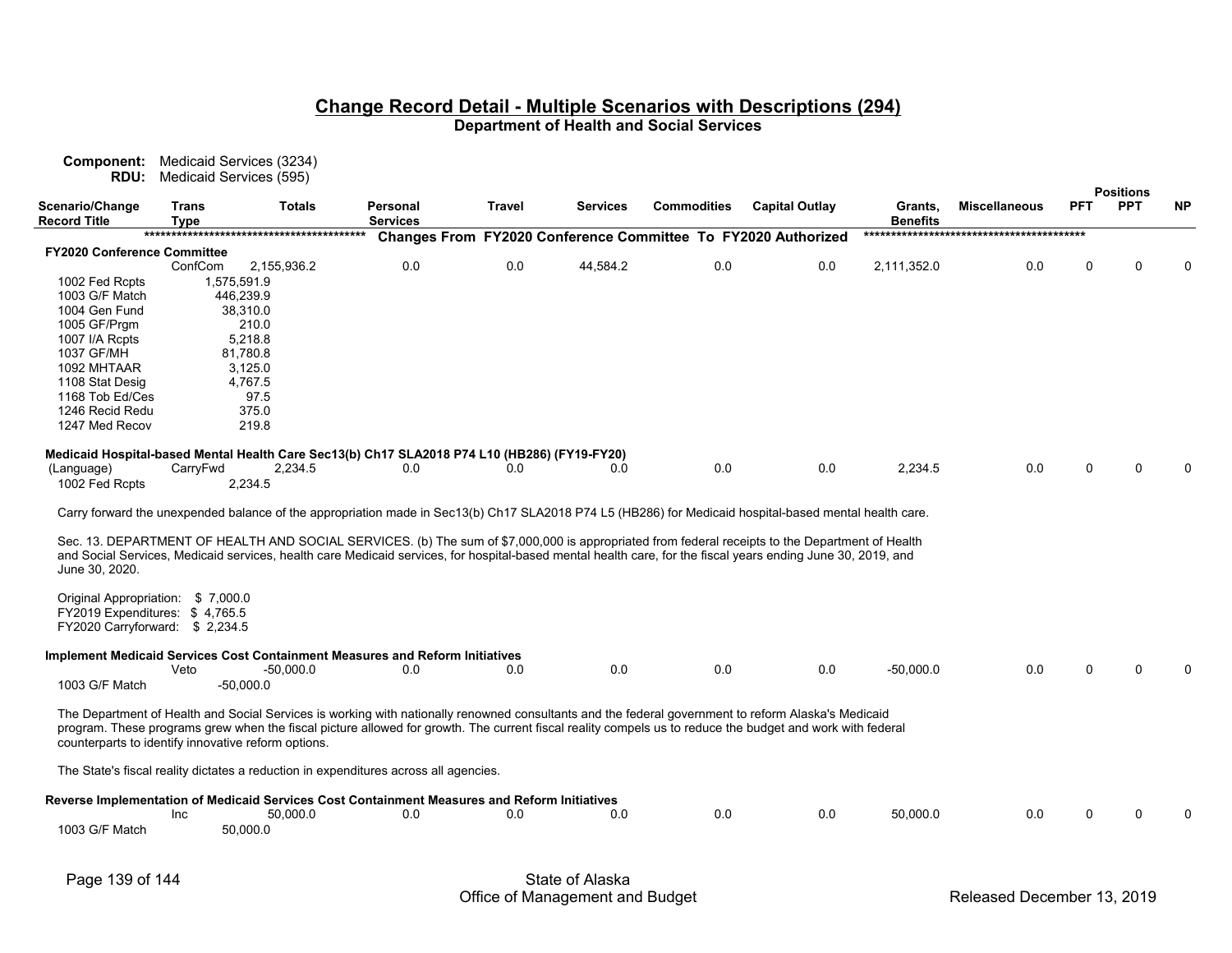| Component:<br>RDU:                                                                        |                      | Medicaid Services (3234)<br>Medicaid Services (595)                                                                                                                                                                                                                                                                                                                     |                             |        |                 |                                                          |                       |                            |                      |              |                                |           |
|-------------------------------------------------------------------------------------------|----------------------|-------------------------------------------------------------------------------------------------------------------------------------------------------------------------------------------------------------------------------------------------------------------------------------------------------------------------------------------------------------------------|-----------------------------|--------|-----------------|----------------------------------------------------------|-----------------------|----------------------------|----------------------|--------------|--------------------------------|-----------|
| Scenario/Change<br><b>Record Title</b>                                                    | Trans<br><b>Type</b> | <b>Totals</b>                                                                                                                                                                                                                                                                                                                                                           | Personal<br><b>Services</b> | Travel | <b>Services</b> | <b>Commodities</b>                                       | <b>Capital Outlay</b> | Grants,<br><b>Benefits</b> | <b>Miscellaneous</b> | <b>PFT</b>   | <b>Positions</b><br><b>PPT</b> | <b>NP</b> |
|                                                                                           |                      | Legislative add-back appropriation made in Chapter 2, SSSLA2019, of HB2001.                                                                                                                                                                                                                                                                                             |                             |        |                 |                                                          |                       |                            |                      |              |                                |           |
|                                                                                           |                      | <b>Implement Medicaid Services Cost Containment Measures and Reform Initiatives</b>                                                                                                                                                                                                                                                                                     |                             |        |                 |                                                          |                       |                            |                      |              |                                |           |
| 1003 G/F Match                                                                            | Veto                 | $-50,000.0$<br>$-50.000.0$                                                                                                                                                                                                                                                                                                                                              | 0.0                         | 0.0    | 0.0             | 0.0                                                      | 0.0                   | $-50,000.0$                | 0.0                  | $\Omega$     | $\Omega$                       |           |
|                                                                                           |                      | The Department of Health and Social Services is working with nationally renowned consultants and the federal government to reform Alaska's Medicaid<br>program. These programs grew when the fiscal picture allowed for growth. The current fiscal reality compels us to reduce the budget and work with federal<br>counterparts to identify innovative reform options. |                             |        |                 |                                                          |                       |                            |                      |              |                                |           |
|                                                                                           |                      | The State's fiscal reality dictates a reduction in expenditures across all agencies.                                                                                                                                                                                                                                                                                    |                             |        |                 |                                                          |                       |                            |                      |              |                                |           |
|                                                                                           | <b>Subtotal</b>      | 2,108,170.7                                                                                                                                                                                                                                                                                                                                                             | 0.0                         | 0.0    | 44,584.2        | 0.0                                                      | 0.0                   | 2,063,586.5                | 0.0                  | $\mathbf 0$  | $\mathbf{0}$                   |           |
|                                                                                           |                      |                                                                                                                                                                                                                                                                                                                                                                         |                             |        |                 | Changes From FY2020 Authorized To FY2020 Management Plan |                       |                            |                      |              |                                |           |
| Align Authority with Anticipated Expenditures                                             | LIT.                 | 0.0                                                                                                                                                                                                                                                                                                                                                                     | 0.0                         | 0.0    | 4.000.0         | 0.0                                                      | 0.0                   | $-4,000.0$                 | 0.0                  | $\mathbf 0$  | $\Omega$                       |           |
|                                                                                           |                      | Transfer authority from grants to cover anticipated services costs. The remaining grants authority is sufficient to cover anticipated expenditures.                                                                                                                                                                                                                     |                             |        |                 |                                                          |                       |                            |                      |              |                                |           |
|                                                                                           | <b>Subtotal</b>      | 2,108,170.7                                                                                                                                                                                                                                                                                                                                                             | 0.0                         | 0.0    | 48.584.2        | 0.0                                                      | 0.0                   | 2,059,586.5                | 0.0                  | $\mathbf{0}$ | $\mathbf{0}$                   |           |
|                                                                                           |                      |                                                                                                                                                                                                                                                                                                                                                                         |                             |        |                 |                                                          |                       |                            |                      |              |                                |           |
| <b>Reverse Mental Health Trust Recommendation</b>                                         |                      |                                                                                                                                                                                                                                                                                                                                                                         |                             |        |                 | Changes From FY2020 Management Plan To FY2021 Governor   |                       |                            |                      |              |                                |           |
| 1092 MHTAAR                                                                               | <b>OTI</b>           | $-3,125.0$<br>$-3,125.0$                                                                                                                                                                                                                                                                                                                                                | 0.0                         | 0.0    | $-3,125.0$      | 0.0                                                      | 0.0                   | 0.0                        | 0.0                  | $\Omega$     | 0                              |           |
|                                                                                           |                      | Reverse Mental Health Trust recommendation to reflect zero-based mental health budget.                                                                                                                                                                                                                                                                                  |                             |        |                 |                                                          |                       |                            |                      |              |                                |           |
|                                                                                           |                      | Reverse Medicaid Funding Sec13b Ch17 SLA2018 P74 L10 (HB286) (FY19-FY20)                                                                                                                                                                                                                                                                                                |                             |        |                 |                                                          |                       |                            |                      |              |                                |           |
| (Language)<br>1002 Fed Rcpts                                                              | OTI                  | -2,234.5<br>-2,234.5                                                                                                                                                                                                                                                                                                                                                    | 0.0                         | 0.0    | 0.0             | 0.0                                                      | 0.0                   | $-2,234.5$                 | 0.0                  | $\Omega$     | $\Omega$                       |           |
|                                                                                           |                      | The sum of \$7,000,000 is appropriated from federal receipts to the Department of Health and Social Services, Medicaid services, health care Medicaid services,<br>for hospital-based mental health care, for the fiscal years ending June 30, 2019, and June 30, 2020.                                                                                                 |                             |        |                 |                                                          |                       |                            |                      |              |                                |           |
| Original Appropriation: \$7,000.0                                                         |                      |                                                                                                                                                                                                                                                                                                                                                                         |                             |        |                 |                                                          |                       |                            |                      |              |                                |           |
| FY2019 Expenditures: \$4,765.5<br>FY2019 Encumbered: \$<br>FY2020 Carryforward: \$2,234.5 |                      | 0.0                                                                                                                                                                                                                                                                                                                                                                     |                             |        |                 |                                                          |                       |                            |                      |              |                                |           |
|                                                                                           | FNOTI                | Second Year Cost Savings from Telehealth: Physician Assistants; Drugs (Ch18 SLA2019 (SB44))<br>$-1,000.0$                                                                                                                                                                                                                                                               | 0.0                         | 0.0    | 0.0             | 0.0                                                      | 0.0                   | $-1,000.0$                 | 0.0                  | $\Omega$     | 0                              |           |
| 1002 Fed Rcpts                                                                            |                      | $-700.0$                                                                                                                                                                                                                                                                                                                                                                |                             |        |                 |                                                          |                       |                            |                      |              |                                |           |
| Page 140 of 144                                                                           |                      |                                                                                                                                                                                                                                                                                                                                                                         |                             |        | State of Alaska |                                                          |                       |                            |                      |              |                                |           |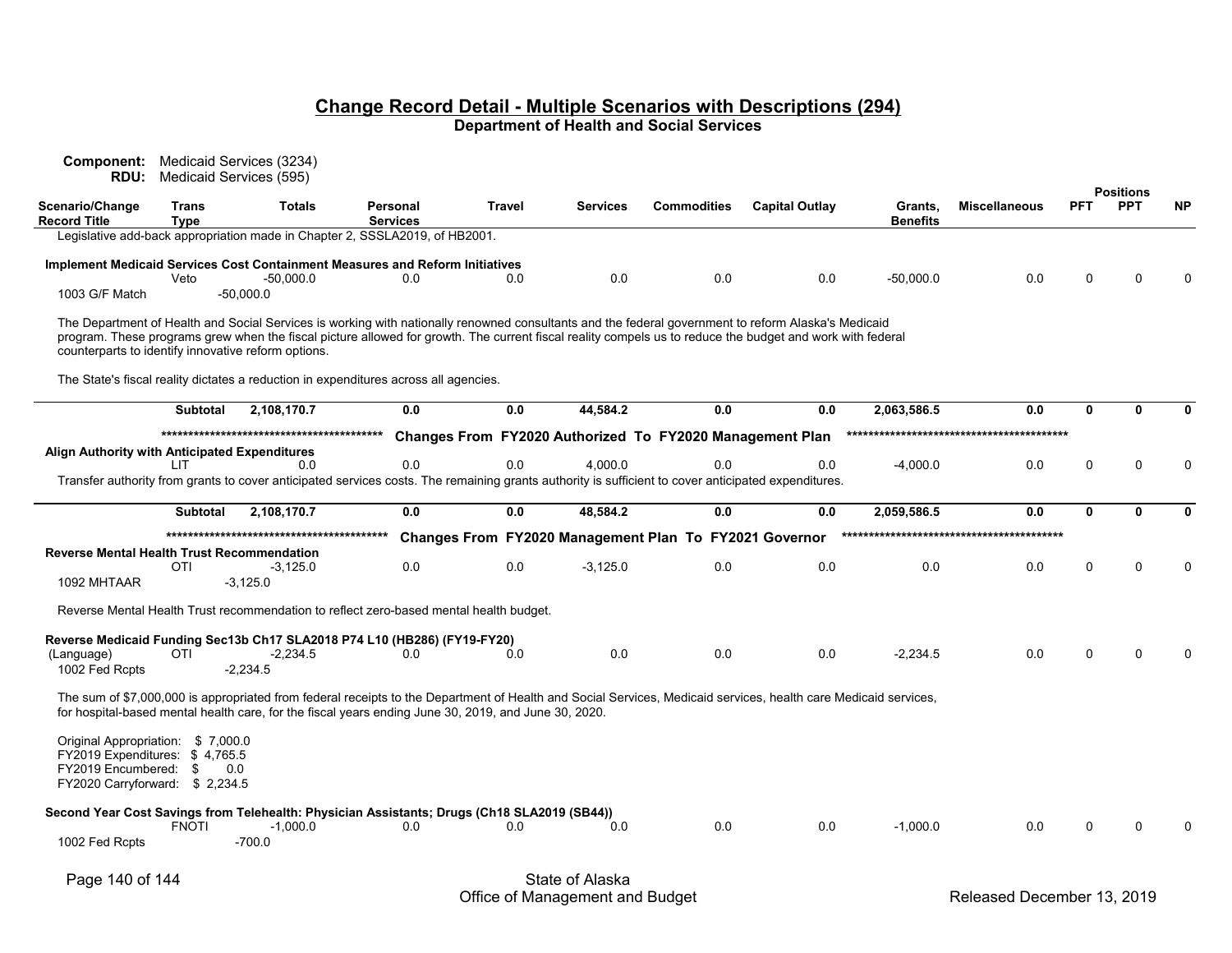| <b>Component:</b> Medicaid Services (3234)<br>RDU:                                                                          | Medicaid Services (595) |                                                                                   |                                                                                                                                                                                         |               |                 |                    |                                                                                                                                                                                                                                                                                                                                                                                                                                                                                                                                                                                                                                                                                                                                                                                                                                                                                                                                                                                       |                            |                      |            |                                |           |
|-----------------------------------------------------------------------------------------------------------------------------|-------------------------|-----------------------------------------------------------------------------------|-----------------------------------------------------------------------------------------------------------------------------------------------------------------------------------------|---------------|-----------------|--------------------|---------------------------------------------------------------------------------------------------------------------------------------------------------------------------------------------------------------------------------------------------------------------------------------------------------------------------------------------------------------------------------------------------------------------------------------------------------------------------------------------------------------------------------------------------------------------------------------------------------------------------------------------------------------------------------------------------------------------------------------------------------------------------------------------------------------------------------------------------------------------------------------------------------------------------------------------------------------------------------------|----------------------------|----------------------|------------|--------------------------------|-----------|
| Scenario/Change<br>Record Title                                                                                             | Trans<br><b>Type</b>    | <b>Totals</b>                                                                     | Personal<br><b>Services</b>                                                                                                                                                             | <b>Travel</b> | <b>Services</b> | <b>Commodities</b> | <b>Capital Outlay</b>                                                                                                                                                                                                                                                                                                                                                                                                                                                                                                                                                                                                                                                                                                                                                                                                                                                                                                                                                                 | Grants,<br><b>Benefits</b> | <b>Miscellaneous</b> | <b>PFT</b> | <b>Positions</b><br><b>PPT</b> | <b>NP</b> |
| 1003 G/F Match                                                                                                              |                         | $-300.0$                                                                          | The department uses the PA Medications List to ensure clinically appropriate use at the individual level.                                                                               |               |                 |                    | Senate Bill 44, through the changes to AS 47.05.012 and AS 47.07.065, will provide authority for the Department of Health and Social Services (DHSS) to more<br>frequently update the Alaska Medicaid Preferred Drug List (PDL) and Prior Authorization (PA) Medications List. The department uses the Preferred Drug List<br>(PDL) to assist in the guidance of prescribing clinically beneficial medications for specific drug classes to promote positive health outcomes and cost savings.<br>The department relies on advisory committees (the Alaska Medicaid Drug Utilization Review Committee and the Alaska Medicaid Pharmacy & Therapeutics                                                                                                                                                                                                                                                                                                                                 |                            |                      |            |                                |           |
|                                                                                                                             | Inc                     | 21,891.2                                                                          | in September, November, January, and April and are publicly noticed and open to the public.<br>Add Authority for Emer. Medical Transport Service Payments (Ch34 SLA2018 (HB176))<br>0.0 | 0.0           | 109.0           | 0.0                | Committee) to guide decisions by the department in the selection of drugs for the PDL and PA Medications list. The committees meet on a state fiscal year cycle<br>0.0                                                                                                                                                                                                                                                                                                                                                                                                                                                                                                                                                                                                                                                                                                                                                                                                                | 21,782.2                   | 0.0                  | $\Omega$   | $\Omega$                       |           |
| 1002 Fed Rcpts<br>1108 Stat Desig                                                                                           |                         | 11,163.4<br>10,727.8<br>transportation services to medical assistance recipients. |                                                                                                                                                                                         |               |                 |                    | Add authority for Emer. Medical Transport Service Payments (Ch34 SLA2018 (HB176)). HB176 directs the department to develop a program to provide<br>supplemental reimbursement to eligible ground/air/water emergency medical transportation service providers for the cost of providing services to medical<br>assistance recipients. The amount of the supplemental reimbursement must be equal to the amount of the federal financial participation that the department<br>receives as reimbursement for the provider's cost for the emergency medical transportation services, less any administrative expenses. The bill stipulates that<br>the amount a provider receives in supplemental reimbursements under the program, when combined with the amount the provider receives from all other<br>sources, including medical assistance reimbursement under the state plan, may not exceed the provider's actual cost for providing emergency medical                            |                            |                      |            |                                |           |
|                                                                                                                             |                         | eligible emergency medical ground transportation claims.                          |                                                                                                                                                                                         |               |                 |                    | HB176 allows the department to charge an administrative fee to a provider who participates in the program to cover the department's costs for administering the<br>program. This fee is capped at 20 percent of a provider's costs for providing emergency medical transportation services. The department will charge an<br>administrative fee to pay for one full-time Medical Assistance Administrator II position. Fees to support this program will be collected in the Health Care Medicaid<br>Services component, and funds to support this position will be transferred from the Health Care Medicaid Services component to the Medical Assistance<br>Administration component via a reimbursable services agreement. Fees to support this supplemental payment program will be collected from service providers<br>under statutory designated program receipt authority, since those collections may be used for the single purpose of this supplemental payment program for |                            |                      |            |                                |           |
| <b>Add Authority for Medicaid Services</b><br>1002 Fed Rcpts<br>1003 G/F Match<br>procedure carried forward from the 1960s. | Inc                     | 263,400.0<br>143,400.0<br>120,000.0                                               | 0.0                                                                                                                                                                                     | 0.0           | 0.0             | 0.0                | 0.0<br>Due to Alaska's Medicaid program being one of the most robust and generous in the nation, nearly 2 out of every 5 Alaskans qualify. Contributing to the cost of<br>the program is the income-based definition of poverty for eligibility purposes for Alaska which is set at 25% above that of the Lower 48 by federal administrative                                                                                                                                                                                                                                                                                                                                                                                                                                                                                                                                                                                                                                          | 263,400.0                  | 0.0                  | 0          | $\Omega$                       |           |

In an effort to reduce State costs associated with the Medicaid program, this administration sought legislative assistance in developing a more streamlined process for making changes to the program; however, no statutory changes were enacted, and the Department is still constrained by the current statutory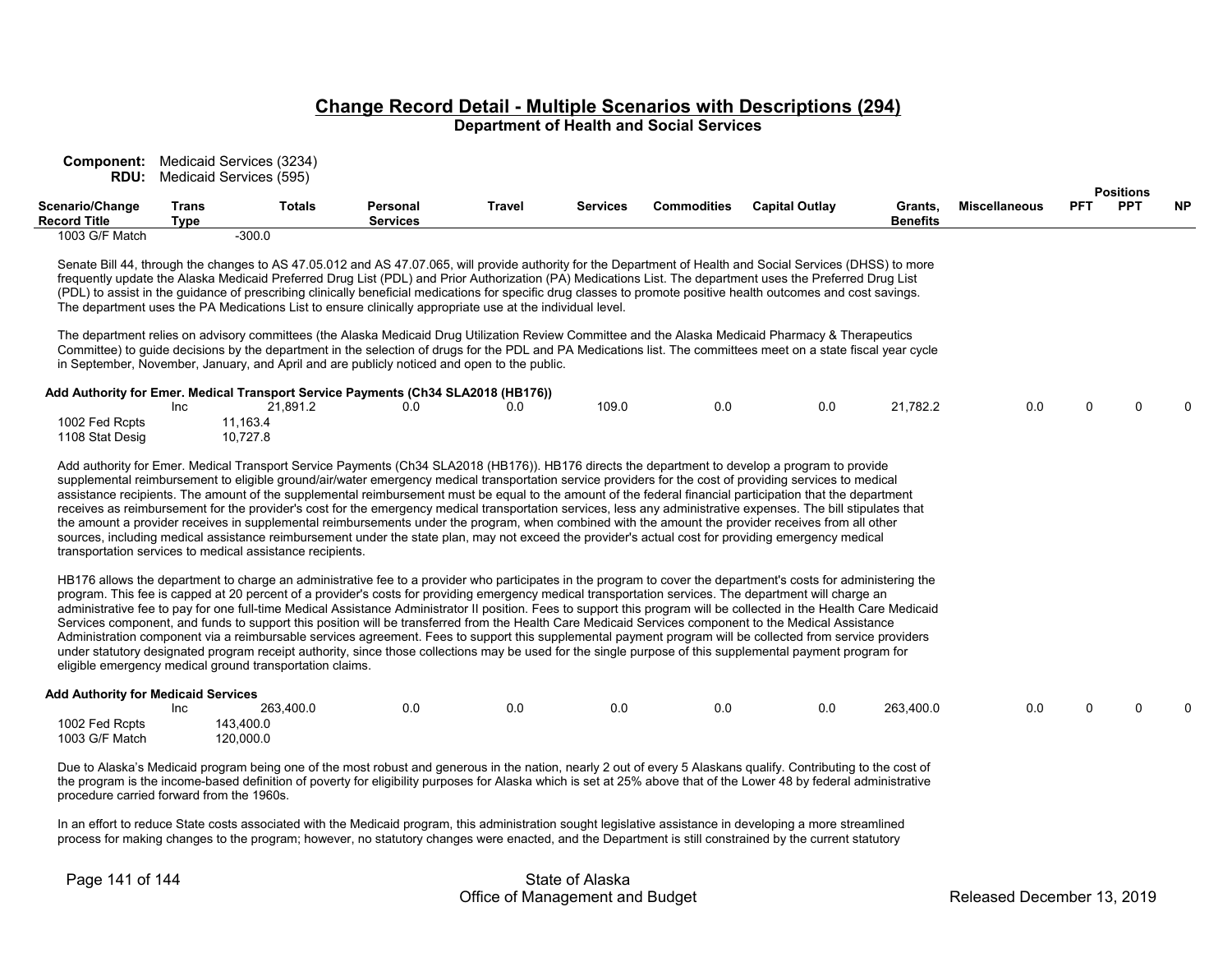**Component:** Medicaid Services (3234) **RDU:** Medicaid Services (595)

|                                               |        |               |                                                                                                                                                      |        |                 |                    |                                                                                                                                                                 |                 |                      | <b>Positions</b> |            |              |
|-----------------------------------------------|--------|---------------|------------------------------------------------------------------------------------------------------------------------------------------------------|--------|-----------------|--------------------|-----------------------------------------------------------------------------------------------------------------------------------------------------------------|-----------------|----------------------|------------------|------------|--------------|
| Scenario/Change<br><b>Record Title</b>        | Trans  | <b>Totals</b> | Personal<br><b>Services</b>                                                                                                                          | Travel | <b>Services</b> | <b>Commodities</b> | <b>Capital Outlay</b>                                                                                                                                           | Grants,         | <b>Miscellaneous</b> | PFT              | <b>PPT</b> | <b>NP</b>    |
|                                               | Type   |               |                                                                                                                                                      |        |                 |                    |                                                                                                                                                                 | <b>Benefits</b> |                      |                  |            |              |
|                                               |        |               |                                                                                                                                                      |        |                 |                    | framework – posing a significant challenge to making meaningful changes and common-sense reforms to the state's Medicaid program. Absent relief in the          |                 |                      |                  |            |              |
|                                               |        |               | form of a statutory change, the department will continue to face obstacles in its efforts to reform the highest cost Medicaid program in the nation. |        |                 |                    |                                                                                                                                                                 |                 |                      |                  |            |              |
|                                               |        |               |                                                                                                                                                      |        |                 |                    |                                                                                                                                                                 |                 |                      |                  |            |              |
|                                               |        |               |                                                                                                                                                      |        |                 |                    | Additionally, after working with the Centers for Medicare and Medicaid Services, and gathering input from interested stakeholders, a number of cost containment |                 |                      |                  |            |              |
|                                               |        |               |                                                                                                                                                      |        |                 |                    |                                                                                                                                                                 |                 |                      |                  |            |              |
|                                               |        |               |                                                                                                                                                      |        |                 |                    | measures were discontinued or could not be implemented as quickly as originally anticipated. Therefore, the Governor is seeking to restore authority to the     |                 |                      |                  |            |              |
|                                               |        |               |                                                                                                                                                      |        |                 |                    | Medicaid program while the Department continues to work with stakeholders to determine ways to control expenditures while supporting the needs of the           |                 |                      |                  |            |              |
| Medicaid population.                          |        |               |                                                                                                                                                      |        |                 |                    |                                                                                                                                                                 |                 |                      |                  |            |              |
|                                               |        |               |                                                                                                                                                      |        |                 |                    |                                                                                                                                                                 |                 |                      |                  |            |              |
| Align Authority with Anticipated Expenditures |        |               |                                                                                                                                                      |        |                 |                    |                                                                                                                                                                 |                 |                      |                  |            |              |
|                                               | LIТ    | 0.0           | 0.0                                                                                                                                                  | 0.0    | 2.716.0         | 0.0                | 0.0                                                                                                                                                             | $-2.716.0$      | 0.0                  | 0                |            | <sup>0</sup> |
|                                               |        |               | Transfer authority from grants to cover anticipated services costs. The remaining grants authority is sufficient to cover anticipated expenditures.  |        |                 |                    |                                                                                                                                                                 |                 |                      |                  |            |              |
|                                               |        |               |                                                                                                                                                      |        |                 |                    |                                                                                                                                                                 |                 |                      |                  |            |              |
|                                               |        |               |                                                                                                                                                      |        |                 |                    |                                                                                                                                                                 |                 |                      |                  |            |              |
|                                               |        |               |                                                                                                                                                      |        |                 |                    |                                                                                                                                                                 |                 |                      |                  |            |              |
|                                               | Totals | 2.387.102.4   | 0.0                                                                                                                                                  | 0.0    | 48.284.2        | 0.0                | 0.0                                                                                                                                                             | 2,338,818.2     | 0.0                  | 0                |            | 0            |
|                                               |        |               |                                                                                                                                                      |        |                 |                    |                                                                                                                                                                 |                 |                      |                  |            |              |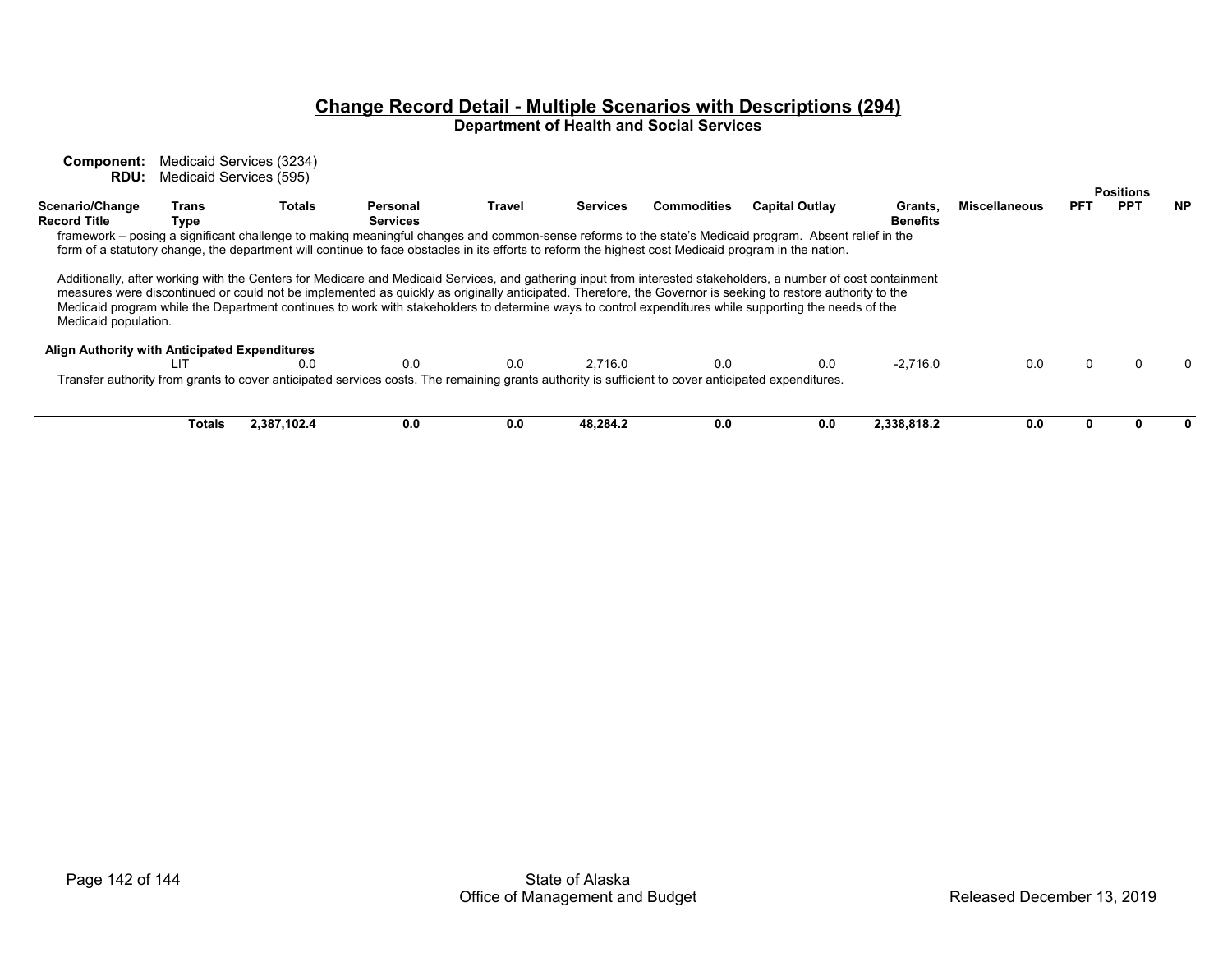**Component:** Adult Preventative Dental Medicaid Svcs (2839)

| <b>RDU:</b>                                    |         | Medicaid Services (595)                                                                  |                                                                                      |     |         |                      |                                                               |                                |           |             |   |  |
|------------------------------------------------|---------|------------------------------------------------------------------------------------------|--------------------------------------------------------------------------------------|-----|---------|----------------------|---------------------------------------------------------------|--------------------------------|-----------|-------------|---|--|
| Scenario/Change<br>Trans                       |         | <b>Totals</b>                                                                            | <b>Commodities</b><br><b>Capital Outlay</b><br>Travel<br><b>Services</b><br>Personal |     | Grants, | <b>Miscellaneous</b> | <b>PFT</b>                                                    | <b>Positions</b><br><b>PPT</b> | <b>NP</b> |             |   |  |
| <b>Record Title</b>                            | Type    |                                                                                          | <b>Services</b>                                                                      |     |         |                      |                                                               | <b>Benefits</b>                |           |             |   |  |
|                                                |         |                                                                                          |                                                                                      |     |         |                      | Changes From FY2020 Conference Committee To FY2020 Authorized |                                |           |             |   |  |
| <b>FY2020 Conference Committee</b>             |         |                                                                                          |                                                                                      |     |         |                      |                                                               |                                |           |             |   |  |
|                                                | ConfCom | 27,004.5                                                                                 | 0.0                                                                                  | 0.0 | 0.0     | 0.0                  | 0.0                                                           | 27,004.5                       | 0.0       | 0           | 0 |  |
| 1002 Fed Rcpts                                 |         | 18,730.9                                                                                 |                                                                                      |     |         |                      |                                                               |                                |           |             |   |  |
| 1003 G/F Match                                 | 8,273.6 |                                                                                          |                                                                                      |     |         |                      |                                                               |                                |           |             |   |  |
|                                                |         |                                                                                          |                                                                                      |     |         |                      |                                                               |                                |           |             |   |  |
| <b>Eliminate Adult Dental Medicaid Benefit</b> |         |                                                                                          |                                                                                      |     |         |                      |                                                               |                                |           |             |   |  |
|                                                | Veto    | $-27,004.5$                                                                              | 0.0                                                                                  | 0.0 | 0.0     | 0.0                  | 0.0                                                           | $-27,004.5$                    | 0.0       | 0           | 0 |  |
| 1002 Fed Rcpts                                 |         | $-18,730.9$                                                                              |                                                                                      |     |         |                      |                                                               |                                |           |             |   |  |
| 1003 G/F Match                                 |         | -8,273.6                                                                                 |                                                                                      |     |         |                      |                                                               |                                |           |             |   |  |
|                                                |         |                                                                                          |                                                                                      |     |         |                      |                                                               |                                |           |             |   |  |
|                                                |         | Eliminate this optional Medicaid service. Emergency dental services will remain covered. |                                                                                      |     |         |                      |                                                               |                                |           |             |   |  |
|                                                |         |                                                                                          |                                                                                      |     |         |                      |                                                               |                                |           |             |   |  |
|                                                |         | The State's fiscal reality dictates a reduction in expenditures across all agencies.     |                                                                                      |     |         |                      |                                                               |                                |           |             |   |  |
|                                                |         |                                                                                          |                                                                                      |     |         |                      |                                                               |                                |           |             |   |  |
| <b>Restore Adult Dental Medicaid Benefit</b>   |         |                                                                                          |                                                                                      |     |         |                      |                                                               |                                |           |             |   |  |
|                                                | Inc     | 27,004.5                                                                                 | 0.0                                                                                  | 0.0 | 0.0     | 0.0                  | 0.0                                                           | 27,004.5                       | 0.0       | $\mathbf 0$ | 0 |  |
| 1003 G/F Match                                 |         | 27,004.5                                                                                 |                                                                                      |     |         |                      |                                                               |                                |           |             |   |  |
|                                                |         |                                                                                          |                                                                                      |     |         |                      |                                                               |                                |           |             |   |  |
|                                                |         | Legislative add-back appropriation made in Chapter 2, SSSLA2019, of HB2001.              |                                                                                      |     |         |                      |                                                               |                                |           |             |   |  |
|                                                |         |                                                                                          |                                                                                      |     |         |                      |                                                               |                                |           |             |   |  |
| Restore adult dental Medicaid benefit.         |         |                                                                                          |                                                                                      |     |         |                      |                                                               |                                |           |             |   |  |
|                                                |         |                                                                                          |                                                                                      |     |         |                      |                                                               |                                |           |             |   |  |

| <b>Eliminate Adult Dental Medicaid Benefit</b> |          |                          |     |     |     |     |     |       |     |  |  |
|------------------------------------------------|----------|--------------------------|-----|-----|-----|-----|-----|-------|-----|--|--|
|                                                | Veto     | 07.001.I<br>. .UU4<br>-⊷ | 0.0 | 0.0 | 0.0 | 0.0 | 0.0 | 004.5 | 0.0 |  |  |
| 1003 G/F Match<br>maw                          | 27,004.5 |                          |     |     |     |     |     |       |     |  |  |

Eliminate this optional Medicaid service. The State's current fiscal reality requires minimizing general fund spending in support of optional services to ensure adequate funding for federally-required Medicaid services. Emergency dental services will remain covered.

The funding for this program was previously vetoed in HB 39. After the veto in HB 39, a question was raised regarding whether the veto in HB 39 should be interpreted to provide that the entire \$27 million reduction resulting from the elimination of funding for this program should be allocated to the general fund rather than split between the general fund and federal funds. The Department of Law advised the Office of Management and Budget that HB 39 should be interpreted to accomplish its intent, which was to eliminate funding for the program. In order to implement that intent, the reduction in the general fund appropriation would not be \$27 million but instead would be \$8,273,600 with the remainder reduced from federal funding because the program is funded by a mix of state and federal funds. The Department of Law advised that its conclusion was based on the clear intent of the legislation as disclosed on the face of the bill which was to veto funding for the program and as disclosed in the veto message which provided that the veto would result in a reduction in spending of state and federal funds (not just state funds) of \$18,730,900 in federal receipts and \$8,273,600 in general fund.

It is noted that HB 2001 includes only general fund appropriations for Medicaid funding, including the adult dental program. It is clear from the appropriation in HB 2001 that the legislature intended to restore what it viewed as all the general fund money previously vetoed in HB 39. Although it is the position of this administration, upon advice from Department of Law, that the prior veto included approximately \$18,730,900 million in federal funds, the Governor has reduced the general fund appropriation in HB 2001 to eliminate all funding for the adult preventative dental program and maintain the \$18,730,900 in general funds that